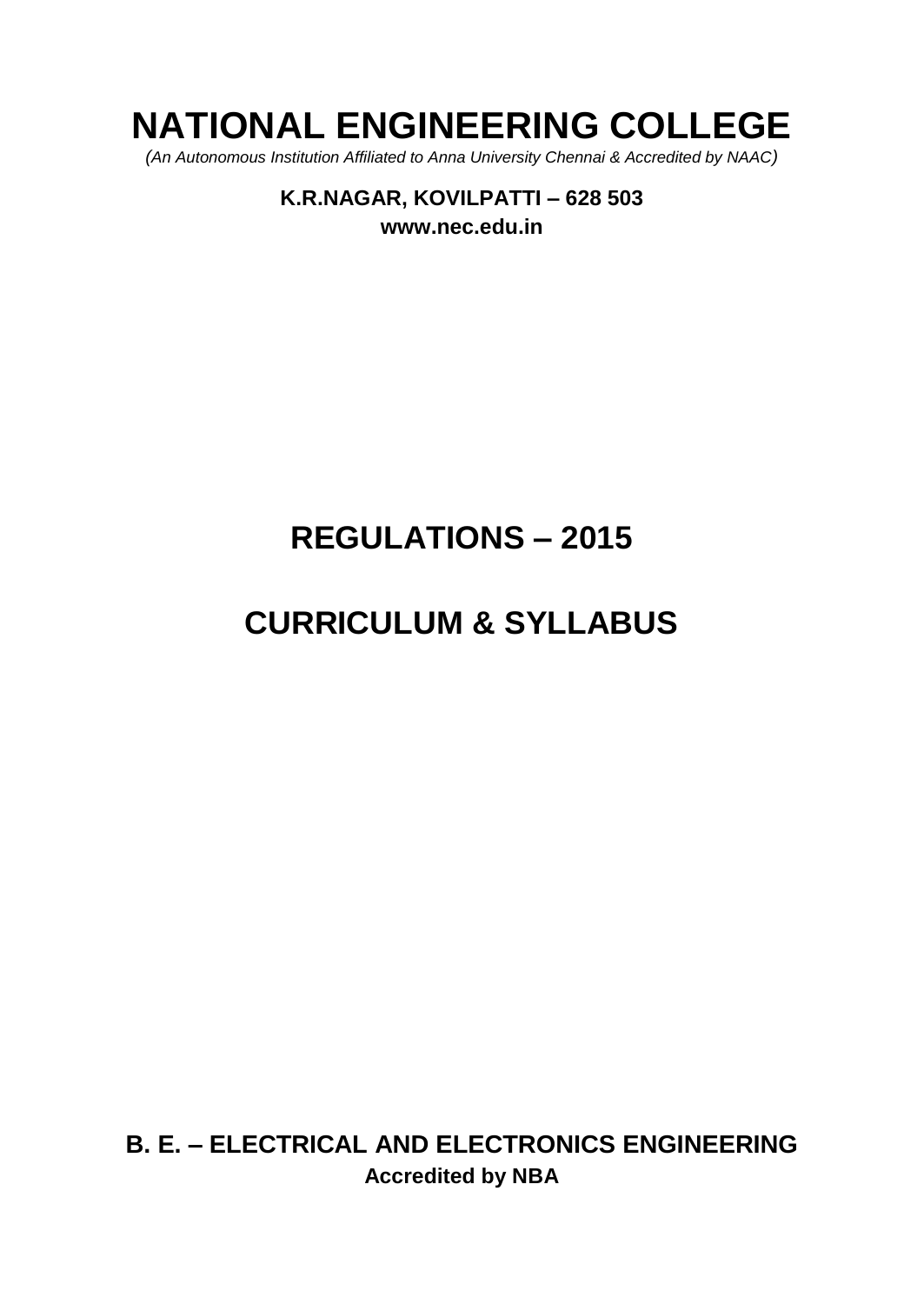# **B. E. – ELECTRICAL AND ELECTRONICS ENGINEERING** CURRICULUM AND SYLLABUS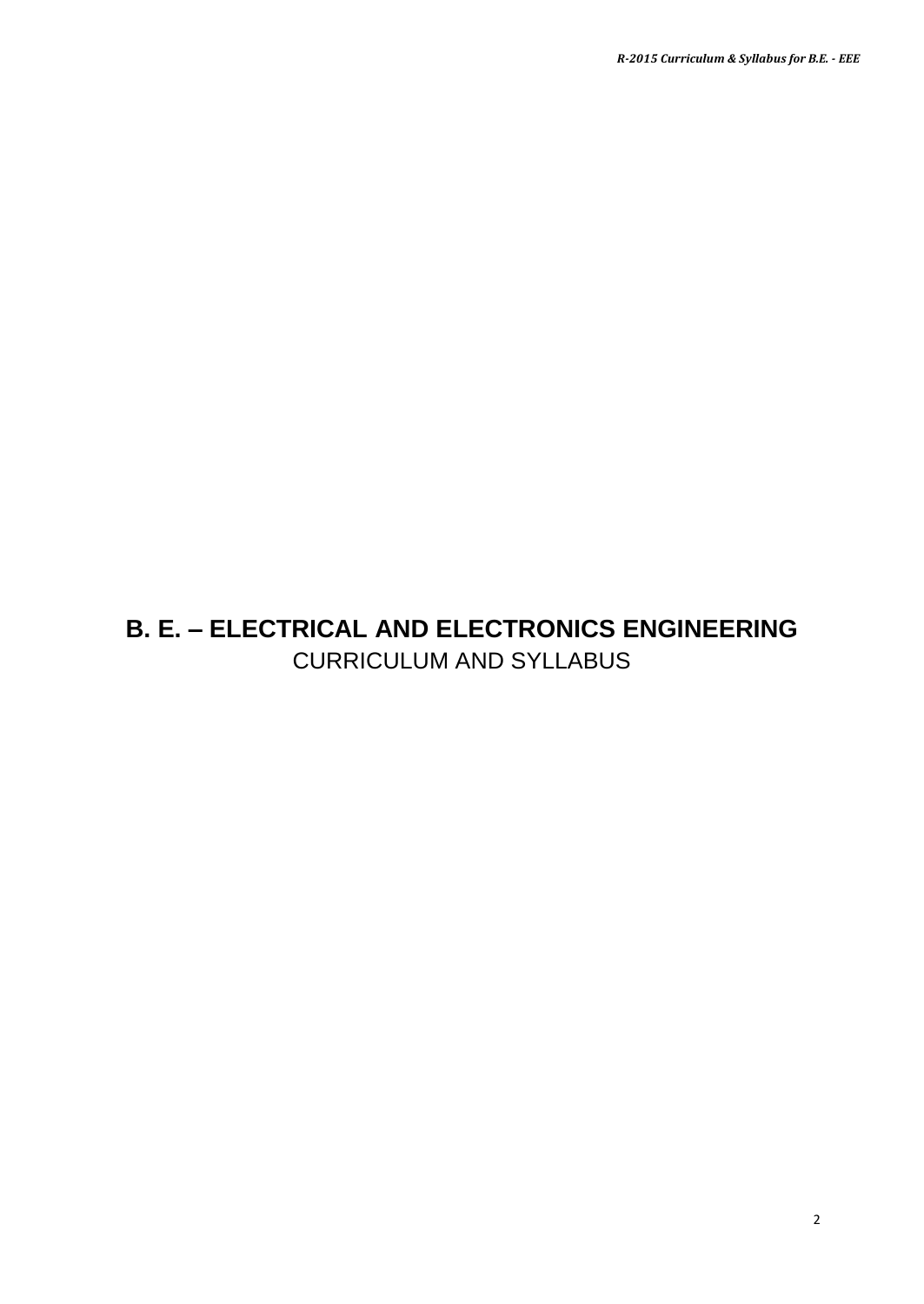# **DEPARTMENT OF ELECTRICAL AND ELECTRONICS ENGINEERING**

# **VISION**

Promoting active learning, critical thinking coupled with ethical values to meet the global challenges.

# **MISSION**

- $\triangleright$  To instill state-of-the-art technical knowledge and research capability that will prepare our graduates for professionalism and life-long learning.
- $\triangleright$  To update knowledge to meet industrial and real world challenges.
- $\triangleright$  To inculcate social and ethical values.

# **PROGRAM EDUCATIONAL OBJECTIVES (PEOs)**

- 1. Excel in industrial or graduate work in Electrical Engineering and allied fields.
- 2. Practice their profession conforming to ethical values and active participation in the affairs of the profession.
- 3. Adapt to evolving technologies and stay current with their profession.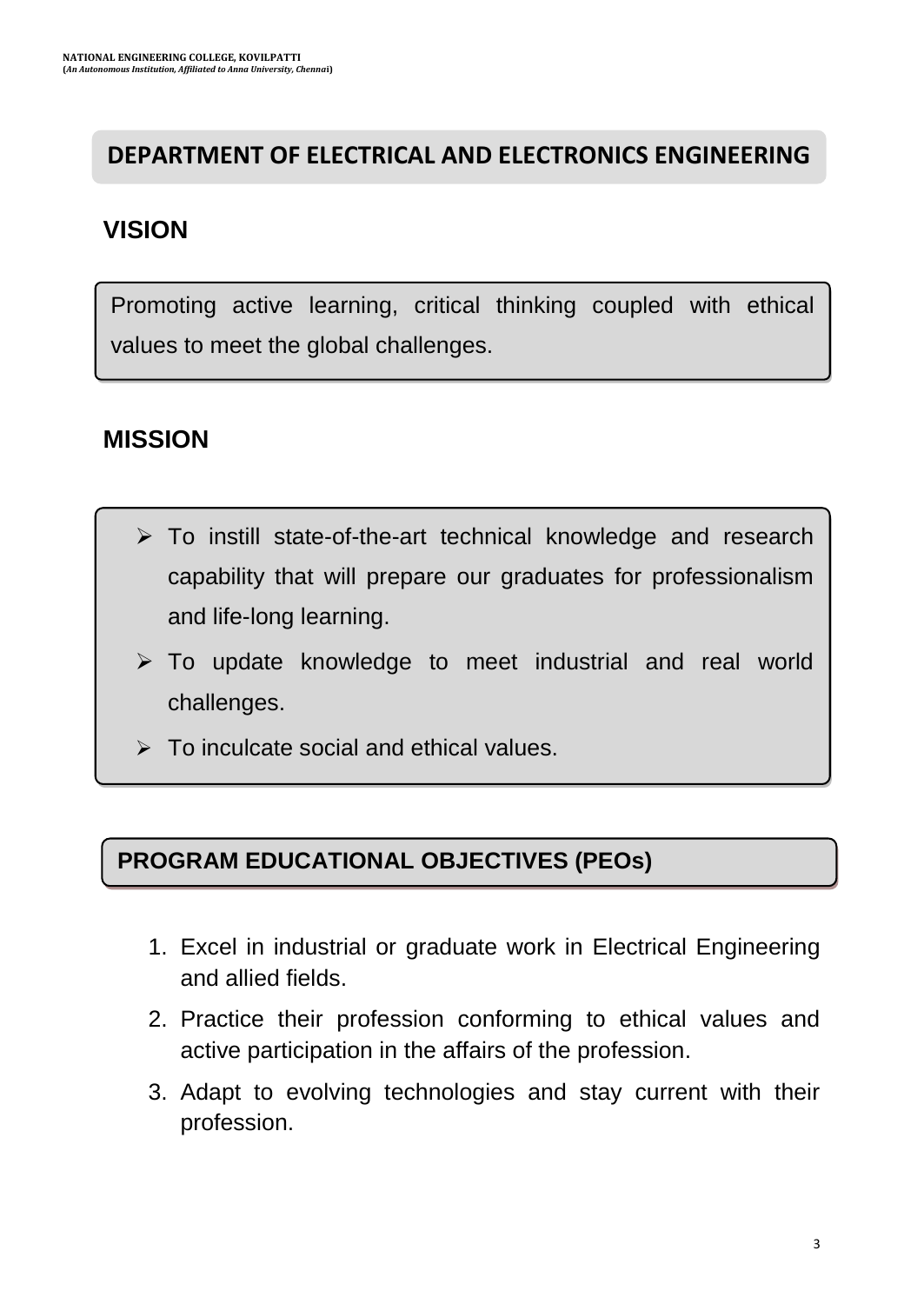# **PROGRAM OUTCOMES (POs)**

Pos *describe the expectation of students to know by the time of graduation from the programme*. At the time of graduation, our EEE graduates are expected to:

**1. Engineering knowledge:** Apply the knowledge of mathematics, science, engineering fundamentals, and an engineering specialization to the solution of complex engineering problems.

**2. Problem analysis:** Identify, formulate, review research literature, and analyze complex engineering problems reaching substantiated conclusions using first principles of mathematics, natural sciences, and engineering sciences.

**3. Design/development of solutions:** Design solutions for complex engineering problems and design system components or processes that meet the specified needs with appropriate consideration for the public health and safety, and the cultural, societal, and environmental considerations.

**4. Conduct investigations of complex problems:** Use research-based knowledge and research methods including design of experiments, analysis and interpretation of data, and synthesis of the information to provide valid conclusions.

**5. Modern tool usage:** Create, select, and apply appropriate techniques, resources, and modern engineering and IT tools including prediction and modeling to complex engineering activities with an understanding of the limitations.

**6. The engineer and society:** Apply reasoning informed by the contextual knowledge to assess societal, health, safety, legal and cultural issues and the consequent responsibilities relevant to the professional engineering practice.

**7. Environment and sustainability:** Understand the impact of the professional engineering solutions in societal and environmental contexts, and demonstrate the knowledge of, and need for sustainable development.

**8. Ethics:** Apply ethical principles and commit to professional ethics and responsibilities and norms of the engineering practice.

**9. Individual and team work:** Function effectively as an individual, and as a member or leader in diverse teams, and in multidisciplinary settings.

**10. Communication:** Communicate effectively on complex engineering activities with the engineering community and with society at large, such as, being able to comprehend and write effective reports and design documentation, make effective presentations, and give and receive clear instructions.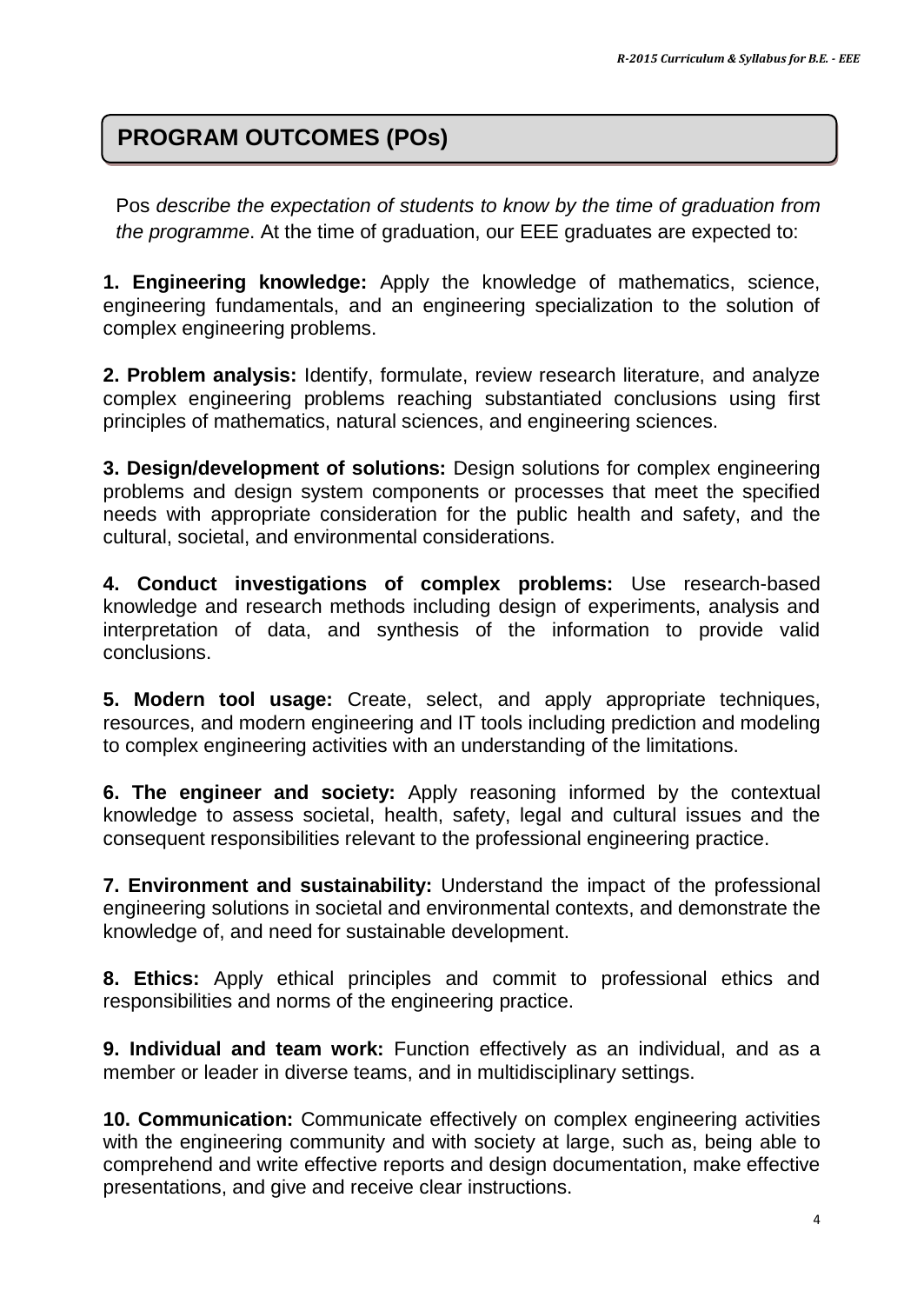**11. Project management and finance:** Demonstrate knowledge and understanding of the engineering and management principles and apply these to one"s own work, as a member and leader in a team, to manage projects and in multidisciplinary environments.

**12. Life-long learning:** Recognize the need for, and have the preparation and ability to engage in independent and life-long learning in the broadest context of technological change.

# **PROGRAM SPECIFIC OUTCOMES (PSOs)**

**PSO1:** Apply the basic knowledge of mathematics, science and engineering to identify, formulate, design and investigate complex engineering problems of power electronics and drives, power and energy systems, high voltage engineering, control and instrumentation and applied electronics.

**PSO2:** Apply the modern engineering hardware and software tools in electrical and electronics engineering to adopt in multi disciplinary environments and innovative practices.

# **PREAMBLE OF THE CURRICULUM & SYLLABI**

The Curriculum and Syllabi under Regulations 2015 is designed keeping in mind the Outcome Based Education (OBE) and Choice Based Credit System (CBCS). The course content of each course shall be fixed in accordance with the Program Educational Objectives (PEOs), Program Outcomes (POs) and Course Outcomes (COs).

The CBCS enables the students to earn credits across programmes and provides flexibility for slow and fast learners in registering the required number of credits in a semester. The CBCS facilitates transfer of credits earned in different departments / Centers of other recognized / accredited universities or institutions of higher education in India and abroad either by studying directly or by online method.

The curriculum of **EEE programme** is designed with total number of credits *173 (130* for Lateral entry) and shall have the following category of courses in the curriculum.

### 1. **Foundation courses**

a. **Common Foundation Courses (CFC)** include Mathematics, Basic Sciences, Engineering Sciences and Skill Based Courses.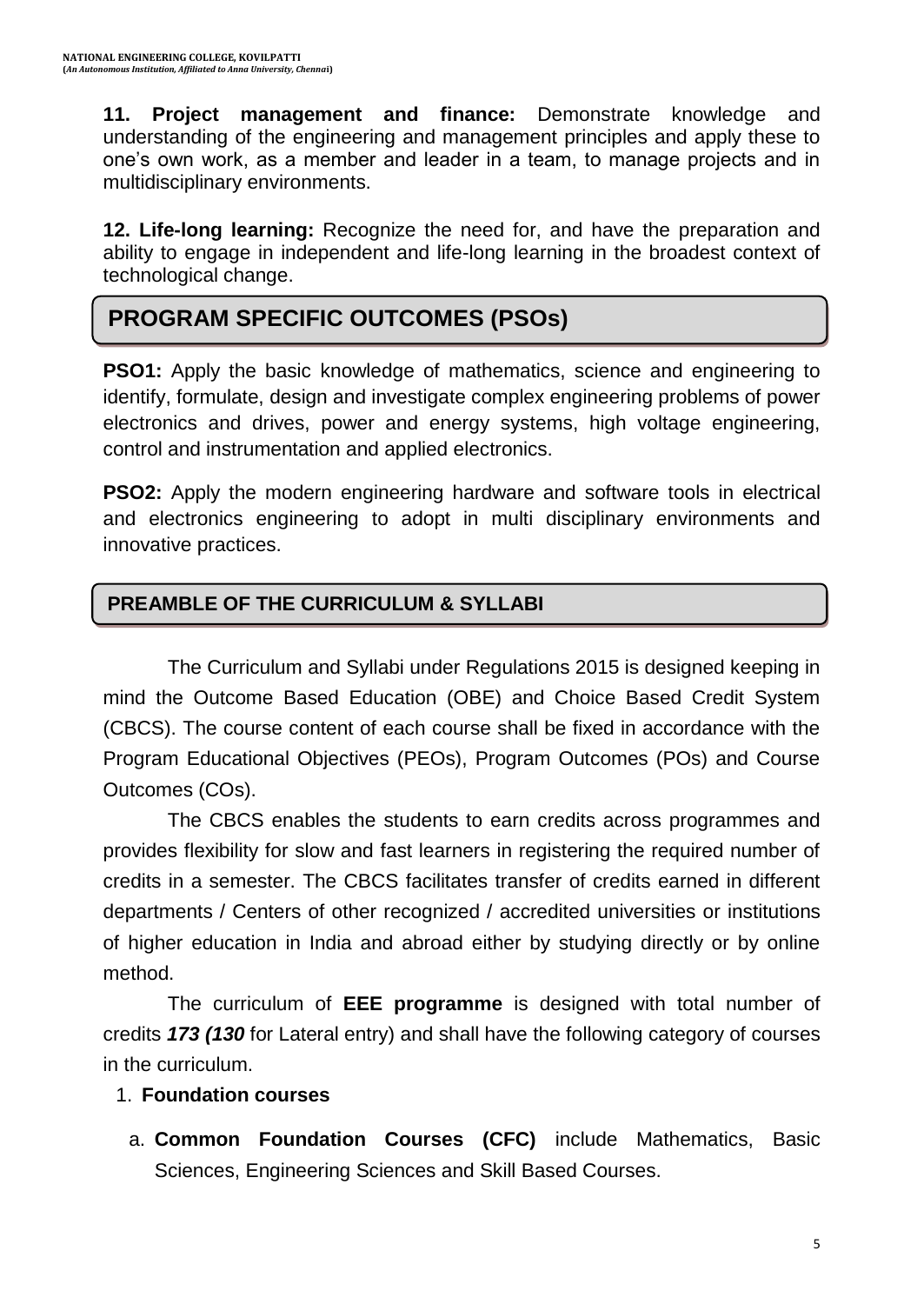- b. **Specific Foundation Courses (SFC)** include the basic courses specific to a programme of study.
- 2. **Programme Core Courses (PCC)** include the core courses relevant to the chosen programme of study and the Employability Enhancement courses such as Project, Seminar and Inplant training/ Internship.
- 3. **Programme Elective Courses (PEC)** include the elective courses relevant to the chosen programme of study.
- 4. **Open Elective Courses (OEC)** include Inter-disciplinary and Transdisciplinary courses. The students shall study Inter-disciplinary courses offered in other Engineering/Technology Programmes through regular mode and Trans-disciplinary courses through self study mode.
- 5. **Mandatory courses (MAC)** include the courses recommended by the regulatory bodies such as AICTE, UGC etc as given below:
	- a. Technical English / Professional English
	- b. Professional Ethics and Human Values
	- c. Environmental Science and Engineering
	- d. Communication Skills Laboratory
- 6. Every student shall undergo one Interdisciplinary and one Transdisciplinary course.

Performance in each course of study shall be evaluated based on Continuous Assessment throughout the semester and end semester examination at the end of the programme. Keeping in mind the content of the courses and delivery methods, different question paper patterns are suggested.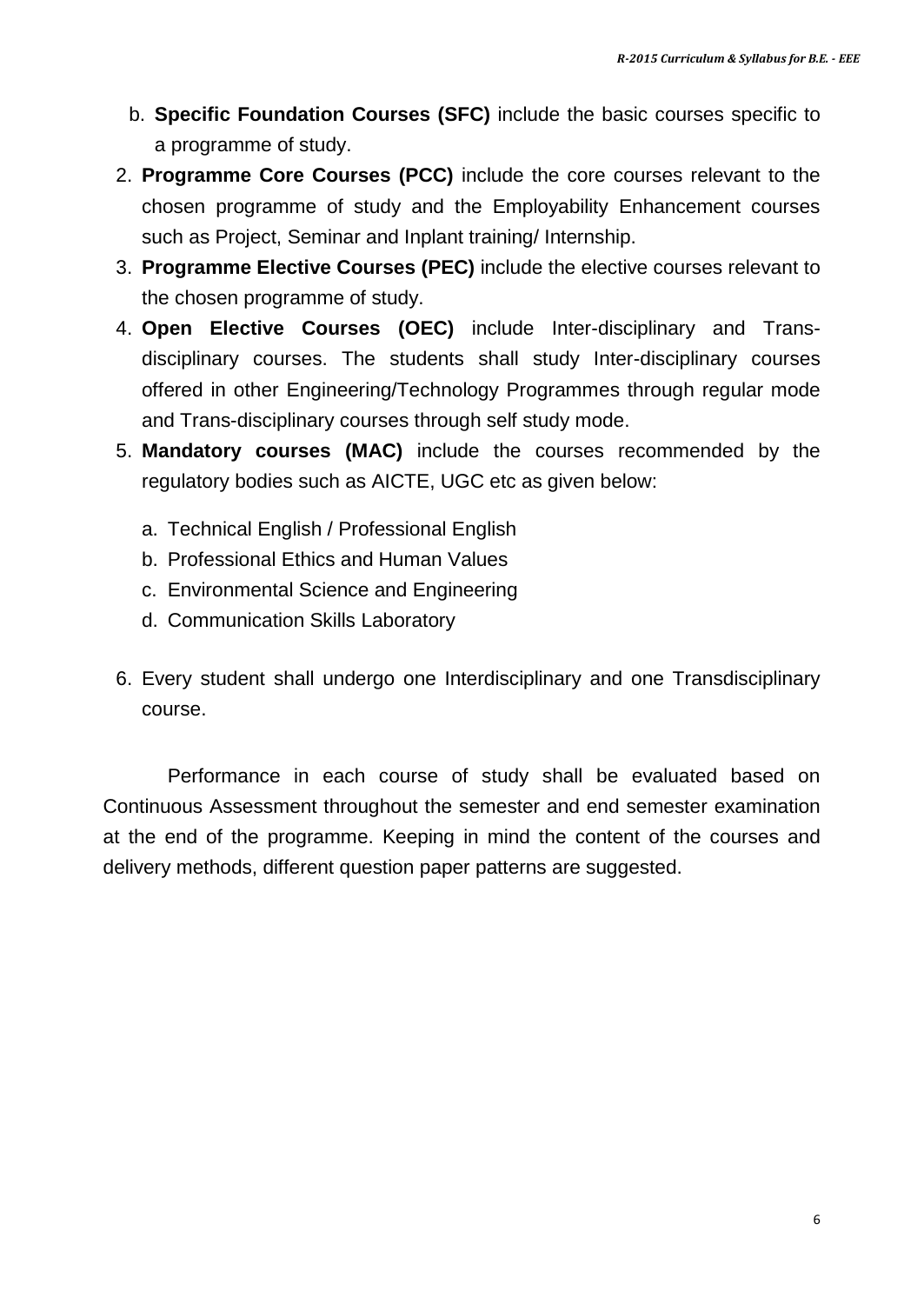| Question<br>pattern | 1<br>mark | $\overline{2}$<br>marks | 4<br>marks        | 10<br>marks                                                   | 12<br>marks                                                   | 16<br>marks                                                   | 20<br>marks                                                   | <b>Total</b> |
|---------------------|-----------|-------------------------|-------------------|---------------------------------------------------------------|---------------------------------------------------------------|---------------------------------------------------------------|---------------------------------------------------------------|--------------|
| Α                   | --        | --                      |                   |                                                               |                                                               | --                                                            | $1 \Omega n$<br>Compulsory<br>8.<br>4 Qns (either<br>or type) | 100          |
| в                   | н.        | 10                      | н.                |                                                               | --                                                            | $1 \Omega n$<br>Compulsory<br>8.<br>4 Qns (either<br>or type) | ۰.                                                            | 100          |
| c                   | 10        | -−                      | $10$ out<br>of 12 | $1 \Omega n$<br>Compulsory<br>8.<br>4 Qns (either<br>or type) |                                                               |                                                               |                                                               | 100          |
| D                   | 10        | 10                      | 5 out<br>of 6     | $1 \Omega n$<br>Compulsory<br>ጼ<br>4 Qns (either<br>or type)  |                                                               |                                                               |                                                               | 100          |
| E                   | --        | 10                      | 5 out<br>of 6     |                                                               | $1 \Omega n$<br>Compulsory<br>8.<br>4 Qns (either<br>or type) |                                                               |                                                               | 100          |
| F                   | --        | --                      | --                |                                                               | --                                                            | --                                                            | 5 out of 8                                                    | 100          |
| G                   | --        | 5                       | --                | 2 Qns (either<br>or type)                                     |                                                               |                                                               | --                                                            | 30           |

# **QP - Question Pattern**



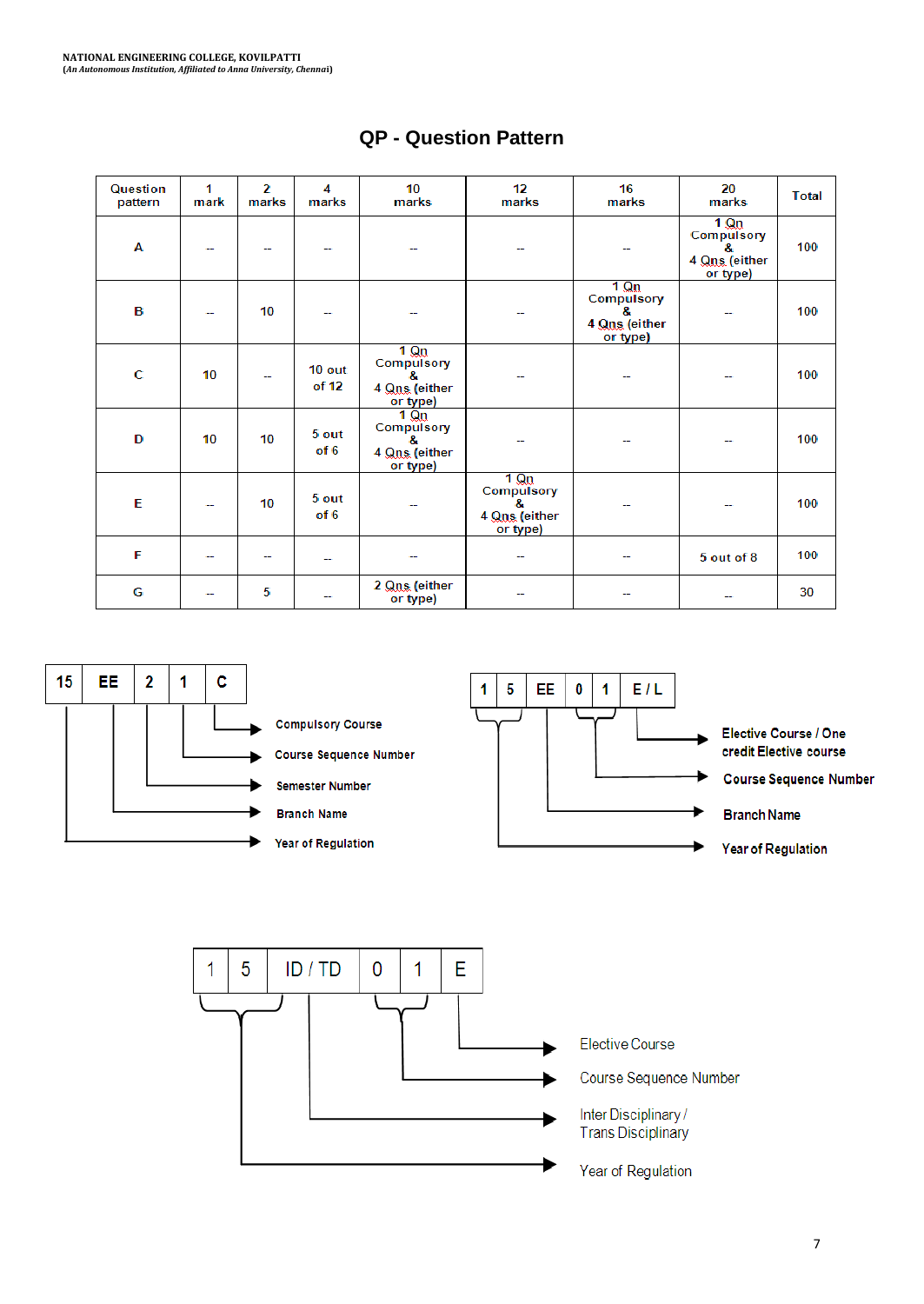#### **B.E. – ELECTRICAL AND ELECTRONICS ENGINEERING** REGULATIONS – 2015 CURRICULUM AND SYLLABUS **SEMESTER – I**

| S.<br><b>No</b>  | Course<br>Category | Course<br>Code | <b>COURSE TITLE</b>                                                |          | Т              | P              | C  | <b>QP</b> |  |
|------------------|--------------------|----------------|--------------------------------------------------------------------|----------|----------------|----------------|----|-----------|--|
|                  | <b>THEORY</b>      |                |                                                                    |          |                |                |    |           |  |
| $\mathbf 1$ .    | <b>MAC</b>         | 15SH11C        | Technical English                                                  | 3        | 0              | $\Omega$       | 3  | B         |  |
| 2.               | <b>CFC</b>         | 15SH12C        | <b>Mathematical Foundations for</b><br>Engineers                   | 3        | $\overline{2}$ | $\Omega$       | 4  | B         |  |
| 3.               | <b>CFC</b>         | 15SH13C        | <b>Engineering Physics</b>                                         | 3        | 0              | 0              | 3  | B         |  |
| $\overline{4}$ . | <b>CFC</b>         | 15SH14C        | <b>Engineering Chemistry</b>                                       | 3        | $\Omega$       | 0              | 3  | B         |  |
| 5.               | <b>CFC</b>         | 15SH15C        | Introduction to Engineering                                        | 2        | $\Omega$       | 0              | 2  | A         |  |
| 6.               | <b>CFC</b>         | 15EE25C        | C Programming for Engineers*                                       | 3        | 0              | 0              | 3  | B         |  |
|                  | <b>PRACTICAL</b>   |                |                                                                    |          |                |                |    |           |  |
| 7.               | <b>CFC</b>         | <b>15SH17C</b> | <b>Engineering Physics and</b><br>Engineering Chemistry Laboratory | $\Omega$ | $\Omega$       | $\overline{2}$ | 1  |           |  |
| 8.               | <b>CFC</b>         | 15EE28C        | C Programming Laboratory*                                          | 0        | $\Omega$       | $\overline{2}$ | 1  |           |  |
|                  |                    |                | TOTAL                                                              | 17       | $\mathbf{2}$   | 4              | 20 |           |  |

#### **SEMESTER – II**

| S.<br><b>No</b>  | <b>Course</b><br>Category | <b>Course</b><br>Code | <b>COURSE TITLE</b>                                                                    |                | Т              | P              | $\mathbf C$             | <b>QP</b> |
|------------------|---------------------------|-----------------------|----------------------------------------------------------------------------------------|----------------|----------------|----------------|-------------------------|-----------|
|                  | <b>THEORY</b>             |                       |                                                                                        |                |                |                |                         |           |
| 1 <sub>1</sub>   | <b>MAC</b>                | 15EE21C               | Professional English*                                                                  | 3              | 0              | 0              | 3                       | B         |
| 2.               | <b>SFC</b>                | 15EE22C               | Calculus, Probability and Statistics <sup>@</sup>                                      | 3              | $\overline{2}$ | $\Omega$       | $\overline{\mathbf{4}}$ | B         |
| 3.               | <b>SFC</b>                | 15EE23C               | Semiconductor Physics <sup>#</sup>                                                     | 3              | $\Omega$       | 0              | 3                       | B         |
| $\overline{4}$ . | <b>SFC</b>                | 15EE24C               | <b>Circuit Theory</b>                                                                  | 3              | $\overline{2}$ | $\Omega$       | 4                       | B         |
| 5.               | <b>CFC</b>                | 15SH16C               | <b>Engineering Graphics</b>                                                            | $\overline{2}$ | $\mathbf 0$    | $\overline{2}$ | 3                       | A         |
| 6.               | <b>MAC</b>                | 15EE26C               | <b>Environmental Science and</b><br>Engineering*                                       | 3              | 0              | 0              | 3                       | A         |
|                  | <b>PRACTICAL</b>          |                       |                                                                                        |                |                |                |                         |           |
| 7 <sub>1</sub>   | <b>SFC</b>                | 15EE27C               | Semiconductor Physics and<br><b>Environmental Chemistry</b><br>Laboratory <sup>#</sup> | $\Omega$       | $\Omega$       | $\overline{2}$ | 1                       |           |
| 8.               | <b>CFC</b>                | 15SH18C               | Engineering Practice Laboratory                                                        | $\Omega$       | $\Omega$       | $\overline{2}$ | 1                       |           |
| 9.               | <b>SFC</b>                | 15EE29C               | <b>Electric Circuits Laboratory</b>                                                    | 0              | $\mathbf 0$    | $\overline{2}$ | 1                       |           |
|                  | <b>TOTAL</b>              |                       |                                                                                        |                |                | 8              | 23                      |           |

MAC - Mandatory Course, CFC - Common Foundation Course, SFC - Specific Foundation Course,

PCC – Programme Core Course, *X*EC - *X* Stands for P or O (PEC – Programme Elective Course, OEC – Open Elective Course) **\***Common to all B.E. / B.Tech., Programmes, **@**Common to EEE and EIE, **#**Common to ECE and EEE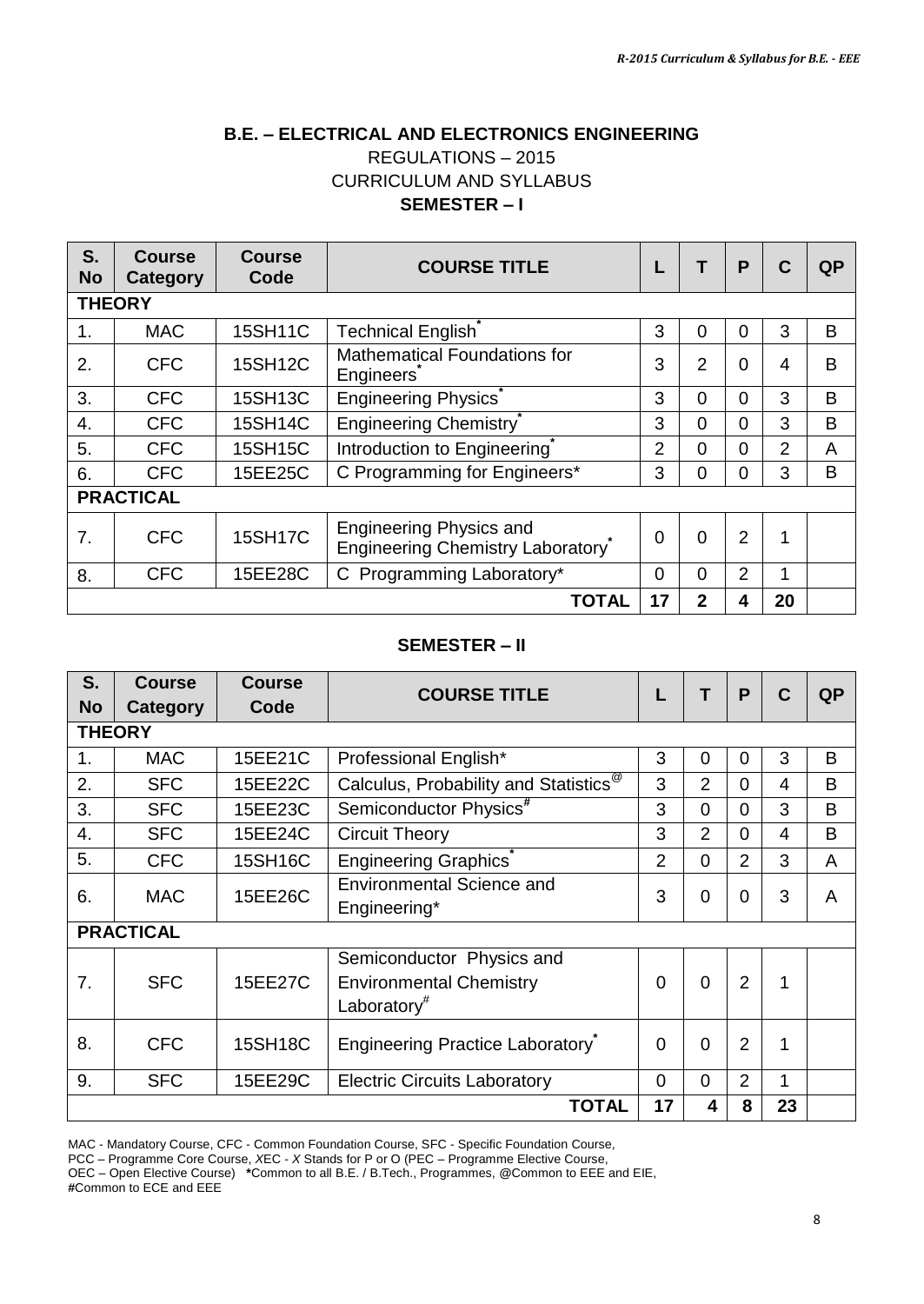#### **SEMESTER – III**

| S.<br><b>No</b> | <b>Course</b><br>Category | <b>Course</b><br>Code | <b>COURSE TITLE</b>                                |                | т        | P        | C  | <b>QP</b> |  |
|-----------------|---------------------------|-----------------------|----------------------------------------------------|----------------|----------|----------|----|-----------|--|
|                 | <b>THEORY</b>             |                       |                                                    |                |          |          |    |           |  |
| 1.              | <b>SFC</b>                | 15EE31C               | <b>Fourier Series and Transforms</b>               | $\overline{2}$ | 2        | $\Omega$ | 3  | B         |  |
| 2.              | <b>SFC</b>                | 15EE32C               | <b>Electromagnetic Theory</b>                      | 3              | 2        | $\Omega$ | 4  | B         |  |
| 3.              | <b>PCC</b>                | 15EE33C               | <b>Electronic Circuits</b>                         | 3              | $\Omega$ | $\Omega$ | 3  | Е         |  |
| 4.              | <b>PCC</b>                | 15EE34C               | DC Machines and Transformer                        | $\mathbf{2}$   | 2        | $\Omega$ | 3  | B         |  |
| 5.              | <b>PCC</b>                | 15EE35C               | Linear Integrated Circuits and its<br>Applications | 3              | $\Omega$ | $\Omega$ | 3  | B         |  |
| 6.              | <b>PCC</b>                | 15EE36C               | <b>Digital Logic Circuits</b>                      | 3              | $\Omega$ | 0        | 3  | B         |  |
|                 | <b>PRACTICAL</b>          |                       |                                                    |                |          |          |    |           |  |
| 7.              | <b>PCC</b>                | 15EE37C               | DC Machines and Transformer<br>Laboratory          | $\Omega$       | $\Omega$ | 2        | 1  |           |  |
| 8.              | <b>PCC</b>                | 15EE38C               | <b>Integrated Circuits Laboratory</b>              | $\Omega$       | $\Omega$ | 2        | 1  |           |  |
| 9.              | <b>PCC</b>                | 15EE39C               | <b>Electronic Circuits Laboratory</b>              | $\Omega$       | $\Omega$ | 2        | 1  |           |  |
|                 |                           |                       | TOTAL                                              | 16             | 6        | 6        | 22 |           |  |

#### **SEMESTER – IV**

| S.        | <b>Course</b>    | <b>Course</b> | <b>COURSE TITLE</b>                         |          | Т        | P              | $\mathbf C$  | QP |
|-----------|------------------|---------------|---------------------------------------------|----------|----------|----------------|--------------|----|
| <b>No</b> | Category         | Code          |                                             |          |          |                |              |    |
|           | <b>THEORY</b>    |               |                                             |          |          |                |              |    |
| 1.        | <b>SFC</b>       | 15EE41C       | Complex, Discrete and Numerical<br>Analysis | 3        | 2        | $\Omega$       | 4            | B  |
| 2.        | <b>PCC</b>       | 15EE42C       | <b>AC Rotating Machines</b>                 | 2        | 2        | $\Omega$       | 3            | B  |
| 3.        | <b>PCC</b>       | 15EE43C       | <b>Control Engineering</b>                  | 3        | 2        | $\Omega$       | 4            | B  |
| 4.        | <b>PCC</b>       | 15EE44C       | Measurements and Instrumentation            | 3        | $\Omega$ | $\Omega$       | 3            | E  |
| 5.        | <b>PCC</b>       | 15EE45C       | <b>Electrical Power Systems</b>             | 3        | 2        | $\Omega$       | 4            | B  |
| 6.        | <b>MAC</b>       | 15EE46C       | Professional Ethics and Human<br>Values*    | 3        | $\Omega$ | $\Omega$       | 3            | A  |
|           | <b>PRACTICAL</b> |               |                                             |          |          |                |              |    |
| 7.        | <b>PCC</b>       | 15EE47C       | <b>AC Rotating Machines Laboratory</b>      | $\Omega$ | $\Omega$ | $\overline{2}$ | $\mathbf{1}$ |    |
| 8.        | <b>PCC</b>       | 15EE48C       | Control and Instrumentation<br>Laboratory   | $\Omega$ | $\Omega$ | $\overline{2}$ | 1            |    |
| 9.        | <b>MAC</b>       | 15EE49C       | Communication Skills Laboratory*            | $\Omega$ | $\Omega$ | $\overline{2}$ | 1            |    |
|           |                  |               | <b>TOTAL</b>                                | 17       | 8        | 6              | 24           |    |

MAC - Mandatory Course, CFC - Common Foundation Course, SFC - Specific Foundation Course,

PCC – Programme Core Course, *X*EC - *X* Stands for P or O (PEC – Programme Elective Course, OEC – Open Elective Course) **\***Common to all B.E. / B.Tech., Programmes, **@** Common to EEE and

EIE, **#**Common to ECE and EEE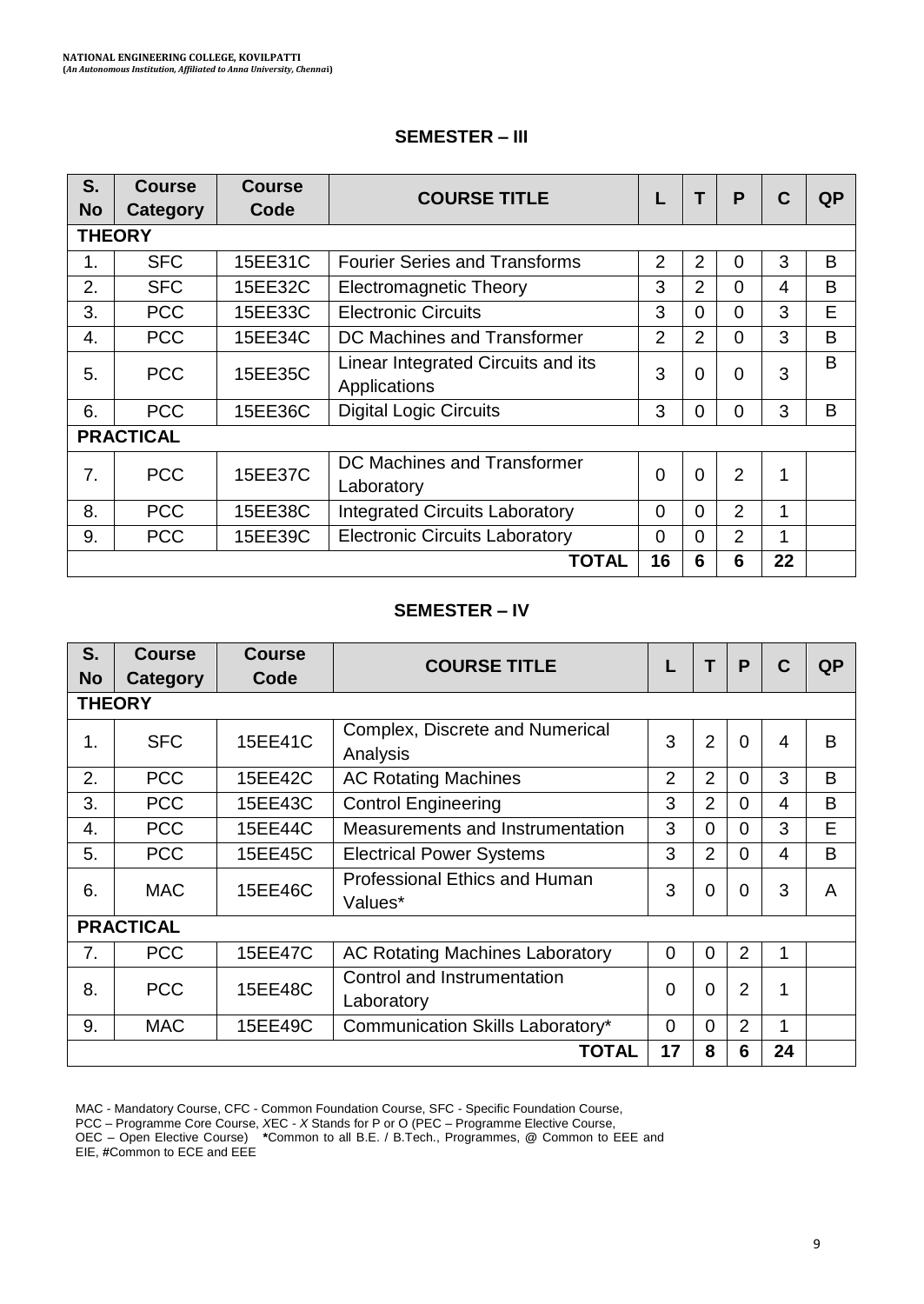#### **SEMESTER – V**

| S.<br><b>No</b>  | <b>Course</b><br>Category | Course<br>Code | <b>COURSE TITLE</b>                                                                       |          | т              | P              | C  | QP |
|------------------|---------------------------|----------------|-------------------------------------------------------------------------------------------|----------|----------------|----------------|----|----|
|                  | <b>THEORY</b>             |                |                                                                                           |          |                |                |    |    |
| 1.               | <b>PCC</b>                | 15EE51C        | Power System Protection,<br><b>Operation and Control</b>                                  | 3        | $\overline{2}$ | $\Omega$       | 4  | B  |
| 2.               | <b>PCC</b>                | 15EE52C        | <b>Power Electronics</b>                                                                  | 3        | $\Omega$       | $\Omega$       | 3  | B  |
| 3.               | <b>PCC</b>                | 15EE53C        | Architecture, Programming<br>and<br>Applications of Microprocessor and<br>Microcontroller | 3        | $\Omega$       | 0              | 3  | E  |
| 4.               | <b>SFC</b>                | 15EE54C        | Data Structures and Algorithms                                                            | 3        | $\Omega$       | $\Omega$       | 3  | B  |
| 5.               | <b>PCC</b>                | 15EE55C        | Digital Signal Processing and its<br>Applications                                         | 3        | $\overline{2}$ | 0              | 4  | B  |
| 6.               | <b>XEC</b>                |                | Elective -I                                                                               | 3        | $\Omega$       | $\Omega$       | 3  |    |
|                  | <b>PRACTICAL</b>          |                |                                                                                           |          |                |                |    |    |
| $\overline{7}$ . | <b>PCC</b>                | 15EE56C        | <b>Power Electronics Laboratory</b>                                                       | 0        | 0              | 2              | 1  |    |
| 8.               | <b>PCC</b>                | 15EE57C        | Microprocessor and Microcontroller<br>Laboratory                                          | $\Omega$ | $\Omega$       | 2              | 1  |    |
| 9.               | <b>SFC</b>                | 15EE58C        | Data Structures and Algorithms<br>Laboratory                                              | $\Omega$ | $\Omega$       | $\overline{2}$ | 1  |    |
|                  |                           |                | TOTAL                                                                                     | 18       | 4              | 6              | 23 |    |

#### **SEMESTER – VI**

| S.<br><b>No</b> | Course<br>Category | <b>Course</b><br>Code | <b>COURSE TITLE</b>                                           |          | т        | P              | C  | QP           |
|-----------------|--------------------|-----------------------|---------------------------------------------------------------|----------|----------|----------------|----|--------------|
| <b>THEORY</b>   |                    |                       |                                                               |          |          |                |    |              |
| 1.              | <b>PCC</b>         | 15EE61C               | <b>High Voltage Engineering</b>                               | 3        | 0        | 0              | 3  | E            |
| 2.              | <b>PCC</b>         | 15EE62C               | <b>Electrical Energy Utilization and</b><br>Conservation      | 3        | 0        | 0              | 3  | B            |
| 3.              | <b>SFC</b>         | 15EE63C               | <b>Object Oriented Programming</b>                            | 3        | $\Omega$ | $\Omega$       | 3  | B            |
| 4.              | <b>PCC</b>         | 15EE64C               | Design of Electrical Apparatus                                | 3        | $\Omega$ | $\Omega$       | 3  | B            |
| 5.              | MAC                | 15EE65C               | Project Management and<br>Finance*                            | 3        | $\Omega$ | $\Omega$       | 3  | <sub>B</sub> |
| 6.              | <b>XEC</b>         |                       | Elective - II                                                 | 3        | $\Omega$ | 0              | 3  |              |
|                 | <b>PRACTICAL</b>   |                       |                                                               |          |          |                |    |              |
| 7.              | <b>PCC</b>         | 15EE66C               | Power System Simulation and<br><b>High Voltage Laboratory</b> | $\Omega$ | $\Omega$ | $\overline{2}$ | 1  |              |
| 8.              | <b>SFC</b>         | 15EE67C               | <b>Object Oriented Programming</b><br>Laboratory              | 0        | $\Omega$ | $\overline{2}$ | 1  |              |
| 9.              | <b>PCC</b>         | 15EE68C               | <b>Product Development Laboratory</b>                         | $\Omega$ | $\Omega$ | 4              | 2  |              |
| 10.             | <b>PCC</b>         | 15EE69C               | Comprehension                                                 | $\Omega$ | $\Omega$ | $\overline{2}$ | 1  |              |
|                 |                    |                       | TOTAL                                                         | 18       | 0        | 10             | 23 |              |

MAC - Mandatory Course, CFC - Common Foundation Course, SFC - Specific Foundation Course,

PCC – Programme Core Course, *X*EC - *X* Stands for P or O (PEC – Programme Elective Course, OEC – Open Elective Course) **\***Common to all B.E. / B.Tech., Programmes, **@**Common to EEE and EIE, **#**Common to ECE and EEE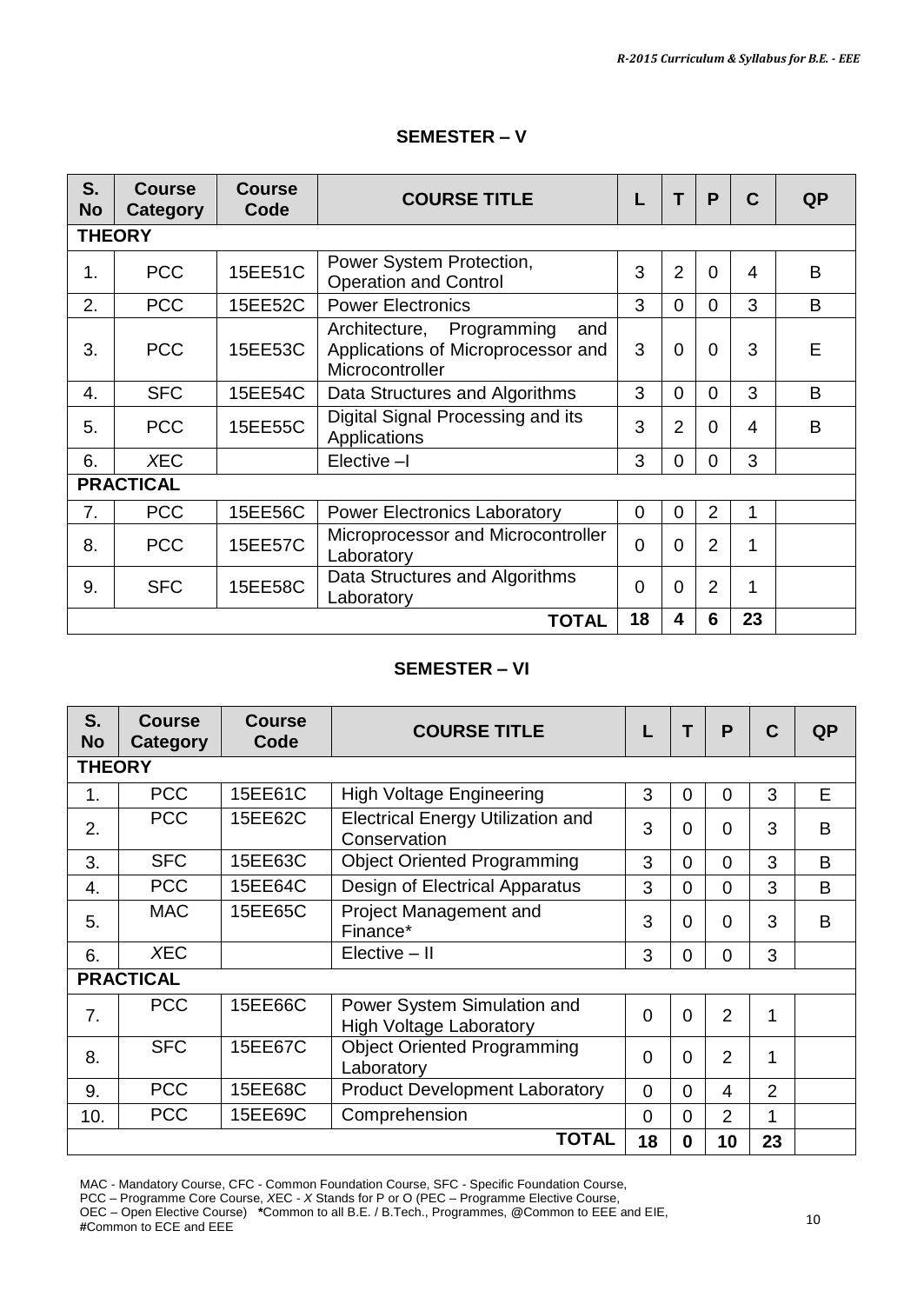#### **SEMESTER – VII**

| S.<br><b>No</b> | <b>Course</b><br><b>Category</b> | <b>Course</b><br>Code | <b>COURSE TITLE</b>       |          | т        | P        | C  | <b>QP</b> |
|-----------------|----------------------------------|-----------------------|---------------------------|----------|----------|----------|----|-----------|
| <b>THEORY</b>   |                                  |                       |                           |          |          |          |    |           |
| 1.              | <b>PCC</b>                       | 15EE71C               | <b>Smart Grid</b>         | 3        | 0        | 0        | 3  | B         |
| 2.              | <b>XEC</b>                       |                       | Elective -III             | 3        | $\Omega$ | 0        | 3  |           |
| 3.              | <b>XEC</b>                       |                       | Elective -IV              | 3        | $\Omega$ | 0        | 3  |           |
| 4.              | <b>XEC</b>                       |                       | Elective -V               | 3        | $\Omega$ | $\Omega$ | 3  |           |
| 5.              | <b>XEC</b>                       |                       | Elective -VI              | 3        | $\Omega$ | $\Omega$ | 3  |           |
| 6.              | <b>XEC</b>                       |                       | Elective -VII             | 3        | $\Omega$ | $\Omega$ | 3  |           |
|                 | <b>PRACTICAL</b>                 |                       |                           |          |          |          |    |           |
| 6.              | <b>PCC</b>                       | 15EE72C               | Mini Project              | $\Omega$ | $\Omega$ | 8        | 4  |           |
| 7.              | <b>PCC</b>                       | 15EE73C               | Research Paper and Patent | $\Omega$ | $\Omega$ | 2        | 1  |           |
|                 |                                  |                       | Review - Seminar          |          |          |          |    |           |
|                 |                                  |                       | <b>TOTAL</b>              | 18       | 0        | 10       | 23 |           |

#### **SEMESTER – VIII**

| S <sub>1</sub><br><b>No</b> | <b>Course</b><br>Category | <b>Course</b><br>Code | <b>COURSE TITLE</b>           |          |   | Ρ  | C  | <b>QP</b> |
|-----------------------------|---------------------------|-----------------------|-------------------------------|----------|---|----|----|-----------|
| <b>THEORY</b>               |                           |                       |                               |          |   |    |    |           |
| 1.                          | XEC                       |                       | Elective - VIII               | 3        |   | 0  | 3  |           |
|                             | <b>PRACTICAL</b>          |                       |                               |          |   |    |    |           |
| 2.                          | <b>PCC</b>                | 15EE81C               | Project Work                  | 0        | 0 | 20 | 10 |           |
| 3.                          | <b>PCC</b>                | 15EE82C               | Internship / Inplant Training | $\Omega$ | 0 | 4  | 2  |           |
|                             |                           |                       | <b>TOTAL</b>                  | 3        | 0 | 24 | 15 |           |

MAC - Mandatory Course, CFC - Common Foundation Course, SFC - Specific Foundation Course,

PCC – Programme Core Course, *X*EC - *X* Stands for P or O (PEC – Programme Elective Course, OEC – Open Elective Course) **\***Common to all B.E. / B.Tech., Programmes, **@**Common to EEE and EIE, **#**Common to ECE and EEE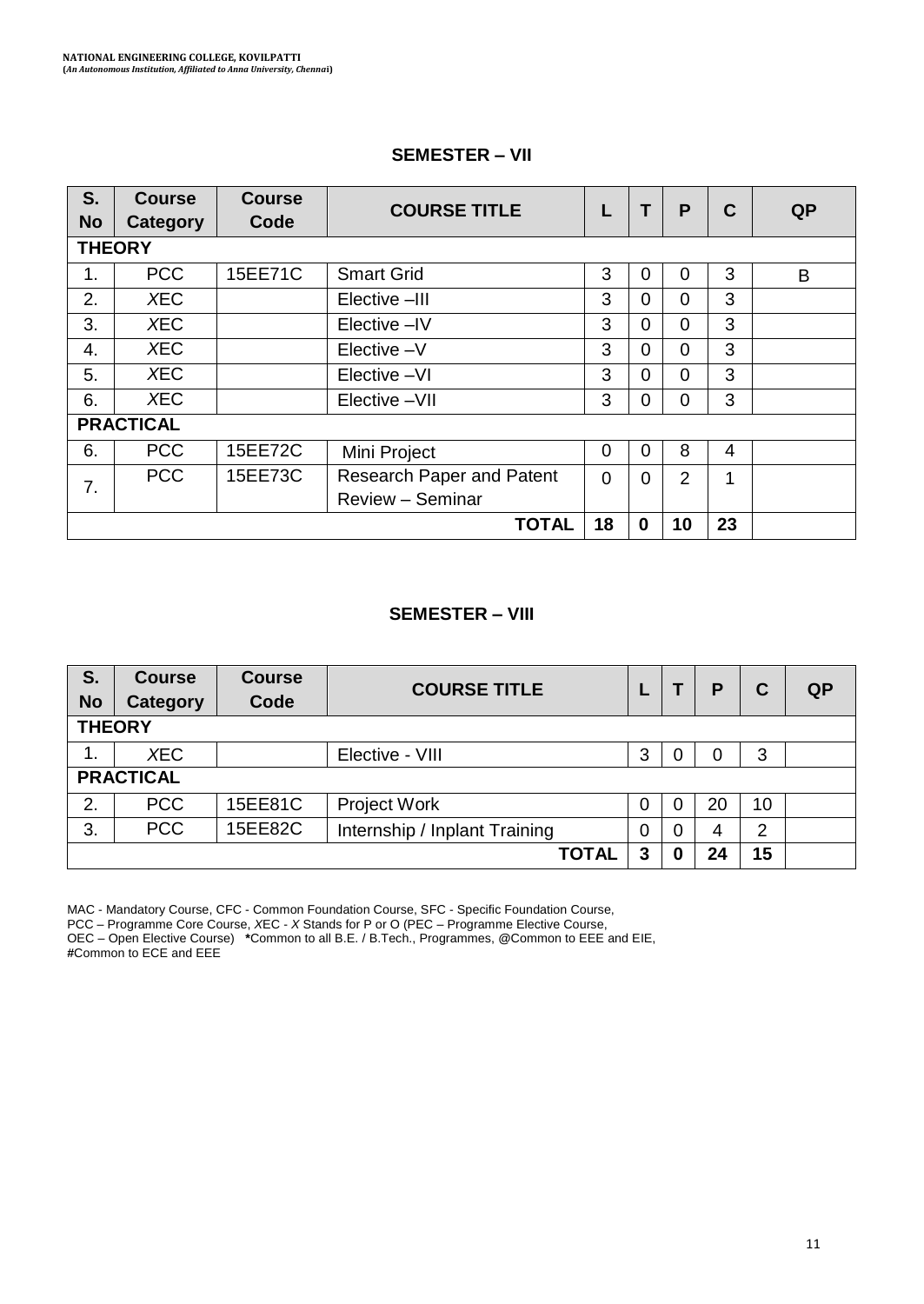| S.<br><b>No</b> | <b>Course</b><br>Category           | <b>Course</b><br>Code | <b>COURSE TITLE</b>                                                      | L              | т                | P              | $\mathbf c$ | <b>QP</b> |  |  |
|-----------------|-------------------------------------|-----------------------|--------------------------------------------------------------------------|----------------|------------------|----------------|-------------|-----------|--|--|
|                 | <b>Power Electronics And Drives</b> |                       |                                                                          |                |                  |                |             |           |  |  |
| 1.              | <b>PEC</b>                          | 15EE01E               | Switched Mode Power Conversions                                          | 3              | 0                | 0              | 3           | B         |  |  |
| 2.              | <b>PEC</b>                          | 15EE02E               | Special Electrical Machines                                              | 3              | 0                | 0              | 3           | B         |  |  |
| 3.              | <b>PEC</b>                          | 15EE03E               | Power Electronics for Renewable<br><b>Energy Systems</b>                 | 3              | 0                | $\overline{0}$ | 3           | B         |  |  |
| 4.              | <b>PEC</b>                          | 15EE04E               | <b>CAD of Electrical Apparatus</b>                                       | 3              | 0                | $\mathbf 0$    | 3           | B         |  |  |
| 5.              | <b>PEC</b>                          | 15EE05E               | <b>Solid State Drives</b>                                                | 3              | 0                | $\overline{0}$ | 3           | B         |  |  |
|                 | <b>Power and Energy Systems</b>     |                       |                                                                          |                |                  |                |             |           |  |  |
| 6.              | <b>PEC</b>                          | 15EE06E               | <b>Advanced Switchgear</b>                                               | 3              | 0                | $\Omega$       | 3           | B         |  |  |
| 7.              | <b>PEC</b>                          | 15EE07E               | Solar Photovoltaic Fundamentals and<br>Applications                      | 3              | 0                | 0              | 3           | Е         |  |  |
| 8.              | <b>PEC</b>                          | 15EE08E               | <b>Energy Auditing and Management</b>                                    | 3              | 0                | $\Omega$       | 3           | B         |  |  |
| 9.              | <b>PEC</b>                          | 15EE09E               | <b>Power Quality</b>                                                     | 3              | 0                | $\overline{0}$ | 3           | В         |  |  |
| 10.             | PEC                                 | 15EE10E               | <b>Energy Studies</b>                                                    | 3              | 0                | 0              | 3           | B         |  |  |
|                 | <b>High Voltage Engineering</b>     |                       |                                                                          |                |                  |                |             |           |  |  |
| 11.             | <b>PEC</b>                          | 15EE11E               | Electromagnetic Interference and<br><b>Electromagnetic Compatibility</b> | 3              | $\mathbf 0$      | $\mathbf 0$    | 3           | Е         |  |  |
| 12.             | <b>PEC</b>                          | 15EE12E               | <b>Insulation Technology</b>                                             | 3              | $\Omega$         | $\mathbf 0$    | 3           | E         |  |  |
| 13.             | <b>PEC</b>                          | 15EE13E               | Flexible AC Transmission                                                 | 3              | 0                | $\mathbf 0$    | 3           | B         |  |  |
| 14.             | <b>PEC</b>                          | 15EE14E               | <b>EHV AC Power Transmission</b>                                         | 3              | 0                | $\mathbf 0$    | 3           | B         |  |  |
| 15.             | <b>PEC</b>                          | 15EE15E               | High Voltage DC Transmission                                             | 3              | 0                | $\overline{0}$ | 3           | B         |  |  |
|                 | <b>Control and Instrumentation</b>  |                       |                                                                          |                |                  |                |             |           |  |  |
| 16.             | PEC                                 | 15EE16E               | Linear and Nonlinear Control Systems                                     | 3              | 0                | 0              | 3           | B         |  |  |
| 17.             | <b>PEC</b>                          | <b>15EE17E</b>        | Logic and Distributed Control System <sup>®</sup>                        | 3              | $\overline{0}$   | $\overline{0}$ | 3           | B         |  |  |
| 18.             | PEC                                 | 15EE18E               | <b>Advanced Control Theory</b>                                           | 3              | 0                | $\Omega$       | 3           | B         |  |  |
| 19.             | <b>PEC</b>                          | 15EE19E               | <b>Soft Computing for Electrical</b><br>Engineering                      | 3              | $\Omega$         | $\Omega$       | 3           | B         |  |  |
| 20.             | <b>PEC</b>                          | 15EE20E               | <b>MEMS and NEMS</b>                                                     | 3              | 0                | 0              | 3           | B         |  |  |
|                 | <b>Applied Electronics</b>          |                       |                                                                          |                |                  |                |             |           |  |  |
| 21.             | <b>PEC</b>                          | 15EE21E               | DSP based System Design                                                  | 3              | 0                | 0              | 3           | B         |  |  |
| 22.             | <b>PEC</b>                          | 15EE22E               | Microprocessors, PC hardware and<br>interfacing                          | 3              | 0                | $\Omega$       | 3           | B         |  |  |
| 23.             | <b>PEC</b>                          | 15EE23E               | Advanced Microprocessor and<br>Microcontroller                           | 3              | 0                | 0              | 3           | В         |  |  |
| 24.             | <b>PEC</b>                          | 15EE24E               | <b>Real Time Operating Systems</b>                                       | 3              | 0                | $\overline{0}$ | 3           | B         |  |  |
| 25.             | PEC                                 | 15EE25E               | <b>Automotive Electrical and Electronics</b>                             | 3              | $\boldsymbol{0}$ | $\mathbf 0$    | 3           | B         |  |  |
| 26.             | PEC                                 | 15EE26E               | <b>Embedded and Real Time Systems</b>                                    | $\overline{3}$ | $\overline{0}$   | $\overline{0}$ | 3           | B         |  |  |

# **PROGRAMME ELECTIVE COURSES (PEC)**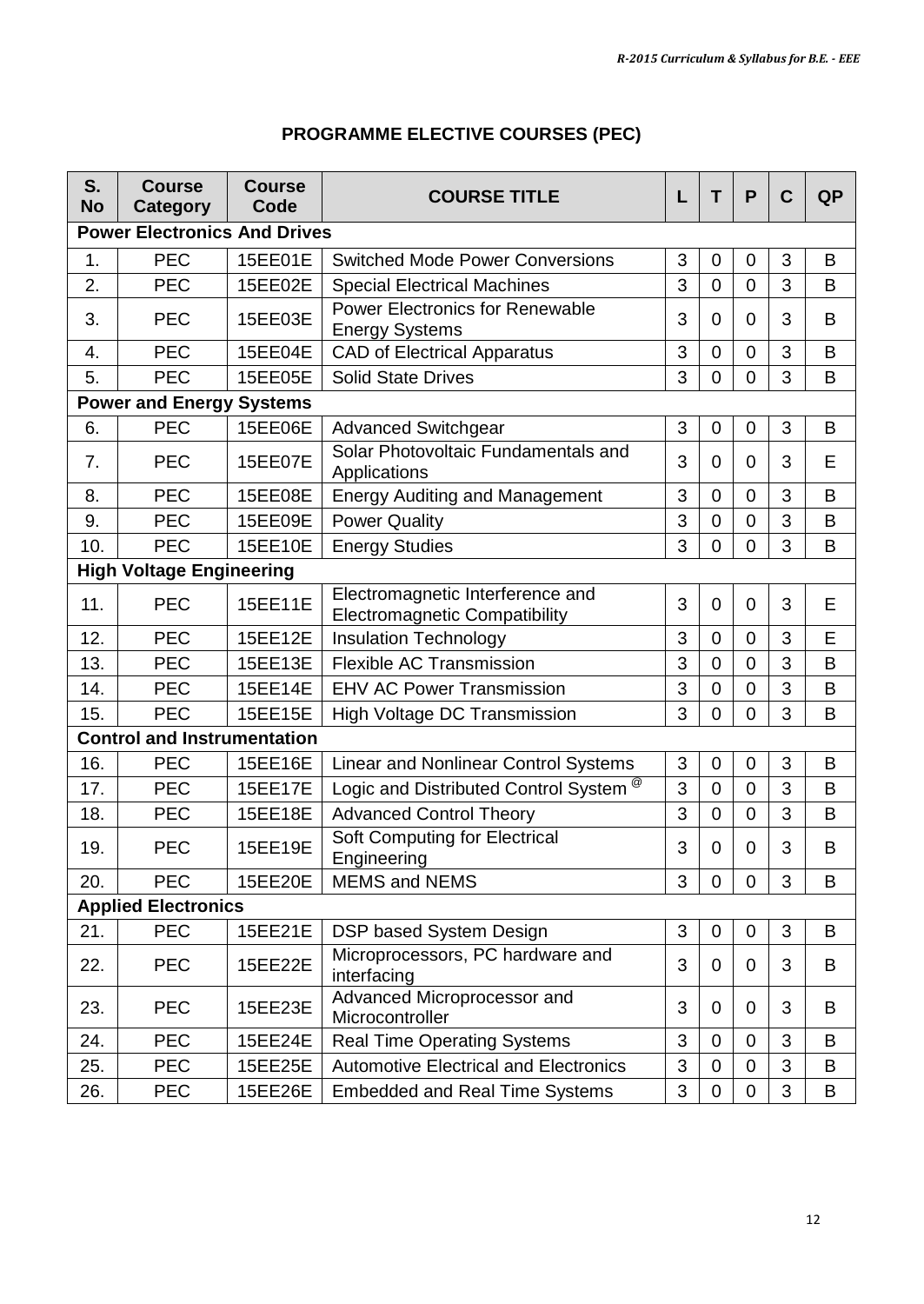# **ONE CREDIT ELECTIVE COURSES (PEC)**

| S.<br><b>No</b> | <b>Course</b><br>Category | Course<br>Code | <b>COURSE TITLE</b>                                                             | L              | T              | P              | C            | <b>QP</b>                |
|-----------------|---------------------------|----------------|---------------------------------------------------------------------------------|----------------|----------------|----------------|--------------|--------------------------|
| $\mathbf{1}$ .  | <b>PEC</b>                | 15EE01L        | Computational<br>Fluid<br><b>Dynamics</b><br>for<br><b>Electrical Apparatus</b> | 1              | 0              | 0              | 1            | G                        |
| 2.              | PEC                       | 15EE02L        | Design of Power Converters Laboratory                                           | $\Omega$       | 0              | $\overline{2}$ | 1            | $\overline{\phantom{0}}$ |
| 3.              | <b>PEC</b>                | 15EE03L        | Energy storage system                                                           | $\mathbf{1}$   | $\overline{0}$ | $\overline{0}$ | 1            | G                        |
| 4.              | <b>PEC</b>                | 15EE04L        | <b>LVDC</b> wiring                                                              | 1              | $\overline{0}$ | $\Omega$       | 1            | G                        |
| 5.              | <b>PEC</b>                | 15EE05L        | Digital substation                                                              | 1              | $\Omega$       | $\Omega$       | 1            | G                        |
| 6.              | PEC                       | 15EE06L        | Electrical system for smart building                                            | 1              | 0              | $\overline{0}$ | 1            | G                        |
| 7.              | PEC                       | 15EE07L        | System<br>Power<br>Protection<br>and<br><b>Substation Automation</b>            | 1              | 0              | 0              | 1            | G                        |
| 8.              | <b>PEC</b>                | 15EE08L        | <b>Energy Laboratory</b>                                                        | $\mathbf 0$    | $\Omega$       | $\overline{2}$ | 1            | $\overline{a}$           |
| 9.              | <b>PEC</b>                | 15EE09L        | <b>HVDC</b> circuit breakers                                                    | 1              | $\Omega$       | 0              | 1            | G                        |
| 10.             | <b>PEC</b>                | 15EE10L        | Earthing design                                                                 | 1              | $\Omega$       | 0              | $\mathbf{1}$ | G                        |
| 11.             | PEC                       | 15EE11L        | Electrical stress analysis                                                      | 1              | $\Omega$       | $\Omega$       | 1            | G                        |
| 12.             | <b>PEC</b>                | 15EE12L        | Alternate insulating medium                                                     |                | $\Omega$       | $\Omega$       | 1            | G                        |
| 13.             | <b>PEC</b>                | 15EE13L        | Communication technologies for smart<br>grids                                   | 1              | $\Omega$       | $\Omega$       | 1            | G                        |
| 14.             | <b>PEC</b>                | 15EE14L        | Non-Conventional instrument Transformer                                         | 1              | 0              | $\Omega$       | 1            | G                        |
| 15.             | <b>PEC</b>                | 15EE15L        | <b>Industrial Controllers Laboratory</b>                                        | $\Omega$       | $\Omega$       | $\overline{2}$ | 1            | $\overline{a}$           |
| 16.             | <b>PEC</b>                | 15EE16L        | Soft Computing for Electrical<br><b>Engineering Laboratory</b>                  | $\Omega$       | $\Omega$       | $\overline{2}$ | 1            | $\overline{\phantom{a}}$ |
| 17.             | <b>PEC</b>                | 15EE17L        | Electronics for safety critical system                                          | 1              | $\overline{0}$ | 0              | 1            | G                        |
| 18.             | $\overline{PEC}$          | 15EE18L        | PCB design and fabrication                                                      | $\overline{0}$ | 0              | $\overline{2}$ | 1            | $\overline{a}$           |
| 19.             | <b>PEC</b>                | 15EE19L        | <b>Embedded System Laboratory</b>                                               | 0              | $\Omega$       | $\overline{2}$ | 1            | $\overline{\phantom{0}}$ |
| 20.             | <b>PEC</b>                | 15EE20L        | Techno commercial project proposal                                              | $\mathbf{1}$   | 0              | 0              | 1            | G                        |
| 21.             | <b>PEC</b>                | 15EE21L        | Virtual Instrumentation                                                         | 1              | 0              | $\mathbf 0$    | 1            | G                        |
| 22.             | <b>PEC</b>                | 15EE22L        | <b>Electrical Power Capacitors</b>                                              | $\overline{1}$ | $\overline{0}$ | $\overline{0}$ | 1            | G                        |
| 23.             | <b>PEC</b>                | 15EE23L        | Things<br>Internet<br>of<br>Embedded<br>and<br>Systems                          | 1              | $\Omega$       | $\Omega$       | 1            | G                        |
| 24.             | <b>PEC</b>                | 15EE24L        | <b>High Voltage Testing Techniques</b>                                          | $\overline{0}$ | $\Omega$       | $\overline{2}$ | 1            | $\overline{\phantom{a}}$ |
| 25.             | PEC                       | 15EE25L        |                                                                                 |                |                |                |              |                          |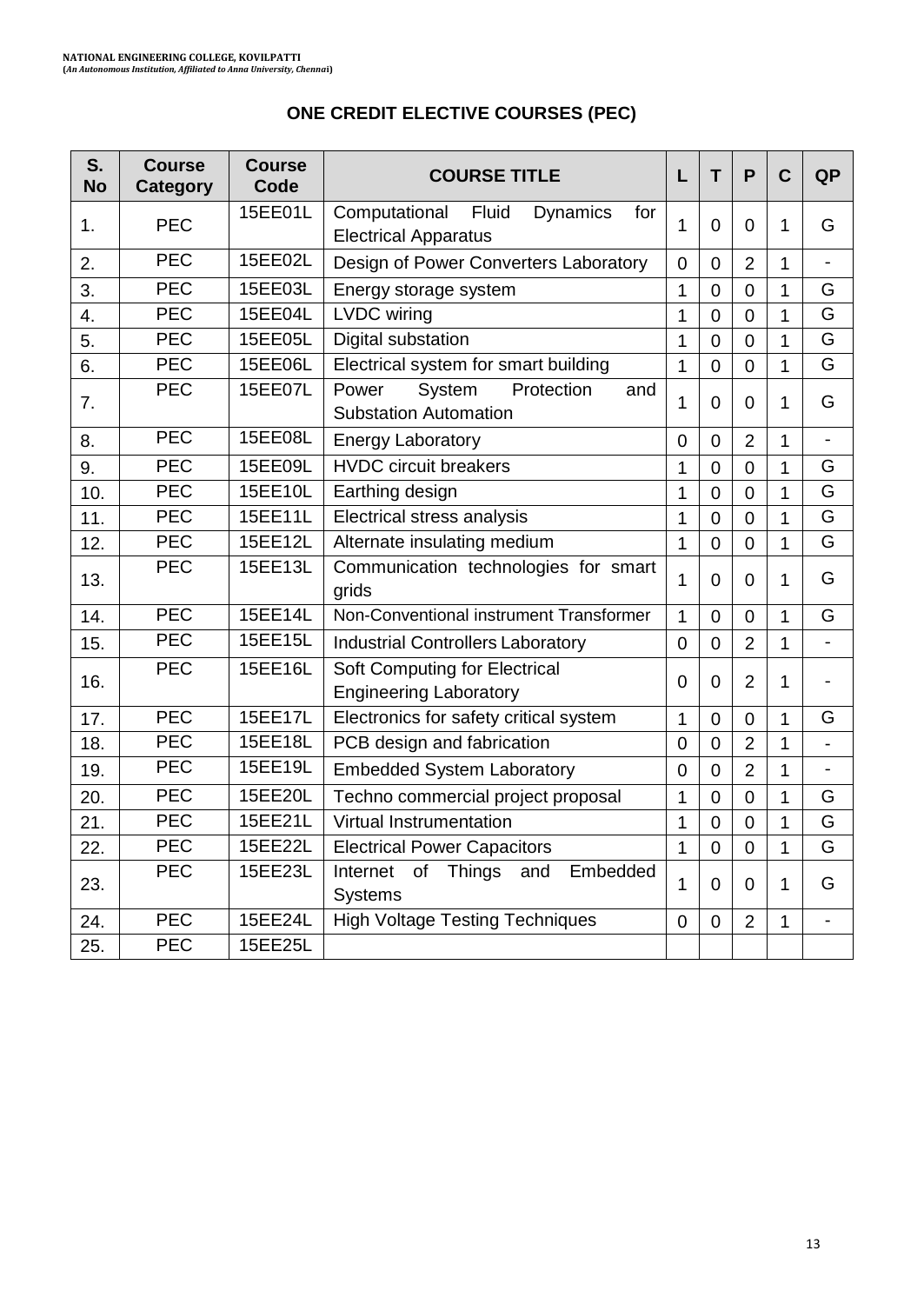# **Open Elective Course (OEC)**

**Group – I** (Inter-disciplinary courses)

| S.<br><b>No</b> | <b>Course</b><br>Category | <b>Course</b><br>Code | <b>COURSE TITLE</b>                           |   |   | P        | C | <b>QP</b>                                         |
|-----------------|---------------------------|-----------------------|-----------------------------------------------|---|---|----------|---|---------------------------------------------------|
|                 |                           |                       | Any one of the following course is compulsory |   |   |          |   |                                                   |
| 1.              | <b>OEC</b>                | 15ID01E               | Product<br>Design<br>and<br>Development       | 3 | 0 | $\Omega$ | 3 | A                                                 |
| 2.              | <b>OEC</b>                | 15ID02E               | Disaster Management                           | 3 | 0 | 0        | 3 | Α                                                 |
| 3.              | <b>OEC</b>                | 15ID03E               | <b>Energy Engineering</b>                     | 3 | 0 | 0        | 3 | Α                                                 |
| 4.              | OEC.                      | --                    | <b>Other Programme Courses</b>                | 3 | 0 | 0        | 3 | specified<br>As<br>the<br>for<br>Chosen<br>Course |

**Group-II** (Trans-disciplinary courses) - Self Study Course

| S.                                            | <b>Course</b> | <b>Course</b> | <b>COURSE TITLE</b>                                   | L              | т        | P        | $\mathbf c$ | <b>QP</b> |  |  |
|-----------------------------------------------|---------------|---------------|-------------------------------------------------------|----------------|----------|----------|-------------|-----------|--|--|
| <b>No</b>                                     | Category      | Code          |                                                       |                |          |          |             |           |  |  |
| Any one of the following course is compulsory |               |               |                                                       |                |          |          |             |           |  |  |
| 1.                                            | <b>OEC</b>    | 15TD01E       | <b>Indian Business Laws</b>                           | $\Omega$       | 0        | $\Omega$ | 3           | F         |  |  |
| 2.                                            | <b>OEC</b>    | 15TD02E       | Leadership<br>Personality<br>and<br>Development       | $\overline{0}$ | $\Omega$ | $\Omega$ | 3           | F         |  |  |
| 3.                                            | <b>OEC</b>    | 15TD03E       | <b>International Business Management</b>              | 0              | $\Omega$ | $\Omega$ | 3           | F         |  |  |
| 4.                                            | <b>OEC</b>    | 15TD04E       | <b>Basics of Marketing</b>                            | $\overline{0}$ | 0        | $\Omega$ | 3           | F         |  |  |
| 5.                                            | <b>OEC</b>    | 15TD05E       | <b>Distribution</b><br>Retailing<br>and<br>management | $\overline{0}$ | $\Omega$ | $\Omega$ | 3           | F         |  |  |
| 6.                                            | <b>OEC</b>    | 15TD06E       | <b>International Economics</b>                        | $\Omega$       | $\Omega$ | $\Omega$ | 3           | F         |  |  |
| 7.                                            | <b>OEC</b>    | 15TD07E       | Indian Economy                                        | $\Omega$       | 0        | $\Omega$ | 3           | F         |  |  |
| 8.                                            | <b>OEC</b>    | 15TD08E       | <b>Rural Economics</b>                                | $\overline{0}$ | 0        | $\Omega$ | 3           | F         |  |  |
| 9.                                            | <b>OEC</b>    | 15TD09E       | International Trade                                   | $\Omega$       | $\Omega$ | $\Omega$ | 3           | F         |  |  |
| 10.                                           | <b>OEC</b>    | 15TD10E       | Global Challenges and issues                          | $\Omega$       | 0        | $\Omega$ | 3           | F         |  |  |
| 11.                                           | <b>OEC</b>    | 15TD11E       | Indian Culture and Heritage                           | $\Omega$       | 0        | $\Omega$ | 3           | F         |  |  |
| 12.                                           | <b>OEC</b>    | 15TD12E       | <b>Indian History</b>                                 | $\overline{0}$ | 0        | $\Omega$ | 3           | F         |  |  |
| 13.                                           | <b>OEC</b>    | 15TD13E       | Sustainable<br>Development<br>and<br>Practices        | $\Omega$       | 0        | $\Omega$ | 3           | F         |  |  |
| 14.                                           | <b>OEC</b>    | 15TD14E       | Women in Indian Society                               | $\mathbf 0$    | 0        | $\Omega$ | 3           | F         |  |  |
| 15.                                           | <b>OEC</b>    | 15TD15E       | <b>Indian Constitution</b>                            | $\overline{0}$ | 0        | $\Omega$ | 3           | F         |  |  |
| 16.                                           | <b>OEC</b>    | 15TD16E       | <b>Bio Mechanics in Sports</b>                        | 0              | 0        | $\Omega$ | 3           | F         |  |  |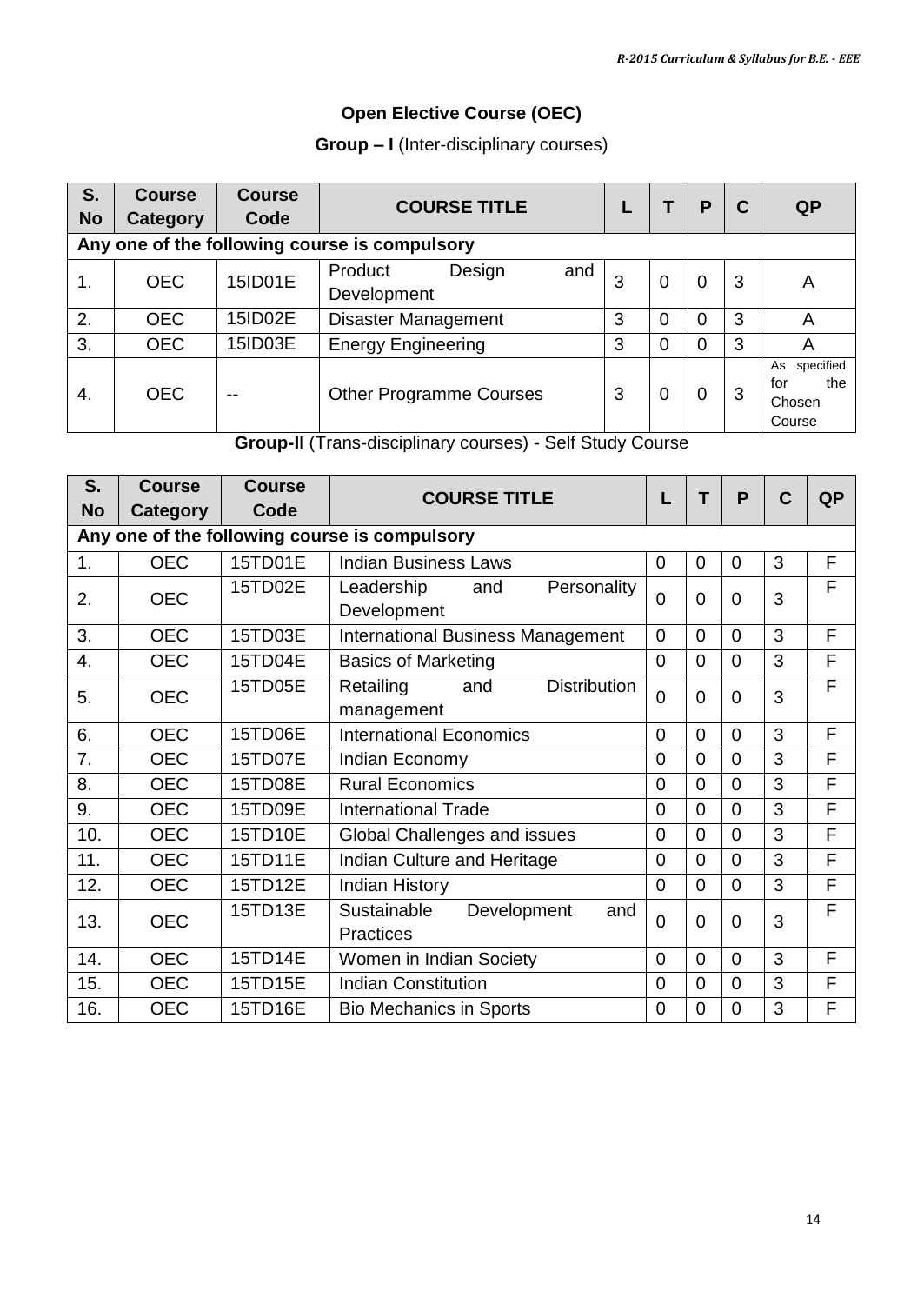#### **15SH11C TECHNICAL ENGLISH L T P C**

 **(Common to all B.E. / B.Tech. Degree Programmes) 3 0 0 3**

#### **COURSE OUTCOMES**

Upon completion of this course, the students will be able to

- CO1: acquire the basics of English communication skills**.** (K3)
- CO2: apply the basic language skills to understand various aspects of technical writing. (K3)
- CO3: understand main ideas, specific details and implied meaning while listening and develop the factual & imaginative information. (K2, S4)
- CO4: coordinate and communicate in a wide range of situation. (K3, S4)
- CO5: integrate and apply the acquired skills in real life situation. (K2, S4)

**UNIT I 9** Parts of Speech - Sentence Structure (SV/SVO/SVC/SVIODO) - Identifying the kinds of sentences (Statement, Interrogative, Imperative, Exclamatory & Negative) - Informal writing (Diary writing & letter to friend / parent / siblings) - Self Introduction -Listening for general information.

#### **UNIT II 9**

Transformation of words into different grammatical forms- Converting one kind of sentence into another sentence (Statement, Interrogative, Imperative, Exclamatory & Negative) - Technical Vocabulary - Tense Usage (Present tense- Past tense - Future tense - Writing passages in all tenses) -Letter writing (Permission letter & Requisition letter) - Listening for specific information.

#### **UNIT III 9**

Personality Adjective - Concord - Letter Writing: Invitation / Acceptance letters - Itinerary Writing (with valued points / situation) - Phonetics (Vowels - Consonants - Diphthongs) - Listening and filling up the information - Process Description (with valued points).

#### **UNIT IV 9**

IF Conditionals - British & American Vocabulary - Letter Writing (Declining / Thanking letters) - Email writing (with valued points) - Instruction Writing - Listening and giving opinion on the pictures.

#### **UNIT V 9**

Reading comprehension **-** Error Spotting (Article, Preposition, Modals and Concord) **-** Presenting article based on newspaper reading- Situational Conversation - Listening and writing dialogues – Checklists.

#### **L: 45 TOTAL: 45 PERIODS**

**Suggested Activity:** Each student should read the suggested fiction for oral assignment

#### **TEXT BOOKS**

- 1. Rizvi. M. Ashraf, "Effective Technical Communication", 1<sup>st</sup> Edition, The Mc Graw Hill Education Private Limited, New Delhi, 2005.
- 2. Dutt P. K., Rajeevan G. and Prakash C.L.N., "A Course in Communication Skills", 1<sup>st</sup> Edition, Cambridge University Press, India, 2007.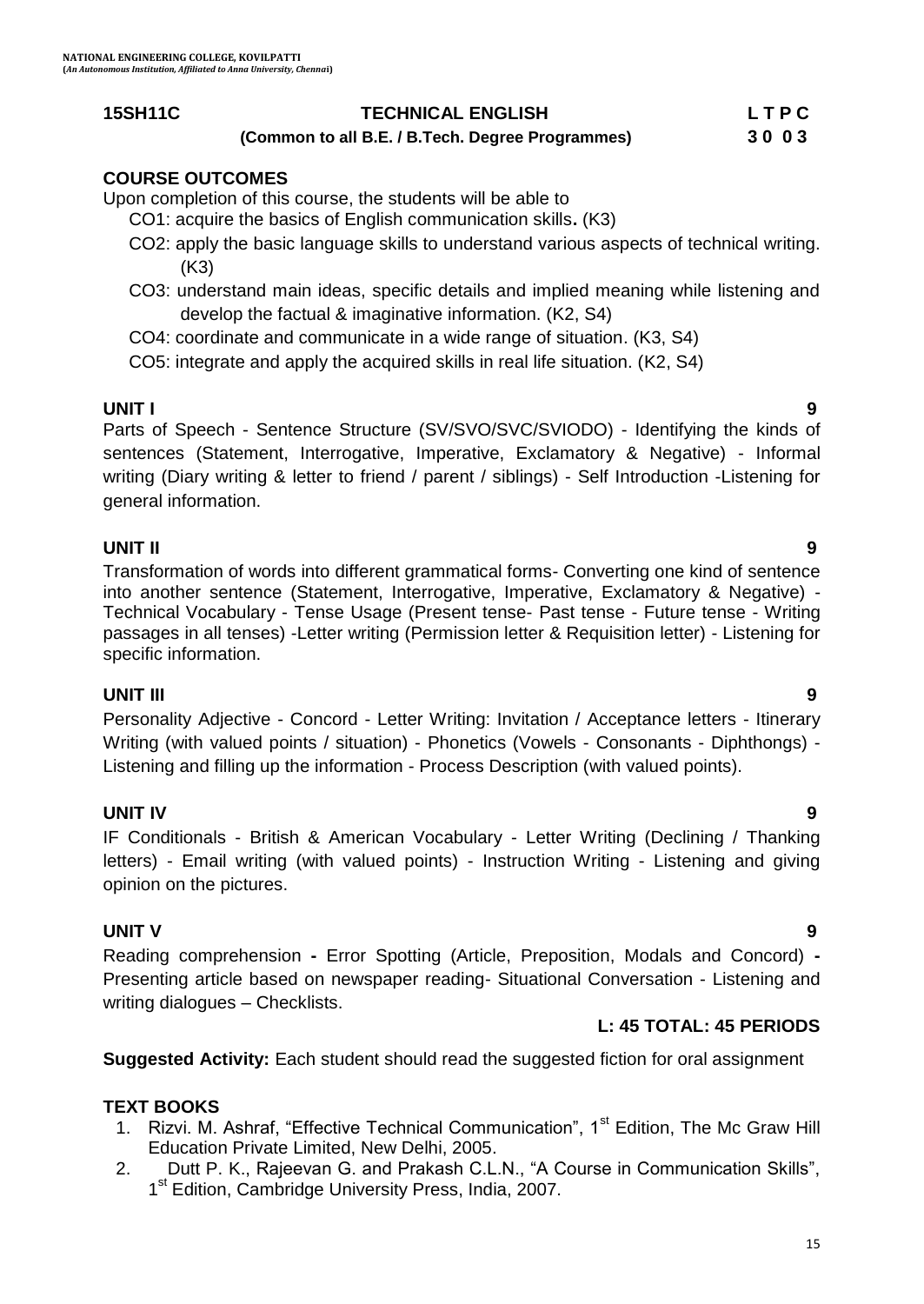#### **REFERENCES**

- 1. John Sinclair, "Collins Cobuild English Grammar", 3<sup>rd</sup> Edition, Collins Publishers, London, 2011.
- 2. [Jan Svartvik,](https://www.google.co.in/search?biw=1024&bih=576&q=jan+svartvik&stick=H4sIAAAAAAAAAGOovnz8BQMDgwUHnxCXfq6-QV6SmUWxpRKYbVqem5xUpiWTnWyln5Sfn61fXpRZUpKaF1-eX5RtlVhakpFfpDedVfvFD4ETJcEfbsvvsX3qX_HuLQAx7IAcVQAAAA&sa=X&ei=dIYbVdvzPMSVuATNu4DIAg&ved=0CJYBEJsTKAEwEA) Sidney Greenbaum, Geoffery Leech, [Randolph Quirk](https://www.google.co.in/search?biw=1024&bih=576&q=randolph+quirk&stick=H4sIAAAAAAAAAGOovnz8BQMDgzkHnxCXfq6-QV6SmUWxpRIniG1cYlFUqCWTnWyln5Sfn61fXpRZUpKaF1-eX5RtlVhakpFfxB_W37_s6Y77f4pOrksIPb1Y-HuiEwCx_kweVAAAAA&sa=X&ei=dIYbVdvzPMSVuATNu4DIAg&ved=0CJgBEJsTKAMwEA) "A Comprehensive Grammar of the English Language",  $2^{nd}$  Edition, Longman Inc., Newyork, 2014.
- 3. Micheael Vince, Peter Sunderland, "Advanced Language Practice with Key", 3<sup>rd</sup> Edition, Macmillan Publishers Limited, Italy, 2003.

**Listening files:** Audio files from net sources,

Softwares: ODLL, Globerena.

### **15SH12C MATHEMATICAL FOUNDATIONS FOR ENGINEERS L T P C (Common to all B.E. / B.Tech. Degree Programmes) 3 2 0 4**

#### **COURSE OUTCOMES**

Upon completion of this course, the students will be able to

- CO 1: make use of orthogonal transformation. (K3)
- CO 2: use the basic concepts of three dimensional geometry in engineering. (K2)
- CO 3: obtain maxima and minima of real valued functions. (K3)
- CO 4: solve ordinary differential equations. (K3)
- CO 5: solve partial differential equations. (K3)

nature.

**UNIT I MATRICES 15** Characteristic equation – Eigen values and Eigen vectors of a real matrix – Independency and dependency of Eigen vectors – Properties of Eigen values and Eigen vectors (excluding proofs) - Diagonalisation of a matrix by orthogonal transformation - Quadratic forms – Reduction of quadratic form to canonical form by orthogonal transformation and its

#### **UNIT II THREE DIMENSIONAL ANALYTICAL GEOMETRY 15**

Direction cosines and Direction ratios - Planes and Lines - Equations of plane and line - Intersection of two planes - Shortest distance between two lines - Equation of a sphere - Plane section of a sphere - Tangent Plane - Orthogonal spheres.

#### UNIT III FUNCTIONS OF SEVERAL VARIABLE **15**

Euler"s theorem on homogeneous functions of two variables - Taylor"s Series - Jacobians - Maxima and Minima - Constrained Maxima and Minima by the method of Lagrange multipliers.

#### **UNIT IV ORDINARY DIFFERENTIAL EQUATIONS 15**

Solutions of higher order linear differential equations with constant coefficients - Cauchy"s and Legendre"s linear equations - Solutions of simultaneous first order linear equations with constant coefficients - Method of variation of parameters.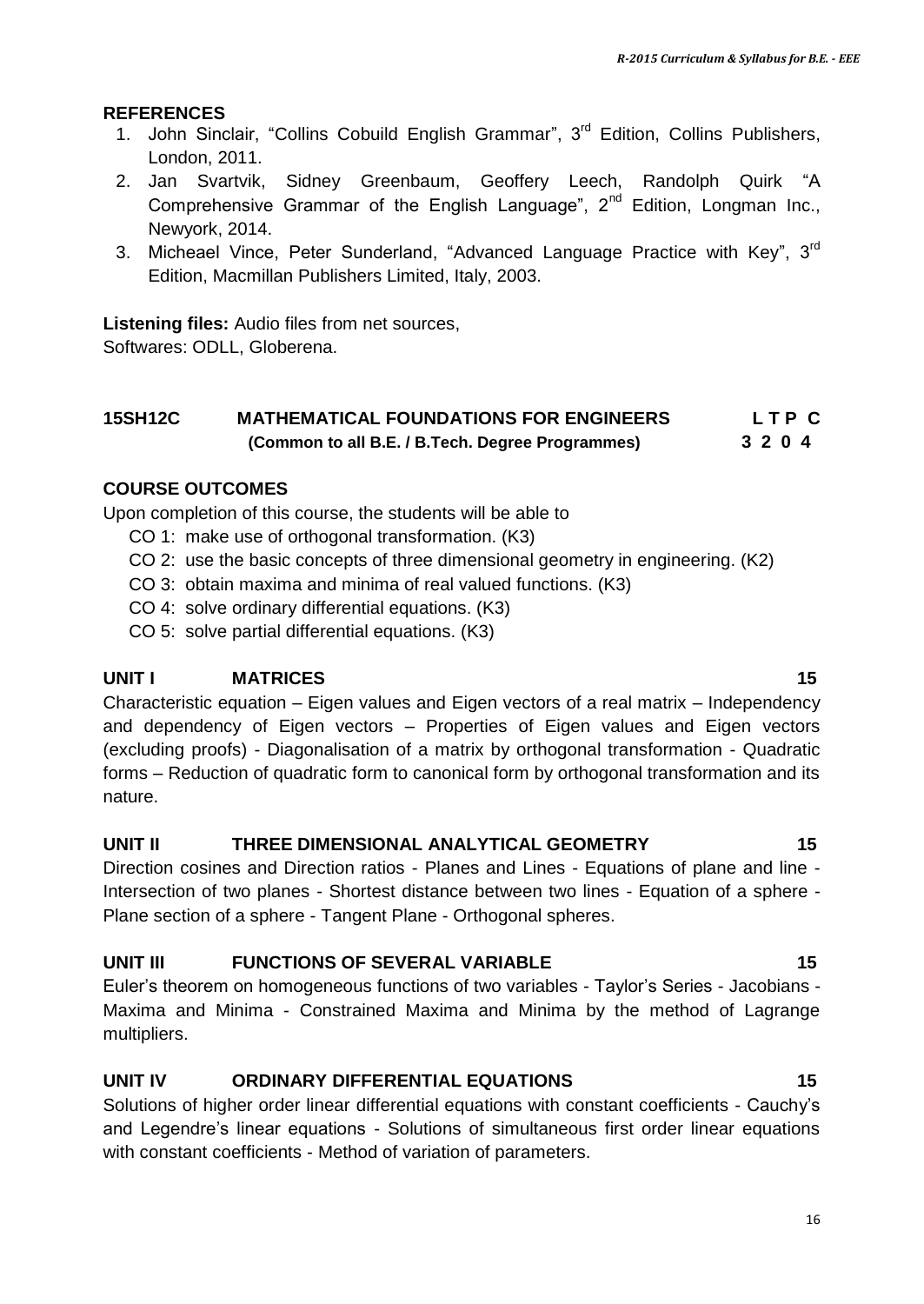#### **UNIT V PARTIAL DIFFERENTIAL EQUATIONS 15**

Formation of partial differential equations - Lagrange"s linear equations - Solutions of standard types of first order partial differential equations - Solutions of homogeneous linear partial differential equations of second and higher order with constant coefficients.

#### **L: 45 T: 30 TOTAL: 75 PERIODS**

#### **TEXT BOOKS**

- 1. Grewal.B.S. "Higher Engineering Mathematics", 42<sup>nd</sup> Edition, Khanna Publications, Delhi, 2012.
- 2. Erwin Kreyszig, "Advanced Engineering Mathematics",  $10<sup>th</sup>$  Edition, Wiley India, 2011.

#### **REFERENCES**

- 1. Bali.N.P. and Manish Goyal, "A Textbook of Engineering Mathematics", 8<sup>th</sup> Edition, Laxmi Publications Private Limited, 2011.
- 2. George B.Thomas, Jr. Ross L.Finney, "Calculus and Analytic Geometry". 9<sup>th</sup> Edition. Dorling Kindersley Private Limited, 2010.
- 3. Sharma.G.S and Sarna.I.J.S, "Engineering Mathematics",  $10<sup>th</sup>$  Edition, CBS Publishers and Distributors, New Delhi, 2005.
- 4. James C. Robinson, "An Introduction to Ordinary Differential Equations", Cambridge University Press, 2004.
- 5. Anthony Croft, Robert Davison, Martin Hargreaves and James Flint, "Engineering Mathematics: A Foundation for Electronic, Electrical, Communications and Systems Engineers", 4<sup>th</sup> Edition, Pearson Education Private Limited, 2013.

# **15SH13C ENGINEERING PHYSICS L T P C**

# **(Common to all B.E. / B.Tech. Degree Programmes) 3 0 0 3**

#### **COURSE OUTCOMES**

Upon completion of this course, the students will be able to

- CO 1: summarize the properties and structures of solids. (K2)
- CO 2: define the principles of acoustics and ultrasonics and apply the ultrasonic methods for industrial and medical field. (K2)
- CO 3: choose the appropriate Laser technique for industrial and medical applications. (K3)
- CO 4: describe the different types, fabrication, losses of optical fibers and their applications in communication and instrumentation. (K2)
- CO 5: explain the physical properties of photons & electrons and their applications in different electron microscopes. (K3)

#### **UNIT I PROPERTIES OF MATTER AND CRYSTAL PHYSICS 9**

Hooke's law - Types of moduli of elasticity - Determination of Rigidity modulus and Young"s modulus - I shaped Girders.

Miller indices – d spacing - Characteristics of SC, BCC, FCC and HCP structures.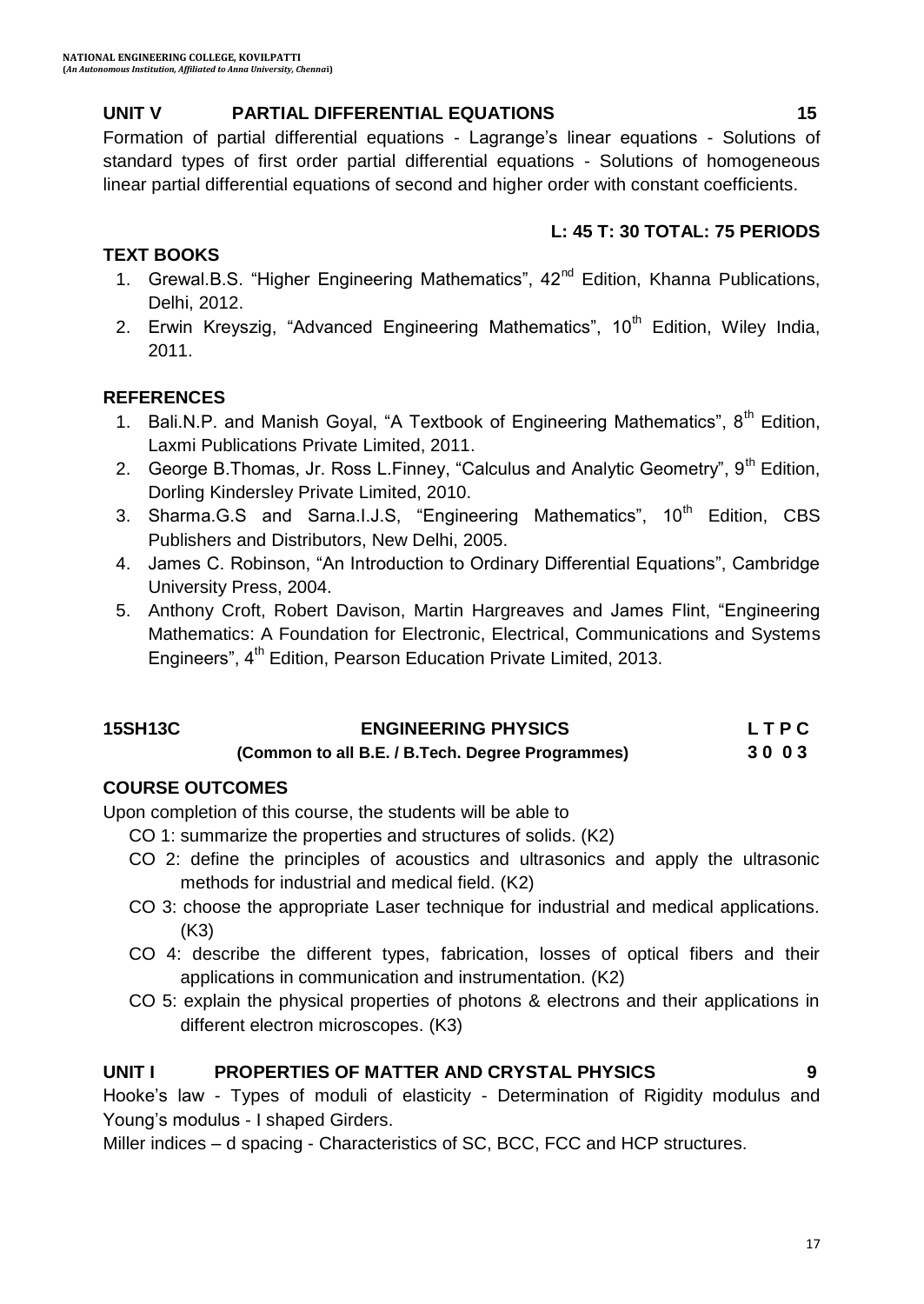# **UNIT II ACOUSTICS AND ULTRASONICS 9**

**Acoustics:** Weber-Fechner law - Sabine's formula - Absorption Coefficient and its determination - factors affecting acoustics of buildings and their remedies.

**Ultrasonics:** Production - magnetostriction generator - piezoelectric generator, Properties - Cavitations - Velocity measurement - acoustic grating, Industrial applications - Medical application - Sonograms.

# **UNIT III LASER SYSTEM AND APPLICATIONS 9**

Einstein's A and B coefficients – Types and working of Lasers -  $CO<sub>2</sub>$  Laser, Nd-YAG Laser, Semiconductor Laser (Homojunction), Determination of wavelength of Laser and Particle size - Industrial applications - Medical applications-Holography.

# **UNIT IV FIBER OPTICS AND ITS APPLICATIONS 9**

Numerical aperture and Acceptance angle - Types of optical fibers - Double crucible technique – Splicing - Loss in optical fiber - Fiber optical communication system - Applications - Fiber optic sensors - Endoscope.

# **UNIT V QUANTUM PHYSICS 9**

Photo electric effect - Matter Waves - Davisson and Germer experiment - Heisenberg"s Uncertainty principle - Schrodinger"s wave equation - particle in one dimensional box - Electron microscope - Scanning electron microscope - Transmission electron microscope.

# **L: 45 TOTAL: 45 PERIODS**

## **TEXT BOOKS**

- 1. David Halliday, Robert Resnick, Jearl Walker, "Fundamentals of Physics", 10<sup>th</sup> Edition, John Wiley & Sons Inc.USA, 2014.
- 2. Arthur Beiser, "Concepts of Modern Physics",  $6<sup>th</sup>$  Edition, McGraw Hill Publications Private Limited, 2008.

# **REFERENCES**

- 1. Richard P.Feynmann, Robert B Leighton and Mathew Sands, "Feynmann"s Lectures on Physics", 4<sup>th</sup> Edition, Addison Wesley Publication USA, 2010.
- 2. Yoav Peleg, Reuven Pnini, Elvahu Zaarur, Eugene Hecht, "Schaum"s Outline of Quantum Mechanics", 2<sup>nd</sup> Edition, McGraw Hill Companions Limited, USA, 2010.
- 3. William T. Silfvast, "Laser Fundamentals", 2<sup>nd</sup> Edition, Cambridge University Press, NewYork, 2008.

# **15SH14C ENGINEERING CHEMISTRY L T P C**

# **(Common to all B.E. / B.Tech. Degree Programmes) 3 0 0 3**

# **COURSE OUTCOMES**

Upon completion of this course, the students will be able to

- CO 1: identify suitable water treatment techniques for industrial and domestic purpose. (K3)
- CO 2: explain the type of corrosion and corrosion control methods. (K3)
- CO 3: select the polymer for specific application. (K2)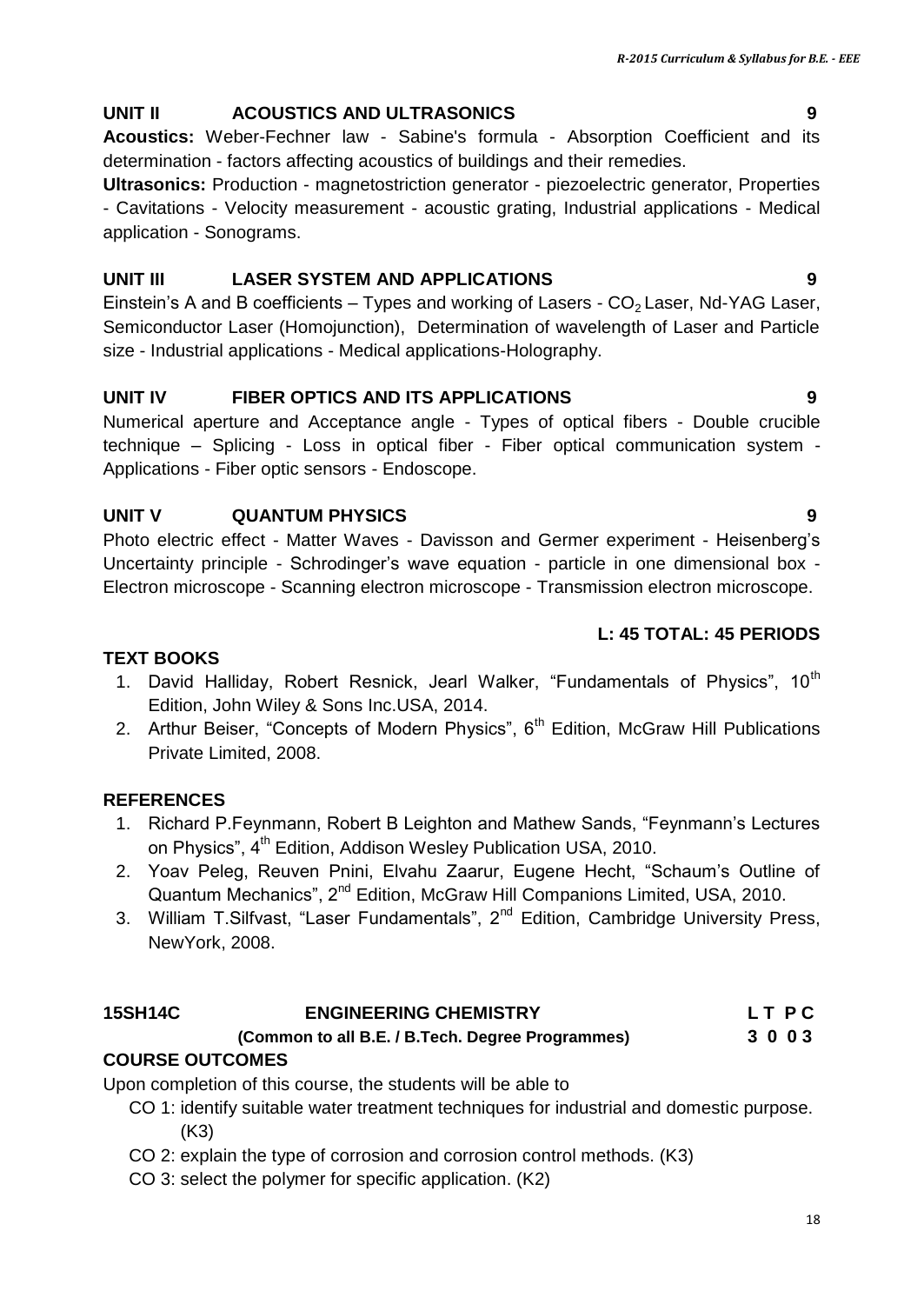CO 4: explain the preparation, properties and applications of nano materials. (K2) CO 5: outline the principle and instrumentation of various analytical techniques. (K2)

### **UNIT I WATER TREATMENT 9**

Types of water - hardness - estimation of hardness of water – disadvantages of using hard water in boiler – oils and silica in water; water softening – internal conditioning – external conditioning – domestic water treatment – desalination.

#### **UNIT II CORROSION AND ITS CONTROL 9**

Chemical corrosion – electrochemical corrosion – mechanism – different types of electrochemical corrosion – factors influencing corrosion – corrosion control methods.

### **UNIT III ENGINEERING POLYMERS 9**

Polymers – polymerization – free radical mechanism – plastics – thermo plastics and thermosetting plastics – processing and moulding of plastics – special polymers: fire retardant, conducting, photonic and electro luminescent polymer; composites – polymer matrix composites.

### **UNIT IV NANO MATERIALS 9**

Nanoparticles – synthesis of CNT – precipitation, thermolysis, hydrothermal, solvothermal, electrodeposition, chemical vapour deposition, laser ablation – toxic effect of nano materials- properties and applications.

#### **UNIT V ANALYTICAL TECHNIQUES 9**

Principle, instrumentation and applications of UV-Visible and IR spectroscopy; chromatography: instrumentation and working of gas chromatography and HPLC; conductivity measurements – pH measurements – applications.

#### **L: 45 TOTAL: 45 PERIODS**

#### **TEXT BOOKS**

- 1. Jain P.C. and Jain. M., "Engineering Chemistry", 16<sup>th</sup> Edition, Dhanpat Rai Publishing Company, New Delhi, Reprint 2013.
- 2. Dara S.S. and Umare S.S., "A text book of Engineering Chemistry", S.Chand and Company Limited, New Delhi, 2013.
- 3. Chawla.S, "A text book of Engineering Chemistry", 16<sup>th</sup> Edition, Dhanpat Rai Publishing Company, New Delhi, Reprint 2015.

### **REFERENCES**

- 1. Ahmed Z., "Principles of corrosion engineering and corrosion control", Butterworth Heinemann, 2006.
- 2. Ebewele R.O., "Polymer science and Technology", CFC Press, Newyork, 2000.
- 3. Charless P. P. and Frank O. J, ,"Introduction to nano technology" John Wiley & Sons, 2008
- 4. Skoog D.A., James H. F. and Crouch S.R., "Instrumental Analysis", Cengage Learning India Private Limited, New Delhi, 2011
- 5. Mc Cash E.M. and Banwell C.N., "Fundamentals of molecular spectroscopy", 5<sup>th</sup> Edition, McGraw Hill Education (India) Private Limited, 2013.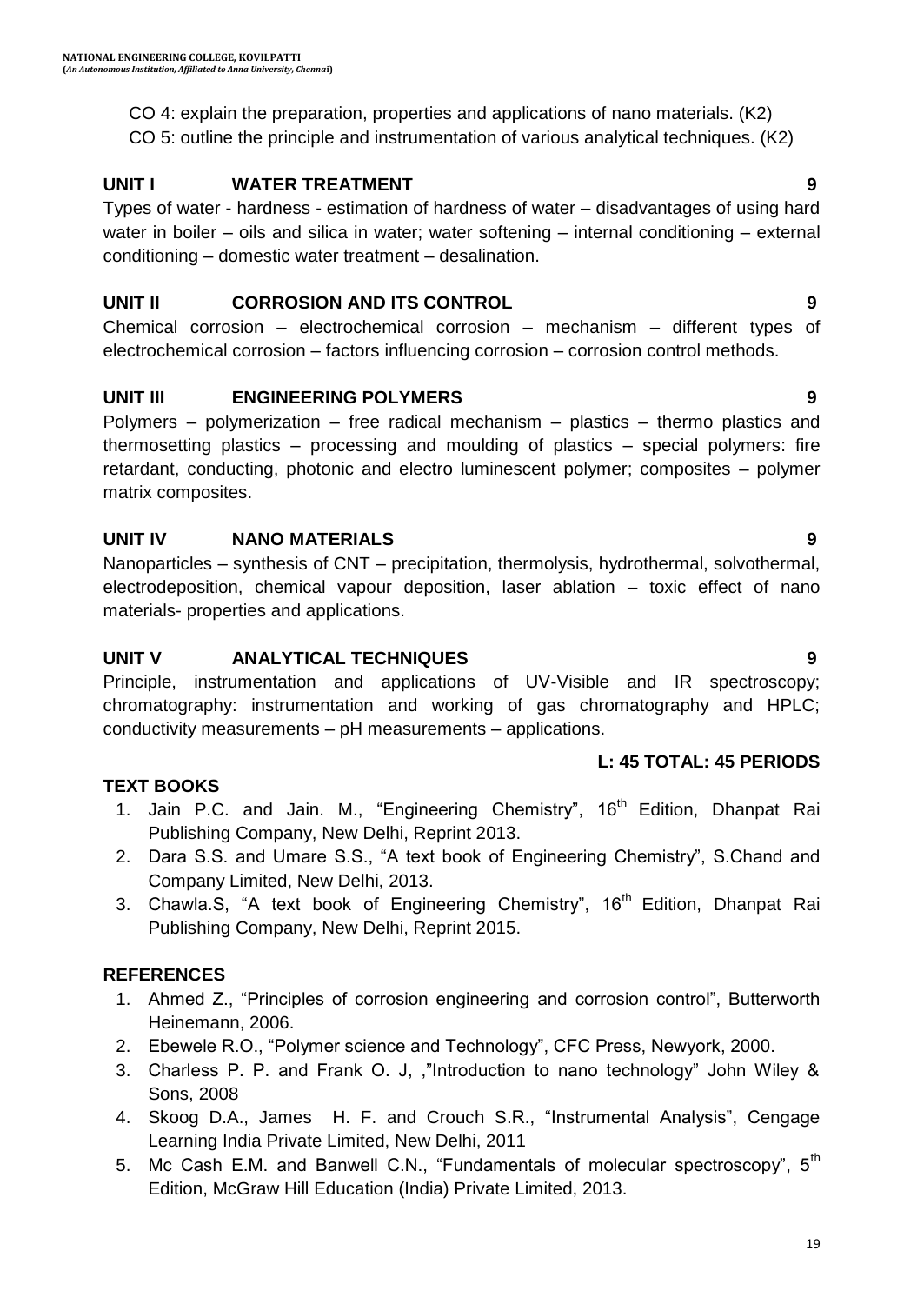#### **15SH15C INTRODUCTION TO ENGINEERING L T P C**

 **(Common to all B.E./B.Tech. Degree Programmes) 2 0 0 2**

#### **COURSE OUTCOMES**

Upon Completion of this course, the students will be able to

- CO 1: recognize the history of engineering through various engineering wonders in past and identify the engineering profession. (K2)
- CO 2: recognize and analyze various engineering career paths and preparing for an engineering career. (K3)
- CO 3: understand the profile of engineers in various fields. (K3)
- CO 4: understand the OBE concepts and its components. (K2)
- CO 5: understand learning components and creativity. (K3)

#### **UNIT I HISTORY OF ENGINEERING AND INTRODUCTION TO ENGINEERING 7 PROFESSION**

**History of Engineering:** Definition of Engineering, The Beginnings of Engineering, Overview of ancient Engineering, Traveling through the Ages, A case study of two historic Engineers – Lionardo da Vincy, Gutenberg.

**Introduction to Engineering Profession:** Engineering work is all around you - Engineering as a profession and common traits of Good Engineers – History of Engineering Disciplines – Functions of Engineering.

#### **UNIT II CAREER PATHS OF ENGINEER AND PREPARING FOR AN 8 ENGINEERING CAREER**

**Career Paths for Engineers:** The corporate ladder, The independent entrepreneur, Employment Opportunities in Government, The military, Engineering and social service abroad, The Engineering Professor, Graduate work outside of engineering, A mix of two or more of the first six options.

**Preparing for an Engineering Career**: Making the Transition from High School to College - Budgeting Your Time - Daily Studying and Preparation - Getting Involved with an Engineering Organization - Your Graduation Plan - Other Considerations.

#### **UNIT III PROFILES OF ENGINEERS 4**

Initial Career Profiles of Civil, Mechanical, Electrical, Electronics, Instrumentation, Communication, Information Technology, Computer Engineering Graduates.

#### **UNIT IV OVERVIEW OF OBE AND CBCS 4**

Graduate attributes of Washington Accord – Programme Specific Criteria (PSC) – Programme Educational Objectives (PEOs) – Programme Outcomes (POs) – Course Outcomes (COs) – CBCS : Course categories - Scheme of instruction, Assessment and Evaluation.

#### **UNIT V LEARNING AND CREATIVE THOUGHT 7**

**Introduction**: The successful engineering student - the engineering curriculum curriculum planning and management - adapting to the college classroom.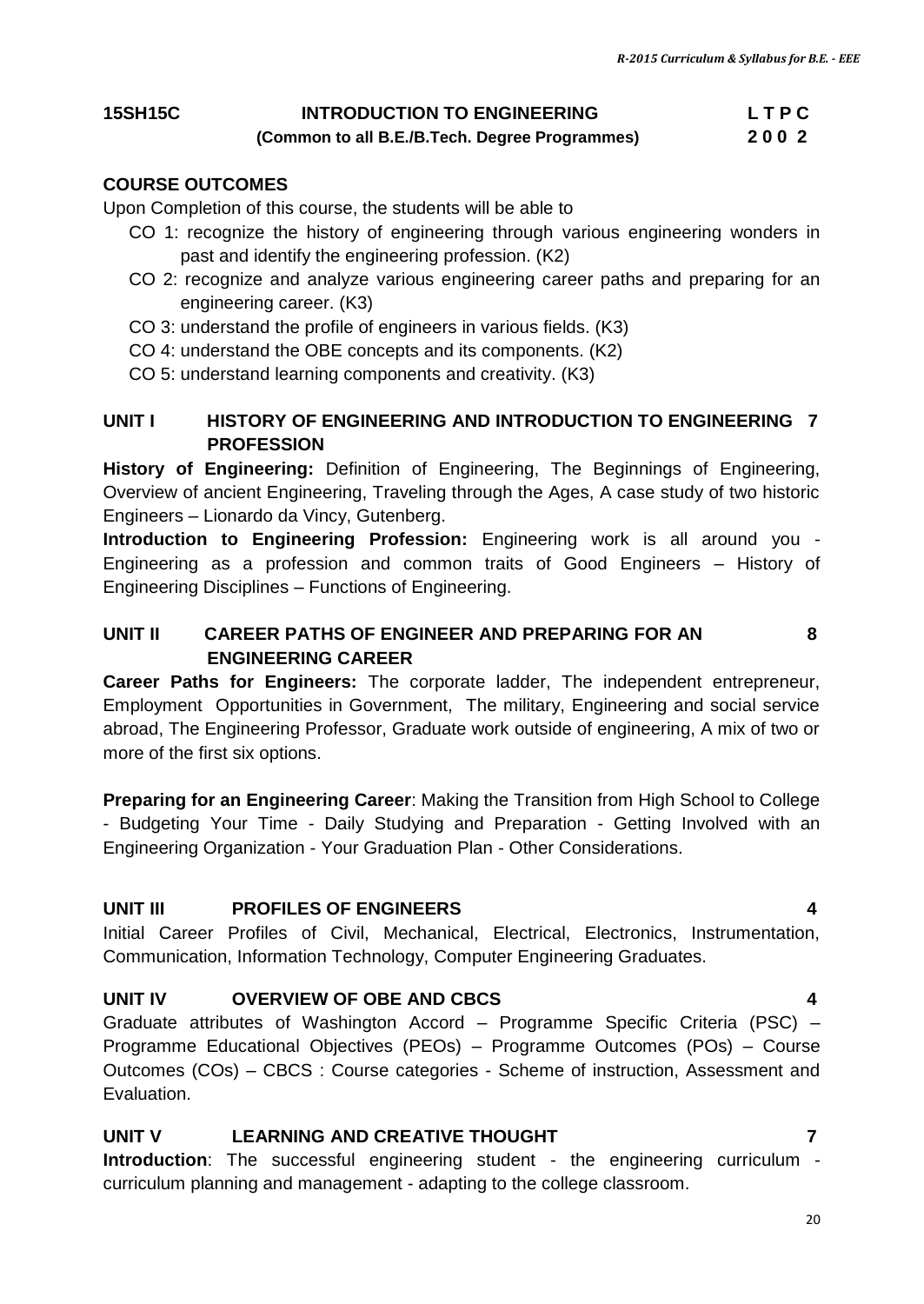**The learning process**: the nature of learning - information processing and memory determinants of efficient learning - practical suggestions for learning.

**Differences in the way people think**: The four-quadrant model of thinking - hindrances to problem solving.

**On Creativity:** What is creativity? - the nature of creativity - characteristics of creative people - the creative process - overcoming obstacles to creative thinking.

#### **L: 30 TOTAL: 30 PERIODS**

- 1. Paul H. Wright, "Introduction to Engineering", School of Civil and Environmental Engineering, 3rd Edition, John Wiley & Sons, Inc, 2002.
- 2. Saeed Moaveni, "Engineering Fundamentals an Introduction to Engineering",  $4<sup>th</sup>$ Edition, Cengage Learning, USA, 2011.
- 3. William C. Oakes, Les L. Leone and Craig J. Gunn, "Engineering Your Future A Comprehensive Introduction to Engineering", Oxford University Press, USA, 2010.
- 4. Philip Kosky, George Wise, Robert Balmer and William Keat, "Exploring Engineering An Introduction to Engineering and Design", Academic Press, Elsevier, USA, 2010.

#### **WEB RESOURCES**

[www.ieagreements.org/IEA-Grad-Attr-Prof-Competencies.pdf](http://www.ieagreements.org/IEA-Grad-Attr-Prof-Competencies.pdf)

| 15EE25C | <b>C PROGRAMMING FOR ENGINEERS</b>               | LTPC |
|---------|--------------------------------------------------|------|
|         | (Common to all B.E. / B.Tech. Degree Programmes) | 3003 |

#### **COURSE OUTCOMES**

Upon completion of this course, the students will be able to

- CO 1: recognize the system fundamentals and the role of hardware components of the Computer. (K3)
- CO 2: apply the basic concepts and solve simple problems by analyzing the logics of conditional statements and looping constructs. (K3)
- CO 3: handle similar types of data using array and utilize their functionality. (K3)
- CO 4: appreciate the call by value and call by reference features in functions. (K5)
- CO 5: design programs involving their own derived data types, pointers, memory allocation concepts. (K4)
- CO 6: handle the file contents with access permissions. (K3)

#### **UNIT I** COMPUTER FUNDAMENTALS 10

Introduction – Characteristics of Computers – Evolution of Computers – Computer Generations – Classification of Computers – Basic Computer organization – Number Systems – Problem Analysis – Algorithms – Flow charts – Computer Software – Types of Software.

### **REFERENCES**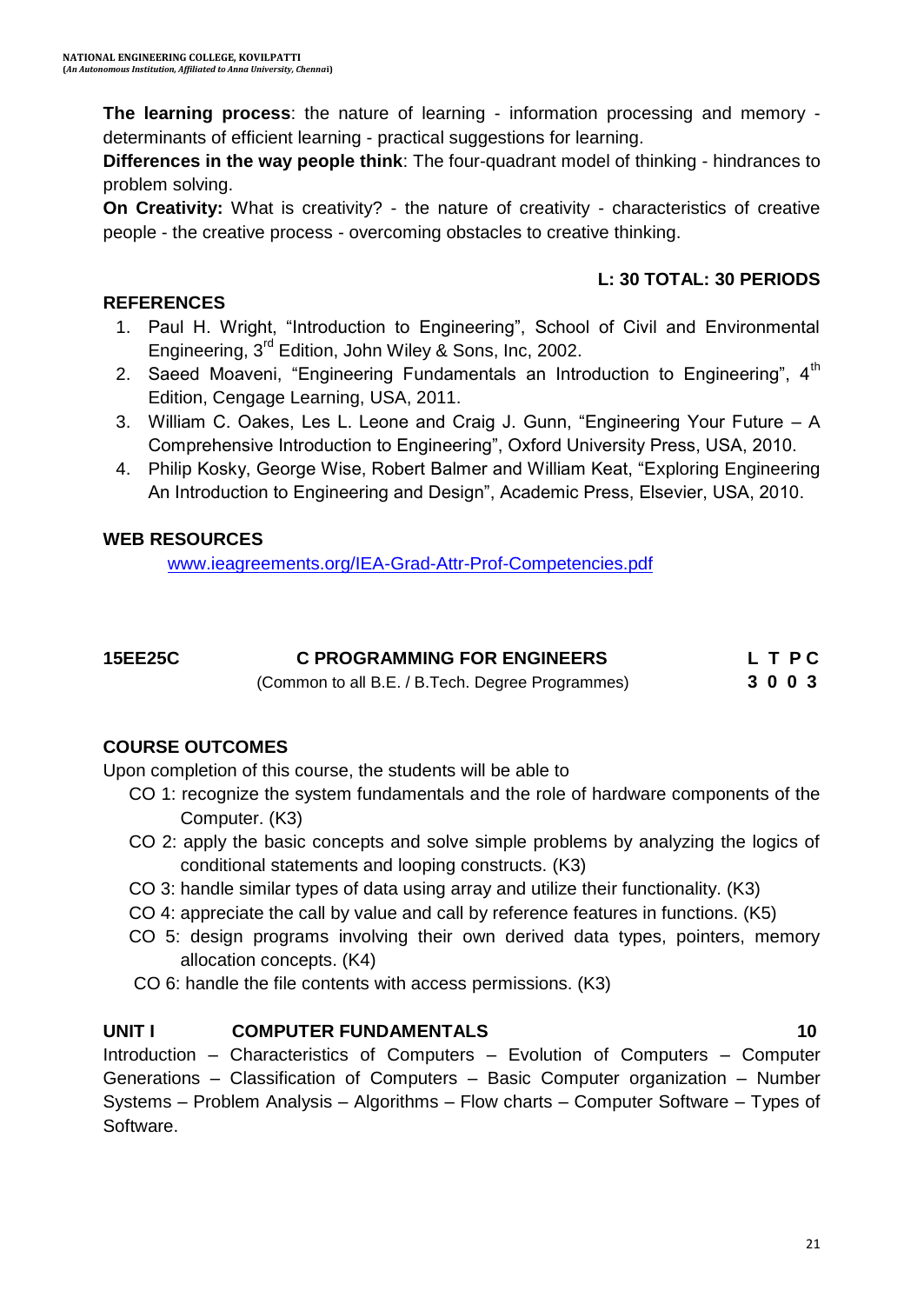#### **UNIT II BASIC C PROGRAMMING 9**

Overview of C Program – Constants, Variables and Data Types – Operators and Expressions – Managing Input and Output operations – Decision Making and Branching – Decision making and Looping.

#### **UNIT III ARRAYS AND FUNCTIONS 9**

Arrays: One dimensional arrays – Two dimensional arrays – Multi dimensional arrays. Character arrays and Strings: Declaring and initializing String Variables – Comparison of two strings – String handling functions. User defined Functions: Definition – Declaration – Function calls – Category of Functions – Recursion - Storage Classes.

#### **UNIT IV STRUCTURES AND POINTERS 9**

Structures and Unions: Definition – Declaration – Accessing structures – Initialization of structures – Arrays of structures – Arrays within Structure – Structures within Structures - Structures and functions - Unions. Pointers: Initialization – Pointers and arrays- Array of pointers – Pointers as function arguments – Pointers to functions – Pointers and Structure.

#### **UNIT V FILES AND DYNAMIC MEMORY ALLOCATION 8**

File management in C – Defining and opening a file – closing a file - Input and Output operations on file – Error handling during IO operations – Random access to files – Command line Arguments. Dynamic memory allocation: Allocating a block of memory - Allocating a multiple block of memory – Releasing the used space – Altering the size of a block.

#### **L: 45 TOTAL: 45 PERIODS**

#### **TEXT BOOKS**

- 1. Ashok.N.Kamthane, "Computer Programming", Pearson Education, India, 2008.
- 2. E. Balagurusamy, "Programming in ANSI C",  $6<sup>th</sup>$  Edition Multicolor, 2013.

#### **REFERENCES**

- 1. Pradip Dey, Manas Ghosh, "Fundamentals of Computing and Programming in C",  $1<sup>st</sup>$ Edition, Oxford University Press, 2009
- 2. Stephen G.Kochan, "Programming in C", 3<sup>rd</sup> Edition, Pearson Education, India, 2005.
- 3. Brian W.Kernighan and Dennis M.Ritchie, "The C Programming Language", Pearson Education Inc., 2005.

#### **15SH17C ENGINEERING PHYSICS AND ENGINEERING CHEMISTRY LABORATORY (Common to all B.E./B.Tech. Degree Programmes) L T P C**

**0 0 2 1**

#### **PART A – ENGINEERING PHYSICS LABORATORY**

#### **COURSE OUTCOMES**

Upon completion of this course, the students will be able to

CO1: demonstrate the properties of light waves. (K3, S3)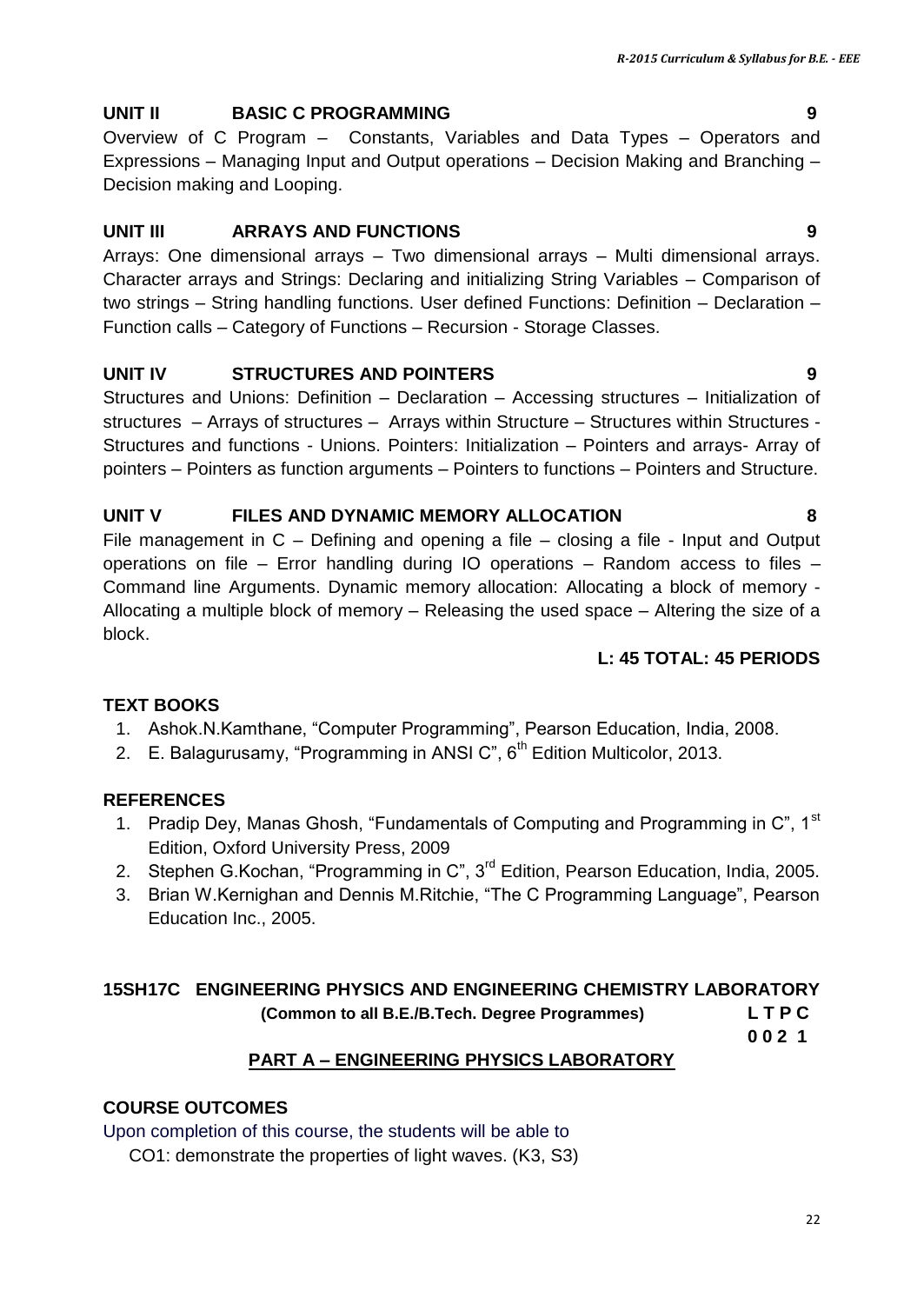- CO2: interpret the production of ultrasounds and how the velocity of ultrasounds varies with respect to medium.(K3, S3)
- CO3: illustrate the mechanical and electrical properties of materials. (K3, S3)

## **LIST OF EXPERIMENTS**

- 1. Determination of thickness of a thin wire Air wedge method.
- 2. Determination of velocity of sound and compressibility of the liquid Ultrasonic Interferometer.
- 3. Determination of Dispersive power of a prism using Spectrometer.
- 4. Determination of Young"s modulus Uniform bending method.
- 5. Torsional pendulum Determination of Moment of Inertia of the disc and Rigidity modulus of the material of the wire.
- 6. Determination of specific resistance of a given coil of wire Carey Foster"s Bridge.
- 7. Calibration of voltmeter / ammeter using potentiometer.
- 8. Determination of Frequency of A.C. mains using Sonometer.
- 9. Determination of the angular divergence of a laser beam using He-Ne laser or diode laser.
- 10. Determination of temperature coefficient of resistance.

## **P:15 TOTAL: 15 PERIODS**

# **PART B - ENGINEERING CHEMISTRY LABORATORY**

#### **COURSE OUTCOMES**

Upon completion of this course, the students will be able to

- CO 1: estimate the amount of hardness of the water sample (K5, S3)
- CO 2: determine the rate of corrosion (K5, S3)
- CO 3: synthesize a polymer and to determine molecular weight of the polymer (K6, S3)
- CO 4: synthesize silver nano particles (K6,S3)
- CO 5: quantify different ions by different analytical techniques (K5,S3)

### **LIST OF EXPERIMENTS**

- 1. Estimation of hardness of water sample by EDTA method
- 2. Rate of corrosion- weight loss method
- 3. Synthesis of urea-formaldehyde resin
- 4. Determination of molecular weight of a polymer Oswald"s viscometer
- 5. Synthesis and characterization of silver nano particles.
- 6. Estimation of iron  $(Fe^{2+})$  in water sample by dichrometry
- 7. Estimation of hydrochloric acid by conductometric method
- 8. Estimation of mixture of acids by conductometric method
- 9. Determination of purity of simple organic compounds using HPLC- (Demo).

# **P: 15 TOTAL: 15 PERIODS**

- A minimum of FIVE experiments shall be offered.
- Laboratory classes on alternate weeks for Physics and Chemistry.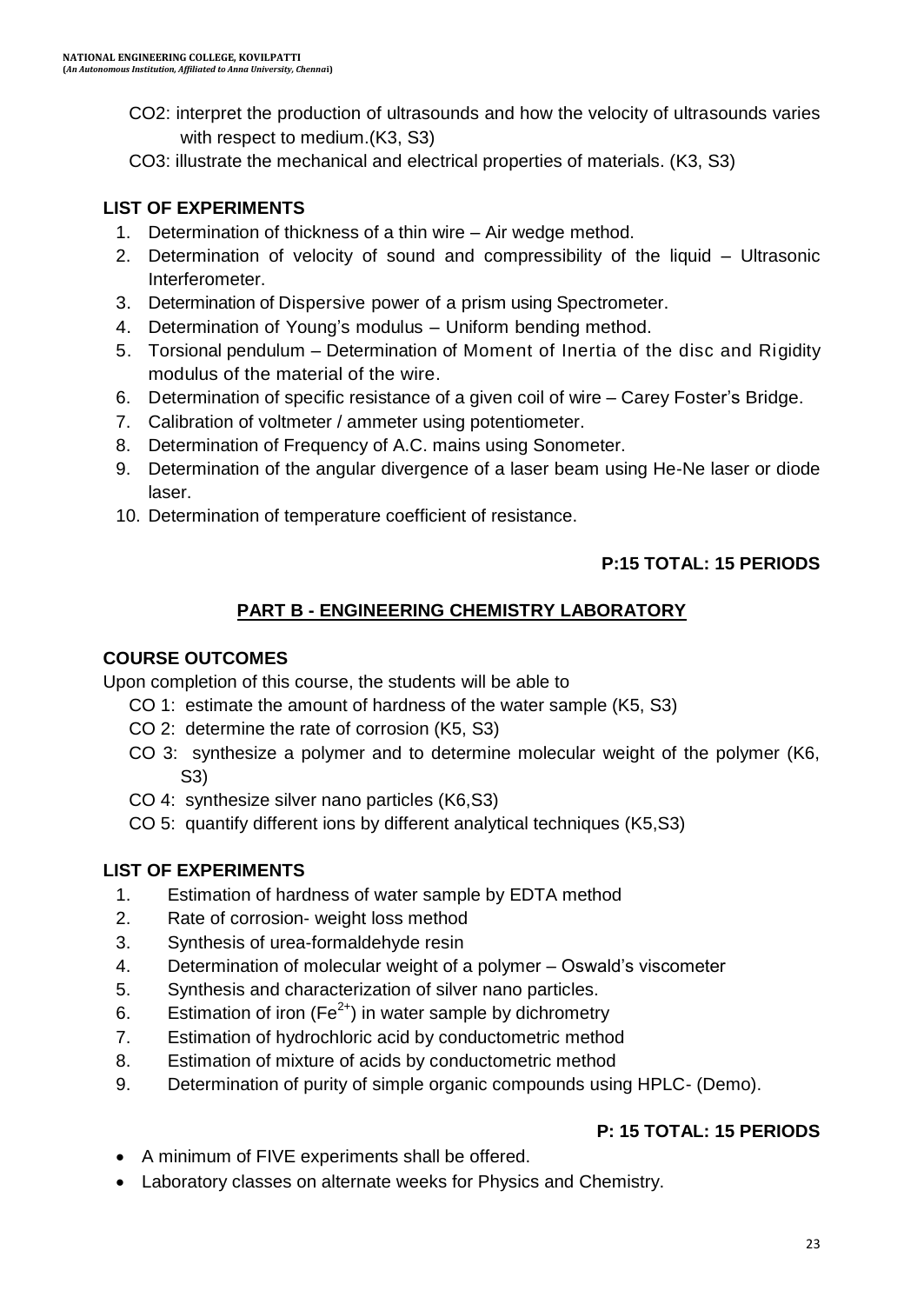#### **REFERENCES**

- 1. Harris D.C., "Quantitative Chemical Analysis: International Edition", 8<sup>th</sup> Edition. W.H. Freeman, 2010.
- 2. Mendham J., "Vogel's Quantitative Chemical Analysis",  $6<sup>th</sup>$  Edition, Pearson Publisher, 2009.
- 3. [Vogel](https://www.google.co.in/search?tbo=p&tbm=bks&q=inauthor:%22Arthur+Israel+Vogel%22) A.I., "Vogel's Textbook of Quantitative Chemical Analysis",  $5<sup>th</sup>$  Edition, Longman Scientific & Technical, 1989.

| <b>15EE28C</b> | <b>C PROGRAMMING LABORATORY</b>                  | <b>LTPC</b> |  |
|----------------|--------------------------------------------------|-------------|--|
|                | (Common to all B.E. / B.Tech. Degree Programmes) | 0021        |  |

#### **COURSE OUTCOMES**

Upon completion of this course, the students will be able to

- CO 1: solve the given problem using the syntactical structures of C language. (K3)
- CO 2: develop, execute and document computerized solution for various logic based problems using the flow control features of C language. (K3)
- CO 3: enhance the programming skills in C by discriminating constants, variables and arrays and the functionality. (K3)
- CO 4: learn about the connection between function return values and variables. (K5)
- CO 5: develop programs using string manipulation and file manipulation functions. (K3) Simple programs
	- 1. Solve problems such as temperature conversion, student grading, interest calculation.
	- 2. Solving the roots of a quadratic equation
	- 3. Designing a simple arithmetic calculator. (Use switch statement)
	- 4. Given distance traveled by a vehicle as  $d = ut + 1/2at2$ , where 'u' and 'a' are the initial velocity and acceleration. Calculate the distance traveled for different time intervals

Programs using different control structures

- 5. Performing the following operations:
	- a. Generate Pascal"s triangle.
	- b. Construct a Pyramid of numbers.
- 6. Generation of the first 'n' terms of the Fibonacci sequence and prime sequence.
- 7. Computing Sine series and Cosine series.
- 8. Finding the 2"s complement of a binary number.

#### Programs using arrays

- 9. Performing the following operations:
	- a. Matrix addition.
	- b. Transpose of a matrix.
	- c. Matrix multiplication by checking compatibility.

#### Programs using string manipulation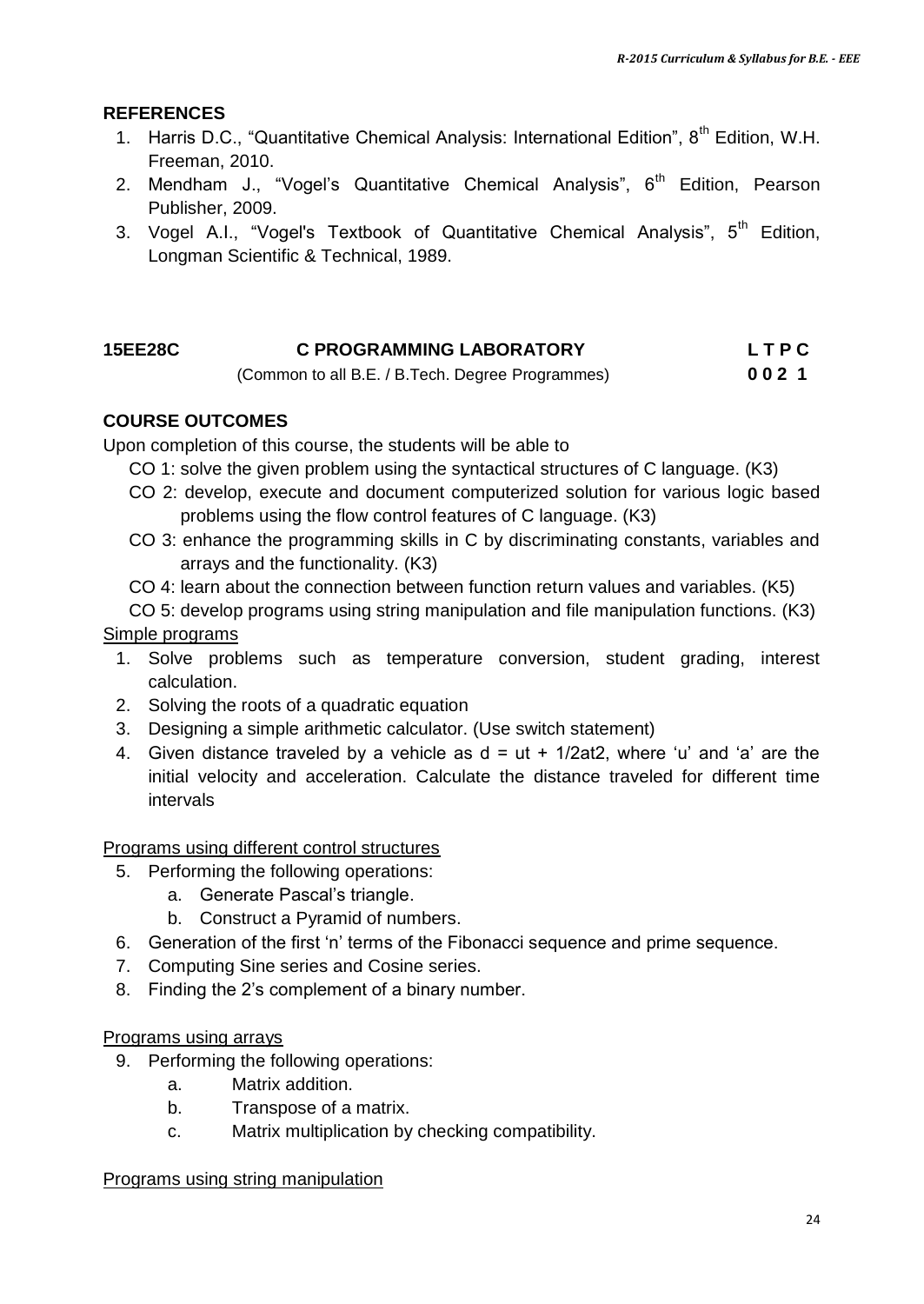#### 10. Performing the following operations to a string:

- a. To insert a sub-string into main string at a given position.
- b. To delete 'n' characters from a given position in a string.
- c. To replace a character of string either from beginning or ending or at a specified location.

#### Programs using functions

- 11. Performing the following operations: (Use recursive functions)
	- a. To find the factorial of a given integer.
	- b. To find the GCD (Greatest Common Divisor) of two given integers.
	- c. To solve Towers of Hanoi problem.

#### Programs using files

12. Performing the Student Information Processing using Structures and File handling concepts.

#### **P: 30 TOTAL: 30 PERIODS**

#### **15EE21C PROFESSIONAL ENGLISH L T P C (Common to all B.E. / B.Tech. Degree Programmes) 3 0 0 3**

#### **COURSE OUTCOMES**

Upon completion of this course, the students will be able to

- CO 1: contribute the lingual power to frame sentences in different context. (K2, A2)
- CO 2: write effectively in any Professional context. (K3, A2)
- CO 3: acquire the skills related to Group discussion. (K3, A2)
- CO 4: communicate and respond in different social and professional contexts. (K3, A3)
- CO 5: recall the acquired skills in solving competitive exam. (K2, S3)

#### **UNIT I 9**

Phrasal Verbs (Based on root words: call, come, get, look, put, run, and take) - Foreign Words and Phrases (from the given list) - Listening to audio files and finding the technical words and framing different sentences - Channel conversion- Descriptive writing on various charts.

#### **UNIT II 9**

Idioms and Phrases (with animal names from the given list) - Report writing (typesstructure- stages in report writing- model report) - Job Application Letter with curriculum vitae.

#### **UNIT III 9**

One word substitution (from the list given) Group Discussion (Why is GD a part of selection process? - Structure of GD – Strategies in GD – Team Work - Body Language - Video Samples-GD).

#### 25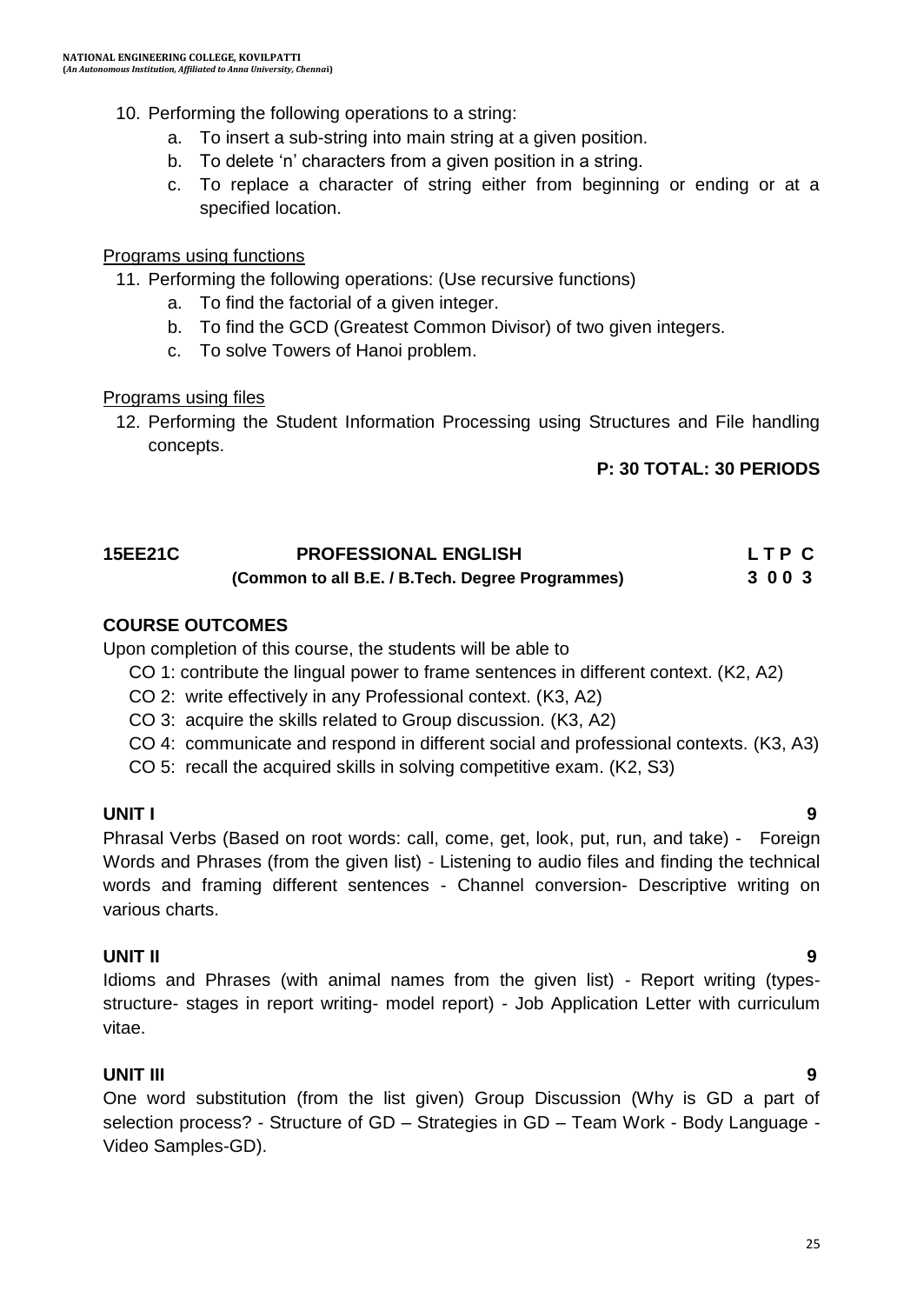#### **UNIT IV 9**

Choosing a suitable connotation (from the given list) - Note making – Preparing Circular and Minutes of meeting – Listening to TED Talks – Giving opinion on the given TED Talks and interviewing the TED talkers.

#### **UNIT V 9**

Error Spotting (Tense, Relative Pronouns, Conjunctions, Sentence Structure, Adverb Placement) Sentence Completion - Reading comprehension.

#### **L: 45 TOTAL: 45 PERIODS**

**Activity:** Each student should read the suggested fiction for oral assignment.

#### **TEXT BOOK**

1. Tyagi Kavita and Padma Misra, "Advanced Technical Communication", 1<sup>st</sup> Edition, PHI Learning Private Limited, New Delhi, 2011.

#### **REFERENCES**

- 1. Smith-Worthington, Darlene & Sue Jefferson. "Technical Writing for Success", 1<sup>st</sup> Edition, Cengage Mason, USA, 2007.
- 2. Bovee, Courtland L., John V. Thill. "Business Communication Todav", 12<sup>th</sup> Edition. Pearson Education, New Delhi, 2013.
- 3. Anderson, Paul V. "Technical Communication: A Reader Centered Approach", 8<sup>th</sup> Edition, Cengage, New Delhi, 2013.

**Listening files:** Audio files from net sources and softwares: ODLL, Globerena.

### **15EE22C CALCULUS, PROBABILITY AND STATISTICS L T P C (Common to EEE and EIE) 3 2 0 4**

#### **COURSE OUTCOMES**

Upon completion of this course, the students will be able to

- CO 1: compute and change variables in double and triple integrals.(K3)
- CO 2: analyze the concepts related to vector calculus and apply them in engineering field. (K3)
- CO 3: use the concepts of multivariate random variables. (K2)
- CO 4: calculate the various measures of dispersion. (K3)
- CO 5: explain and successfully apply all aspects of appropriate testing techniques. (K3)

#### **UNIT I MULTIPLE INTEGRALS** 15

Double integration – Cartesian and polar coordinates - Change of order of integration - Change of variables - Cartesian to polar coordinates - Area as double integral - Triple integration - Cartesian and polar coordinates – Change of Variables- Cartesian to spherical and cylindrical coordinates.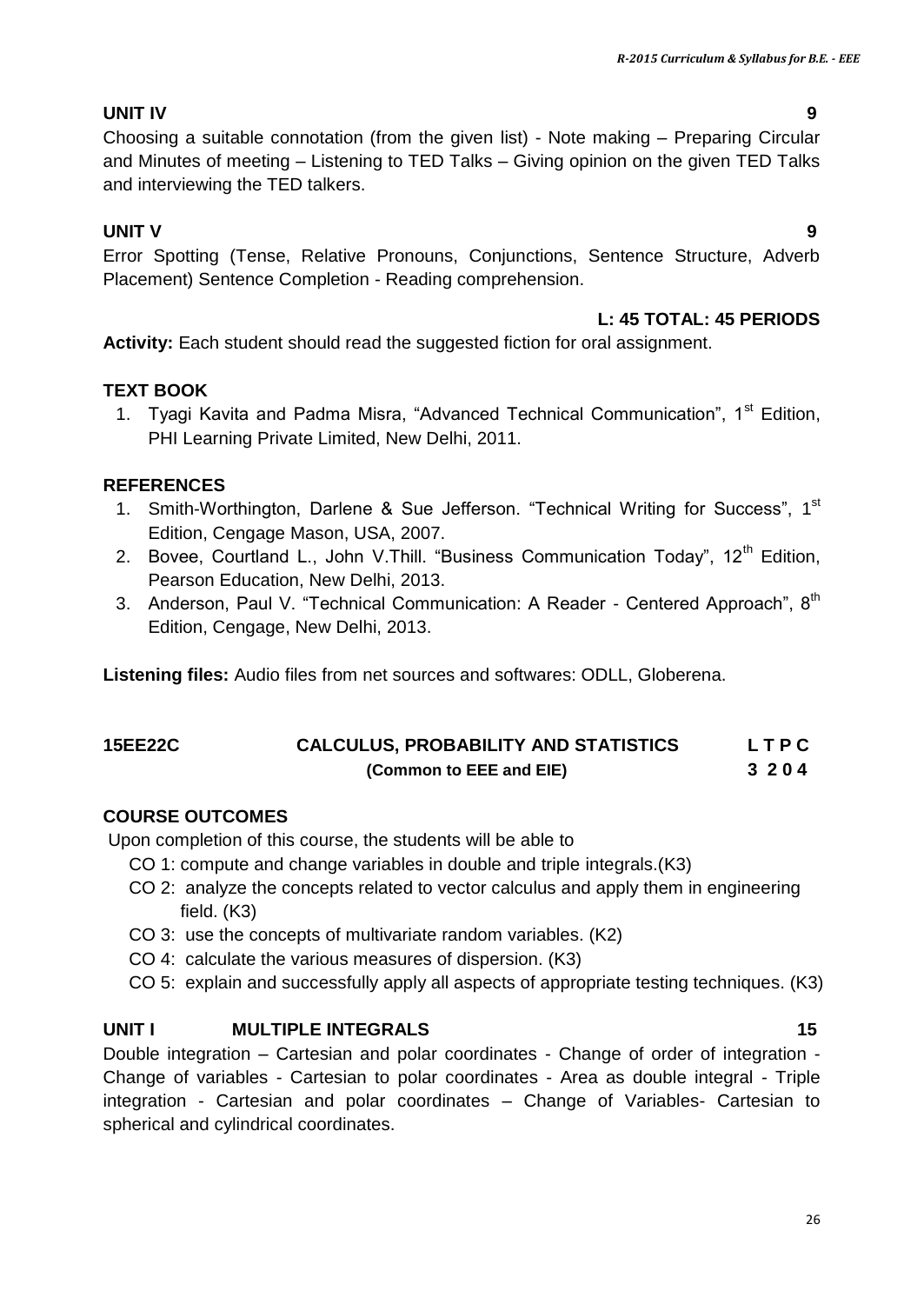#### **UNIT II VECTOR CALCULUS 15**

Gradient, Divergence and Curl – Directional derivatives – Irrotational and solenoidal vector fields- Vector integration – Line, Surface and Volume Integrals - Green"s theorem in a plane, Gauss divergence theorem and Stokes" theorem (excluding proofs) – Simple applications involving cubes and rectangular parallelopipeds.

#### **UNIT III** PROBABILITY 15

Discrete and continuous random variables – Moments - Moment generating function and their properties- Normal Distribution - Joint distributions - Marginal and conditional distributions - Covariance - Correlation and Regression.

#### **UNIT IV STATISTICS 15**

Mean, median, mode and standard deviation – Moments – Skewness – Kurtosis - Correlation of single and bivariate frequency distributions – Regression lines.

#### **UNIT V TESTING OF HYPOTHESIS 15 15**

Sampling distributions - Tests for single mean, Proportion, Difference of means (for large samples) – Tests for single variance and equality of variances – t-test, F-test and Chisquare test for goodness of fit – Independence of attributes.

#### **L: 45 T: 30 TOTAL: 75 PERIODS**

#### **TEXT BOOKS**

- 1. Grewal.B.S., "Higher Engineering Mathematics",  $42^{nd}$  Edition, Khanna Publications, Delhi, 2012.
- 2. Ronald E.Walpole, Raymond H.Myres, Sharon L.Myres, Keying E. Ye, "Probability and Statistics for Engineers and Scientists", 9<sup>th</sup> Edition, Pearson Education Private Limited, Delhi, 2011.
- 3. Gupta S.C, and Kapoor V.K, "Fundamentals of Mathematical Statistics: A modern approach", 10<sup>th</sup> Edition, Sultan Chand & Sons, Delhi.

#### **REFERENCES**

- 1. Erwin Kreyszig, "Advanced Engineering Mathematics", 10<sup>th</sup> Edition, Wiley India, 2011.
- 2. [Richard Arnold Johnson,](https://www.google.co.in/search?tbm=bks&tbm=bks&q=inauthor:%22Richard+Arnold+Johnson%22&sa=X&ei=HhslVbXCD8OiugTVnICoBg&ved=0CCQQ9AgwAQ) [Irwin Miller,](https://www.google.co.in/search?tbm=bks&q=inauthor:%22Irwin+Miller%22&sa=X&ei=HhslVbXCD8OiugTVnICoBg&ved=0CCUQ9AgwAQ&biw=1366&bih=601&dpr=1) [John E Freund](https://www.google.co.in/search?tbm=bks&tbm=bks&q=inauthor:%22John+E+Freund%22&sa=X&ei=HhslVbXCD8OiugTVnICoBg&ved=0CCYQ9AgwAQ), "Miller and Freund"s Probability and Statistics for Engineers", 8<sup>th</sup> Edition, Pearson Education Private Limited, 2013.
- 3. Robert V.Hogg, Joseph W.Mckean, Allen Thornton Craig, "Introduction to Mathematical Statistics", 6<sup>th</sup> Edition, Pearson Education Private Limited, 2005.

### **15EE23C SEMICONDUCTOR PHYSICS L T P C (Common to ECE & EEE) 3 0 0 3**

#### **COURSE OUTCOMES**

Upon completion of this course, the students will be able to

- CO1: explain the basics of semiconductors.(K2)
- CO2: discuss the V I characteristics of diode and apply the diode concept in rectifiers. (K2)
- CO3: compare the characteristics of various transistors.(K3)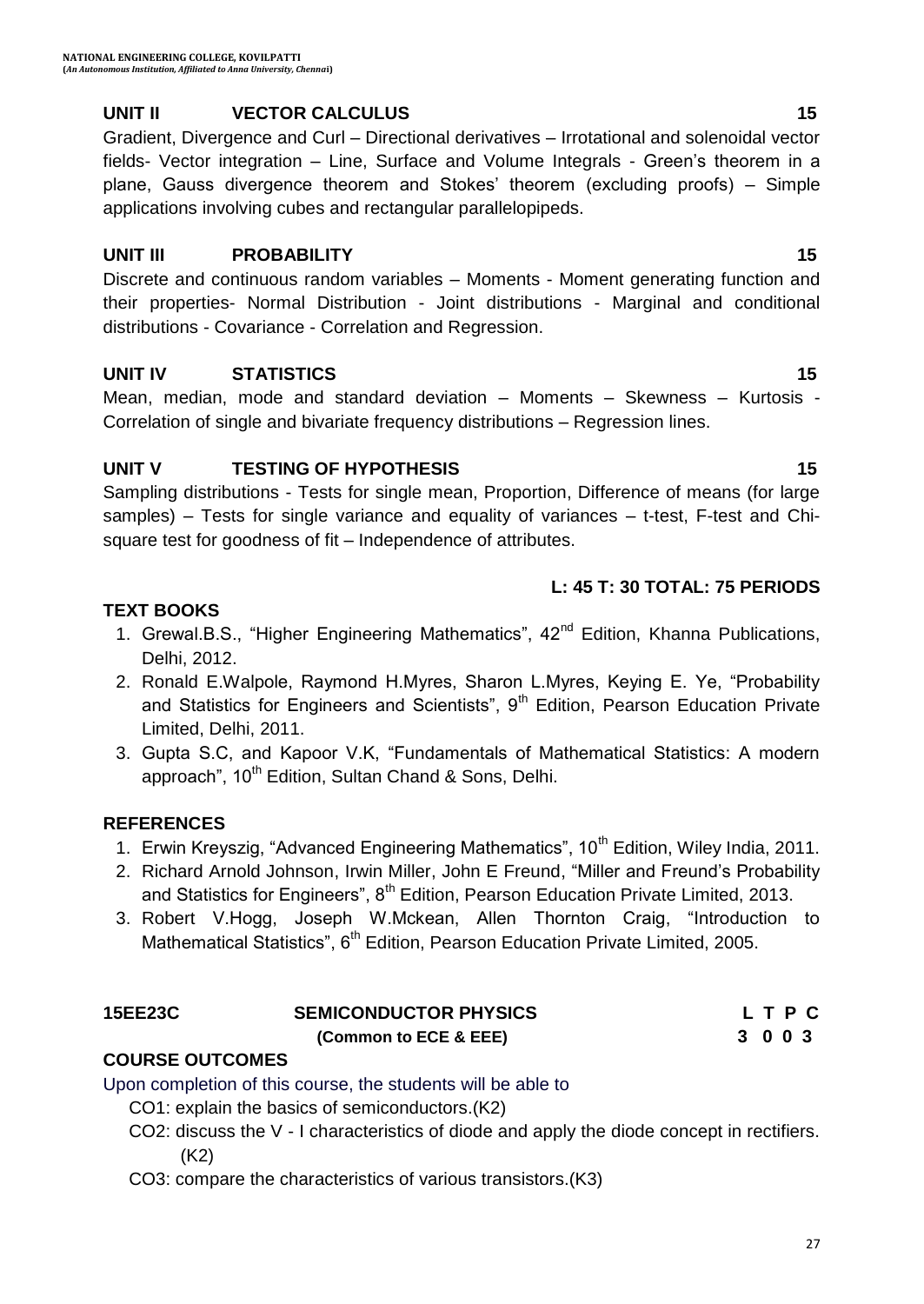- CO4: describe the operation and characteristics of different types of semiconductor devices (K2)
- CO5: express the properties and applications of the optical materials. (K2)

#### **UNIT I SEMICONDUCTORS 9**

Intrinsic semiconductor – carrier concentration – determination of bandgap energy - Extrinsic semiconductors – carrier concentration - Hall effect.

#### **UNIT II PN JUNCTION DIODE AND ITS APPLICATIONS 9**

Theory of PN junction diode - Energy Band Structure - Biasing of PN Junction - Forward bias and Reverse bias - current equation - Space charge and diffusion capacitances – effect of temperature and breakdown mechanism, Zener diode and its characteristics , Applications – Half wave and Full wave rectifiers, Shunt Regulator.

#### **UNIT III TRANSISTORS 9**

**BJT:** Construction and Operation of NPN and PNP Transistors - Study of CE, CB and CC configurations and comparison of their characteristics – Breakdown in Transistors.

**FET:** Construction and Operation of N-Channel JFET – Expression for Drain Current, Comparison of JFET and BJT. **MOSFET:** Structure and Operation of N MOS and P MOS in Enhancement and Depletion nodes – characteristics of N type MOSFET – Comparison of MOSFET with JFET

### **UNIT IV SPECIAL SEMICONDUCTOR DEVICES 9**

SCR – UJT – DIAC and TRIAC –Tunnel diode - PIN diode – Photodiode - Phototransistor – Varactor diode, LDR.

### **UNIT V OPTICAL MATERIALS 9**

Optical properties of metals, insulators and semiconductors - Liquid Crystal Display – LED – Thermography - Solar cell.

#### **L:45 TOTAL: 45 PERIODS**

#### **TEXT BOOKS**

- 1. J. Millman and Halkins, Satyebranta Jit, "Electronic Devices and Circuits",  $2^{nd}$ Edition, Tata McGraw Hill, 2008.
- 2. David A. Bell, "Fundamentals of Electronic Devices and Circuits", 5<sup>th</sup> Edition, Oxford University Press, 2009.
- 3. Charles Kittel, "Introduction to Solid State Physics", 7<sup>th</sup> Edition, John Wiley and Sons, Singapore, 2007.

#### **REFERENCES**

- 1. Salivahanan.S, Suresh kumar.N and Vallavaraj.A, "Electronic Devices and Circuits", 2<sup>nd</sup> Edition, Tata McGraw Hill, 2011.
- 2. Robert T. Paynter, "Introductory Electronic Devices and Circuits",  $7<sup>th</sup>$  Edition, Pearson Education, 2008.
- 3. Donald A.Neamen "Semiconductor Physics and Devices",  $4<sup>th</sup>$  Edition, Tata McGraw Hill Publication, New Delhi, 2012.
- 4. Thomas L. Floyd and David M. Buchla, "Electronics Fundamentals: Circuits, Devices and Applications", 8<sup>th</sup> Edition, Pearson College Div, 2010.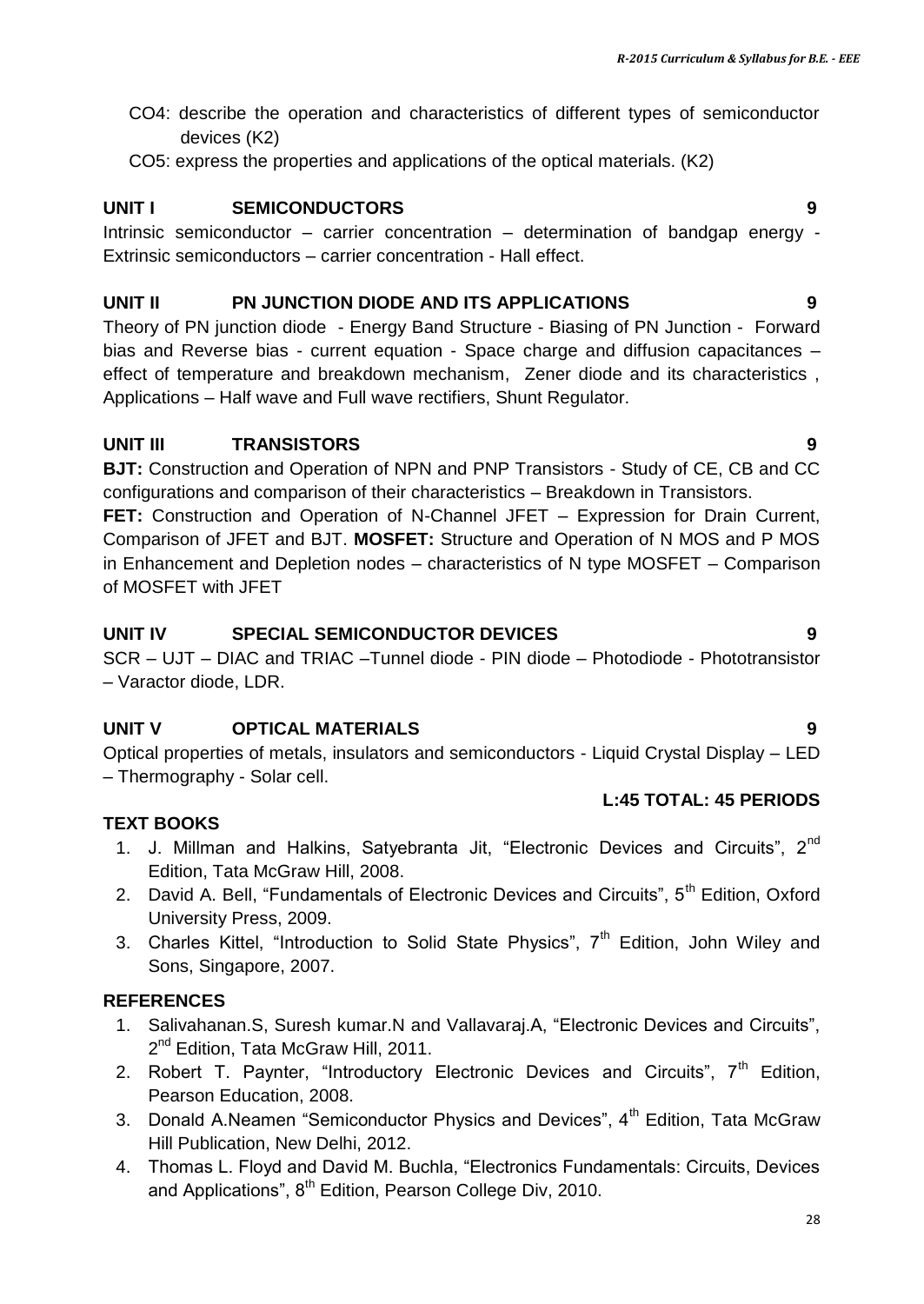#### **15EE24C CIRCUIT THEORY L T P C**

29

#### **COURSE OUTCOMES**

Upon completion of this course, the students will be able to

- CO 1: describe the basic concepts of electric circuits. (K2)
- CO 2: illustrate the network theorems for DC and AC circuits. (K3)
- CO 3: explain the concepts of resonant circuits. (K2)
- CO 4: analyze the dynamic behavior of electric circuits. (K4)
- CO 5: analyze the three phase electric circuits. (K4)

# **UNIT I** BASIC CIRCUITS ANALYSIS **15**

Ohm"s Law – Kirchoff"s laws – DC and AC Circuits – Resistors in series and parallel circuits – Mesh current and node voltage method of analysis for D.C and A.C. circuits.

# **UNIT II NETWORK REDUCTION AND NETWORK THEOREMS FOR DC AND AC CIRCUITS 15**

Network reduction: voltage and current division, source transformation – Star-delta conversion - Thevenin"s and Norton"s Theorem – Superposition Theorem – Maximum Power Transfer Theorem – Reciprocity Theorem.

# **UNIT III RESONANCE AND COUPLED CIRCUITS 15**

Series and parallel resonance – Quality factor and Bandwidth – Self and mutual inductance – Coefficient of coupling – Single tuned circuits.

# **UNIT IV TRANSIENT RESPONSE ANALYSIS 15**

Transient response of RL, RC and RLC Circuits using Laplace transform for DC input and AC with sinusoidal input.

# **UNIT V ANALYSIS OF THREE PHASE CIRCUITS 15**

Three phase balanced / unbalanced voltage sources – Analysis of three phase 3-wire and 4- wire circuits with star and delta connected loads, balanced and unbalanced loads – Phasor diagram of voltages and currents – power and power factor measurements in three phase circuits.

# **TEXT BOOKS**

- 1. Sudhakar A and Shyam Mohan S.P., "Circuits and Network Analysis and Synthesis", 4<sup>th</sup> Edition, Tata McGraw Hill, 2007.
- 2. William H. Hayt Jr Jack E. Kemmerly and Steven M. Durbin, "Engineering Circuits Analysis", 6<sup>th</sup> Edition, Tata McGraw Hill publishers, New Delhi, 2002.

# **REFERENCES**

- 1. John Bird, "Electrical Circuit Theory and Technology", 4<sup>th</sup> Edition, Newnes Publication, 2010.
- 2. Paranjothi S.R., "Electric Circuits Analysis", 2<sup>nd</sup> Edition, New Age International Limited, New Delhi, 2000.

 **3 2 0 4**

**L: 45 T: 30 TOTAL: 75 PERIODS**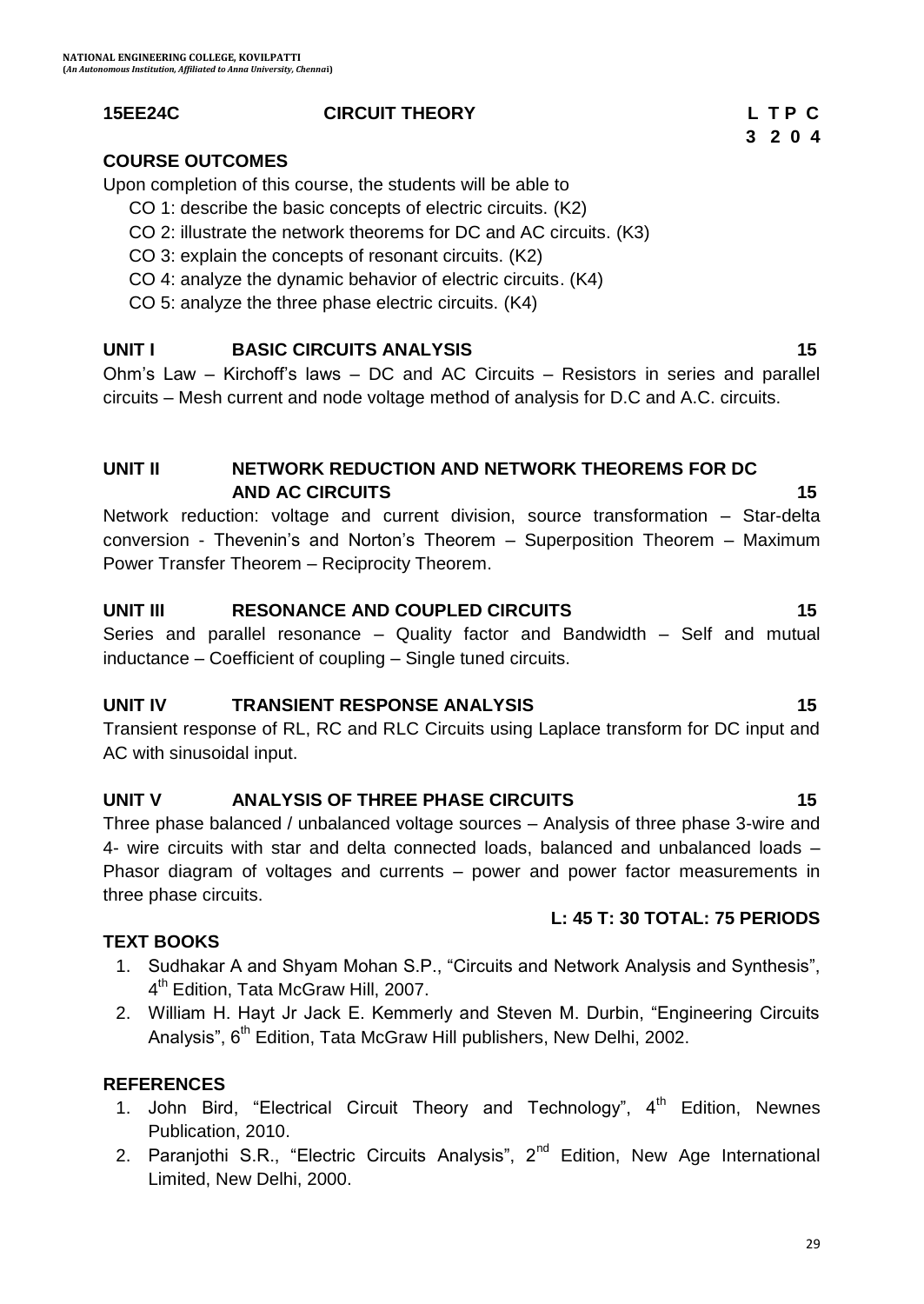- 3. Joseph A.Edminister, Mahmood Nahri, "Electric Circuits", Schaum"s series, Tata McGraw Hill, New Delhi, 2001.
- 4. Chakrabati A., "Circuits Theory (Analysis and synthesis)", Dhanpath Rai and Sons, New Delhi, 2008.
- 5. Charles K.Alexander, Mathew N.O.Sadik, "Fundamentals of Electric Circuits", 2<sup>nd</sup> Edition, McGraw Hill, 2003.

# **15SH16C ENGINEERING GRAPHICS L T P C**

 **(Common to all B.E./B.Tech. Degree Programmes) 2 0 2 3**

#### **COURSE OUTCOMES**

Upon completion of this course, the students will be able to

- CO 1: use the drawing instruments effectively. (K2, S4, A3)
- CO 2: draw the projections of points, straight lines, planes. (K2,S3,A3)
- CO3: construct the projections of various solids in different positions. (K3, S3, A3)
- CO 4: draw the sectional views of various solids and construct the true shape of the section. (K3, S3, A3)
- CO 5: identify and draw the surface areas of simple solids. (K3, S3, A3)
- CO 6: draw perspective views of simple solids and draw the orthographic views of simple objects. (K3, S3, A3)

#### **UNIT I PROJECTION OF POINTS, LINES AND PLANE SURFACES 12**

Drawing Instruments- IS specifications on lines- drawing sheets- Printing letters and dimensioning- scales - First angle projection. (Not for examination).

Projections of points and straight lines located in the first quadrant- Determination of true lengths and true inclinations. Projections of regular polygonal surfaces and circular lamina inclined to both reference planes

#### **UNIT II PROJECTION OF SOLIDS 12**

Projections of simple solids - axis inclined to one reference plane - change of position method.

#### **UNIT III SECTION OF SOLIDS 12**

Sectioning of simple solids - cutting planes inclined to one reference plane and perpendicular to the other.

#### **UNIT IV DEVELOPMENT OF SURFACES AND ISOMETRIC PROJECTIONS 12**

Development of lateral surfaces of simple and truncated solids - Principles of isometric projection and view of simple solids - truncated prism and pyramids.

#### **UNIT V PERSPECTIVE PROJECTIONS AND ORTHOGRAPHIC PROJECTIONS 12**

Perspective projection of cube, prisms and pyramids by visual ray method and vanishing point method. Orthographic projection – simple objects with straight and curved surfaces.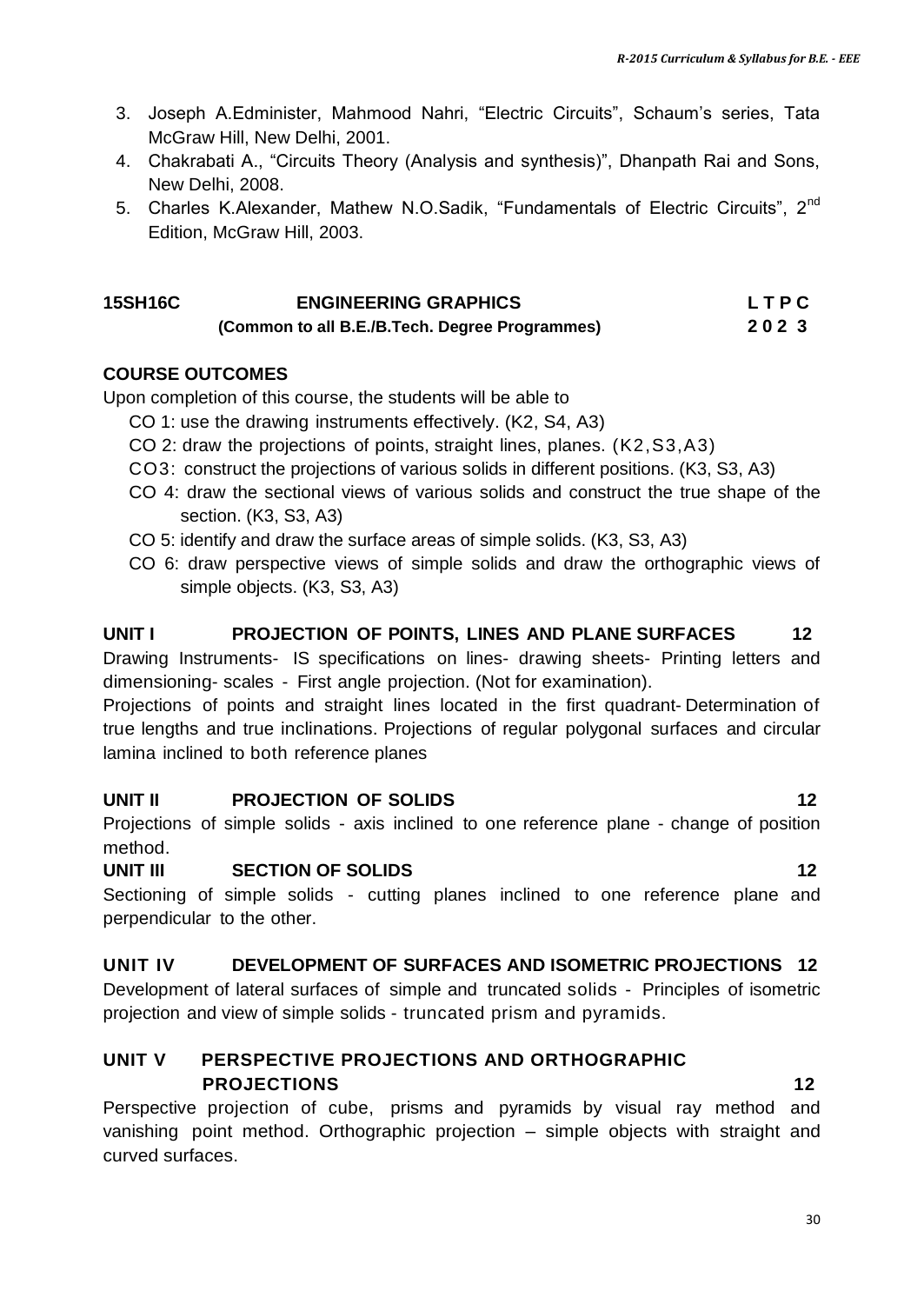#### **L: 30 P: 30 TOTAL: 60 PERIODS**

#### **TEXT BOOKS**

- 1. Bhatt N.D, "Engineering Drawing", 53<sup>rd</sup> Edition, Charotar Publishing House, 2014.
- 2. Natrajan K.V, "A text book of Engineering Graphics", Dhanalakshmi Publishers, Chennai, 2009.

#### **REFERENCES**

- 1. Kumar M.S, "Engineering Graphics", D.D. Publications, 2007.
- 2. Venugopal K and Prabhu Raja V, "Engineering Graphics", New Age International Private Limited, 2008.
- 3. Shah M.B and Rana B.C, "Engineering Drawing", Pearson Education, 2005.
- 4. Gopalakrishna K.R, "Engineering Drawing", 32<sup>nd</sup> Edition, Subhas Publications, 2005.
- 5. Dhananjay Jolhe A, "Engineering Drawing with an Introduction to AutoCAD", Tata McGraw Hill Publishing Company Limited, 2008.
- 6. Basant Agarwal and Agarwal C.M, "Engineering Drawing", Tata McGraw Hill Publishing Company Limited, New Delhi, 2008.

| 15EE26C | <b>ENVIRONMENTAL SCIENCE AND ENGINEERING</b>     | <b>LTPC</b> |  |
|---------|--------------------------------------------------|-------------|--|
|         | (Common to all B.E. / B.Tech. Degree Programmes) | 3003        |  |

### **COURSE OUTCOMES**

Upon completion of this course, the students will be able to

- CO 1: explain the structure and function of ecosystem. (K2)
- CO 2: recognize the values of biodiversity and natural resources and the ways to protect the biodiversity of his /her locality. (K2)
- CO 3: explain the causes and effects of pollution. (K2)
- CO 4: describe social issues related to the environment and the environment act. (K2)
- CO 5: identify the nutrients in food and impact of metals on human health. (K2)

#### **UNIT I ENVIRONMENT AND ECOSYSTEMS 9**

Scope and importance of environment – need for public awareness – ecosystem – structure and function of an ecosystem – energy flow in the ecosystem – forest and aquatic ecosystems – Field study of simple ecosystems – pond and forest.

#### **UNIT II BIODIVERSITY AND NATURAL RESOURCES 9**

Biodiversity: genetic, species and ecosystem diversity – threats to biodiversity – endangered and endemic species in India – conservation of biodiversity; forest resources: use and over-exploitation – deforestation - dams and their effects on forests and tribal people – water resources: use and overutilization of surface and ground water – role of an individual in conservation of natural resources.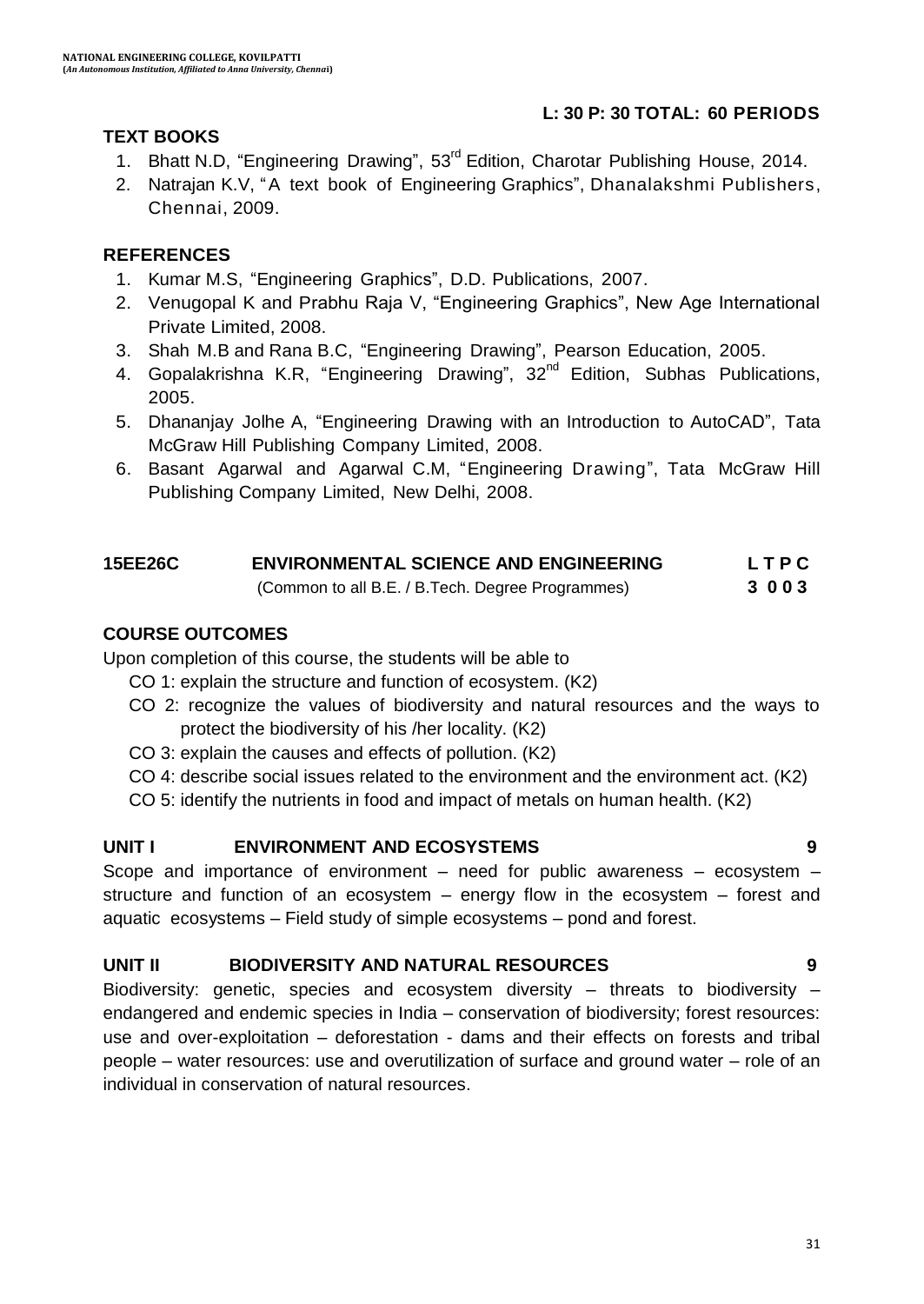#### **UNIT III ENVIRONMENTAL POLLUTION 9**

Causes, effects and control measures of air pollution, water pollution, soil pollution, noise pollution and nuclear hazards – solid waste management – e-waste – toxic substances in e-waste – risks related to toxic substances – role of an individual in prevention of pollution.

### **UNIT IV SOCIAL ISSUES, HUMAN POPULATION AND ENVIRONMENTAL LAW 9**

Water conservation – rain water harvesting – climate change – global warming, acid rain, ozone layer depletion – population growth – population explosion – family welfare programme; environment laws: the water (prevention and control pollution) act 1974-the air (prevention and control of pollution) act 1981-environmental (protection) act 1986-the wild life (protection) act 1972.

#### **UNIT V FOOD AND HUMAN HEALTH 9**

Carbohydrates, amino acids, proteins, lipids and vitamins in balanced diet food; disease caused by deficiency of carbohydrates, amino acids, proteins, lipids and vitamins - food adulteration - simple test for food adulterants; environmental toxicology: metals in environment- impacts of lead, arsenic, cadmium, mercury and chromium on human health.

#### **L: 45 TOTAL: 45 PERIODS**

#### **TEXT BOOKS**

- 1. Miller G. and Spoolman S, "Environmental Science", 14<sup>th</sup> Edition, Brooks/Cole Publishing Co., 2012.
- 2. Maczulak A.E., "Environmental Engineering", Facts on file Inc., 2009
- 3. Han D, "Concise Environmental Engineering", PhD & Ventus Publishing ApS, 2012

### **REFERENCES**

- 1. Weller K. "Environmental Science and Biological Engineering", 1<sup>st</sup> Edition, WIT Press, 2015
- 2. Strange C. "Environmental Science and production" Nason Trest Publisher, 2010

#### **15EE27C SEMICONDUCTOR PHYSICS AND ENVIRONMENTAL CHEMISTRY LABORATORY L T P C (Common to ECE and EEE) 0 0 2 1**

#### **PART A – SEMICONDUCTOR PHYSICS LABORATORY**

#### **COURSE OUTCOMES**

Upon completion of this course, the students will be able to

- CO 1: demonstrate the properties of optical materials. (K2, S3)
- CO 2: analyze the characteristics of semiconducting materials and devices. (K3,S3)
- CO 3: design the rectifier using PN diode (K3,S3)

#### **LIST OF EXPERIMENTS**

1. (a) Determination of wave length of Laser source.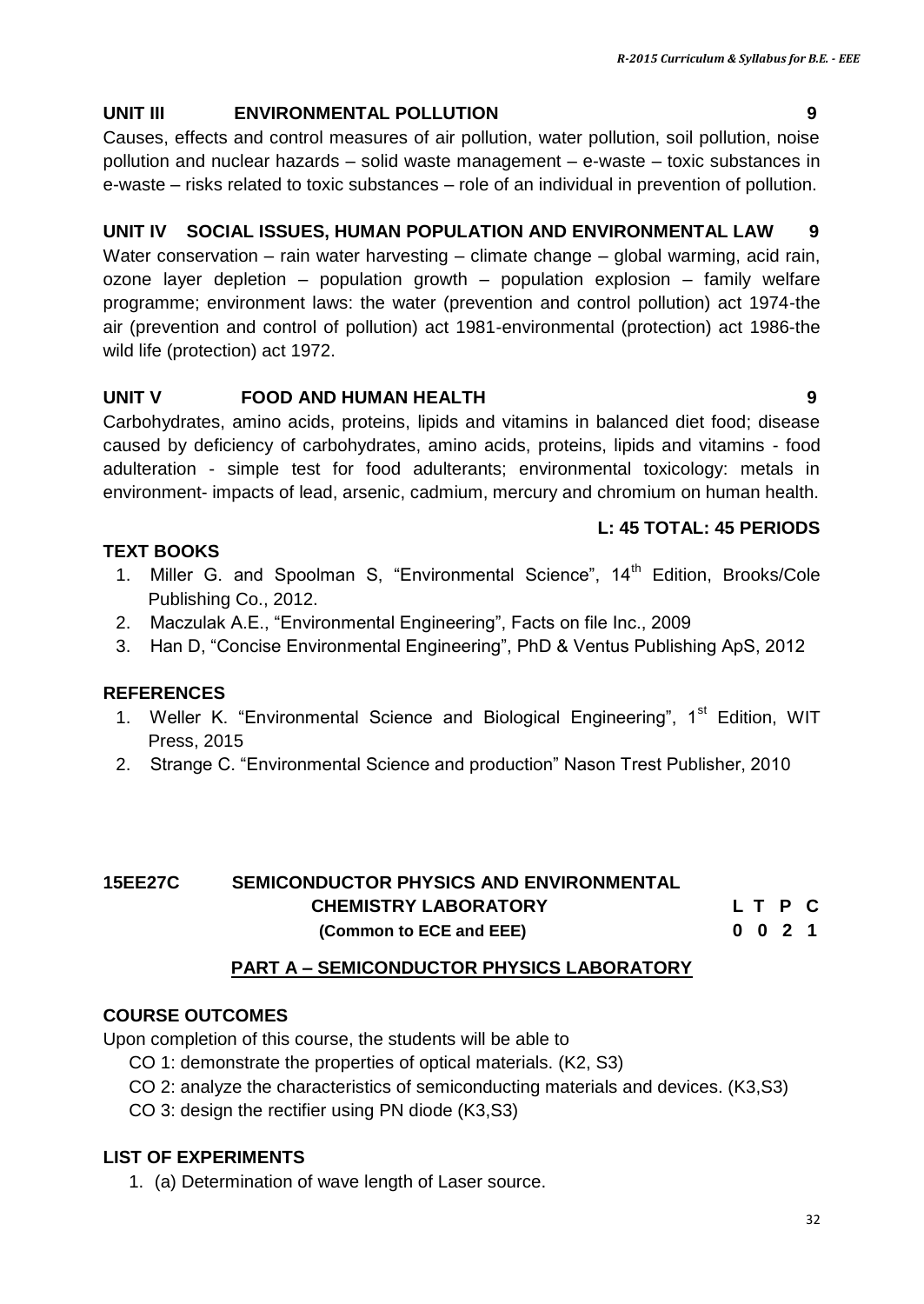- (b) Particle size determination using Diode Laser.
- (c) Determination of Numerical aperture and acceptance angle of an optical fiber.
- 2. Determination of Band Gap of a semiconductor material.
- 3. V-I Characteristics of PN junction diode/ Zener diode.
- 4. Transistor Characteristics of BJT (CB & CE) and FET.
- 5. V-I Characteristics of UJT/Photo diode/ Photo Transistor.
- 6. V- I Characteristics of SCR.
- 7. Characteristics of LED/LCD/LDR.
- 8. Half Wave and Full Wave Rectifiers.

## **P:15 TOTAL: 15 PERIODS**

## **PART - B ENVIRONMENTAL CHEMISTRY LABORATORY**

#### **COURSE OUTCOMES**

Upon completion of this course, the students will be able to

- CO 1: quantify the amount of acidity, alkalinity, DO and COD present in water sample. (K5,S3)
- CO 2: analyse the ions present in the soil. (K4,S3)
- CO 3: quantify the amount of chloride ion in water sample. (K5,S3)
- CO 4: identify the adulteration in food samples. (K1,S3)
- CO 5: estimate the amount of metal ions in water sample. (K5,S3)

### **LIST OF EXPERIMENTS**

- 1. Estimation of acidity of Water sample.
- 2. Estimation of alkalinity of Water sample.
- 3. Determination of Dissolved Oxygen (DO) in water sample (Winkler"s method).
- 4. Determination of COD in water sample.
- 5. Soil Analysis: Determination of colour, pH, nitrate, phosphate, chloride and sulphate ions.
- 6. Soil analysis: Estimation of Na/K/Ca in soil.
- 7. Estimation of chloride ion in water sample by argentometric method.
- 8. Simple adulteration test in food samples.
- 9. Estimation of copper in water sample by EDTA method.
- 10. Estimation of nickel in water sample.

### **P:15 TOTAL: 15 PERIODS**

- A minimum of FIVE experiments shall be offered.
- Laboratory classes on alternate weeks for Physics and Chemistry.

### **REFERENCES**

- 1. Harris D.C. "Quantitative Chemical Analysis: International Edition",  $8^{th}$  Edition, W.H.Freeman, 2010
- 2. Mendham J. "Vogel's Quantitative Chemical Analysis",  $6<sup>th</sup>$  Edition, Pearson Publisher, 2009.
- 3. Vogel A.I., "Vogel's Textbook of Quantitative Chemical Analysis", 5<sup>th</sup> Edition, Longman scientific & Technical, 1989.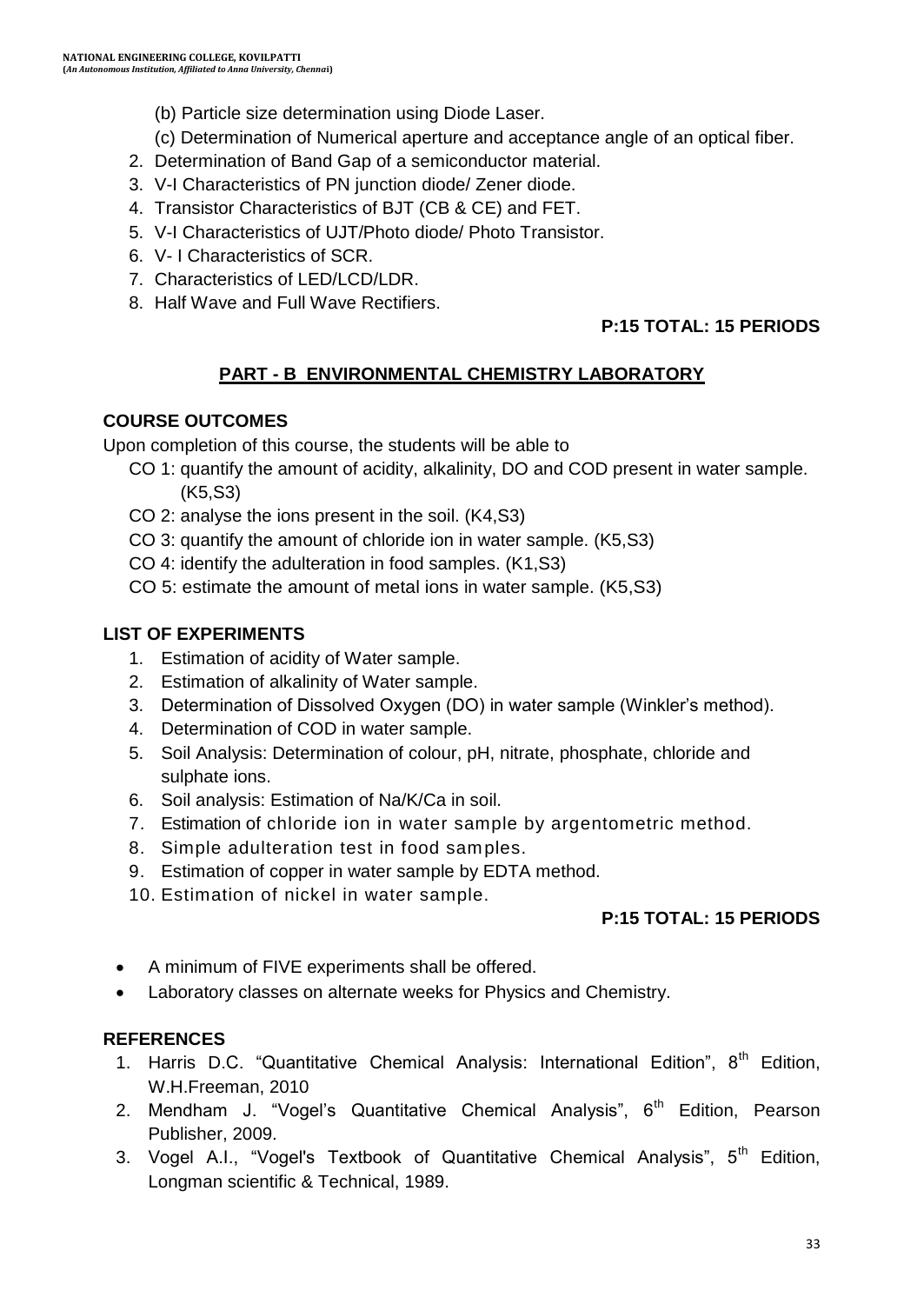# **15SH18C ENGINEERING PRACTICE LABORATORY L T P C**

 **(Common to all B.E./B.Tech. Degree Programmes) 0 0 2 1**

#### **PART A - MECHANICAL LABORATORY**

#### **COURSE OUTCOMES**

Upon completion of this course, the students will be able to

- CO 1: prepare basic carpentry jobs (at least three joints). (K3,S2, A2)
- CO 2: prepare the welded joint (minimum three) using arc and gas welding. (K3, S2, A2)
- CO 3: Machine metals using lathe, shaper and drilling machine (each one job). (K3, S2, A2)

#### **UNIT I CARPENTRY PRACTICES 5**

Study of carpentry tools – preparation of joints like half lap, Tee and dove tail in wood.

#### **UNIT II WELDING 5**

Study of welding tools – Preparation of welded joints with Mild steel specimen like lap, butt and tee joints using ARC and Gas welding. (any one exercise should be given using Gas welding among three)

#### **UNIT III BASIC MACHINING PRACTICES 5**

Simple turning and taper turning using lathe – use of shaper and drilling machine for basic operations (Minimum three exercises should be given for students)

#### **TEXT BOOK**

1. Bawa H.S, "Workshop Practice", Tata McGraw Hill Publishing Company Limited, 2007.

#### **REFERENCES**

- 1. Ramesh Babu V, "Engineering Practices Laboratory Manual", Revised Edition, VRB Publishers Private Limited, Chennai, 2014.
- 2. Jeyachandran K, Natarajan S. and Balasubramanian S, "A Primer on Engineering Practices Laboratory", Anuradha Publications, 2007.
- 3. Jeyapoovan T, Saravanapandian M. and Pranitha S, "Engineering Practices Lab Manual", Vikas Publishing House Private Limited, 2006.
- 4. Rajendra Prasad A and Sarma PMMS, "Workshop Practice", Sree Sai Publication, 2002
- 5. Kannaiah P and Narayana KL, "Manual on Workshop Practice", Scitech Publications, 1999.

#### **PART – B ELECTRICAL AND ELECTRONICS LABORATORY**

#### **COURSE OUTCOMES**

Upon completion of this course, the students will be able to

- CO 1: develop simple residential wiring circuits. (K6)
- CO 2: calculate the basic electrical quantities. (K4)
- CO 3: identify the value of resistance using appropriate methods. (K4, A4)

#### **P: 15 TOTAL: 15 PERIODS**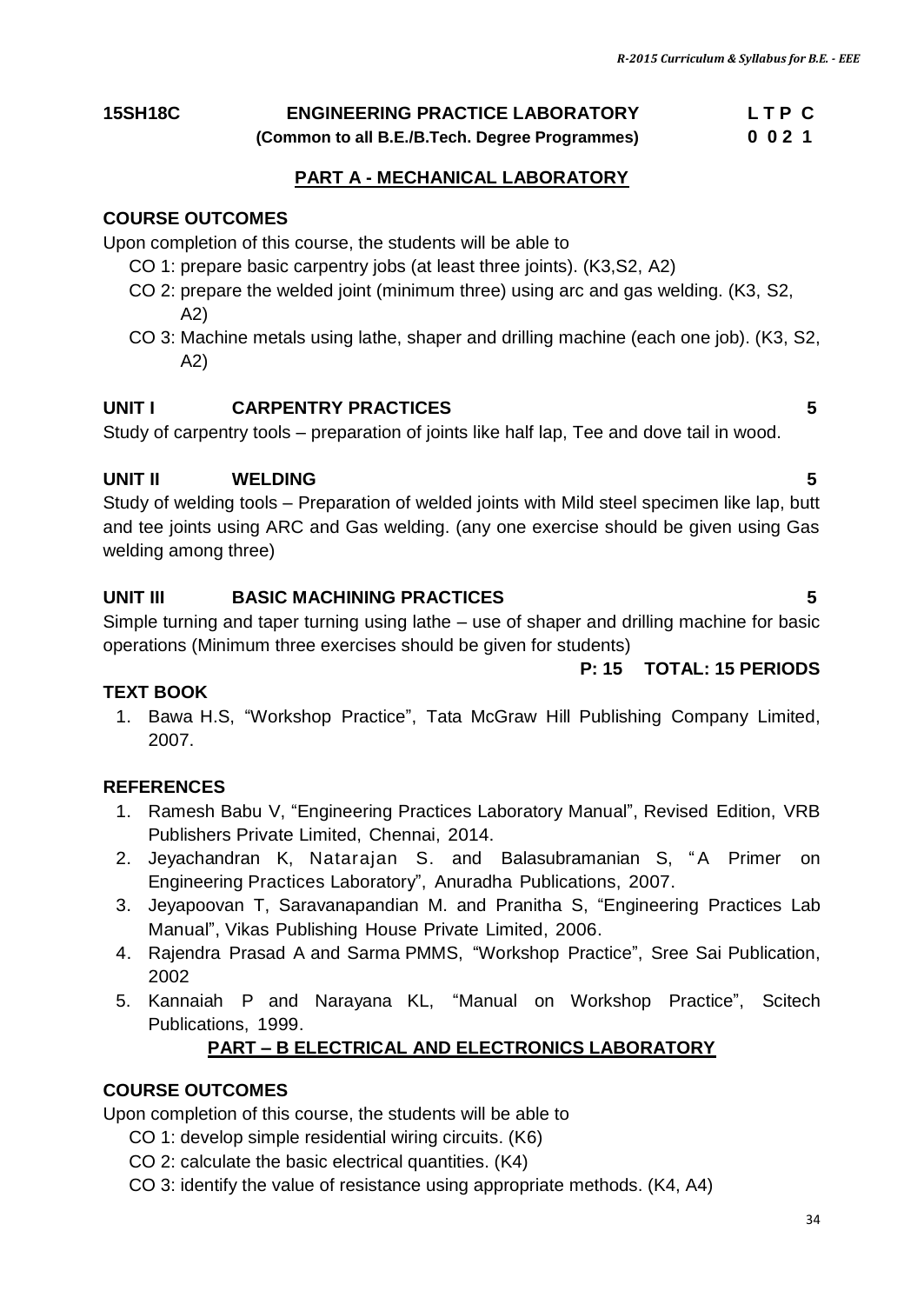CO 4: realize the fundamentals of Boolean algebra using digital logic gates. (A4) CO 5: practice soldering to design PCB for electronic circuits. (A5)

#### **I. ELECTRICAL ENGINEERING PRACTICE 8**

- 1. Residential house wiring using switches, fuse, indicator, lamp and energy meter.
- 2. Fluorescent lamp wiring.
- 3. Stair-case wiring.
- 4. Measurement of electrical quantities voltage, current, power & power factor in RLC circuit.
- 5. Measurement of energy using single phase energy meter.
- 6. Measurement of resistance to earth of electrical equipment.

#### **II. ELECTRONICS ENGINEERING PRACTICE 7**

- 1. Study of Electronic components and equipments Resistor, colour coding, measurement of AC signal parameters (peak-peak, rms period, frequency) using **CRO**
- 2. Study of logic gates AND, OR, XOR and NOT.
- 3. Generation of Clock Signal.
- 4. Soldering practice Components, Devices and Circuits Using general purpose PCB.
- 5. Measurement of ripple factor of HWR and FWR.

### **P: 15 TOTAL: 15 PERIODS**

#### **REFERENCES**

- 1. Jeyachandran K, Natarajan S and Balasubramanian S, "A Primer on Engineering Practices Laboratory", Anuradha Publications, 2007.
- 2. Jeyapoovan T, Saravanapandian M and Pranitha S, "Engineering Practices Lab Manual", Vikas Publishing House Private Limited, 2006.
- 3. Bawa H.S, "Workshop Practice", Tata McGraw Hill Publishing Company Limited, 2007.
- 4. Rajendra Prasad A and Sarma P.M.M.S., "Workshop Practice", Sree Sai Publication, 2002.
- 5. Kannaiah P and Narayana K.L, "Manual on Workshop Practice", Scitech Publications, 1999.

### **15EE29C ELECTRIC CIRCUITS LABORATORY L T P C**

# **0 0 2 1**

#### **COURSE OUTCOMES**

Upon completion of this course, the students will be able to

- CO 1: illustrate the basic concepts of electric circuits. (K2)
- CO 2: relate the physical observations in network theorems of electrical circuits to theoretical principles. (K1)
- CO 3: examine the electric circuits using mesh and nodal analysis. (K4)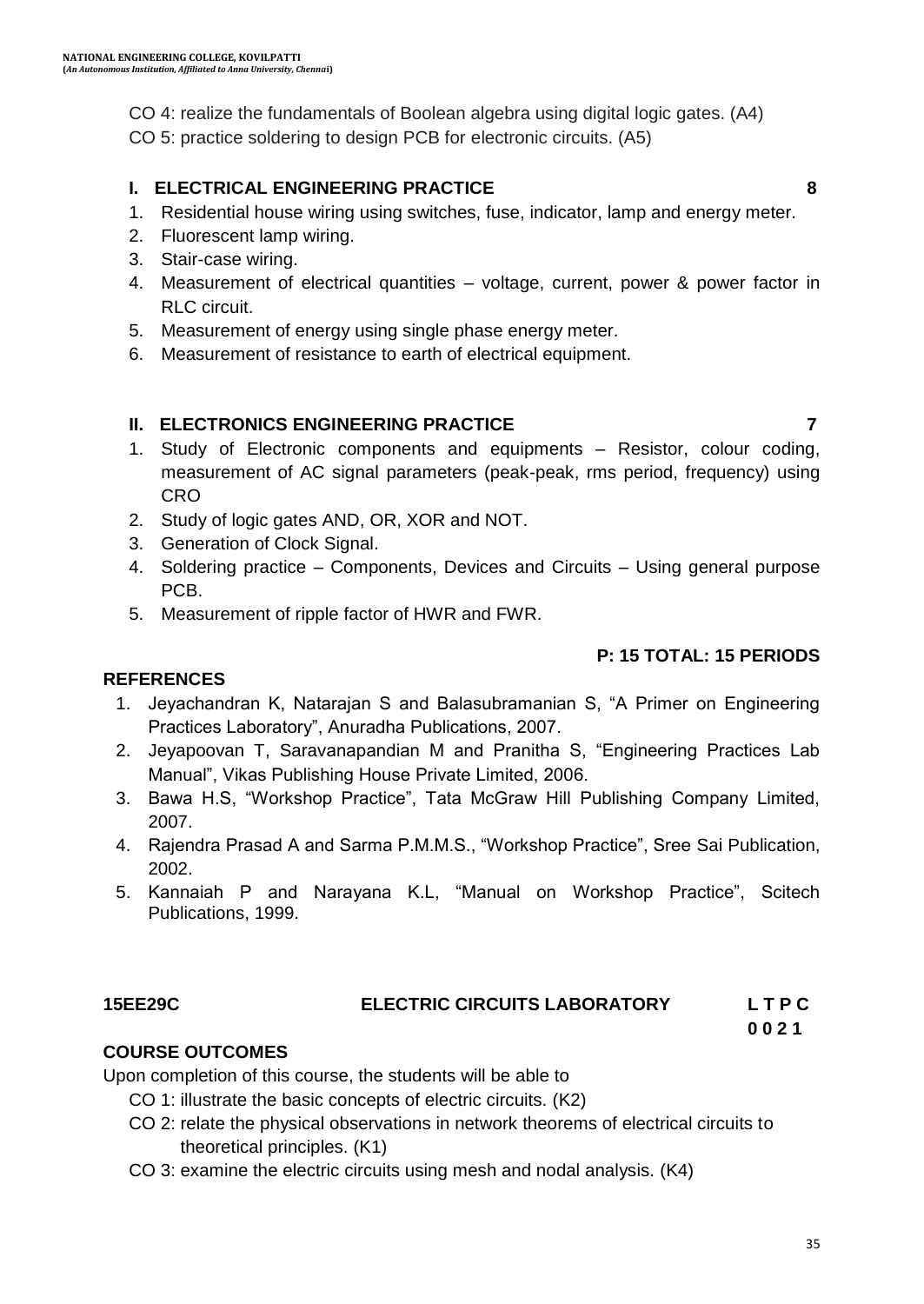- CO 4: analyze the dynamic behavior of electric circuits using PSIM. (K4)
- CO 5: compute the frequency response of resonant and tuned circuits.(K3)

#### **LIST OF EXPERIMENTS**

- 1. Verification of Ohm"s laws and Kirchoff"s laws
- 2. Verification of Thevenin"s and Norton"s theorem
- 3. Verification of Superposition theorem
- 4. Verification of Maximum Power Transfer theorem
- 5. Verification of Reciprocity theorem
- 6. Measurement of self inductance of a coil
- 7. Verification of mesh and nodal analysis
- 8. Transient response of RL and RC circuits for DC input
- 9. Frequency response of series and parallel resonance circuits
- 10. Frequency response of single tuned coupled circuits

#### **P: 30 TOTAL: 30 PERIODS**

#### **15EE31C FOURIER SERIES AND TRANSFORMS L T P C 2 2 0 3**

#### **COURSE OUTCOMES**

Upon completion of this course, the students will be able to

- CO1: perform Fourier series analysis of the functions. (K2)
- CO2: compute the Fourier transforms of various functions. (K2)
- CO3: calculate the Fourier series solution of Wave and Heat equations. (K3)
- CO4: apply Laplace Transform techniques to solve ordinary differential equations. (K3)
- CO5: solve difference equations using Z–Transforms. (K3)

#### **UNIT I FOURIER SERIES** 12

Dirichlet"s conditions – General Fourier series – Half range series – Complex form of Fourier series – Parseval"s identity – Harmonic analysis.

#### **UNIT II FOURIER TRANSFORMS 12**

Fourier Integral theorem (without proof) – Fourier transform pair – Fourier Sine and Cosine transforms – Properties – Transforms of simple functions – Convolution theorem – Parseval"s identity.

#### **UNIT III APPLICATIONS OF PARTIAL DIFFERENTIAL EQUATIONS 12**

Classification of second order partial differential equations – Fourier series solutions of one dimensional wave equation – One dimensional equation of heat conduction – Steady state solution of two dimensional equation of heat conduction (Insulated edges excluded).

#### **UNIT IV LAPLACE TRANSFORMS 12**

Definition of Laplace transform and its inverse – Transforms of elementary functions – Properties(excluding proofs) – Transforms of periodic functions – Initial and Final value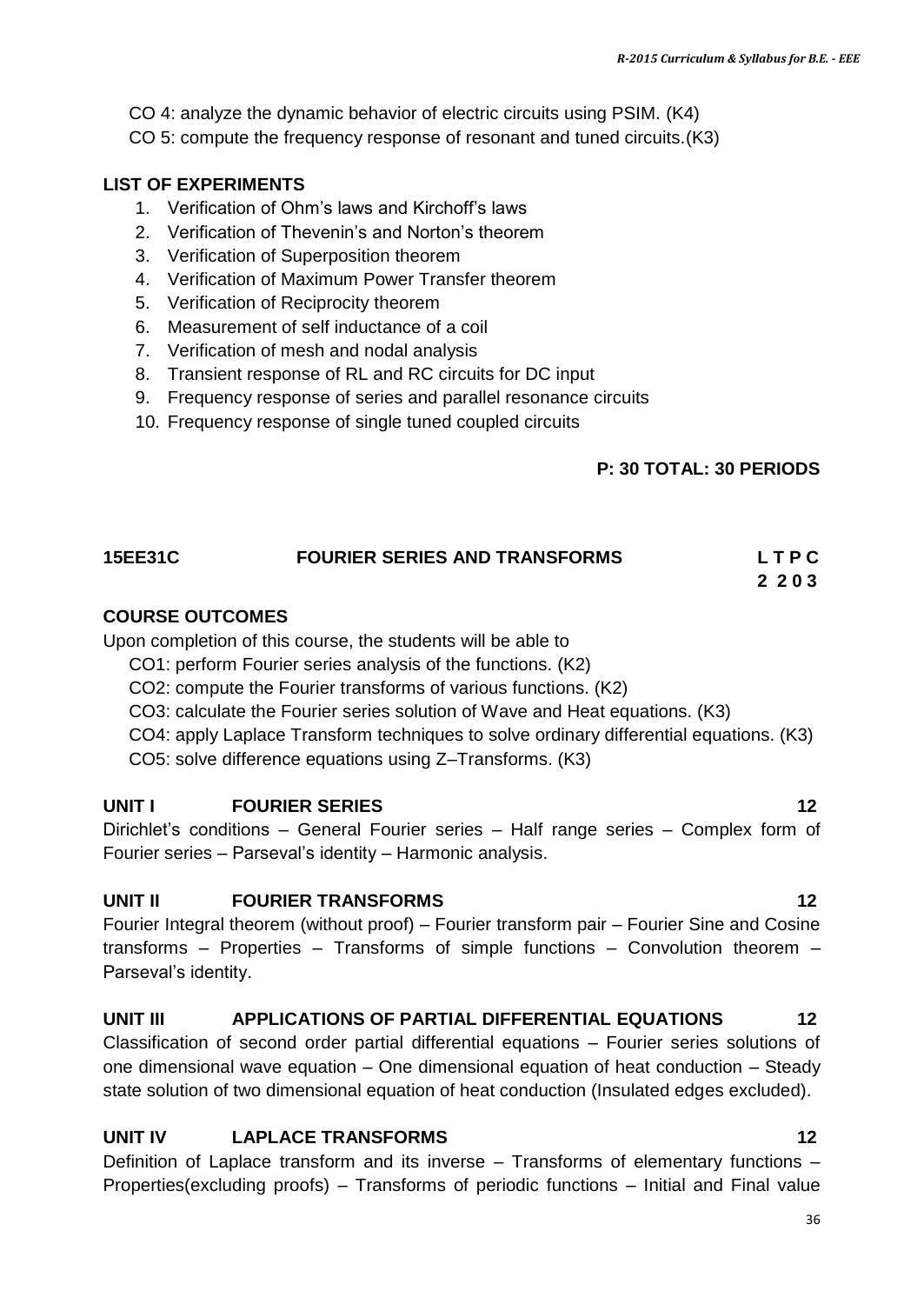theorems – Convolution theorem (excluding proof) – Solutions of linear ordinary differential equations of second order with constant coefficients.

## **UNIT V Z – TRANSFORMS 12**

Z–transform – Elementary properties – Inverse Z–transform – Convolution theorem – Formation of difference equations – Solutions of difference equations using Z–transform.

## **L: 30; T: 30; TOTAL: 60 PERIODS**

## **TEXT BOOKS**

- 1. Grewal.B.S "Higher Engineering Mathematics", 42<sup>nd</sup> Edition, Khanna Publications, Delhi, 2012.
- 2. Erwin Kreyszig, "Advanced Engineering Mathematics", 10<sup>th</sup> Edition, Wilev India. 2011.

## **REFERENCES**

- 1. Bali.N.P. and Manish Goyal, "A Textbook of Engineering Mathematics",  $8<sup>th</sup>$  Edition, Laxmi Publications Private Ltd., 2011.
- 2. Ramana B.V, "Higher Engineering Mathematics", Tata Mc-Graw Hill Publishing Company, New Delhi, 2007.
- 3. Jain.R.K. and Iyengar.S.R.K., "Advanced Engineering Mathematics",  $3<sup>rd</sup>$  Edition, Narosa Publishing House Private Limited, 2007.

| <b>15EE32C</b> | <b>ELECTROMAGNETIC THEORY</b> | <b>LTPC</b> |
|----------------|-------------------------------|-------------|
|                |                               | 3204        |

## **COURSE OUTCOMES**

Upon completion of this course, the students will be able to

- CO1: explain the vector calculus applied for static electric and magnetic fields. (K2)
- CO2: discuss the concepts of electrostatic fields and boundary conditions for different mediums. (K2)
- CO3: discuss the concepts of magnetostatic fields and boundary conditions for different mediums. (K2))
- CO4: infer the significance of Maxwell"s equations in static and dynamic fields. (K2)
- CO5: employ the Maxwell equations for electromagnetic wave propagation.(K3)

## **UNIT I INTRODUCTION 15**

Sources and effects of electromagnetic fields – Vector fields – Different co-ordinate systems – Vector calculus – Gradient, Divergence and Curl – Divergence theorem – Stoke's theorem.

## **UNIT II ELECTROSTATICS** 15

Coulomb"s Law – Electric field intensity – Field due to point and continuous charges – Gauss's law - Electric potential - Electric field and equipotential plots - Electric field in free space, conductors, dielectric – Dielectric polarization – Dielectric strength – Electric

#### 37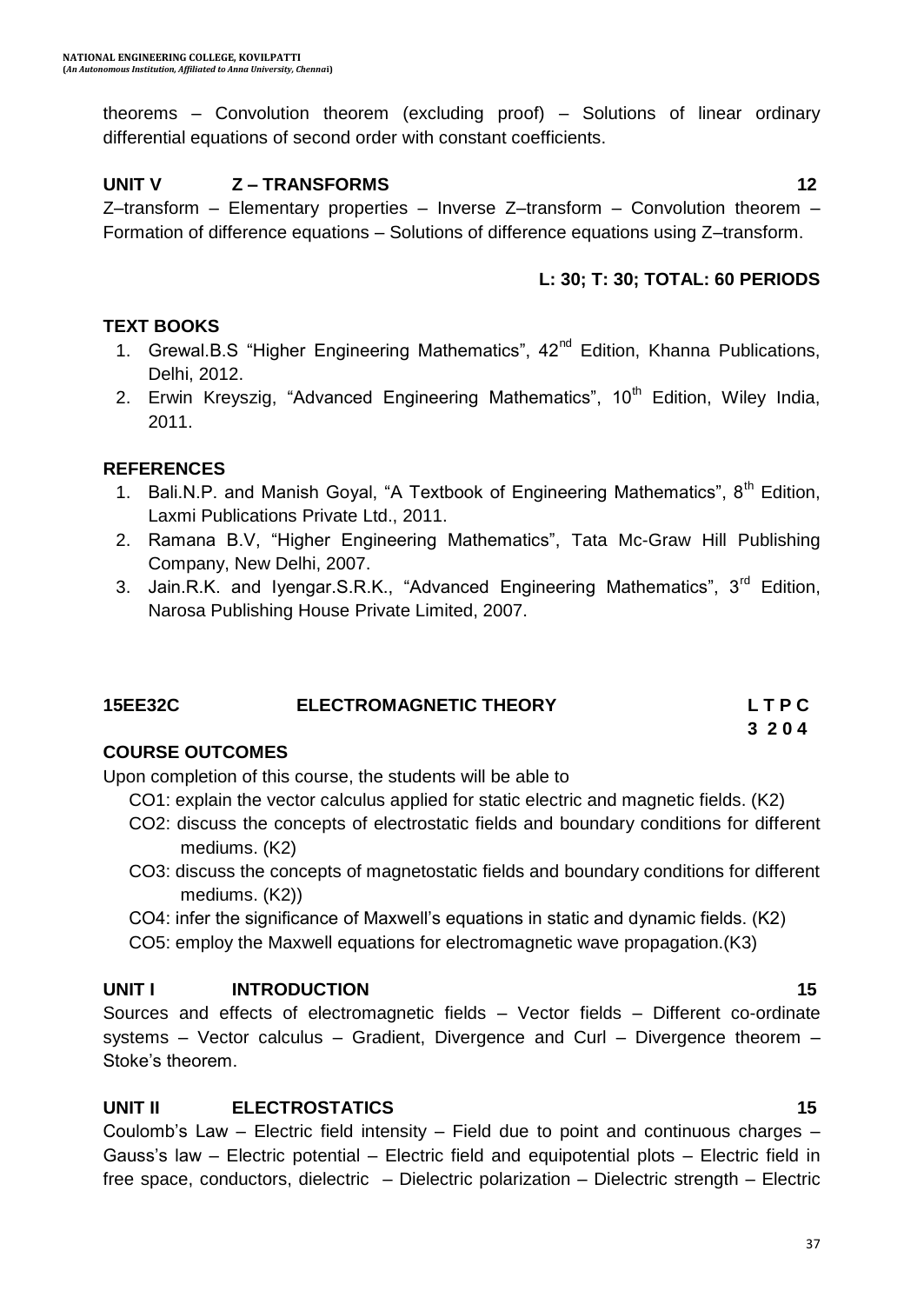field in multiple dielectrics – Boundary conditions – Poisson's and Laplace's equations – Capacitance – Energy density.

#### **UNIT III MAGNETOSTATICS 15**

Lorentz Law of force, magnetic field intensity - Biot Savart's Law - Ampere's Law -Magnetic field due to straight conductors, circular loop, infinite sheet of current – Magnetic flux density  $(B) - B$  in free space, conductor, magnetic materials – Magnetization – Magnetic field in multiple media – Boundary conditions – Scalar and vector potential – Magnetic force – Inductance – Energy density – Magnetic circuits.

#### **UNIT IV ELECTRODYNAMIC FIELDS 15**

Faraday"s laws – Induced EMF – Transformer and motional EMF – Forces and Energy in quasi - stationary Electromagnetic Fields – Maxwell"s equations (differential and integral forms) – Displacement current – Relation between field theory and circuit theory.

#### **UNIT V ELECTROMAGNETIC WAVES 15**

Electromagnetic wave equations – Wave parameters; velocity, intrinsic impedance, propagation constant – Waves in free space, lossy and lossless dielectrics, conductors – Skin depth – Poynting vector – Transmission lines – Line equations – Input impedances – Standing wave ratio and power.

#### **L: 45; T: 30; TOTAL: 75 PERIODS**

## **TEXT BOOKS**

- 1. Mathew N. O. Sadiku, "Elements of Electromagnetics",  $6<sup>th</sup>$  India Edition, Oxford University press Inc., 2014.
- 2. Ashutosh Pramanik, "Electromagnetism Theory and Applications", Prentice Hall Private Limited, New Delhi, 2009.

## **REFERENCES**

- 1. Joseph. A. Edminister, "Theory and Problems of Electromagnetics",  $3^{\text{rd}}$  Edition, Schaum Series, Tata McGraw Hill Private Limited, 2010.
- 2. William. H. Hayt, "Engineering Electromagnetics", Tata McGraw Hill Private Limited, 2011.
- 3. Kraus and Fleish, "Electromagnetics with Applications", 5<sup>th</sup> Edition, Tata McGraw Hill Private Limited, 2010.

## **15EE33C ELECTRONIC CIRCUITS L T P C**

#### **3 0 0 3**

## **COURSE OUTCOMES**

Upon completion of this course, the students will be able to

- CO1: Demonstrate the different BJT Biasing Circuits and its applications. (K2)
- CO2: Illustrate the small signal parameters for amplifiers. (K2)
- CO 3: Describe the operation of Feedback amplifiers. (K2)
- CO 4: Discuss the operation of Pulse circuits. (K2)
- CO5: Explain rectifiers, filters and voltage regulators. (K2)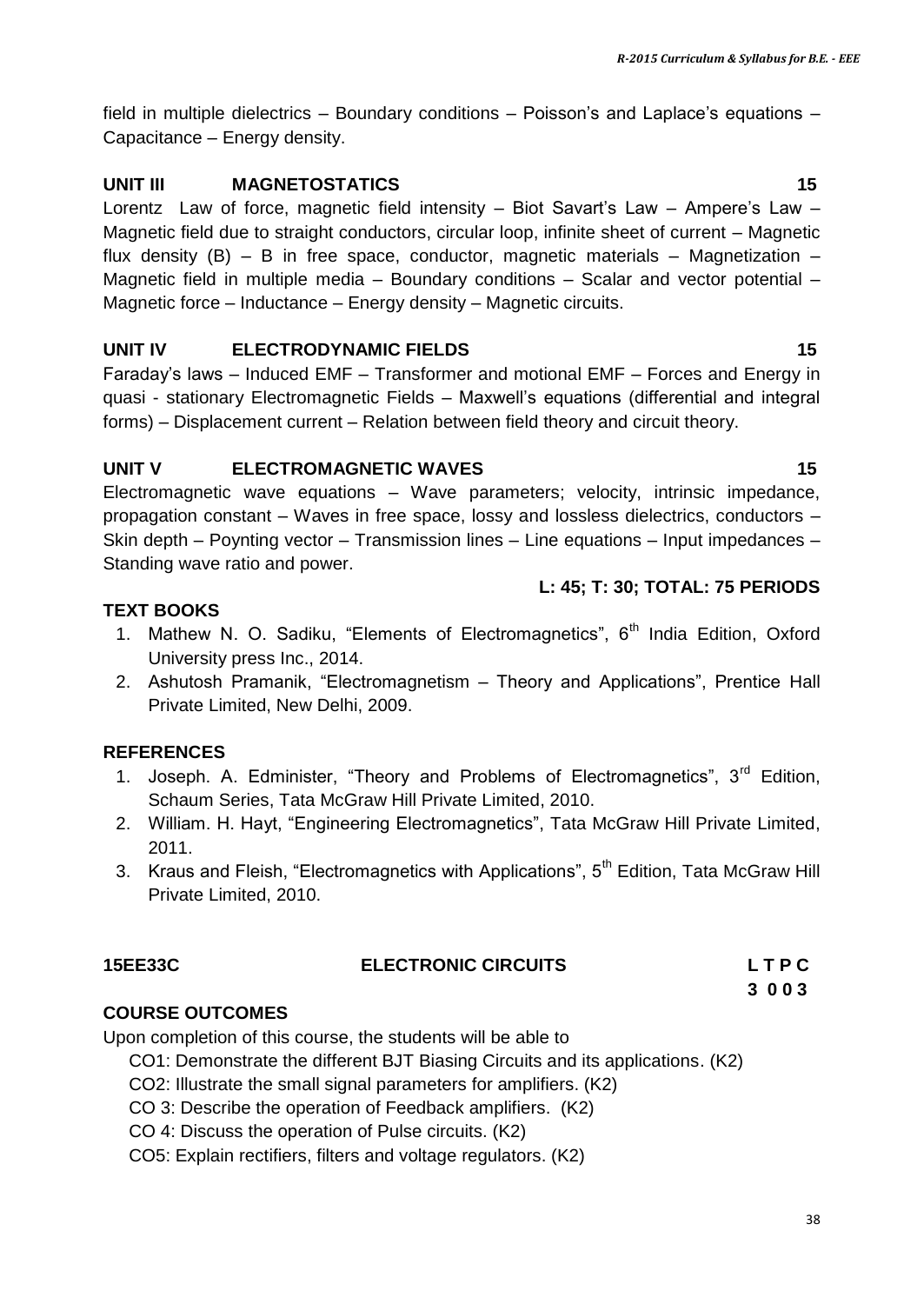## **UNIT I TRANSISTOR BIASING AND STABILITY ANALYSIS 9**

Need for BJT Biasing Circuits – Load line – Operating point – Stability Factors – biasing circuits – Variation of quiescent point – Bias compensation: Diode, Thermistor compensations – Biasing circuits for JFET.

## **UNIT II AMPLIFIERS 9**

CE, CB and CC Amplifiers – *h*-Parameters – Simplified CE hybrid model – Frequency response – Low and high frequency analysis – Classification of amplifiers – Complementary symmetry (class B) push-pull amplifier – Darlington connection.

## **UNIT III FEEDBACK AMPLIFIER AND OSCILLATORS 9**

Differential amplifiers: Common mode and differential mode – CMRR – Feedback amplifiers – Condition for oscillation – Oscillators – LC, RC phase shift and crystal oscillators

## **UNIT IV PULSE CIRCUITS 9**

RC integrator – Differentiator– Clipper – Clamper **–** Multivibrators – Schmitt triggers – UJT Relaxation oscillator

## **UNIT V RECTIFIERS AND POWER SUPPLIES 9**

Rectifiers – Analysis of output voltage and ripple voltage – Filter – Voltage regulators – Voltage doublers– Switched mode power supply (SMPS) – Dual Power supply.

## **L: 45; TOTAL: 45 PERIODS**

## **TEXT BOOKS**

- 1. David Bell, "Electronic Devices and Circuits", Prentice Hall Private Limited, 2007
- 2. S.Salivahanan, N. Suresh Kumar and A.Vallavaraj, "Electronic Devices and Circuits", 3<sup>rd</sup> Edition, Tata McGraw Hill Private Limited, 2012.

## **REFERENCES**

- 1. Robert L. Boylestad and Louis Nashelsky, "Electronic Devices and Circuit Theory", 11<sup>th</sup> Edition, Prentice Hall Private Limited, 2012.
- 2. Thomas L. Floyd and David M. Buchla, "Electronics Fundamentals: Circuits, Devices and Applications", Pearson College Div, 2009.
- 3. Theodre F. Boghert, "Electronic Devices & Circuits"  $6<sup>th</sup>$  Edition, Pearson Education, 2003.

## **15EE34C DC MACHINES AND TRANSFORMER L T P C**

## **COURSE OUTCOMES**

Upon completion of this course, the students will be able to

- CO1: describe the concepts of electromechanical energy conversion. (K2)
- CO2: discuss theory, operation and characteristics of DC Generator. (K2)
- CO3: recognize the characteristics, speed control and Applications of DC motors. (K2)

 **2 2 0 3**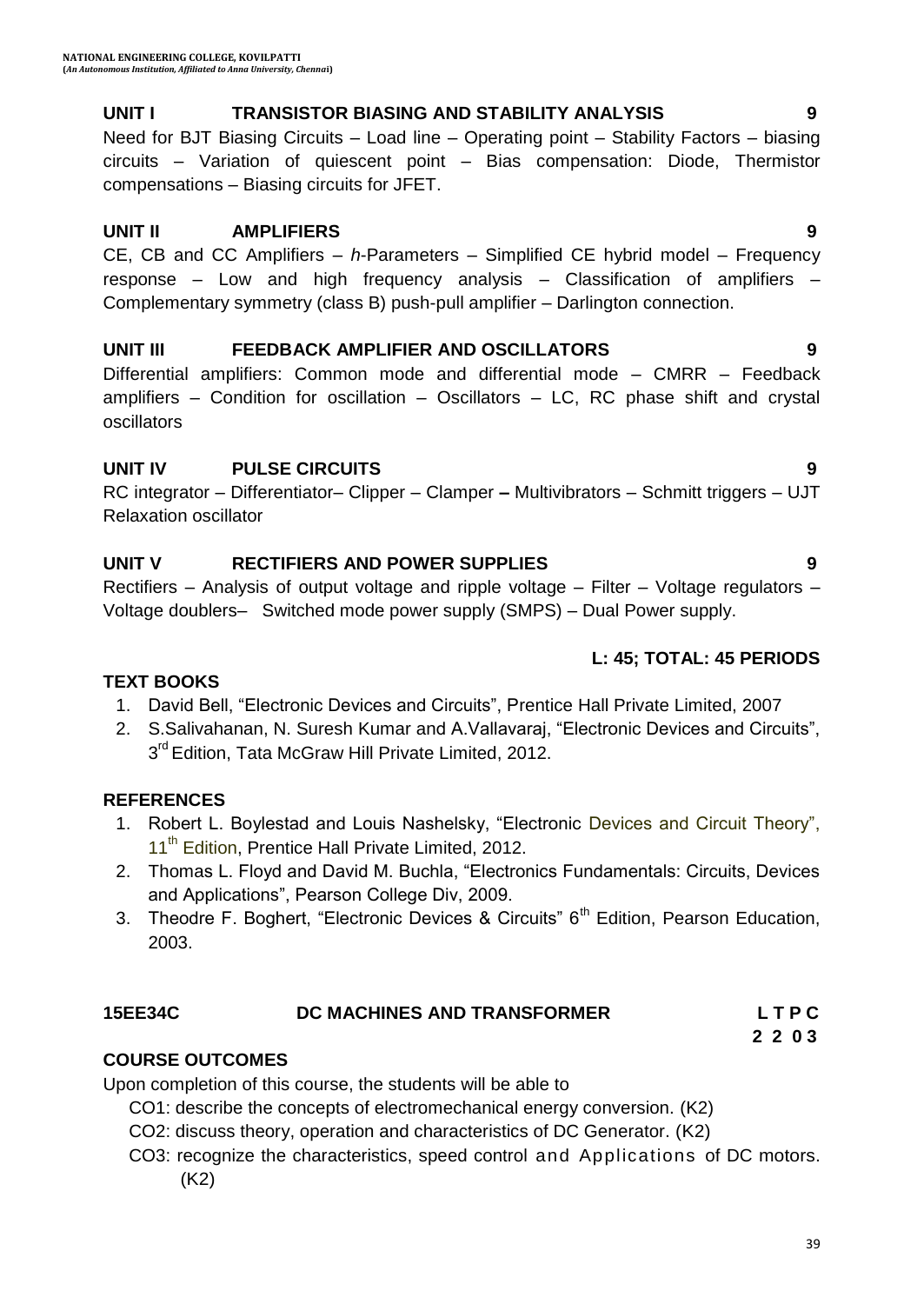- CO4: Illustrate the performance of transformers. (K3)
- CO5: Interpret the efficiency of DC machines and transformers by conducting Suitable tests. (K3)

## **UNIT I BASIC CONCEPTS OF ROTATING MACHINES** 12

Electrical machine types – Introduction to magnetic circuits – Magnetically induced EMF– AC operation of magnetic circuits – Iron losses – Energy in magnetic systems – Single and Multiple excited systems – MMF of distributed windings – Magnetic fields in rotating machines.

## **UNIT II DC GENERATORS 12**

Constructional features of DC machine – Principle of operation – EMF equation – Methods of excitation – Types – Characteristics – Armature reaction – Methods of compensation – Commutation – Parallel operation.

## **UNIT III DC MOTORS 12**

Principle of operation – Back EMF – Torque equation – Types – Speed-Torque characteristics –Starters – Speed control of DC series, shunt and compound motors – Losses and efficiency – Permanent Magnet DC motors.

## **UNIT IV TRANSFORMERS 12**

Principle of operation – Constructional features of single phase and three phase transformers – EMF equation – Phasor diagram – Equivalent circuit – Regulation – Three phase transformer connections – Parallel operation of single phase and three phase transformer – Auto transformers.

## UNIT V TESTING OF DC MACHINES AND TRANSFORMERS 12

Losses and efficiency – Condition for maximum efficiency –Testing of DC machines: Brake test, Swinburne's test, Retardation test, Hopkinson's test - Testing of transformer: polarity test, load test,opencircuit and short circuit test, Sumpner"s test – All day efficiency.

## **L: 30; T: 30; TOTAL: 60 PERIODS**

## **TEXT BOOKS**

- 1. Nagrath. I.J and Kothari. D.P., "Electric Machines", Tata McGraw Hill Private Limited, 2010.
- 2. Bimbhra. P.S., "Electrical Machinery", Khanna Publishes, 7<sup>th</sup> Edition, 2011.

## **REFERENCES**

- 1. Fitzgerald. A.E., Charles kingsely Jr and Stephen D. Umans, "Electric Machinery", Tata McGraw Hill Private Limited, 2013
- 2. Theraja. B.L. and Theraja. A.K., "A text book on Electrical Technology", Volume–II, S.Chand and Company Limited, 2009.
- 3. Sen. P.C., "Principles of Electrical Machines and Power Electronics", John Wiley and Sons, 2014.
- 4. Murugesh Kumar. K, "Electric Machines", Vikas Publishing House Private Limited, 2010.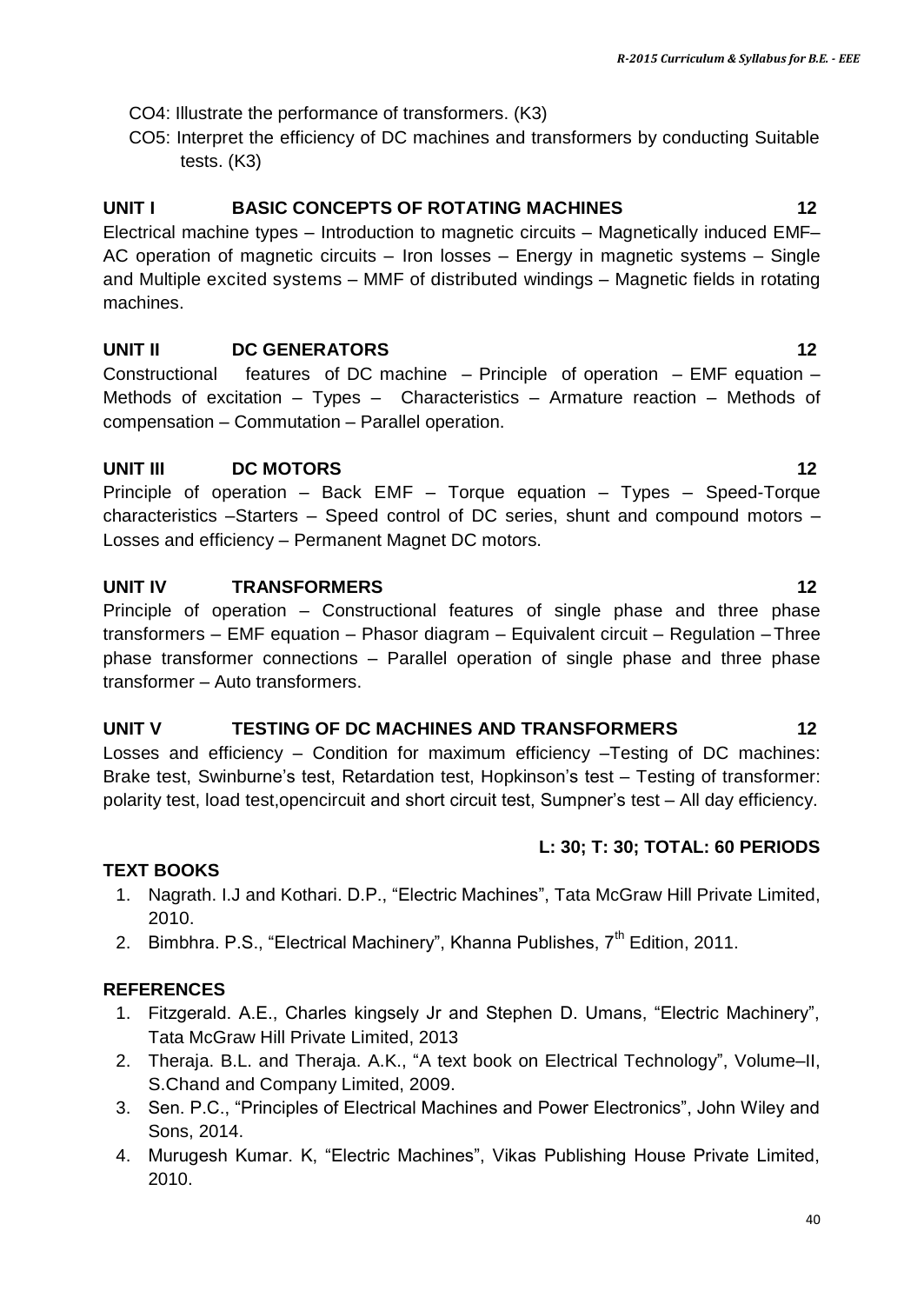- 5. Irving L. Kosow, "Electric Machinery and Transformers",  $2^{nd}$  Edition, Reprint, Prentice Hall Private Limited, 2007.
- 6. Stephen J. Chapman, "Electric Machinery Fundamentals",  $4<sup>th</sup>$  Edition, Tata McGraw Hill Private Limited, 2005.
- 7. Vincent Del Toro, "Electrical Engineering Fundamentals", Prentice Hall Private Limited, 2003.

## **15EE35C LINEAR INTEGRATED CIRCUITS AND ITS APPLICATIONS L T P C**

## **COURSE OUTCOMES**

Upon completion of this course, the students will be able to

- CO1: describe the IC fabrication procedure for basic electronic circuits. (K2)
- CO2: infer the characteristics of OP -AMP ICs. (K2)
- CO3: design and construct the basic applications of Op–amp. (K3)
- CO4: interpret the internal functional blocks and the applications of special ICs. (K2)
- CO5: illustrate the operation of application ICs. (K3)

## **UNIT I IC FABRICATION 9**

IC classification – Various processes in monolithic IC technology – Fabrication of diodes, capacitance, resistance and FETs

## **UNIT II CHARACTERISTICS OF OP–AMP 9**

Ideal OP-AMP – DC and AC Characteristics – Inverting and Non–inverting Amplifier – Differential amplifier – Summer, differentiator and integrator.

## **UNIT III APPLICATIONS OF OP–AMP 9**

Instrumentation amplifier – Filters – Comparators – Multivibrators – Peak detector, Sample and Hold circuit – D/A converters – A/D converters.

## **UNIT IV SPECIAL ICs 9**

555 timers – Monostable and Astable Multivibrators – Schmitt Triggers – Voltage Controlled Oscillator – Phase Locked Loops – Applications.

## **UNIT V APPLICATION ICs 9**

IC voltage regulators – LM78XX, 79XX – Variable voltage regulators switching regulators LM317,723 – LM 380 power amplifier, ICL 8038 function generator– Opto couplers

## **L: 45; TOTAL: 45 PERIODS**

## **TEXT BOOKS**

- 1. Ramakant A. Gayakward, "Op–amps and Linear Integrated Circuits",  $4<sup>th</sup>$  Edition, Pearson Education, 2007.
- 2. Roy Choudhary. D, Sheil B. Jani, "Linear Integrated Circuits",  $7<sup>th</sup>$  Edition, New Age, 2014.

**3 0 0 3**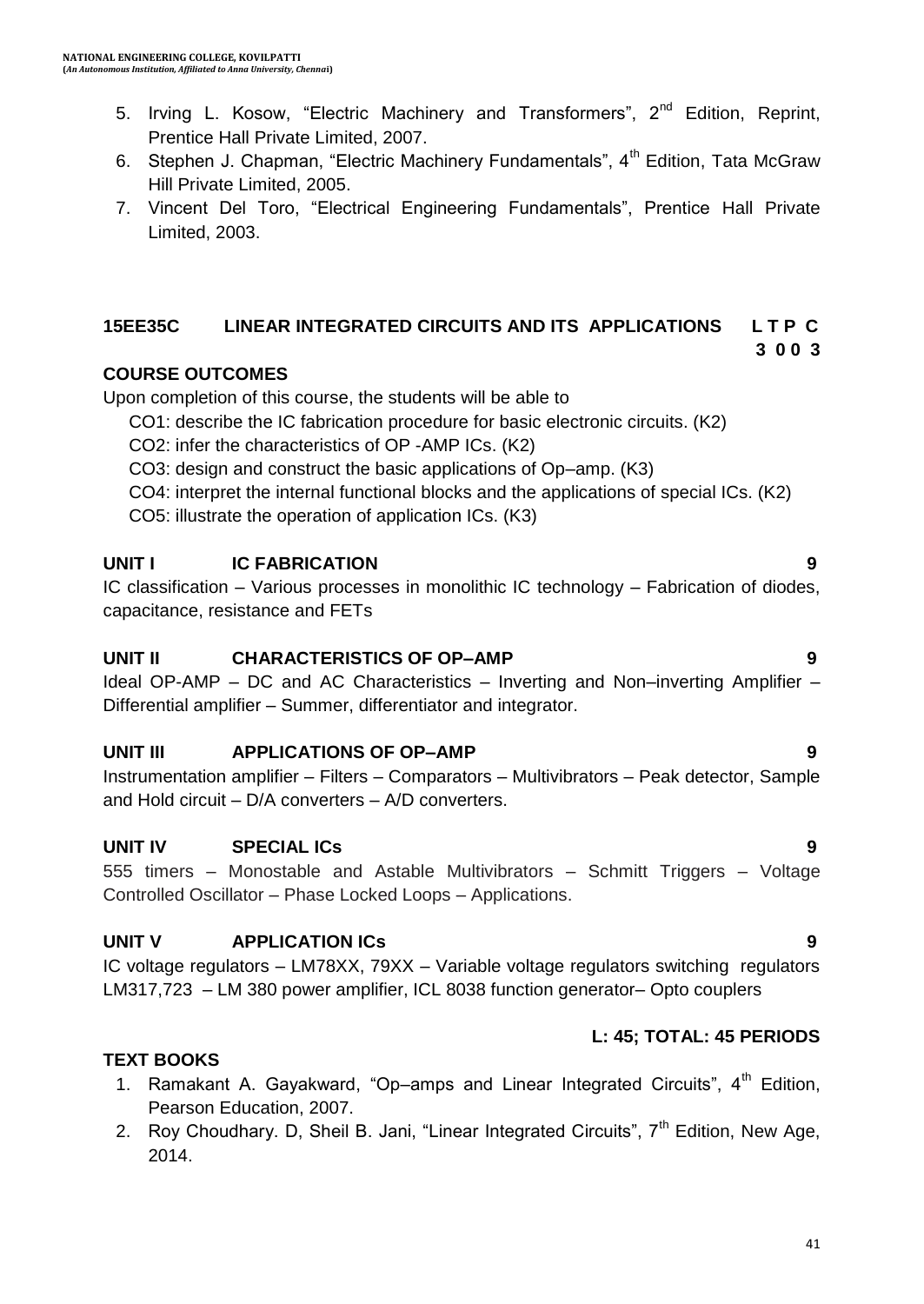#### **REFERENCES**

- 1. Jacob Millman, Christos C. Halkias, "Integrated Electronics Analog and Digital circuits system", Tata McGraw Hill Private Limited, 2003.
- 2. Robert F. Coughlin, Fredrick F. Driscoll, "Op–amp and Linear ICs",  $4<sup>th</sup>$  Edition, Pearson Education, 2002.
- 3. David A. Bell, "Op-amp & Linear ICs", 2<sup>nd</sup> Edition, Prentice Hall Private Limited, 1997.
- 4. K.R.Botkar, "Integrated Circuits," 10<sup>th</sup> Edition , Khanna Publishers, 2010.

## **15EE36C DIGITAL LOGIC CIRCUITS L T P C**

 **3 0 0 3**

## **COURSE OUTCOMES**

Upon completion of this course, the students will be able to

- CO1: Simplify Boolean functions and illustrate the various combinational circuits.(K2)
- CO2: Illustrate the behavior of synchronous sequential circuits (K2)
- CO3: Build and analyze the behavior of asynchronous sequential circuits. (K3)
- CO4: Summarize the characteristics of digital ICs and memory devices. (K2)

CO5**:** Explain VHDL coding for simple circuits. (K2)

#### **UNIT I BOOLEAN ALGEBRA AND COMBINATIONAL CIRCUITS 9**

Review of number systems – Binary codes – Boolean simplification using K-maps and Quine McCluskey method – Parity checker – Design of combinational circuits.

## **UNIT II ANALYSIS AND DESIGN OF SYNCHRONOUS SEQUENTIAL CIRCUITS 9**

Realization of Flip-flops – SR, D, JK and  $T$  – Level Triggering – Edge Triggering – Analysis of synchronous sequential circuits: Moore and Mealy model – Design of synchronous sequential circuits – Shift Registers – Counters.

#### **UNIT III ANALYSIS AND DESIGN OF ASYNCHRONOUS SEQUENTIAL CIRCUITS 9**

Analysis of asynchronous sequential logic circuits – Transition Table – Flow Table – state assignment – Asynchronous design problem.

## **UNIT IV DIGITAL INTEGRATED CIRCUITS 9**

Characteristics of digital ICs – Digital logic families: TTL, ECL**,** NMOS, CMOS – Memories: ROM, PROM, EPROM, PLD, PAL, PLA and FPGA – Trouble shooting.

## **UNIT V VHDL 9**

RTl Design – Behavior, Data flow and Structural modeling – Data Types – Operators – Packages – Sub programs – Test Benches.

#### **TEXT BOOKS**

1. Morris Mano. M, "Digital Design", 5<sup>th</sup> Edition, Pearson Education, 2012.

**L: 45; TOTAL: 45 PERIODS**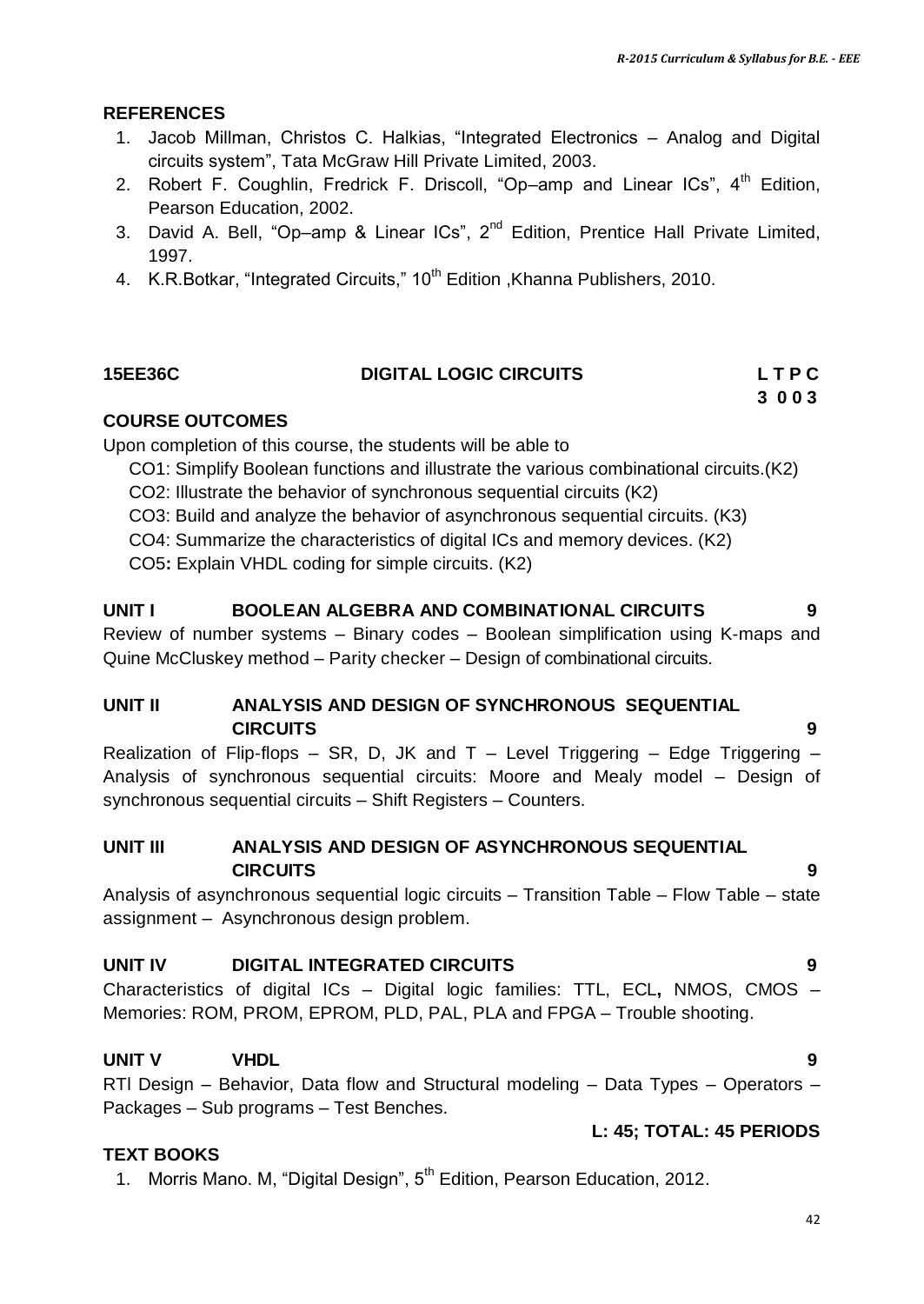2. Donald P. Leach, Albert Paul Malvino, Goutam Sha, "Digital Principles and Applications", 6<sup>th</sup> Edition, Tata McGraw Hill Private Limited, 2007.

## **REFERENCES**

- 1. Charles H. Roth, "Fundamentals Logic Design", 6<sup>th</sup> Edition, Jaico Publishing House, 2006.
- 2. Floyd and Jain, "Digital Fundamentals",  $10<sup>th</sup>$  Edition, Pearson Education, 2005.
- 3. John F. Wakerly, "Digital Design Principles and Practice", 4<sup>th</sup> Edition, Pearson Education, 2005
- 4. Ronald J. Tocci, "Digital Systems: Principles and applications", 10<sup>th</sup> Edition, Pearson Education, 2009.
- 5. RajKamal, "Digital systems Principles and Design", 2<sup>nd</sup> Edition, Pearson Education, 2007.
- 6. Salivahanan. S and Arivazhagan. S, "Digital Circuits and Design", 4<sup>th</sup> Edition, Vikas Publishing House Private Limited.
- 7. Roth. C. H, "Digital Systems Design using VHD", Thomson Asia, 2007.

## **15EE37C DC MACHINES AND TRANSFORMER LABORATORY L T P C**

#### **0 0 2 1**

## **COURSE OUTCOMES**

Upon completion of this course, the students will be able to

- CO 1: describe to performance of DC generators. (K2)
- CO 2: summarize the characteristics of DC motors under loaded conditions. (K2)

CO3: Illustrate the performance of DC motors. (K3)

CO 4: apply the speed control in DC shunt motor. (K3)

CO5: summarize the performance of transformers (K2)

## **LIST OF EXPERIMENTS**

- 1. Study of starters.
- 2. Open circuit and load characteristics of DC Series generator.
- 3. Open circuit and load characteristics of self excited DC shunt generators.
- 4. Load characteristics of DC compound generator.
- 5. Load characteristics of DC shunt and compound motor.
- 6. Load characteristics of DC series motor.
- 7. Swinburne"s test and speed control of DC shunt motor.
- 8. Hopkinson"s test on DC motor–Generator set.
- 9. Load test on single phase transformer.
- 10. Open circuit and short circuit tests on single phase transformer.
- 11. Load test on three phase transformer.
- 12. Sumpner"s test on transformers
- 13. Separation of no load losses in single phase transformer.
- 14. Study of Parallel operation of single phase transformer.

## **P: 30; TOTAL: 30 PERIODS**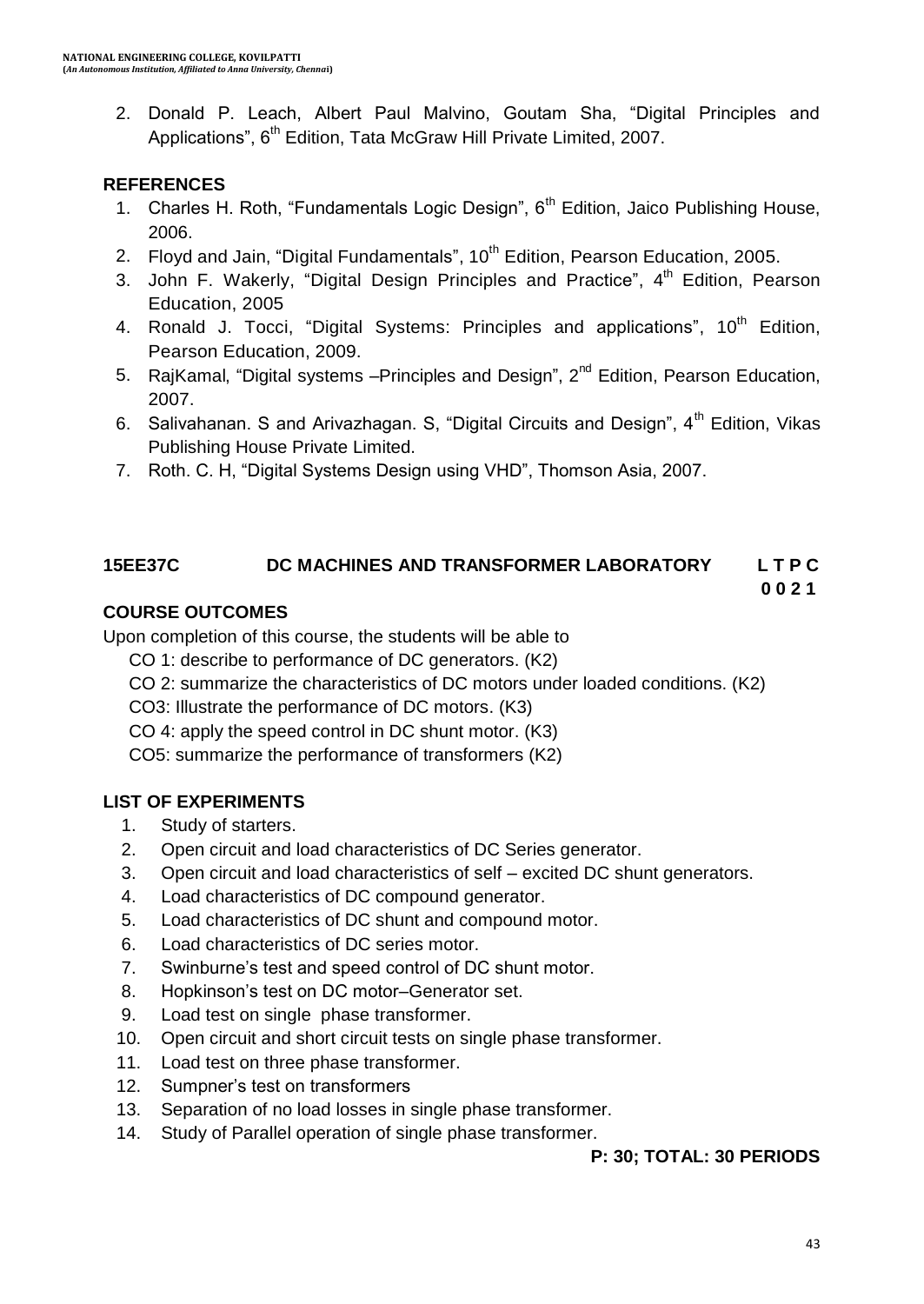#### **15EE38C INTEGRATED CIRCUITS LABORATORY L T P C**

#### **COURSE OUTCOMES**

Upon completion of this course, the students will be able to

- CO1: demonstrate adder, subtractor and code converters. (K2)
- CO2: Interpret and realize the basic applications of Op–amp and timer. (K2)
- CO3: Construct and implement the 4–bit modulo counters as synchronous and asynchronous types. (K3)
- CO4: iIlustrate the various combinational and sequential circuits. (K2)
- CO5: Explain the behavior of special ICs. (K2)

#### **LIST OF EXPERIMENTS**

- 1. Study of Basic Digital IC"s.
- 2. Implementation of Boolean Functions and Adder/ Subtractor circuits.
- 3. (a) Code converters (b) Encoders and Decoders.
- 4. Counters: synchronous and Asynchronous.
- 5. Shift Registers: SISO, SIPO, PISO, PIPO modes.
- 6. Multiplexer/ De–multiplexer
- 7. Timer IC application: Astable and Monostable operation.
- 8. Application of Op–Amp: inverting and non–inverting amplifier, Voltage follower, Adder, Comparator, Integrator and Differentiator.
- 9. Analog to Digital Converter and Digital to Analog Converter:
- 10. Study of VCO and PLL ICs

#### **P: 30; TOTAL: 30 PERIODS**

## **15EE39C ELECTRONIC CIRCUITS LABORATORY L T P C**

**0 0 2 1**

#### **COURSE OUTCOMES**

Upon completion of this course, the students will be able to

- CO 1: analyze the characteristics of transistor for various configurations. (K4)
- CO 2: design transistor based amplifiers and oscillators. (K5)
- CO 3: design a power supply with filters and regulators. (K5)

#### **LIST OF EXPERIMENTS**

- 1. Analysis of transistor parameters under CE, CC and CB configuration.
- 2. Design and implementation of various transistor biasing.
- 3. Frequency response of Common Emitter Amplifier.
- 4. Complementary symmetry push–pull amplifier
- 5. Differential amplifier
- 6. RC Phase Shift Oscillator.
- 7. Multivibrators and relaxation oscillators
- 8. JFET and UJT characteristics with application
- 9. Half Wave and Full Wave Rectifiers with filters.
- 10. Zener and series voltage regulators
- 11. Diode Clippers and Clampers.
- 12. Study of Switched Mode Power Supply

#### **P: 30; TOTAL: 30 PERIODS**

 **0 0 2 1**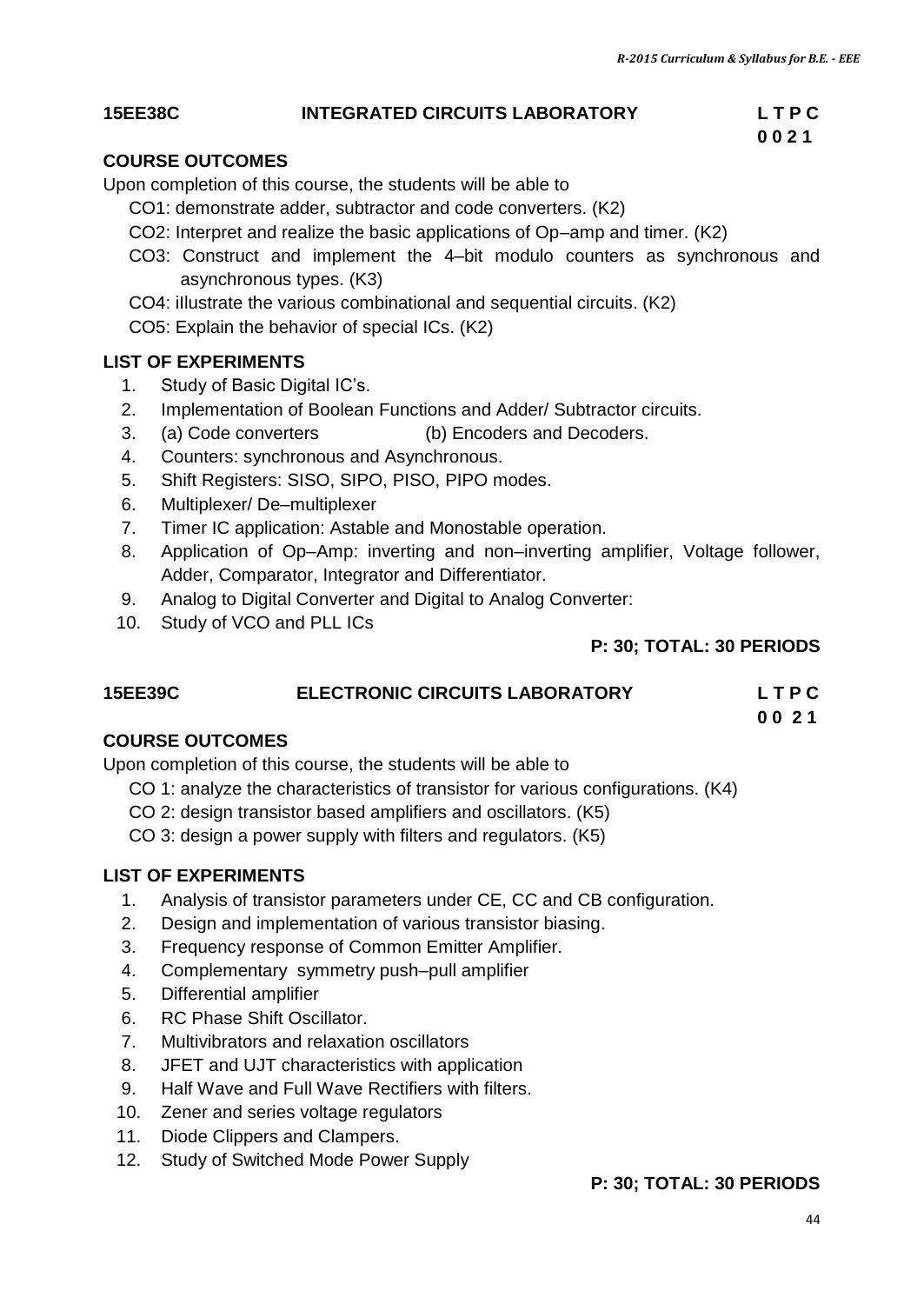## **15EE41C COMPLEX, DISCRETE AND NUMERICAL ANALYSIS L T P C**

## **COURSE OUTCOMES**

Upon completion of this course, the students will be able to

- CO1: grasp the concepts of analytic functions. (K3)
- CO2: evaluate complex integration over contour. (K3)
- CO3: use numerical techniques to solve algebraic equation and interpolate. (K3)
- CO4: solve differential equations using numerical methods. (K3)
- CO5: verify the validity of the arguments. (K2)

## **UNIT I ANALYTIC FUNCTIONS 15**

Functions of a complex variable – Analytic functions – Necessary and Sufficient conditions (excluding proofs) – Harmonic and orthogonal properties of analytic functions – Harmonic conjugate – Construction of analytic functions – Conformal mapping:  $w = z+c$ , cz, 1/z and bilinear transformation.

## **UNIT II COMPLEX INTEGRATION 15**

Cauchy"s integral theorem and Cauchy"s integral formula (excluding proofs) – Taylor"s and Laurent"s expansions – Singular points – Residues – Residue theorem (excluding proof) – Application of residue theorem to evaluate real integrals – Unit circle and semicircular contour(excluding poles on boundaries).

## **UNIT III SOLUTION OF ALGEBRAIC EQUATIONS AND INTERPOLATION 15**

Solving non-linear algebraic equations – Newton-Raphson method; Iterative methods – Gauss-Jacobi and Gauss-Seidel methods; Interpolation – Lagrange"s and Newton"s divided difference formulas – Newton"s forward and backward difference formulas.

## UNIT IV MUMERICAL SOLUTION OF DIFFERENTIAL EQUATIONS 45

Taylor"s series method – Euler"s method – Modified Euler"s method – Fourth order Runge - Kutta method – Finite difference methods for solving second order equations – Solution of two dimensional Laplace and Poisson equations.

## **UNIT V LOGIC AND PROOFS 15**

Propositional Logic – Equivalences and Implications – Rules of inference – Introduction to proofs – Proof methods and strategy.

## **TEXT BOOKS**

- 1. Grewal.B.S "Higher Engineering Mathematics", 42<sup>nd</sup> Edition, Khanna Publications, Delhi, 2012.
- 2. Grewal, B.S and Grewal, J.S, "Numerical methods in Engineering and Science", 6<sup>th</sup> Edition, Khanna Publishers, New Delhi, 2004.

## **REFERENCES**

1. Trembly J.P and Manohar.R,"Discrete Mathematical Structures with Applications to Computer Science", Tata McGraw Hill Private Limited, New Delhi, 35<sup>th</sup> Reprint 2008.

## **L: 45; T: 30; TOTAL: 75 PERIODS**

**3 2 0 4**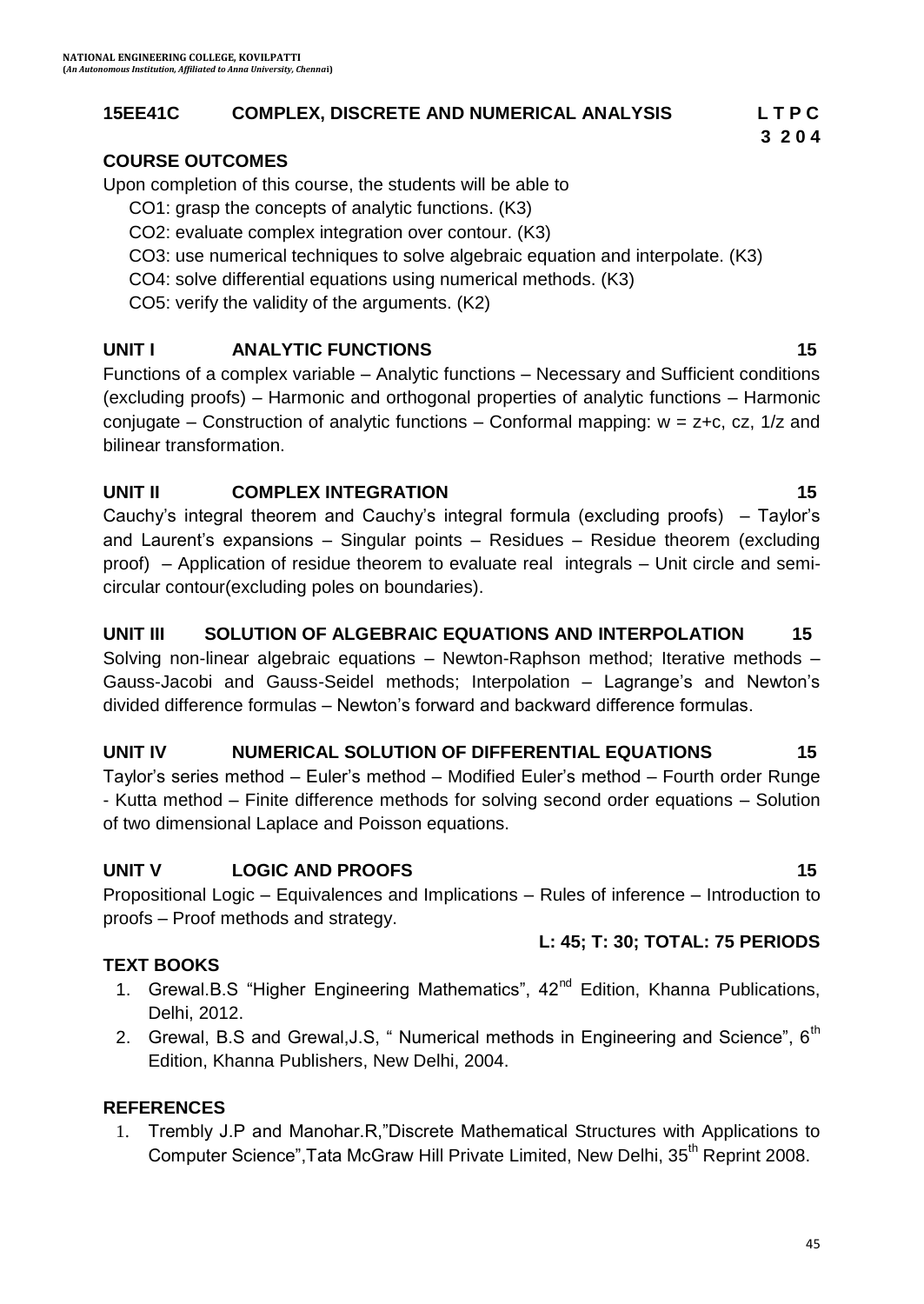- 2. Ramana B.V, "Higher Engineering Mathematics", Tata McGraw Hill Private Limited,New Delhi, 2007.
- 3. Jain M.K, Iyengar S.R.K, Jain R.K., "Numerical Methods for Scientific and Engineering Computation",  $5<sup>th</sup>$  Edition, New age international (P) Ltd., Publishers, Reprint 2009.
- 4. Kenneth H.Rosen, "Discrete Mathematics and its Applications", 7<sup>th</sup> Edition, Tata McGraw-Hill Private Limited, New Delhi, Special Indian Edition, 2011.

## **15EE42C AC ROTATING MACHINES L T P C**

## **2 2 0 3**

## **COURSE OUTCOMES**

Upon completion of this course, the students will be able to

- CO1: explain the performance of synchronous generator. (K2)
- CO2: discuss the operation, characteristics and speed control of synchronous motor. (K2)
- CO3: Construct the circle diagram and discuss the performance of three phase induction motors (K3).
- CO4: discuss the starting and speed control methods for three phase induction motor. (K2)
	- CO5: describe the performance of single phase induction motor and summarize the features of special machines. (K2)

## **UNIT I SYNCHRONOUS GENERATOR 12**

Constructional details – Types of rotors – EMF equation – Synchronous reactance – Armature reaction – Voltage regulation – EMF, MMF, ZPF and ASA methods – Synchronizing and parallel operation – Synchronizing power and synchronizing torque – Change of excitation and mechanical input – Salient Pole Machine: Two reaction theory – Phasor diagram using Xd and Xq – Determination of direct and quadrature axis synchronous reactance using slip test.

## **UNIT II SYNCHRONOUS MOTOR 12**

Principle of operation – Torque equation – Current loci for constant power input, constant excitation and constant power developed – Equivalent circuit – V–curves and Inverted V– curves – Power input and power developed equations – Starting methods – Operation on infinite bus bars – Hunting – Synchronous condensers.

## **UNIT III THREE PHASE INDUCTION MOTOR 12**

Constructional details – Types of rotors – Principle of operation – Slip – Slip-torque characteristics – Condition for maximum torque – Losses and efficiency – Load test – No load and blocked rotor tests – Equivalent circuit – Phasor diagram – Circle diagram – Separation of no load losses – Double cage rotors – Induction generator – Synchronous induction motor.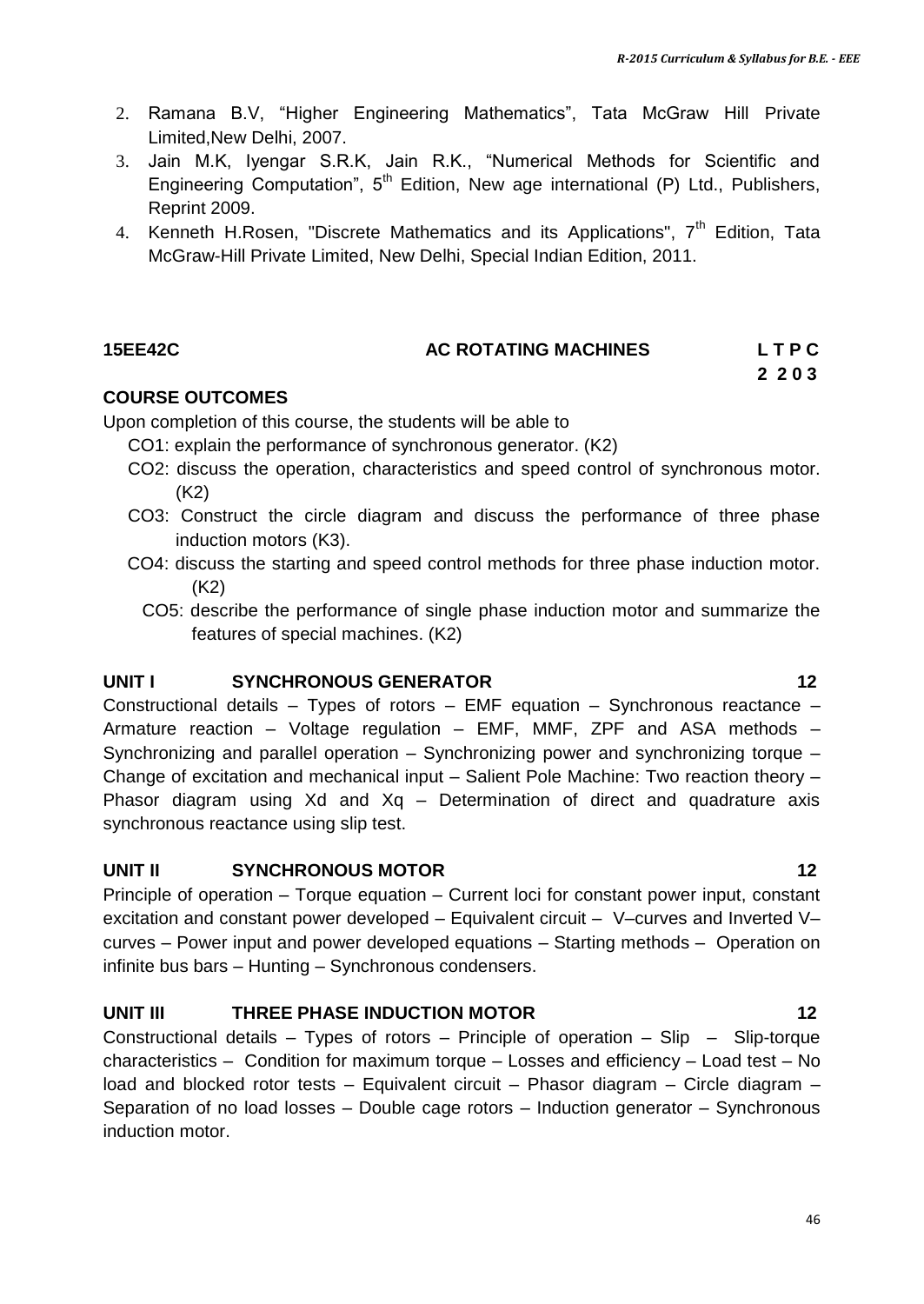## **UNIT IV STARTING AND SPEED CONTROL OF THREE PHASE INDUCTION MOTOR** 12

Need for starters – Types of starters – Cogging and Crawling – Speed control – Change of voltage, rotor resistance, number of poles and slip – Cascaded connection – Slip power recovery scheme – Electrical Braking.

## **UNIT V SINGLE PHASE INDUCTION MOTORS AND SPECIAL MACHINES 12**

Constructional details of single phase induction motor – Double revolving field theory – Types – operation – Equivalent circuit – Performance analysis – Starting methods of single–phase induction motors – Special machines – Universal motor, reluctance motor, repulsion motor, hysteresis motor, stepper motor and AC series motor.

## **L: 30; T: 30; TOTAL: 60 PERIODS**

## **TEXT BOOKS**

- 1. Kothari. D.P and Nagrath. I.J, "Electric Machines", Tata McGraw Hill Private Limited, Reprint 2010.
- 2. Mehta. V.K and Rohit Mehta, "Principle of Electrical Machines", S. Chand Publishers, 2009.

## **REFERENCES**

- 1. Fitzgerald. A.E, Charles Kingsley, Stephen D. Umans, "Electric Machinery", Tata McGraw Hill Private Limited, 2013.
- 2. Theraja. B.L, Theraja. A.K, "A text book on Electrical Technology", Volume–II, S. Chand Company and Ltd, 2009.
- 3. Gupta. J.B, "Theory and Performance of Electrical Machines", S. K. Kataria and Sons, 2009.
- 4. Murugesh Kumar. K, "Electric Machines", Vikas Publishing House Private Ltd, 2010.
- 5. [Rajput](http://www.google.co.in/search?tbo=p&tbm=bks&q=inauthor:%22R.+K.+Rajput%22&source=gbs_metadata_r&cad=6). R.K, "A Text Book of Electrical Machines", Firewall Media, 2008.

## **15EE43C CONTROL ENGINEERING L T P C**

## **COURSE OUTCOMES**

Upon completion of this course, the students will be able to

- CO1: construct the mathematical model of systems. (K3)
- CO2: develop the transient and steady state response of linear time invariant system. (K3)
- CO3: explain the open loop and closed loop frequency responses of systems (K2)
- CO4: interpret the stability of linear control systems (K2)
- CO5: design the compensator and controller tuning (K2)

## **UNIT I MODELING OF SYSTEMS** 15

Concepts of feedback – Transfer function: electrical, mechanical and electro mechanical systems – Analogous system – Block diagram reduction technique – Signal flow graph representation – state space model from transfer function.

**3 2 0 4**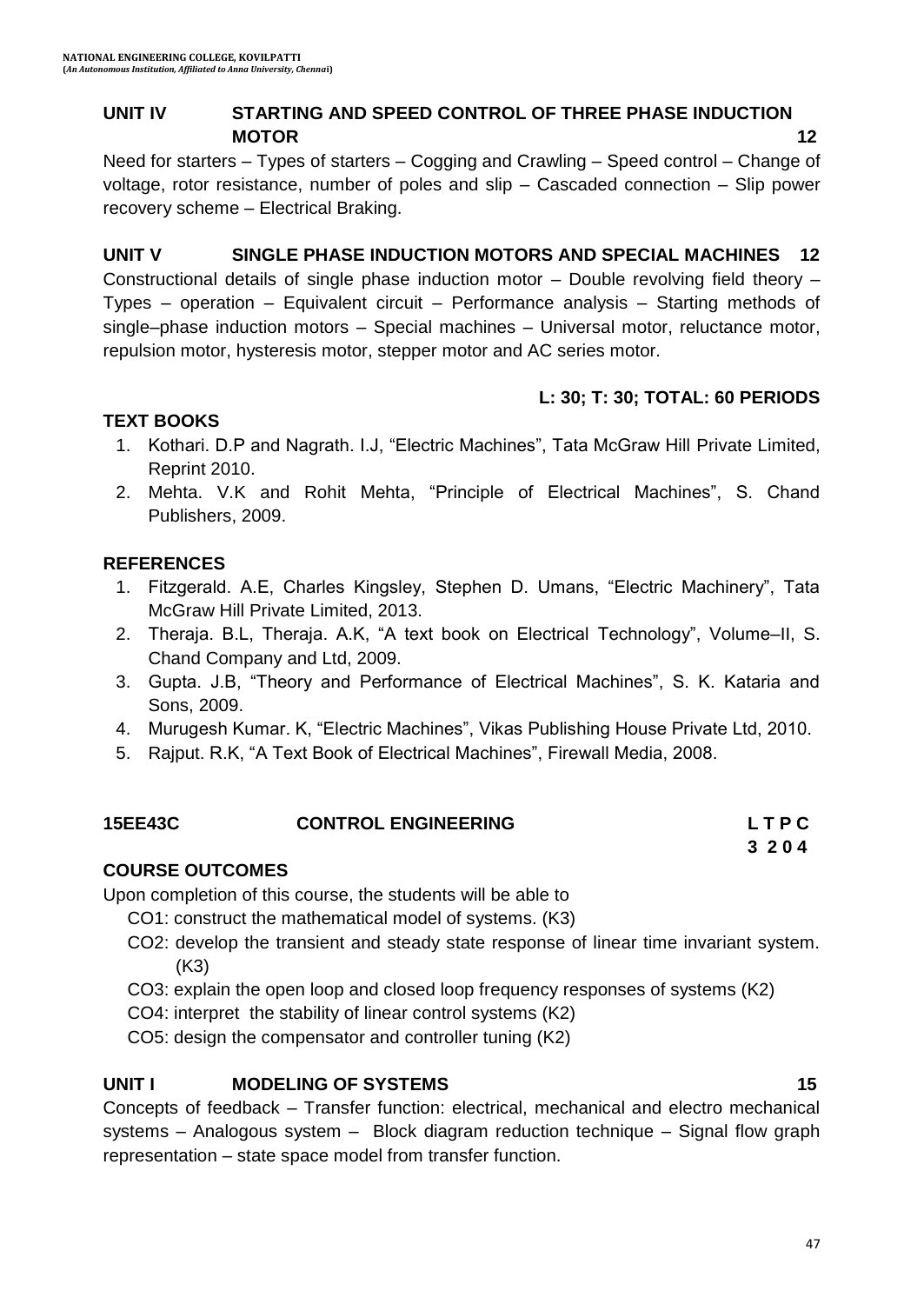## **UNIT II** TIME RESPONSE ANALYSIS 15

Standard test signals – Time response –First order and second order system – Time domain specifications – Steady state error and error constants – Generalized error series – State transition matrix – Solution of state equation.

## **UNIT III FREQUENCY DOMAIN ANALYSIS 15**

Frequency domain specifications – Correlation between frequency and time domain specifications – Bode plot – Polar plot – Closed loop frequency response.

## **UNIT IV STABILITY ANALYSIS 15**

Characteristic equation – Routh Hurwitz criterion – Absolute and Relative stability – Root Locus – Nyquist stability criterion – Stability analysis of state model – controllability and observability.

## UNIT V COMPENSATOR DESIGN AND CONTROLLER TUNING 15

Performance criteria – Lag, Lead and Lag–Lead compensator design using bode plots – Controller and its classification – PID controller – Concepts of controller tuning – Ziegler-Nichols technique – Pole placement by state feedback.

## **L: 45; T: 30; TOTAL: 75 PERIODS**

- **TEXT BOOKS**
	- 1. Nagrath I.J and Gopal M., "Control Systems Engineering", New Age International Publishers, 5<sup>th</sup> Edition (Reprint), 2016.
	- 2. Gopal M., "Control Systems: Principles and Design", 4<sup>th</sup> Edition, Tata McGraw Hill Private Limited, New Delhi, 2012.

## **REFERENCES**

- 1. Benjamin C. Kuo, "Automatic Control systems", Pearson Education, New Delhi, 2009.
- 2. K. Ogata, "Modern Control Engineering", 5<sup>th</sup> Edition, Prentice Hall Private Limited, New Delhi, 2010.
- 3. Richard.C. Dorf and Robert H. Bishop, "Modern Control Systems", Addidon Wesley, 2011.
- 4. Salaivahanan. S, Rengaraj. R, Venkatakrishnan. G. R., "Control Systems Engineering", Pearson India Education Services Pvt. Ltd., 2015.

## **15EE44C MEASUREMENTS AND INSTRUMENTATION L T P C**

## **3 0 0 3**

## **COURSE OUTCOMES**

Upon completion of this course, the students will be able to

- CO1: Outline the fundamental concepts of measurement system. (K2)
- CO2: Explain the operation of various types of measuring instruments. (K2)
- CO3: Choose the suitable bridge circuits for measuring electrical parameters. (K3)
- CO4:Identify the appropriate transducers for measurement of non electrical parameters. (K3)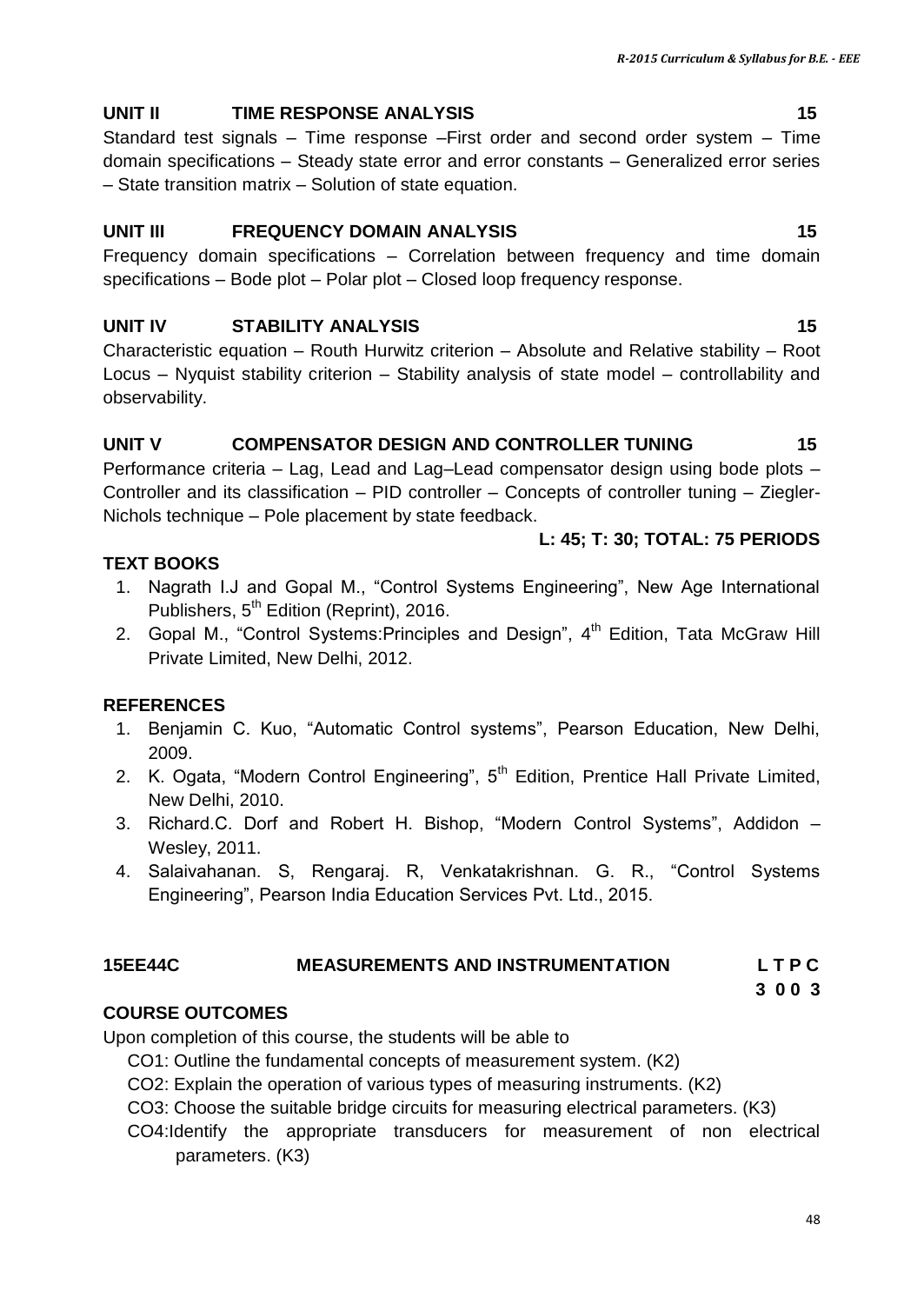CO5: Summarize the operations of various digital electronic instruments and display devices. (K2)

## **UNIT I INTRODUCTION 9**

Concepts of Measurement and instrumentation – Basic elements of measurement systems – Units, Standard and Calibration – Static and Dynamic Characteristics – Classification of error – Error analysis.

## **UNIT II MEASURING INSTRUMENTS 9**

Principle and types of analog meters – Moving iron instruments – Moving coil instruments – Extension of meter range – Wattmeters: Dynamometer type, induction type – Induction type energy meters – Instruments transformer – Types and its applications.

## **UNIT III BRIDGES 9**

AC, DC Galvanometer – Measurement of resistance, inductance and capacitance – Measurement of frequency – Megger.

## **UNIT IV TRANSDUCERS 9**

Active and Passive Transducer – Resistive transducer – Potentiometer – Strain gauge – Inductive transducer – LVDT – Capacitive transducer – Piezo–electric transducers – RTD, thermistor, thermocouple – Applications of transducers in flow, temperature and pressure.

## **UNIT V DIGITAL INSTRUMENTS AND DISPLAY DEVICES 9**

Digital voltmeters – Ramp and integrating – Digital multimeter – Digital Energy meter – Power quality analyzer – Dot matrix display – LED and LCD displays – Digital storage Oscilloscope – Data Acquisition system – Data logger .

## **L: 45; TOTAL: 45 PERIODS**

## **TEXT BOOKS**

- 1. Doebelin. E, "Measurement Systems: Application and Design", 6<sup>th</sup> Edition, Tata McGraw Hill Private Limited, 2012.
- 2. Sawhney. A.K, "A Course in Electrical and Electronics Measurement and Instrumentation", 19<sup>th</sup> Edition, Dhanpal Rai & Sons, New Delhi, 2014.

## **REFERENCES**

- 1. Helfrick, Albert. D and Copper. W.D, "Electronics Instrumentation and Measurement Techniques", Prentice Hall Private Limited, New Delhi, 2010.
- 2. Rangan. C.S, Sharma. G.R and Mani. V.S, "Instrumentation Devices and Systems", 2<sup>nd</sup> Edition, Tata McGraw Hill Private Limited, 2010.
- 3. Kalsi. H.S, "Electronic Instrumentation", Tata McGraw Hill Private Limited, 2011.
- 4. Arun K. Ghosh, "Introduction to Measurements and Instrumentation", 2<sup>nd</sup> Edition. Prentice Hall Private Limited, New Delhi, 2011.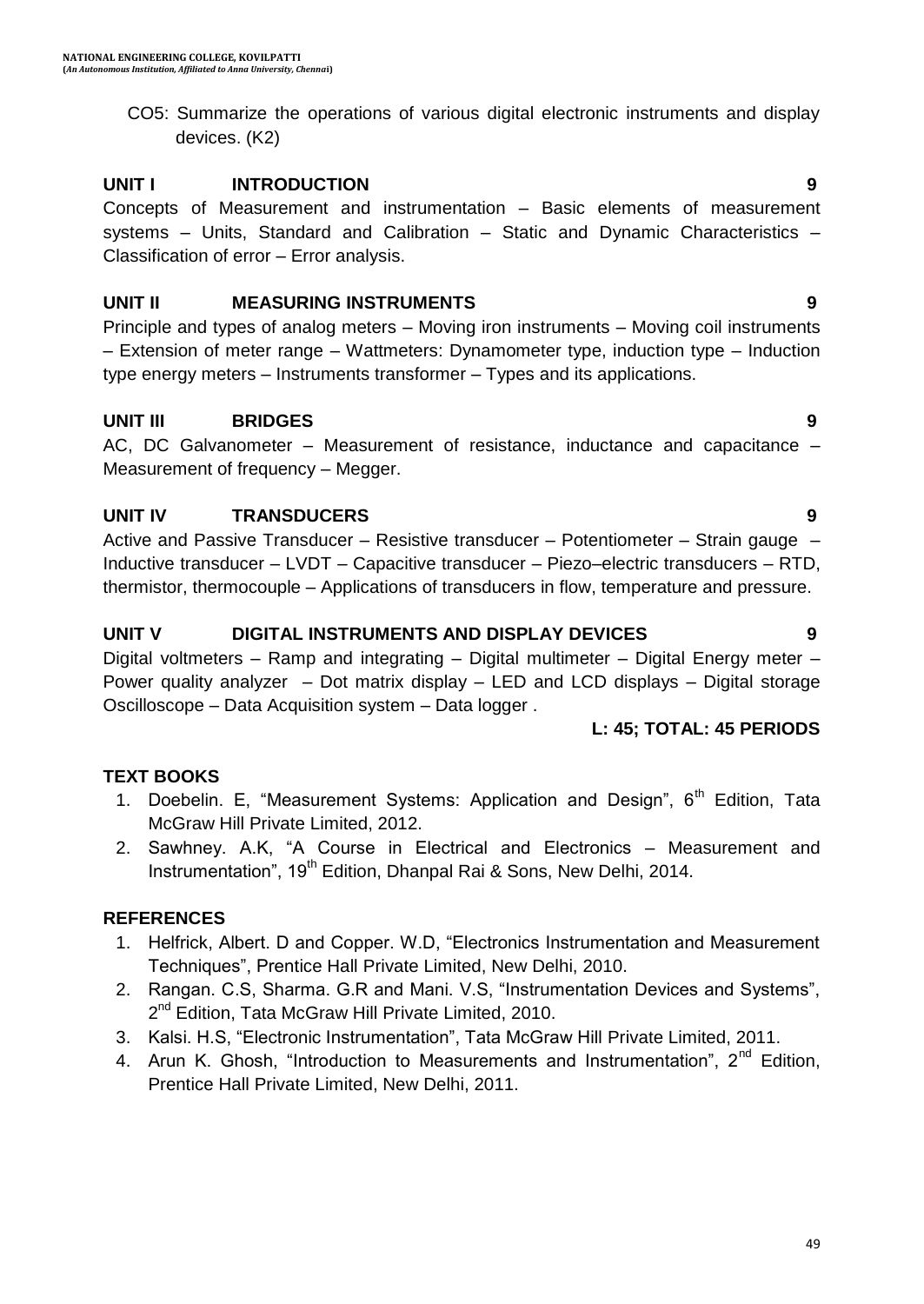**3 2 0 4**

## **15EE45C ELECTRICAL POWER SYSTEMS L T P C**

#### **COURSE OUTCOMES**

Upon completion of this course, the students will be able to

- CO1: Explain the structure of electric power systems and grounding. (K2)
- CO2: Summarize the electrical parameters and infer the performance of Transmission line. (K2)
- CO3: Outline the voltage grading and efficiency of insulators and cables. (K2)
- CO4: Compute the various methods of power flow Analysis. (K3)
- CO5: Infer the different types of fault in power system. (K2)

#### **UNIT I INTRODUCTION 15**

Structure of electric power system – Comparison of AC and DC system – HVDC links – Substations – Bus–bar arrangements – System and equipment grounding – Neutral grounding and types.

#### **UNIT II TRANSMISSION LINE PARAMETERS AND PERFORMANCE ANALYSIS 15**

Transmission line Resistance – Inductance and Capacitance calculations for single and three phase transmission lines with single and double circuit lines – Self and mutual GMD – Stranded and bundled conductors – Skin and proximity effects. Classification of transmission lines – Transmission efficiency and voltage regulation – Ferranti effect – Corona.

#### **UNIT III INSULATORS AND CABLES 15**

Insulators – Types – Voltage distribution in string insulator and grading – Improvement of string efficiency – Underground cables – Constructional features of LT and HT cables – Capacitance of single core and three core cables – Dielectric stress and grading – Thermal characteristics.

#### **UNIT IV POWER FLOW ANALYSIS 15 15**

Basic components of a power system – Single line diagram: Generator, Transformer, Transmission line and load representation for different power system studies – Formation of Y-bus and Z-bus – Importance of power flow analysis – classification of buses – Gauss-Seidel method – Newton-Raphson method.

#### **UNIT V FAULT ANALYSIS 15**

Importance of short circuit analysis – Analysis using Thevenin"s theorem – Fault analysis using Z–bus – Computations of short circuit capacity, post fault voltage and currents – Introduction to symmetrical components – Sequence impedances – Sequence circuits of synchronous machine, transformer and transmission lines – Sequence networks analysis of unsymmetrical fault.

#### **L: 45; T: 30; TOTAL: 75 PERIODS**

## **TEXT BOOKS**

- 1. Wadhwa C.L., "Electric Power Systems", New Age International (P) Ltd., 2014.
- 2. Kothari D.P. and Nagrath I.J., "Power System Engineering", Tata McGraw Hill Private Limited, New Delhi, 2014.

## 50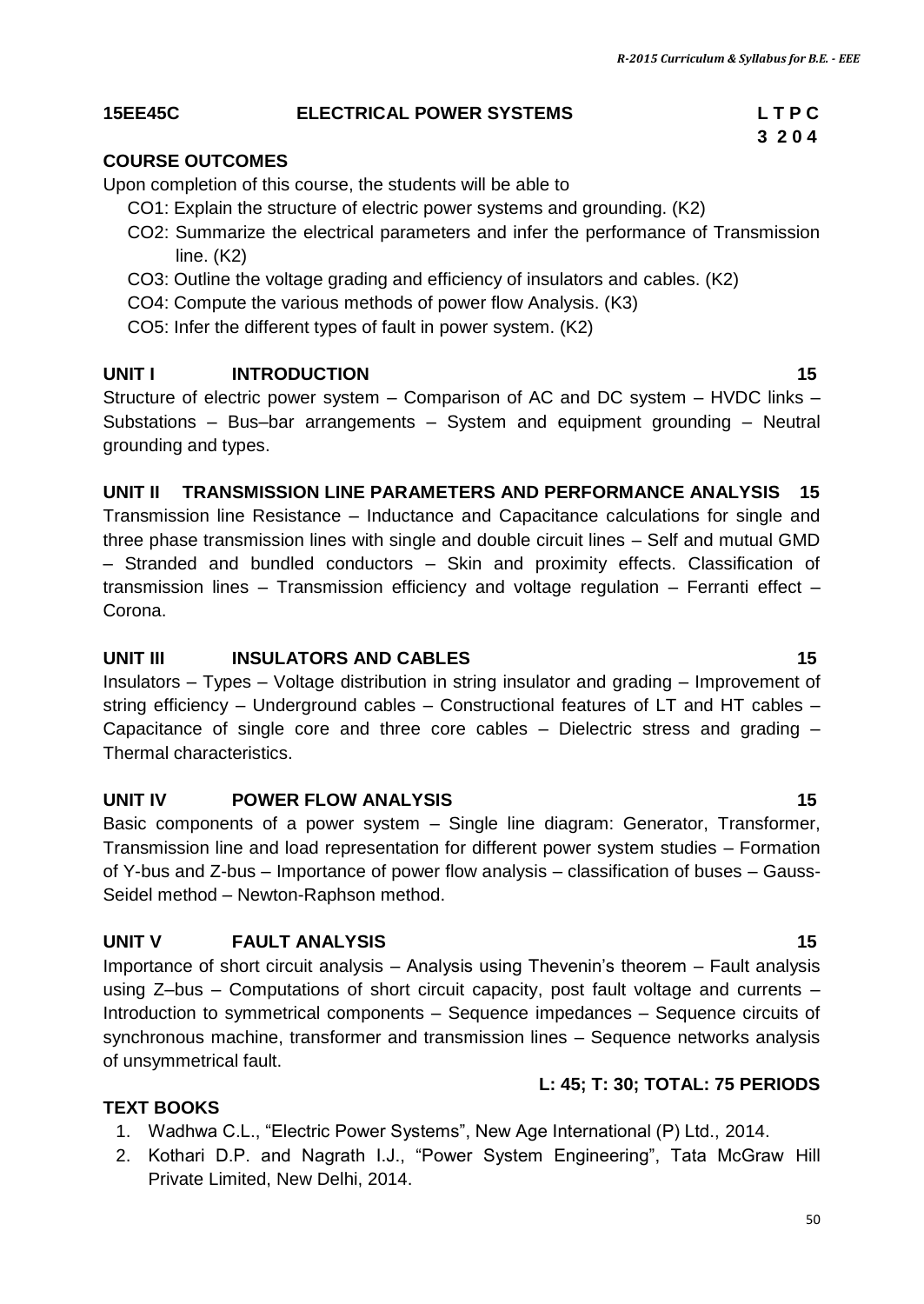## **REFERENCES**

- 1. Singh S.N., "Electric Power Generation, Transmission and Distribution", Prentice Hall Private Limited, New Delhi, 2008.
- 2. Mehta V. K. and Rohit Mehta, "Principles of Power System", S.Chand Company & Ltd, New Delhi, 2006.
- 3. Hadi Saadat, "Power System Analysis", Tata McGraw Hill Private Limited, 2003.
- 4. Rebennack, S., Pardalos, P.M., Pereira, M.V.F., Iliadis, N.A., "Handbook of Power Systems – I", Energy system, Springer, 2010.

#### **15EE46C PROFESSIONAL ETHICS AND HUMAN VALUES (Common to all Programmes) L T P C 3 0 0 3**

## **COURSE OUTCOMES**

Upon completion of this course, the students will be able to

- CO1: recognize the core human values that shape the ethical behavior of an engineer. (K2)
- CO2: expose awareness on professional ethics. (K2)
- CO3: analyze the engineering ethical breach from past study. (K2)
- CO4: distinguish and apply safety, responsibility and rights in workplaces. (K2)
- CO5: discuss about the global issues with regard to ethics. (K2)

## **UNIT I HUMAN VALUES 9**

Morals, Values and Ethics - Integrity - Work Ethics - Service Learning - Civic Virtue - Respect for Others - Living Peacefully - Caring - Sharing - Honesty - Courage - Valuing Time - Co-operation - Commitment - Empathy - Self-Confidence - Character – Spirituality.

## **UNIT II ENGINEERING ETHICS 9**

Senses of 'Engineering Ethics' - variety of moral issued - types of inquiry - moral dilemmas - moral autonomy - Kohlberg's theory - Gilligan's theory - consensus and controversy - Models of Professional Roles - theories about right action - Self-interest - customs and religion - uses of ethical theories.

## **UNIT III ENGINEERING AS SOCIAL EXPERIMENTATION 9**

Engineering as experimentation - engineers as responsible experimenters - codes of ethics - a balanced outlook on law - the challenger case study.

## **UNIT IV SAFETY, RESPONSIBILITIES AND RIGHTS 9**

Safety and risk - assessment of safety and risk - risk benefit analysis and reducing risk the three mile island and chernobyl case studies. Collegiality and loyalty - respect for authority - collective bargaining - confidentiality - conflicts of interest - occupational crime professional rights - employee rights - Intellectual Property Rights (IPR) - discrimination.

## **UNIT V GLOBAL ISSUES 9**

Multinational corporations - Environmental ethics - computer ethics - weapons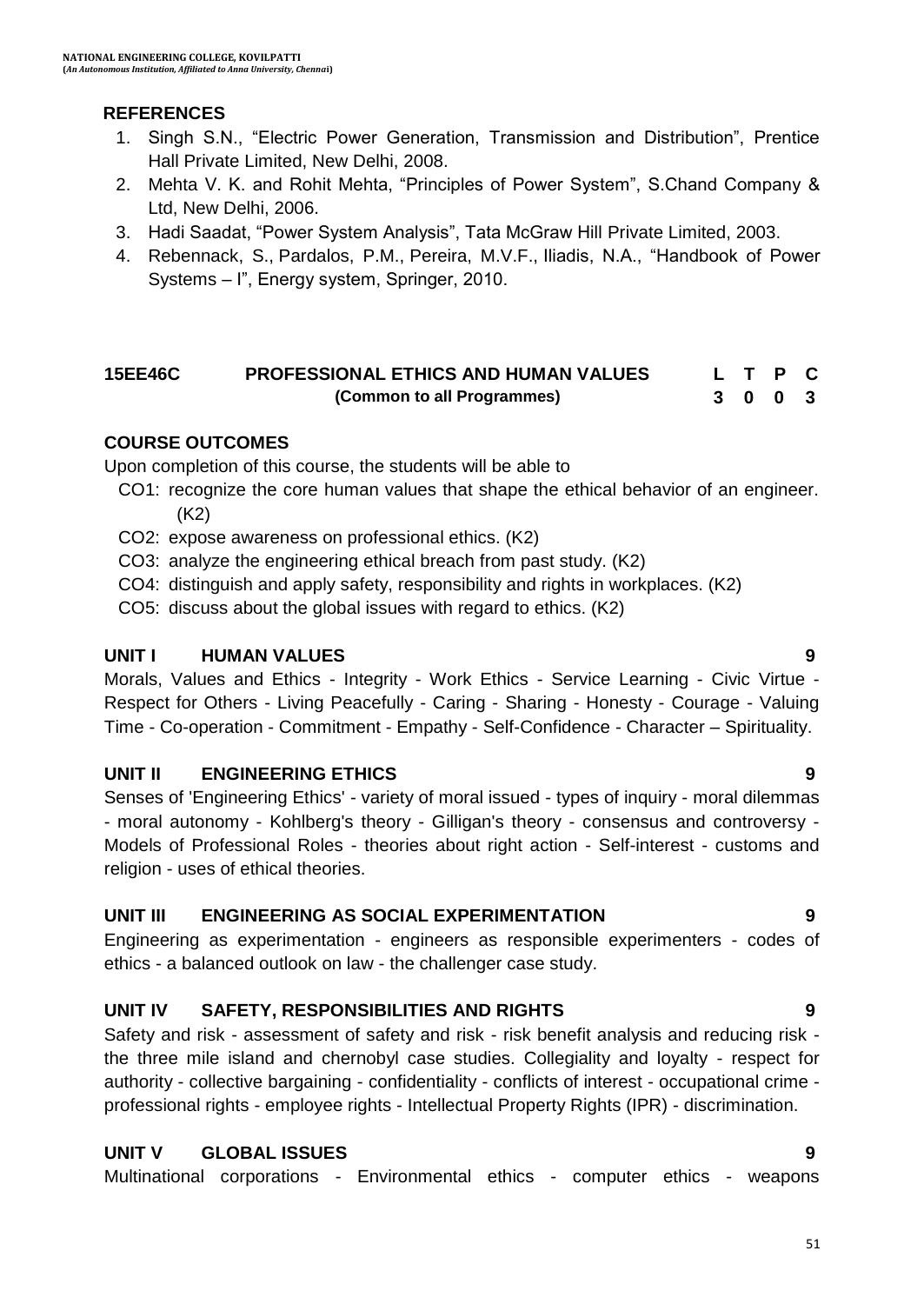development - engineers as managers - consulting engineers - engineers as expert witnesses and advisors - Moral leadership - sample code of Ethics like ASME, ASCE, IEEE, Institution of Engineers (India), Indian Institute of Materials Management, Institution of electronics and telecommunication engineers (IETE),India, etc.

## **L:45; TOTAL:45 PERIODS**

## **TEXT BOOKS**

- 1. Mike Martin and Roland Schinzinger, "Ethics in Engineering", Tata McGraw Hill Private Limited, New York 1996.
- 2. Govindarajan M, Natarajan S and Senthil Kumar VS, "Engineering Ethics", Prentice Hall Private Limited, New Delhi, 2004.

## **REFERENCES**

- 1. Charles D and Fleddermann, "Engineering Ethics", Pearson Education / Prentice Hall Private Limited, New Jersey, 2004 (Indian Reprint)
- 2. Charles E Harris, Michael S Protchard and Michael J Rabins, "Engineering Ethics Concepts and Cases", Wadsworth Thompson Learning, United States, 2000 (Indian Reprint now available)
- 3. John R Boatright, "Ethics and the Conduct of Business", Pearson Education, New Delhi, 2003.
- 4. Edmund G Seebauer and Robert L Barry, "Fundamentals of Ethics for Scientists and Engineers", Oxford University Press, Oxford 2001.

## **15EE47C AC ROTATING MACHINES LABORATORY L T P C 0 0 2 1**

## **COURSE OUTCOMES**

Upon completion of this course, the students will be able to

- CO 1: compute the regulation of Three Phase Alternator using various methods. (K3)
- CO 2: evaluate the performance characteristics of AC motors. (K6)
- CO 3: explain the various staring methods of AC motors. (K2)
- CO 4: predict the performance characteristics of AC motors. (K3)

## **LIST OF EXPERIMENTS**

- 1. Study of AC Motor Starters.
- 2. Regulation of Three Phase Alternator by EMF methods.
- 3. Regulation of Three Phase Alternator by MMF methods.
- 4. Regulation of Three Phase Alternator by ZPF methods.
- 5. Regulation of Three Phase Alternator by ASA methods.
- 6. Regulation of Three Phase Salient Pole Alternator by Slip test.
- 7. Parallel operation of two Alternators.
- 8. V and Inverted V curves of Three Phase Synchronous Motor.
- 9. Load test on Three Phase Induction Motor.
- 10. Predetermination of performance characteristics of three phase induction motor by circle diagram and equivalent circuit.
- 11. Separation of No–load losses of Three Phase Induction Motor.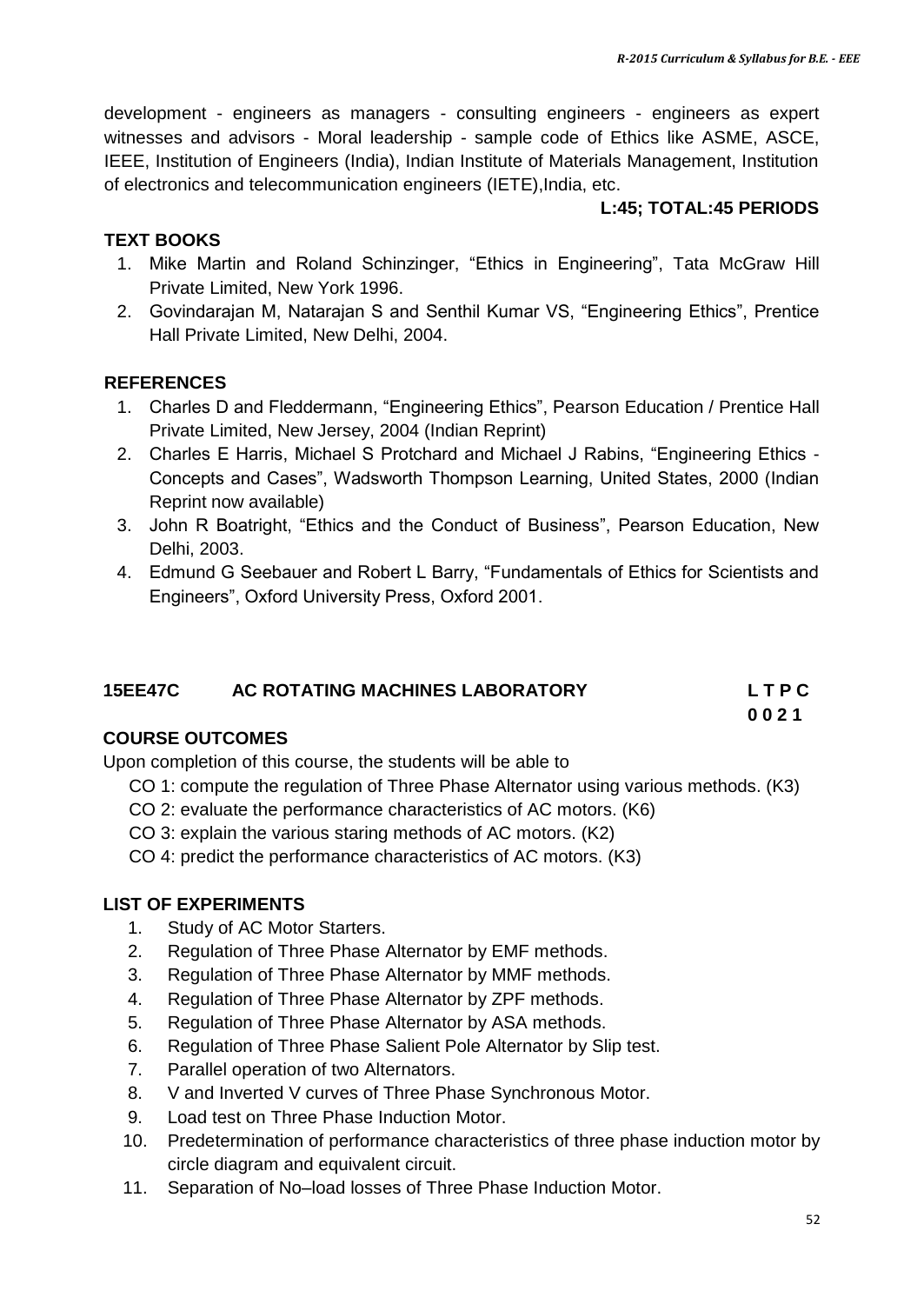- 12. Load test on Single Phase Induction Motor.
- 13. Equivalent Circuit of Single Phase Induction Motor.

#### **P: 30; TOTAL: 30 PERIODS**

#### **15EE48C CONTROL AND INSTRUMENTATION LABORATORY L T P C**

 **0 0 2 1**

#### **COURSE OUTCOMES**

Upon completion of this course, the students will be able to

- CO1: Develop transfer function models for electro mechanical systems. (K2)
- CO2: Choose appropriate method for measurement of electrical and non electrical Parameters.(K3)
- CO3: Make use of direct loading method to calibrate energy meter. (K2)
- CO4: Demonstrate time, frequency domain specifications and stability of system. (K2)

CO5: Design of compensators for the given specifications. (K2)

#### **LIST OF EXPERIMENTS**

- 1. Transfer function of AC Servo motor
- 2. Mathematical modeling of armature and field controlled DC Servo motor
- 3. AC position control system
- 4. DC position control system
- 5. Study of displacement and pressure transducers
- 6. AC bridges
- 7. DC bridges
- 8. Measurement using data acquisition card.
- 9. Extension of range of voltmeter and ammeter.
- 10. Calibration of three phase energy meter direct loading.
- 11. Stability analysis of linear system by root locus method.
- 12. Time Response analysis of First and Second order systems.
- 13. Design and implementation of lead and lag compensator.
- 14. Temperature measurement using thermocouple.

#### **P: 30; TOTAL: 30 PERIODS**

| <b>15EE49C</b> | <b>COMMUNICATION SKILLS LABORATORY</b>     | LTPC |
|----------------|--------------------------------------------|------|
|                | (Common to all B.E. / B.Tech., Programmes) | 0021 |

#### **COURSE OUTCOMES**

Upon completion of this course, the students will be able to

- CO1: interpret any passage after listening and interact at different situations fluently (K2, S3)
- CO2: excel appropriately in competitive and professional contexts. (K3, S3)
- CO3: acquire the sub-skills required for paper presentations and group discussions which will help them to excel in their workplace. (K3, S3)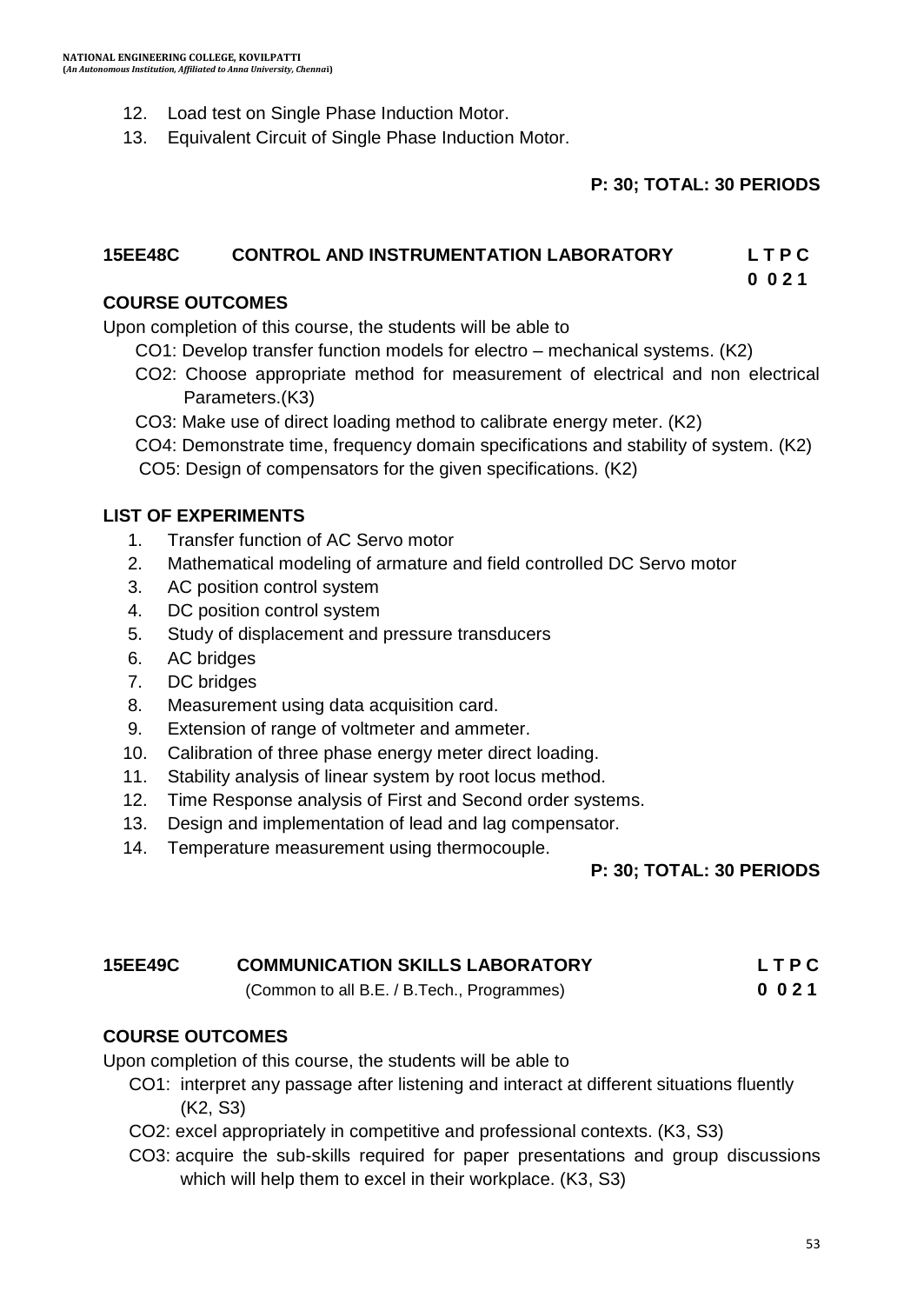## **Unit I**

*Lab session:* 

- i) Listening to audio files:
	- Conversations
	- Speech
	- **TED Talks**
- ii) Listening and responding to any audio files:
	- Drawing the map
	- Picture completing task
	- Transferring data to Graph.

*Practice session:* On the spot Speaking activities: Just a minute speech, Picture description.

## **Unit II**

*Lab session*: Read and understand the comprehension passages given in competitive examinations.

*Practice session:* Giving opinions and suggestions, analyzing a social issue.

## **Unit III**

*Lab session:* Listening to audio files related to soft skills.

*Practice session:* Practicing Power point presentation, Group discussion and Interview skills.

## **P: 30 TOTAL: 30 PERIODS**

## **REFERENCES**

- 1. Rizvi.M.Ashraf, "Effective Technical Communication", First Edition, The MC Graw Hill Education Private Limited, Companies, New Delhi, 2010.
- 2. Sangeetha Sharma and Binod Mishra, "Communication Skills for Engineers and scientists", Prentice Hall Private Limited, Delhi, 2009

## **15EE51C POWER SYSTEM PROTECTION, OPERATION AND CONTROL L T P C**

**3 2 0 4**

## **COURSE OUTCOMES**

Upon completion of this course, the students will be able to

CO1:Understand the load characteristics and LFC of single and two area system. (K2)

- CO2:Discuss the different types of voltage control methods. (K2)
- CO3:Describe the computer based control of power system. (K2)

CO4:Explain the characteristics of relays and protection schemes. (K2)

CO5:Explain the operation of various types of Circuit breakers. (K2)

## **UNIT I REAL POWER AND FREQUENCY CONTROL 15**

System load variation and characteristics – Load curve – Reserve requirements – Fundamentals of speed governing mechanism and modeling – Speed-load characteristics – Load sharing – control area, LFC control of single and two area systems – Static and dynamic analysis of uncontrolled and controlled cases.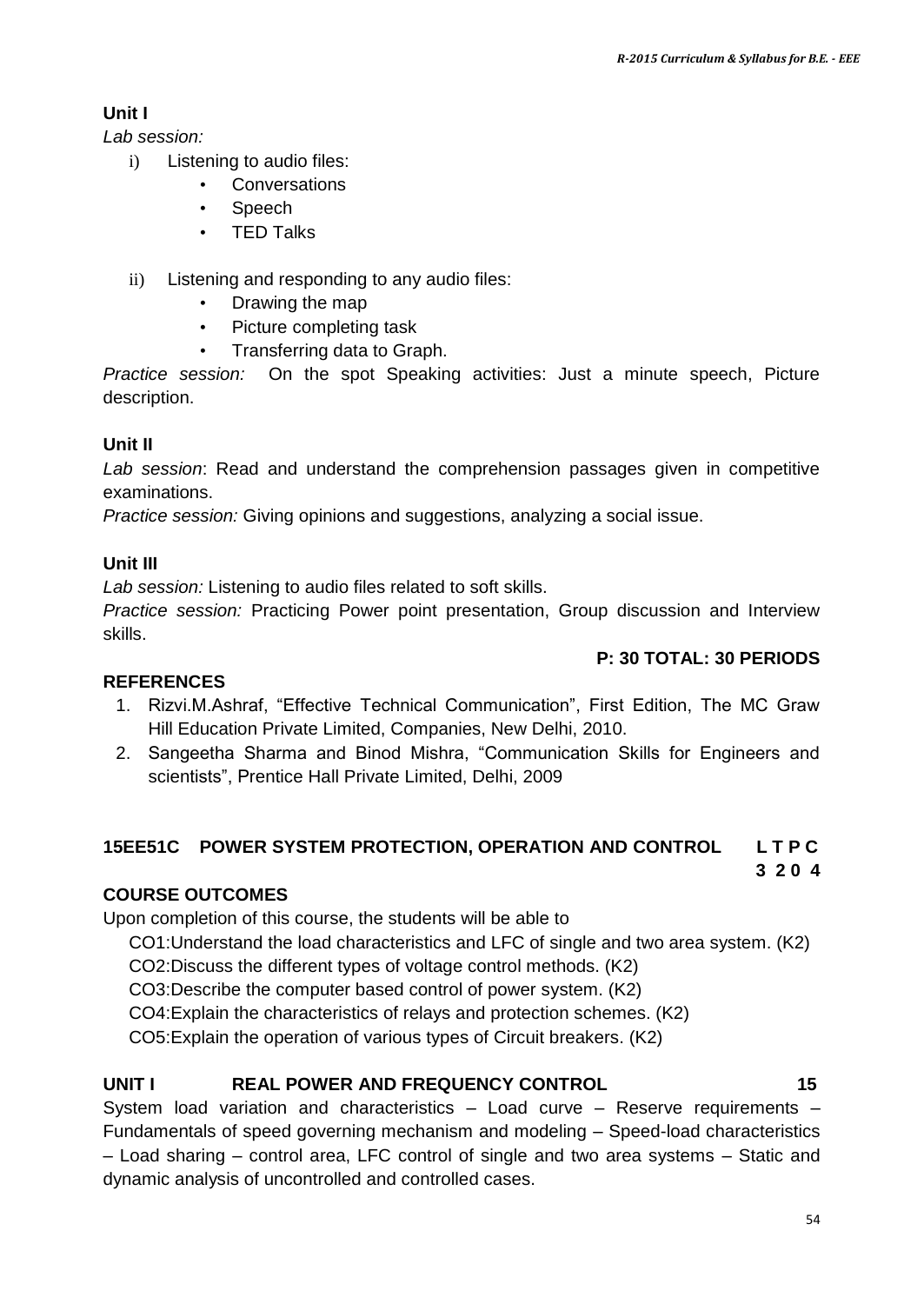## **UNIT II REACTIVE POWER AND VOLTAGE CONTROL 15**

Generation and absorption of reactive power – Relation between voltage, power and reactive power – Methods of voltage control – Tap changing transformer and OLTC – System level control using generator voltage magnitude setting – MVAR injection of switched capacitors.

## **UNIT III COMPUTER CONTROL OF POWER SYSTEMS** 15

Energy control centre – Monitoring, data acquisition and control – System hardware configuration – SCADA and EMS functions – Network topology determination, state estimation, security analysis and control – Operating states of power systems.

## **UNIT IV OPERATING PRINCIPLES AND RELAY CHARACTERISTICS 15**

Importance of protection schemes – Essential qualities of protection – Over voltage protection – Electromagnetic relays – Relay types – Apparatus protection – Transformer, generator and Transmission line protection.

## **UNIT V CIRCUIT BREAKERS 15**

Arc phenomena and arc interruption – DC and AC circuit breaking – Types of circuit breakers – Air, oil, SF6 and vacuum circuit breakers – Comparative merits of different circuit breakers – Testing of circuit breakers – Routine test and type test – Concept of gas insulated substation.

## **L: 45; T: 30; TOTAL: 75 PERIODS**

## **TEXT BOOKS**

- 1. Kothari. D. P and Nagrath. I.J, "Power System Engineering", Second Edition, Tata McGraw Hill Private Limited, New Delhi, 2014.
- 2. Allen. J. Wood and Bruce F. Wollenberg, "Power Generation, Operation and Control", John Wiley & Sons, Inc., 2013.

## **REFERENCES**

- 1. Grigsby. L.L, "The Electric Power Engineering, Hand Book", CRC Press & IEEE Press, 3<sup>rd</sup> Edition, 2012.
- 2. Kundur. P, "Power System Stability and Control", Tata McGraw Hill Private Limited, USA, .
- 3. Chakrabarti & Halder, "Power System Analysis: Operation and Control", Prentice Hall Private Limited, 2010
- 4. Sunil S. Rao, "Switchgear and Protection", Khanna Publishers, New Delhi, Thirteenth Edition 2008.
- 5. Ravindranath. B and Chander. N, "Power System Protection and Switchgear", Newage International Publishers, 2011
- 6. Soni. M.L, Gupta. P.V, Bhatnagar. V.S, Chakrabarti. A, "A Text Book on Power System Engineering", Dhanpat Rai and Company, 2009.
- 7. Badri Ram, Vishwakarma, "Power System Protection and Switchgear", Tata McGraw Hill Private Limited, 2<sup>nd</sup> Edition 2013.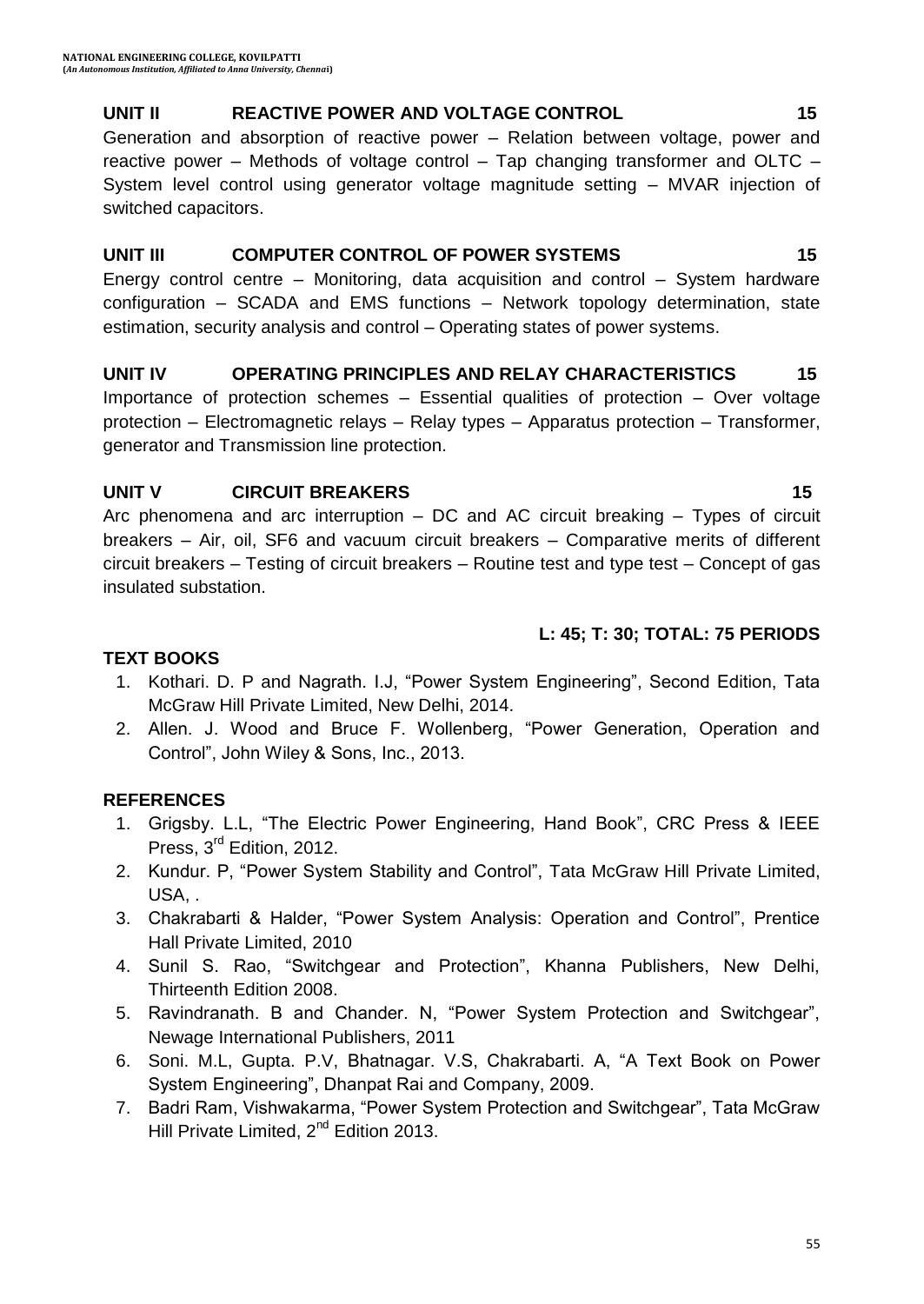## **15EE52C POWER ELECTRONICS L T P C**

## **COURSE OUTCOMES**

Upon completion of this course, the students will be able to

- CO1: distinguish various types of power semiconductor devices. (K2)
- CO2: analyze the operation of phase controlled rectifiers. (K2)
- CO3: discuss the various topologies of DC–DC switching regulators. (K2)
- CO4: describe the different modulation techniques of pulse width modulated inverters. (K2)
- CO5: explain the operation of AC voltage controller and Cycloconverter. (K2)

#### **UNIT I POWER SEMI–CONDUCTOR DEVICES 9**

Basic structure and characteristics of SCR, DIAC, TRIAC, GTO, and Power BJT, Power MOSFET and IGBT – Firing and commutation circuit of SCR– Driver and Snubber circuits.

#### **UNIT II PHASE–CONTROLLED CONVERTERS 9**

2-pulse, 3-pulse and 6-pulse converters – Performance parameters – Effect of source inductance – Power factor control – Dual converters.

#### **UNIT III DC TO DC CONVERTERS 9**

Step–down and step-up chopper – Time ratio control and current limit control – Switching mode regulators – Buck, Boost, Buck–Boost and Cuk regulator – Concepts of resonant switching.

#### **UNIT IV INVERTERS 9**

Single phase and three phase voltage source inverters – PWM techniques – Voltage and harmonic control – Series resonant inverter – Multilevel Inverter – Current source inverter– Uninterrupted power supply topologies.

#### **UNIT V AC TO AC CONVERTERS 9**

Single phase AC voltage controllers – Integral cycle control – Multistage sequence control – Single and three phase cycloconverters.

#### **L: 45; TOTAL: 45 PERIODS**

#### **TEXT BOOKS**

- 1. Rashid M.H., "Power Electronics: Circuits, Devices and Applications", Pearson Education, Prentice Hall Private Limited, New Delhi, 4<sup>th</sup> Edition, 2014.
- 2. Bimbra P.S., "Power Electronics", Khanna Publishers, 4<sup>th</sup> Edition, 2012.

#### **REFERENCES**

- 1. Singh M. D and Khanchandani K. B., "Power Electronics", 3<sup>rd</sup> Edition, Tata McGraw Hill Private Limited, New Delhi, 2008.
- 2. Ashfaq Ahmed, "Power Electronics for Technology", Pearson Education, Indian reprint, 2003.
- 3. Philip T. Krein, "Elements of Power Electronics", Oxford University Press, 2014.
- 4. Ned Mohan, Tore M. Undeland, William P. Robbins, "Power Electronics: Converters, Applications and Design", 3<sup>rd</sup> Edition, John Wiley and sons, 2007.

# **3 0 0 3**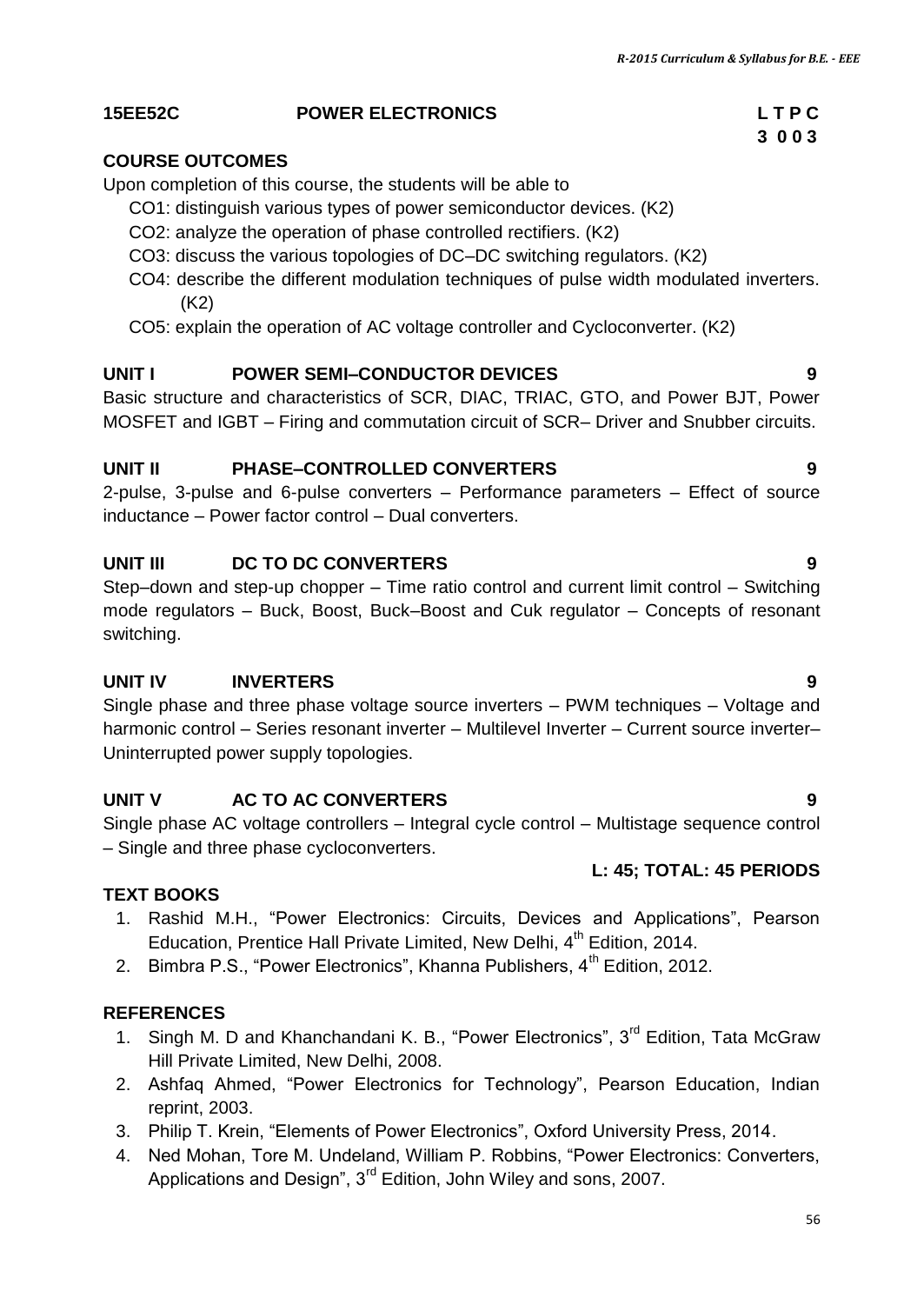5. Bimal K. Bose, "Modern Power Electronics and AC Drives", Pearson Education, 2005.

#### **15EE53C ARCHITECTURE, PROGRAMMING AND APPLICATIONS OF L T P C MICROPROCESSOR AND MICROCONTROLLER 3 0 0 3**

#### **COURSE OUTCOMES**

.

Upon completion of this course, the students will be able to

- CO1: illustrate the architecture of Microprocessor (8085/8086). (K2)
- CO2: summarise programs based on the instruction sets of 8085. (K3)
- CO3: construct and implement peripheral device interfacing with 8085. (K3)
- CO4: illustrate the architecture of 8051 Microcontroller. (K2)
- CO5: develop application circuits by programming towards simple project development. (K3)

#### **UNIT I INTRODUCTION TO MICROPROCESSORS 9**

Architecture of 8085 – Pin outs and signals – Memory interfacing – I/O ports and data transfer concepts – Timing Diagram – Interrupt structure – 8086 processor (Architecture and modes of operation only).

#### **UNIT II PROGRAMMING OF 8085 PROCESSOR 9**

Instruction set and addressing modes – Programming: Loop structure with counting & Indexing – Lookup table – Subroutine instructions.

#### **UNIT III PERIPHERAL INTERFACING 9**

Study of Architecture and programming of ICs: 8255 PPI, 8259 PIC, 8251 USART, 8279 Key board display controller and 8253 Timer/ Counter – Interfacing with 8085 – A/D and D/A converter– Traffic light interfacing.

## **UNIT IV 8051 MICRO CONTROLLER 9**

Functional block diagram – Instruction set – Addressing modes – Interrupt structure – Timer – I/O ports – Serial communication.

## **UNIT V MICROCONTROLLER PROGRAMMING AND APPLICATIONS 9**

Arithmetical programming – key board interface – LED & LCD display interface – Design of PID controller – Interfacing DC Servo motor – Stepper motor control – Washing machine control.

## **L: 45; TOTAL: 45 PERIODS**

## **TEXT BOOKS**

- 1. Senthilkumar N., Saravanan M. and Jeevananthan.S, "Microprocessor and Microcontrollers", Oxford University Press, 2011.
- 2. Krishna Kant "Microprocessor and Microcontrollers", Eastern Company Edition, Prentice Hall Private Limited, New Delhi, 2007.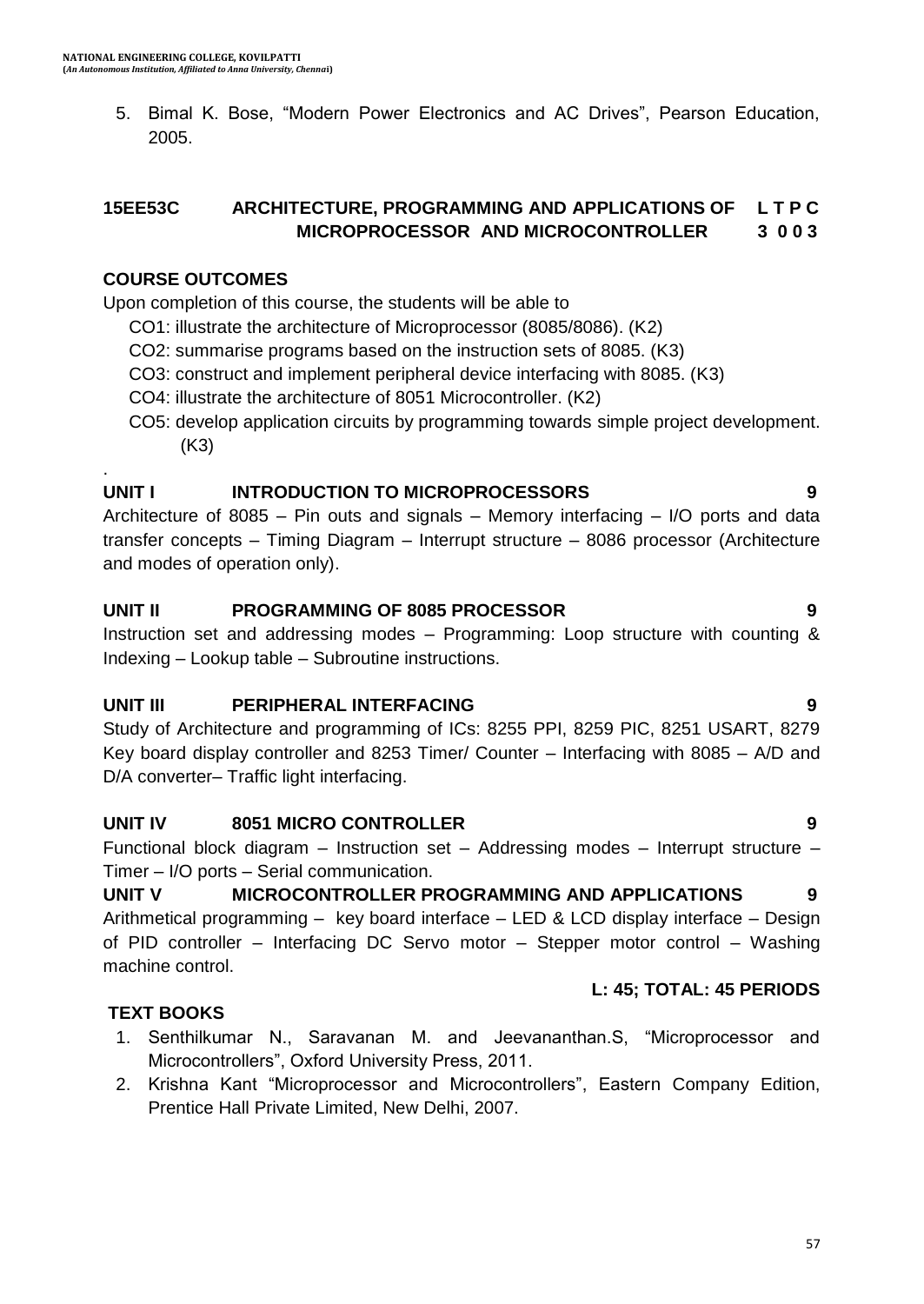#### **REFERENCES**

- 1. Ankaj Gupta, "Microcontroller and Embedded System", S.K.Kataria and Sons Publishers 2013.
- 2. Muhammad Ali Mazidi and Janice Gilli Mazidi, Kinely. R, "The 8051 Micro Controller and Embedded Systems (Using Assembly Language and C)", PHI Pearson Education, 2011.
- 3. Ramesh Gaonkar, "Microprocessor Architecture Programming and Application", CBS Publishers 2011.
- 4. Walter A Tribal and Avtar Singh, "The 8088 & 8086 Microprocessors", Pearson Education, 2007.
- 5. Singh B.P. and Renu Singh, "Advanced Microprocessors and Microcontrollers", New Age International Private Limited, 2009.

## **15EE54C DATA STRUCTURES AND ALGORITHMS L T P C**

**3 0 0 3** 

#### **COURSE OUTCOMES**

Upon completion of this course, the students will be able to

- CO1: analyze and apply different sorting and searching techniques to solve the problem. (K4)
- CO2: implement basic linear data structures using static and dynamic memory allocation.(K3)
- CO3: recognize the data organization and applications of binary trees and binary search trees. (K3)
- CO4: identify an appropriate hashing function and heap for an application. (K4)
- CO5: apply suitable algorithms for solving problems related to shortest path, network link analysis, and minimum spanning tree. (K3)

#### **UNIT I SORTING AND SEARCHING ALGORITHMS 9**

Sorting – Internal and External Sorting: Bubble Sort – Insertion Sort – Merge Sort – Quick Sort – Radix Sort, Searching: Linear Search – Binary Search.

#### **UNIT II LINEAR STRUCTURES 9**

Definition – Types – Applications of Data Structures – Abstract Data Types (ADT) – List ADT – Array–based implementation – Linked List implementation – Doubly–linked lists – Applications of lists – Stack ADT – Balancing Symbols – Infix to Postfix Conversion – Evaluation of Postfix Expression – Queue ADT .

## **UNIT III TREE STRUCTURES 9**

Non Linear Data Structures –Tree ADT–Terminologies of Trees –Binary Tree ADT – Tree Traversals – Expression Trees – Binary search Tree ADT – Threaded Binary Trees – Applications of Trees.

#### **UNIT IV HASHING AND HEAPS 9**

Hash Function – Separate chaining – Open Addressing – Rehashing – Extendible hashing – Heaps – Binary Heaps – Applications of Binary Heaps – Priority Queue.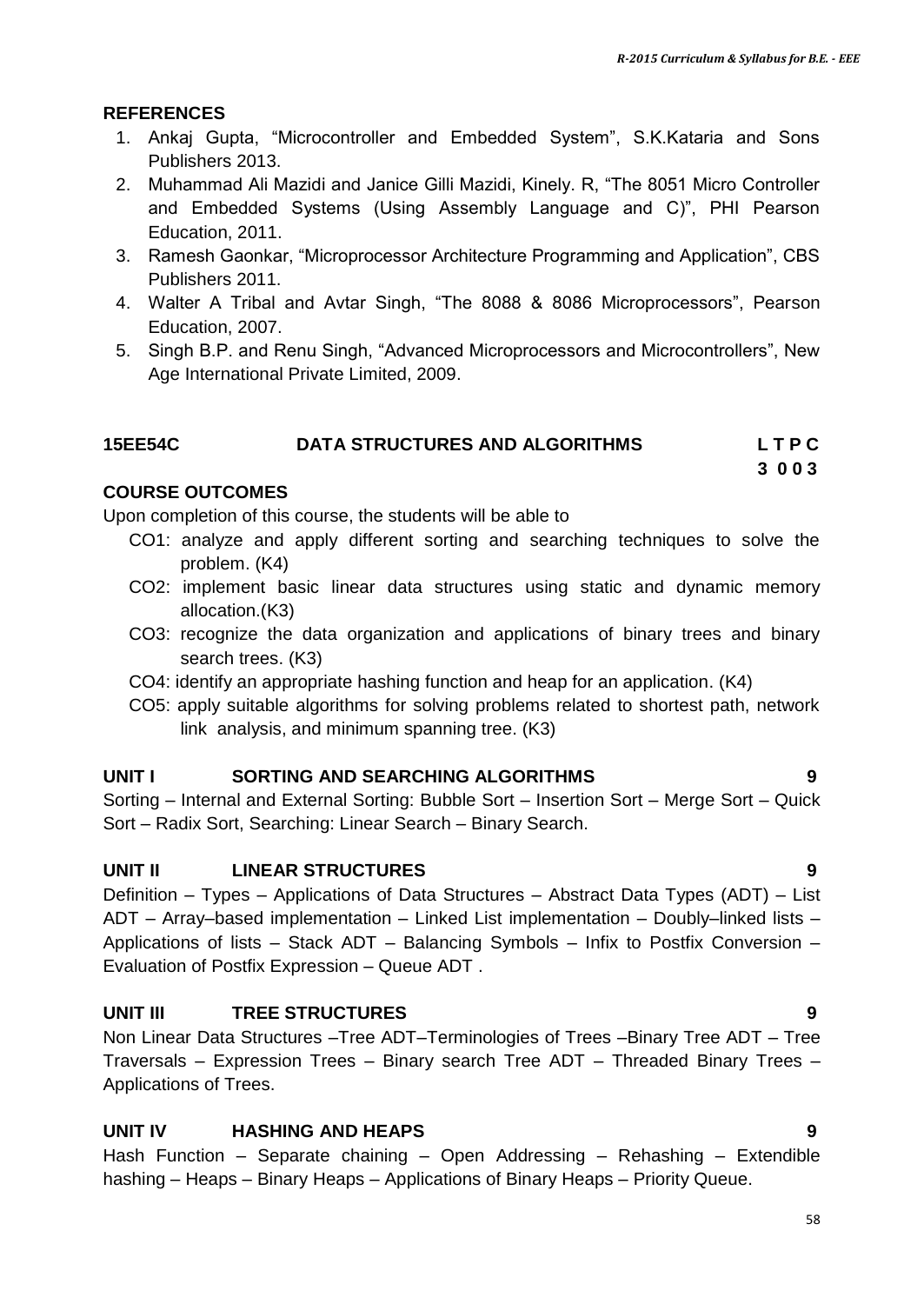## **UNIT V GRAPHS 9**

Definitions – Terminologies of Graph – Topological sort – Breadth–first traversal – Depth First Traversal – Shortest Path Algorithms – Minimum spanning Tree – Prim's and Kruskal's Algorithms – Biconnectivity.

## **TEXT BOOKS**

- 1. M. A. Weiss, "Data Structures and Algorithm Analysis in C", 2<sup>nd</sup> Edition. Pearson Education, 2007.
- 2. A.V. Aho, J. E. Hopcroft, and J. D. Ullman, "Data Structures and Algorithms",  $1<sup>st</sup>$ Edition, Pearson Education, Reprint 2003.

## **REFERENCES**

- 1. R. F. Gilberg, B. A. Forouzan, "Data Structures", 2<sup>nd</sup> Edition, Thomson India Edition, 2005.
- 2. Narasimha Karumanchi, "Specifications of Data Structures and Algorithms Made Easy: Data Structure and Algorithmic Puzzles", (Paperback), Career Monk Publications, 2014.
- 3. Maureen Sprankle and Jim Hubbard, "Problem Solving and Programming Concepts", 9<sup>th</sup> Edition, Prentice Hall Private Limited, 2012.
- 4. Seymour Lipschutz, "Data Structures with C (Schaum's Outline Series)", (Paperback), 2010.
- 5. Langsam Yedidyah, Augenstein J Moshe, Tenenbaum M Aaron, "Data Structures using C and  $C++$ ",  $2^{nd}$  Edition, 2009.

## **15EE55C DIGITAL SIGNAL PROCESSING AND ITS APPLICATIONS L T P C**

## **COURSE OUTCOMES**

Upon completion of this course, the students will be able to

- CO1: outline the fundamental concepts of signals and systems. (K2)
- CO2: apply different transform techniques to obtain frequency spectrum of discrete signals. (K2)

**3 2 0 4**

- CO3: analyze the discrete systems using different types of transforms. (K2)
- CO4: design and realize IIR& FIR digital filters. (K3)
- CO5: explain the overview of TMS320LF2407 sketch. (K2)

#### **UNIT I INTRODUCTION TO DIGITAL SIGNAL PROCESSING 15**

Classification of signals – Elementary discrete time signals– Operations on signals – Analog to Digital Conversion – Quantization error, aliasing effect – Classification of systems – concepts of FIR and IIR systems.

## **UNIT II DISCRETE TIME SYSTEM ANALYSIS 15**

Convolution – Correlation – System function – response of system by Z transform – Causality – Stability analysis – Discrete Fourier series and its properties – Power density Spectrum – Realization of IIR and FIR filters.

**L: 45; TOTAL: 45 PERIODS**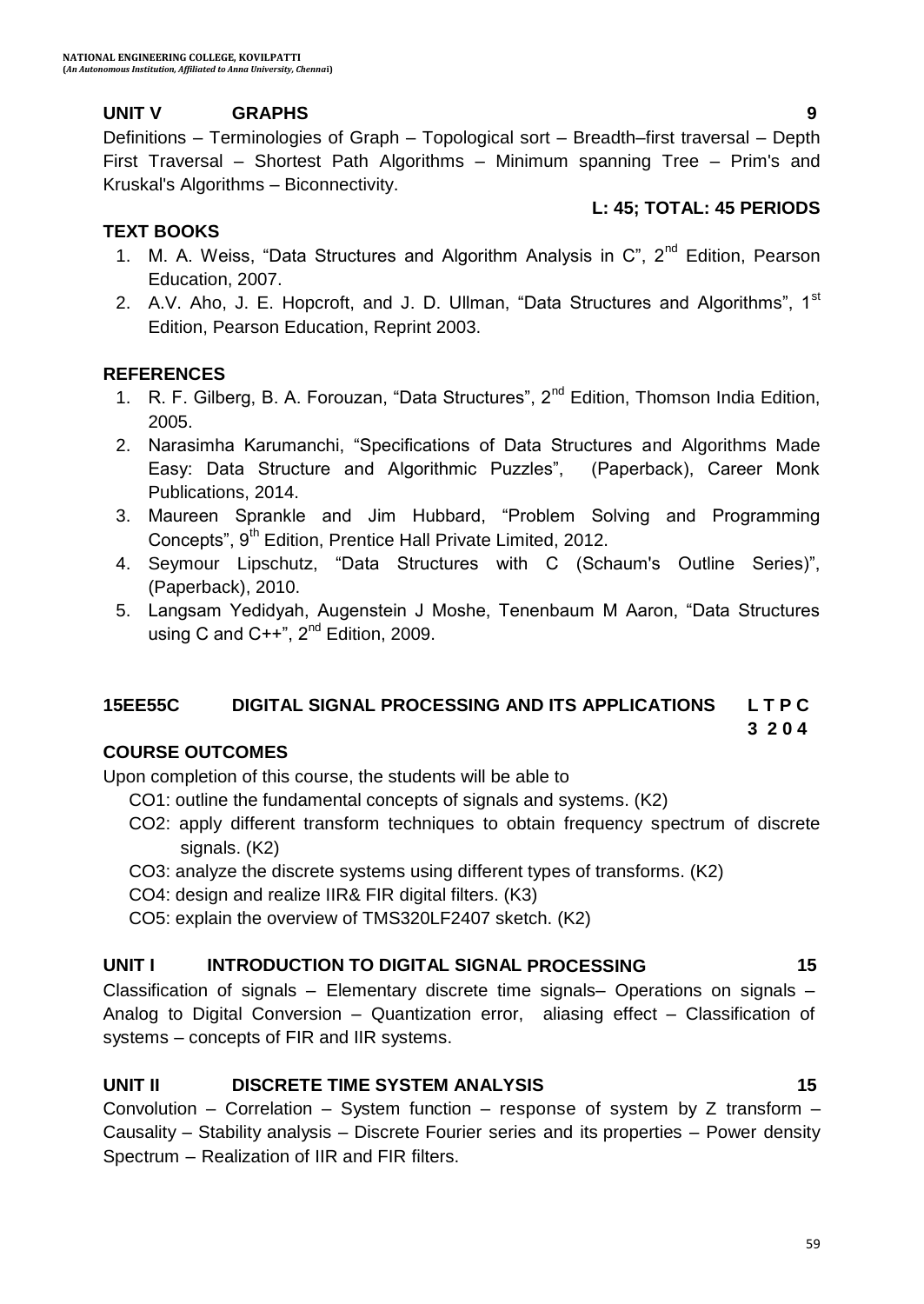## **UNIT III DISCRETE FOURIER TRANSFORMS 15**

Discrete time Fourier transform and its properties – Energy density Spectrum – DFT and its properties – Inverse DFT – Circular Convolution – Overlap add and save methods – Computation of DFT using DIT and DIF FFT algorithms.

## **UNIT IV DESIGN OF DIGITAL FILTERS 15**

FIR design: Windowing Techniques – Need and choice of windows – Linear phase characteristics; IIR design: Analog filter design – Butterworth and Chebyshev approximations; digital design using impulse invariant and bilinear transformation methods.

## **UNIT V ARCHITECTURE AND APPLICATIONS OF DIGITAL SIGNAL PROCESSORS 15**

Architecture of [TMS320LF2407](http://www.ti.com/product/TMS320LF2407) – On–chip peripherals – Addressing modes – Instruction set of [TMS320LF2407](http://www.ti.com/product/TMS320LF2407) – PWM pulse generation – DSP based Stepper motor and DC motor control (Qualitative treatment only).

## **L: 45; T: 30; TOTAL: 75 PERIODS**

## **TEXT BOOKS**

- 1. Proakis J.G. and Manolakis D.G, "Digital Signal Processing Principles, Algorithms and Applications", 4<sup>th</sup> Edition, Pearson Education, New Delhi, 2006.
- 2. Venkataramani B. & Bhaskar M, "Digital Signal Processor Architecture, Programming and Application", Tata McGraw Hill Private Limited, 2002.

## **REFERENCES**

- 1. Alan V. Oppenheim, Ronald W. Schafer and John R. Buck, "Discrete Time Signal Processing", Pearson Education, New Delhi, 2003.
- 2. Salivahanan S., Vallavaraj A. and Gnanapriya C., "Digital Signal Processing", Tata McGraw Hill Private Limited, New Delhi, 2003.
- 3. Johny R.Johnson, "Introduction to Digital Signal Processing", Prentice Hall Private Limited, 2002.
- 4. Mitra S.K., "Digital Signal Processing A Computer Based Approach", Tata McGraw Hill Private Limited, New Delhi, 2001.
- 5. Hamid A. Toliyat, Steven G.Campbell, "DSP based Electro mechanical motion control", CRC press, 2004.
- 6. Texas Instruments Manual for [TMS320LF2407](http://www.ti.com/product/TMS320LF2407) Processor.

## **15EE56C POWER ELECTRONICS LABORATORY L T P C**

**0 0 2 1**

## **COURSE OUTCOMES**

Upon completion of this course, the students will be able to

CO1: illustrate the characteristics of various power semiconductor devices. (K3)

- CO2: demonstrate the operation of converter fed drives. (K3)
- CO3: analyze the basic topologies of DC–DC converters. (K3)
- CO4: make use of different PWM techniques for inverters. (K3)
- CO5: evaluate the performance of AC voltage controller and Cycloconverter. (K3)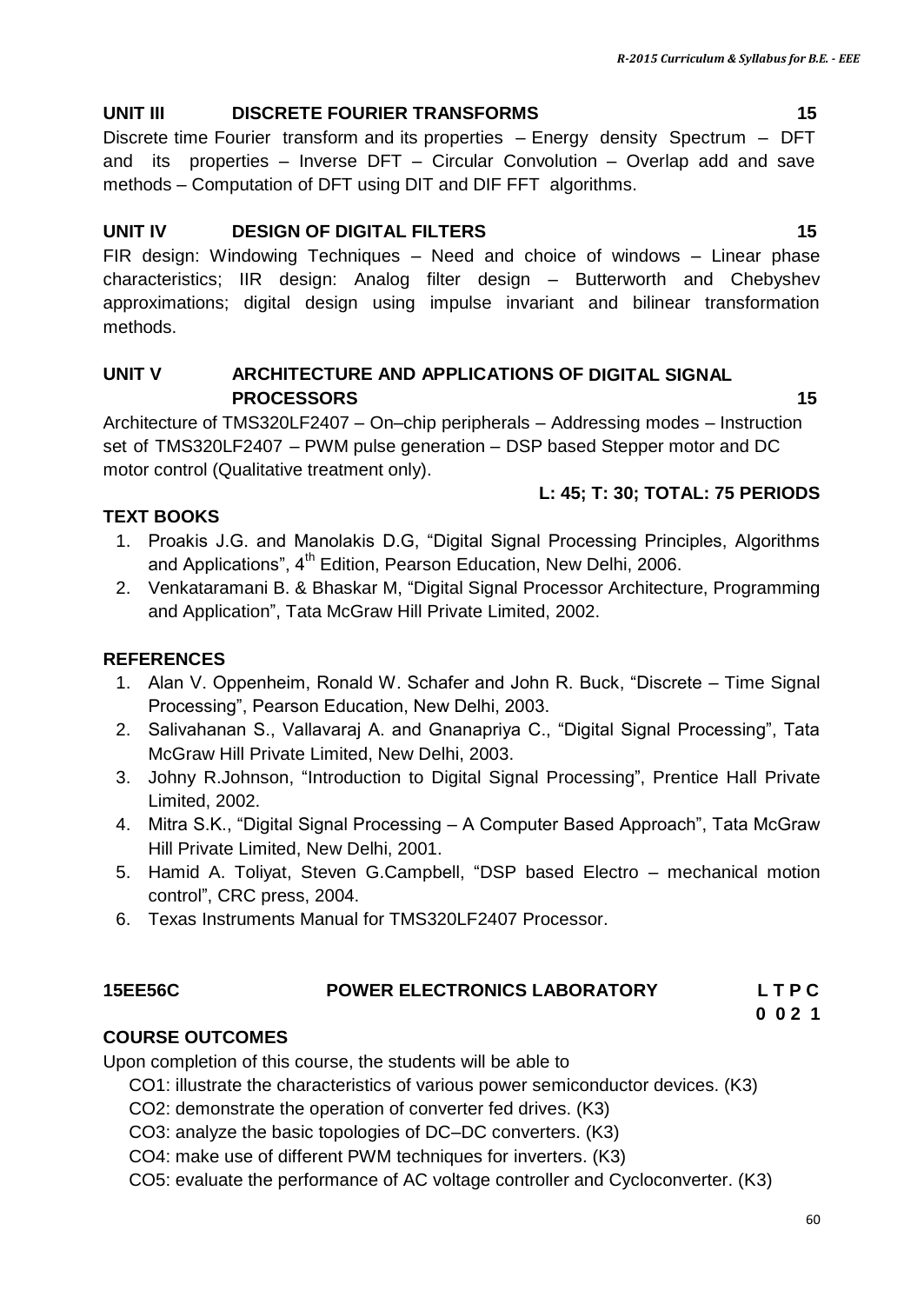## **LIST OF EXPERIMENTS**

- 1. Characteristics of SCR, TRIAC and DIAC
- 2. Characteristics of MOSFET and IGBT
- 3. AC to DC fully controlled converter
- 4. AC to DC half controlled converter
- 5. Step down and Step up chopper
- 6. IGBT based PWM inverter
- 7. Series and Parallel inverter
- 8. AC Voltage Controller
- 9. Cycloconverter
- 10. AC to DC converter fed DC drive
- 11. DC to AC converter fed AC drive

**P: 30; TOTAL: 30 PERIODS**

#### **15EE57C MICROPROCESSOR AND MICROCONTROLLER LABORATORY L T P C 0 0 2 1**

## **COURSE OUTCOMES**

Upon completion of this course, the students will be able to

- CO1: develop basic arithmetic operations using microprocessor 8085 and 8051. (K5)
- CO2: apply interfacing techniques that provides solutions to real world problems. (K3)
- CO3: Choose appropriate peripheral interfacing devices with 8085 and 8051 for specific applications. (K3)

## **LIST OF EXPERIMENTS**

#### **8–bit and 16–bit Microprocessor**

- 1. Simple arithmetic operations
- 2. Programming with control instructions
- 3. Interface Experiments:
	- A/D Interfacing.
	- D/A Interfacing.
	- Traffic light controller.
	- Simple experiments using 8251, 8279, 8254.

#### **8–bit and 16–bit Microcontroller**

- 4. Simple arithmetic operations
- 5. Programming with control instructions
- 6. Interface Experiments:
	- A/D Interfacing.
	- D/A Interfacing.
	- Stepper motor
- 7. Study of microcontroller with FLASH memory.
- 8. Simple VHDL Programs.

## **P: 30; TOTAL: 30PERIODS**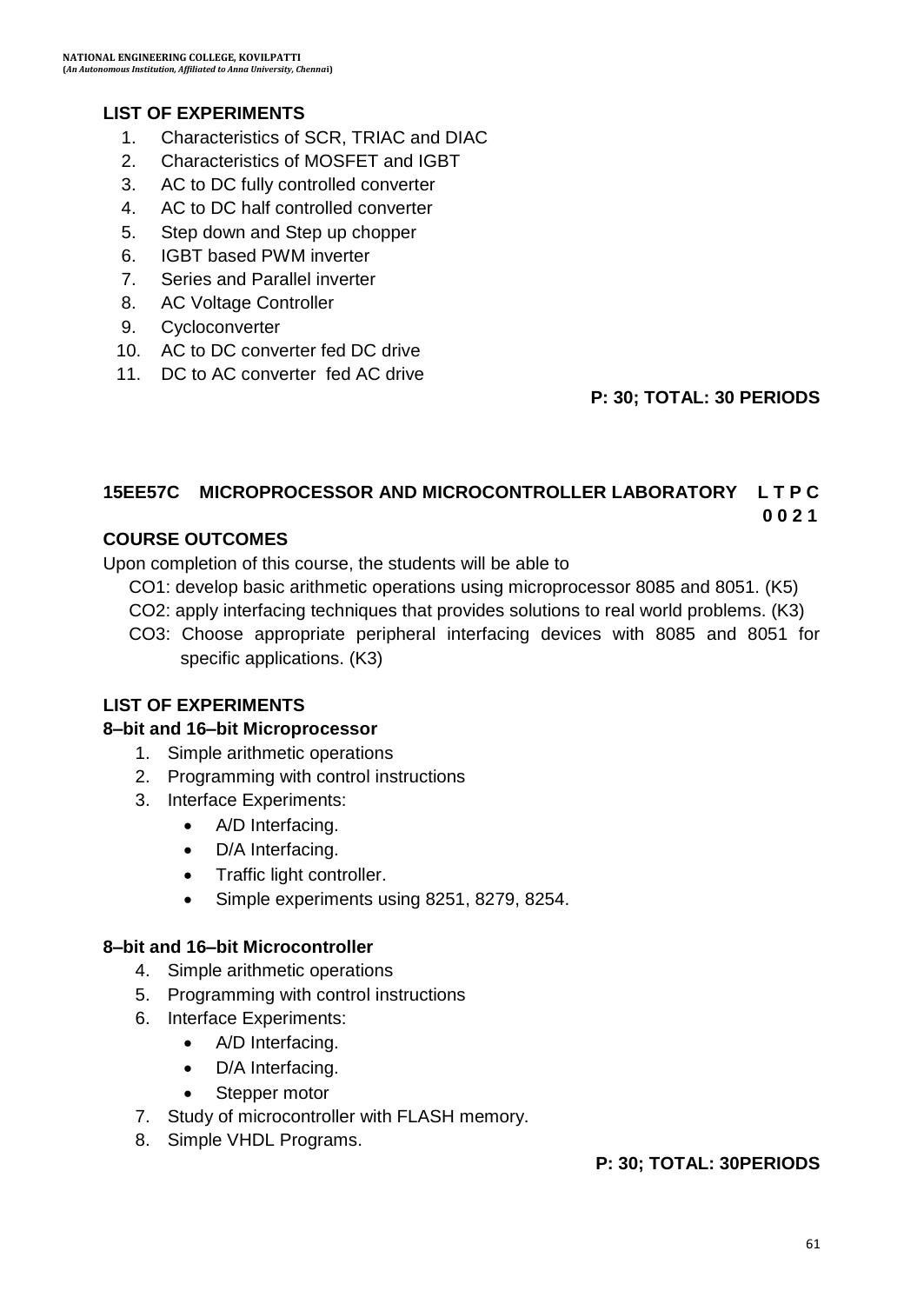**0 0 2 1** 

#### **15EE58C DATA STRUCTURES AND ALGORITHMS LABORATORY L T P C**

## **COURSE OUTCOMES**

Upon completion of this course, the students will be able to

- CO1: apply the concepts of sorting and searching techniques. (K3)
- CO2: implement linear and non linear data structures using static and dynamic memory allocation. (K3)
- CO3: apply the operations of stack and queue to solve problem. (K3)
- CO4: implement hashing function and heap for an application. (K3)
- CO5: apply suitable algorithms to solve shortest path problems. (K3)

#### **LIST OF EXPERIMENTS**

- 1. Write a program to sort the array of n numbers using insertion sort.
- 2. Write a program to search the position of a given value in the array of n numbers using binary search.
- 3. a. Implement the following operations using singly linked list
	- i) Insert the element at given location
	- ii) Delete the particular element
	- iii) Display.
	- b. Implement the following operations using doubly linked list
		- i. Insert at begin
		- ii. Insert at end
		- iii. Delete at begin
		- iv. Delete at end
		- v. Display.
- 4. Represent a polynomial as a linked list and write functions to add the following polynomial and display the resultant polynomial.  $4X^4$ +3 $X^3$ +X+5, 3 $X^3$ +2 $X^2$ +X+3.
- 5. Using Stack ADT, write a program to convert infix expression into postfix expression which includes  $'(','')', '+'', '-'', '''$  and  $'$ .
- 6. Create a double ended queue with 3 elements. Insert two elements at the rear end (Inject) and insert two elements at the front end (Push). Delete an element from the front end (Pop) and rear end (Eject). Display the queue after each operation and number of elements in the queue.
- 7. Write a program to implement an expression tree. Produce its pre–order, in–order, and post–order traversals.
- 8. i. Implement basic binary search tree operations.
	- ii. While deleting the node with two children, replace it with either in–order successor or in–order predecessor based on choice.
- 9. Construct binary heap and perform the following :
	- i) Delete an item (with random priority)
	- ii) Delete minimum element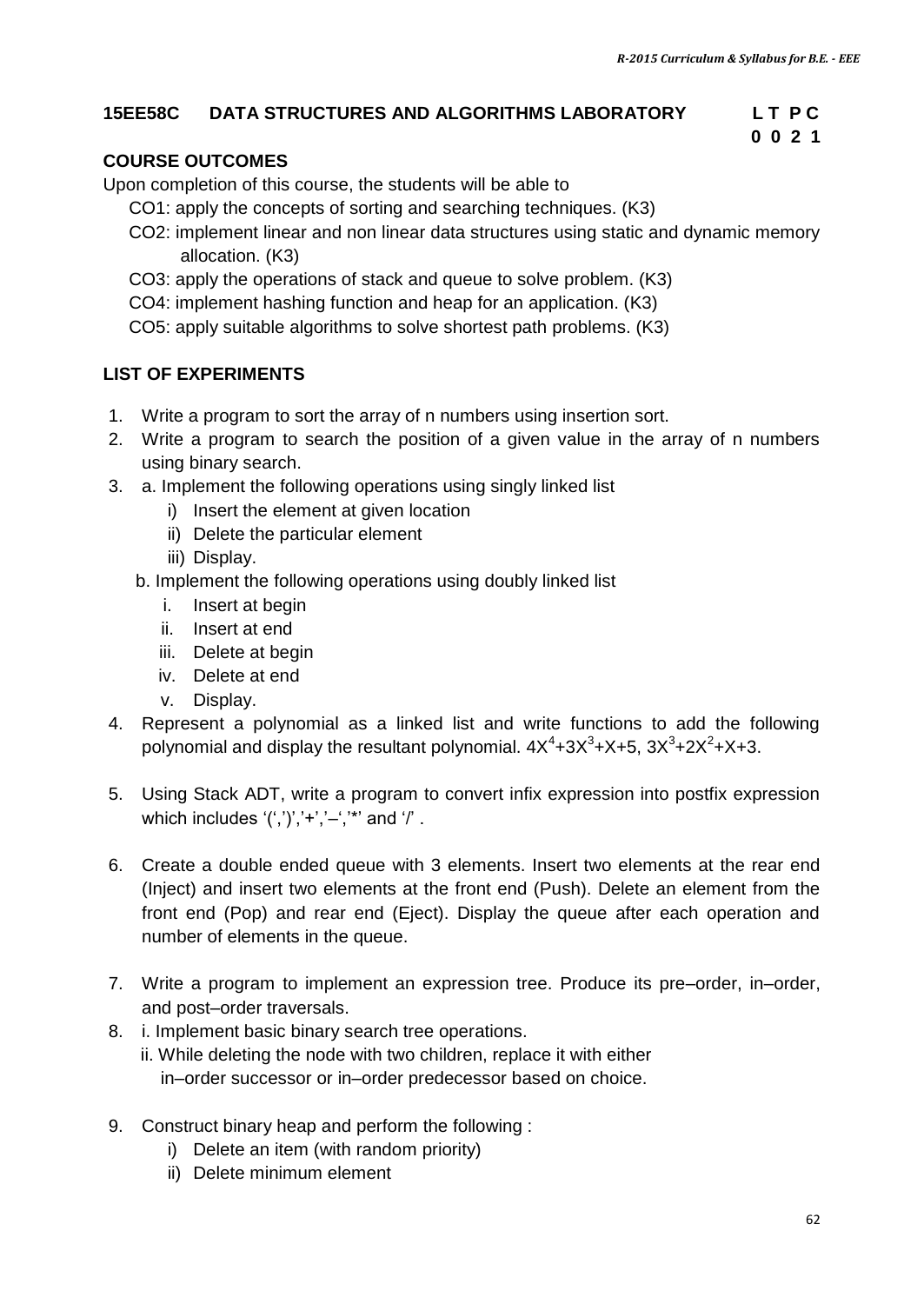- iii) Sort Heap
- 10. Implement hashing with open addressing. Resolve the collision with Linear probing
- 11. Write a program to find a minimum spanning tree using prims and kruskals algorithm in the following weighted graph.
- 12. For the given route map with cost of transportation between different cities, write a program to find the shortest route from a source to all the other cities.

#### **P:30; TOTAL: 30 PERIODS**

## **LIST OF EQUIPMENTS AND COMPONENTS FOR A BATCH OF 30 STUDENTS (PER BATCH)**

## **HARDWARE**

30 Systems with core i5 Processor

#### **SOFTWARE**

- Turbo C++/GCC Compiler to be installed in all PCs.
- OS LINUX/ Windows 2000/ Windows XP/ NT

| <b>15EE61C</b> | <b>HIGH VOLTAGE ENGINEERING</b> | LTPC |
|----------------|---------------------------------|------|
|                |                                 |      |

## **3 0 0 3**

#### **COURSE OUTCOMES**

Upon completion of this course, the students will be able to

- CO1: summarize the general concepts and applications of high voltage engineering. (K2)
- CO2: explain the generation methods of HVAC, HVDC, Impulse voltage and Current. (K2)
- CO3: describe the measurement techniques of HVAC, HVDC, impulse voltages and currents. (K2)
- CO4: apply the various testing methods on HV equipments. (K3)
- CO5: outline the layout of HV laboratories based on size and ratings. (K2)

## **UNIT I INTRODUCTION 9**

Introduction to HV technology – Advantages of transmitting electrical power at high voltages – Electric field stresses – Gas / Vacuum as insulator – Liquid dielectrics, Solids and composite dielectrics – Need for generating high voltages in laboratory –Applications of high voltages: Particle Accelerators – Electrostatic precipitators – X–ray machines.

## **UNIT II GENERATION OF HIGH VOLTAGES AND CURRENTS 9**

Generation of high direct current voltages – Generation of high alternating voltages – Generation of impulse voltages – Generation of impulse currents – Tripping and control of impulse generators.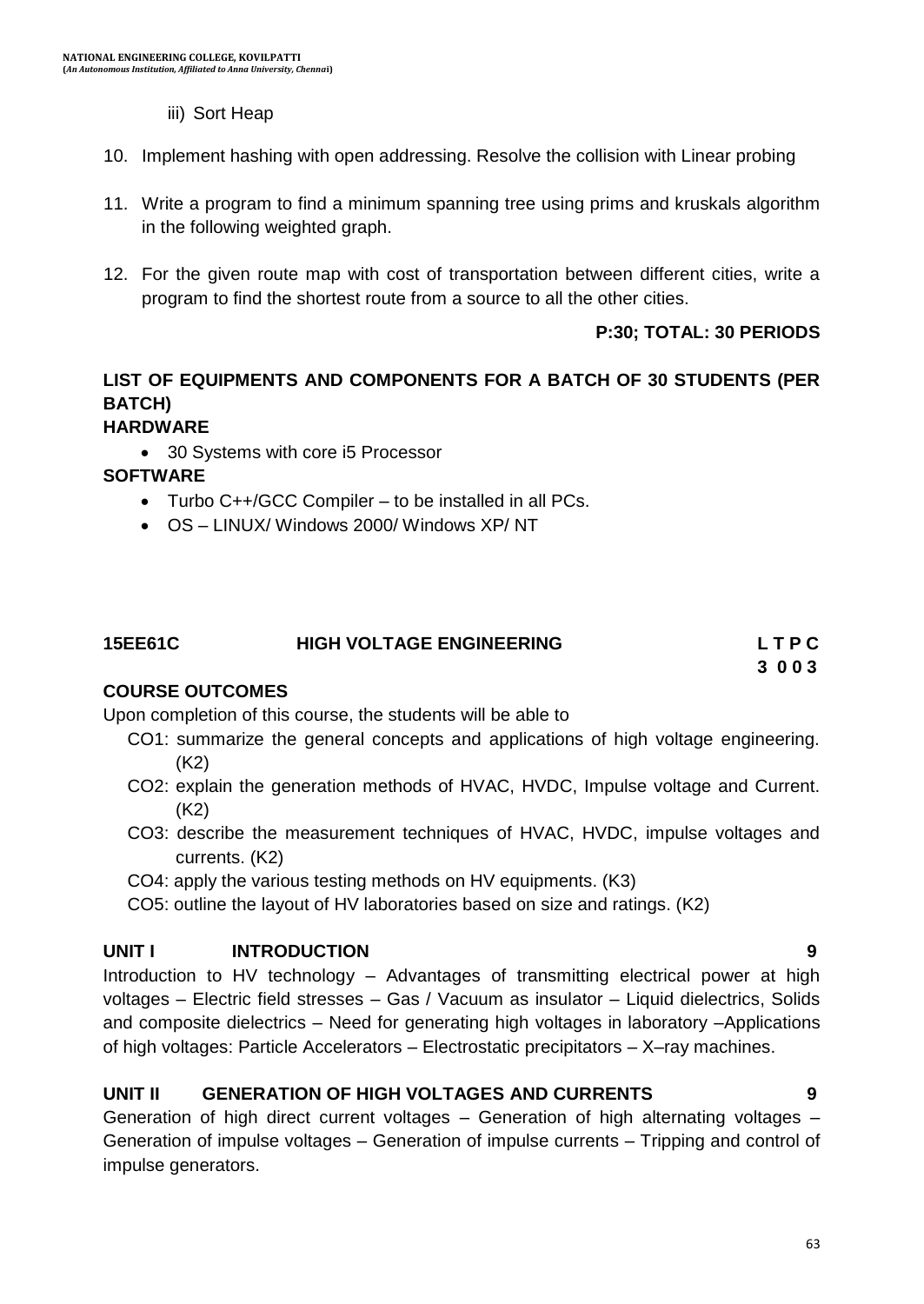## **UNIT III MEASUREMENT OF HIGH VOLTAGES AND CURRENTS 9**

Measurement of high direct current voltages – Measurement of high alternating voltages – Measurement of high impulse voltages – Measurement of high direct currents – Measurement of high alternating and Impulse currents – Oscilloscope measurements for high voltages and currents.

## **UNIT IV TESTING TERMINOLOGY AND METHOD 9**

Non destructive testing – Measurement of dielectric constant and loss factor – Partial discharge measurement – Definitions of technical terms and specifications of reference atmospheric conditions – Testing of insulator, transformer, surge diverter

## **UNIT V DESIGN, PLANNING AND LAYOUT OF HV LABORATORIES 9**

Test facilities provided in HV laboratories – Activities and studies in HV labs – Classifications of HV labs – Size and ratings of large size HV labs – Grounding of impulse testing laboratories – Insulation coordination.

## **L: 45; TOTAL: 45 PERIODS**

## **TEXT BOOKS**

- 1. Naidu. M.S, and Kamaraju. V, "High Voltage Engineering",  $5<sup>th</sup>$  Edition, Tata McGraw Hill Private Limited, 2013.
- 2. Kuffel. E, Zaengl. W.S and Kuffel. J, "High Voltage Engineering: Fundamentals". 2<sup>nd</sup> Edition, Elsevier, 2000.

## **REFERENCES**

- 1. Wadhwa. C.L, "High Voltage Engineering",  $3<sup>rd</sup>$  Edition, New Age Internationals (P) Limited, 2012.
- 2. Ravindra Arora, Wolfgang Mosch, "High Voltage and Electrical Insulation Engineering", John Wiley and Sons, 2011.
- 3. Alston. L. L, "High Voltage Technology", 1<sup>st</sup> Indian Edition, Oxford University Press, New Delhi, 2006.
- 4. Mazen Abdel Salam, Hussein Anis, Ahdan El–Morshedy, Roshdy Radwan, "High Voltage Engineering, Theory and Practice", 2<sup>nd</sup> Edition CRC Press, 2000.
- 5. [Razevig. D.V & Chourasia](http://www.khannapublishers.in/subject_sub_category_detail.php?bookID=75). M.P. "High Voltage Engineering", 2<sup>nd</sup> Edition, Khanna Publishers, 2011.
- 6. Khalifa. M "High Voltage Engineering Theory and Practice", Marcel Dekker Inc., New York, 1990.

## **15EE62C ELECTRICAL ENERGY UTILIZATION AND CONSERVATION L T P C**

## **3 0 0 3**

## **COURSE OUTCOMES**

Upon completion of this course, the students will be able to

- CO 1: recall the concepts of energy conservation and auditing. (K1)
- CO 2: explain the economic aspects of generation. (K2)
- CO 3: explain the principle and design of illumination systems. (K2)
- CO 4: describe the different methods of heating and welding. (K2)
- CO 5: discuss the applications of electric drives in traction. (K2)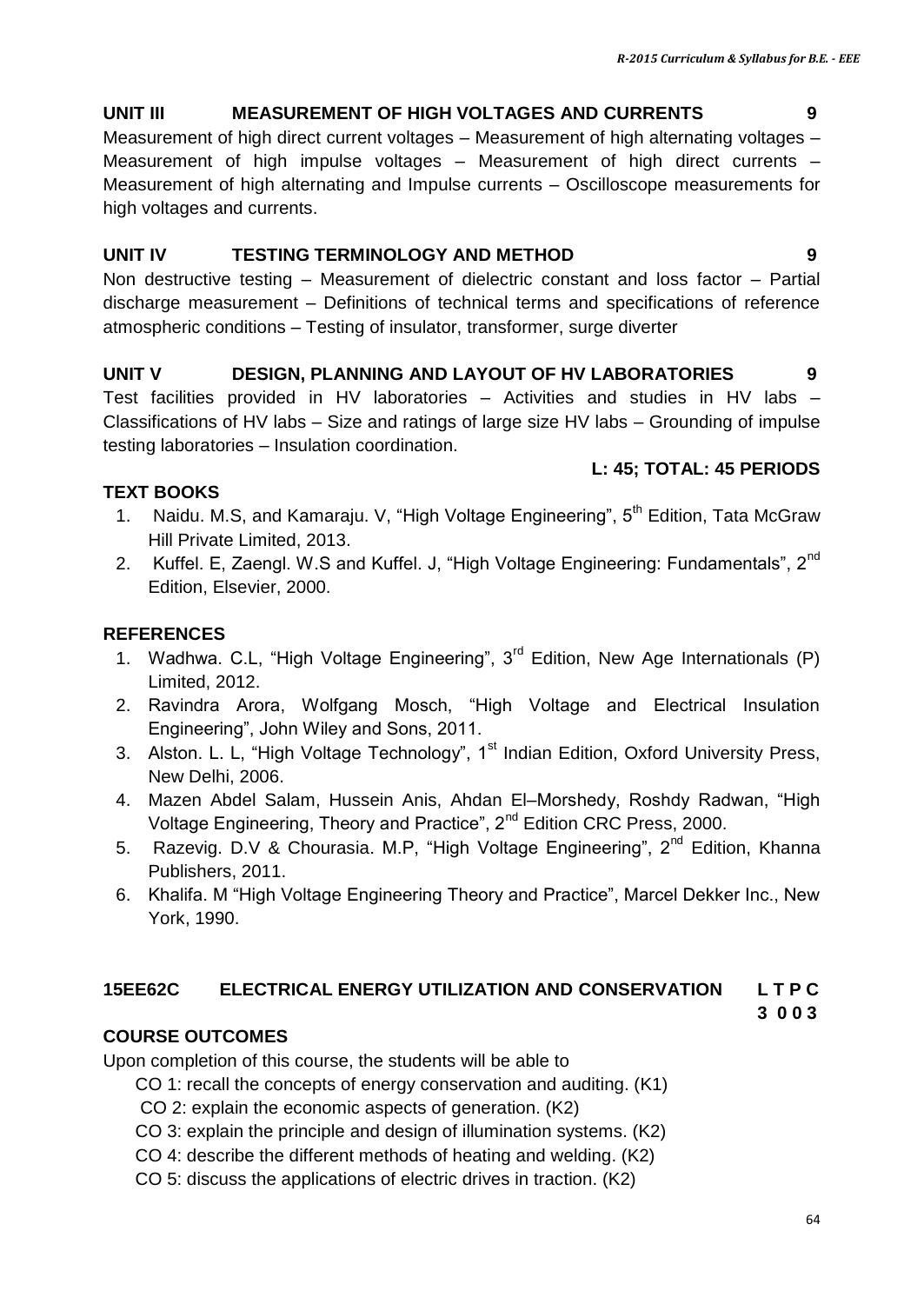## **UNIT I CONSERVATION OF ELECTRICAL ENERGY 9**

Energy crisis – Causes and effects of energy crisis – Need for energy conservation – Global and Indian scenario – Energy management and Audit – Need and Type of audit – Energy management approach – Understanding energy costs – Benchmarking – Energy performance – Maximizing system efficiencies.

## **UNIT II ECONOMIC ASPECTS OF GENERATION 9**

Economic aspects of power generation –Load and load duration curves – Number and size of units –Cost of electrical energy – tariff. Economics of power factor improvement – Power capacitors – power quality.

## **UNIT III ILLUMINATION 9**

Importance of lighting – Properties of lighting scheme – Laws of illumination – Photometry –Types of lamps – Lighting calculations – Basic design of illumination schemes for residential, commercial, street lighting, and sports ground – Energy efficiency lamps.

## **UNIT IV INDUSTRIAL HEATING AND WELDING 9**

Role of electric heating for industrial applications – Types – Electric arc furnaces – Electric welding –Welding generator, Welding transformer and the characteristics

## **UNIT V ELECTRIC TRACTION 9**

Merits of electric traction – Requirements of electric traction system – Supply systems – Mechanics of train movement – Traction motors and control – Braking – Recent trends in electric traction.

## **L: 45; TOTAL: 45 PERIODS**

## **TEXT BOOKS**

- 1. Wadhwa. C.L, "Generation, Distribution and Utilization of Electrical Energy", New Academic Science, Turn bridge Wells, 3<sup>rd</sup> Edition, 2013.
- 2. Gupta. B.R, "Generation of Electrical Energy", S. Chand & Company Limited, 14<sup>th</sup> Edition, 2011.

## **REFERENCES**

- 1. Partab. H, "Art and Science of Utilisation of Electrical Energy", Dhanpat Rai and Company, NewDelhi, 2014.
- 2. Openshaw Taylor. E, "Utilization of Electrical Energy in SI Units", Orient Longman Private Limited, 2003.
- 3. Gupta. J.B, "Utilization of Electric Power and Electric Traction", S.K.Kataria and Sons,  $8<sup>th</sup>$  Edition, 2009.
- 4. Gupta, Soni and Bhatnagar, "A Course in Electrical Power", Dhampat Rai and Sons, 2005.
- 5. Abbi. Y.P and Shashank Jain, "Handbook on Energy Audit and Environment Management", 2006.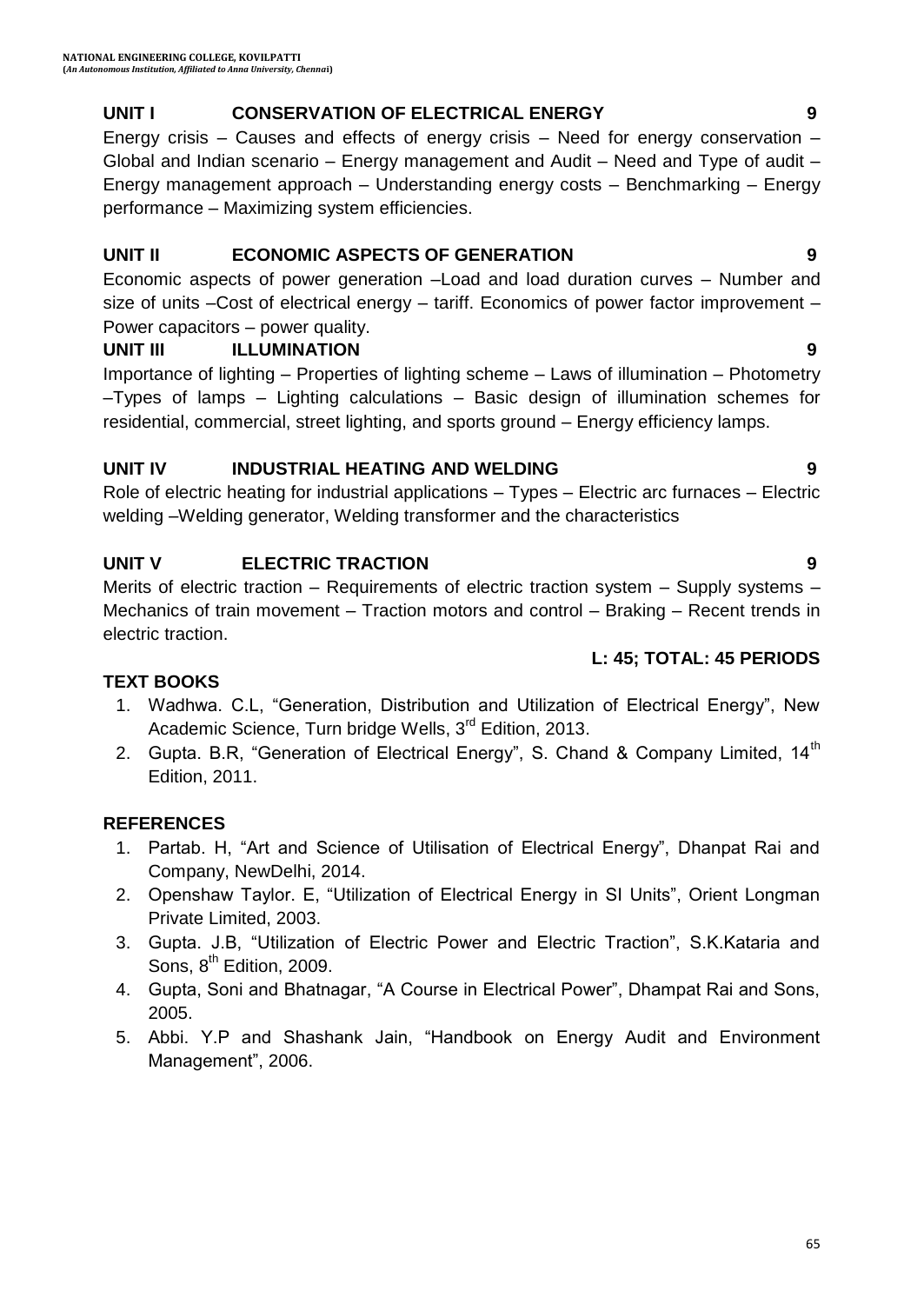#### **15EE63C OBJECT ORIENTED PROGRAMMING L T P C**

# **3 0 0 3**

## **COURSE OUTCOMES**

Upon Completion of this course, the students will be able to

- CO1:recognize and use object oriented programming constructs to write object oriented programs. (K3)
- CO2:adopt appropriate constructor and overloading mechanisms to develop the application. (K4)
- CO3:understand the role of inheritance, polymorphism, dynamic binding and generic structures in building reusable code. (K5)
- CO4:demonstrate exception handling mechanisms to handle runtime errors and generic programming design. (K3)
- CO5:Implement rich data handling through files and streaming. (K6)

## **UNIT I BASIC CONCEPTS 9**

Object oriented programming concepts – objects – classes – methods and messages – abstraction and encapsulation – inheritance – abstract classes – polymorphism. Introduction to C++ – Classes and objects: classes – structures and classes – unions and classes – friend functions – friend classes – inline functions – parameterized constructors – static class members – scope resolution operator – nested classes – local classes – passing objects to functions – returning objects – object assignment. Arrays, Pointers, References and Dynamic Allocation Operators: Arrays of Objects – Pointers to Objects – Type Checking – This Pointer – Pointers to Derived Types – Pointers to Class Members – References – Dynamic Allocation Operators.

## **UNIT II FUNCTION OVERLOADING AND CONSTRUCTORS 9**

Function Overloading – Overloading Constructors – Copy Constructors – Finding the Address of Overloaded Functions – Overload Anachronism – Default Function Arguments – Function Overloading and Ambiguity. Operator overloading: Creating a member Operator Function – Operator Overloading Using Friend Function – Overloading New and Delete – Overloading Special Operators – Overloading Comma Operator.

## **UNIT III** INHERITANCE AND POLYMORPHISM **9**

Inheritance: Base–Class Access Control – Inheritance and Protected Members – Inheriting Multiple Base Classes – Constructors, Destructors and Inheritance – Granting Access – Virtual Base Classes. Polymorphism: Virtual Functions – Virtual Attribute and Inheritance – Virtual Functions and Hierarchy – Pure Virtual Functions – Using Virtual Functions – Early vs. Late Binding. Run–Time Type ID and Casting Operators: RTTI – Casting Operators – Dynamic Cast.

## **UNIT IV TEMPLATES AND EXCEPTION HANDLING 9**

Templates: Generic Functions – Applying Generic Functions – Generic Classes – Type name and Export Keywords – Power of Templates. Exception Handling: Fundamentals – Handling Derived Class Exceptions – Exception Handling Options – Understanding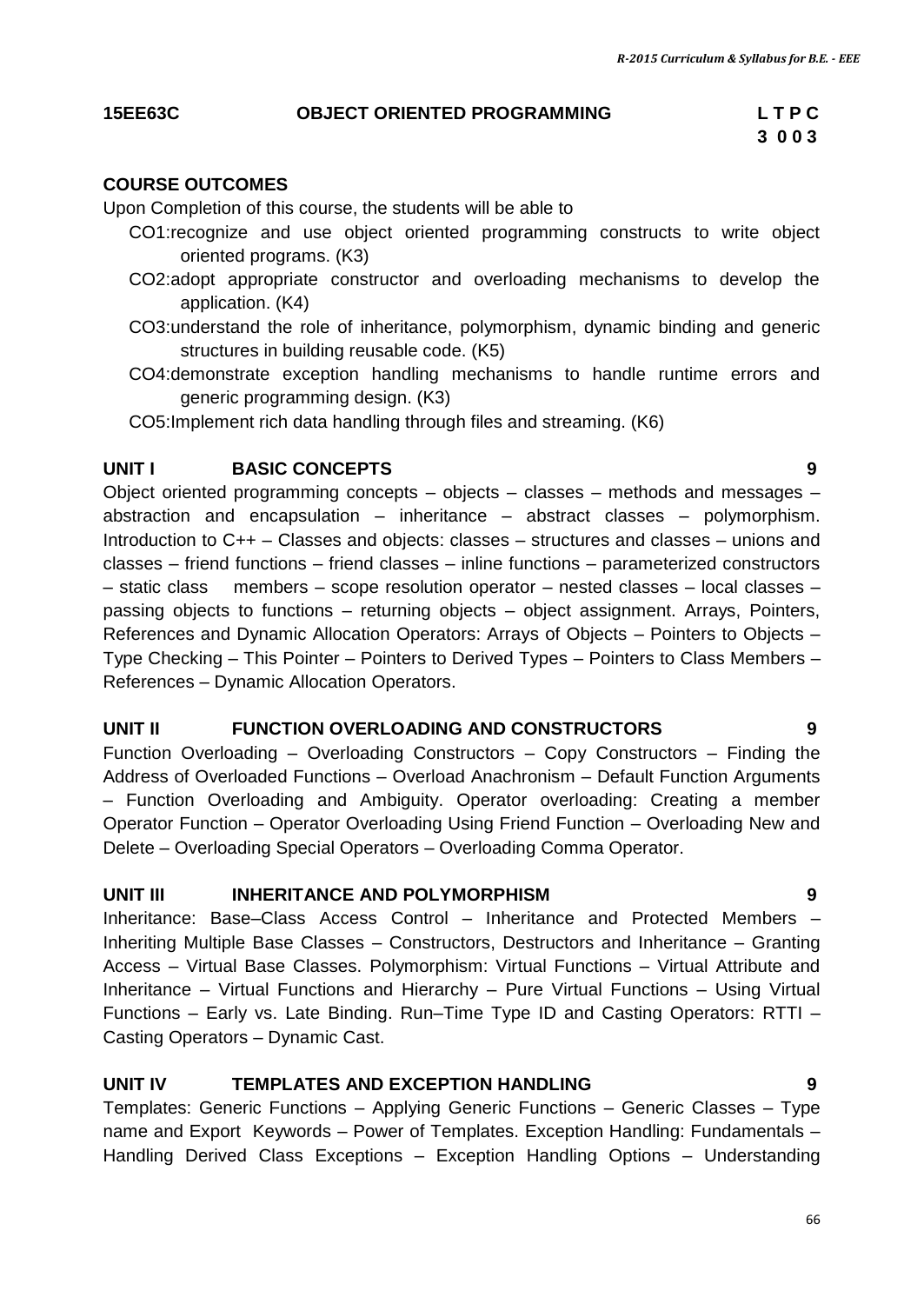terminate() and unexpected() – uncaught exception() Function – Exception and bad exception Classes – Applying Exception Handling.

## **UNIT V I/O STREAMS 9**

Streams and formatted I/O – Overloading << and >>. File: File Classes – File Operations. Namespaces: Namespaces – std namespace. Standard Template Library: Overview – Container Classes – General Theory of Operation – Lists – String Class – Final Thoughts on STL.

#### **L:45; TOTAL: 45 PERIODS**

#### **TEXT BOOKS**

- 1. Herbert Schildt, "C++: The Complete Reference", 4<sup>th</sup> Edition, Tata McGraw Hill Private Limited, 2006.
- 2. Paul Deitel, Harvey Deitel, "C++ How to Program",  $8<sup>th</sup>$  Edition, Prentice Hall Private Limited, 2012.

#### **REFERENCES**

- 1. Ira Pohl, "Object Oriented Programming using C++", 2<sup>nd</sup> Edition, Pearson Education, Reprint 2004.
- 2. S. B. Lippman, Josee Lajoie, Barbara E. Moo, "C++ Primer",  $4<sup>th</sup>$  Edition, Pearson Education, 2005.
- 3. B. Stroustrup, "The C++ Programming language",  $3<sup>rd</sup>$  Edition, Pearson Education, 2004.
- 4. E. Balagurusamy, "Object Oriented Programming with C++", Tata McGraw Hill Private Limited, 2008.

## **15EE64C DESIGN OF ELECTRICAL APPARATUS L T P C**

## **3 0 0 3**

## **COURSE OUTCOMES**

Upon completion of this course, the students will be able to

- CO1: Explain Specific Electrical and Magnetic loadings for various electrical DC and AC Machines. (K2)
- CO2: Interpret main dimensions (D, L) of armature and field systems for D.C. machines. (K2)
- CO3: Outline overall Dimensions of single and three phase transformers core, windings and cooling systems for transformers. (K2)
- CO4: Interpret main dimensions of squirrel cage and Slip ring induction machines. (K2)
- CO5: Illustrate enhanced dimensions of stator of AC machines. (K2)

## **UNIT I INTRODUCTION 9**

Major considerations and Limitations in Electrical Machine Design – Electrical Engineering Materials – Space factor – Specific Electrical and Magnetic loadings – Heating and Cooling of Electrical Machines– Reason for generation of heat in electrical machines – Rating of machines – Standard specifications.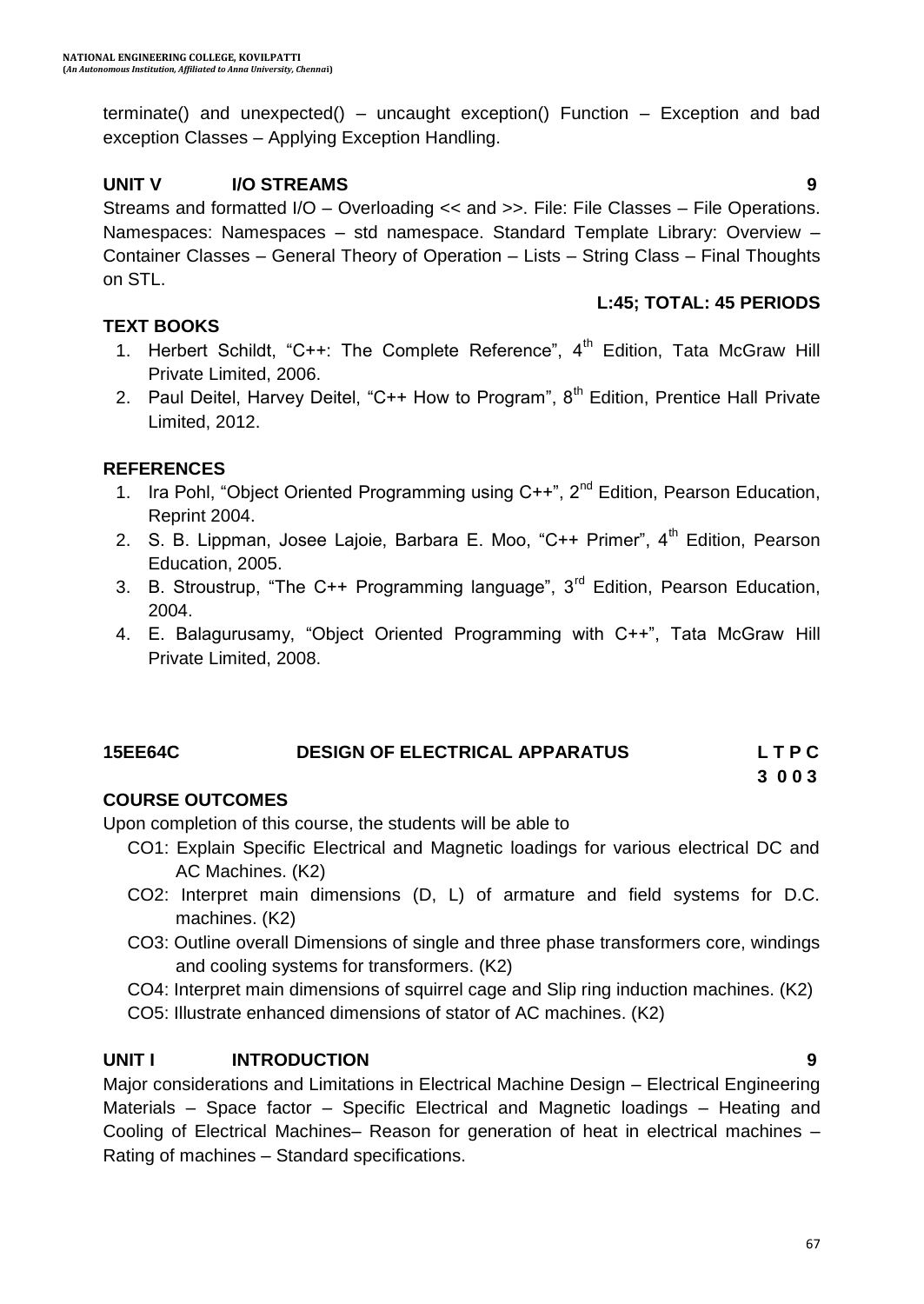## **UNIT II DC MACHINES 9**

Output Equation – Main Dimensions – Magnetic circuit calculations – Carter"s Coefficient – Net length of Iron – Real & Apparent flux densities – Selection of number of poles – Design of Armature – Design of commutator and brushes – Design of field winding.

## **UNIT III TRANSFORMERS 9**

Output Equations – Main Dimensions – Window space factor – Design of core and windings – Overall dimensions – No load current – Magnetizing current – Temperature rise in Transformers – Design of Tank with cooling tubes – Methods of cooling of **Transformers** 

## **UNIT IV INDUCTION MOTORS 9**

Output equation – Main dimensions – Length of air gap– Rules for selecting rotor slots of squirrel cage machines – Design of rotor bars & slots – Design of end rings – Design of wound rotor – Magnetic leakage calculations – Leakage reactance of poly phase machines – Magnetizing current – Short circuit current .

## **UNIT V SYNCHRONOUS MACHINES 9**

Choice of loadings – Design of salient pole machines – Short circuit ratio – shape of pole face – Armature design – Armature parameters – Estimation of air gap length – Design of rotor – Design of damper winding – Design of field winding – Design of turbo alternators – Design considerations to reduce harmonics

## **L: 45; TOTAL: 45 PERIODS**

## **TEXT BOOKS**

- 1. Sawhney A.K. and Chakrabarti A, "A Course in Electrical Machine Design", Dhanpat Rai & Sons, 2015.
- 2. Balbir Singh, "Electrical Machine Design", Vikas Publishing House.

## **REFERENCES**

- 1. Sen S.K., "Principles of Electrical Machine Designs with Computer Programmes", Oxford and IBH Publishing Co. Pvt. Ltd., 2009.
- 2. Deshpande, "Design and Testing of Electrical Machines", Prentice Hall Private Limited.
- 3. Rai H.M., "Electrical Machine Design", 3<sup>rd</sup> Edition, Sathiya Prakashan Publications, 2004.
- 4. Clayton A.E., "Performance & Design of Direct current Machines", English Language Book society and Sri Isaac Pitman & sons Ltd., 1995.
- 5. Say .M.G, "The Performance and Design of Alternating current Machines", Isaac Pitman & sons Ltd.

#### **15EE65C PROJECT MANAGEMENT AND FINANCE (Common to all Programmes) L T P C 3 0 0 3**

## **COURSE OUTCOMES**

Upon completion of this course, the students will be able to

CO1: explain the concept of operational and project management. (K2)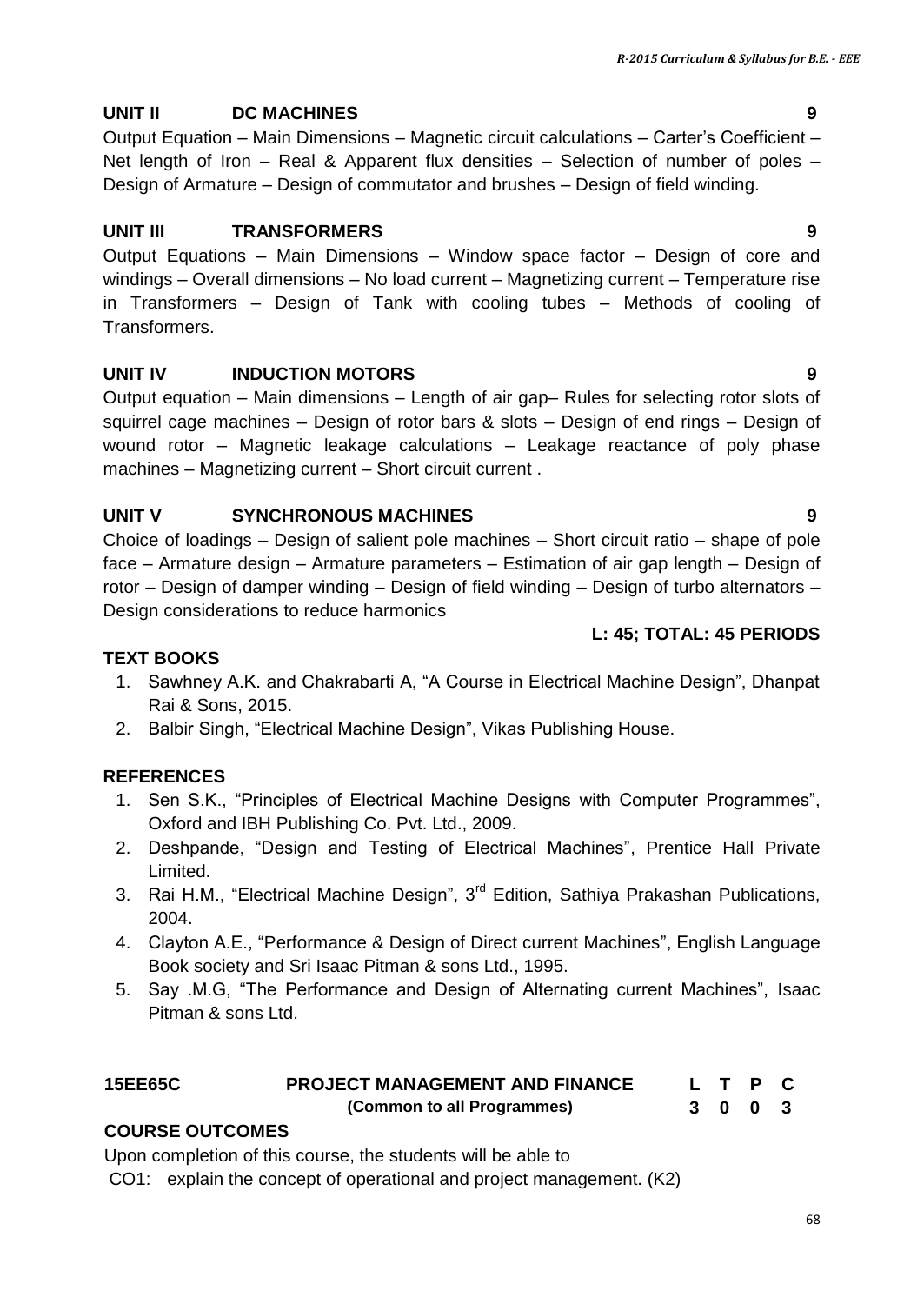- CO2: define the scope of a project and develop the project plan. (K2)
- CO3: evaluate the technical, business and social environment related to the project. (K3)
- CO4: formulate and manage project team successfully. (K5)
- CO5: monitor and control projects using tools and techniques. (K3)

#### **UNIT I BASIC CONCEPT 9**

Concept and categories of project - Project development cycle - Concept, tools and techniques of project management - Logistics and supply chain management - Forms of project organizations.

#### **UNIT II PROJECT FORMULATION 9**

Project identification, formulation and preparation. Market and demand estimation - Market survey techniques - Demand forecasting. Materials management - Analysis of materials input, technology, production, plant capacity, location and site, civil works, charts, layouts and work schedule. Cost of project - Means of financing, estimates of cost - Financial projections.

#### **UNIT III PROCESS OF PROJECT APPRAISAL 9**

Technical, Economic, Financial, Legal and Social appraisal of the Industrial Projects. Problems due to rate of discount, wage-rate, exchange rates, treatment of taxes, social cost-benefits - treatment of risk and uncertainty - sensitivity analysis and probability approach - Single as well as multiple projects - Big data analytics - PLM and SLM.

## **UNIT IV PROJECT TEAM FORMULATION AND MAXIMIZING PARTICIPATION**

Project Team frame works - Project Team cultures - Barriers and challenges - Selecting Team Members - Key skills of effective project leaders - Giving / receiving feedback from different members of the project.

#### **UNIT V IMPLEMENTATION, MONITORING AND CONTROL OF PROJECTS 9**

Project scheduling, network techniques for resource, cost budgeting and scheduling project management teams and coordination - Monitoring and post implementation, evaluation of the project - ERP - Project financing.

## **L:45; TOTAL:45 PERIODS**

## **TEXT BOOKS**

- 1. Gobalakrishnan P and Ramamoorthy VE "Textbook of Project Management", Macmillan Publications, 2014.
- 2. Maylor "Project Management", 3<sup>rd</sup> Edition, Pearson Education, 2010.

## **REFERENCES**

- 1. Gido, "Effective project management", 3<sup>rd</sup> Edition, Cengage Learning, 2008.
- 2. Gray and Larson, "Project Management: The Managerial Process", 3<sup>rd</sup> Edition, Tata McGraw Hill Private Limited, 2010.
- 3. Choudhury S, "Project Management", 1<sup>st</sup> Edition, Tata McGraw Hill Private Limited, 2007.



**9**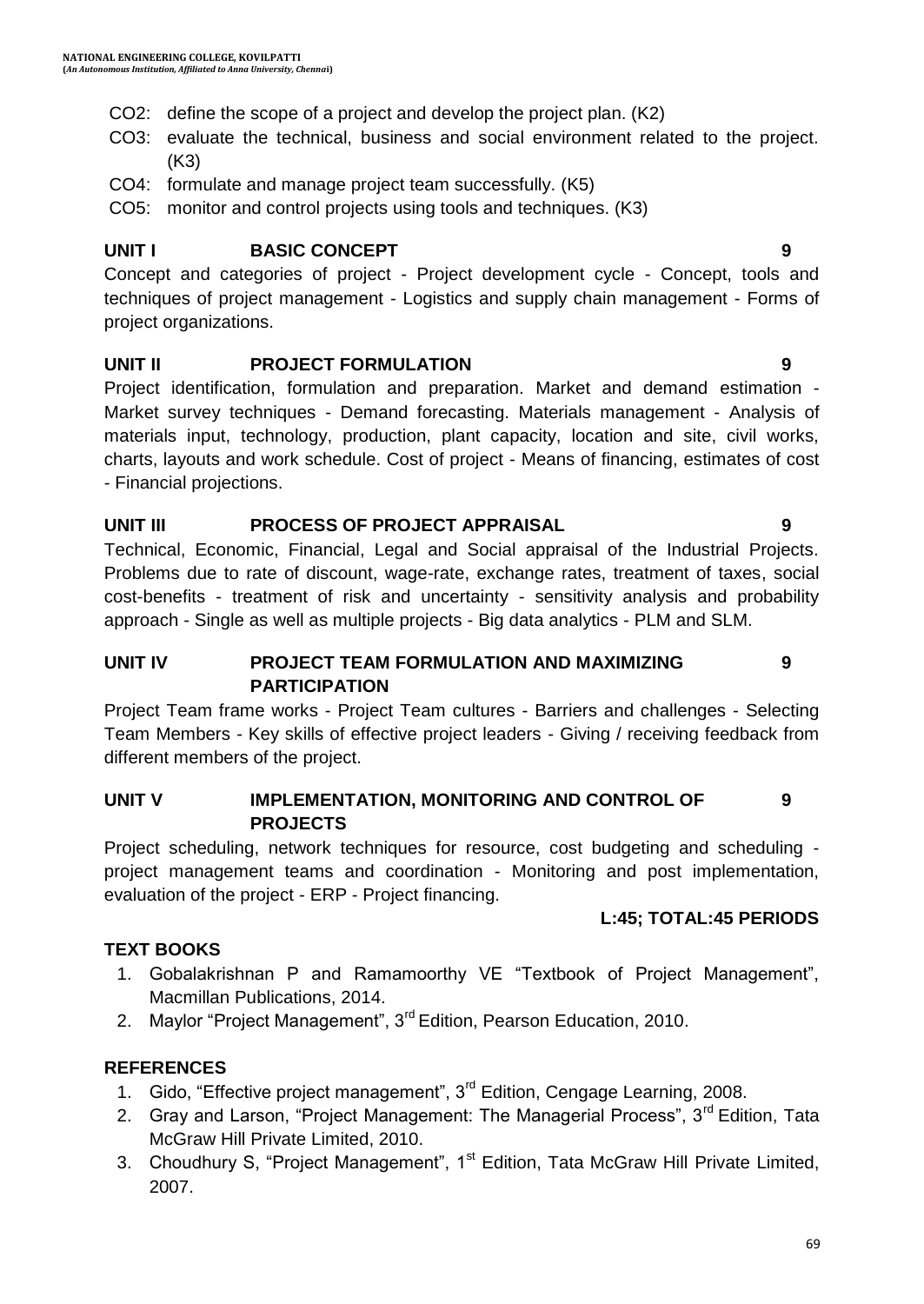## **15EE66C POWER SYSTEM SIMULATION AND HIGH VOLTAGE LABORATORY**

 **L T P C 0 0 2 1**

#### **COURSE OUTCOMES**

Upon completion of this course, the students will be able to

- CO1: determine the various parameters of power system. (K2)
- CO2: compute the parameters for different type of faults in power system network. (K2)
- CO3: determine breakdown strength of gaseous dielectric and liquid dielectric. (K2)
- CO4: demonstrate the generation methods of High voltage AC, DC and Impulse. (K2)
- CO5: infer the field distribution simulation model of single and multiple dielectrics. (K2)

#### **LIST OF EXPERIMENTS**

- 1. Generation and measurement of AC, DC and Impulse voltage
- 2. Analysis of gaseous dielectric breakdown under AC Voltage
- 3. Analysis of gaseous dielectric breakdown under DC Voltage
- 4. FEM Simulation of single and composite dielectrics field distribution
- 5. Measurement of dielectric strength of liquid dielectric
- 6. Simulation of Lightning and Switching Impulse voltage generator
- 7. Computation of Parameters and Modelling of Transmission Lines
- 8. Formation of Bus Admittance and Impedance Matrices and Solution of Networks
- 9. Load Flow Analysis : Solution of Load Flow And Related Problems Using Gauss– Seidel and Newton–Raphson Methods
- 10. Symmetrical and unsymmetrical Fault Analysis
- 11. Transient stability analysis of single machine infinite bus system (SMIB).
- 12. Load Frequency Dynamics of Single– Area and Two–Area Power Systems

## **P: 30; TOTAL: 30 PERIODS**

## **15EE67C OBJECT ORIENTED PROGRAMMING LABORATORY L T P C 0 0 2 1**

## **COURSE OUTCOMES**

Upon completion of this course, the students will be able to

- CO1: design object oriented programs with static members and friend functions using C++. (K3)
- CO2:implement C++ programs with operator overloading and type conversions. (K3)
- CO3:develop class templates for various data structures like stack, queue and linked list. (K3)
- CO4: apply function templates concepts in standard sorting algorithms such as bubble sort, insertion sort, merge sort and quick sort. (K3)
- CO5: construct simple test applications using dynamic polymorphism. (K3)

## **LIST OF EXPERIMENTS**

1. Design C++ classes with static members, methods with default arguments, friend functions. (For example, design matrix and vector classes with static allocation, and a friend function to do matrix–vector multiplication).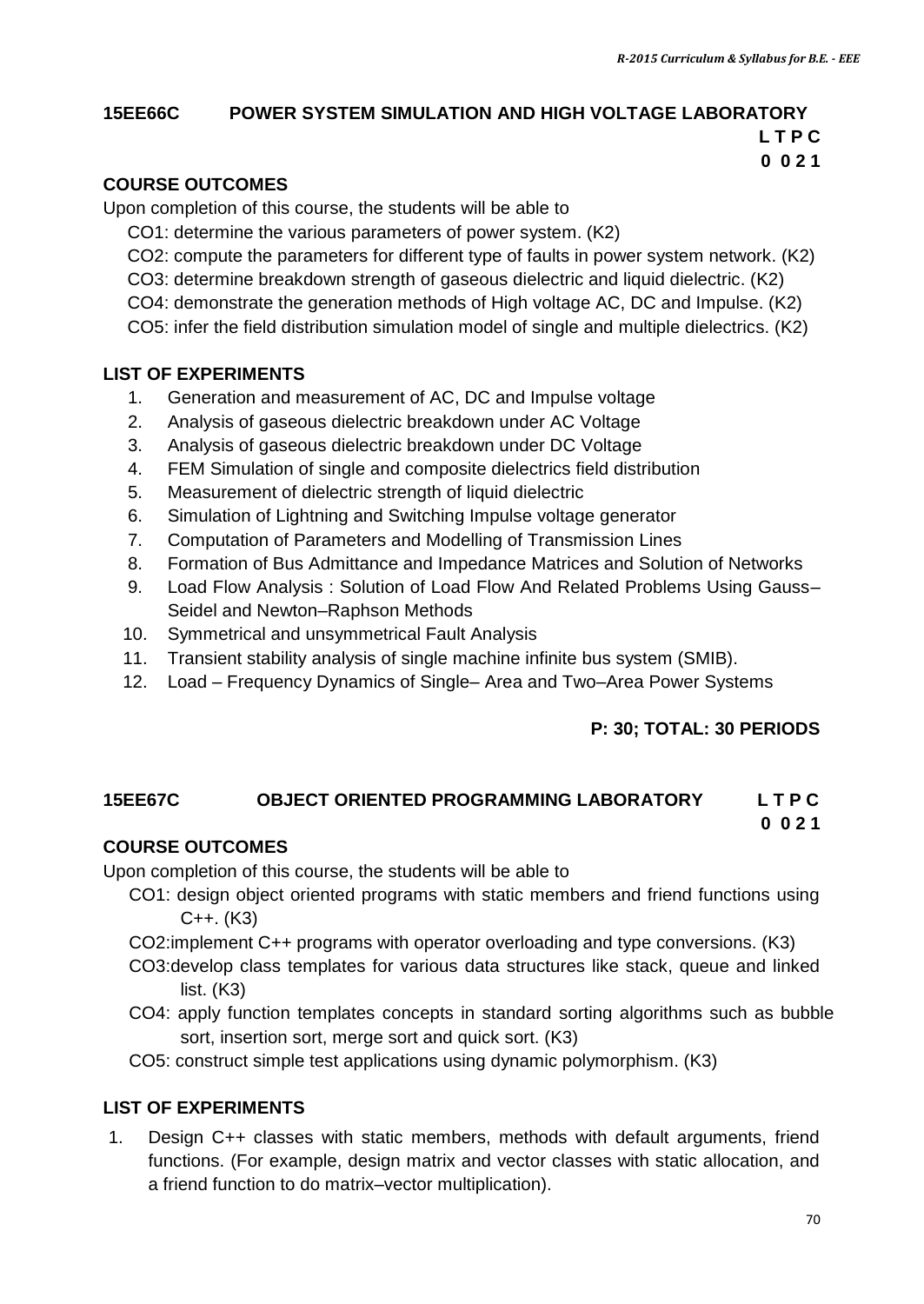- 2. Implement Matrix class with dynamic memory allocation and necessary methods. Give proper constructor, destructor, copy constructor, and overloading of assignment operator.
- 3. Implement complex number class with necessary operator overloading and type conversions such as integer to complex, double to complex, complex to double etc.
- 4. Overload the new and delete operators to provide custom dynamic allocation of memory.
- 5. Develop C++ class hierarchy for various types of inheritances.
- 6. Design a simple test application to demonstrate dynamic polymorphism and RTTI.
- 7. Develop a template of linked–list class and its methods.
- 8. Develop templates of standard sorting algorithms such as bubble sort, insertion sort and quick sort.
- 9. Design stack and queue classes with necessary exception handling.
- 10. Write a C++ program that randomly generates complex numbers (use previously designed Complex class) and writes them two per line in a file along with an operator  $(+, -, *, or /)$ . The numbers are written to file in the format  $(a + ib)$ . Write another program to read one line at a time from this file, perform the corresponding operation on the two complex numbers read, and write the result to another file (one per line).

#### **P: 30; TOTAL: 30 PERIODS**

**0 0 4 2**

#### **LIST OF EQUIPMENTS AND SOFTWARE FOR A BATCH OF 30 STUDENTS**

#### **HARDWARE**

• 30 Systems with core i5 Processor

#### **SOFTWARE**

- Turbo C++/GCC Compiler to be installed in all PC"s.
- OS LINUX/ Windows 2000/ Windows XP/ NT

## **15EE68C PRODUCT DEVELOPMENT LABORATORY L T P C**

#### **COURSE OUTCOMES**

Upon completion of this course, the students will be able to

- CO 1: understand the integration of customer requirements in product design.
- CO 2: Apply structural approach to concept generation, selection and testing.
- CO 3: Understand various aspects of design such as industrial design, design for manufacture.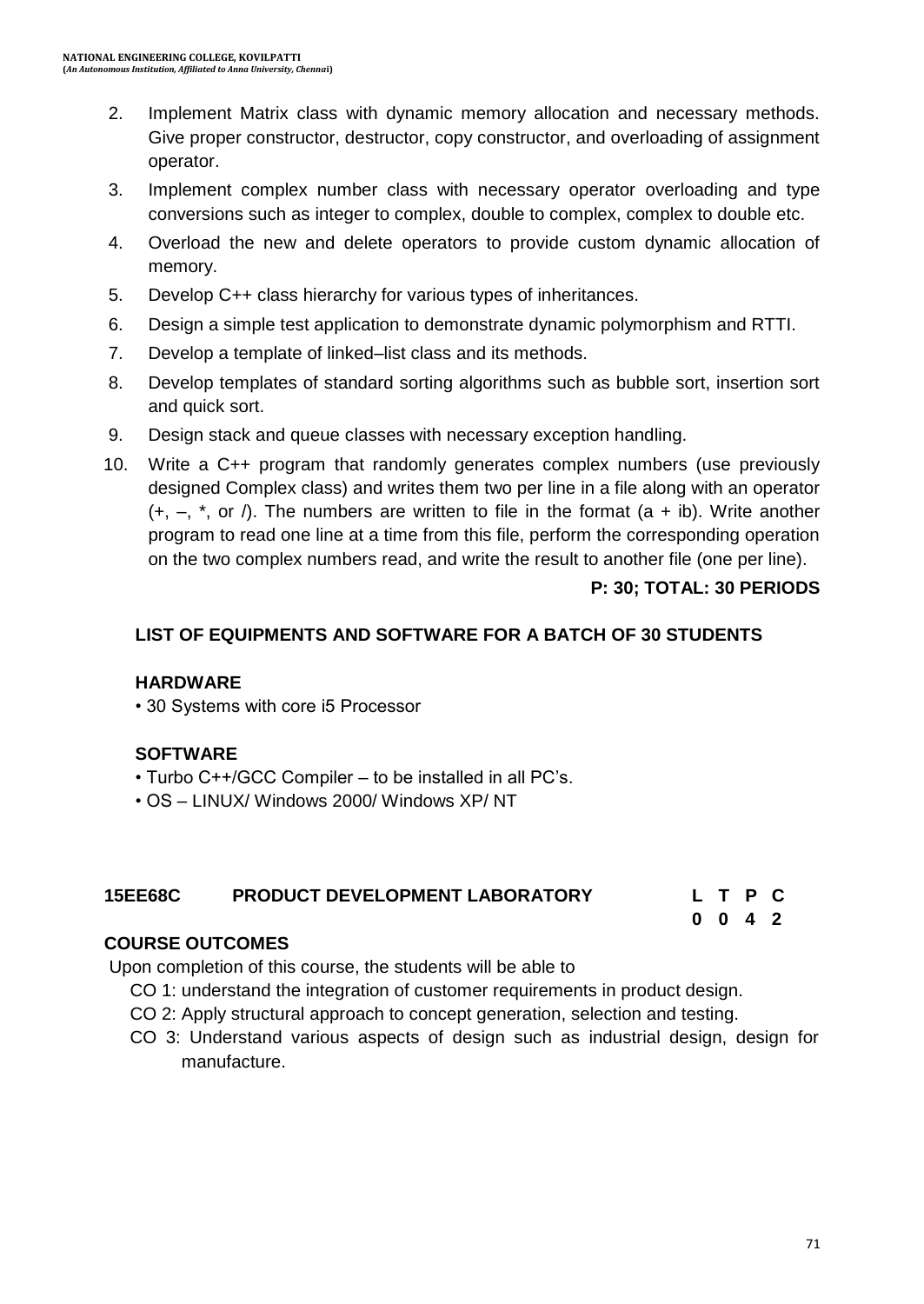The objective of this course is to make the students learn methodologies for identifying customer needs, developing new product concepts, prototype development, estimation of manufacturing costs, and developing business plans to support the development and marketing of these products. A student or a team of students shall develop their own products based on the users need, build simple prototypes of their design, and write development plans for the products.

#### **P: 60 TOTAL: 60 PERIODS**

#### **15EE69C COMPREHENSION L T P C**

**0 0 2 1**

#### **COURSE OUTCOMES**

Upon completion of this course, the students will be able to CO1: recognize the Basics of Electrical and Electrical Engineering. (K2)

CO2: prepare for Engineering Competitive exams. (K3)

#### **Course Content**

**Electric Circuits and Fields:** Network graph, KCL, KVL, node and mesh analysis, transient response of dc and ac networks; sinusoidal steady–state analysis, resonance, basic filter concepts; ideal current and voltage sources, Thevenin"s, Norton"s and Superposition and Maximum Power Transfer theorems, two–port networks, three phase circuits; Gauss Theorem, electric field and potential due to point, line, plane and spherical charge distributions; Ampere's and Biot–Savart's laws; inductance; dielectrics; capacitance.

**Signals and Systems:** Representation of continuous and discrete–time signals; shifting and scaling operations; linear, time–invariant and causal systems; Fourier series representation of continuous periodic signals; sampling theorem; Fourier, Laplace and Z transforms.

**Electrical Machines:** Single phase transformer – equivalent circuit, phasor diagram, tests, regulation and efficiency; three phase transformers – connections, parallel operation; auto–transformer; energy conversion principles; DC machines – types, windings, generator characteristics, armature reaction and commutation, starting and speed control of motors; three phase induction motors – principles, types, performance characteristics, starting and speed control; single phase induction motors; synchronous machines – performance, regulation and parallel operation of generators, motor starting, characteristics and applications; servo and stepper motors.

**Power Systems:** Basic power generation concepts; transmission line models and performance; cable performance, insulation; corona and radio interference; distribution systems; per–unit quantities; bus impedance and admittance matrices; load flow; voltage control; power factor correction; economic operation; symmetrical components; fault analysis; principles of over–current, differential and distance protection; solid state relays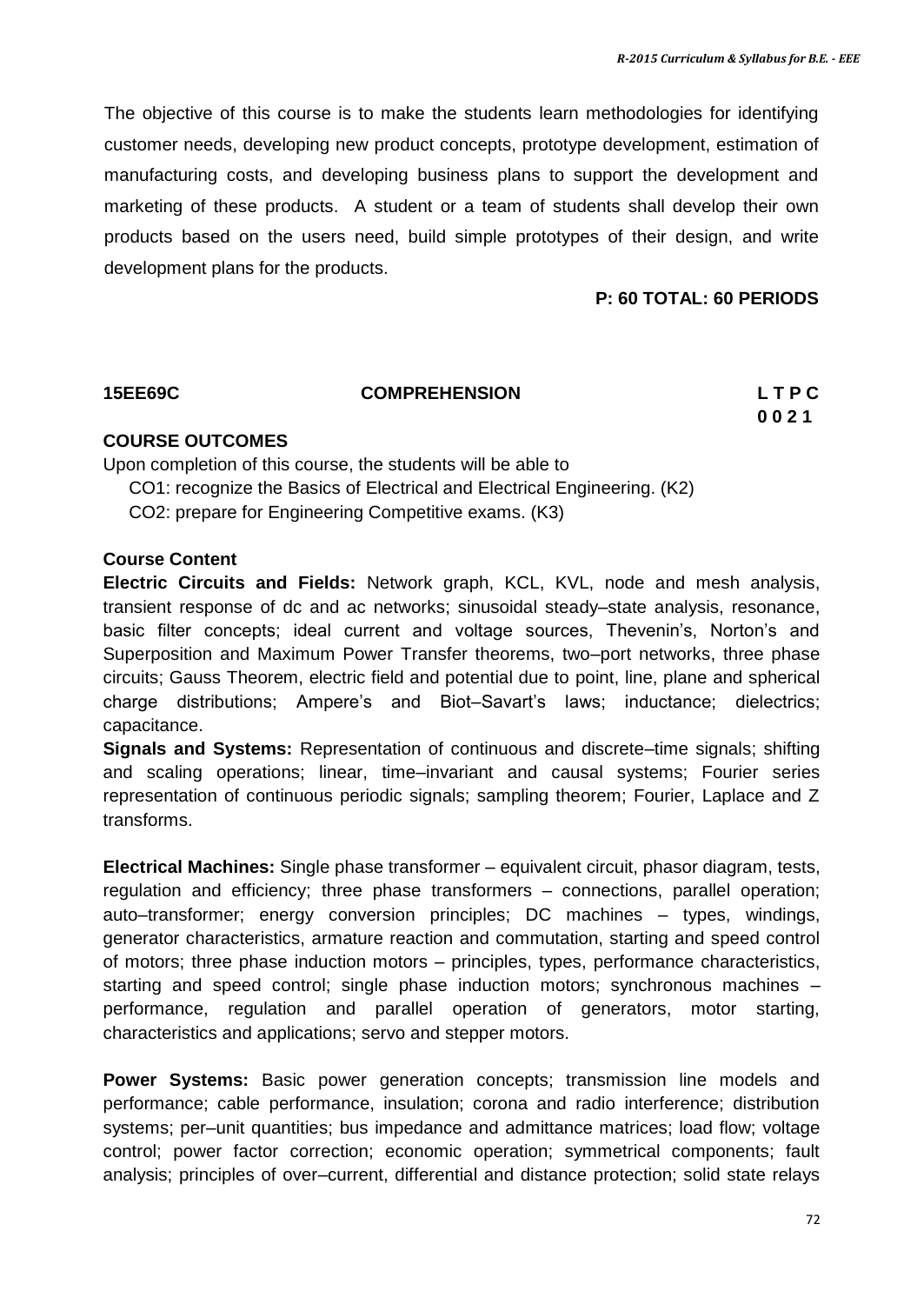and digital protection; circuit breakers; system stability concepts, swing curves and equal area criterion; HVDC transmission and FACTS concepts.

**Control Systems:** Principles of feedback; transfer function; block diagrams; steady–state errors; Routh and Niquist techniques; Bode plots; root loci; lag, lead and lead–lag compensation; state space model; state transition matrix, controllability and observability.

**Electrical and Electronic Measurements:** Bridges and potentiometers; PMMC, moving iron, dynamometer and induction type instruments; measurement of voltage, current, power, energy and power factor; instrument transformers; digital voltmeters and multimeters; phase, time and frequency measurement; Q–meters; oscilloscopes; potentiometric recorders; error analysis.

**Analog and Digital Electronics:** Characteristics of diodes, BJT, FET; amplifiers – biasing, equivalent circuit and frequency response; oscillators and feedback amplifiers; operational amplifiers – characteristics and applications; simple active filters; VCOs and timers; combinational and sequential logic circuits; multiplexer; Schmitt trigger; multi– vibrators; sample and hold circuits; A/D and D/A converters; 8–bit microprocessor basics, architecture, programming and interfacing.

**Power Electronics and Drives:** Semiconductor power diodes, transistors, thyristors, triacs, GTOs, MOSFETs and IGBTs – static characteristics and principles of operation; triggering circuits; phase control rectifiers; bridge converters – fully controlled and half controlled; principles of choppers and inverters; basis concepts of adjustable speed dc and ac drives.

**P: 30; TOTAL: 30 PERIODS**

#### **15EE71C** SMART GRID **CONTACT SMART GRID**

 **3 0 0 3**

### **COURSE OUTCOMES**

Upon completion of this course, the students will be able to

- CO1: explain the design of smart grid architecture. (K2)
- CO2: outline the communication technologies used in smart grid. (K2)
- CO3: explain the Smart Grid technologies, different smart meters. (K2)
- CO4: summarize the renewable energy resources and storages integrated with smart grid (K3)
- CO5: explain the power electronics converters for integration of renewable energy in smart grid. (K3)

### **UNIT I SMART GRID ARCHITECTURAL DESIGN 9**

Introduction – Comparison of Power grid with Smart grid – Power system enhancement – Communication and standards – General View of the Smart Grid Market Drivers – Stakeholder Roles and Function – Measures – Representative Architecture – Functions of Smart Grid Components – Wholesale energy market in smart grid – smart vehicles in smart grid.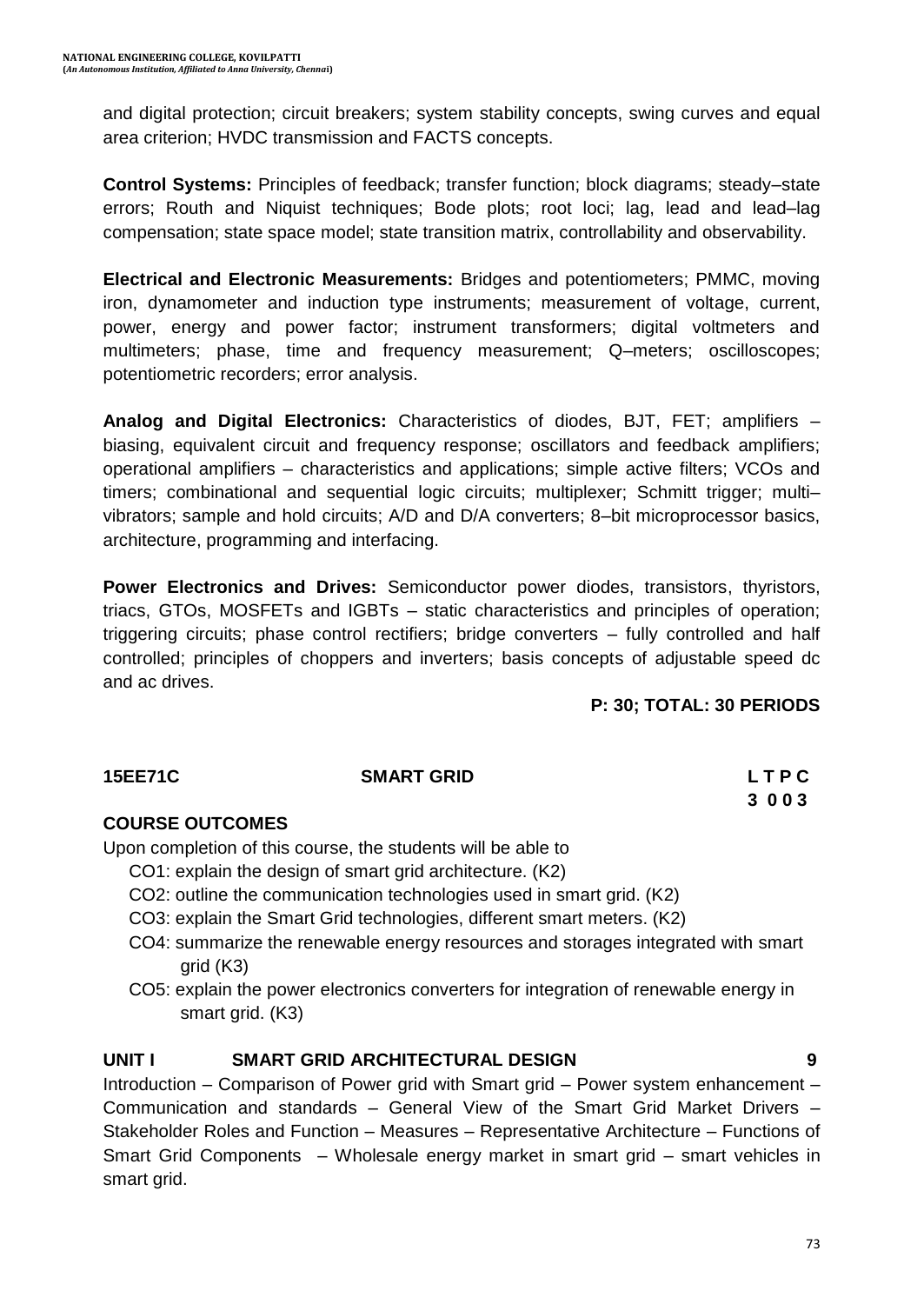#### **UNIT II SMART GRID COMMUNICATIONS AND MEASUREMENT TECHNOLOGY 9**

Communication and Measurement – Monitoring, Phasor Measurement Unit (PMU), Smart Meters, Wide area monitoring systems (WAMS) – Advanced metering infrastructure – GIS and Google Mapping Tools.

# **UNIT III SMART GRID TECHNOLOGIES 9**

Technology Drivers – Smart energy resources: Smart substations Substation Automation, Feeder Automation – Transmission systems: EMS, FACTS and HVDC – Wide area monitoring – Protection and control – Distribution systems: DMS, Volt/VAr control, Fault Detection, Isolation and service restoration –Outage management, High Efficiency Distribution Transformers – Phase Shifting Transformers.

# **UNIT IV RENEWABLE ENERGY AND STORAGE 9**

Renewable Energy Resources – Sustainable Energy Options for the Smart Grid – Penetration and Variability Issues Associated with Sustainable Energy Technology – Demand Response Issues –Electric Vehicles and Plug-in Hybrids – PHEV Technology – Environmental Implications – Storage Technologies – Grid integration issues of renewable energy sources.

### **UNIT V POWER ELECTRONIC CONVERTERS FOR RENEWABLE ENERGY INTEGRATION IN SMART GRID 9**

Power electronic converters-Current source converters – Voltage source converters – Power electronics in the Smart Grid – Renewable energy generation and integration – Fault current limiting-Shunt compensation – Series compensation.

### **L: 45; TOTAL: 45 PERIODS**

# **TEXT BOOKS**

- 1. James Momoh, "Smart Grid: Fundamentals of design and analysis", John Wiley & sons Inc, IEEE press 2012.
- 2. Janaka Ekanayake, Nick Jenkins, Kithsiri Liyanage, Jianzhong Wu, Akihiko Yokoyama, "Smart Grid: Technology and Applications", John Wiley & sons Inc, 2012.

- 1. Fereidoon P. Sioshansi, "Smart Grid: Integrating Renewable, Distributed & Efficient Energy", Academic Press, 2012.
- 2. Clark W.Gellings, "The smart grid: Enabling energy efficiency and demand response", Fairmont Press Inc, 2009.
- 3. Non-Conventional Energy Sources, G.D. Rai, Khanna Publishers, New Delhi, 1999.
- 4. Peter S. Fox-Penner, "Smart Power: Climate Change, the Smart Grid, and the Future of Electric Utilities", Island Press.
- 5. Ali Keyhani, Mohammad N. Marwali, Min Dai, "Integration of Green and Renewable Energy in Electric Power Systems", Wiley.
- 6. Tony Flick and Justin Morehouse, "Securing the Smart Grid", Elsevier Inc.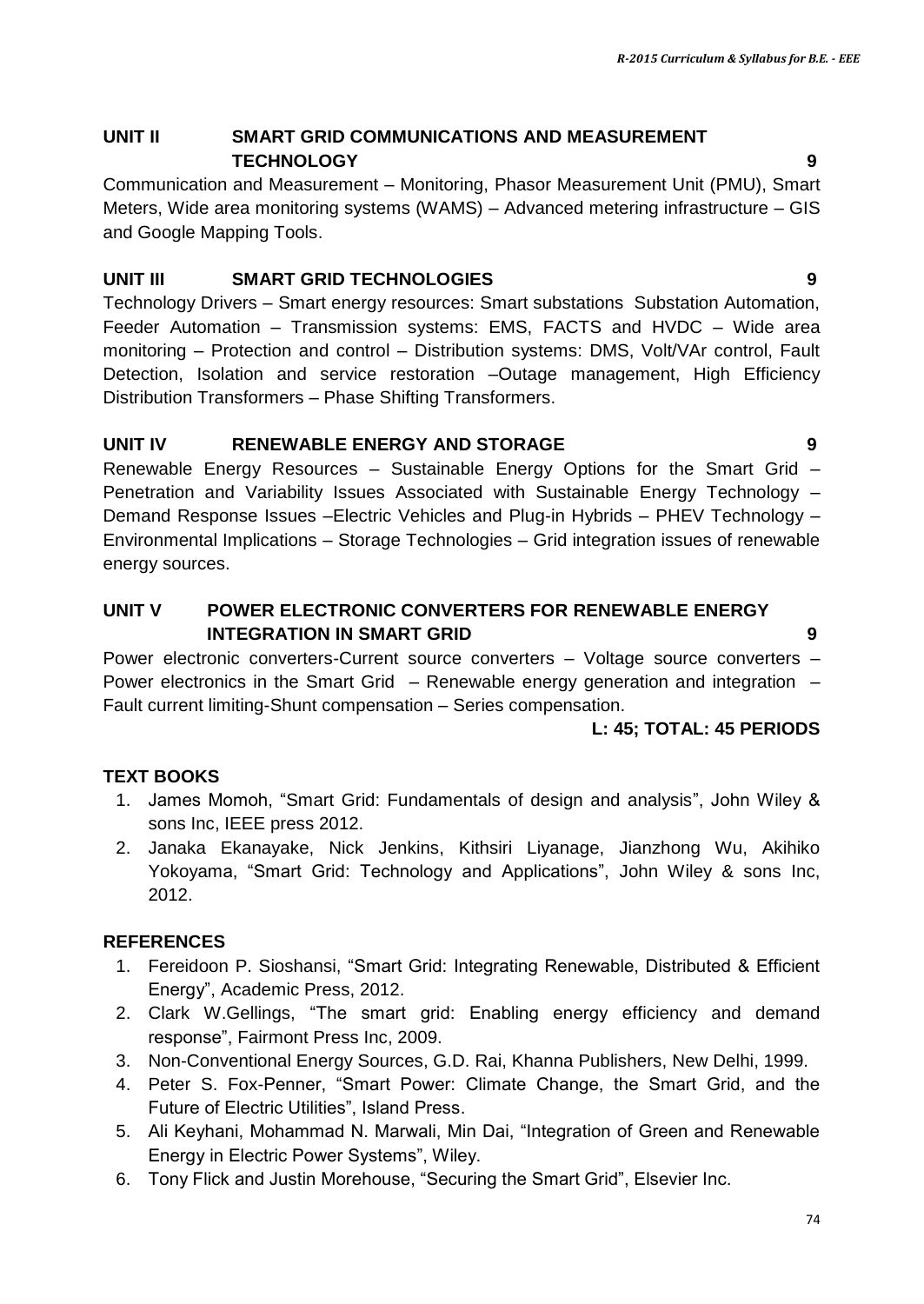#### **15EE72C MINI PROJECT L T P C**

### **COURSE OUTCOMES**

Upon completion of this course, the students will be able to

CO1: identify an innovative or creative idea / concept / solution to a problem.(K2)

- CO2: design and develop the working model.(K5)
- CO3: practice the project along with team members.(K3)
- CO4: prepare reports to interpret the results.(K3)

CO5: explain the ideas effectively through presentation.(K2)

#### **COURSE DESCRIPTION**

- A mini–project which is relevant to the branch of interest of the student or a simulation model developed by the student with the guidance of a faculty member.
- An Evaluation committee formed by the HOD will review the activities and the marks are awarded as follows: Report (40%), Presentation (30%) and oral Examination (30%)

#### **P: 120; TOTAL: 120 PERIODS**

# **15EE73C RESEARCH PAPER AND PATENT REVIEW – SEMINAR L T P C**

#### **0 0 2 1**

#### **COURSE OUTCOMES**

Upon completion of this course, the students will be able to

CO1: explain the concepts published in reputed journals on their area of interest. (K2)

CO2: examine patents and the procedure available in the database. (K2)

#### **COURSE DESCRIPTION**

The student shall give at least one technical presentation on recent research publications and patents related to specialization. The presentation will be assessed by a committee constituted by the Head of the Department. The students shall submit a report at the end of the semester.

#### **P: 30; TOTAL: 30 PERIODS**

#### **15EE81C PROJECT WORK L T P C**

# **0 0 20 10**

#### **COURSE OUTCOMES**

Upon completion of this course, the students will be able to

- CO1: select a good project and able to work in a team leading to development of hardware / software product. (K2)
- CO2: prepare a good technical report and able to present the ideas with clarity. (K3)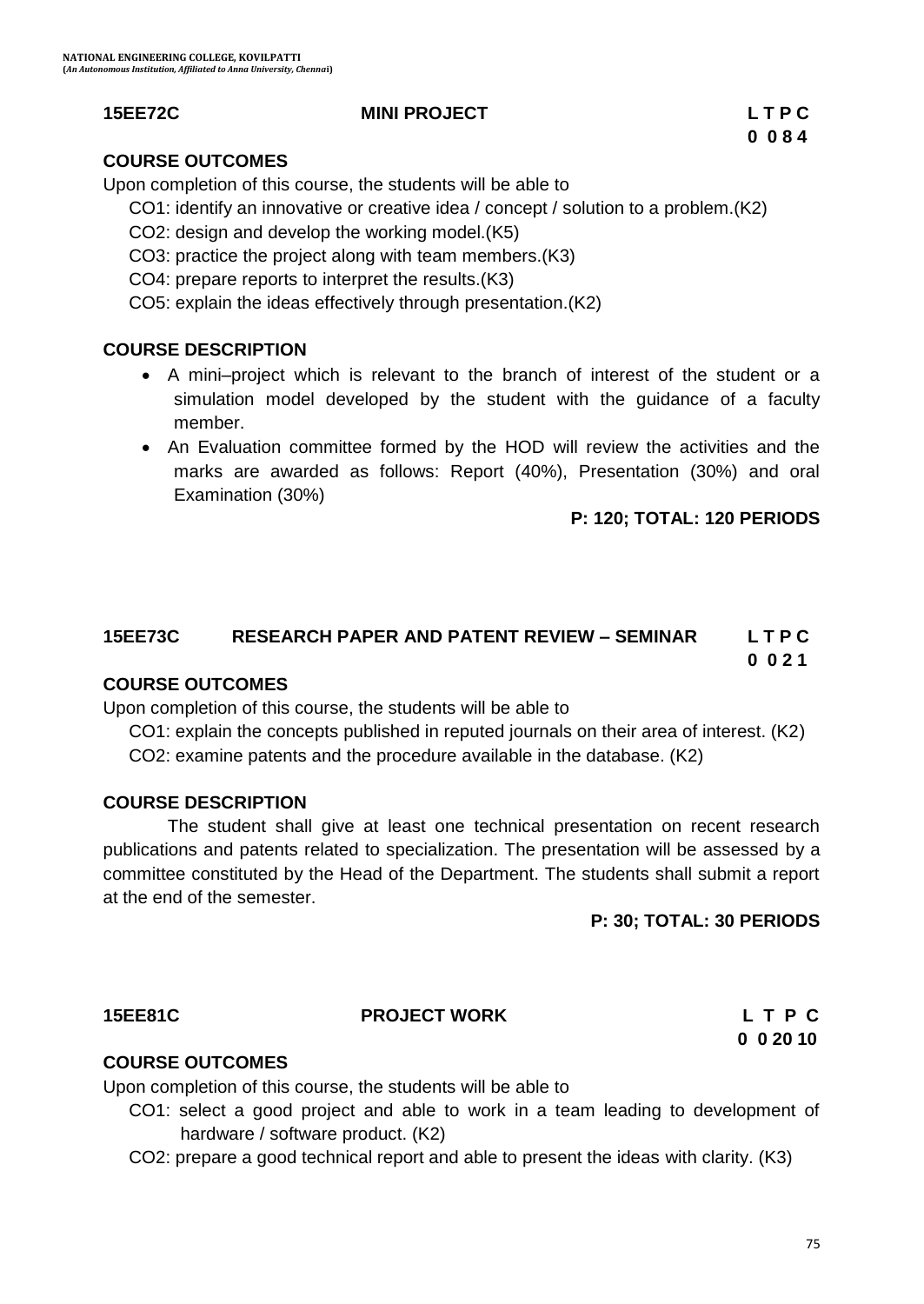#### **COURSE DESCRIPTION**

A Project topic must be selected either from published lists or the students themselves may propose suitable topics in consultation with their guides. The aim of the project work is to deepen comprehension of principles by applying them to a new problem which may be the design and manufacture of a device, a research investigation, a computer or management project or a design problem.

The progress of the project is evaluated based on a minimum of three reviews. The review committee may be constituted by the Head of the Department. A project report is required at the end of the semester. The project work is evaluated jointly by external and internal examiners constituted by the Head of the Department based on oral presentation and the project report.

**P: 300; TOTAL: 300 PERIODS**

#### **15EE82C INTERNSHIP / INPLANT TRAINING L T P C 0 0 4 2**

#### **COURSE OUTCOMES**

Upon completion of this course, the students will be able to

- CO1: recognize the requirement of the industry and cope up with the industrial scenario (K2)
- CO2: prepare a report about the work experience in industry. (K3)

CO3: explain effectively through technical presentation. (K2)

#### **COURSE DESCRIPTION**

#### **A. INTERNSHIP**

- Internship undergone in R&D organization and reputed institution.
- An Evaluation committee formed by the HOD will review and the marks are awarded as follows: Internship Report (40%), Presentation (30%) and oral Examination (30%)

#### **B. INPLANT TRAINING**

- 2 to 4 weeks Training undergone in industries and also in R&D organization are considered as inplant training.
- An Evaluation committee formed by the HOD will review and the marks are awarded as follows: Inplant Training Report (40%), Presentation (40%) and Oral Examination (20%)

**P: 60; TOTAL: 60 PERIODS**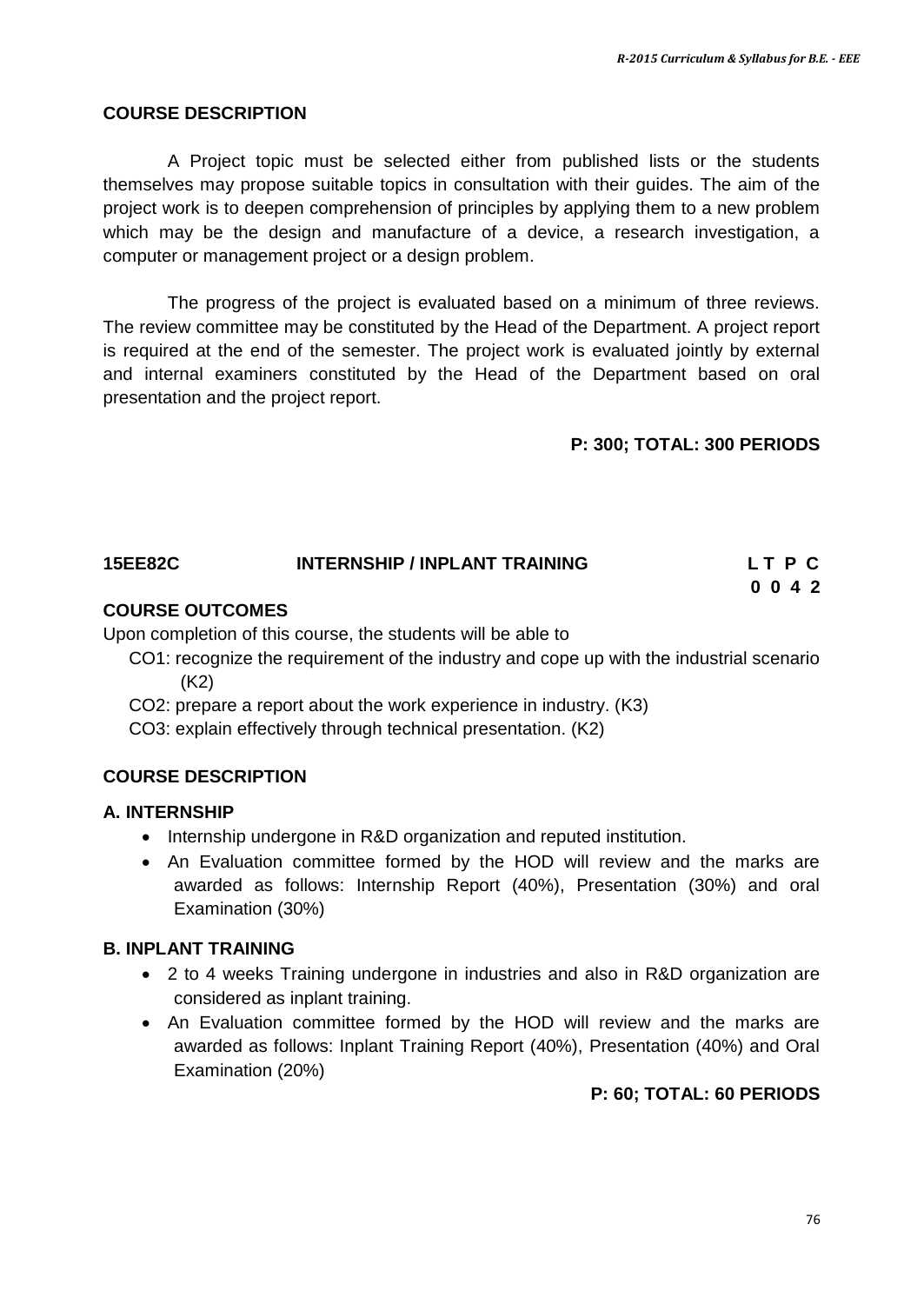#### **15EE01E SWITCHED MODE POWER CONVERSIONS L T P C**

#### **3 0 0 3**

#### **COURSE OUTCOMES**

Upon completion of this course, the students will be able to

CO1: describe the concept of reactive elements for power electronic systems. (K2)

- CO2: discuss the concepts of switching converters. (K2)
- CO3: explain the operation of resonant converters. (K2)
- CO4: discuss the operation of transformerized switching converters. (K2)
- CO5: distinguish various types of UPS and filters. (K2)

### **UNIT I INTRODUCTION 9**

Reactive elements – Design of Inductor, capacitor and transformer for Power electronics applications.

#### **UNIT II BASIC SWITCHING CONVERTER TOPOLOGIES 9**

Basic concepts of SMPS – DC-DC converters – Characteristics – Constituent elements – Operating principles.

### **UNIT III RESONANT CONVERTERS 9**

Classification of resonant converters – Basic resonant circuit concepts – Load resonant converters – Resonant switches converters – Zero voltage switching.

#### **UNIT IV TRANSFORMERIZED SWITCHING CONVERTERS 9**

Forward converter – Push-pull converter – Half–bridge switching converter – Full – bridge switching converter – Flyback converter – Zero–Current–Switching Quasi–Resonant Half– Bridge converter

#### **UNIT V POWER CONDITIONERS, UPS AND FILTERS 9**

Power line disturbances – Power conditioners – Offline and Online UPS, Applications – Voltage filters, Series–parallel resonant filters, filter for PWM VSI, current filter, DC filters.

#### **L: 45; TOTAL: 45 PERIODS**

### **TEXT BOOKS**

- 1. Simon S. Ang, "Power Switching Converter", Marcel Dekker Inc., Taylor and Francis,3rd Edition,2005.
- 2. Umanand L., Bhat S.R., "Design of magnetic components for switched Mode Power converters" , Wiley Eastern Ltd.,2001.

- 1. Ned Mohan, Tore M. Undeland, William P. Robbins, "Power Electronics: Converters, Applications and Design", 3<sup>rd</sup> Edition, John Wiley and Sons, 2003.
- 2. Philip T. Krein, "Elements of Power Electronics", Oxford University Press, 2004.
- 3. Rashid M.H., "Power Electronics: Circuits, Devices and Applications", 3<sup>rd</sup> Edition, Pearson Education, 2004.
- 4. Keng C. Wu, "Switch–Mode Power Converters: Design and Analysis", 1<sup>st</sup> Edition, Academic Press, 2005.
- 5. Ramanarayanan V., "Course Material On Switched Mode Power Conversion", IISc Bangalore, 2007.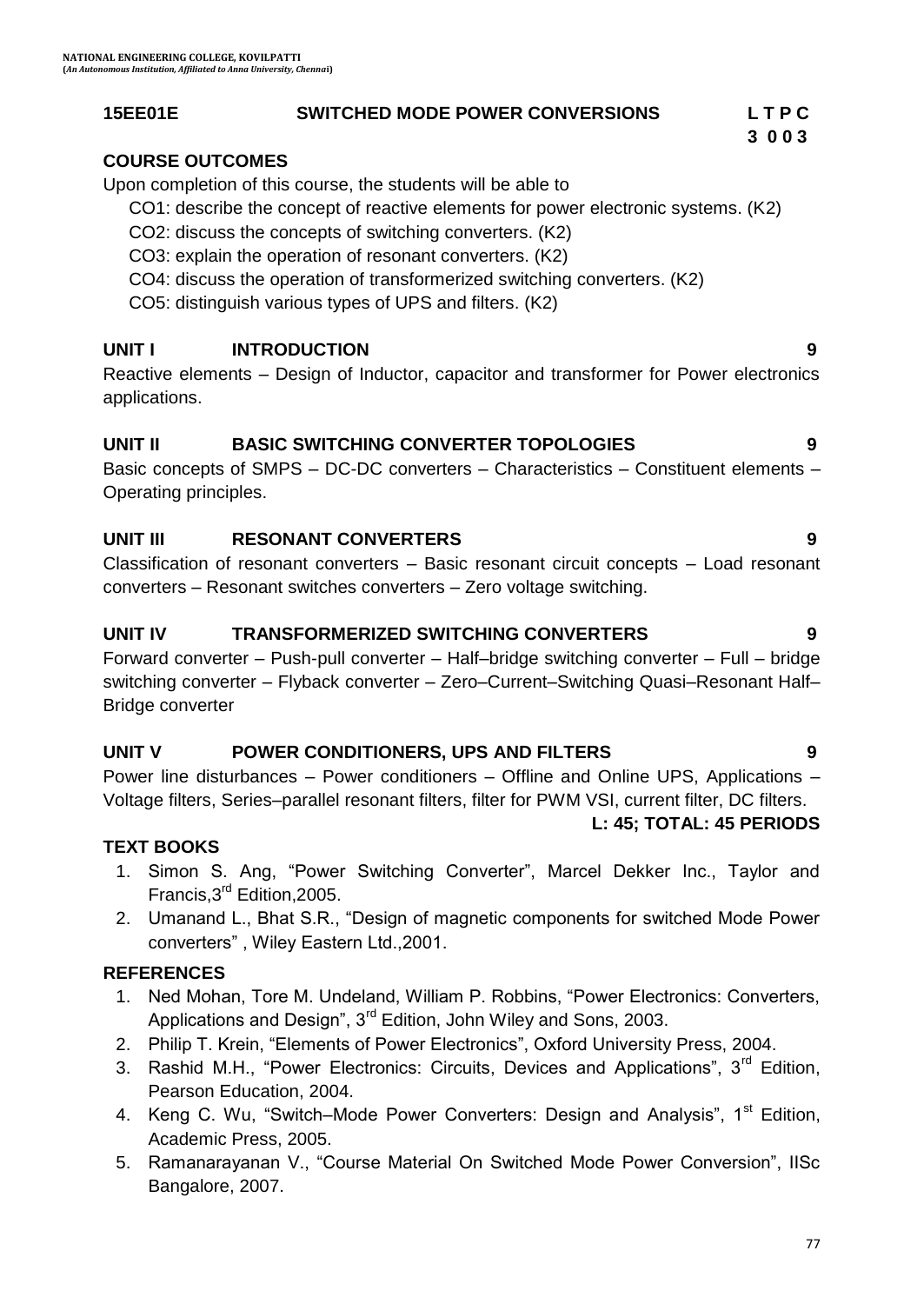#### **15EE02E SPECIAL ELECTRICAL MACHINES L T P C**

# **3 0 0 3**

## **COURSE OUTCOMES**

Upon completion of this course, the students will be able to

- CO1: develop the knowledge in construction, principle of operation and performance of synchronous reluctance motors. (K5)
- CO2: explain the construction, various operating modes, control and performance of stepping motors. (K2)
- CO3: analyze the structure and operation, converters, and controllers of switched reluctance motors. (K4)
- CO4: review the construction, principle of operation, control and performance of permanent magnet brushless D.C. motors. (K2)
- CO5: illustrate the construction, principle of operation and control of permanent magnet synchronous motors. (K3)

# **UNIT I SYNCHRONOUS RELUCTANCE MOTORS 9**

Constructional features – Types – Axial and Radial flux motors – Operating principles – Reluctance torque – Phasor diagram – Characteristics.

# **UNIT II STEPPING MOTORS 9**

Constructional features – Principle of operation – Variable reluctance motor – Single and multi stack configurations – Permanent Magnet Stepper motor – Hybrid motor – Theory of torque predictions – Modes of excitations – Characteristics – Drive circuits – Closed loop control.

### **UNIT III SWITCHED RELUCTANCE MOTORS 9**

Constructional features – Principle of operation – Inductance profile – Characteristics – Torque equation – Power Converters and their controllers – Methods of Rotor position sensing – Current control schemes – Sensorless operation – Closed loop control of SRM.

### **UNIT IV PERMANENT MAGNET BRUSHLESS DC MOTORS 9**

Permanent Magnet materials – Magnetic Characteristics – Principle of operation – Types – Commutators : Mechanical and electronic commutators – Square wave permanent magnet brushless motor drives – Sensors – Magnetic circuit analysis – EMF and torque equations – Power controllers – Motor characteristics and control.

### **UNIT V PERMANENT MAGNET SYNCHRONOUS MOTORS 9**

Principle of operation – Ideal PMSM – EMF and Torque equations – Armature reaction MMF –Sine wave motor with practical windings – Phasor diagram – Torque / speed characteristics – Power controllers – Converters.

### **L: 45; TOTAL: 45 PERIODS**

# **TEXT BOOKS**

- 1. Miller T.J.E., "Brushless Permanent Magnet and Reluctance Motor Drives", Clarendon Press, Oxford, 1989.
- 2. [Venkataratnam](https://www.google.co.in/search?tbo=p&tbm=bks&q=inauthor:%22K.+Venkataratnam%22&source=gbs_metadata_r&cad=3) K., "Special Electric Machines", Universities Press, 2009.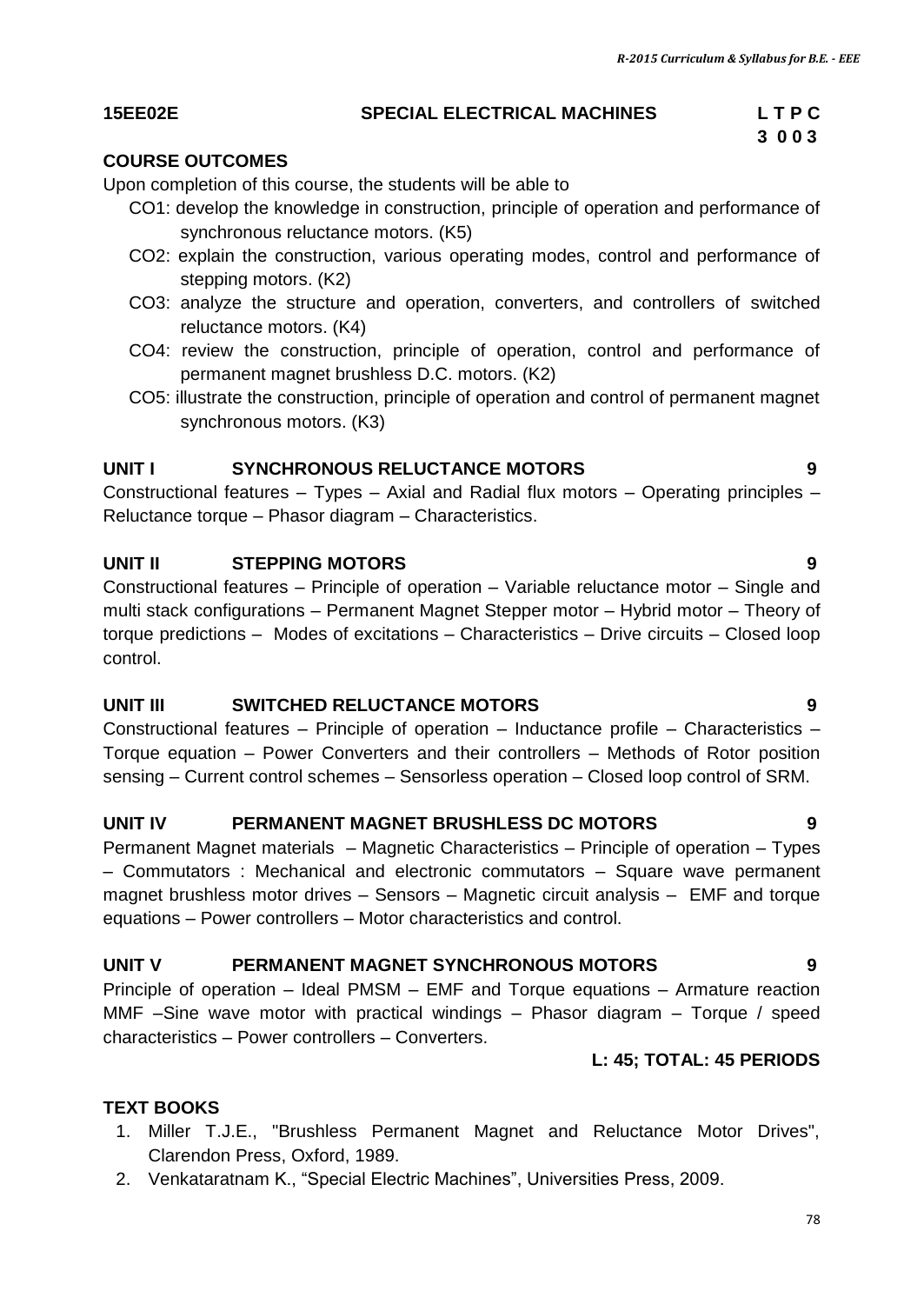#### **REFERENCES**

- 1. Krishnan R., "Switched Reluctance Motor Drives Modeling, Simulation, Analysis, Design and Application", CRC Press, New York, 2001.
- 2. Aearnley P.P., "Stepping Motors A Guide to Motor Theory and Practice", Peter Perengrinus, London, 2002.
- 3. Kenjo T. and Nagamori S., ""Permanent Magnet and Brushless DC Motors", Clarendon Press, London, 1988.
- 4. [Gnanavadivel](https://www.google.co.in/search?tbo=p&tbm=bks&q=inauthor:%22J.+Gnanavadivel%22) J., [Karthikeyan](https://www.google.co.in/search?tbo=p&tbm=bks&q=inauthor:%22J.+Karthikeyan%22) J. and [Albert Alexander](https://www.google.co.in/search?tbo=p&tbm=bks&q=inauthor:%22S.+Albert+Alexander%22) S., "Special Electrical Machine", Anuradha publications, 3rd Edition, 2007.
- 5. Kenjo T., "Stepping Motors and Their Microprocessor Controls", Clarendon Press London, 2007.

#### **15EE03E POWER ELECTRONICS FOR RENEWABLE ENERGY SYSTEMS**

 **L T P C 3 0 0 3**

#### **COURSE OUTCOMES**

Upon completion of this course, the students will be able to

CO1:explain the importance of different renewable energy resources. (K2)

CO2:discuss the principle of wind and solar energy systems. (K2)

CO3:identify the different power converters and MPPT for renewable energy systems. (K3)

CO4:classify the different wind electrical generators. (K2)

CO5:illustrate the grid integrated wind and PV system and its issues. (K3)

### **UNIT I INTRODUCTION 9**

Trends in energy consumption – Conventional and renewable energy sources and their availability – Impacts of renewable energy generation on environment (cost GHG Emission) – Need to develop new energy technologies – Hybrid renewable energy system – Case studies.

#### **UNIT II ANALYSIS OF WIND AND PV SYSTEMS 9**

Solar radiation and measurement – Solar cells and their characteristics – PV arrays – Introduction to flexible solar cells – Electrical storage with batteries – Basic Principle of wind Energy conversion – Components and classification of Wind Energy Conversion System (WECS).

### **UNIT III POWER CONDITIONING SCHEMES 9**

Solar: Line commutated converters (inversion–mode) – Boost and buck boost converters – Selection of inverter. Wind: Three phase AC voltage controllers – AC–DC–AC converters – Grid Interactive Inverters – Matrix converters – Control unit – MPPT algorithms.

# **UNIT IV ELECTRICAL MACHINES FOR RENEWABLE ENERGY CONVERSION 9**

Review of reference theory fundamentals – Principle of operation and analysis: IG, PMSG, SCIG and DFIG.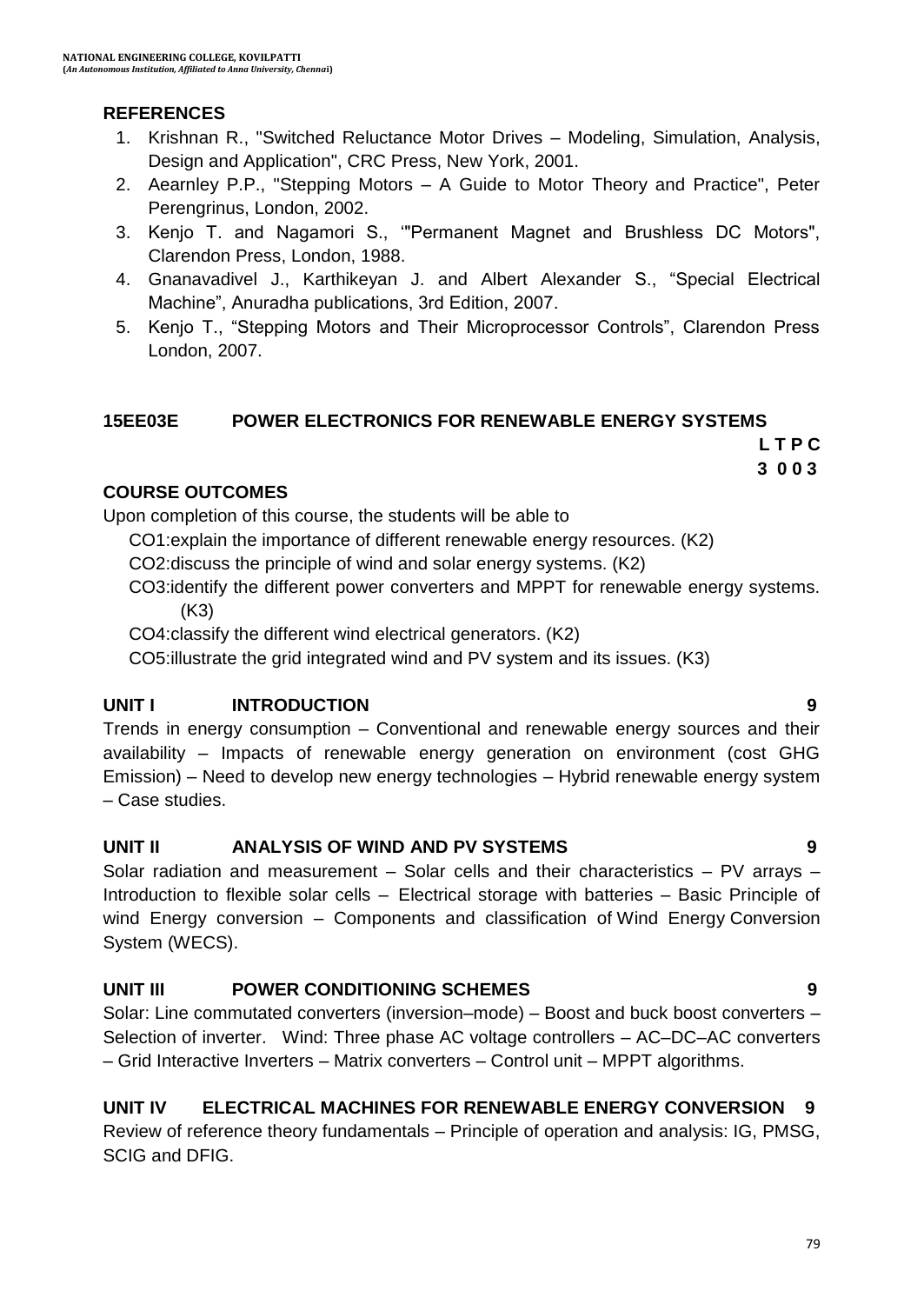#### **UNIT V STANDALONE AND GRID INTEGRATED SYSTEM 9**

Stand alone operation of fixed and variable speed WECS and solar system – Grid integrated PMSG and SCIG based WECS – Grid integrated solar system – Grid connection Issues.

#### **L: 45; TOTAL: 45 PERIODS**

#### **TEXT BOOKS**

- 1. Rashid .M. H "power electronics Hand book", Academic press, 2001
- 2. Rai. G.D, "Non conventional energy sources", Khanna publishes, 4<sup>th</sup> Edition, 2005.

#### **REFERENCES**

- 1. S. Rao and Parulekar, "Energy Technology Non Conventional, Renewable and Conventional", New Delhi, Khanna Publishers, 2009.
- 2. Paul.C.Krause, O.Wasynczuk, "Analysis of Electrical Machinery and Drive Systems", 3<sup>rd</sup> Edition, Wiley Publications 2013.
- 3. Ned Mohan, Tore M. Undeland and William P. Robbins, "Power Electronics: Converters, Applications and Design", New Jersey, John Wiley and Sons, 2003.
- 4. S.N.Bhadra, D. Kastha, & S. Banerjee, "Wind Electrical Systems", Oxford University Press, 2009
- 5. Rai. G.D, "Solar energy utilization", Khanna publishes, 2010
- 6. Gray, L. Johnson, "Wind Energy System", Prentice Hall Private Limited, 1995
- 7. B.H.Khan, "Non–conventional Energy sources", Tata McGraw Hill Private Limited, NewDelhi.

#### **15EE04E CAD OF ELECTRICAL APPARATUS L T P C**

#### **COURSE OUTCOMES**

Upon completion of this course, the students will be able to

- CO1: compare the conventional and field analysis based design. (K2)
- CO2: interpret the basic concept of numerical approach. (K2)
- CO3: explain the procedures of CAD packages. (K2)
- CO4: apply the knowledge of CAD procedure to design electrical apparatus (K3)
- CO5: analyze the design of transformers. (K3)

#### **UNIT I INTRODUCTION 9**

Outline of Electromagnetic Fields – Electromagnetic field equations – Laplace and Poisson"s Equations – Conventional Design Procedures – Limitations – Need for field analysis based design.

#### **UNIT II PHILOSOPHY OF FEM 9**

Mathematical models – Differential / Integral equations – Finite Difference method – Finite element method – 2D field problems – Charge simulation method.

 **3 0 0 3**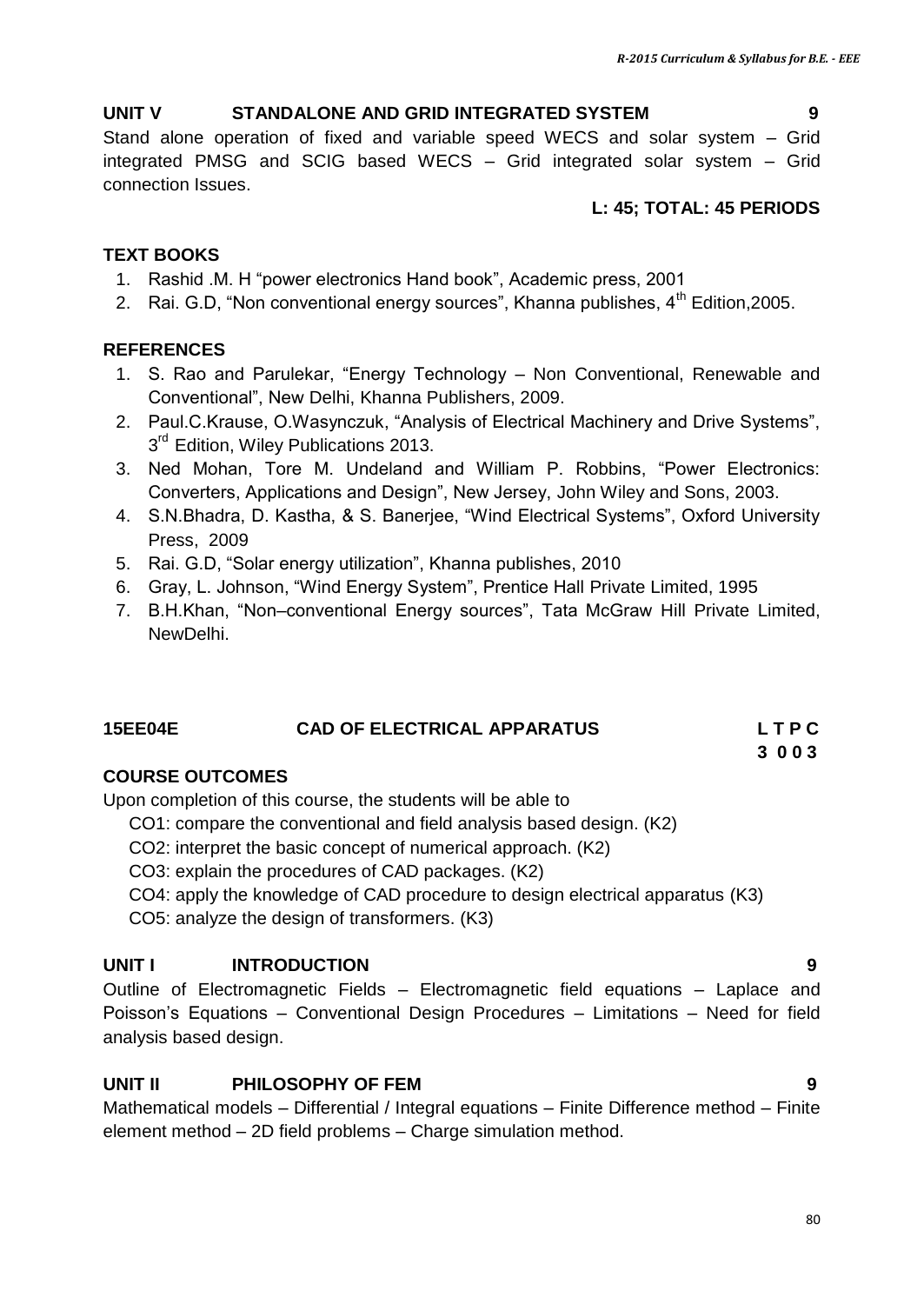# **UNIT III CAD PACKAGES 9**

Elements of a CAD system – Preprocessing – Modeling – Meshing – governing equations – boundary conditions and material characteristics – Setting up solution – Post processing.

#### **UNIT IV DESIGN APPLICATIONS 9**

Voltage Stress in Insulators – Capacitance calculation – Design of bushings – Inductance calculation – Torque calculation in Switched Reluctance Motor.

#### **UNIT V DESIGN OF TRANSFORMERS 9**

Single phase transformer – Computation of the No load Inductances – Estimation of Iron Loses –and leakage inductances.

#### **L: 45; TOTAL: 45 PERIODS**

### **TEXT BOOKS**

- 1. S.J. Salon, "Finite Element Analysis of Electrical Machines", Springer, Yes DEE publishers, Indian reprint, 2007.
- 2. K.J.Binns, P.J.Lawrenson and C.W.Trowbridge, "The Analytical and Numerical Solution of Electric and Magnetic Fields", John Wiley and sons, 1992.

#### **REFERENCES**

- 1. Joao Pedro, A.Bastos and Nelson Sadowski, "Electromagnetic Modeling by Methods", Marcell Dekker Inc., 2003.
- 2. S.R.H.Hoole, "Computer Aided Analysis and Design of Electromagnetic Devices", Elsevier, NewYork, 1989.
- 3. Matthew N. O. Sadiku, "Principles of Electromagnetics", (English) 4<sup>th</sup> Edition, Oxford University Press, New Delhi, 2010
- 4. Nathan Ida, Joao P A Bastos, "Electromagnetics and calculation of fields", Springer Verlag, Second Edition, 1997.
- 5. S.S.Rao, "The Finite Element Method in Engineering", Elsevier, 2011.

# **15EE05E SOLID STATE DRIVES L T P C**

**3 0 0 3**

**COURSE OUTCOMES** Upon completion of this course, the students will be able to

- CO1: discuss the concepts of multi quadrant dynamics of drives. (K2)
- CO2: summarize the fully controlled converter fed separately excited dc drives. (K2)
- CO3: infer current and speed controllers for dc drives. (K2)
- CO4: explain the various speed control strategies of induction motor. (K2)

CO5: outline different control techniques of synchronous motor. (K2)

### **UNIT I DRIVE CHARACTERISTICS 9**

Equations governing motor load dynamics – steady state stability – Multi quadrant dynamics – Acceleration, deceleration, starting and stopping – load torque characteristics of various drives.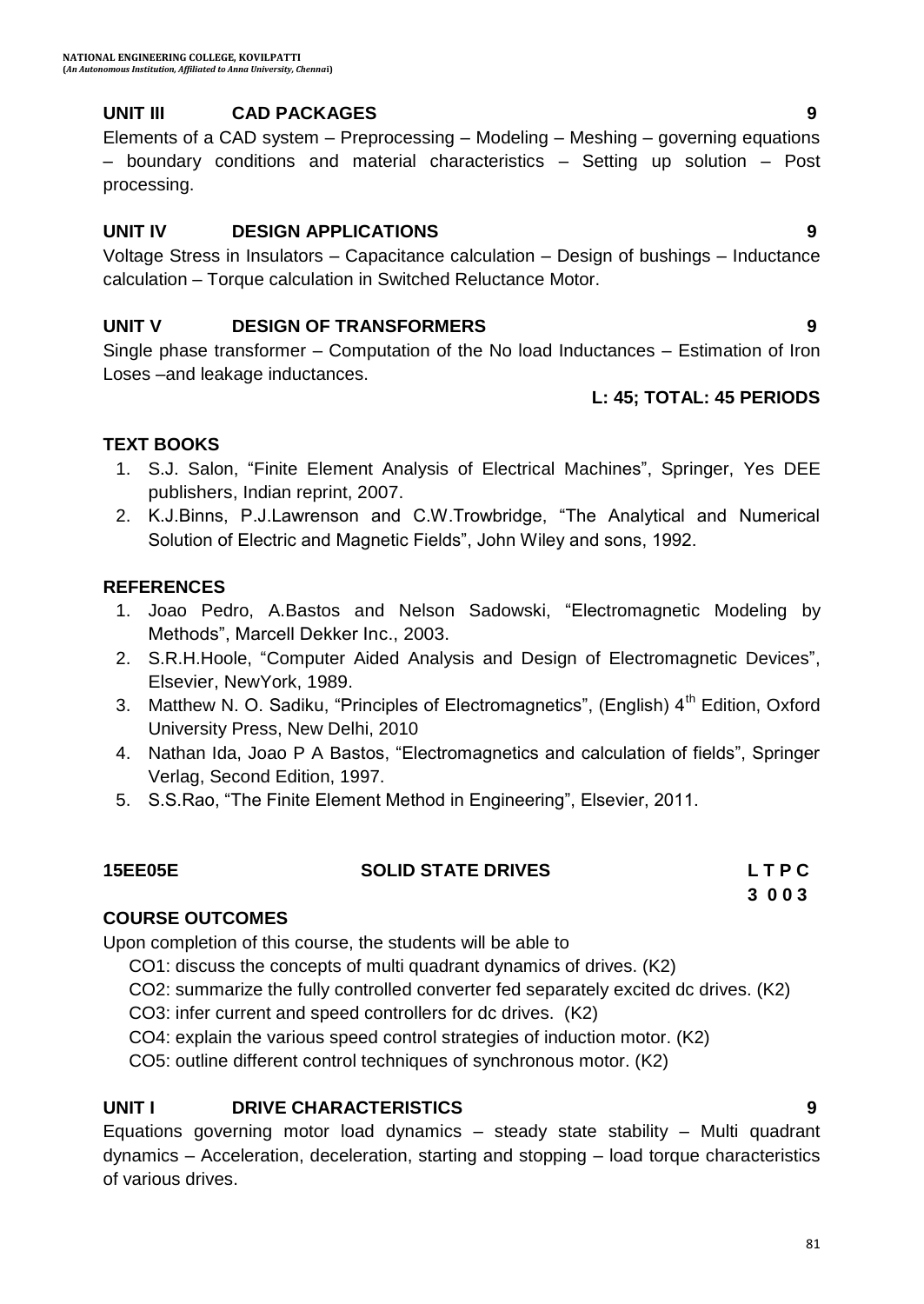#### **UNIT II CONVERTER / CHOPPER FED DC DRIVE 9**

Steady state analysis of fully controlled converter fed separately excited DC drive – Continuous and discontinuous conduction – Time ratio and current limit control – four quadrant operation of chopper.

#### **UNIT III DESIGN OF CONTROLLERS FOR DRIVES 9**

Transfer function of converter fed DC drive – current and speed feedback – Armature voltage control and field weakening mode control, Design of current and speed controller – Converter selection and characteristics.

### **UNIT IV INDUCTION MOTOR DRIVES 9**

Stator voltage, frequency, V/f control – field weakening mode – Static rotor resistance control– Slip power recovery scheme – voltage/current fed inverters – closed loop control.

### **UNIT V SYNCHRONOUS MOTOR DRIVES 9**

V/f control and self–control of synchronous motor – Marginal angle control – power factor control – Permanent magnet synchronous motor.

#### **L: 45; TOTAL: 45 PERIODS**

#### **TEXT BOOKS**

- 1. Gopal K. Dubey, "Power Semi conductor controlled drives", Prentice Hall Private Limited, 1989.
- 2. Bimal K. Bose., "Modern Power Electronics and AC Drives", Prentive Hall / Pearson Education Private Limited, 2005.

#### **REFERENCES**

- 1. De N. K. and Sen P. K., "Electrical Drives", Prentice Hall Private Limited, 2006.
- 2. Murphy J.M.D. and Turnbull, "Thyristor control of AC Motor", Pergamon Press Oxford, 1990.
- 3. Krishnan R., "Electric Motor Drives: Modeling, Analysis, and Control", Prentice Hall Private Limited, 2001.
- 4. Dubey.G.K., "Fundamentals of Electrical drives", Narora publications, 2010.
- 5. Vedam Subramanyan, "Thyristor control of Electrical Drives", Tata McGraw Hill Private Limited, 1996.

# **15EE06E ADVANCED SWITCHGEAR L T P C**

 **3 0 0 3**

### **COURSE OUTCOMES**

Upon completion of this course, the students will be able to

CO1:summarize the characteristics of arc in relation to circuit breaker.(K2)

CO2 : solve the problems associated with circuit interruption by a circuit breaker. (K3)

CO3:describe the different types of conventional circuit breaker. (K2)

CO4:discuss he recent advancements in circuit breaker. (K2)

CO5: explain the testing of circuit breaker. (K2)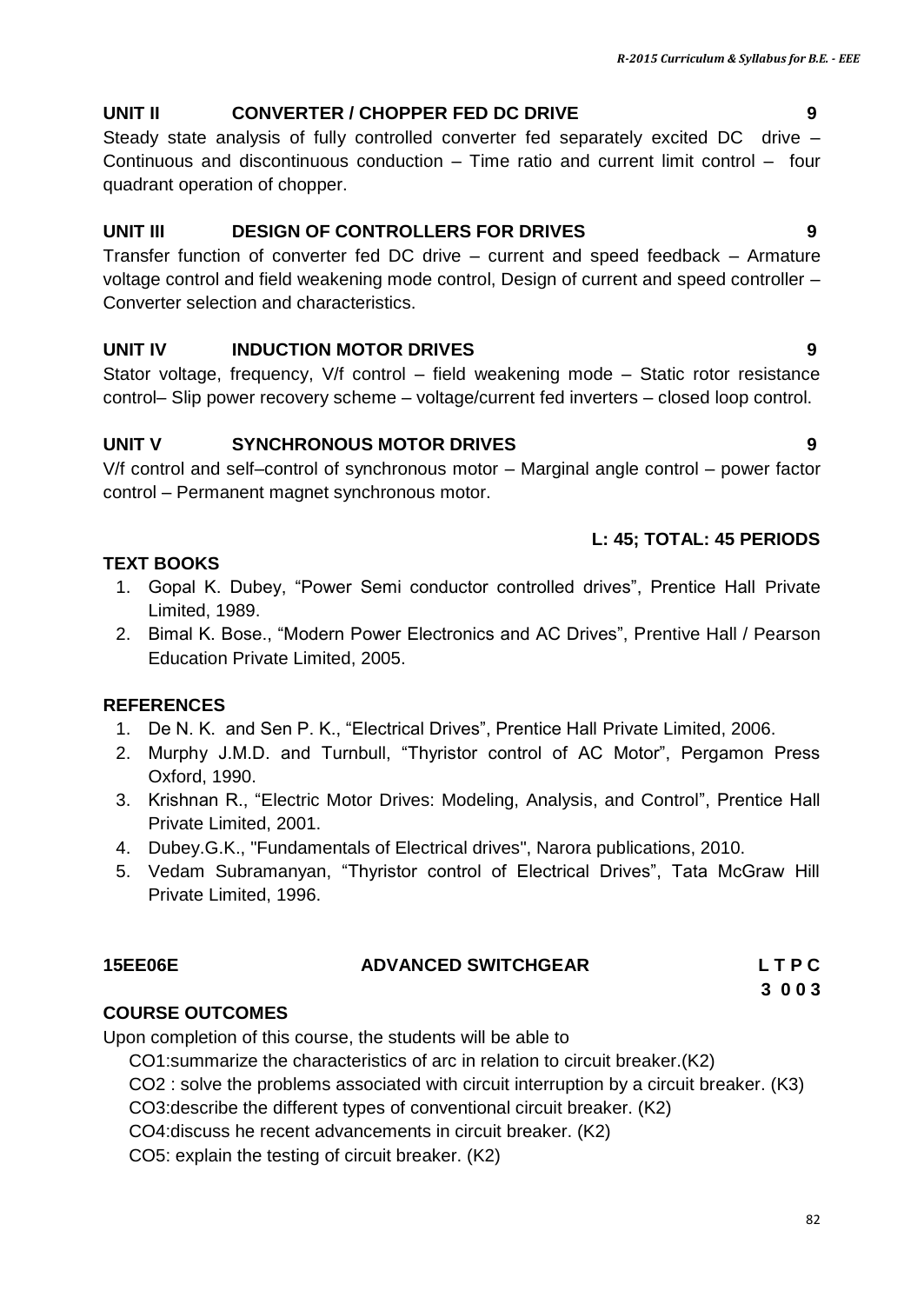### **UNIT I THEORY OF CIRCUIT INTERRUPTION 9**

Arc phenomena – Maintenance of the arc – Losses from plasma – Essential properties of arc – Arc interruption theories – High resistance Interruption – Current zero interruption theory.

#### **UNIT II CIRCUIT CONSTANTS IN RELATION TO CIRCUIT BREAKING 9**

Introduction – Circuit breaker rating– Circuit constants and circuit conditions – Restriking voltage transient Characteristics of restriking voltage – Interaction between breaker and circuit – Current chopping – Duties of switchgear.

#### **UNIT III CONVENTIONAL CIRCUIT BREAKERS 9**

Automatic switch – Air–break circuit breaker– Oil circuit breaker – Single and multi break construction – Air–blast circuit breaker– Performance of circuit breakers and system requirements – Modification of circuit breaker duty by shunt resistors – Power factor correction by series resistance – Comparative merits of different types of conventional circuit breakers.

#### **UNIT IV RECENT DEVELOPMENTS IN CIRCUIT BREAKERS 9**

Modern trends – Vacuum circuit breakers – Sulphur hexafluoride (SF<sub>6</sub>) circuit breakers – D.C. circuit breaker – High speed DC air break circuit breaker – HVDC circuit breaker – HVDC vacuum circuit breaker.

### **UNIT V TESTING OF CIRCUIT BREAKERS 9**

Type tests and routine tests – short circuit testing– Equipments used in the station – Testing procedure – Direct testing – making capacity– Breaking capacity – Indirect testing –unit testing, synthetic testing.

#### **L: 45; TOTAL: 45 PERIODS**

### **TEXT BOOKS**

- 1. B Ravindranath and M Chander, "Power system Protection and Switchgear", New Age International Publishers, 2011.
- 2. Rao Sunil.S, "Switchgear and protection*",* Khanna Publishers, 1999.

- 1. Badri ram and Viswakarma D N, "Power system protection and Switchgear", Tata McGraw Hill Private Limited, New Delhi, 1995.
- 2. Wadhwa C.L, "Electricall Power Systems", New Age international Publishers, 2006, 4<sup>th</sup> Edition, Reprint August 2007.
- 3. Ruben D. Garzon, "High Voltage Circuit Breakers: Design and Applications", CRC Press.
- 4. Chunikhin A and Zhavoronkov M, "High Voltage Switchgear Analysis and Design", Mir Publishers, Moscow, 1989.
- 5. Switchgear Manual, 12<sup>th</sup> Edition, ABB, 2012.
- 6. Power Engineering Guide, 7<sup>th</sup> Edition, Siemens Energy Sector, 2011.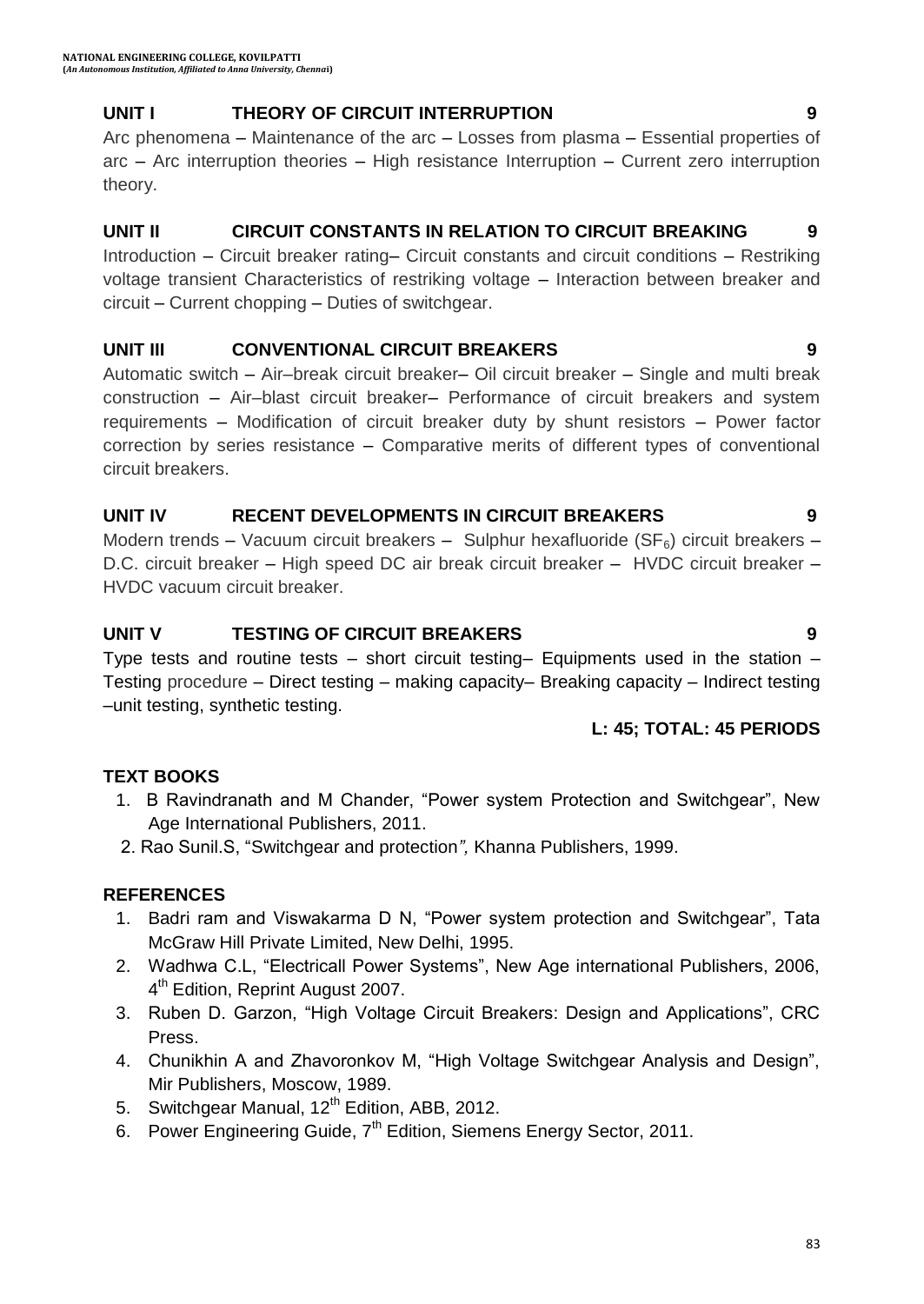#### **15EE07E SOLAR PHOTOVOLTAIC FUNDAMENTALS AND APPLICATIONS L T P C 3 0 0 3**

#### **COURSE OUTCOMES**

Upon completion of this course, the students will be able to

- CO 1: explain the fundamentals of solar cells. (K2)
- CO 2: recognize the various solar PV technologies and their up gradations along with their benefits. (K2)
- CO 3: design and analyze on–grid and off–grid PV applications. (K3)
- CO 4: realize cost benefit analysis of PV installations. (K2)

#### **UNIT I ESSENTIAL BASICS OF SOLAR CELL 9**

Solar cell – physics – Photovoltaics in Global Energy Scenario – Fundamentals of Semiconductors, Energy band, Charge carriers – Motion, PN Junction diode, Solar cells – Design characteristics, Solar radiation.

#### **UNIT II COMMERCIAL AND DEVELOPING TECHNOLOGIES 9**

Commercial technologies – Mono crystalline and Multi crystalline, Silicon – Wafer based Solar cell, Thin film solar cells – A–Si, Cd–Te and CIGS, Concentrated PV cells, Developing technologies – Organic cells, Dye sensitized cells.

#### **UNIT III SOLAR PV FOR ON–GRID APPLICATIONS 9**

Solar cells to solar array – On–Grid PV system – With and Without storage – Balance of system – DC–DC converters – Inverters – Net Metering – Design and analysis – Performance evaluation and monitoring – Field visit – Grid tied PV power plant.

#### **UNIT IV SOLAR PV FOR OFF–GRID APPLICATIONS 9**

Off–Grid stand alone PV system – System sizing – Module and Battery – Storage – Batteries for PV systems – Sun Tracking mechanism – Types of tracking – One–axis, Two–axis – Maximum power point tracking – Design and analysis – Performance evaluation and monitoring – Field visit – Off–grid PV system

#### **UNIT V COST BENEFIT ANALYSIS FOR SOLAR PV INSTALLATIONS 9**

Cost and manufacturability – Manufacturing economics – Scaling – Pricing – Trends in retail pricing – Energy economics – Grid tied power plant – Solar street lighting system

#### **L: 45; TOTAL: 45 PERIODS**

#### 1. Chetan Singh Solanki, "Solar Photovoltaics Fundamentals, Technologies and Applications", 2<sup>nd</sup> Edition, Prentice Hall Limited.

2. James P. Dunlop, "Photovoltaic Systems", Second Edition, American Technical Publishers

#### **REFERENCES**

**TEXT BOOKS**

- 1. Robert Foster, Majid Ghassemi and Alma Cota, "Solar Energy Renewable Energy and the Environment", CRC Press
- 2. www.pveducation.org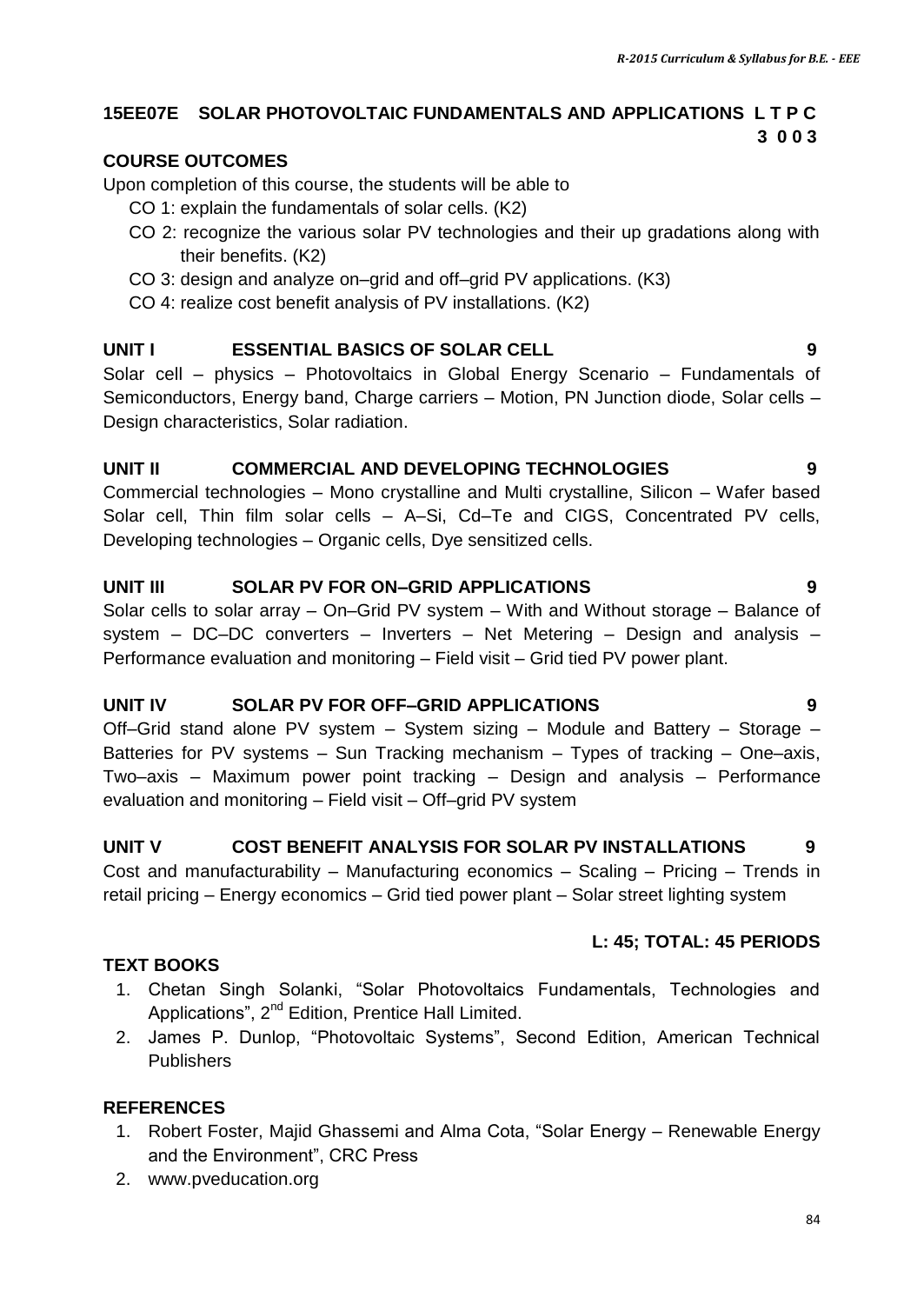### **15EE08E ENERGY AUDITING AND MANAGEMENT L T P C**

#### **COURSE OUTCOMES**

Upon completion of this course, the students will be able to

- CO1: explain the concept of energy auditing. (K2)
- CO2: select energy efficient motor for various applications. (K2)
- CO3: identify the possibility of energy conservation in driven equipments. (K2)
- CO4: select suitable lighting schemes for various environment(K3)
- CO5: describe the concept of Energy Management. (K2)

### **UNIT I ELECTRICAL ENERGY AND SAFETY AUDIT 9**

Overview of Electricity Act – Energy conservation act – Electrical energy audit – Types – Tools – Tariff – Load factor improvement – Power factor correction – Power demand control and shifting – Electrical safety Auditing.

#### **UNIT II ENERGY CONSERVATION IN ELECTRIC MOTORS 9**

Motors efficiency – Motor selection – Factors affecting motor performance – Efficiency at low load – Rewound motors – Variable speed drives – Load reduction – High efficiency motors – Energy savings in transformers – Case studies.

#### **UNIT III ELECTRICAL ENERGY CONSERVATION IN DRIVEN EQUIPMENTS 9**

Input electrical energy requirements in pumps, fans and compressors – Load factor estimation in the equipment – Energy conservation potential – Electrical energy conservation in refrigeration and air conditioning systems.

#### **UNIT IV ENERGY CONSERVATION IN INDUSTRIAL LIGHTING 9**

Concept of lighting systems – Choice of lighting – Different lighting technologies – Energy saving – Control of lighting – Lighting standards and requirements – Light meter audit – Methods to reduce costs.

#### **UNIT V ENERGY MANAGEMENT 9**

Principles of energy management, organizing energy management program, initiating, planning, controlling, promoting, monitoring, reporting – Energy manager, Qualities and functions, language, Questionnaire, Checklist of top level management.

#### **L: 45; TOTAL: 45 PERIODS**

#### **TEXT BOOKS**

- 1. D. Yogi Goswami, Frank Kreith, "Energy Management and Conservation Handbook", CRC Press, 2008.
- 2. [Marguerite A. H Ruffner,](http://www.amazon.in/s/ref=dp_byline_sr_book_2?ie=UTF8&field-author=Marguerite+A.+H+Ruffner&search-alias=stripbooks) [Yacov Y. Haimes](http://www.amazon.in/s/ref=dp_byline_sr_book_1?ie=UTF8&field-author=Yacov+Y.+Haimes&search-alias=stripbooks), "Energy Auditing and Conservation: Methods, Measurements, Management, and Case Studies", Taylor and Francis,1980.

#### **REFERENCES**

1. General Aspects of Energy management and Energy audit, Second Edition 2005, Bureau of Energy Efficiency, Ministry of Power, India.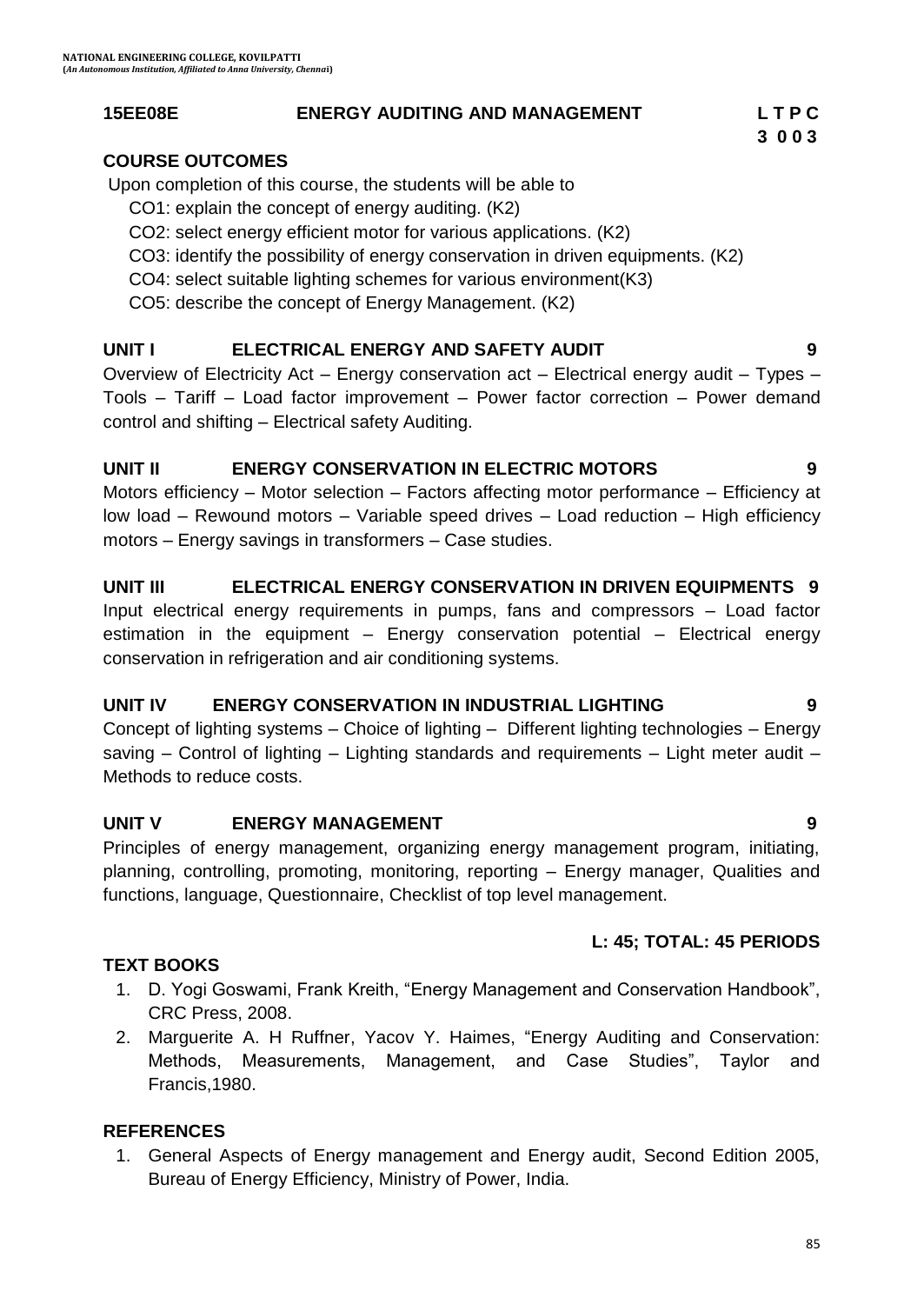- 2. Energy Efficiency in Electrical Utilities, Second Edition 2005, Bureau of Energy Efficiency, Ministry of Power, India.
- 3. Energy management handbook, John Wiley and Sons Wayne C. Turner, 2006

#### **15EE09E POWER QUALITY L T P C**

# **3 0 0 3**

#### **COURSE OUTCOMES**

Upon completion of this course, the students will be able to

- CO1: review the characterization of power quality in electric power system. (K2)
- CO2: categorize the causes of power quality problems. (K4)
- CO3: describe the estimation techniques and mitigation methods of voltage sag and interruptions. (K6)
- CO4: explain the concept of over voltages and harmonic controlling methods. (K2)
- CO5: outline the power quality monitoring and improvement techniques. (K3)

#### **UNIT I INTRODUCTION 9**

Characterization of Electric Power Quality: Transients, short duration and long duration voltage variations, Voltage imbalance, waveform distortion, Voltage fluctuations, Power frequency variation – Harmonics Vs transients – Effect of harmonics – Harmonic distortion – Harmonic indices – Inter harmonics – Resonance – Harmonic distortion evaluation – Power acceptability curves – IEEE and IEC standards.

#### **UNIT II SOURCES OF POWER QUALITY PROBLEMS 9**

Single phase static and rotating AC/DC converters, Three phase static AC/DC converters, Battery chargers, Arc furnaces, Fluorescent lighting, pulse modulated devices, Adjustable speed drives.

#### **UNIT III VOLTAGE SAG AND INTERRUPTIONS 9**

Sources of Voltage Sag and Interruptions – Estimating voltage sag performance – Thevenin's equivalent source  $-$  Analysis and calculation of various fault condition  $-$ Voltage sag due to induction motor starting – Estimation of sag severity – Mitigation of voltage sag using active series compensators – Static transfer switches and fast transfer switches.

#### **UNIT IV OVERVOLTAGES 9**

Sources of overvoltage – Capacitor switching – Lightning – Ferro resonance – Mitigation of voltage swells – Surge arresters – Power conditioners – Devices for controlling harmonic distortion – Passive and active filters.

#### **UNIT V POWER QUALITY MONITORING & IMPROVEMENT 9**

Monitoring considerations – Monitoring and diagnostic techniques for various power quality problems– Power line disturbance analyzer – Quality measurement equipment – Harmonic spectrum analyzer – Flicker meters – Disturbance analyzer – Load compensation using DSTATCOM, Voltage regulation using DSTATCOM, protecting sensitive loads using DVR, UPQC.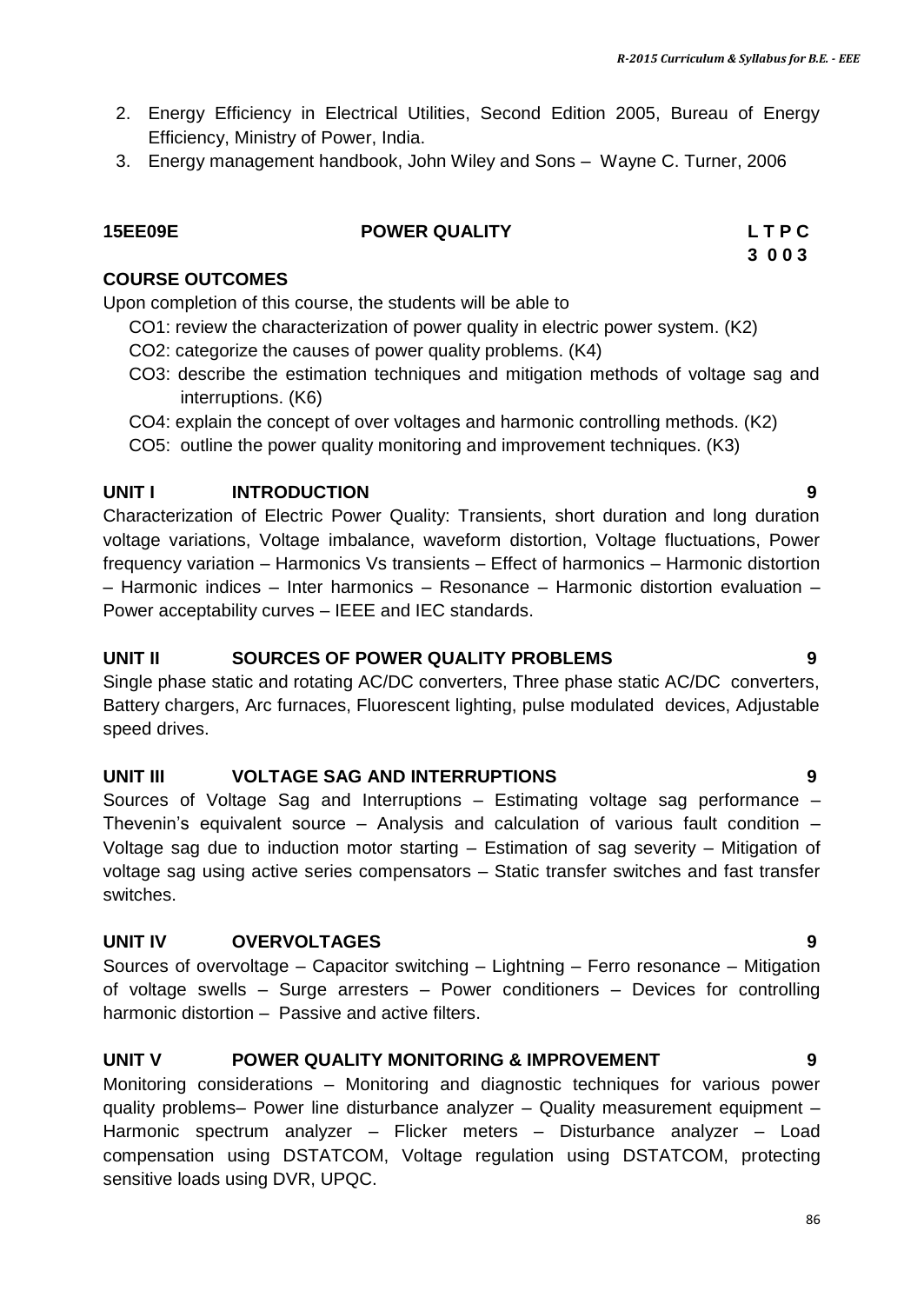#### **L: 45; TOTAL: 45 PERIODS**

#### **TEXT BOOKS**

- 1. Roger. C. Dugan, Mark. F. McGranagham, Surya Santoso, H.WayneBeaty, "Electrical Power Systems Quality", Tata McGraw Hill Private Limited, 2012.
- 2. Arrillaga, N.R. Watson, S. Chen, "Power System Quality Assessment", New York: Wiley, 1999.

#### **REFERENCES**

- 1. G.T. Heydt, "Electric Power Quality", 2<sup>nd</sup> Edition, West Lafayette, IN, Stars in Circle Publications, 2013.
- 2. M.H.J Bollen, "Understanding Power Quality Problems: Voltage Sags and Interruptions", New York: IEEE Press, 1999.
- 3. C. Sankaran, "Power Quality", CRC Press, 2009.
- 4. Alexander Kusko and Marc. T. Thompson, "Power Quality in Electrical Systems", Tata McGraw Hill Private Limited, 2007.
- 5. Angelo Baggini, "Handbook of Power Quality", John Wiley & Sons, 2008.

#### **15EE10E ENERGY STUDIES L T P C 3 0 0 3**

#### **COURSE OUTCOMES**

Upon completion of this course, the students will be able to

- CO1: recognize the basic of conventional and non conventional Energy sources. (K2)
- CO2: describe the basic concepts of Energy generation and Conversion. (K2)
- CO3: explain the various energy storage system.(K2)
- CO4: discuss the present Energy scenario and its Environmental Impact. (K2)
- CO5: discuss the various energy Policies and standards. (K2)

#### **UNIT I ENERGY SOURCES 9**

Energy classification – Energy sources – Principal sources of energy: conventional and non conventional sources – Bio–mass, fossil fuels, nuclear fuels, solar energy – Energy conversion –prospecting, extraction, resource assessment and their peculiar characteristics.

#### **UNIT II ELECTRICAL ENERGY GENERATION 9**

Production of electrical energy using thermal energy, chemical energy, electromagnetic energy and mechanical energy – Magneto hydrodynamic conversion – MHD plasmas – Analysis of MHD generators – MHD power applications – Batteries – Basic concepts – electrochemical principles and reactions – Selection and application of batteries – Fuel cells – general characteristics – Low power fuel cell systems – Fuel cell power plants.

#### **UNIT III ENERGY STORAGE 9**

Energy storage: requirements and methods – Storage of thermal energy – Storage of mechanical energy – Storage of electrical energy – Storage of chemical energy – Storage of nuclear energy.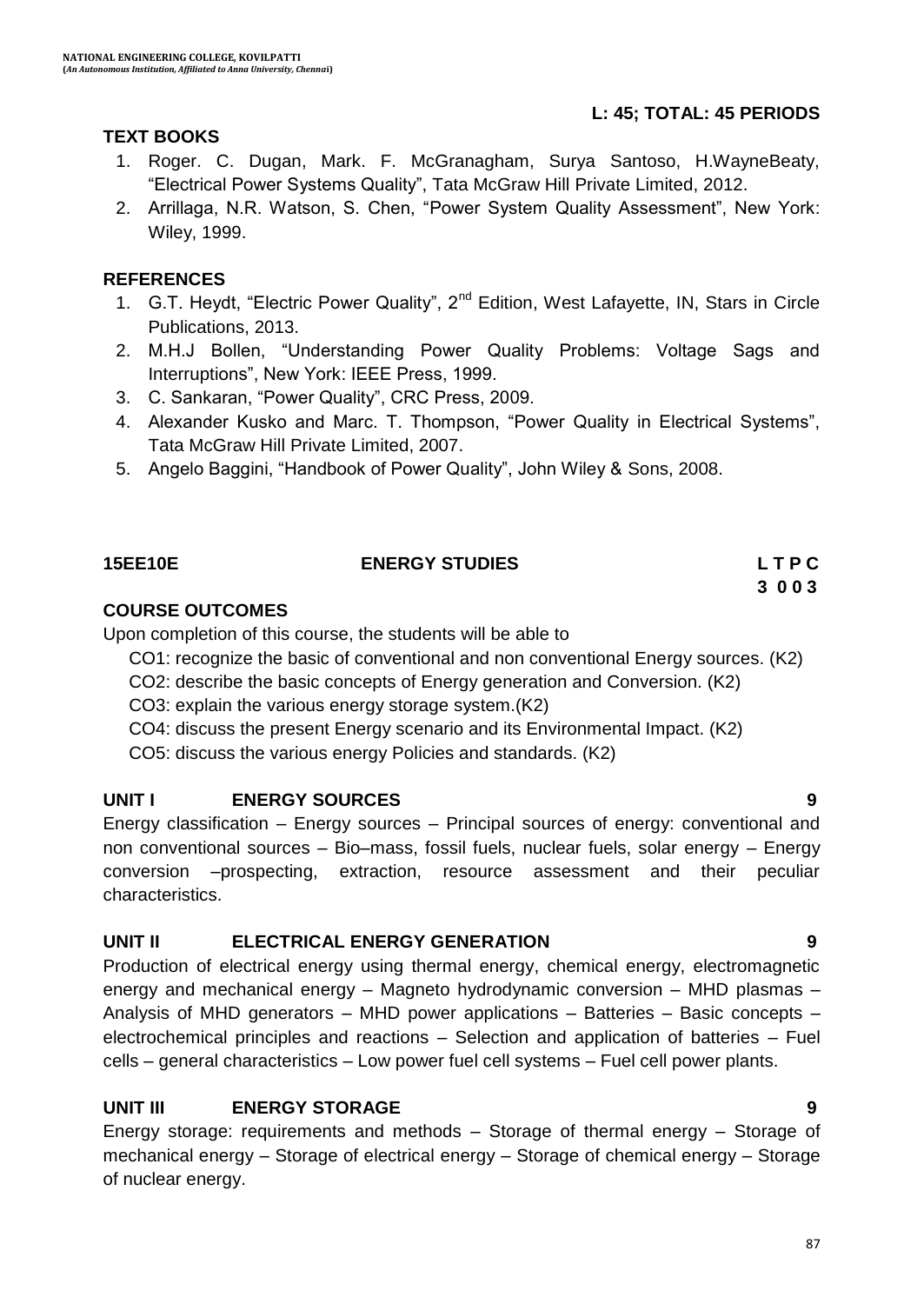# **UNIT IV ENERGY SCENARIO 9**

Coal, Oil, Natural Gas, Nuclear power and Hydro – Utilization pattern in the past, present and future projections of consumption pattern – Sector–wise energy consumption – Environmental impact of fossil fuels – Energy scenario in India – Growth of energy sector and its planning in India.

# **UNIT V ENERGY POLICIES 9**

National energy policy in the last plan periods, Energy use and Energy supply, Overview of renewable energy policy and the Five Year Plan programmes, Basic concept of Input– Output analysis, Concept of energy multiplier and implication of energy multiplier for analysis of regional and national energy policy– Carbon Trading– Renewable Energy Certification – CDM.

# **L: 45; TOTAL: 45 PERIODS**

# **TEXT BOOKS**

- 1. Messerle, Hugo K., "Magneto hydrodynamic Electric Power Generation", J. Wiley, 1995.
- 2. Loulou. R, Shukla. P.R, and Kanudia. A, "Energy and Environment Policies for a sustainable Future", Allied Publishers Ltd, New Delhi, 1997.

# **REFERENCES**

- 1. Homas Reddy, David Linden., " Handbook of Batteries, 4<sup>th</sup> Edition", Tata McGraw Hill Private Limited, 2010
- 2. Vielstich. W, Yokokawa. H, Gasteiger. H.A, "Handbook of fuel cells– part 1", Volume 5, John Wiley and Sons, 2009.
- 3. Bent Sorensen, "Renewable Energy", Elsevier, Academic Press, 2011.
- 4. Twidell, J.W. and Weir, A., "Renewable Energy Sources", 2<sup>nd</sup> Edition, Taylor & Francis, 2006.
- 5. IEEE Transactions on Power, Energy and Industry Applications.

### **15EE11E ELECTROMAGNETIC INTERFERENCE AND L T P C ELECTROMAGNETIC COMPATIBILITY 3 0 0 3**

# **COURSE OUTCOMES**

Upon completion of this course, the students will be able to

CO1: describe the sources of EMI and design for electromagnetic compatibility. (K2)

- CO2: discuss the methods of coupling and grounding. (K2)
- CO3: summarize the balancing, filtering and shielding methods. (K2)
- CO4: explain the digital logic noise and ground noise. (K2)

CO5: list the standard and laboratory techniques for EMI/EMC. (K1)

# **UNIT I INTRODUCTION 9**

Sources of EMI – Conducted and radiated interference – Characteristics – Designing for electromagnetic compatibility (EMC) – EMC regulation – Typical noise path – Use of network theory – Methods of eliminating interferences.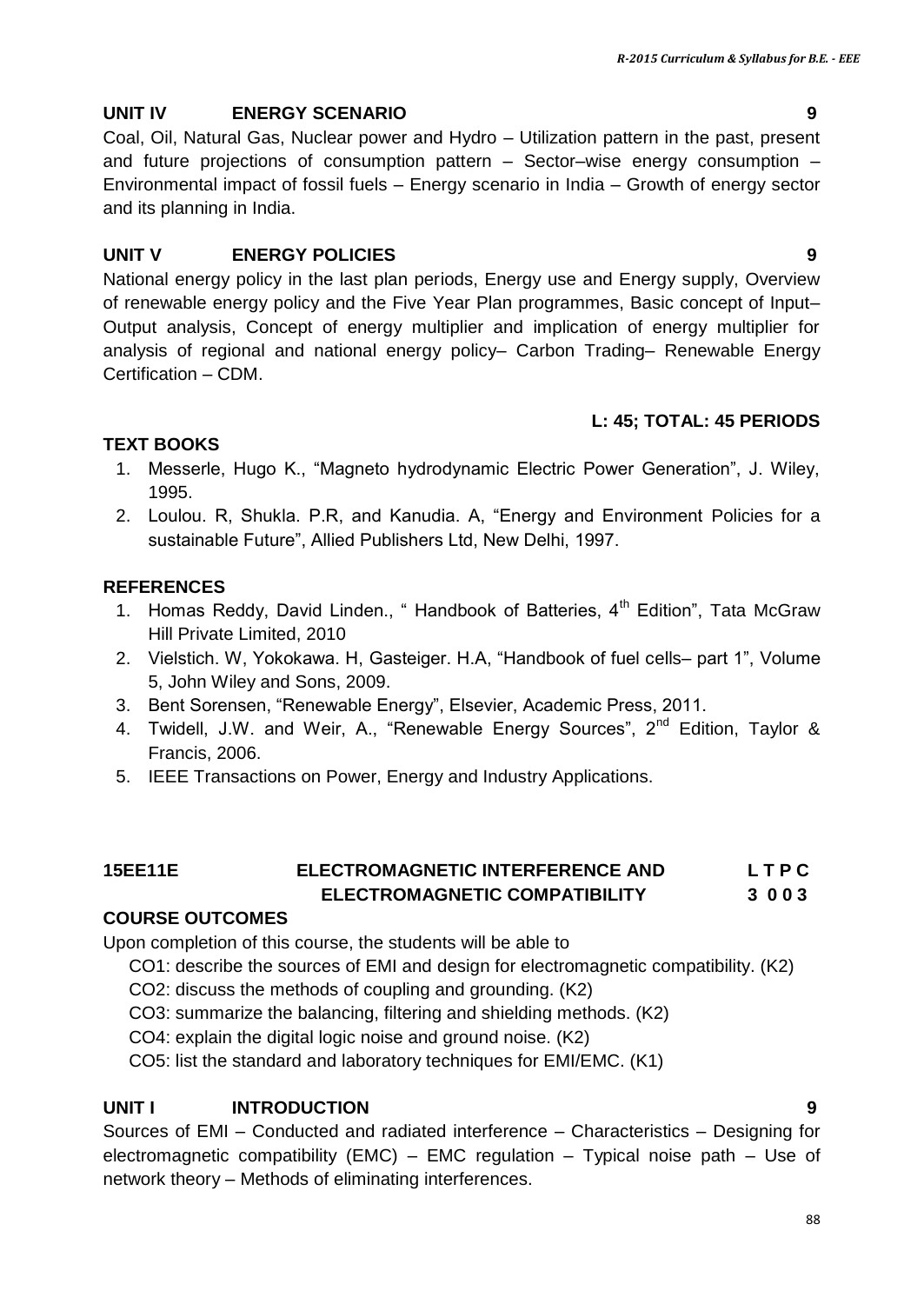#### **UNIT II GROUNDING 9**

Cabling – Capacitive coupling – Inductive coupling – Shielding to prevent magnetic radiation – shield transfer impedance – Grounding – Safety grounds – Signal grounds – Single point and multipoint ground systems – Hybrid grounds – Functional ground layout – Grounding of cable shields – Ground loops – Guard shields.

#### **UNIT III BALANCING, FILTERING AND SHIELDING 9**

Power supply decoupling – Decoupling filters – Amplifier filtering – High frequency filtering shielding – Near and far fields – Shielding effectiveness – Absorption and reflection loss – Shielding with magnetic material – Conductive gaskets – Windows and coatings – Grounding of shields.

#### **UNIT IV DIGITAL CIRCUIT NOISE AND LAYOUT 9**

Frequency versus time domain – Analog versus digital circuits – Digital logic noise – Internal noise sources – Digital circuit ground noise – Power distribution – Noise voltage objectives measuring noise voltages – Unused inputs – Logic families.

#### **UNIT V ELECTROSTATIC DISCHARGE, STANDARDS AND LABORATORY TECHNIQUES 9**

Static Generation – Human body model – Static discharges – ESD protection in equipment design – ESD versus EMC – Industrial and Government standards – FCC requirements – CISPR recommendations – Laboratory techniques – Measurement methods for field strength.

#### **L: 45; TOTAL: 45 PERIODS**

#### **TEXT BOOKS**

- 1. Henry W.Ott, "Noise Reduction Techniques in Electronic Systems", John Wiley & Sons, 2011.
- 2. Bernhard Keiser, "Principles of Electro–magnetic Compatibility", Artech House, Inc., 1987.

- 1. Bridges J.E., Milleta J. and Ricketts L.W., "EMP Radiation and Protective techniques", John Wiley and sons, 1976.
- 2. IEEE National Symposium on "Electromagnetic Compatibility", IEEE, 445, Hoes Lane, Piscataway, 2007.
- 3. [Raju.](http://www.amazon.in/s/ref=dp_byline_sr_book_1?ie=UTF8&field-author=G.+S.+N.+Raju&search-alias=stripbooks) G. S. N., "EMP Radiation and Protective techniques", Pearson Education Private Limited, 1<sup>st</sup> Edition 2005.
- 4. [Prasad Kodali](http://www.amazon.in/s/ref=dp_byline_sr_book_1?ie=UTF8&field-author=W.+Prasad+Kodali&search-alias=stripbooks).W, "Engineering Electromagnetic Compatibility: Principles, Measurements, Technologies, and Computer Models", Wiley–Blackwell, 2<sup>nd</sup> Edition, 2001.
- 5. [Henry W. Ott](http://www.amazon.in/Henry-W.-Ott/e/B001IOFFSE/ref=dp_byline_cont_book_1), "Electromagnetic Compatibility Engineering", Wiley–Blackwell, 2009.
- 6. [Christos Christopoulos](http://www.amazon.in/Christos-Christopoulos/e/B001JSBCEK/ref=dp_byline_cont_book_1), "Principles and Techniques of Electromagnetic Compatibility", CRC Press, 2<sup>nd</sup> Edition, 2007.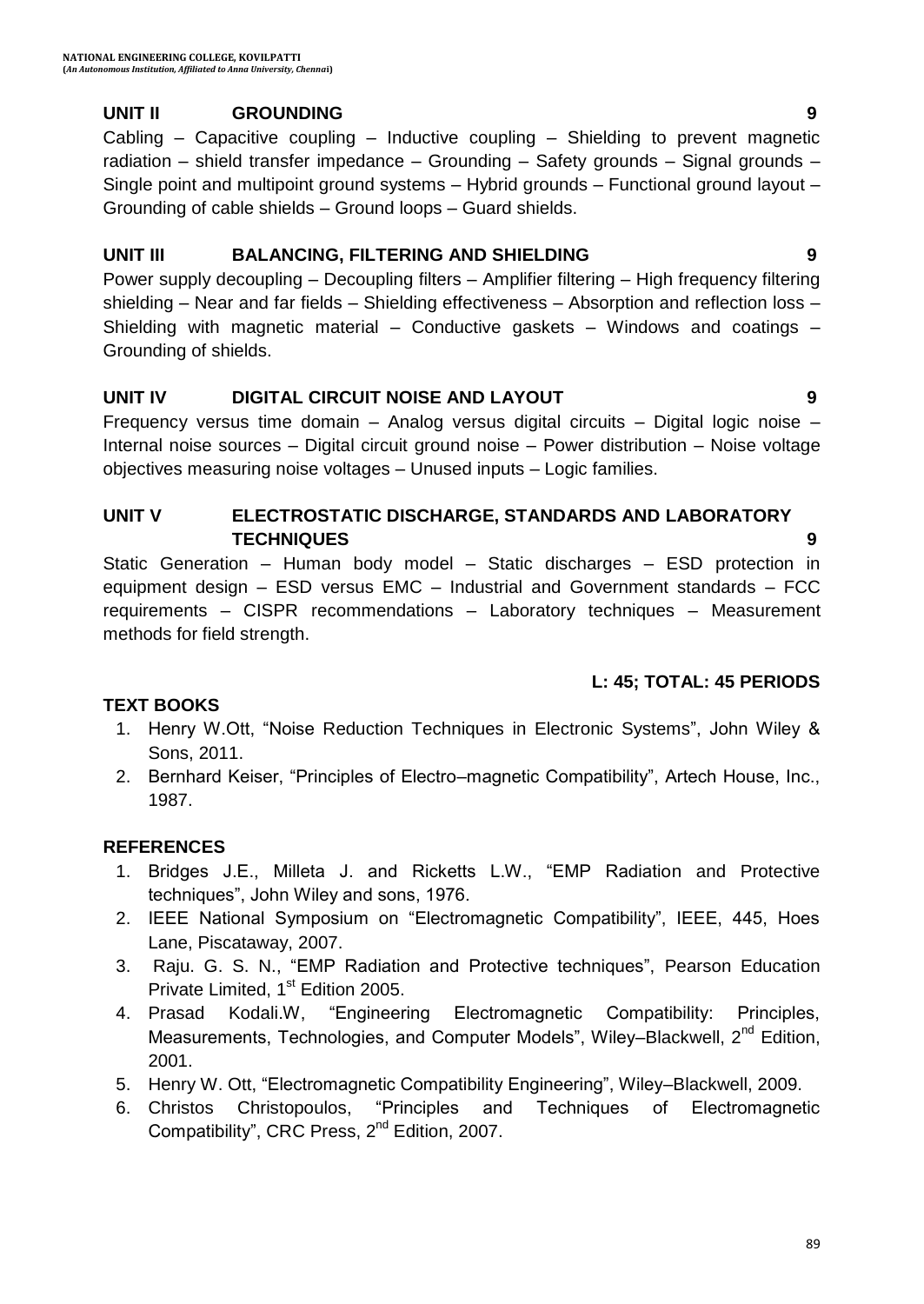#### **15EE12E INSULATION TECHNOLOGY L T P C**

# **3 0 0 3**

#### **COURSE OUTCOMES**

Upon completion of this course, the students will be able to

- CO1: describe the properties of insulating materials. (K2)
- CO2: explain the various breakdown mechanisms in gaseous dielectrics. (K2)
- CO3: summarize the various breakdown mechanisms in solid dielectrics. (K2)
- CO4: explain the various breakdown mechanisms in liquid dielectrics. (K2)
- CO5: summarize the application of different insulating materials in electrical equipments. (K3)

#### **UNIT I GENERAL PROPERTIES OF INSULATING MATERIALS 9**

Requirements of insulating materials – Electrical properties – Molecular properties of dielectrics – Dependence of permittivity on temperature, pressure, humidity and voltage, permittivity of mixtures, practical importance of permittivity – Behavior of dielectric under alternating fields – Complex dielectric constants – Bipolar relaxation and dielectric loss – Dielectric strength.

#### **UNIT II BREAKDOWN MECHANISMS IN GASEOUS DIELECTRICS 9**

Behavior of gaseous dielectrics in electric fields – Gaseous discharges – Townsend"s theory – Streamer theory – Electronegative gases and their influence on gaseous discharge – gaseous discharges in non–uniform fields – Breakdown in vacuum insulation.

#### **UNIT III BREAKDOWN MECHANISMS IN SOLID DIELECTRICS 9**

Intrinsic breakdown of solid dielectrics – Electromechanical breakdown – Streamer breakdown, thermal breakdown and partial discharges in solid dielectrics – Electrochemical breakdown – tracking and treeing – Breakdown in composite insulation.

#### **UNIT IV BREAKDOWN MECHANISMS IN LIQUID DIELECTRICS 9**

Liquids as insulators – Conduction and breakdown in pure and commercial liquids – Cryogenic insulation.

#### **UNIT V APPLICATION OF INSULATING MATERIALS 9**

Application of insulating materials in transformers, rotating machines, Insulators, Isolators/circuit breakers, cables, power capacitors and bushings.

#### **L: 45; TOTAL: 45 PERIODS**

#### **TEXT BOOKS**

- 1. Adrinaus, Dekker J., "Electrical Engineering Materials", Prentice Hall Private Limited, New Delhi,2001.
- 2. Alston L.L, "High Voltage Technology", Oxford University Press, London, 1968 (B.S Publications,  $1<sup>st</sup>$  Indian Edition 2006).

#### **REFERENCES**

1. Kuffel E., Zaengl W.S. and Kuffel J., "High Voltage Engineering Fundamentals", Elsvier India Private Limited, 2005.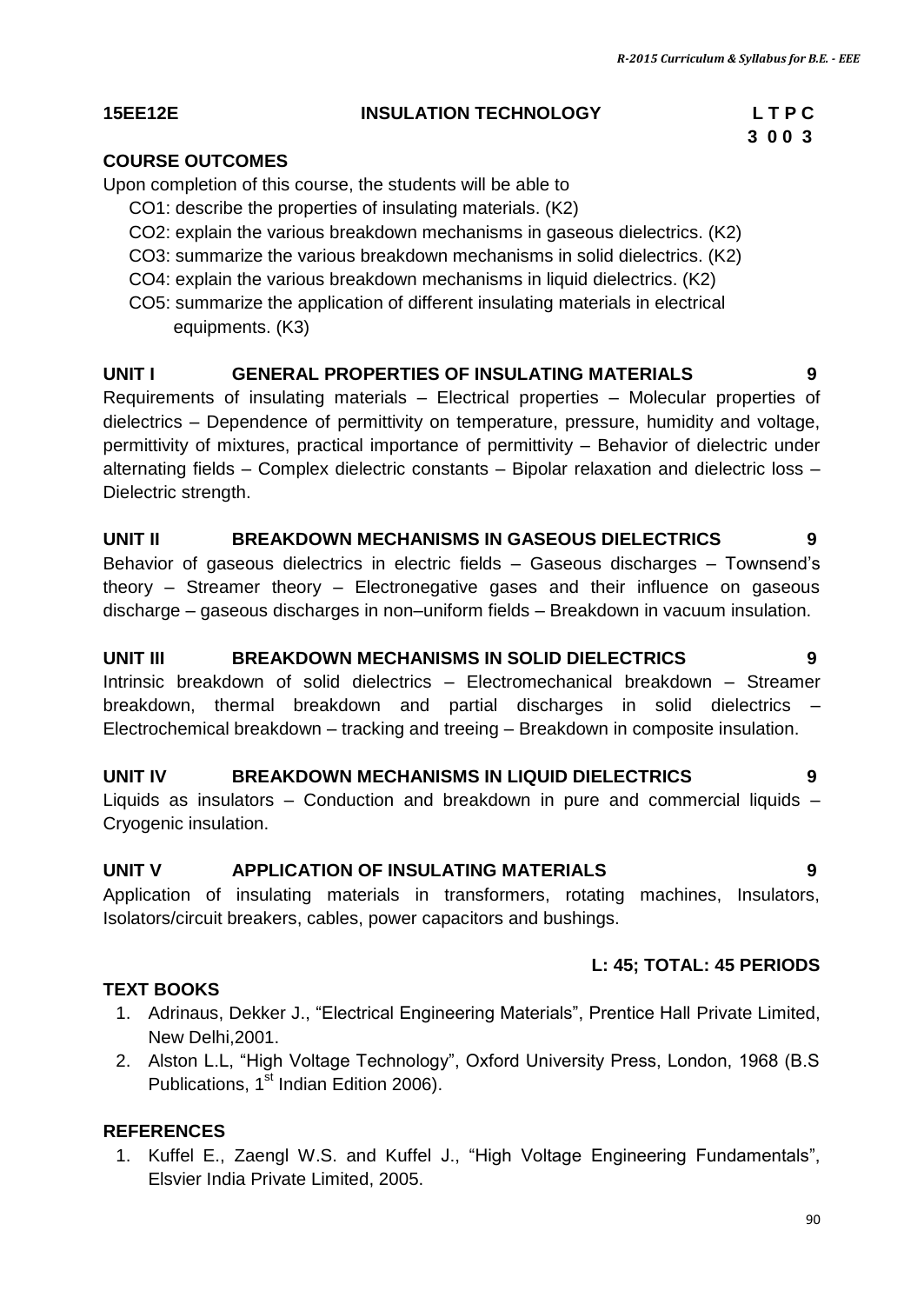- 2. Dieter Kind and Hermann Karner, "High Voltage Insulation Technology", (Translated from German by Narayana Rao Y., Friedr. Vieweg & Sohn, Braunschweig), 1985.
- 3. Naidu M.S. and Kamaraju V., "High Voltage Engineering", Tata McGraw Hill Private Limited, New Delhi, 2009.
- 4. Ushakov V.Y., "Insulation of High Voltage Equipment", Springer, ISBN.3–540– 20729– 5,
- 5. [Rod V. Latham](http://www.amazon.com/s/ref=dp_byline_sr_book_1?ie=UTF8&field-author=Rod+V.+Latham&search-alias=books&text=Rod+V.+Latham&sort=relevancerank), "High Voltage Vacuum Insulation: Basic Concepts and Technological Practice", Academic Press, 1<sup>st</sup> Edition, 1995.

#### **15EE13E FLEXIBLE AC TRANSMISSION L T P C**

 **3 0 0 3**

#### **COURSE OUTCOMES**

Upon completion of this course, the students will be able to

- CO1: explain the fundamental idea about FACTS controllers. (K2)
- CO2: design of SVC voltage regulator using TCR–TSC logic. (K5)
- CO3: describe Transient stability model of TCSC. (K2)
- CO4: explain about basic principle of operation of STATCOM. (K2)
- CO5: explain controller interactions & its type. (K2)

### **UNIT I INTRODUCTION 9**

Flexible AC transmission – uncompensated transmission line – reactive power control – series and shunt compensation. FACTS devices: Static Var Compensator (SVC) – Thyristor Controlled Series capacitor (TCSC) – Unified Power Flow controller (UPFC) – Interphase Power Flow Controller (IPC).

#### **UNIT II STATIC VAR COMPENSATOR AND APPLICATIONS 9**

Voltage control – advantages of slope in dynamic characteristics – Influence of SVC on system voltage – Applications: enhancement of transient stability and power system damping – Steady state power transfer – Prevention of voltage instability.

**UNIT III THYRISTOR CONTROLLED SERIES CAPACITOR AND APPLICATIONS 9** Operation of TCSC – Modes – Modeling – Variable reactance model – Applications:

improvement of system stability limit – Enhancement of system damping – Voltage collapse prevention.

### **UNIT IV EMERGING FACTS CONTROLLERS 9**

Static Synchronous Compensator (STATCOM) – Operating principle – V-I characteristics – UPFC – IPC: Principle and modes of operation – Applications: Modeling of UPFC, IPC for power flow and transient stability studies.

### **UNIT V COORDINATION OF FACTS CONTROLLERS 9**

FACTs Controller interactions – SVC–SVC interaction – Coordination of multiple controllers using linear control techniques – Control coordination using Genetic algorithm. **L: 45; TOTAL: 45 PERIODS**

91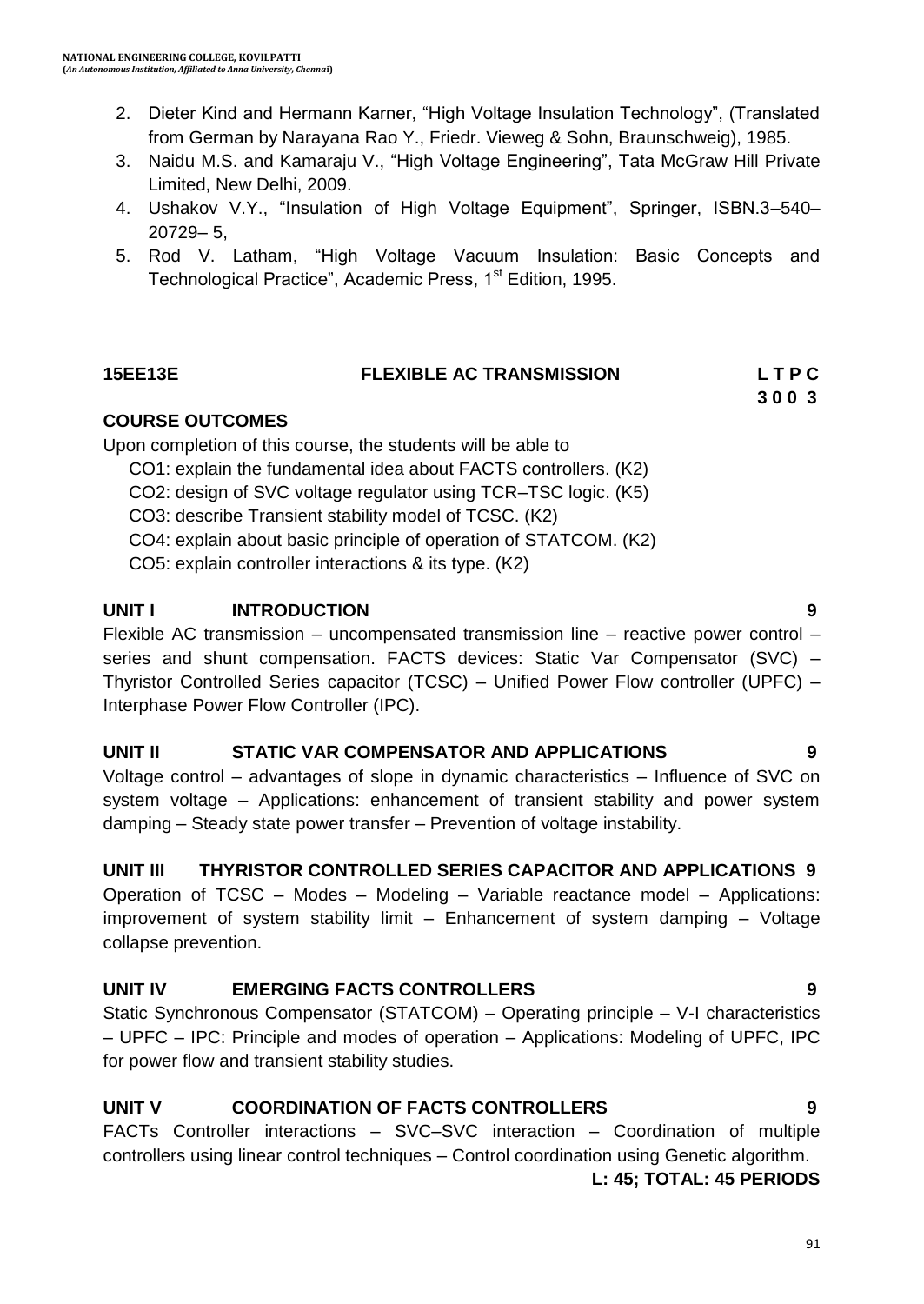#### **TEXT BOOKS**

- 1. Mohan Mathur, R., Rajiv. K. Varma, "Thyristor Based Facts Controllers for Electrical Transmission Systems", IEEE press and John Wiley & Sons, Inc., 2002.
- 2. Narani G. Hingorani and Laszlo Gyugyi, "Understanding FACTS concepts and Technology of flexible AC Transmission Systems", IEEE power Engineering society Sponsor, IEEE press, 2001.

#### **REFERENCES**

- 1. A.T.John, "Flexible AC Transmission System", Institution of Electrical and Electronic Engineers (IEEE), 1999.
- 2. Xiao–[Ping Zhang](http://www.amazon.in/Xiao-Ping-Zhang/e/B001JOX0W6/ref=dp_byline_cont_book_1), "Flexible AC Transmission Systems: Modelling and Control (Power Systems)", Springer; 2<sup>nd</sup> Edition, 2012.
- 3. Yong–[Hua Song,](http://www.google.co.in/search?tbo=p&tbm=bks&q=inauthor:%22Yong-Hua+Song%22) and [Allan Johns](http://www.google.co.in/search?tbo=p&tbm=bks&q=inauthor:%22Allan+Johns%22), "Flexible Ac Transmission Systems (FACTS)", IET, 1999.
- 4. Narain G. Hingorani, Laszlo Gyugyi, "Understanding FACTS: Concepts and Technology of Flexible AC Transmission Systems", Wiley–IEEE Press,  $1<sup>st</sup>$  Edition, 1999.
- 5. K.R.Padiyar, "FACTS Controllers in Power Transmission and distribution", New age international Publishers 2007.

# **15EE14E EHV AC POWER TRANSMISSION L T P C 3 0 0 3 3 0 0 3**

#### **COURSE OUTCOMES**

Upon completion of this course, the students will be able to

- CO1: explain the role of EHVAC Transmission and Mechanical considerations. (K2)
- CO2: calculate the line parameters for multiconductor lines. (K4)
- CO3: estimate the voltage gradients of conductors. (K6)
- CO4: discuss the concepts of corona and radio interference. (K2)
- CO5: illustrate the effect of electrostatic field of EHV lines. (K3)

#### **UNIT I INTRODUCTION 9**

Role of EHVAC Transmission – Standard transmission voltages – Average values of line parameters – Power handling capacities and line losses – Mechanical considerations in line performance.

#### **UNIT II CALCULATION OF LINE PARAMETERS 9**

Properties of bundled conductors – Calculation of resistance, inductance and capacitance for multiconductor lines – Calculation of sequence inductances and capacitances – Line parameters for different modes of propagation.

#### **UNIT III VOLTAGE GRADIENTS OF CONDUCTORS 9**

Charge–potential relations for multi–conductor lines – Surface voltage gradient on conductors – Gradient factors and their use – Distribution of voltage gradient on sub conductors of bundle – Voltage gradients on conductors in the presence of ground wires on towers.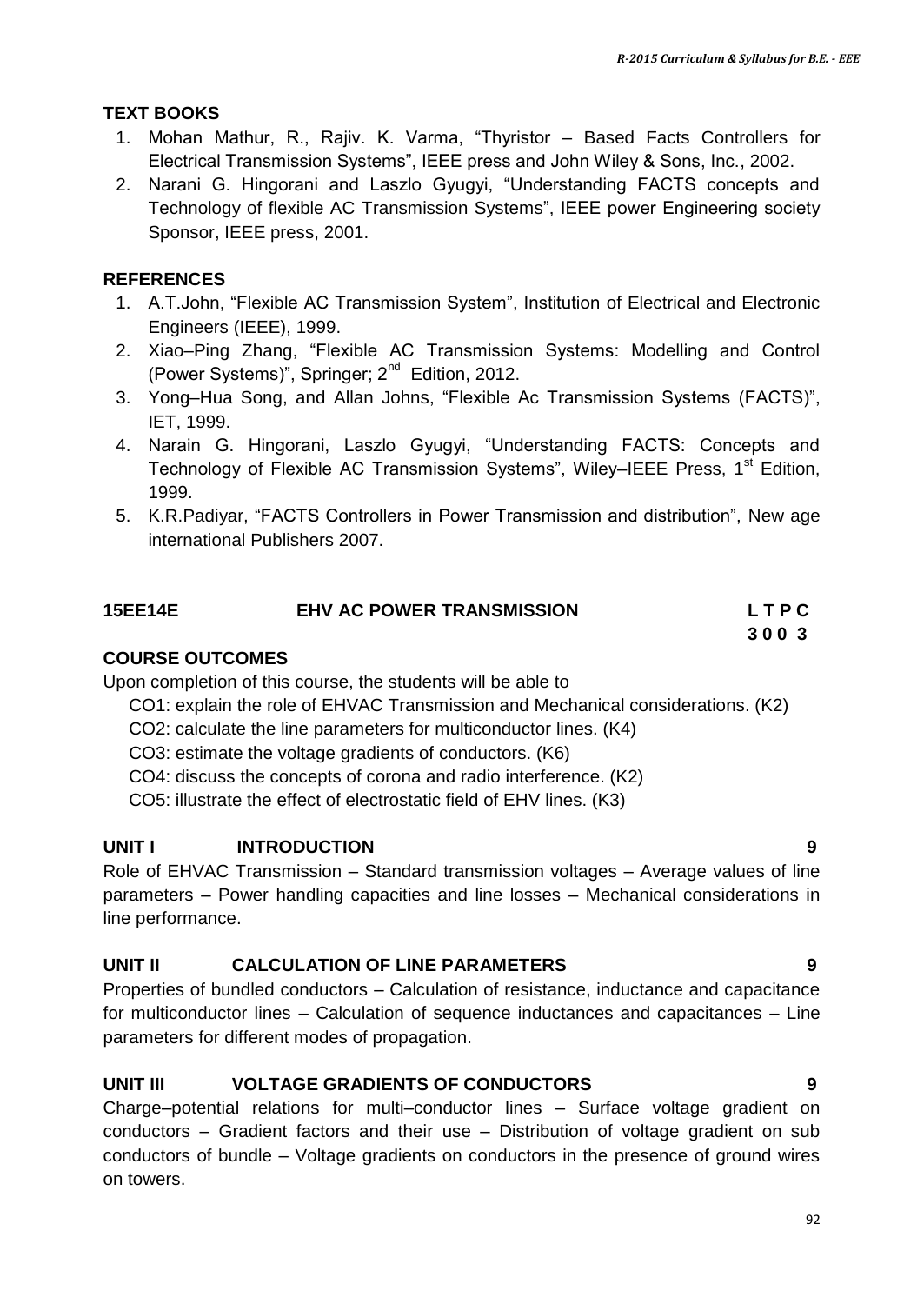#### **UNIT IV CORONA EFFECTS 9**

 $I^2$ R loss and corona loss – Corona loss formulae – Audible noise generation and characteristics – Limits for audible noise – Day–Night equivalent noise level – Corona pulse generation and properties – Limits for radio interference fields – Measurement of radio interference.

#### **UNIT V ELECTROSTATIC FIELD OF EHV LINES 9**

Electric shock and threshold currents – Calculation of electrostatic field of AC lines – Effect of high field on humans, animals, plants and vehicles – Electrostatic induction in un– energized circuit of a DC line – Induced voltages in insulated ground wires.

#### **L: 45; TOTAL: 45 PERIODS**

#### **TEXT BOOKS**

- 1. Rakosh Das Begamudre, "Extra High Voltage AC Transmission Engineering", New Age International Pvt. Ltd., 2<sup>nd</sup> Edition, 2013.
- 2. Power Engineer"s Handbook, TNEB Engineers Association, Revised and Enlarged, 6<sup>th</sup> Edition, October 2002.

#### **REFERENCES**

- 1. Microtran Power System Analysis Corporation, "Microtran Reference Manual", Vancouver Canada. (Website: [www.microtran.com\)](http://www.microtran.com/)
- 2. R.K. Rajput, "A Text Book of Power System Engineering", Laxmi Publications, 2015.
- 3. Xiao–Ping Zhang, "Restructured Electric Power Systems", Wiley Publications, 2010.
- 4. [Shobhit Gupta,](http://www.geniuspublications.com/our-books/Engineering-Books/EE-Branch/ehv-ac-dc-transmission) and [Deepak Gupta](http://www.geniuspublications.com/our-books/Engineering-Books/EE-Branch/ehv-ac-dc-transmission), "EHV AC/DC Transmission", genius publications, 2014.
- 5. [A. Chakrabarti](http://www.amazon.com/s/ref=dp_byline_sr_book_1?ie=UTF8&field-author=A.+Chakrabarti&search-alias=books&text=A.+Chakrabarti&sort=relevancerank) , [D. P. Kothari](http://www.amazon.com/s/ref=dp_byline_sr_book_2?ie=UTF8&field-author=D.+P.+Kothari&search-alias=books&text=D.+P.+Kothari&sort=relevancerank) and [A. K. Mukhopadhyay](http://www.amazon.com/s/ref=dp_byline_sr_book_3?ie=UTF8&field-author=A.+K.+Mukhopadhyay&search-alias=books&text=A.+K.+Mukhopadhyay&sort=relevancerank), "Performance, Operation and Control of EHV Power Transmission System", A H Wheeler Publishing Co Ltd, 1999.

#### **15EE15E HIGH VOLTAGE DC TRANSMISSION L T P C**

 **3 0 0 3**

#### **COURSE OUTCOMES**

Upon completion of this course, the students will be able to

CO1: describe the DC power transmission technology. (K2)

- CO2: analyze HVDC converters. (K4)
- CO3: describe the various types, control and protection of MTDC systems. (K2)
- CO4: analyze harmonics and filters. (K4)

CO5: discuss the simulation tools and Modeling of HVDC system. (K2)

#### **UNIT I HVDC POWER TRANSMISSION TECHNOLOGY 9**

Introduction – Comparison of AC and DC transmission – Application of DC transmission – Description of DC transmission system– Planning for HVDC transmission – Modern trends in DC transmission.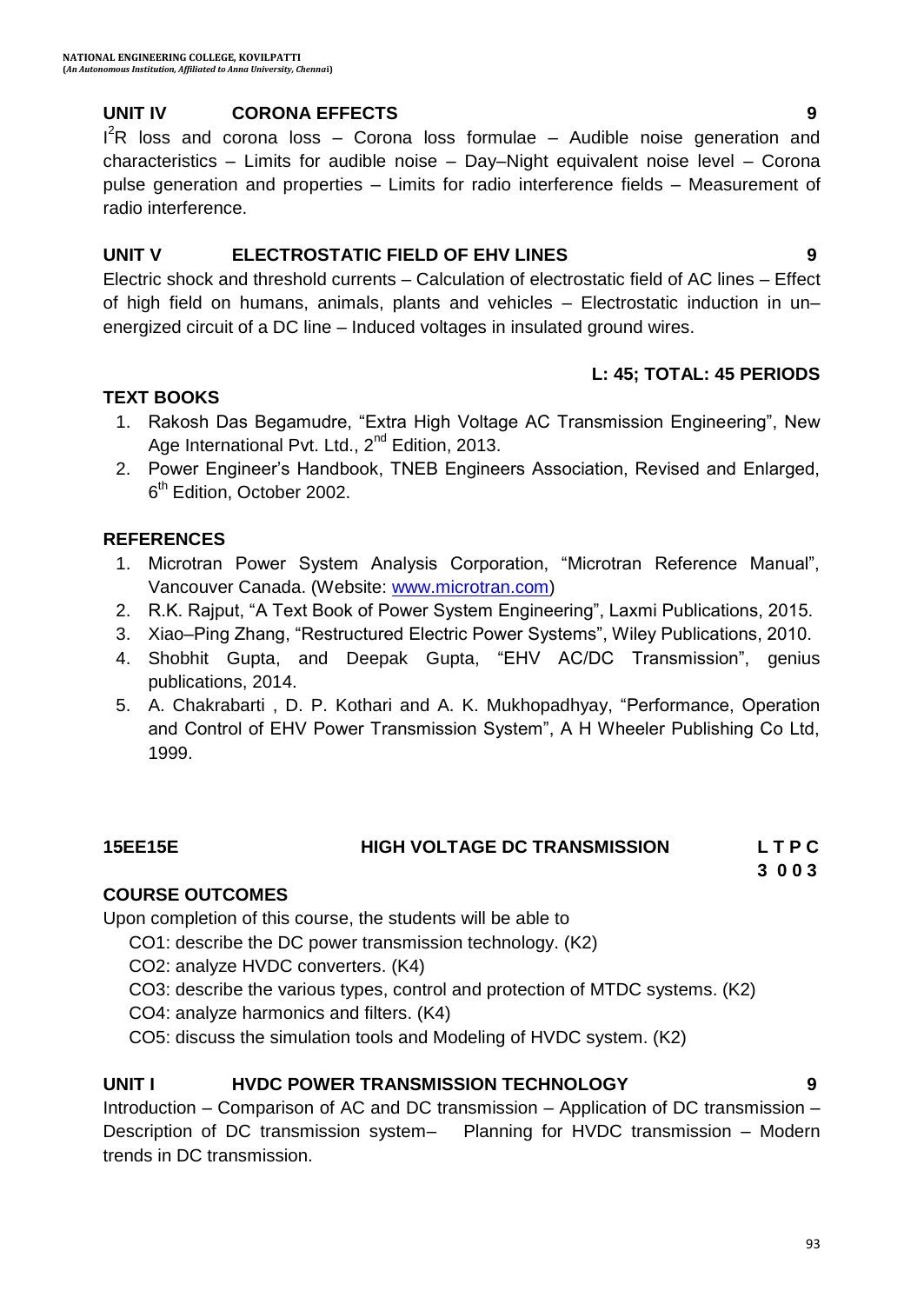# **UNIT II ANALYSIS OF HVDC CONVERTERS 9**

Pulse number – Choice of converter configuration – Simplified analysis of Graetz circuit– Converter bridge characteristics – Characteristics of a twelve pulse converter –Detailed analysis of converters – Line Commutated Converter.

# **UNIT III MULTI TERMINAL DC SYSTEMS 9**

Introduction – Potential applications of MTDC systems – Types of MTDC systems – Control and Protection of MTDC systems – Current margin method – Voltage limiting control – Decentralized current balancing – Two ACR method – Study of MTDC systems.

# **UNIT IV HARMONICS AND FILTERS 9**

Introduction – Generation of harmonics – Characteristics and non characteristics harmonics – Design of AC filters – Single tuned filters – High pass filters – Protection of filters – Design of DC filters – Carrier frequency and Radio Interference noise.

# **UNIT V SIMULATION OF HVDC SYSTEMS 9**

Introduction to system simulation – Philosophy and tools – HVDC system simulation – Modeling of HVDC systems for digital dynamic simulation – Transient simulation of DC and AC systems.

# **L: 45; TOTAL: 45 PERIODS**

# **TEXT BOOKS**

- 1. Padiyar.K.R, "HVDC Power Transmission Systems: Technology and system Interactions", New Age International (P) Limited, and Publishers, 2010.
- 2. Edward Wilson Kimbark, "Direct Current Transmission", Vol. I, Wiley interscience, New York, London, Sydney, 1971.

# **REFERENCES**

- 1. Colin Adamson and Hingorani N G, "High Voltage Direct Current Power Transmission", Garraway Limited, London, 1963.
- 2. Arrillaga. J., "High Voltage Direct Current Transmission", Peter Pregrinus, London, 1983.
- 3. Erich Uhlmann, "Power Transmission by Direct Current", BS Publications, 2004.
- 4. Sood V.K., "HVDC and FACTS controllers Applications of Static Converters in Power System", Kluwer Academic Publishers, April 2004.
- 5. Rakosh Das Begamudre, "Extra High Voltage AC Transmission Engineering", New Age Interantional (P) Ltd., New Delhi, 2013.

# **15EE16E LINEAR AND NONLINEAR CONTROL SYSTEMS L T P C**

 **3 0 0 3**

# **COURSE OUTCOMES**

Upon completion of this course, the students will be able to

CO1: formulate and analyze the state model of system. (K5)

- CO2: design state feedback and observer. (K5)
- CO3: construct the phase trajectory for nonlinear system. (K5)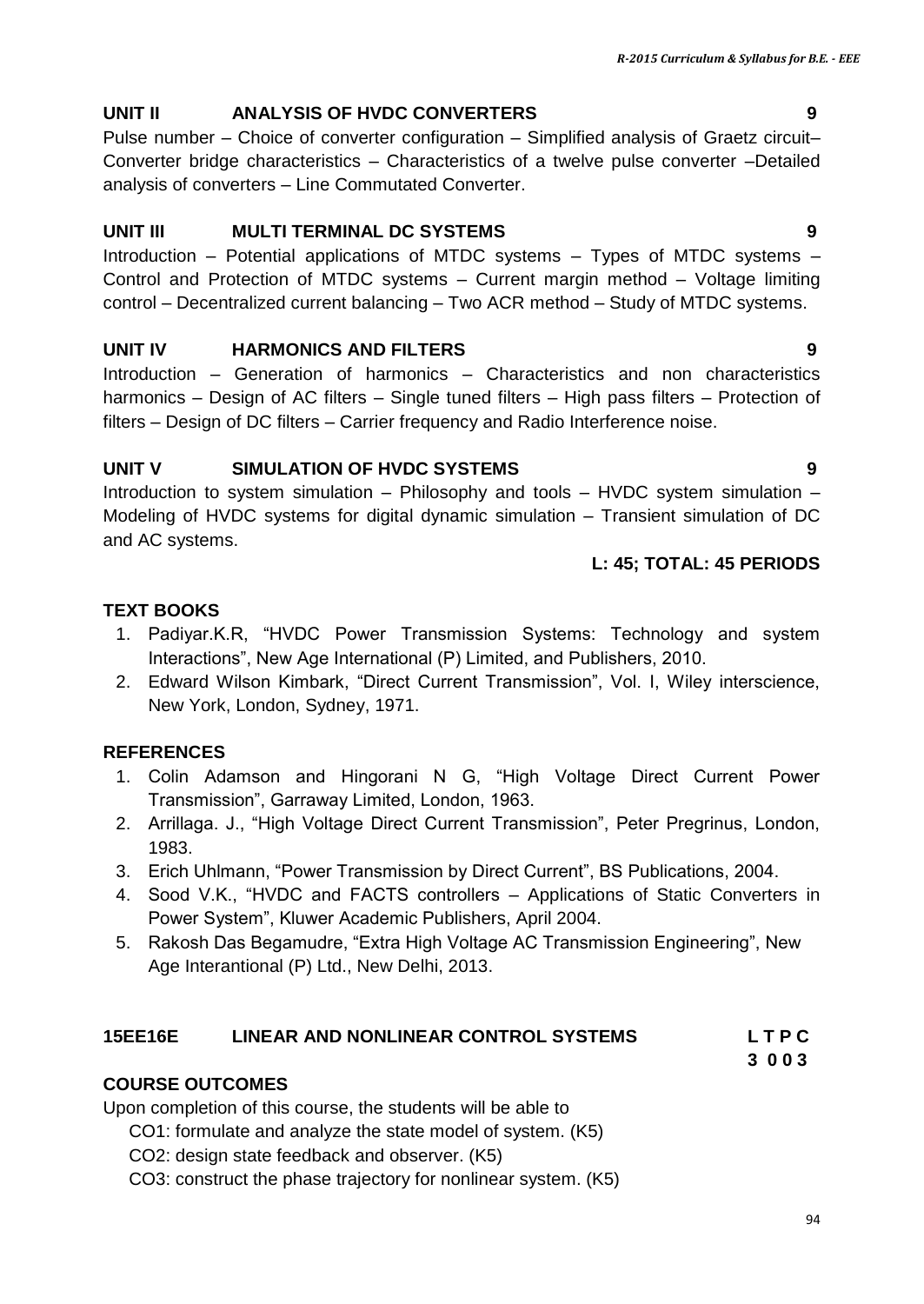CO4: make use of describing function to analyze the nonlinear control system. (K3) CO5: analyze the stability of the system using Lyapunov function. (K4)

# **UNIT I FORMULATION AND SOLUTION OF STATE MODEL 9**

Basic concepts of state, State variables and state model – Linear continuous time systems – physical variable – Phase variable – Canonical variable – Transfer function from state model – Diagonalization – Solution of state equation – State variable for linear discrete time systems

#### **UNIT II DESIGN AND ANALYSIS OF STATE SPACE MODEL 9**

Concept of Controllability – Controllable phase variable form – Concept of observability – Observable phase variable form – Gilbert"s test – Kalman"s test – Pole placement by state feedback for Single input Single output system – State observer.

#### **UNIT III NONLINEAR SYSTEMS 9**

Behaviour of non linear system - Phase plane method - Stability of non linear system -Limit cycles – Phase trajectories – Analytical method – Graphical method

### **UNIT IV DESCRIBING FUNCTION 9**

Basic concepts – Dead zone and saturation, relay with dead zone and hysteresis, ON /OFF controller with dead zone, backlash non linearities – Stability analysis using describing functions – Jump resonance.

#### **UNIT V LYAPUNOV STABILITY 9**

Lyapunov stability definition – Lyapunov stability theorem – Lyapunov functions for non linear system – Krasovskii method – Variable gradient method – Direct method of Lyapunov and linear systems.

### **L: 45; TOTAL: 45 PERIODS**

### **TEXT BOOKS**

- 1. I.J. Nagrath and M.Gopal, "Control Systems Engineering", New Age International Publishers, 2010.
- 2. M. Gopal, "Digital Control and State variable method", Tata McGraw Hill Private Limited,  $4<sup>th</sup>$  Edition, 2012.

- 1. K.Ogatta, "Modern Control Engineering", Prentice Hall Private Limited, 2014.
- 2. Benjamin C. Kuo, "Automatic Control Systems", Prentice Hall Private Limited, 2010.
- 3. Hasan Khalil, "Nonlinear systems and control", Prentice Hall Private Limited, 2002.
- 4. M. Gopal, "Modern Control System Theory", New Age International, 2006.
- 5. M. Gopal, "Control Systems Principles and Design", Tata McGraw Hill Private Limited,  $4<sup>th</sup>$  Edition, 2012.
- 6. J.E.Slotine &W.P.Li, "Applied non–linear control", Prentice Hall Private Limited, USA, 2012.
- 7. George J. Thaler, "Automatic Control Systems", Jaico Publishers, 1998.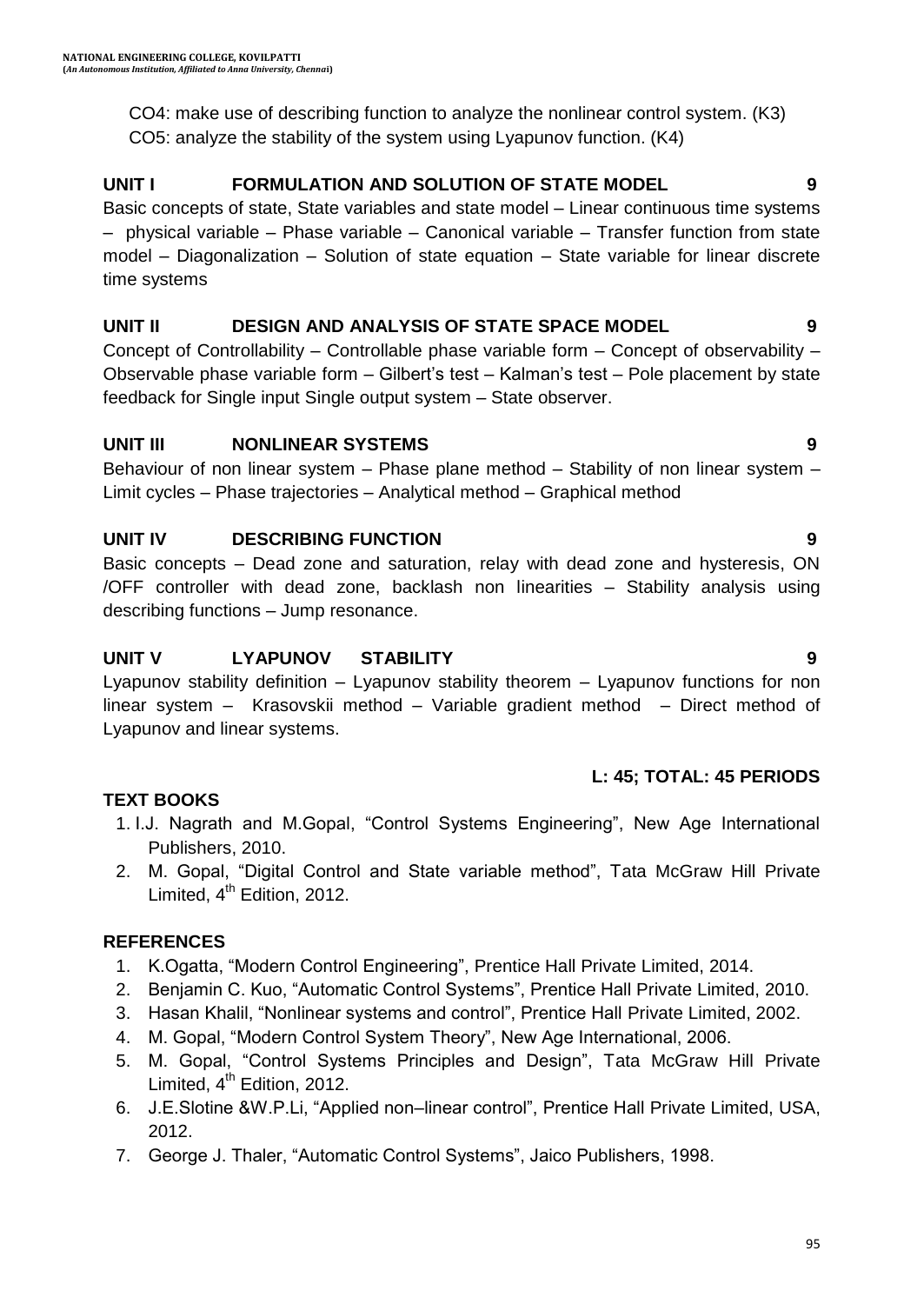#### **15EE17E LOGIC AND DISTRIBUTED CONTROL SYSTEM L T P C**

#### **COURSE OUTCOMES**

Upon completion of this course, the students will be able to

CO1:describe the PLC components and basic programming concept. (K2)

- CO2:recognize the instruction used in PLC. (K2)
- CO3:develop the program using PLC for industrial applications. (K3)
- CO4:describe the functionality of SCADA (K2)
- CO5:explain the basic concepts of DCS and its Interfacings. (K2)

### **UNIT I PROGRAMMABLE LOGIC CONTROLLER 9**

Advantages of PLC over relay logic – Parts of PLC – Architecture – Principles of operation – PLC versus Computer – PLC Size and Application – PLC Hardware components – Different programming concept – Programming timers and counters.

#### **UNIT II INSTRUCTION IN PLC 9**

Instructions in PLC – Program control instructions – Data manipulation instructions – math instructions – sequencer and shift register instructions – Programming concept using **Instructions** 

#### **UNIT III APPLICATIONS OF PLC 9**

PLC Installation Practices – Editing and Troubleshooting – Data acquisitions system – Application of PLC – Case study of bottle filling system, traffic light control system – Industrial Application: Cement industry – Paint Industry – Power Plant.

#### **UNIT IV SUPERVISORY CONTROL AND DATA ACQUISITION 9**

Introduction to SCADA – SCADA Functional requirements and Components – General features, Functions and Applications, Benefits – Configurations of SCADA, RTU (Remote Terminal Units) Connections – SCADA Communication requirements – Structure of a SCADA Communications Protocol.

#### **UNIT V DISTRIBUTED CONTROL SYSTEM AND ITS INTERFACING 9**

DCS –Evolution of Architectures – Comparison – Local control unit – Process interfacing issues – Communication facilities – Operator interfaces – Low level and high level operator interfaces – Operator displays – Engineering interfaces – Low level and high level engineering interfaces – General purpose computers in DCS.

#### **L : 45; TOTAL : 45 PERIODS**

#### **TEXT BOOKS**

- 1. Petruzella, "Programmable Logic Controller", Tata McGraw Hill Private Limited, 4<sup>th</sup> Edition, 2011.
- 2. Michael P. Lukas, "Distributed Control System", Van Nostrand Reinhold Co., Canada, 2001.

#### **REFERENCES**

1. T. Hughes, "Programmable Logic Controllers", ISA press, 2007.

 **3 0 0 3**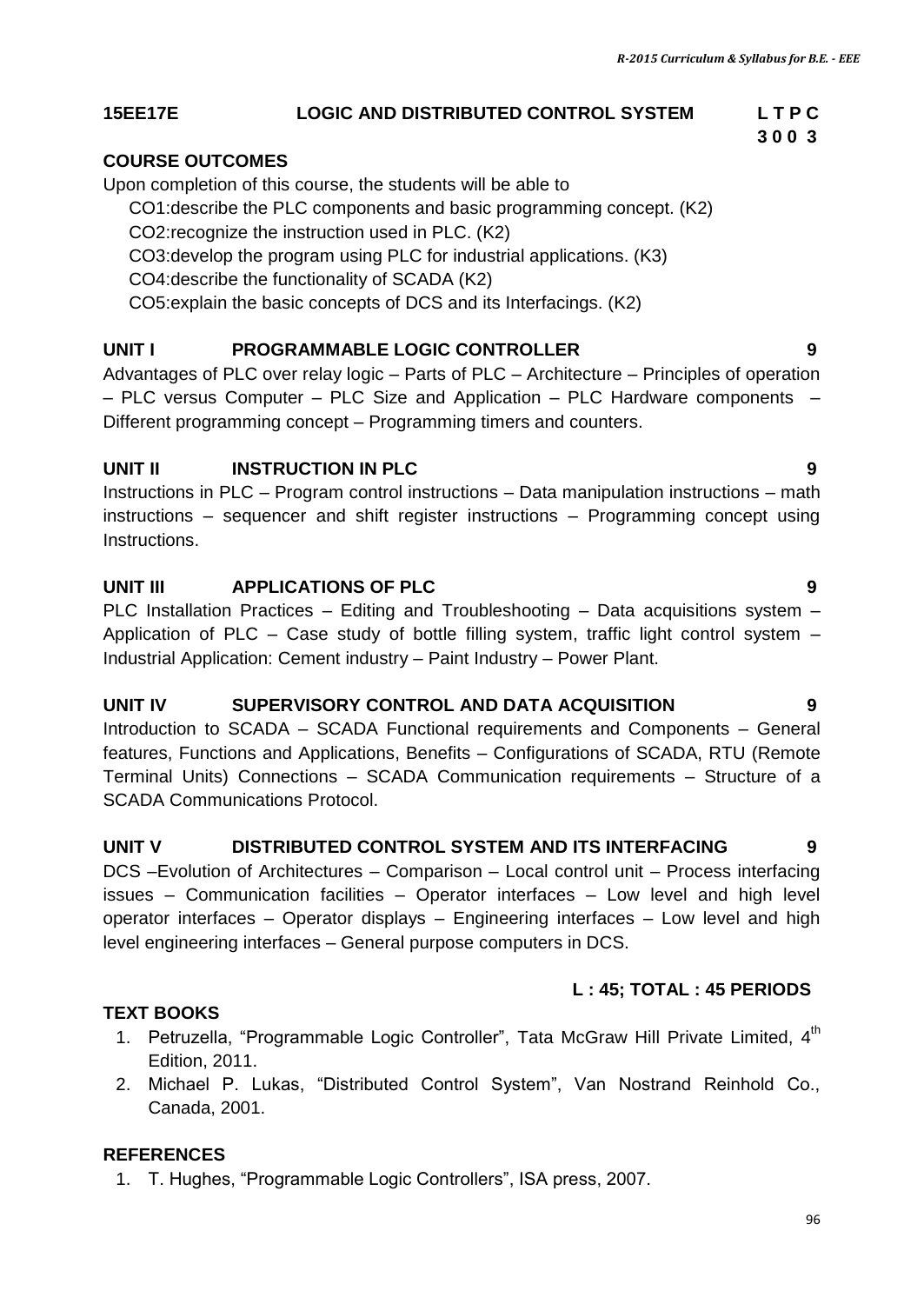- 2. Krishna Kant, "Computer based Industrial Control", Prentice Hall Private Limited, New Delhi, 2014.
- 3. <http://nptel.ac.in/courses/108106022>
- 4. M. Chidambaram, "Computer Control of Processes", Narosa Book Distributors Private Limited, 2002.

#### **15EE18E ADVANCED CONTROL THEORY L T P C 3 0 0 3**

#### **COURSE OUTCOMES**

Upon completion of this course, the students will be able to

- CO1: explain discrete model of system. (K2)
- CO2: classify digital compensator. (K2)
- CO3: illustrate optimal control problems. K2)
- CO4: interpret robust controller for simple application. (K2)
- CO5: apply model reference adaptive control. (K3)

### **UNIT I SAMPLED DATA SYSTEM 9**

Configuration of digital control scheme – Time domain models of discrete time systems – Transfer function models – Frequency response – Stability of sampled data system – Jury stability criterion – Sample and hold system – Sampled spectra and aliasing – Reconstruction of analog signal –Practical aspect of choice of sampling rate – Principle of discretisation – Impulse invariance – Step invariance – Bilinear transformation

### **UNIT II DESIGN OF DIGITAL CONTROL ALGORITHMS 9**

Z plane specifications of control system design – Steady state accuracy – Transient accuracy – Nyquist stability criterion of Z plane – Disturbance rejection – Insensitivity and robustness – Digital compensator design using frequency response plot – Lead, Lag, Lag– Lead compensation – Z plane synthesis

#### **UNIT III OPTIMAL CONTROL 9**

Parameter optimization: Servomechanism – Optimal control problems: Transfer function and State variable approaches – State regulator problem – Infinite time regulator problem – Output regulator and Tracking problem – Parameter optimization : regulators.

### **UNIT IV ROBUST CONTROL 9**

Robust control system and system sensitivity – Analysis of robustness – Systems with uncertain parameters – Design of robust control systems – PID controller – Design of robust PID controller – Design of robust internal model control system – Pseudo quantitative feedback system.

### **UNIT V ADAPTIVE CONTROL 9**

Model reference adaptive control – MIT rule – MRAC using Lyapunov theory – First order systems – General higher order SISO systems – MRAC for a single link manipulator – Self tuning control.

#### **L: 45; TOTAL: 45 PERIODS**

## 97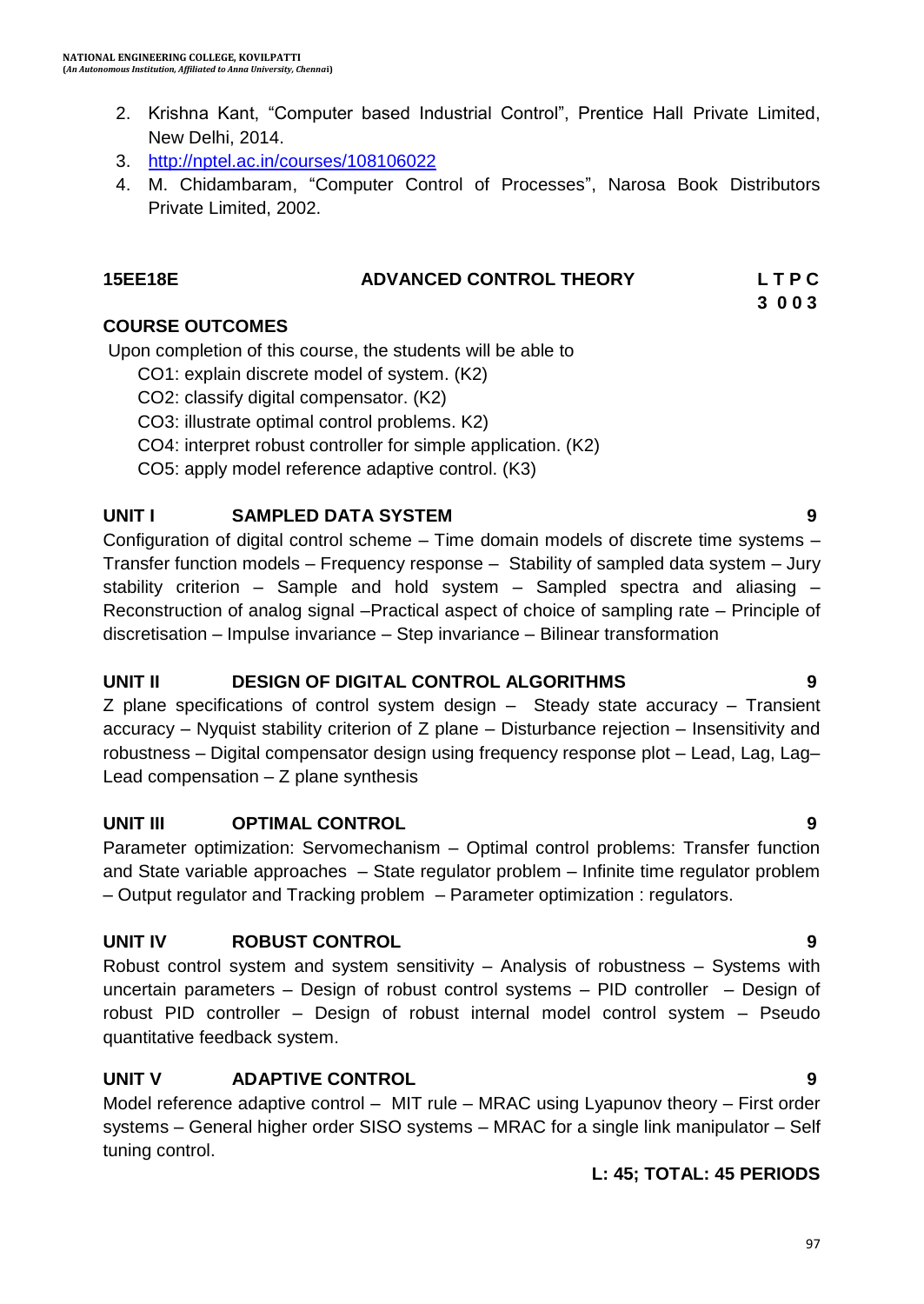#### **TEXT BOOKS**

- 1. M.Gopal, "Digital Control & State Variable Methods", Tata McGraw Hill Private Limited,  $4<sup>th</sup>$  Edition, 2012.
- 2. I.J. Nagrath and M.Gopal, "Control Systems Engineering", New Age International Publishers,  $5<sup>th</sup>$  Edition 2012.
- 3. Richard C. Dorf, "Modern control systems", 12<sup>th</sup> Edition, Addison Wesley, 2014.

#### . **REFERENCES**

- 1. K.Ogatta, "Discrete time control system", PHI, 2010.
- 2. B.C.Kuo," Digital Control Systems", SRL Publication, 2003.
- 3. M. Gopal, "Control Systems Principles and Design", Tata McGraw Hill Private Limited, 4<sup>rd</sup> Edition, 2012.
- 4. M.Gopal," Modern control system theory", New Age International Publishers, 2006.
- 5. Gene F.Franklin, J.David Powell and Abbasemami–Naeini, "Feedback Control of Dynamic Systems", 7<sup>th</sup> Edition, Pearson Education, 2015.

#### **15EE19E SOFT COMPUTING FOR ELECTRICAL ENGINEERING L T P C**

 **3 0 0 3**

#### **COURSE OUTCOMES**

Upon completion of this course, the students will be able to

- CO1: explain the components of fuzzy logic system. (K2)
- CO2: distinguish various structures of ANN. (K2)
- CO3: describe the basic concepts of genetic algorithms. (K2)
- CO4: apply ANN and FLC to various electrical applications. (K3)

CO5: employ GA to power system optimization and control applications. (K3)

#### **UNIT I FUZZY LOGIC SYSTEM 9**

Introduction to crisp sets and fuzzy sets, basic fuzzy set operation and approximate reasoning – Fuzzification, inferencing and defuzzification methods – Fuzzy knowledge and rule bases – Fuzzy logic modelling

#### **UNIT II ARTIFICIAL NEURAL NETWORKS 9**

Basic concepts – Types of activation functions – McCulloch–Pitts neuron model – Adaline and Madaline, Applications – Architecture – Feed forward and Feedback – Multilayer Perceptron– Hopfield network – Self organizing network.

#### **UNIT III GENETIC ALGORITHM 9**

Basic concepts – Functional evaluation and constraint handling – Representation – Cross over – Mutation – Selection schemes – Stopping criteria.

### **UNIT IV APPLICATIONS OF FLC AND ANN 9**

Implementation of fuzzy logic controller for motor drives – Identification and control of linear and nonlinear dynamic systems using Neural Network – ANN application to short term load forecasting .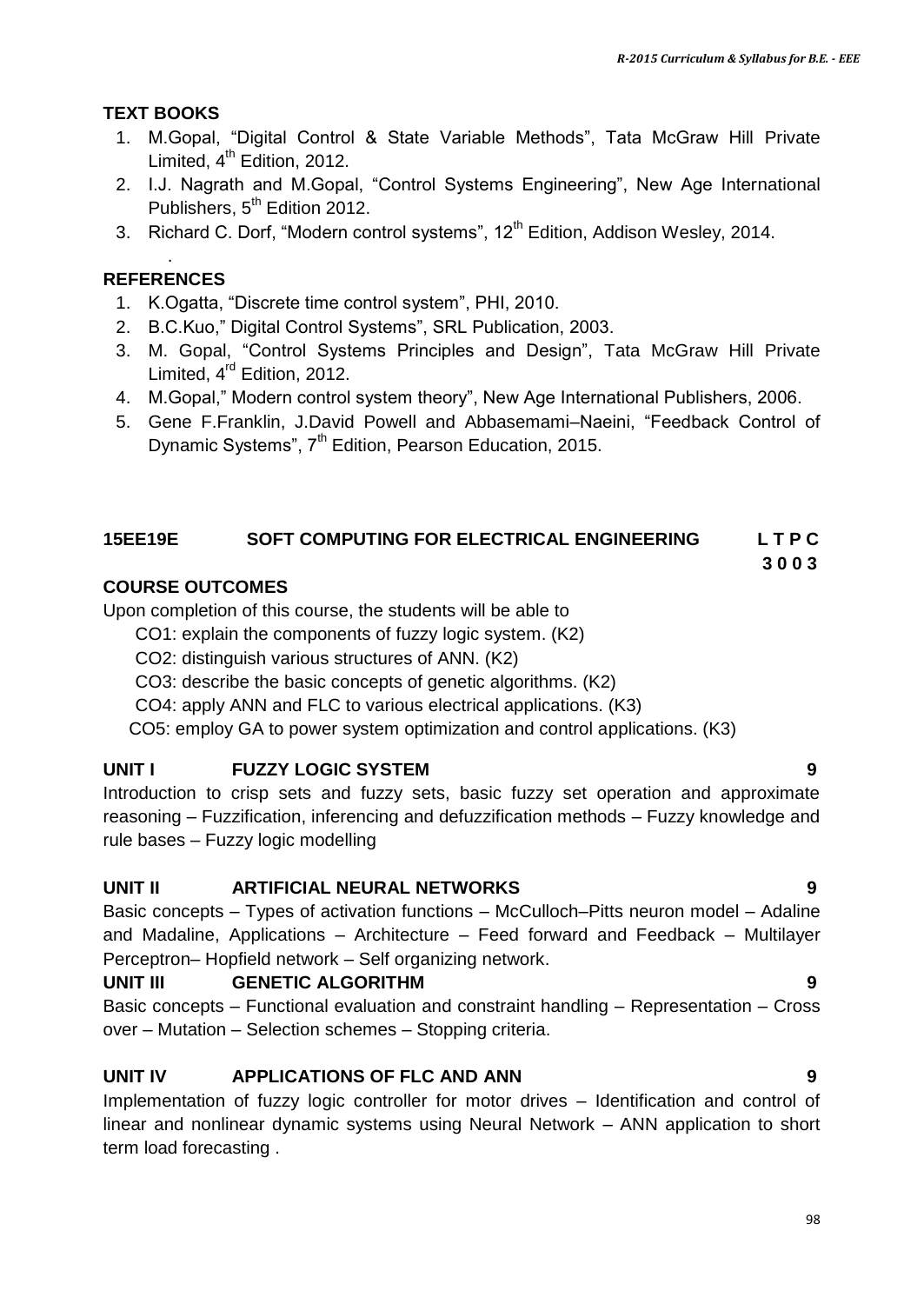#### **UNIT V APPLICATIONS OF GA 9**

GA application to power system optimization problem – Economic dispatch, load scheduling and unit commitment problems – System Identification and PID controller tuning.

#### **L: 45; TOTAL: 45 PERIODS**

#### **TEXT BOOKS**

.

- 1. Jacek.M.Zurada, "Introduction to Artificial Neural Systems", Jaico Publishing House,2006.
- 2. Kosko,B. "Neural Networks And Fuzzy Systems", Prentice Hall Private Limited, 2004.

#### **REFERENCES**

- 1. S.N.Sivanandam & S.N.Deepa, "Principles of Soft Computing", Wiley India Private Limited, 2013.
- 2. Klir G.J. & Folger T.A. "Fuzzy sets, uncertainty and Information", Prentice Hall Private Limited, 2010.
- 3. Zimmerman H.J. "Fuzzy set theory–and its Applications" Kluwer Academic Publishers, 2014.
- 4. Driankov, Hellendroon, "Introduction to Fuzzy Control", Narosa Publishers, 2<sup>nd</sup> Edition, 2011.
- 5. [Samir Roy](http://www.amazon.in/Samir-Roy/e/B00NBJ4Y7W/ref=dp_byline_cont_book_1), "Introduction to Soft Computing: Neuro Fuzzy and Genetic Algorithms", Pearson Education, 1<sup>st</sup> Edition, 2013.
- 6. [Fakhreddine O. Karray](http://www.amazon.in/Fakhreddine-O.-Karray/e/B001HOKNS2/ref=dp_byline_cont_book_1), "Introduction to Soft Computing: Neuro Fuzzy and Genetic Algorithms", Pearson Education, 1<sup>st</sup> Edition, 2009.
- 7. [Devendra K. Chaturvedi](http://www.amazon.in/Devendra-K.-Chaturvedi/e/B001KPCIPO/ref=dp_byline_cont_book_1), "Soft Computing: Techniques and its Applications in Electrical Engineering", Springer, 2008.

| <b>15EE20E</b> | <b>MEMS AND NEMS</b> | LTPC |
|----------------|----------------------|------|
|                |                      | 3003 |

#### **COURSE OUTCOMES**

Upon completion of this course, the students will be able to

CO1: outline the design concepts of MEMS. (K1)

CO2: describe the processes in micromachining. (K2)

CO3: summarize the various types of sensors and actuators. (K2)

CO4: make use of MEMS concepts in various applications. (K3)

CO5: discuss the processes of NEMS and its applications. (K2)

### **UNIT I INTRODUCTION TO MEMS 9**

Microelectromechanical systems – Micro sensors – Micro actuators – Single and Poly crystalline silicon – Silicon Piezoresistor –Polymers – SU8 photoresists – Scaling laws in miniaturization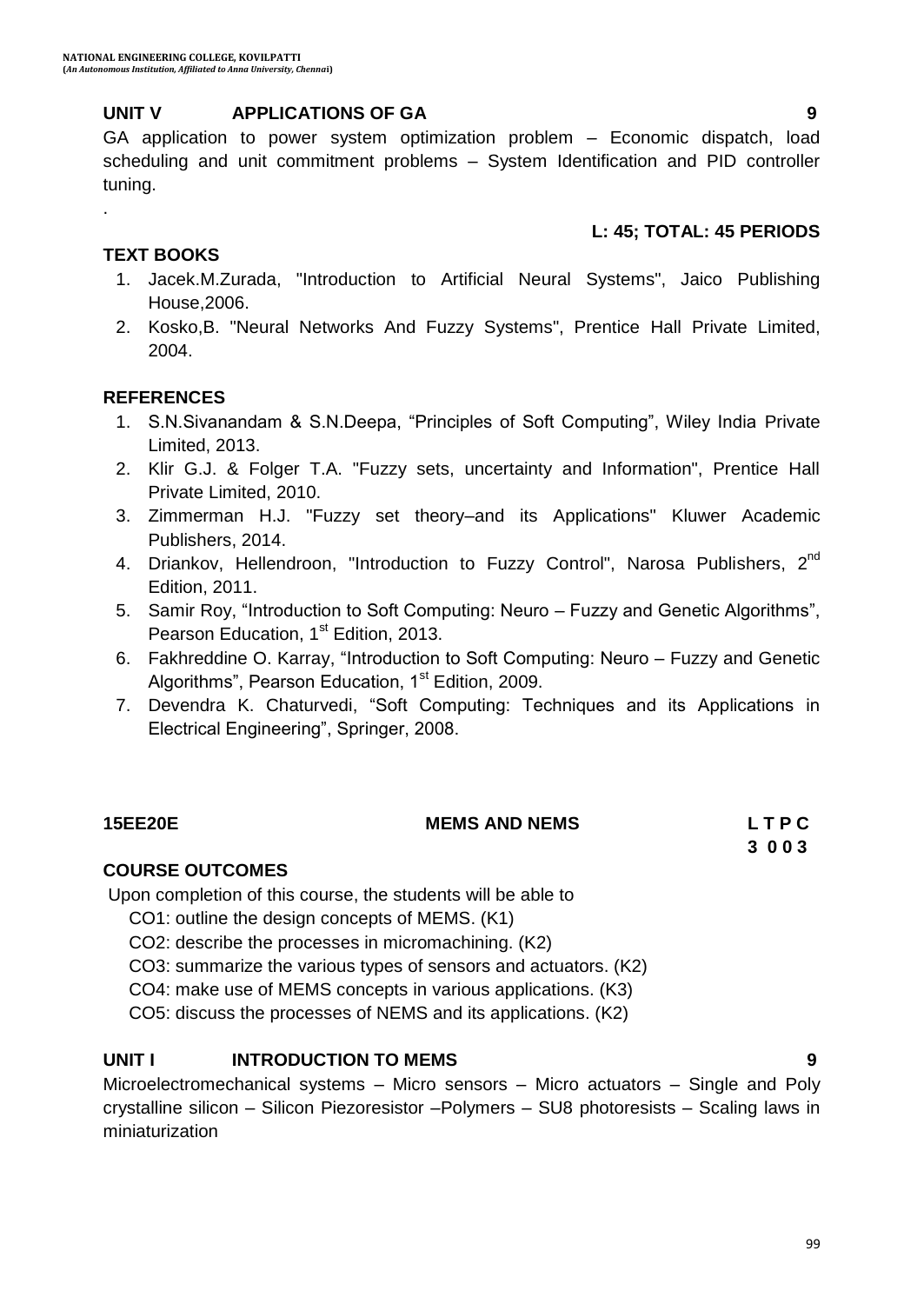## **UNIT II MICROMACHINING 9**

Micro systems fabrication process – Problems with Bulk Micromachining and Surface Micromachining – Wafer Bonding – LIGA process.

#### **UNIT III SENSORS AND ACTUATORS 9**

Mechanical: Beam and Cantilever – Capacitive effect – MEMS Gyroscopes – Micromachined thermocouple probe – Peltier effect Heat pumps – Thermal flow sensors and MEMS relay – Shape Memory Alloys.

#### **UNIT IV RF MEMS and MOEMS 9**

RF based communication system – MEMS inductors –Varactors – Tuners – Filter – Resonator – MEMS Switches – Phase shifter – Principle of MOEMS – Micro mirrors – Light detectors

#### **UNIT V NEMS 9**

Nano electro mechanical systems – fabrication and process techniques – integration of nano systems and devices – applications – Single Electron Transistor – Carbon Nano tube **Devices** 

#### **L: 45; TOTAL: 45 PERIODS**

#### **TEXT BOOKS**

- 1. Tai Ran Hsu , "MEMS and Microsystems Design and Manufacture", Tata Mc-Graw Hill Private Limited, 2007.
- 2. Nitaigour Premchand Mahalik, "MEMS" ,Tata McGraw Hill Private Limited, 2012.

#### **REFERENCES**

- 1. Nadim Maluf," An introduction to Micro electro mechanical system design", Artech House, 2000.
- 2. Mohamed Gad–el–Hak, editor," The MEMS Handbook", CRC press Baco Raton, 2006.
- 3. Stephen Santuria," Microsystems Design", Kluwer publishers, 2000.
- 4. Chang Liu, "Foundations of MEMS", Pearson Education India Limited, 2012,
- 5. Sergey Edward Lyshevski, "MEMS and NEMS: Systems, Devices, and Structures" CRC Press, 2007
- 6. W.R.Fahrner, "Nanotechnology and Nanoelectronics: Materials, Devices, Measurement Techniques", Springer, 2007.

#### **15EE21E DSP BASED SYSTEM DESIGN L T P C**

# **3 0 0 3 3 0 0 3**

#### **COURSE OUTCOMES**

Upon completion of this course, the students will be able to

- CO 1: classify the instruction sets of C2xx DSP Controller. (K2)
- CO 2: discuss the various peripheral functions of DSP Controller. (K2)
- CO 3: explain the Event Managers used in DSP Controller. (K2)
- CO 4: demonstrate DSP Controllers based power electronics applications. (K3)
- CO 5: determine the current trends in DSP system design. (K5)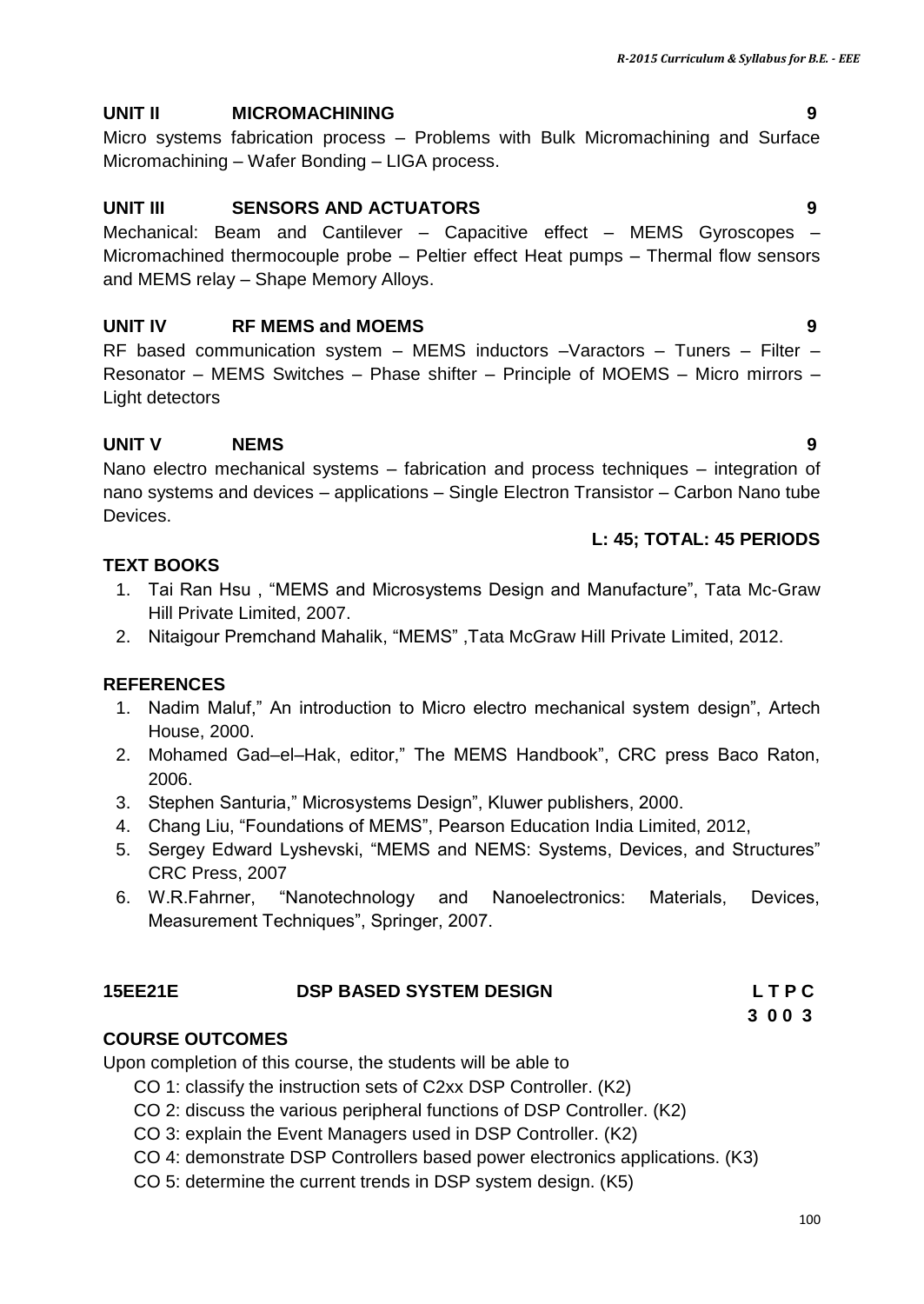#### **UNIT I INTRODUCTION 9**

TMS LC2407 DSP controller– Peripherals – Software tools – C2xx DSP Core and Code Generation – CPU and Instruction Set – Components of C2xx DSP Core – Mapping – Interface System Configuration–Memory – Programming using C2xx DSP Instruction Set.

#### **UNIT II PERIPHERALS 9**

General purpose Input/output (GPIO) Functionality – Multiplexing and Control Registers – Interrupt Hierarchy – Initializing and Servicing Interrupts in Software – A/D converter– PWM signal generation.

### **UNIT III EVENT MANAGERS 9**

Event Manager (EV) – Interrupts – General Purpose (GP) Timers – Compare Units – Capture Units and Quadrature Encoded Pulse (QEP) Circuitry – General Event Manager Information

#### **UNIT IV DSP BASED POWER ELECTRONICS APPLICATIONS 9**

DC– DC Buck – Boost converters – Continuous and Discontinuous Conduction Mode – Interfacing DSP to Buck – Boost Converter – Interrupt Service Routine – Regulation Code Sequences – Space Vector PWM Technique – Principle of constant V/f control of induction motor – DSP implementation.

#### **UNIT V RECENT TRENDS IN DSP SYSTEM DESIGN 9**

FPGA – Features and families – Complementary Programmable Logic Device – DSP versus FPGA – VHDL programming – VHDL based controller design – Applications of FPGA.

### **L: 45; TOTAL: 45 PERIODS**

### **TEXT BOOKS**

- 1. Mitra, Sanjit Kumar, "Digital Signal Processing: a Computer Based Approach", Tata McGraw Hill Private Limited, 2012.
- 2. Sen M Kuo, Woon .Seng. Gan, "Digital signal Processors–Architecture, implementation and applications", Pearson Education, 2005.

- 1. Avtar Singh and S. Srinivasan, "Digital Signal Processing", Thomson Brooks, 2004.
- 2. Phil Lapsley, Bler, Sholam, E.A.Lee, "DSP Processor fundamentals", IEEE Press, 1999.
- 3. Charles.D. Roth, "Digital System Design using VHDL", 2008.
- 4. N. Mohan, T.M. Undeland, and W.P. Robbins, "Power Electronics: Circuits, Devices and Applications ", John Wiley & Sons,  $2^{nd}$  Edition, 1995.
- 5. Wolf Wayne, "FPGA Based System Design", Pearson Education, 2009.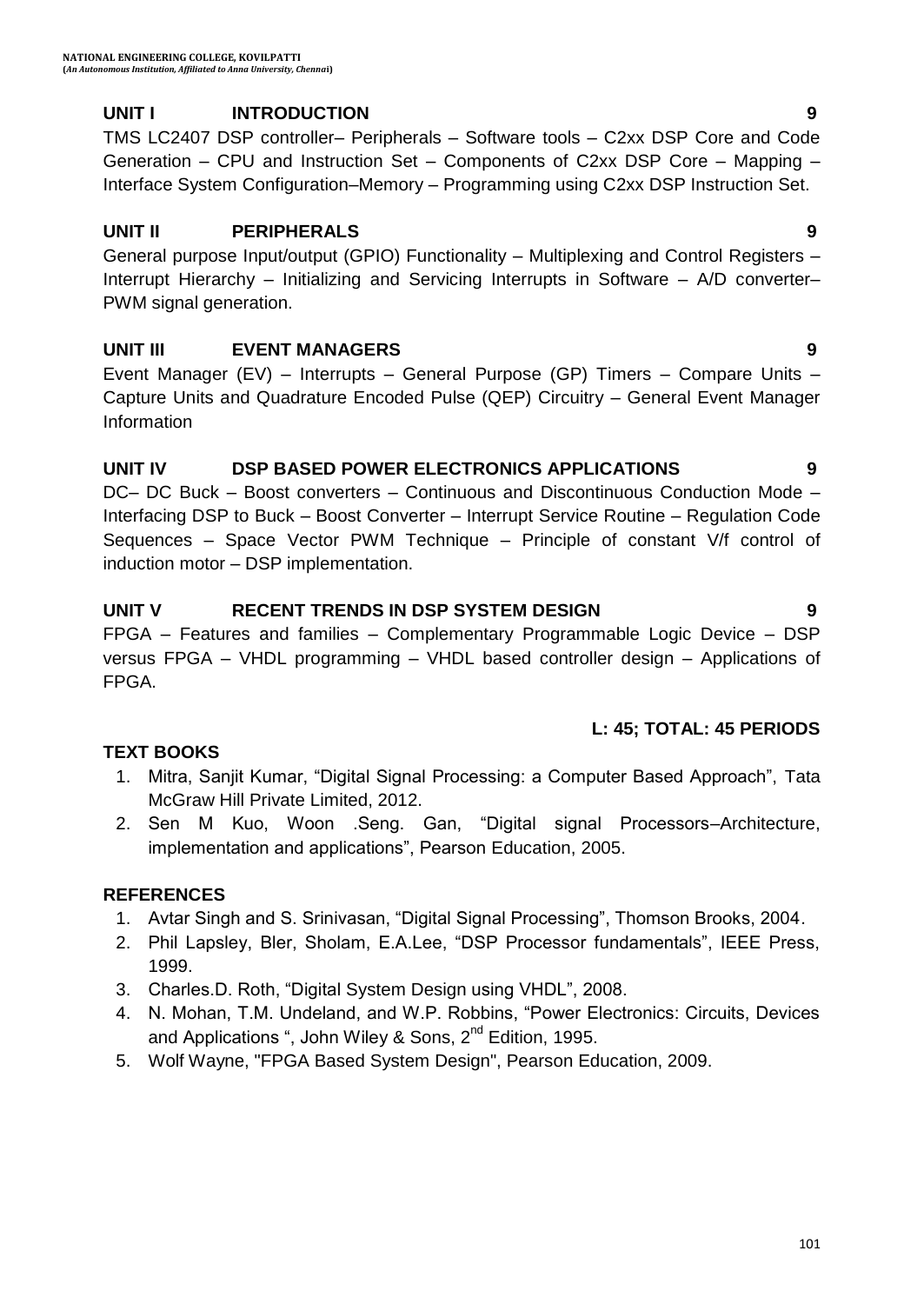# **15EE22E MICROPROCESSORS, PC HARDWARE AND INTERFACING L T P C**

#### **3 0 0 3**

# **COURSE OUTCOMES**

Upon completion of this course, the students will be able to

- CO1: illustrate the Hardware organization of PC. (K3)
- CO2: describe the Peripherals and drives interfaces. (K2)
- CO3: appraise the Peripherals with the PC. (K4)
- CO4: design a I/O system and port. (K5)
- CO5: explain the register declaration and features of USB. (K2)

# **UNIT I HARDWARE ORGANIZATION OF PC 9**

Hardware organization of IBM PC – Advanced microprocessors: Protected mode operation, Virtual memory, Multitasking – Special features of Pentium processors; Chipset chips – Memory organization and mapping.

# **UNIT II** INTERFACING 9

System timer and RTC, System resources – Interrupts, DMA channels, I/O map. Peripherals: Drives – HDD, CD–ROM drive, IDE, SCSI interfaces. Video display systems – Video adapters, video standards, display controllers.

# **UNIT III PERIPHERALS 9**

Peripherals: Keyboard and mouse, Printers, ROM BIOS services – Video, Keyboard, Disk, Printer, RTC, Serial I/O.

# **UNIT IV I/O SYSTEM 9**

I/O Buses: 8–bit ISA, 16–bit ISA, EISA, PCI, buses – Pins and signals, Interfacing examples, PCMCIA and AGP

# **UNIT V PARALLEL AND SERIES PROGRAMMING 9**

Parallel port – Register organization, pins and signals, handshaking and programming of SPP, EPP and ECP modes Serial port – Registers, Pins and signals, programming USB – Features.

### **L: 45; TOTAL: 45 PERIODS**

# **TEXT BOOKS**

- 1. N.Mathivanan, "Microprocessors, PC Hardware and Interfacing", PHI, 2003.
- 2. Bary B. Brey, "The INTEL Microprocessors 8086/8088, 80186/80188,80286, 80386, 80486, Pentium, and Pentium Pro processors", V Ed., PHI, 2002.

- 1. B.Govindarajulu, "IBM PC and Clones: Hardware, and Maintenance", Tata McGraw Hill Private Limited, 2002.
- 2. S.J. Bigelow, "Troubleshooting, maintaining and repairing PCs", Tata McGraw Hill Private Limited, 2011.
- 3. Scott Muller, "Upgrading and repairing PCs", Prentice Hall Private Limited, 2015.
- 4. Douglas V. Hall ,"Experiments in Microprocessors and interfacing Programming and Hardware" Douglas V. Hall, 2<sup>nd</sup> Edition, 2010.
- 5. Walter A. Triebel, "The 8088 and 8086 Microprocessors: Programming, Interfacing, Software, Hardware, and Applications", 4<sup>th</sup> Edition Aug. 2014.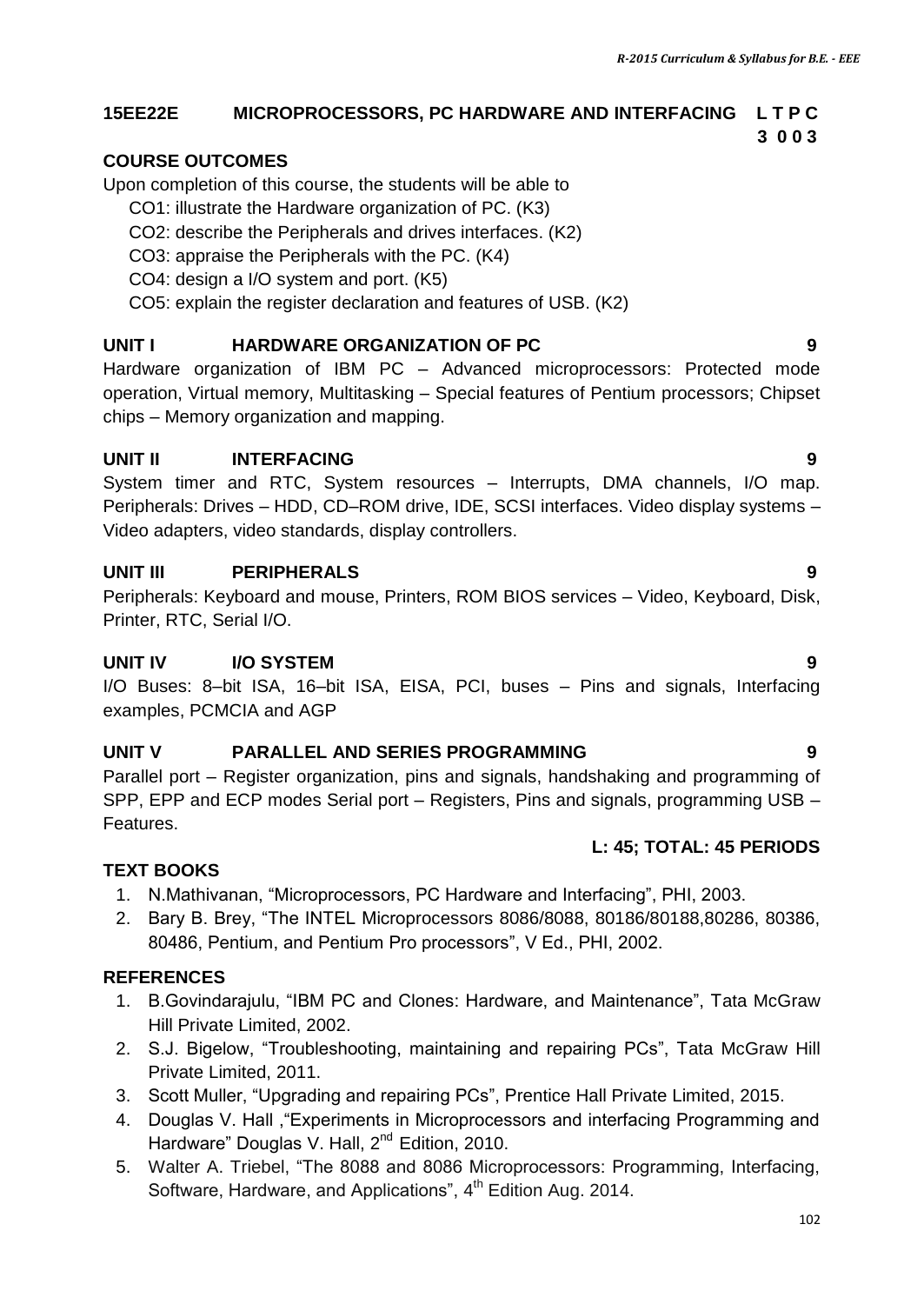#### **15EE23E ADVANCED MICROPROCESSOR AND MICROCONTROLLER L T P C**

#### **3 0 0 3**

#### **COURSE OUTCOMES**

Upon completion of this course, the students will be able to

CO1: explain the fundamental concepts of microprocessor architecture. (K2)

- CO2: develop knowledge about high performance Pentium CISC architectures. (K5)
- CO3: discuss about the ARM processors. (K2)
- CO4: describe the concept of PIC microcontroller. (K2)
- CO5: develop simple programming using arduino. (K5)

#### **UNIT I** INTRODUCTION 9

Generic Architecture – Instruction Set – Addressing modes – Memory hierarchy – register file – Cache – Virtual memory and paging – Segmentation – Pipelining – Instruction level parallelism – Reduced instruction set – RISC versus CISC.

#### **UNIT II PENTIUM CISC ARCHITECTURE 9**

CPU Architecture – Bus Operations – Pipelining – Branch prediction – Floating point unit – Operating Modes – Paging – Multitasking – Exception and Interrupts – Instruction set – Addressing modes.

#### **UNIT III ARM RISC ARCHITECTURE 9**

Organization of CPU – Bus architecture – Memory management unit – Instruction set – Thumb Instruction set – Addressing modes – Programming.

#### **UNIT IV PIC MICROCONTROLLER 9**

CPU Architecture – Instruction set – interrupts – Timers – I2C Interfacing – UART – A/D Converter – PWM and introduction to C–Compilers

#### **UNIT V INTRODUCTION TO ARDUINO 9**

Architecture – Instruction set – Registers and memory access – Digital I/O – timers, Debugging – Pulse width modulation (PWM) – Serial communication – Interrupts – Programming.

#### **L: 45; TOTAL: 45 PERIODS**

#### **TEXT BOOKS**

- 1. Daniel Tabak, ""Advanced Microprocessors", Tata McGraw Hill Private Limited, 1995.
- 2. Steve Furber, "ARM System–On–Chip Architecture", Addision Wesley, 2001.
- 3. John .B.Peatman, "Design with PIC Microcontroller", Prentice Hall Private Limited, 2007.

- 1. James L. Antonakos, "The Pentium Microprocessor"", Pearson Education, 1997.
- 2. Gene .H.Miller." Micro Computer Engineering", Pearson Education, 2003.
- 3. James L.Antonakos, "An Introduction to the Intel family of Microprocessors"", Pearson Education 1999.
- 4. Barry.B.Breg, "The Intel Microprocessors Architecture, Programming and Interfacing",  $8<sup>th</sup>$  Edition, 2014.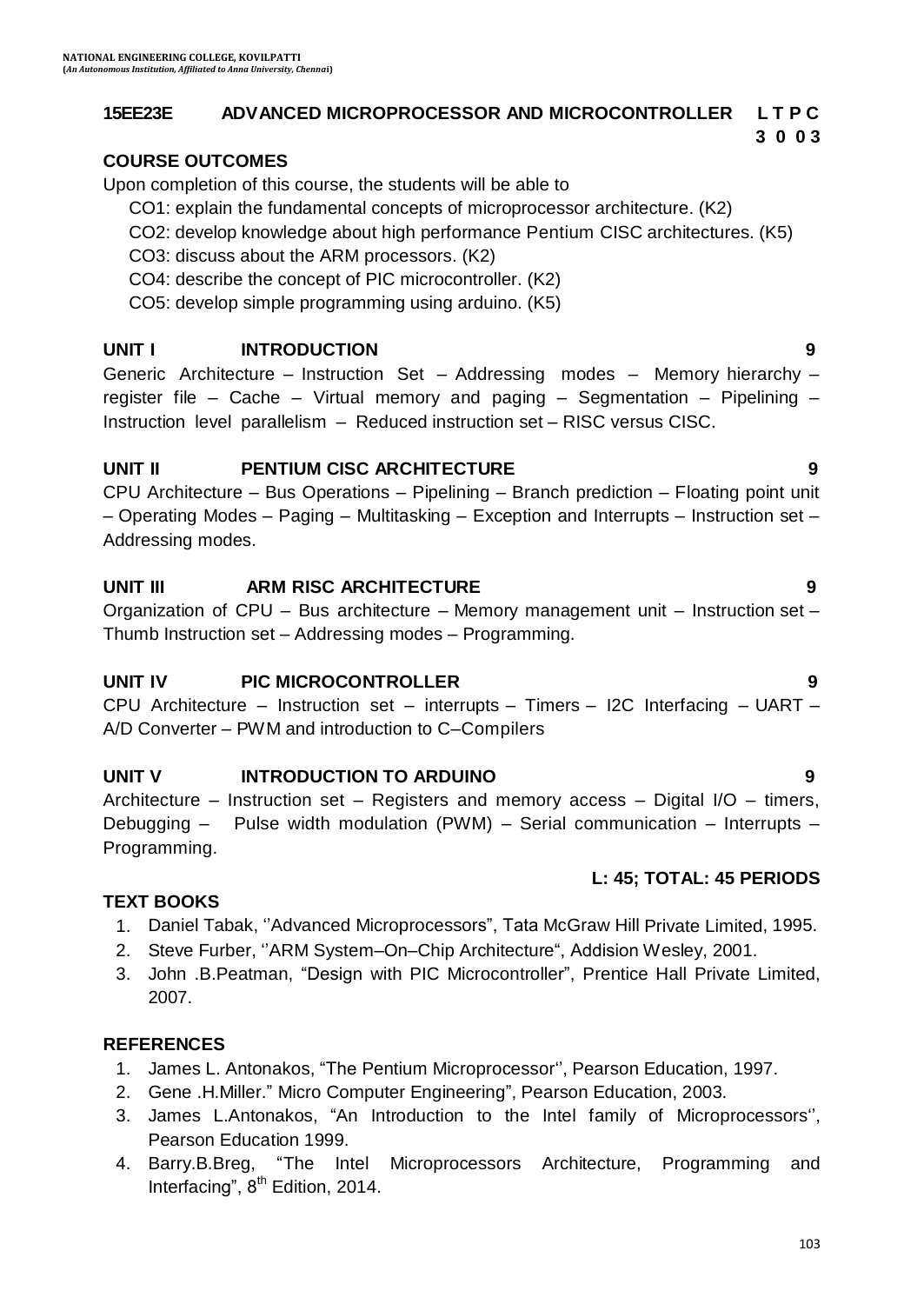- 5. Valvano, "Embedded Microcomputer Systems", Thomson Asia Private Limited, First Reprint, 2012.
- 6. Mike McRoberts, "Beginning arduino", Apress; 2013.

#### **15EE24E REAL TIME OPERATING SYSTEMS L T P C**

# **3 0 0 3**

#### **COURSE OUTCOMES**

Upon completion of this course, the students will be able to

- CO 1: recall the processes of general Operating systems. (K1)
- CO 2: describe the basics concepts of RTOS. (K2)
- CO 3: explain the Real time models and scheduling. (K2)
- CO 4: distinguish the various interprocess functions in RTOS. (K2)
- CO 5: demonstrate the applications of RTOS in various domains. (K3)

#### **UNIT I REVIEW OF OPERATING SYSTEMS 9**

Basic Principles – Structures – System Calls – Files – Processes – Design and Implementation of processes – Communication between processes –Distributed Operating system – Distributed scheduling.

#### **UNIT II RTOS CONCEPTS 9**

Need for RTOS – Advantage and Disadvantage – Multitasking–Non preemptive Kernels – Preemptive Kernels – Round Robin Scheduling–Task Priorities – Mutual Exclusion – deadlock – inter task Communication – Message Mailboxes–Message Queues–Interrupts.

#### **UNIT III μC/OS II BASICS 9**

Features–Goal – Kernel Structures: Task– Task States–Task Scheduling– Idle Task – Statistics Task– Interrupts – Clock Tick– Initialization. Task Management: Creating Tasks– Task Stacks–Stack Checking– Suspending Task– System Time.

#### **UNIT IV RTOS INTERPROCESS FUNCTIONS 9**

Message Mailbox Management: Creating a Mailbox–Waiting for a Message box–Sending Message to a Mailbox. Message Queue Management: Creating Message Queue–Deleting a Message Queue–Waiting for a Message at a Queue–Sending Message to a Queue– Flushing a Queue– Semaphores in μC/OS II.

#### **UNIT V MEMORY MANAGEMENT AND RTOS APPLICATIONS 9**

Memory Management: Memory Control Blocks– Creating Partition– Obtaining a Memory Block function –Returning a Memory Block function – Applications: Image Processing – Voice over IP – Control Systems.

#### **L: 45; TOTAL: 45 PERIODS**

#### **TEXT BOOKS**

1. Raj Kamal, "Embedded Systems– Architecture, Programming and Design" Tata McGraw Hill Private Limited, 2015.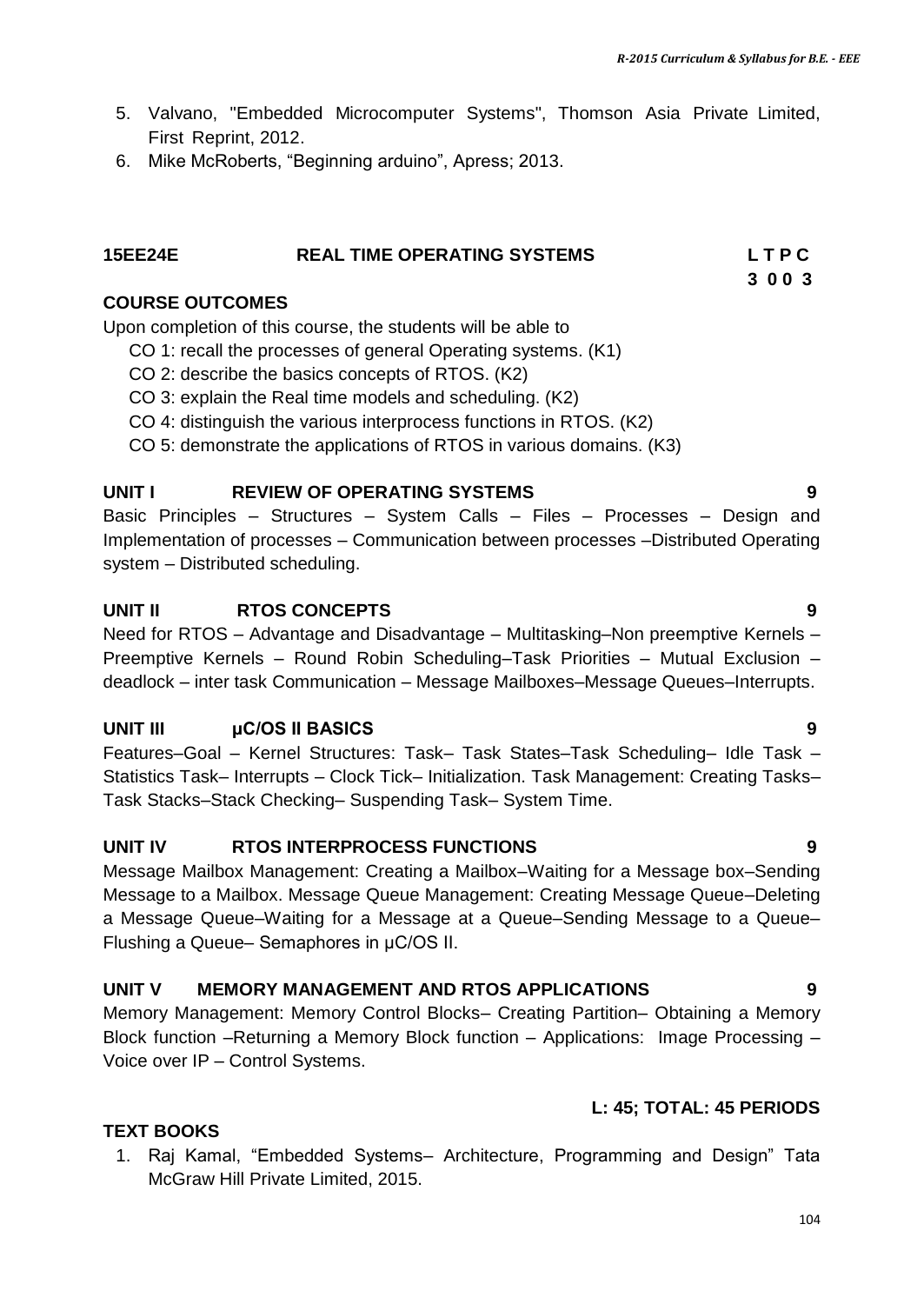2. Herma K., "Real Time Systems – Design for distributed Embedded Applications", Kluwer Academic, 2011.

#### **REFERENCES**

- 1. Charles Crowley, "Operating Systems–A Design Oriented approach" Tata McGraw Hill Private Limited, 1998.
- 2. C.M. Krishna, Kang, G.Shin, "Real Time Systems", Tata McGraw Hill Private Limited, 1997.
- 3. Raymond J.A.Bhur, Donald L.Bailey, "An Introduction to Real Time Systems", Prentice Hall Private Limited, 1999.
- 4. Mukesh Sighal and N G Shi "Advanced Concepts in Operating System", Tata McGraw Hill Private Limited, 2011.
- 5. Jean J. Labrosse, "Micro C/OS-II: The Real Time Kernal", CMP Books, 2<sup>nd</sup> Edition. 1998.

#### **15EE25E AUTOMOTIVE ELECTRICAL AND ELECTRONICS L T P C**

 **3 0 0 3**

#### **COURSE OUTCOMES**

Upon completion of this course, the students will be able to

- CO 1: describe the basics concepts of starting systems. (K2)
- CO 2: explain the aspects of charging systems. (K2)
- CO 3: distinguish the types of lighting system, batteries and accessories. (K2)
- CO 4: explain the various process in automotive electronics. (K2)
- CO 5: demonstrate the applications of sensors and activators. (K3)

### **UNIT I STARTING SYSTEM 9**

Condition at starting, behavior of starter during starting, series motor and its characteristics, principle and construction of starter motor, working of different starter drive units, care and maintenances of starter motor, starter switches.

#### **UNIT II CHARGING SYSTEM 9**

Generation of direct current, shunt generator characteristics, armature reaction, third brush regulation, cutout. Voltage and current regulators, compensated voltage regulator, alternators principle and constructional aspects and bridge rectifiers, new developments.

#### **UNIT III LIGHTING SYSTEM, BATTERIES AND ACCESSORIES 9**

Principle and construction of lead acid battery, characteristics of battery, rating capacity and efficiency of batteries, various tests on batteries, maintenance and charging. Lighting system: insulated and earth return system, details of head light and side light, LED lighting system, head light dazzling and preventive methods – Horn: AC & DC horns, wind tone horn/air horns, electronic horn, reverse horn, Horn relay. Warning Buzzer. Windscreen wipers, windscreen washers, power windows, doors locks, Rear wind shield glass heating system. Rear view mirror adjusting, Day light regulating system, Central Locking system.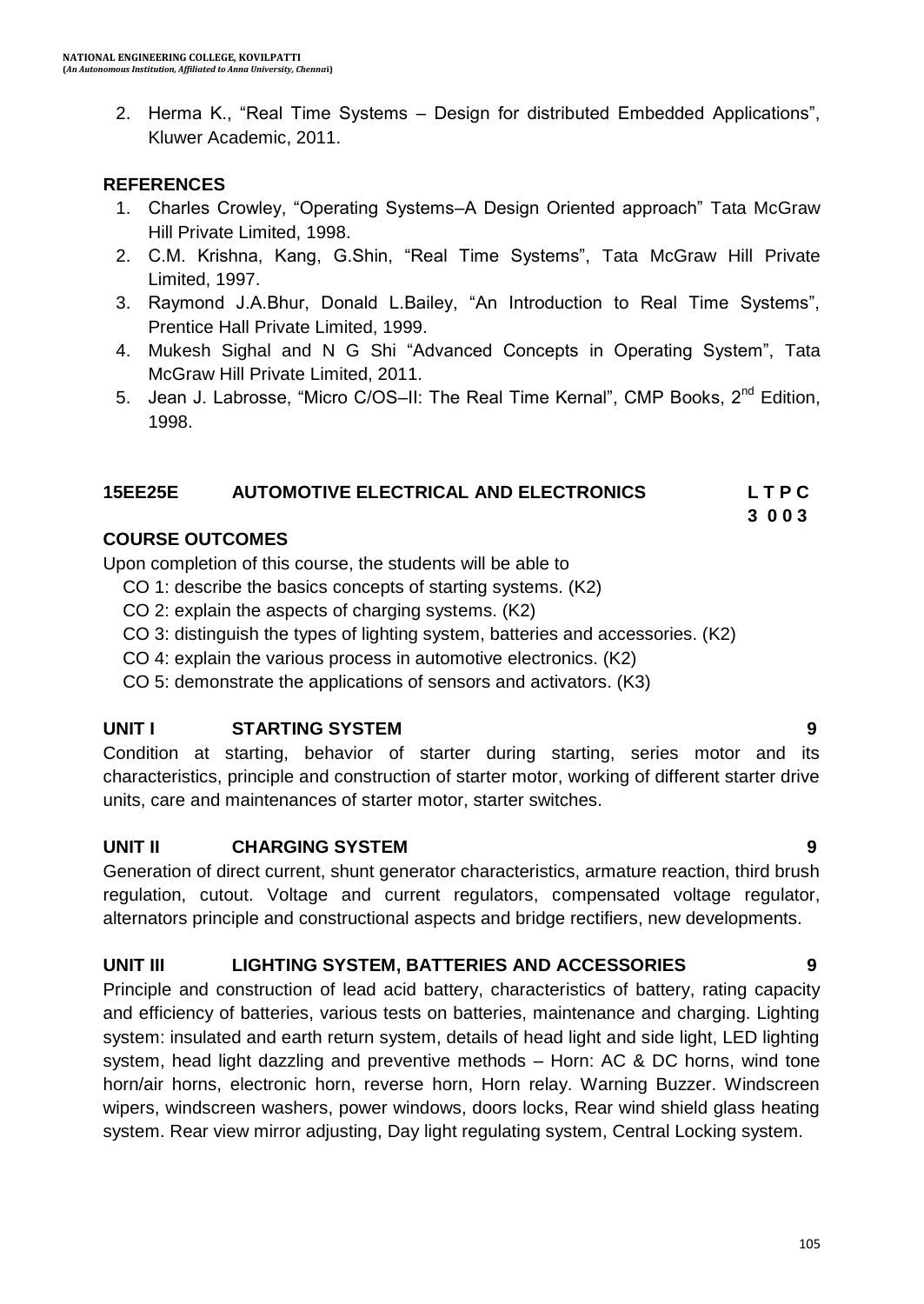#### **UNIT IV AUTOMOTIVE ELECTRONICS 9**

Current trends in automotive electronic engine management system, electro‐ magnetic interference suppression, electromagnetic compatibility, ECU for Engine, electronic dashboard instruments, onboard diagnostic system (OBD), security and warning system. Electronic Fuel Injection and Ignition Systems: Introduction, feedback carburetor systems. Throttle body injection and multi‐ port or point fuel injection, fuel injection systems, Injection system controls. Advantages of electronic ignition systems: Types of solid state ignition systems and their principle of operation, Contact less electronic ignition system, and electronic spark timing control. Digital Engine Control System: Open loop and closed loop control systems – Engine cranking and warm up control – Acceleration Enrichment – Deceleration leaning and idle speed control. Distributor less ignition – Integrated engine control systems, Exhaust emission control engineering

#### **UNIT V SENSORS AND ACTIVATORS 9**

Types of sensors: sensor for speed, throttle position, exhaust oxygen level, manifold pressure, crankshaft position, coolant temperature, exhaust temperature, air mass flow for engine application. Solenoids, stepper motors, relay, Introduction to Microprocessor & Applications in Automobiles.

#### **L: 45; TOTAL: 45 PERIODS**

#### **TEXT BOOKS**

- 1. A. L. Statini, "Automotive Electrical and Electronics", Delmar Publications, 2013.
- 2. Tom denton, , "Automotive Electrical And Electronics Systems", Allied Publishers, 2016.

- 1. Young A.P. & Griffiths. L. "Automotive Electrical Equipment", ELBS & New Press, 1999.
- 2. William B.Riddens "Understanding Automotive Electronics", 5<sup>th</sup> Edition, Butter worth Heinemann Woburn, 2013.
- 3. Bechhold "Understanding Automotive Electronics", SAE, 1998.
- 4. Crouse, W.H "Automobile Electrical Equipment", Tata McGraw Hill Private Limited, New York, 3<sup>rd</sup> Edition, 1996.
- 5. Judge A.W "Modern Electrical Equipment of Automobiles", Chapman & Hall, London, 1992.
- 6. Kholi.P.L "Automotive Electrical Equipment", Tata McGraw Hill Private Limited, New Delhi, 1983.
- 7. Robert Bosch "Automotive Hand Book", SAE, 2011.
- 8. Ganesan.V. "Internal Combustion Engines", Tata McGraw Hill Private Limited, New Delhi, 2004.
- 9. Vinal.G.W., "Storage Batteries", John Wiley & Sons Inc., New York, 1985.
- 10. Spreadbury. F.G., "Electrical ignition Equipment", Constable & Co. Ltd., London 1962.
- 11. Tom Weather Jr and Cland C. Hunter, "Automotive Computers and Control System", Prentice Hall Private Limited, New Jersey, 1984.
- 12. Robert N Brady, "Automotive Computers and digital Instrumentation reston Book", Prentice Hall, Eagle Wood Cliffs, New Jersy,1988.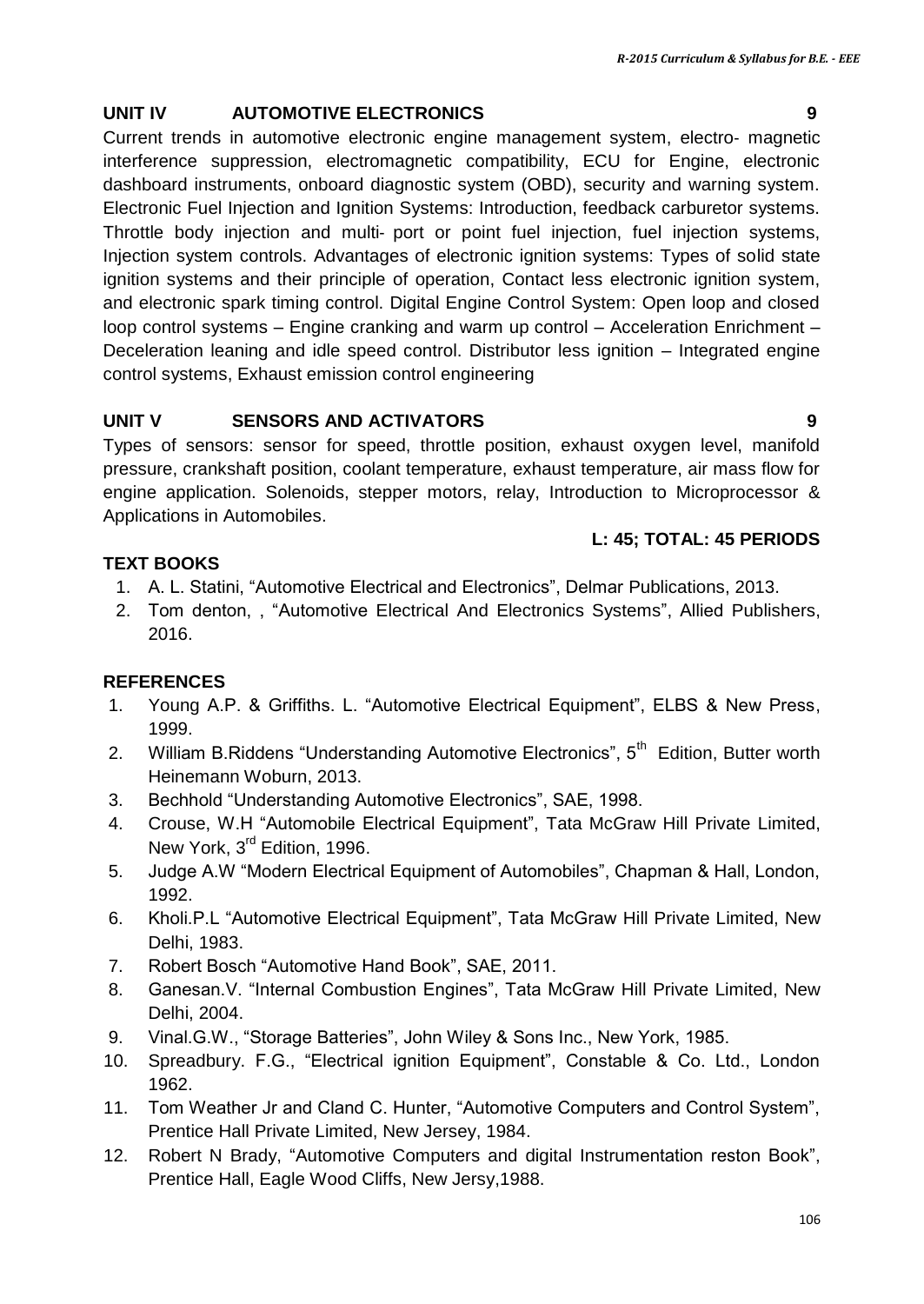#### **15EE26E EMBEDDED AND REAL TIME SYSTEMS L T P C**

 **3 0 0 3**

#### **COURSE OUTCOMES**

Upon completion of this course, the students will be able to

- CO1: Explain the fundamental concept and design of embedded system.(K2)
- CO2: Explain the various platforms used for embedded computing and the performance of embedded systems design. (K2)
- CO3: Describe real time system and its characteristics. (K2)
- CO4:Explain the basic properties of a real time operating system.(K1)

CO5: interpret the services of operating system.(K1)

#### **UNIT I INTRODUCTION TO EMBEDDED COMPUTING 9**

Definition: Embedded system, Intelligent system, Expert System – Embedded system classification – Embedded system design process – Instruction sets Preliminaries – ARM Processor – CPU: Programming input andoutput – Supervisor mode, exception and traps. Embedded System design Example.

#### **UNIT II COMPUTING PLATFORM AND DESIGN ANALYSIS 9**

I/O devices – Component interfacing –Memory mapped I/O – I/O mapped I/O – Development and Debugging – Program design –Model of programs – Basic compilation techniques – Assembly and Linking, Analysis and optimization of execution time, power, energy, program size – Program validation and testing.

#### **UNIT III REAL TIME SYSTEMS 9**

Definition: Real time and real time systems – real time system Model - real time system characteristics – High reliability achievement ways in real time system - Hardware considerations for real time system – Examples for real time system .

#### **UNIT IV PROCESS AND OPERATING SYSTEMS 9**

Definition: Multi taskingand multi processing – Context Switching – Operating Systems Scheduling policies: Rate monotonic, EDF, Comparison example – Inter Process Communication mechanisms – Message Mailboxes – Message Queues – Evaluating operating system performance.

#### **UNIT V TASK MANAGEMENT AND MEMORY MANAGEMENT WITH MICRO C II OS 9**

Introduction to MICRO C OS II: Features, Services and variants. Task Management: Task creation, task stacks, stack checking, task priority, task suspending, task deletion program example for Multitasking. Memory management: Creating partition in memory, memory control block, obtaining and returning memory control block functions program example for memory management implementation.

#### **TEXT BOOKS**

1. Wayne Wolf, "Computers as Components -Principles of Embedded Computer System Design", Morgan Kaufmann, 2<sup>nd</sup> Edition, 2008.

**L: 45 TOTAL: 45 PERIODS**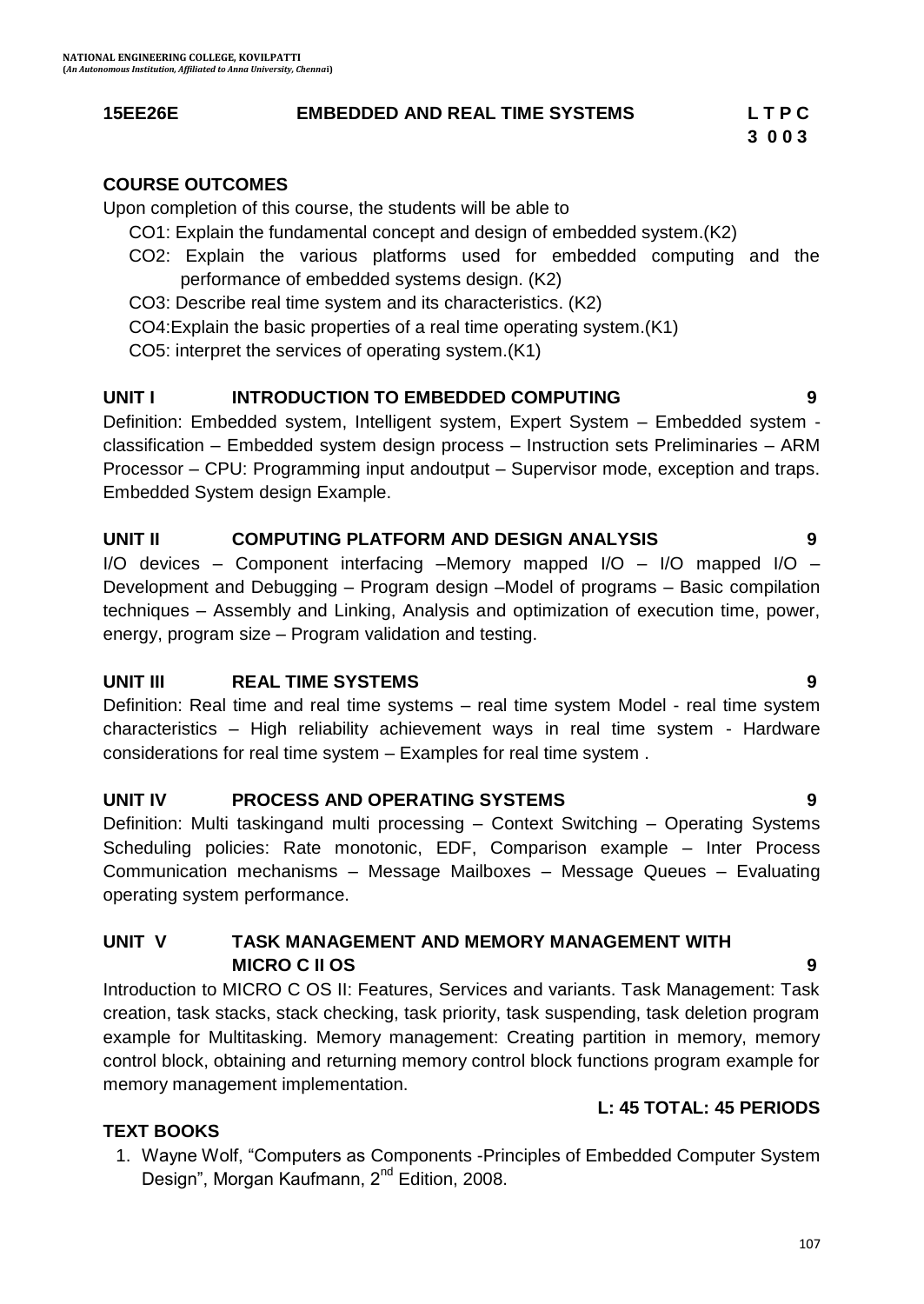2. Philip A. Laplante "Real time systems design and analysis", Wiley India Edition,  $3<sup>rd</sup>$ Edition, 2006.

- 1. Jean J. Labrosse, "Micro C/OS-II: The Real Time Kernal", CMP Books, 2<sup>nd</sup> Edition 2002.
- 2. David E-Simon, "An Embedded Software Primer", Pearson Education, 2007.
- 3. K.V.K.K.Prasad, "Embedded Real-Time Systems: Concepts, Design & Programming", Dreamtech Press, 2005.
- 4. Tim Wilmshurst, "An Introduction to the Design of Small Scale Embedded Systems", Pal grave Publisher, 2004.
- 5. Sriram V Iyer, Pankaj Gupta, "Embedded Real Time Systems Programming", Tata Mc-Graw Hill, 2004.
- 6. Tammy Noergaard, "Embedded Systems Architecture", Elsevier, 2006.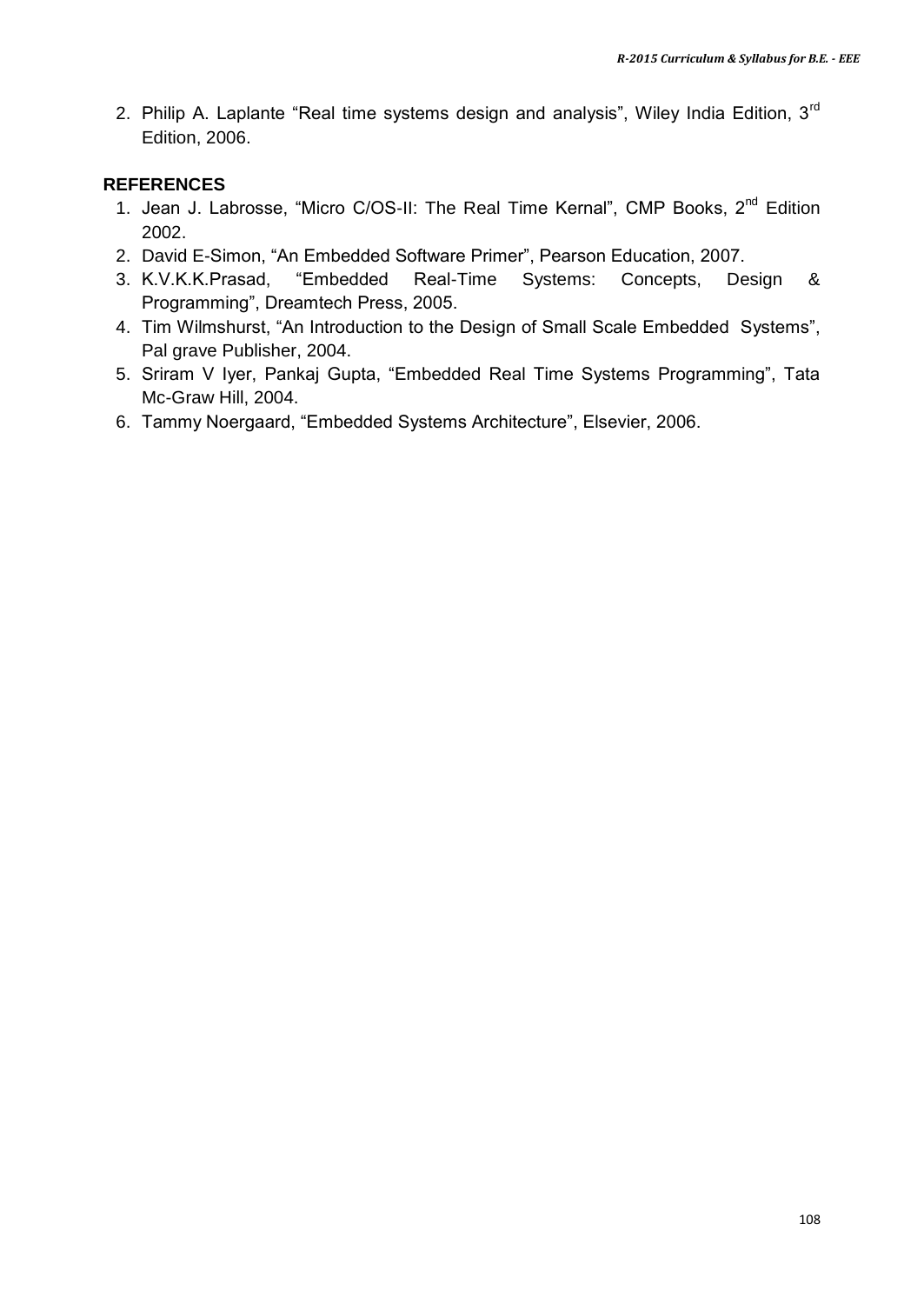## **B. E. – ELECTRICAL AND ELECTRONICS ENGINEERING** ONE CREDIT ELECTIVE COURSES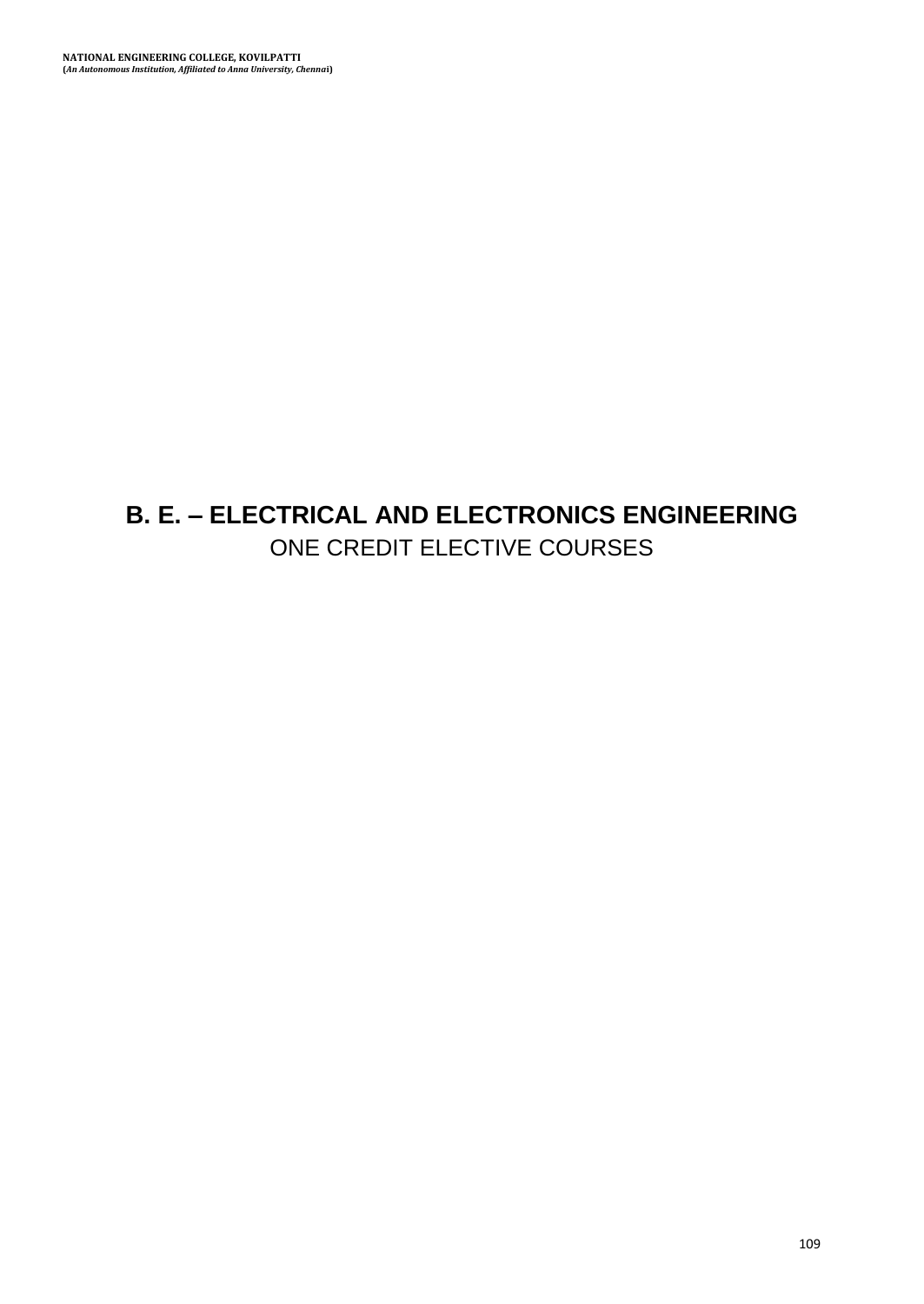#### **15EE01L COMPUTATIONAL FLUID DYNAMICS FOR L T P C ELECTRICAL APPARATUS 1 0 0 1**

#### **COURSE OUTCOMES**

Upon the successful completion of this course, the students will be able to,

CO1: describe the necessity and application of CFD.

CO2: explain the approximation of the physical problem.

#### **COURSE CONTENT**

Introduction to Computational Fluid Dynamics (CFD) - Necessity, Applications; Numerical Simulation Process - Approximate Solution Techniques - Mathematical Modeling, Navier-Stroke and Euler Equation - Solution of Navier Stroke Equation - Grid Generation - Finite Difference Method - Finite Volume Method - Finite Element Method.

#### **L: 15 TOTAL: 15 PERIODS**

#### **REFERENCES**

- 1. John D Anderson, "Computational Fluid Dynamics The Basics with Applications", Tata McGraw Hill, 2010.
- 2. T.J. Chung, "Computational Fluid Dynamics", Cambridge University Press, London, 2010.
- 3. H.K. Versteeg and W. Malalasekara, "An Introduction to Computational Fluid Dynamics - The Finite Volume Method", Pearson, 2<sup>nd</sup> Edition, 2008.
- 4. Jiyuan Tu, Guan Heng Yeoh and Chaoqun Liu, "Computational Fluid Dynamics: A Practical Approach", Butterworth-Heinemann, 2007.

#### **15EE02L DESIGN OF POWER CONVERTERS LABORATORY L T P C**

#### **0 0 2 1**

#### **COURSE OUTCOME**

Upon the successful completion of this course, the students will be able to,

CO1: design and construct the various types of power converters

#### **LIST OF EXPERIMENTS**

- 1. Single phase controlled rectifiers.
- 2. Three phase controlled rectifiers.
- 3. Step-down and step-up dc choppers.
- 4. Buck/boost converters.
- 5. Single phase voltage source inverter.
- 6. Three phase voltage source inverter.
- 7. Ac voltage controllers.
- 8. Two stage sequence control of ac voltage controller.
- 9. Step up cycloconverter.
- 10. Step down Cycloconverter.

#### **P: 30 TOTAL: 30 PERIODS**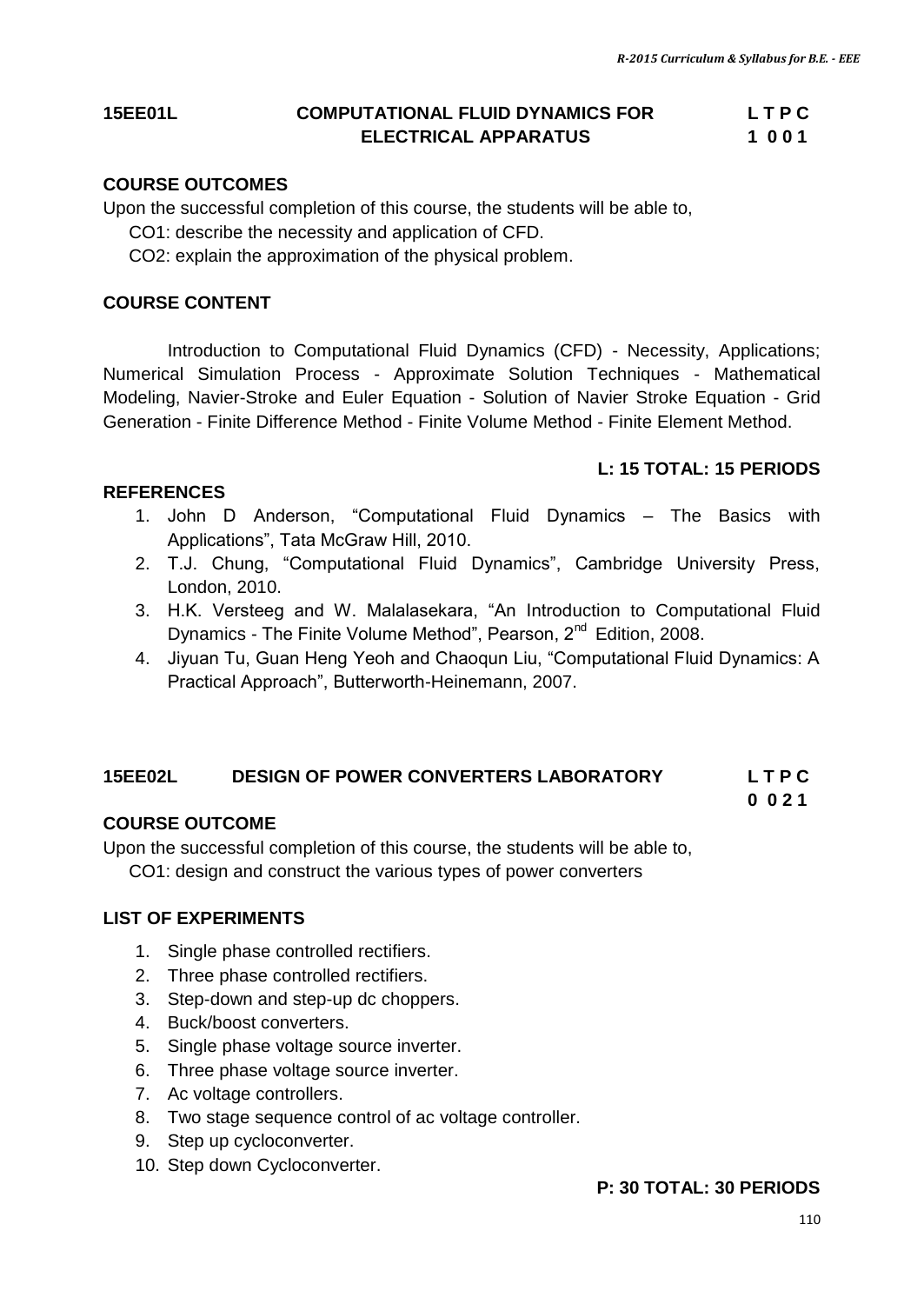#### **15EE03L ENERGY STORAGE SYSTEM L T P C**

#### **COURSE OUTCOMES**

Upon the successful completion of this course, the students will be able to,

CO1: understand the operational mechanisms of each energy storage system

CO2: characterize and analyze electrochemical energy storages

#### **COURSE CONTENT**

Energy storage overview - Thermodynamics - Rechargeable Batteries and their Fundamental Electrochemistry - Li-ion Battery Technology and Challenges - Cathode and Anode Materials - Electrolytes - Fuel cell / regenerative fuel cell - Super-capacitor - Reaction kinetics - Electrochemical characterization - Introduction to Super Conducting Magnetic Energy Storage (SMES) operation - Load Leveling - Frequency Regulation - Power Quality - Applications.

#### **L: 15 TOTAL: 15 PERIODS**

#### **REFERENCES**

- 1. Robert A. Huggins, "Energy Storage", Springer Science and Business Media, 2010.
- 2. Ryan O"Hayre, Suk-Won Cha, Whitney Colella and Fritz B. Prinz, "Fuel Cell Fundamentals", Wiley, 3<sup>rd</sup> Edition, 2016.
- 3. A.G. Ter-Gazarian, "Energy Storage for Power Systems", 2<sup>nd</sup> Edition, IET Publications, 2011.

#### **15EE04L LVDC WIRING L T P C**

# **1 0 0 1**

#### **COURSE OUTCOMES**

Upon the successful completion of this course, the students will be able to

- CO1: describe the fundamental knowledge in electrical engineering
- CO2: prepare the details of estimation for residential and commercial electrical installations

#### **COURSE CONTENT**

Electrical symbols - DC Source (solar panel) - Voltage levels in DC supply - Types of storage device - DC Appliances : CFL, LED bulbs/TV, Vacuum cleaners, Computers, Mobile chargers, DC Ceiling fans(muffin fans), DC Refrigerators - DC wirings(PoE) - Switches and relays (solid state DC circuit breakers ) - DC sockets - Safety practices – Advantages.

#### **L: 15 TOTAL: 15 PERIODS**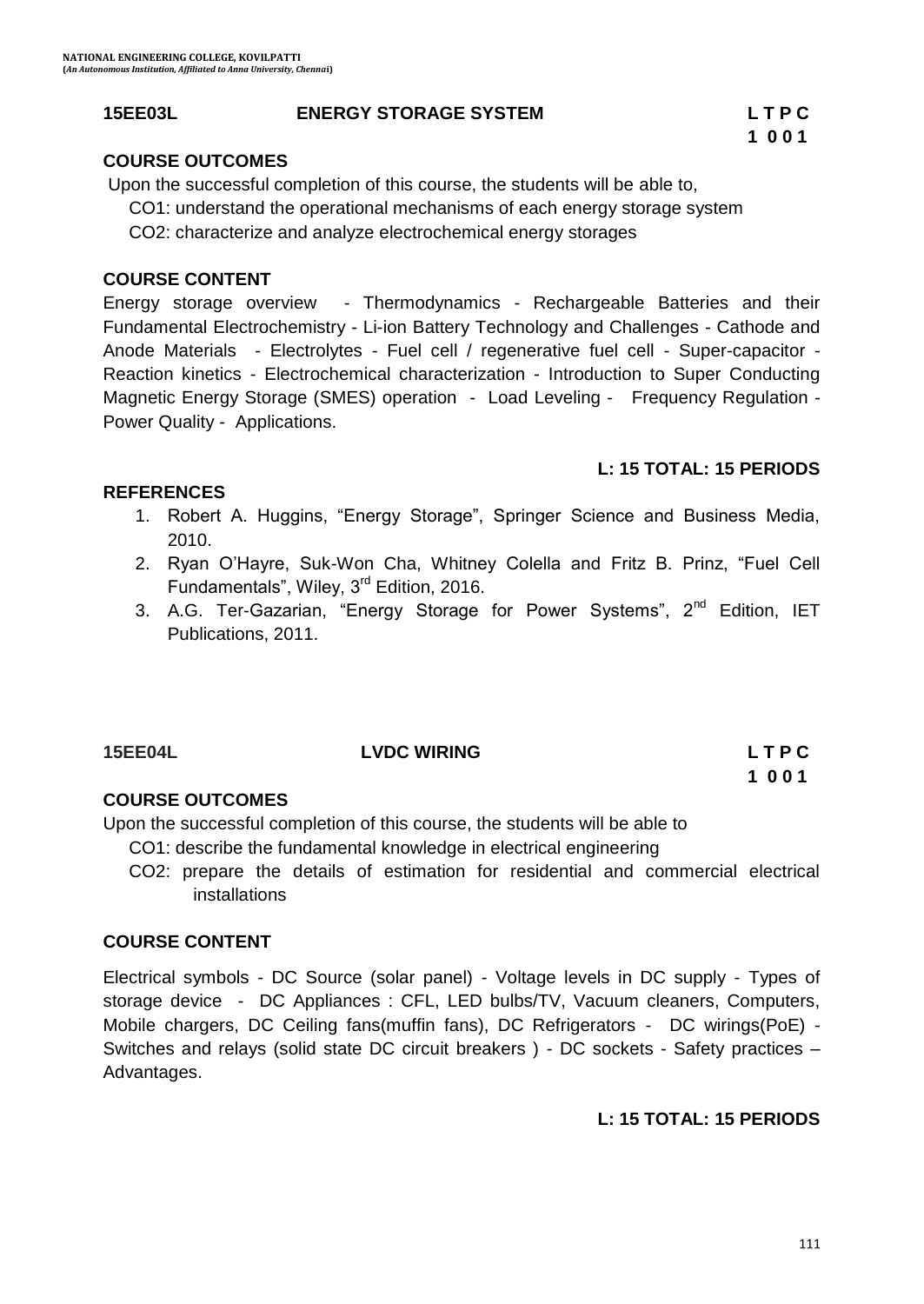#### **REFERENCES**

- 1. S.L. Uppal, "Electrical Estimating and costing", New Age International Pvt. Ltd., 2014.
- 2. J.B. Gupta, "Electrical Installation estimating and costing", S. K. Kataria and Sons, New Delhi, 15<sup>th</sup> edition 2016.
- 3. Relevant IS Code for Service Line Connection, Lying of Cable, Wiring Installation, National Building Code - Vol. 4.
- 4. <https://www.allaboutcircuits.com/textbook/direct-current/>
- 5. <http://hackaday.com/2017/03/06/what-voltage-for-the-all-dc-house/>
- 6. [http://www.edn.com/electronics-blogs/dave-s-power-trips/4402704/How-do-we](http://www.edn.com/electronics-blogs/dave-s-power-trips/4402704/How-do-we-get-to-a-DC-powered-home)[get-to-a-DC-powered-home](http://www.edn.com/electronics-blogs/dave-s-power-trips/4402704/How-do-we-get-to-a-DC-powered-home)
- 7. <http://chrisgammell.com/can-dc-power-an-entire-home/>
- 8. <http://www.backwoodssolar.com/when-to-use-dc-appliances>
- 9. http://www.treehugger.com/sustainable-product-design/big-steps-in-buildingchange-our-wiring-to-12-volt-dc.html

#### **15EE05L DIGITAL SUBSTATION L T P C**

**1 0 0 1**

#### **COURSE OUTCOMES**

Upon the successful completion of this course, the students will be able to,

CO1: describe the architecture of a digital substation

CO2: explain the importance of intelligent electronic devices

#### **COURSE CONTENT**

Introduction to digital substation - Power system automation - Modern grid and substation automation - System architecture - Components of digital substation - IEC 61850 substation architecture - Intelligent Electronic devices - GOOSE - Station and process bus - GPS time clock - Merging units - Electronic fibre optic CT and VT - Substation communication and protocols - Working of a digital substation - Security threats - Advantages of digital substation.

#### **L: 15 TOTAL: 15 PERIODS**

#### **REFERENCES**

- 1. [Evelio Padilla, "Substation Automation Systems: Design and Implementation",](https://www.amazon.com/Substation-Automation-Systems-Design-Implementation/dp/1118987209/ref=pd_sim_14_3?_encoding=UTF8&pd_rd_i=1118987209&pd_rd_r=K5SJ714GN1KJFPC9ZA78&pd_rd_w=jHZug&pd_rd_wg=BHFKo&psc=1&refRID=K5SJ714GN1KJFPC9ZA78)  [Wiley, 2015.](https://www.amazon.com/Substation-Automation-Systems-Design-Implementation/dp/1118987209/ref=pd_sim_14_3?_encoding=UTF8&pd_rd_i=1118987209&pd_rd_r=K5SJ714GN1KJFPC9ZA78&pd_rd_w=jHZug&pd_rd_wg=BHFKo&psc=1&refRID=K5SJ714GN1KJFPC9ZA78)
- 2. Cobus Strauss, "Practical Electrical Network Automation and Communication Systems", Elsevier, 1<sup>st</sup> Edition, 2003.
- 3. <http://myelectrical.com/notes/entryid/245/how-a-digital-substation-works>
- 4. store.gedigitalenergy.com/faq/documents/general/iec61850.pdf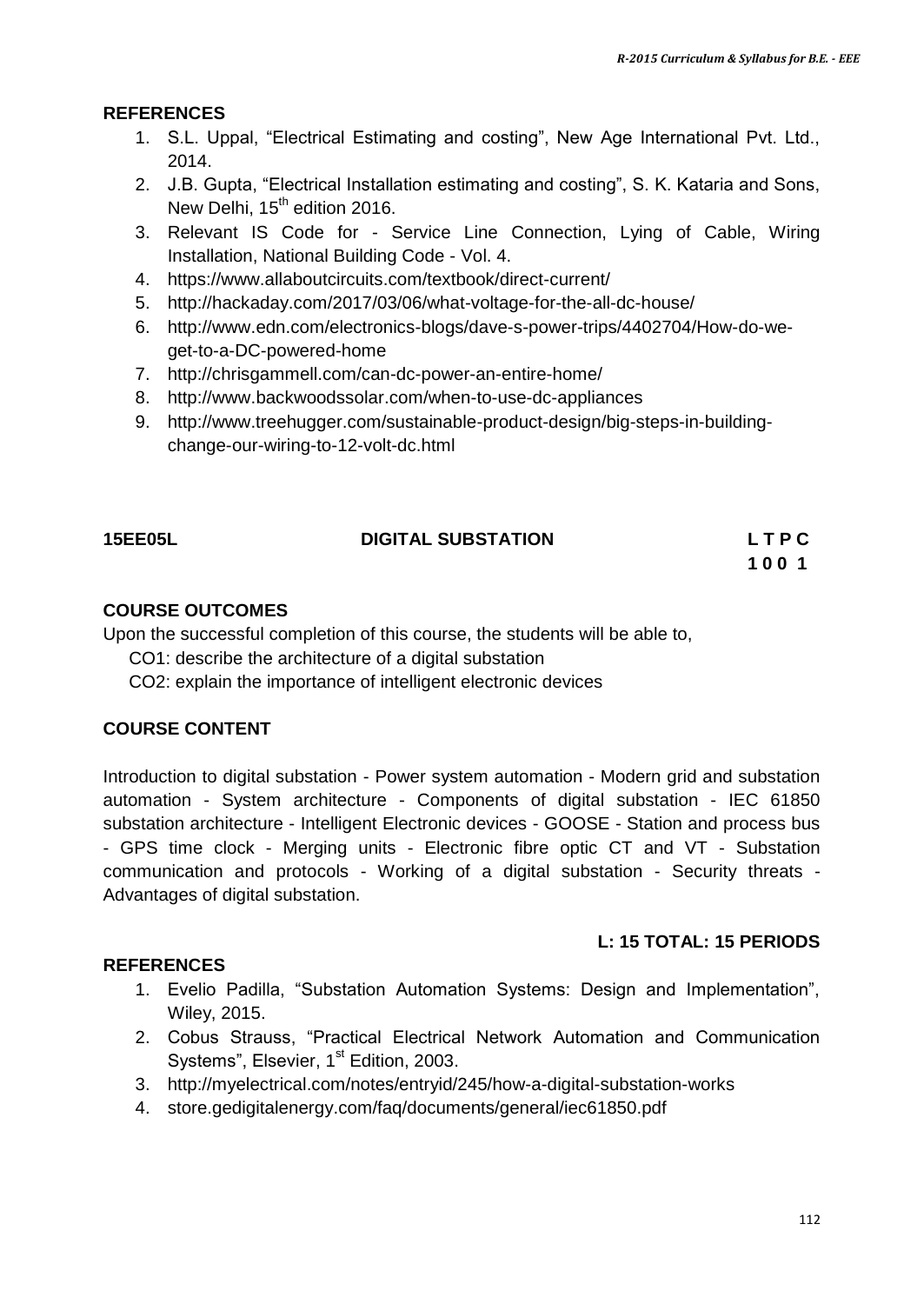#### **15EE06L ELECTRICAL SYSTEM FOR SMART BUILDING L T P C**

#### **COURSE OUTCOMES**

Upon the successful completion of this course, the students will be able to,

- CO1: understand the basic features of intelligent buildings
- CO2: understand the operating principle and characteristics of various service Systems / technologies

#### **COURSE CONTENT**

Introduction to Intelligent Buildings - Basic Concepts - Intelligent Building Automation - Introduction to Smart Materials - HVAC (Heating, Ventilation And Air-Conditioning) Systems - Electrical Installations - Lighting Systems - Security and safety systems - Intelligent vertical transportation systems - Communication Systems - Structured cabling systems - Electrical Power Quality In Buildings - EMI/EMC Issues - Grounding Problems - Overview of Home/Building Automation - Case studies.

#### **L: 15 TOTAL: 15 PERIODS**

#### **REFERENCES**

- 1. Derek Clements and Croome, "Intelligent Building Design, Management and Operations", Thomas Telford Publishing, London, 2004.
- 2. Derek Clements and Croome, "Intelligent Buildings: An Introduction", Routledge, 2014
- 3. Shengwei Wang**,** "Intelligent Buildings and Building Automation", Spon Press, London, 2010.
- 4. P. Manolescue, "Integrating Security into Intelligent Buildings", Cheltenharn, 2003.
- 5. Albert Ting Pat So and Wai Lok Chan, "Intelligent Building Systems", Kluwer Academic Publisher, U.S.A, 1999.
- 6. C. Ehrlich, "Intelligent Building Dictionary: Terminology for Smart, Integrated, Green Building Design*,* Construction, and Management" San Francisco, Calif: Hands-on-Guide, 2007.
- 7. www.ieindia.org,www.koetterfire.com,www.informit.com

#### **15EE07L POWER SYSTEM PROTECTION AND SUBSTATION L T P C AUTOMATION 1 0 0 1**

#### **COURSE OUTCOMES**

Upon the successful completion of this course, the students will be able to,

CO1: describe the protection schemes of electrical apparatus

CO2: explain the structure of substation automation system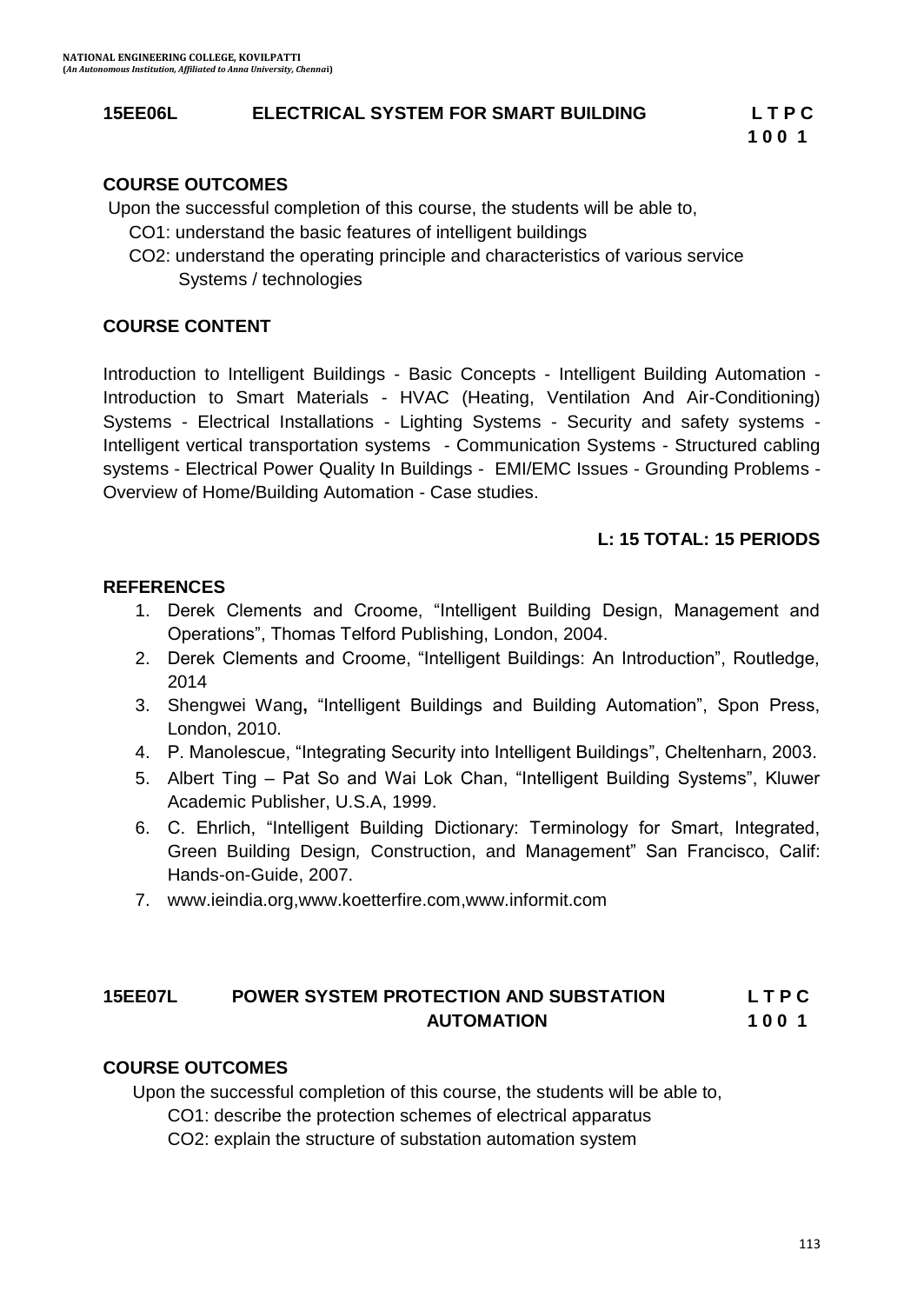#### **COURSE CONTENT**

Introduction to power system protection - Protection of generators and motors - Protection of transformers and reactors - Protection of transmission lines - Circuit breaker protection and monitoring - Introduction to substation integration and automation system - Functional architecture - Substation automation: Distributed structure, Centralized structure - Substation integration and automation technical issues.

#### **L: 15 TOTAL: 15 PERIODS**

#### **REFERENCES**

- 1. [Badri Ram](https://www.google.co.in/search?tbo=p&tbm=bks&q=inauthor:%22Badri+Ram%22) and [D. N.Vishwakarma](https://www.google.co.in/search?tbo=p&tbm=bks&q=inauthor:%22D.+N.+Vishwakarma%22), "Power System Protection and Switchgear", Tata McGraw Hill, 2<sup>nd</sup> Edition, 2011.
- 2. Cobus Strauss, "Practical Electrical Network Automation and Communication Systems", Elsevier, 1<sup>st</sup> Edition, 2003[.](https://www.amazon.com/Substation-Automation-Systems-Design-Implementation/dp/1118987209/ref=pd_sim_14_3?_encoding=UTF8&pd_rd_i=1118987209&pd_rd_r=K5SJ714GN1KJFPC9ZA78&pd_rd_w=jHZug&pd_rd_wg=BHFKo&psc=1&refRID=K5SJ714GN1KJFPC9ZA78)
- 3. [Evelio Padilla, "Substation Automation Systems: Design and Implementation",](https://www.amazon.com/Substation-Automation-Systems-Design-Implementation/dp/1118987209/ref=pd_sim_14_3?_encoding=UTF8&pd_rd_i=1118987209&pd_rd_r=K5SJ714GN1KJFPC9ZA78&pd_rd_w=jHZug&pd_rd_wg=BHFKo&psc=1&refRID=K5SJ714GN1KJFPC9ZA78)  [Wiley, 2015.](https://www.amazon.com/Substation-Automation-Systems-Design-Implementation/dp/1118987209/ref=pd_sim_14_3?_encoding=UTF8&pd_rd_i=1118987209&pd_rd_r=K5SJ714GN1KJFPC9ZA78&pd_rd_w=jHZug&pd_rd_wg=BHFKo&psc=1&refRID=K5SJ714GN1KJFPC9ZA78)

## **15EE08L RENEWABLE ENERGY LABORATORY L T P C**

**0 0 2 1**

#### **COURSE OUTCOME**

Upon the successful completion of this course, the students will be able to,

CO1: Design the renewable energy system for given application by collecting the field data.

#### **LIST OF EXPERIMENTS**

- 1. Design and estimation of solar radiation transmission through glazing materials in solar collector.
- 2. Design the solar photovoltaic systems and predict the array yield, final yield and performance ratio of the systems.
- 3. Design the battery backup system for domestic application by investigating the charging and discharging characteristics of battery.
- 4. Design the Anaerobic digester for organic waste generated from community buildings through research of literature.
- 5. Design the small scale wind energy systems for a location by collecting metrological data.
- 6. Design and investigate the performance of solar water heating system for the residential building.

#### **P: 30 TOTAL: 30 PERIODS**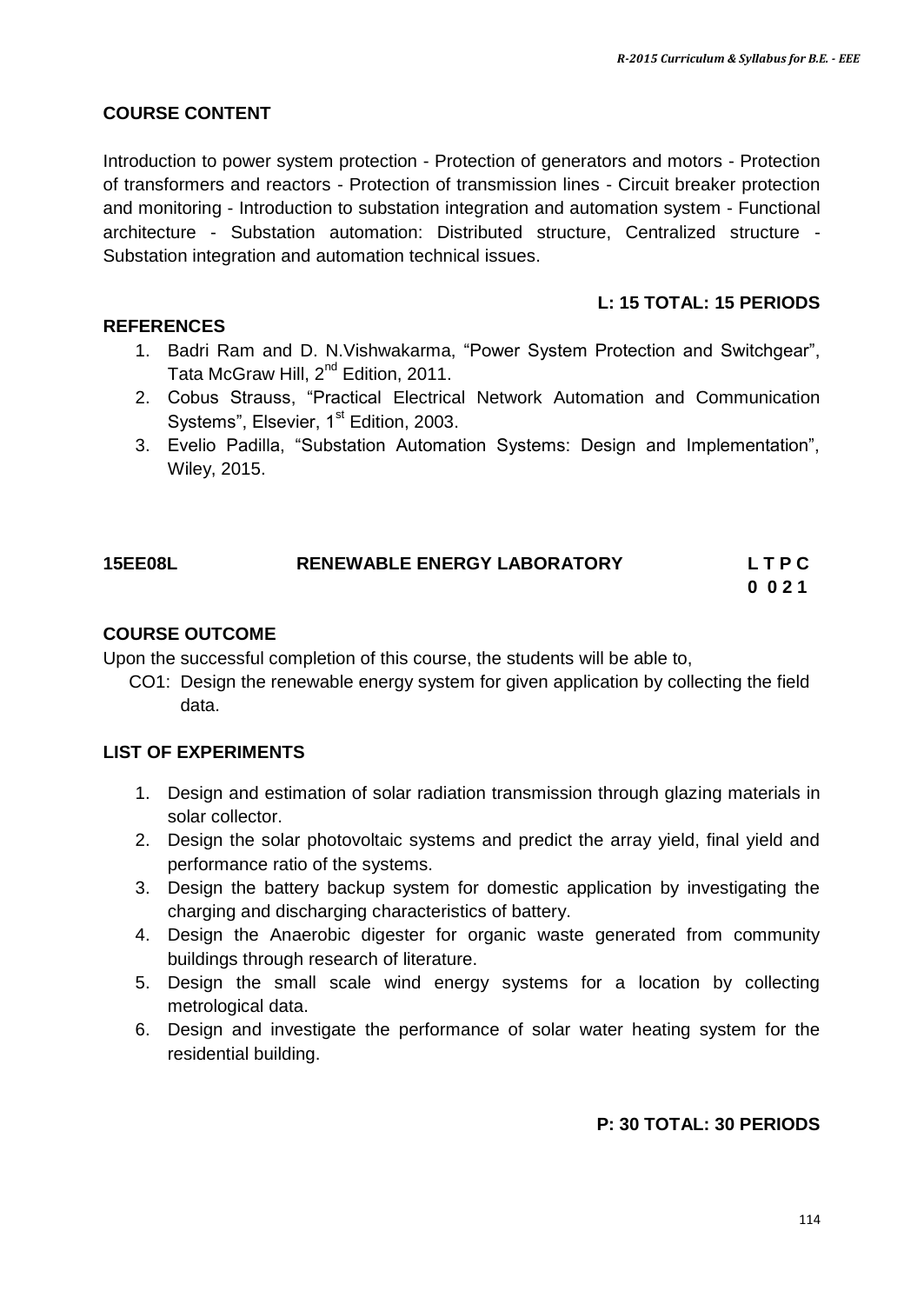#### **15EE09L HVDC CIRCUIT BREAKERS L T P C**

#### **COURSE OUTCOMES**

Upon the successful completion of this course, the students will be able to,

- CO1: understand the modern trends used in HVDC circuit breakers
- CO2: explain the characteristics of HVDC circuit breakers

#### **COURSE CONTENT**

Introduction to HVDC Circuit Breakers - Construction - Principle – Comparison between HVAC and HVDC Circuit Breakers - IGBT Based Switching - Switching Energy - Interruption of DC Current - Type of HVDC Circuit Breakers - Capability and Characteristics of HVDC Circuit Breaker - Requirements of HVDC Circuit Breakers – Applications, Advantages and Disadvantages of HVDC Circuit Breakers.

#### **L: 15 TOTAL: 15 PERIODS**

#### **REFERENCES**

- 1. K.R. [Padiyar](http://www.newagepublishers.com/servlet/nadispinfo?offset=0&searchtype=Author&text1=Padiyar,%20K.R.&ordby=Publication%20Year), "HVDC Power Transmission Systems", New age international publications, 3<sup>rd</sup> Edition, 2017
- 2. P. Kundur, "P.S. Stability and Control", Tata McGraw Hill, 1994
- 3. C.L. Wadhwa, "Electrical Power Systems", New age International Pvt. Ltd.,  $6<sup>th</sup>$ Edition, 2010

#### **15EE10L EARTHING DESIGN L T P C**

**100 1 100 1** 

#### **COURSE OUTCOMES**

Upon the successful completion of this course, the students will be able to,

CO1: describe the earthing system design

CO2: explain the various types of earthing in substations

#### **COURSE CONTENT**

Factors Influencing the Choice of Earthed and Unearthed Systems - System Earthing - Substation Earthing/Grounding - Power Frequency Earthing - High Frequency Earthing - Touch and Step Potential - Surge Phenomenon and Suppression Techniques - Earthing In Substations - Earthing Associated With Overhead Power Lines- Calculation of Earth Fault Currents - Measurement of Earth Resistivity, Electrode Resistance, Earth Loop Impedance.

#### **L: 15 TOTAL: 15 PERIODS**

#### **REFERENCES**

- 1. Institute of Electrical and Electronics Engineers, IEEE Guide for Safety in AC Substation Grounding, IEEE standard 80 – 2000.
- 2. Maneesh Kumar and Gagandeep Singh, "Design of Grounding System for an Electrical Substation: An Overview", International Journal of Scientific & Engineering Research, Vol. 5, No. 11, pp. 246-248November 2014.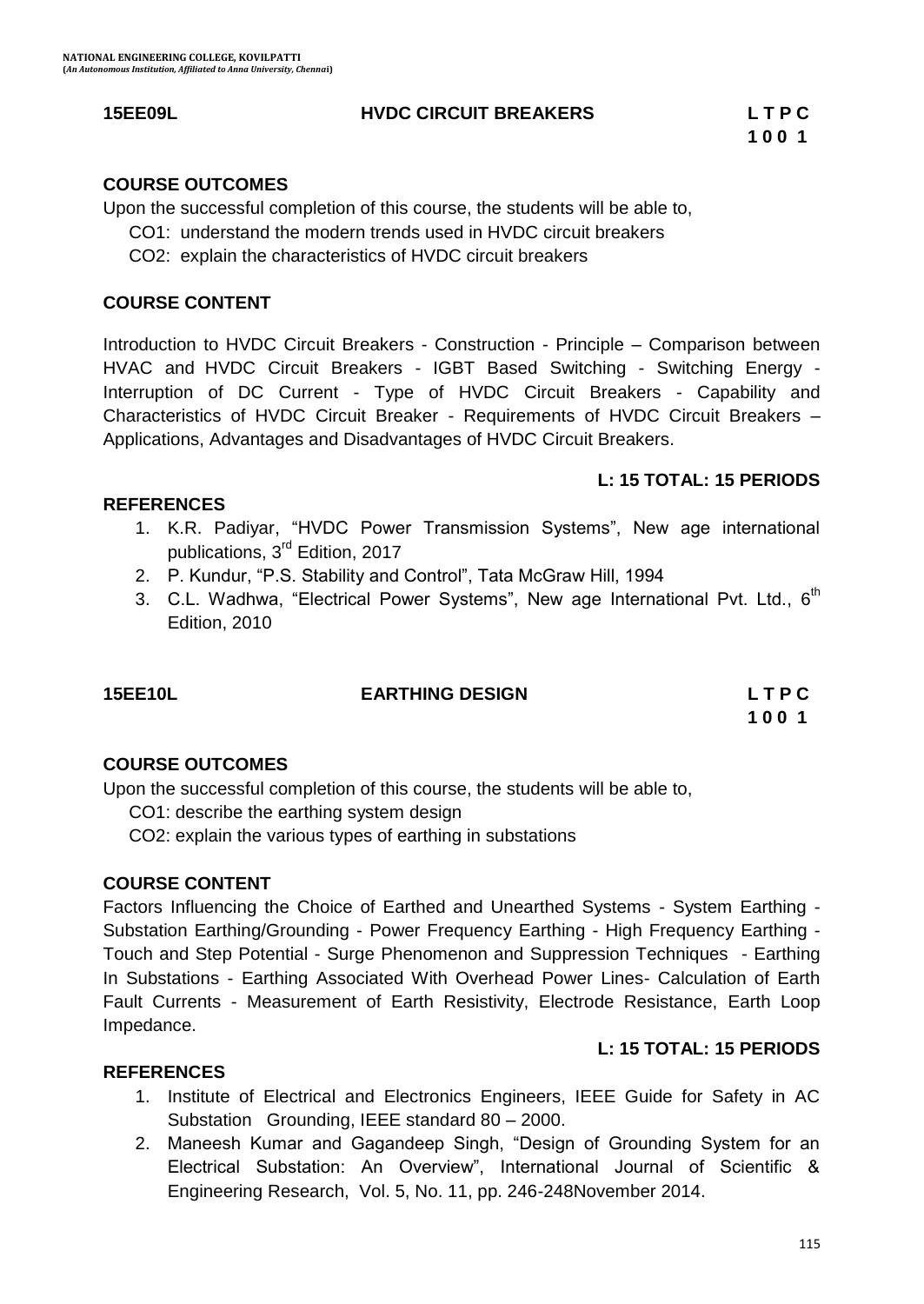#### **15EE11L ELECTRICAL STRESS ANALYSIS L T P C**

# **100 1 100 1**

### **COURSE OUTCOMES**

Upon the successful completion of this course, the students will be able to,

CO1: apply the theoretical concepts of stress analysis for various electrical apparatus CO2: prepare and solve model in FEA simulation software

#### **COURSE CONTENT**

Introduction to electrical stress analysis - Derivation of Basic Differential Equations - Stress Analysis on Resistor - Inductor - Capacitor - Diodes - Circuit Breaker - Op-amp, Potentiometer, Power Supply - Relay-Switch - Transistor - Bushing - Induction motor - Insulator - Transformer - Various Stress control techniques on electrical apparatus - Derating analysis - Factors affecting the component life - Failure mode analysis - Reliability prediction tools - Standards followed in different fields.

### **L: 15 TOTAL: 15 PERIODS**

### **REFERENCES**

- 1. Matthew N.O. Sadiku, "Numerical Techniques in Electromagnetics", Second Edition, CRC Press - Taylor & Francis, 3<sup>rd</sup> Edition, 2009.
- 2. Nicola Bianchi, "Electrical Machine Analysis Using Finite Elements", CRC Press Taylor & Francis, 2005
- 3. Sheppard J. Salon, "Finite Element Analysis of Electrical Machines", Springer, 1995.
- 4. Titu I. Bajenescu and Marius I. Bazu, "Component Reliability for Electronic Systems", Artech House, 2009.
- 5. <http://www.sre.org/pubs/Mil-Hdbk-338B.pdf>
- 6. http://www.ipc.org/3.0\_industry/3.5\_councils\_associations/3.5.0\_ipc/spvc/0607/ipc -9592-final-draft-0407.pdf

#### **15EE12L ALTERNATE INSULATING MEDIUM L T P C 1 0 0 1**

## **COURSE OUTCOMES**

Upon the successful completion of this course, the students will be able to,

CO1: identify the various insulating materials

CO2: explain the structure of fluoroketone based gas mixture

### **COURSE CONTENT**

Introduction to Insulating Medium *-* Overview of Solid, Liquid, Gas And Vacuum medium *-* Performance and Environmental Issues of Existing Dielectric Medium *-* Global warming potential (GWP) *-* Need For Alternate Insulating Medium *-* SF<sup>6</sup> *-* Advantages And Disadvantages *-* Identification Of New Gases - A Fluoroketone Based Gas Mixture *-* Properties - Dielectric Performance - Thermal Performance - Long-Term Behavior - Life-Cycle Assessment (LCA) *-* Benefits - Future Grid Carbon Footprint *-* alternate esteroids.

### **L: 15 TOTAL: 15 PERIODS**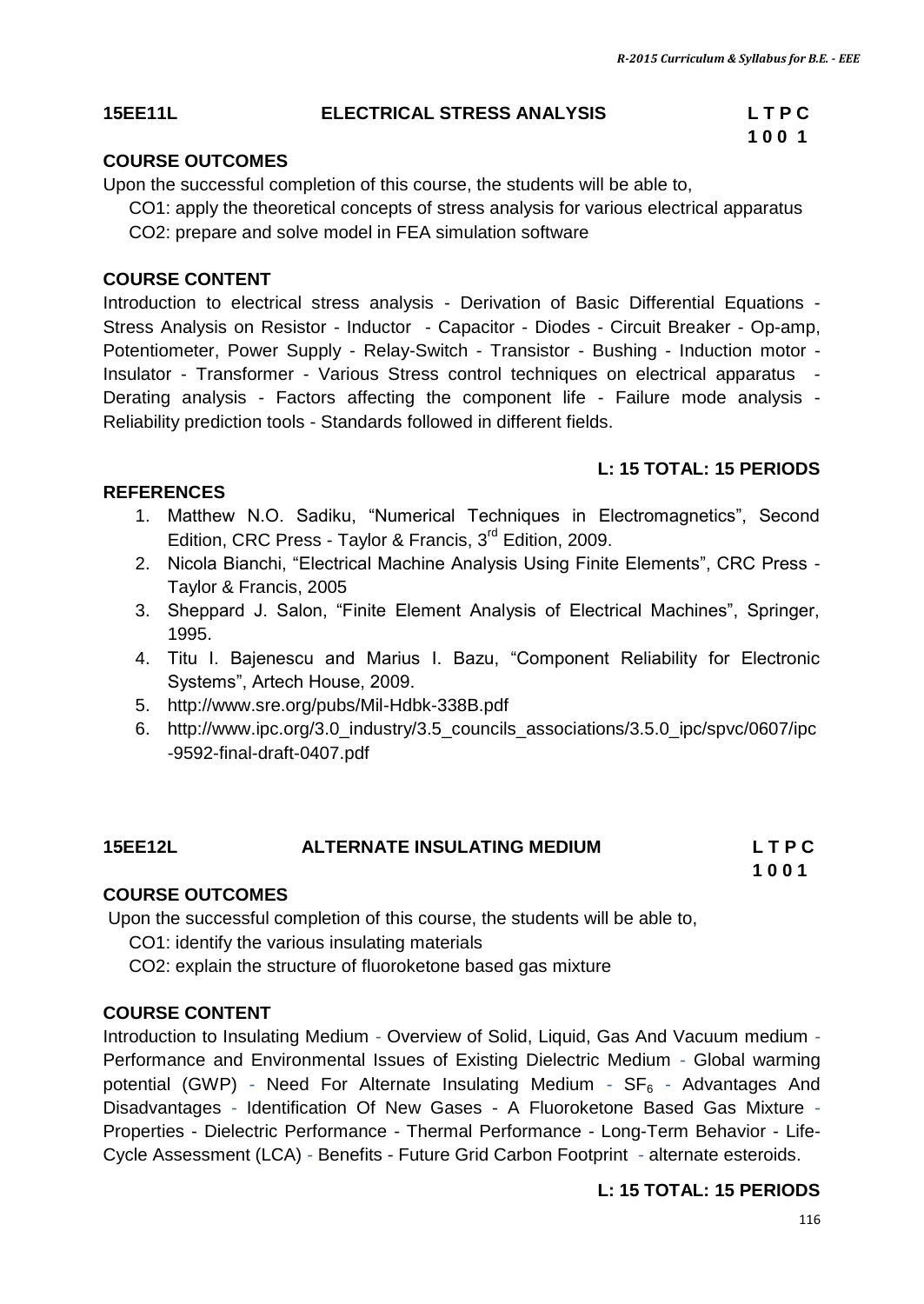#### **REFERENCES**

- 1. P. Simka and N. Ranjan, "Dielectric Strength of  $C_5$  Perfluoroketone," in 19<sup>th</sup> International Symposium on High Voltage Engineering, Pilsen, Czech Republic, 2015.
- 2. J. C. Devins, "Replacement gases for  $SF_6$ ," IEEE Transactions on Dielectric Electrical Insulation, Vol. 15, pp. 81– 86, 1980.
- 3. ABB review 2016 in AirPlus™
- 4. Maik Hyrenbach, Tobias Hintzen, Pascal Muller and John Owens, "Alternative insulation gas for medium-voltage switchgear",  $23<sup>rd</sup>$  International Conference on Electricity Distribution Lyon, June 2015.
- 5. J.D. Mantilla, N. Gariboldi, S. Grob and M. Claessens, "Investigation of the Insulation Performance of a New Gas Mixture with Extremely Low GWP", IEEE Electrical Insulation Conference, pp. 469-473, 2014.

#### **15EE13L COMMUNICATION TECHNOLOGIES FOR SMART GRIDS L T P C**

**100 1 100 1** 

#### **COURSE OUTCOMES**

Upon the successful completion of this course, the students will be able to,

CO1: explain the communication channels and protocols for smart grid

CO2: describe the standards of smart grid communication

#### **COURSE CONTENT**

Introduction - Data communication -Communication channels - Communication/networking architecture - Smart Grid architecture - Internet based architecture - Power Line Communication architecture - Wireless Communication technologies - IEEE 802 series - Other issues in communication/networking - Challenges and research directions.

#### **L: 15 TOTAL: 15 PERIODS**

#### **REFERENCES**

- 1. Janaka Ekanayake, Kithsiri Liyanage, Jianzhong Wu, Akihiko Yokoyama, and Nick Jenkins, "Smart Grid Technology and Applications", A John Wiley and Sons Ltd. Publication, 1<sup>st</sup> Edition, 2012.
- 2. James Momoh, "Smart Grid: Fundamentals of Design and Analysis", A John Wiley and Sons Ltd. Publication, 2012.
- 3. Jingcheng Gao, Wei Liang, Yang Xiao and C. L. Philip Chen, "A survey of communication/ networking in Smart Grids", Future Generation Computer Systems, Vol. 28, No. 2, pp. 391-404, February 2012.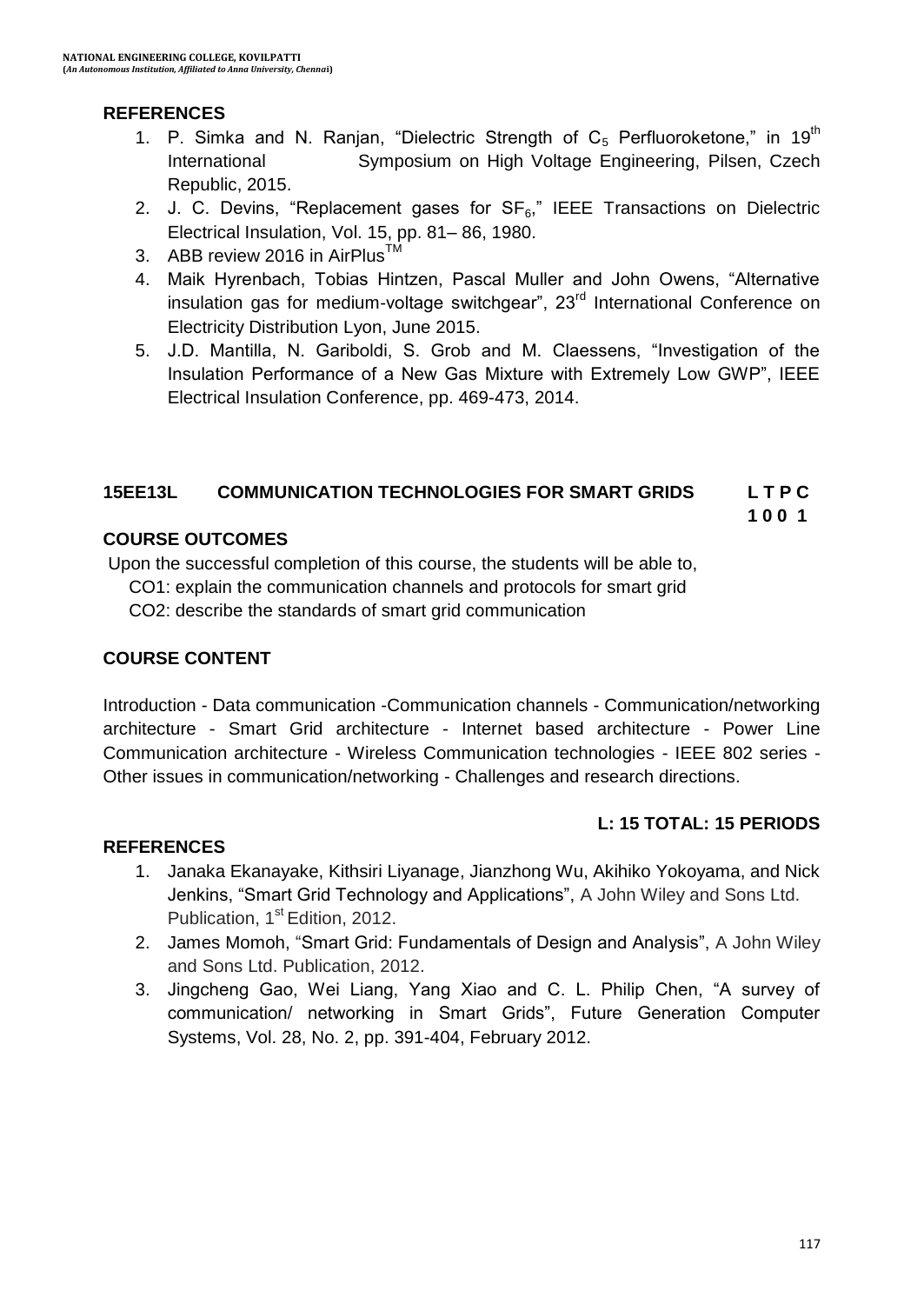#### **15EE14L NON-CONVENTIONAL INSTRUMENT TRANSFORMER L T P C**

**100 1 100 1** 

### **COURSE OUTCOMES**

Upon the successful completion of this course, the students will be able to,

CO1: describe the structure and operation of non conventional instrument transformer (NCIT)

CO2: explain the measurements in real time applications by non conventional instrument transformer (NCIT)

### **COURSE CONTENT**

Introduction to NCIT - Need of NCIT - Comparison of conventional Instrumentation transformer and NCIT - NCIT structure - Extended Merging Unit - NCIT operation - Measurements: HV laboratory - real operation states - NCIT in gas insulated switchgear - Advantages of NCIT.

### **L: 15 TOTAL: 15 PERIODS**

## **REFERENCES**

- 1. ABB Product Guide: Difference between Sensors and conventional Instrument Transformers.
- 2. Non-conventional instrument transformers: Advanced GIS substations with IEC 61850-9-2 LE process bus.
- 3. IEEE PES ELK-CP 050602 R0-5.ppt : Non-Conventional Instrument Transformers.
- 4. [Holger Heine,](http://ieeexplore.ieee.org/search/searchresult.jsp?searchWithin=%22Authors%22:.QT.Holger%20Heine.QT.&newsearch=true) [Patrice Guenther](http://ieeexplore.ieee.org/search/searchresult.jsp?searchWithin=%22Authors%22:.QT.Patrice%20Guenther.QT.&newsearch=true) and [Farel Becker](http://ieeexplore.ieee.org/search/searchresult.jsp?searchWithin=%22Authors%22:.QT.Farel%20Becker.QT.&newsearch=true), "New Non Conventional Instrument Transformer (NCIT) – A future technology in Gas Insulated Switch Gear", IEEE Conference on [Transmission and Distribution and Exposition \(T&D\),](http://ieeexplore.ieee.org/xpl/mostRecentIssue.jsp?punumber=7513513) May 2016.
- 5. Jure Mocnik, Janez Huma and Andrej Zemva, "A non-conventional instrument transformer", [Measurement,](http://www.sciencedirect.com/science/journal/02632241) Elsevier, Vol. 46, No. 10, pp. 4114-4120, December 2013.

### **15EE15L INDUSTRIAL CONTROLLERS LABORATORY L T P C**

 **0 0 2 1**

## **COURSE OUTCOMES**

Upon the successful completion of this course, the students will be able to,

CO1: articulate the PLC programming for Industrial processes

CO2: implement the performance of controller in DDC and DCS

### **LIST OF EXPERIMENTS**

- 1. Design of Electronic On/Off controller with relay concept
- 2. Implementation of On Off controller using NI DAQ
- 3. Micro-processor based temperature control system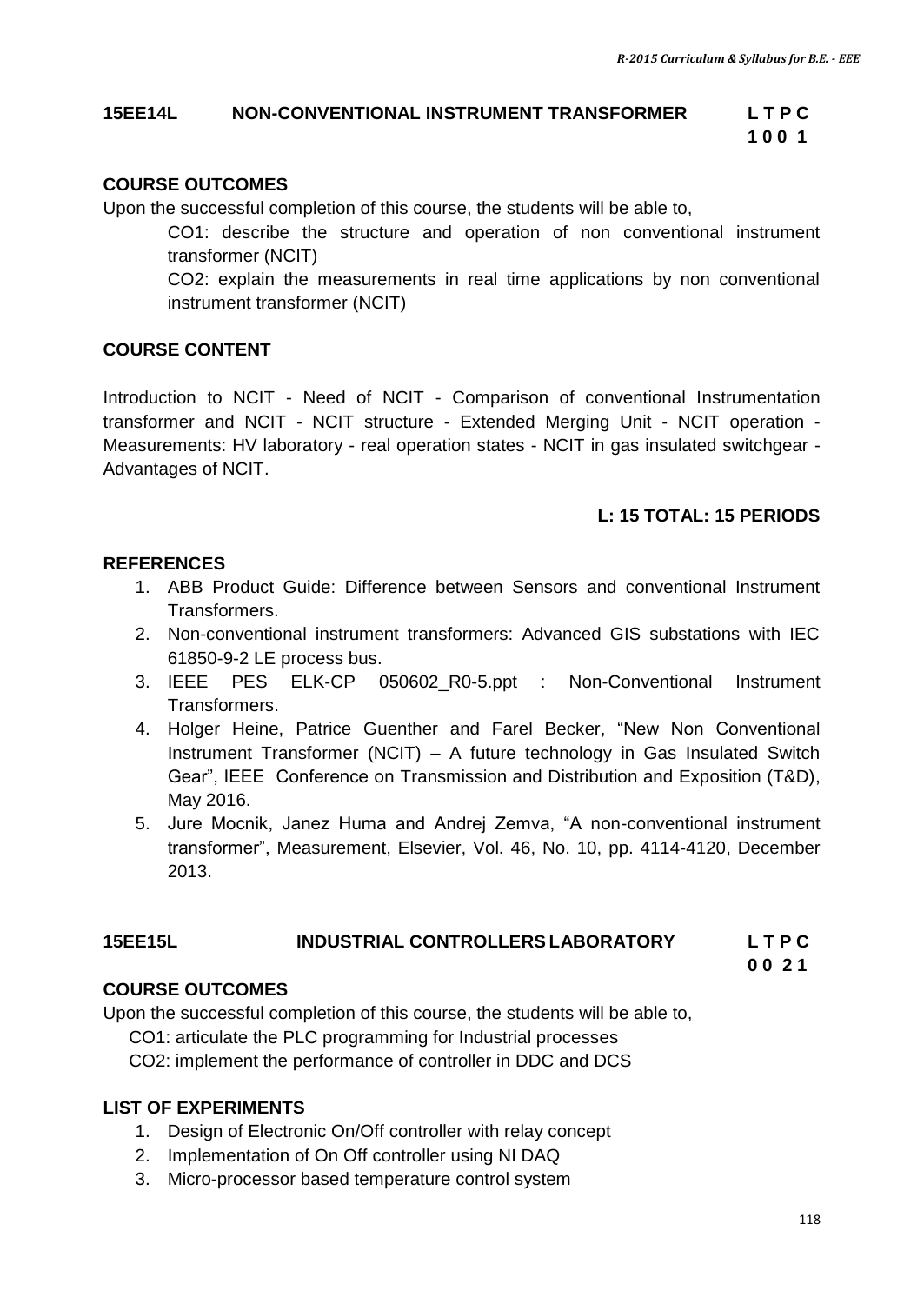- 4. Batch process control by Programmable Logic Controller
- 5. PLC controlled level process
- 6. Reaction vessel control using Programmable Logic Controller
- 7. Traffic light control Using Programmable Logic Controller
- 8. Bottle filling system controlled by Programmable Logic Controller
- 9. Computer controlled Closed loop response of Temperature process
- 10. Computer controlled Closed loop response of pressure process
- 11. Monitor and Control of Temperature Process using SCADA with PLC
- 12. Implementation of Controller for Pressure and Temperature process in Distributed Control system
- 13. Automation of the Cement Plant, Sugar and Beverage Plant using Distributed Control system

#### **P: 30 TOTAL: 30 PERIODS**

#### **15EE16L SOFT COMPUTING FOR ELECTRICAL ENGINEERING L T P C LABORATORY 0 0 2 1**

#### **COURSE OUTCOMES**

Upon the successful completion of this course, the students will be able to,

- CO1: implement various structures of ANN to system identification and control of linear and nonlinear systems
- CO2: develop program with fuzzy relationship to control electrical drives
- CO3: employ GA to power system optimization and control problems

#### **LIST OF EXPERIMENTS**

- 1. Implement Discrete Hopfield Network and Test for Input Pattern.
- 2. Implement Adaline with Bipolar Inputs and Outputs
- 3. Implement Back Propagation Network for a Given Input Pattern.
- 4. Implement Composition of Fuzzy and Crisp Relations.
- 5. Perform max-min composition of two matrices obtained from cartesian product.
- 6. System identification using neural network
- 7. Controlling linear and nonlinear dynamic systems using neural network
- 8. Short term load forecasting using neural network
- 9. Implement the fuzzy logic controller for motor drives
- 10. Economic dispatch problem using GA
- 11. Load scheduling problem using GA
- 12. Unit commitment problem using GA
- 13. PID controller tuning using GA
- 14. System identification using GA

#### **P: 30 TOTAL: 30 PERIODS**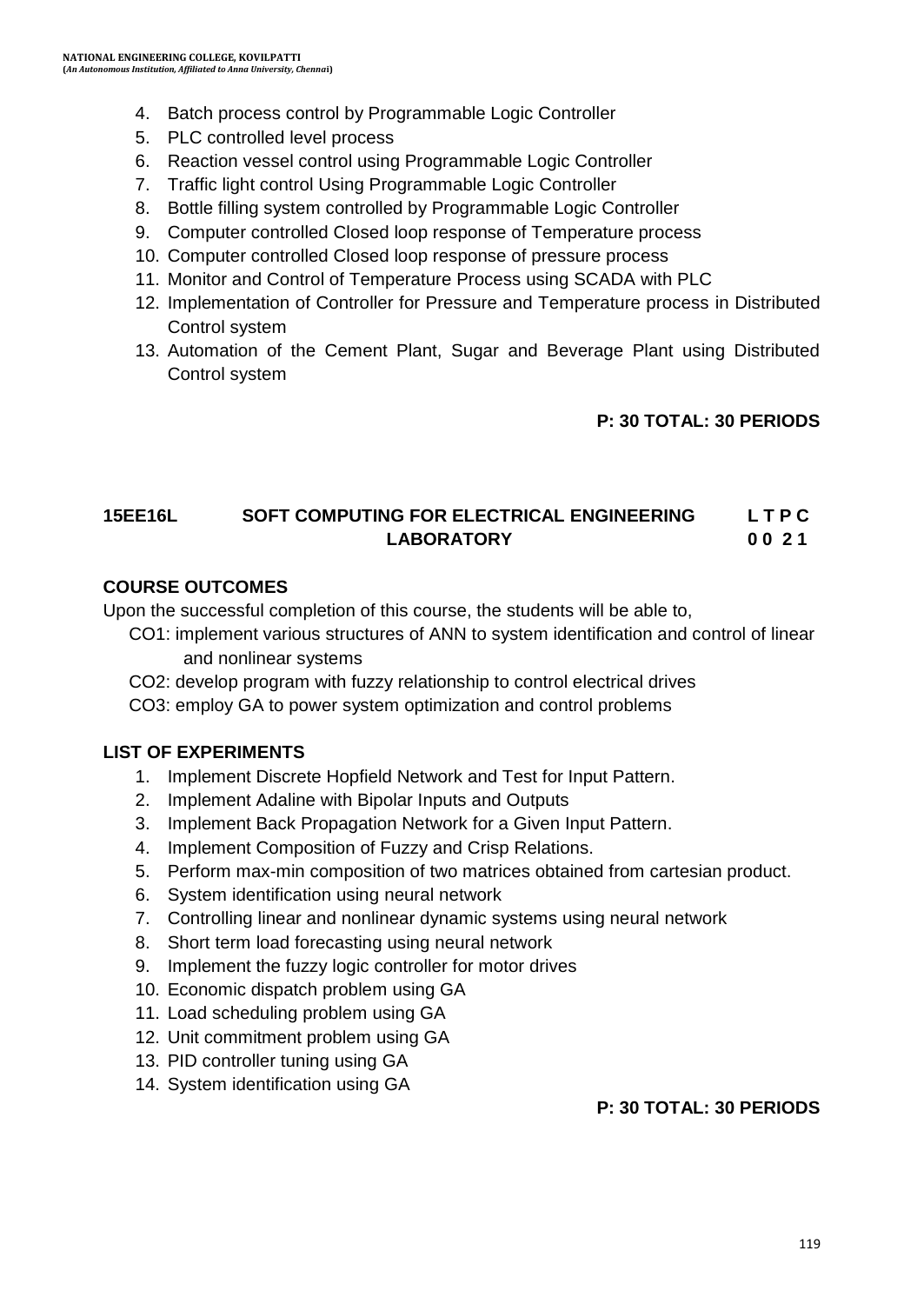#### **15EE17L ELECTRONICS FOR SAFETY CRITICAL SYSTEM L T P C**

**1 0 0 1** 

### **COURSE OUTCOMES**

Upon the successful completion of this course, the students will be able to,

- CO1: describe the standards of safety critical system
- CO2: explain the development of electronics and software tools with respect to safety critical system

### **COURSE CONTENT**

Introduction to safety critical system - Need for safety critical systems - Integrity level and standard for safety critical system - Specification and Design - Verification - Commercial and Industrial Standards for Electrical Appliances - Grounding Techniques in Electrical / Electronics, ESD Protection, Need of Redundancy in Critical Applications to Avoid Risks - Single point failures- Elimination of Hazard / Risk Analysis - Basics of Reliability Analysis - Fault tree analysis - Failure mode effective analysis.

### **L: 15 TOTAL: 15 PERIODS**

#### **REFERENCES**

.

- 1. An Introduction to Safety Critical Systems, www.qa-systems.com
- 2. G.R. Nisha, "A model driven approach for design and development of a safety critical system", IEEE 2011 3<sup>rd</sup> International Conference on Electronics Computer Technology (ICECT) - Kanyakumari, India, 2011.
- 3. Ashok N. Srivastava and Johann Schumann, "Software Health Management: A Necessity for Safety Critical Systems", Journal of Innovations in Systems and Software Engineering, Vol. 9, No. 4, pp. 219-233, 2013.
- 4. MIL STD 217 / 217 Plus, MIL STD 1629, for Reliability and FMEA / FMECA.

| <b>15EE18L</b> | <b>PCB DESIGN AND FABRICATION</b> | <b>LTPC</b> |
|----------------|-----------------------------------|-------------|
|                |                                   | 0021        |

#### **COURSE OUTCOMES**

Upon the successful completion of this course, the students will be able to,

- CO1: design and analyze the Printed Circuit Boards fabrication
- CO2: develop the Printed Circuit Boards and discuss the factors affecting PCB performance

#### **COURSE CONTENT**

Introduction to PCB design - Basics of hardware and software - Types of PCB, terminologies, PCB Layers - Different tools and software used for PCB designing - Different circuit on PCB design software - Creating a new project Building parts and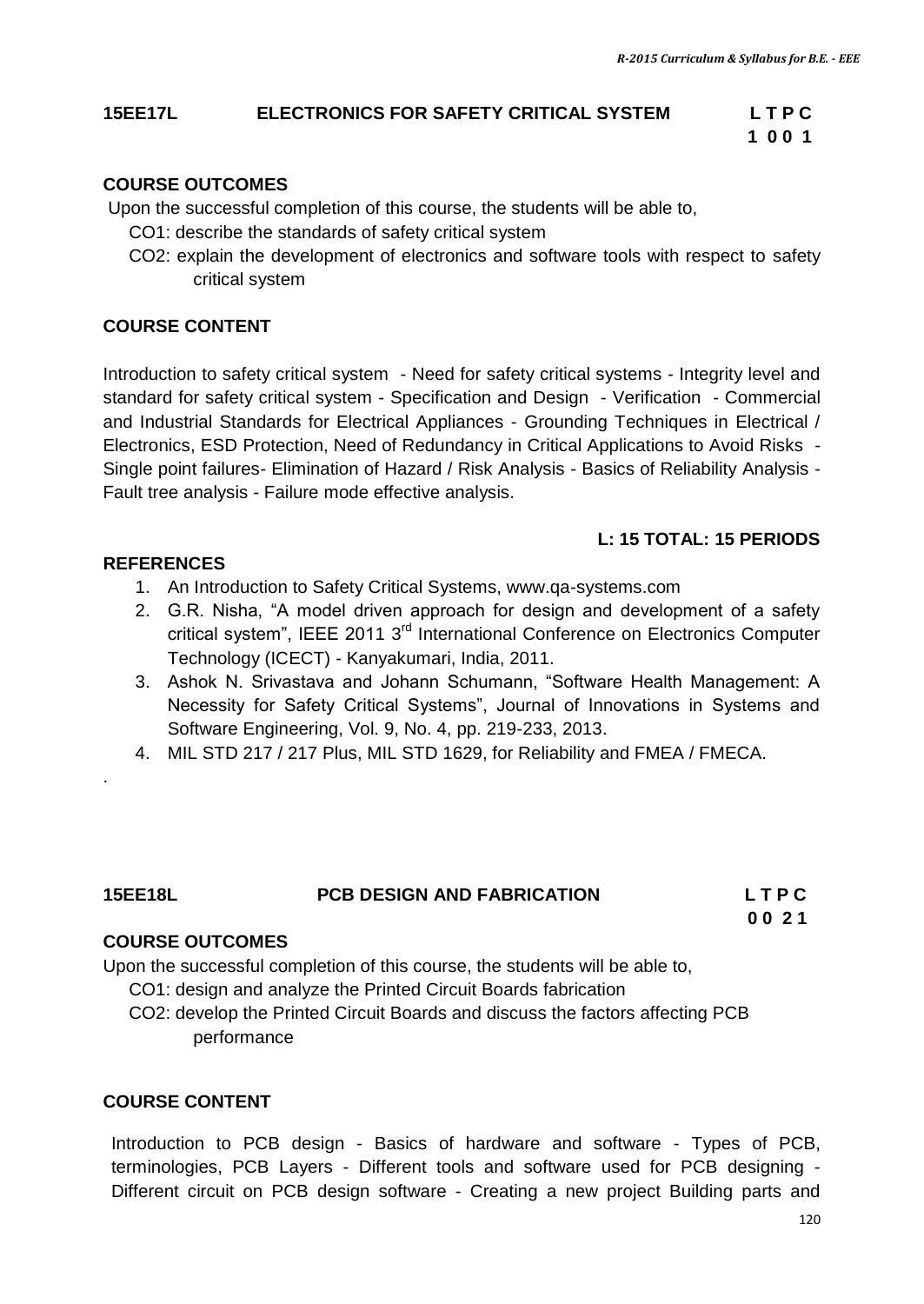symbols - Schematic of Different circuits - Creating multi-sheet flat designs - PCB layout and 3D Imaging - Introduction to Proteus and OrCAD Capture - Placement of components and Routing - Assigning reference designators - Design Rules checking - Adding inter sheet signal references - PCB stackup preparation-Characteristics impedance calculation-Signal Integrity analysis - Creating a Bill of Materials and Print layout - Gerber generation - PCB fabrication methods - Soldering Methods.

#### **P: 30 TOTAL: 30 PERIODS**

#### **REFERENCES**

- 1. Charles Hamilton, "A Guide to Printed Circuit Board Design" Elsevier, 2013.
- 2. Kraig Mitzner, "Complete PCB Design Using OrCAD Capture and PCB Editor" Newnes Publications, 2009.
- 3. Christopher T. Robertson, "Printed Circuit Board Designer's Reference" Prentice Hall Professional, 2004.
- 4. Eric Bogatin, "Signal integrity analysis simplified", Prentice Hall Modern Semiconductor Design Series, 2012.
- 5. <http://www.ece.ucsb.edu/Faculty/Johnson/ECE189/Mentor2007/>
- 6. http://read.pudn.com/downloads120/ebook/509920/Highspeed%20Digital%20Design%20-%20Johnson%20&%20Graham.pdf

## **15EE19L EMBEDDED SYSTEM LABORATORY L T P C**

 **0 0 2 1** 

### **COURSE OUTCOMES**

Upon the successful completion of this course, the students will be able to,

- CO1: interface GPIO, Timer, and ADC with external peripherals along with interrupt concept.
- CO2: utilize serial communication protocols like UART, SPI and I<sup>2</sup>C

#### **LIST OF EXPERIMENTS**

- 1. Program to interface on chip GPIO with external LED"s and switches
- 2. Program to control three different DC motors with different timings using delay routines and OnChip timers separately and compare both
- 3. Program to interface an Analog sensor with processor through OnChip ADC and display the measurement at external LCD.
- 4. Program to establish serial communication between two  $I<sup>2</sup>C$  compatible boards
- 5. Program to establish serial communication between two UART compatible boards
- 6. Program to establish serial communication between two SPI compatible boards

#### **P: 30 TOTAL: 30 PERIODS**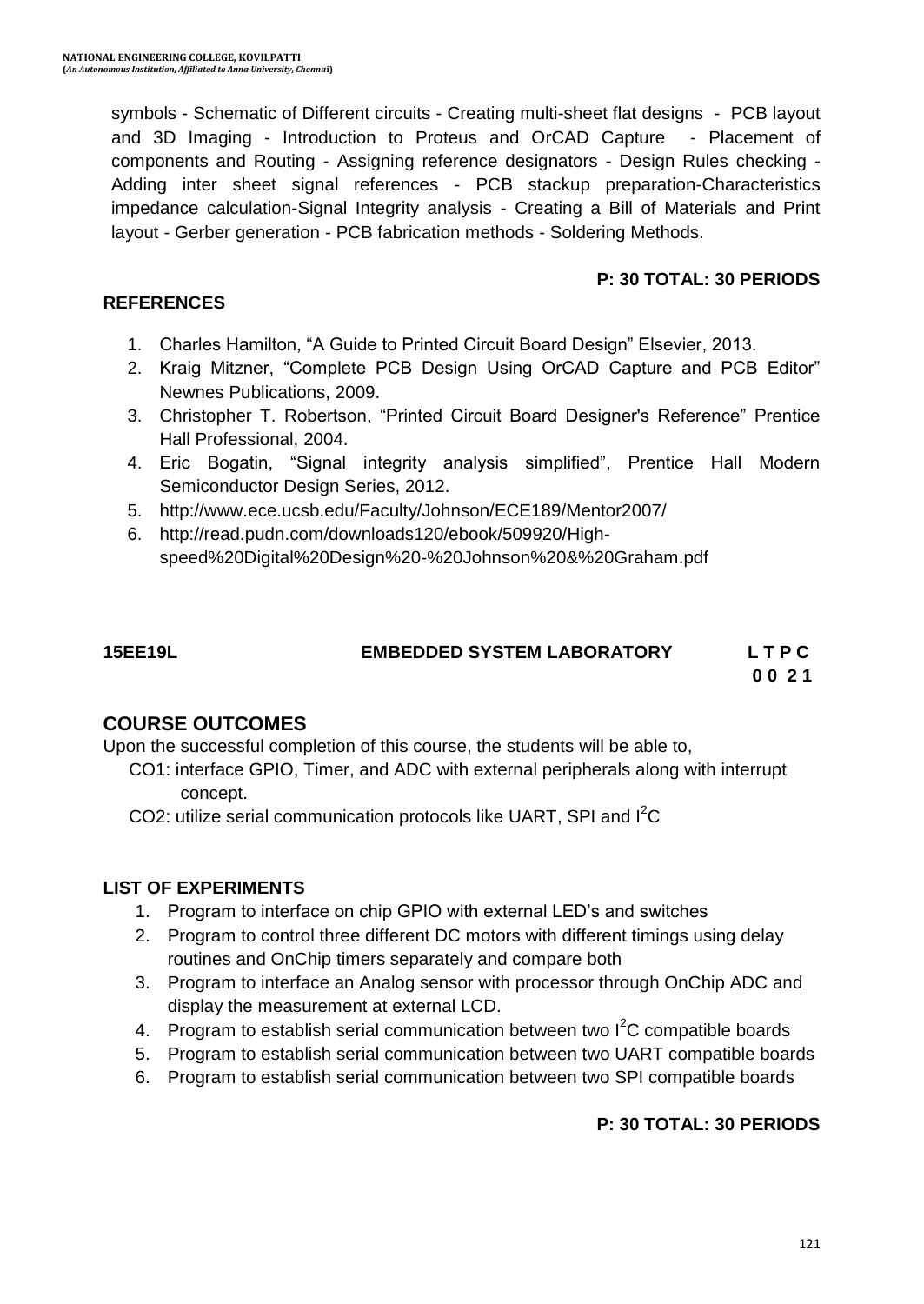## **15EE20L TECHNO COMMERCIAL PROJECT PROPOSAL L T P C**

## **100 1**

#### **COURSE OUTCOMES**

Upon the successful completion of this course, the students will be able to,

- CO1: determine the technical feasibility and financial viability of the project
- CO2: assess the risk associated with the project and enumerate imminent actions that are required to be taken

#### **COURSE CONTENT**

[Introduction](http://grantspace.org/training/self-paced-elearning/proposal-writing-short-course#introduction) - [Gathering Background Information](http://grantspace.org/training/self-paced-elearning/proposal-writing-short-course#gathering) - [Components of a Proposal](http://grantspace.org/training/self-paced-elearning/proposal-writing-short-course#components) - [Executive](http://grantspace.org/training/self-paced-elearning/proposal-writing-short-course#executive)  [Summary](http://grantspace.org/training/self-paced-elearning/proposal-writing-short-course#executive) - [Statement of Need](http://grantspace.org/training/self-paced-elearning/proposal-writing-short-course#statement) - [Project Description](http://grantspace.org/training/self-paced-elearning/proposal-writing-short-course#project) - [Methods](http://grantspace.org/training/self-paced-elearning/proposal-writing-short-course#methods) - [Staffing/Administration](http://grantspace.org/training/self-paced-elearning/proposal-writing-short-course#staffing) - [Evaluation](http://grantspace.org/training/self-paced-elearning/proposal-writing-short-course#evaluation) - [Sustainability](http://grantspace.org/training/self-paced-elearning/proposal-writing-short-course#sustainability) - [Budget](http://grantspace.org/training/self-paced-elearning/proposal-writing-short-course#budget) - [Support and Revenue Statement](http://grantspace.org/training/self-paced-elearning/proposal-writing-short-course#support) - [Budget Narrative](http://grantspace.org/training/self-paced-elearning/proposal-writing-short-course#narrative) - [Organizational Information](http://grantspace.org/training/self-paced-elearning/proposal-writing-short-course#organization) and Conclusion - Case studies.

#### **L: 15 TOTAL: 15 PERIODS**

#### **REFERENCES**

- 1. Jane C. Geever, "The Foundation Center's Guide to Proposal Writing", New York: The Foundation Center, 6<sup>th</sup> Edition, 2012.
- 2. Ellen Karsh and Arlen Sue Fox, "The Only Grant-Writing Book You'll Ever Need", Basic Books, 4<sup>th</sup> Edition, 2014.
- 3. http://grantspace.org/

## **15EE21L VIRTUAL INSTRUMENTATION L T P C**

## **1 0 0 1**

#### **COURSE OUTCOMES**

Upon the successful completion of this course, the students will be able to,

CO1: design of electronic circuits using Virtual Instrumentation

 CO2: develop the fundamental program for monitoring and control of process variable.

#### **COURSE CONTENT**

Concepts of Analog IO, Digital IO, Power supply, Counters, timers and PWM-Generation of signal using ELVIS **-** Design of RLC resonance circuit-Verification of logic gates- Design and implementation of adder and subtractor circuit **-** VI characteristics of Diode **-** VI characteristics of transistor amplifier-Analysis of Half wave rectifier with and without filter-Study of temperature measurement using ELVIS **-** Monitoring the displacement using LVDT-Vibration measurement using LVDT **-**Time response analysis of first order and second order process **-** Design of PID controller using ELVIS

#### **L: 15 TOTAL: 15 PERIODS**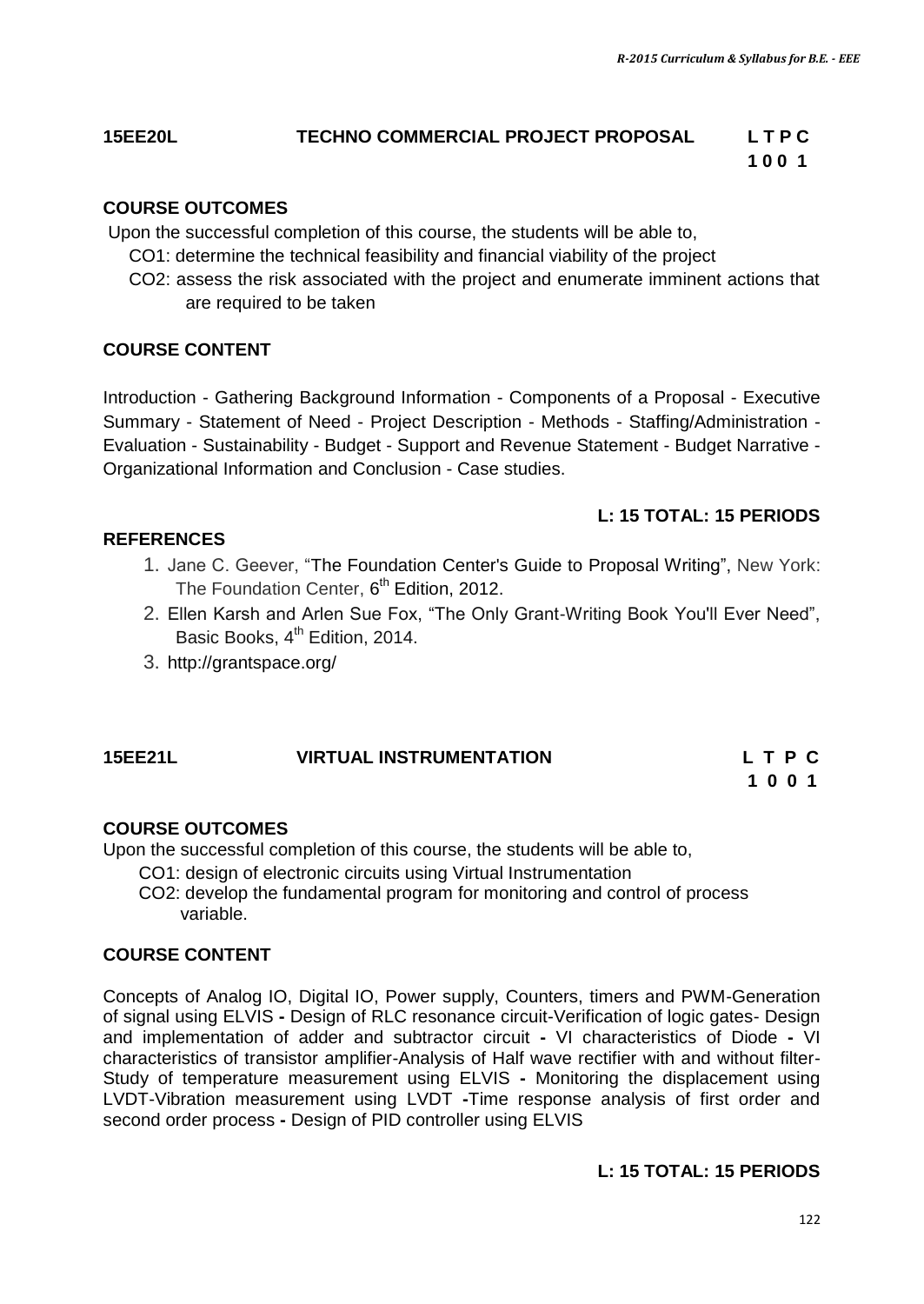#### **REFERENCES**

- 1. Rick Bitter, Taqi Mohiuddin ,Matt Nawrocki "Labview Advanced Programming Techniques" CRC press ,2 nd Edition ,2007
- 2. Gary Johnson, "LABVIEW Graphical Programming", 2ndEdition, McGraw Hill, 2009.
- 3. S. Gupta, J.P. Gupta, "PC Interfacing for Data Acquisition and Process Control", ISA, 2ndEdition, 2010.
- 4. Skolkoff, "Basic concepts of LABVIEW 4", PHI, 1998

### **15EE22L ELECTRICAL POWER CAPACITORS L T P C**

**1 0 0 1 1 0 0 1** 

#### **COURSE OUTCOMES**

Upon the successful completion of this course, the students will be able to,

CO1: explain the general concepts and building blocks of capacitors. (K2)

CO2: summarize the various applications of capacitors. (K2)

#### **COURSE CONTENT**

Introduction: Capacitance – Basics of dielectric Materials – Dielectric Constant – Loss Angle – General Conceptions of Gaseous, Liquid and Solid Dielectrics – IS Standards – Solid Dielectrics, Composite Dielectrics, Electrolytes. Building Blocks of Capacitors: Condenser Tissue Paper – Polypropylene and Polyester Film – Aluminium Foil - Materials for Others Components – Discharge Resistors: Safety Consideration and Design – Housing of Capacitors – Impregnating Liquids – Manufacture of Paper and Plastic Film Capacitor. Application of Capacitors: DC and Energy Storage Capacitors –Series Capacitors for Power Quality Improvement –Harmonic Filters –Surge Protection Capacitors –Capacitors Voltage Transformers – Coupling Capacitors – Future capacitors.

#### **L: 15 TOTAL: 15 PERIODS**

#### **REFERENCES**

- 1. D.M.Tagore, "Electrical Power Capacitors Design and Manufacturing", Tata Mc-Graw Hill Publishing Company Ltd., 2002.
- 2. R.P. Deshpande, "Capacitors Technology and Trends", Tata Mc-Graw Hill Publishing Company Ltd., 2012.
- 3. T.Longland,T.W. Hunt and W.A.Brecknell, "Power Capacitors Handbook", Butterworths Publishers, 1984.
- 4. Ramasamy Natarajan, "Power System Capacitors", CRC Press, 2005.
- 5. R.E. Marbury, "Power Capacitors", Tata Mc-Graw Hill Publishing Company Ltd., 1949.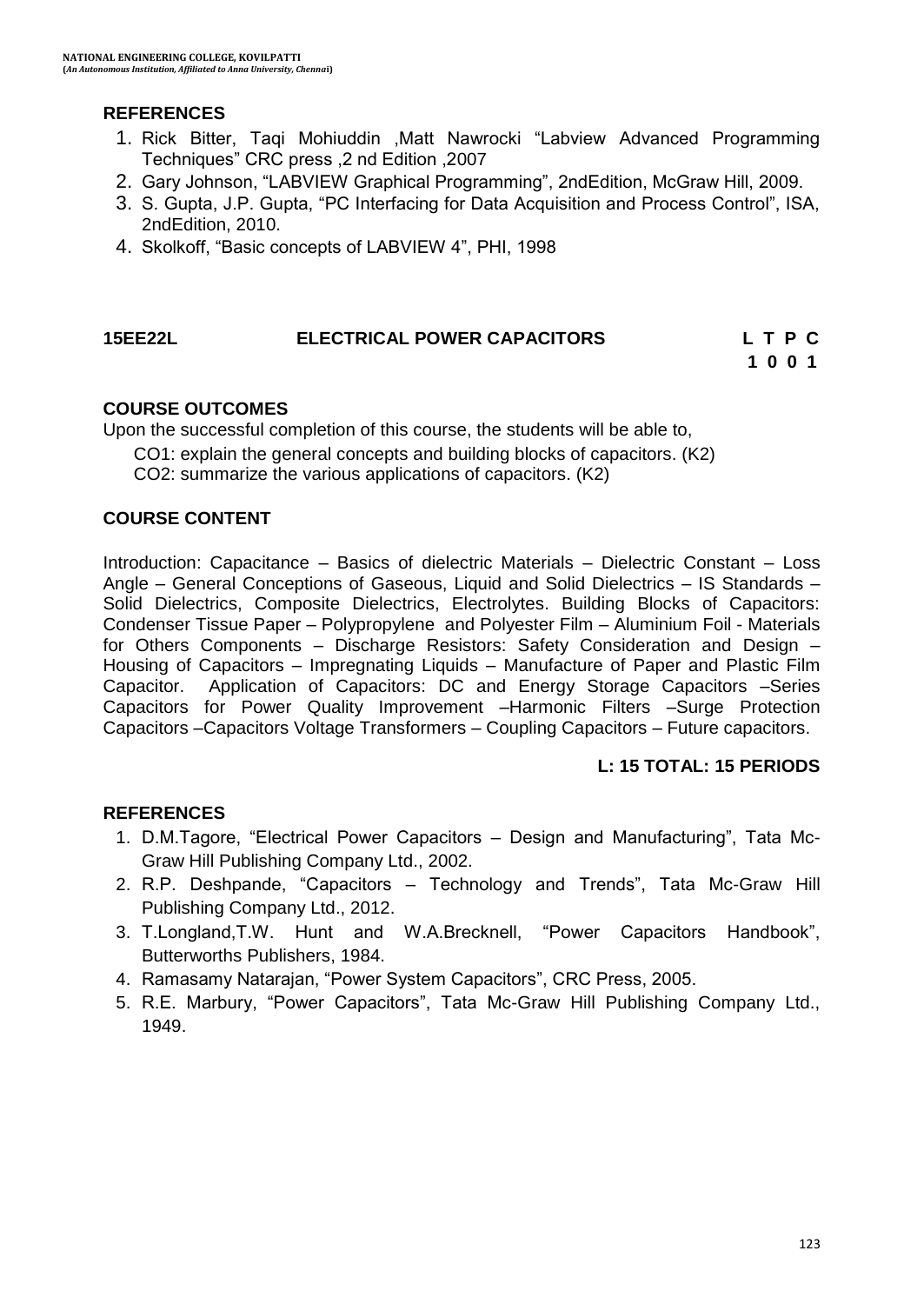#### **15EE23L INTERNET OF THINGS AND EMBEDDED SYSTEMS L T P C**

# **1 0 0 1**

#### **COURSE OUTCOMES**

Upon the successful completion of this course, the students will be able to,

- CO1: Explain the fundamentals of IoT and its applications.
- CO2: Develop simple applications using ARM processor and IoT.

#### **COURSE CONTENT**

Introduction – History of IoT - Characteristic of IoT – Machine to Machine communication – Web of Things – IoT protocols – IoT Vs M2M – Architecture of IoT - Connecting IoT to cloud – Cloud Storage for IoT – Data Analytics for IoT. ARM Based Embedded System Design: Overview of IoT supported Hardware platform–ARM Cortex Processor – Programming ––Various Real time applications of IoT and ARM Processor – Generating different patterns on LED's - Sensor interfacing - Smart Traffic system.

#### **L: 15 TOTAL: 15 PERIODS**

#### **REFERENCES**

- 1. Pethuru Raj and Anupama C. Raman, "The Internet of Things: Enabling Technologies, Platforms, and Use Cases", CRC Press, 2017.
- 2. Jonathan W. Valvano, "Embedded Systems and introduction to ARM cortex M microcontrollers" 5<sup>th</sup> Edition, CreateSpace Independent Publishing Platform, 2012.
- 3. Arshdeep Bahga and Vijay Madisetti, "Internet of Things: A Hands-on Approach", Universities Press, 2014.
- 4. Dr.Yifeng Zhu, "Embedded systems with ARM cortex M microcontrollers in assembly language and  $C$ ".  $2^{nd}$  Edition, Man Press, 2015.

#### **15EE24L HIGH VOLTAGE TESTING TECHNIQUES L T P C 0 0 2 1**

#### **COURSE OUTCOMES**

Upon the successful completion of this course, the students will be able to,

CO1: perform the high voltage testing in insulating materials.

CO2: predict the behavior of different insulating material used in high voltage equipment.

#### **LIST OF EXPERIMENTS**

- 1. Study of high voltage testing objectives, classification, standards and specifications, correction factors.
- 2. Measurement of AC, DC and impulse breakdown voltage of insulating material
- 3. Partial discharge measurement with φ-q-n pattern
- 4. Measurement of flash over voltage for dry and wet 11kV outdoor insulator
- 5. Measurement of soil resistivity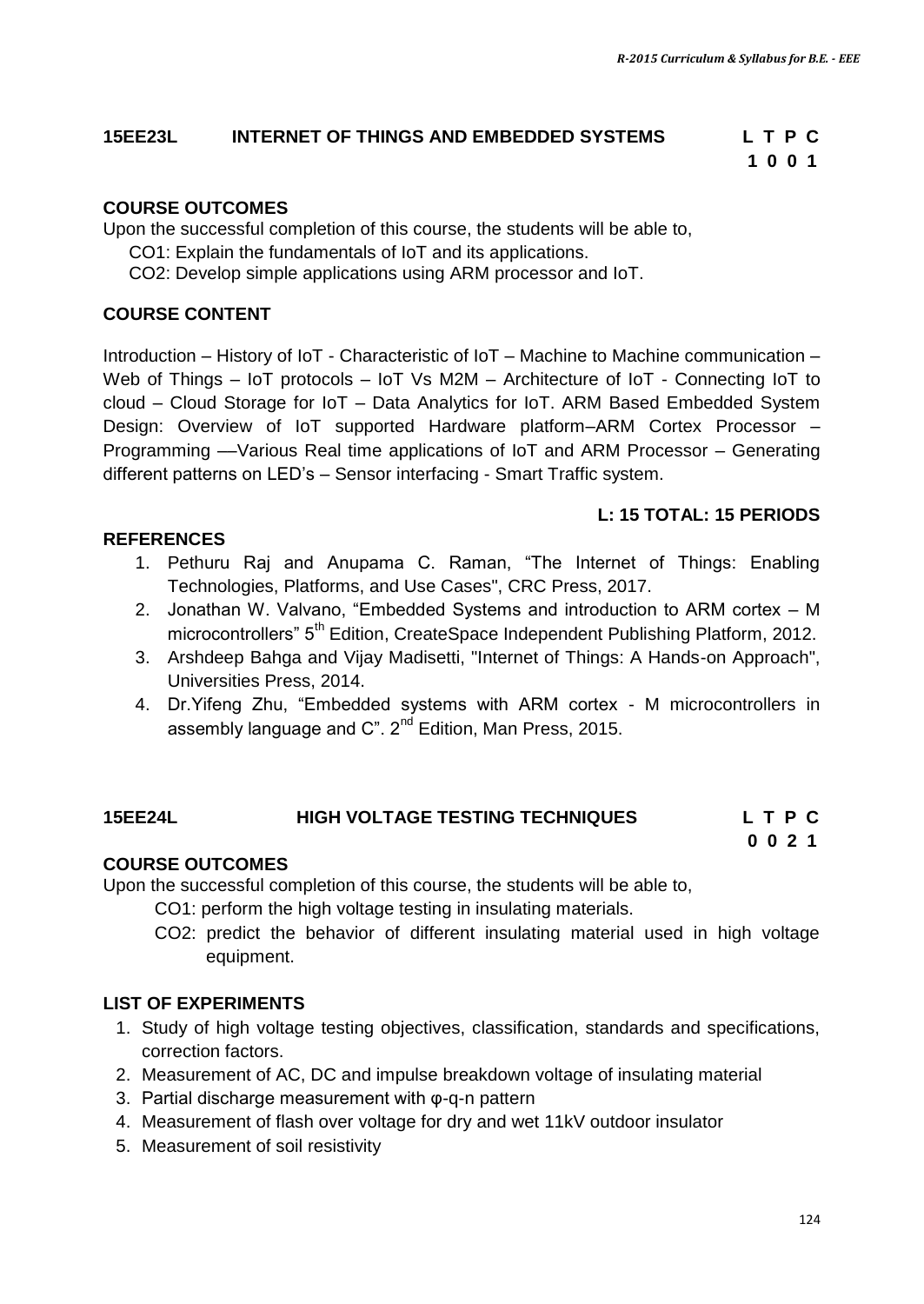- 6. Measurement of 50% critical impulse flashover voltages on the 11 kV insulator for positive / negative voltages.
- 7. Measurement of dielectric characteristics (Insulation Resistance, Absorption Index and Polarization Index) of insulating material
- 8. Investigate the effect of pollution severity on critical flashover voltage of 11 kV insulator.
- 9. Analyse the effect of dry band location of 11 kV insulator on electric field distribution using ANSYS.
- 10.Study on measurement of Radio interference voltage
- 11.Statistical Evaluation of Measured Results of breakdown phenomenon
	- i) Direct determination of probability values on disruptive discharge voltage
	- ii) Determination of the distribution function of a measured quantity
	- iii) Determination of the confidence limits of the mean value of the breakdown discharge voltage
	- iv) Determination of breakdown discharge voltages for given probability ranges
- 12.Study of multi stress ageing and life time analysis for different insulating medium

#### **P: 30 TOTAL: 30 PERIODS**

### **15EE25L QUALITY PRACTICES FOR SAFETY CRITICAL L T P C INSTRUMENTATION SYSTEM** 1 0 0 1

#### **COURSE OUTCOMES**

Upon the successful completion of this course, the students will be able to,

- CO1: To expose the students to requirement of standards and calibration techniques, safety and reliability mechanisms used in process industries.
- CO2: To impart knowledge about EMI and EMC problems in industrial measurements.
- CO3: To make the students to draw the specification of the industrial instruments and prepare the instrumentation project documents.

## **Course Content:**

Standards and Calibration: Introduction to standards and calibration of measuring instruments. Guidelines of enclosure design.

EMI and EMC: Introduction, interference coupling mechanism, basics of circuit layout and grounding, concepts of interfaces, filtering and shielding. co-axial & twisted pair cable; electronic grounding.

Safety: Introduction, electrical hazards, hazardous areas and classification, nonhazardous areas, enclosures-NEMA types, fuses and circuit breakers. Protection methods: Purging, explosion proofing and intrinsic safety.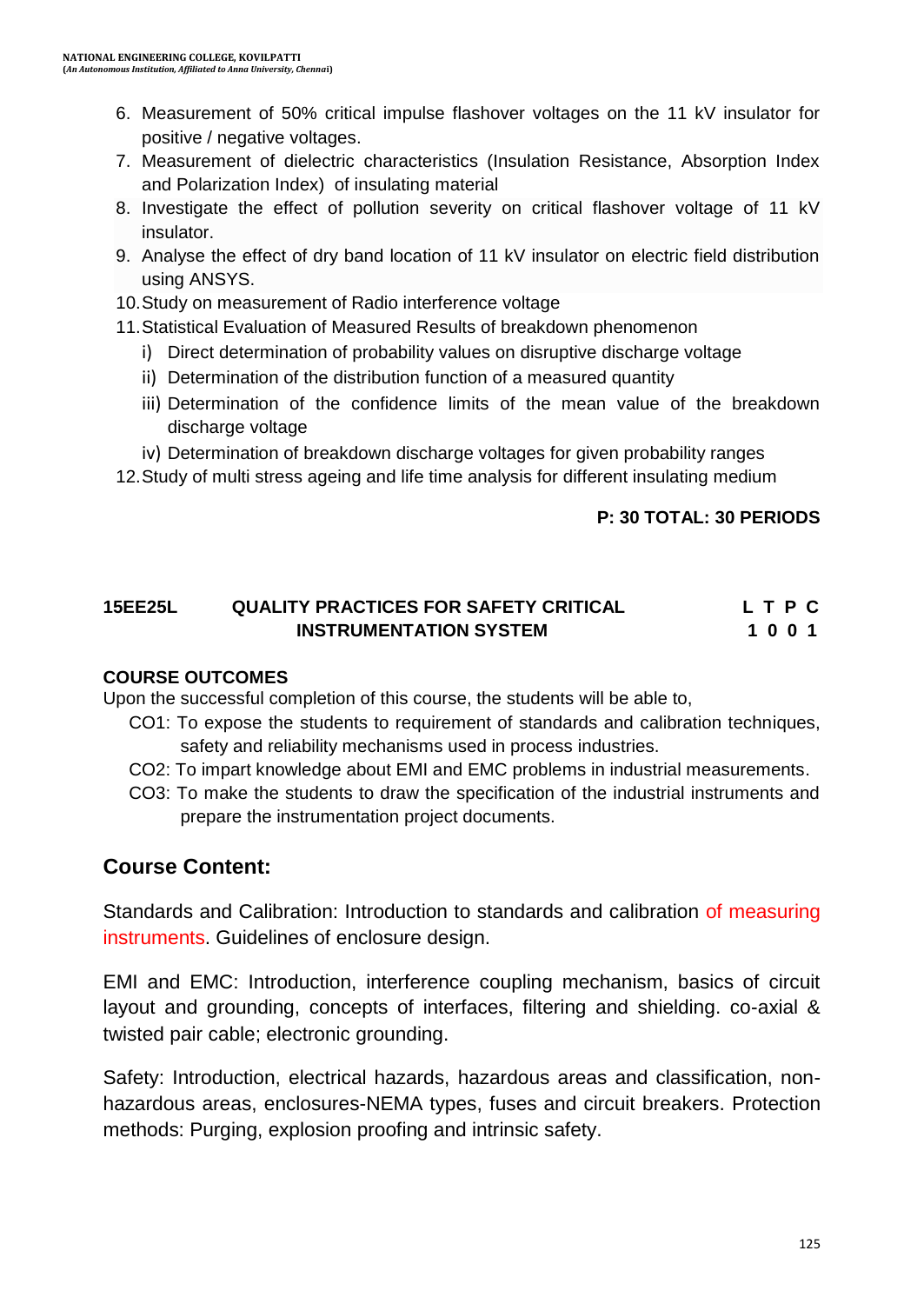Reliability: Bathtub curve; reliability for series parallel systems, Mean Time To Failure (MTTF), Mean Time To Repair (MTTR), Mean Time Between Failures (MTBF); availability, redundancy and stand by.

Specifications: Specification of instruments, preparation of project documentation, process flow sheet, instrument index sheet, instrument specifications sheet, panel drawing and specifications, instrument specifications. Project procedure, schedules, vendor drawing, tender documentation, selection of measurement method and control panels.

Reference Books:

1. Noltingk B.E., Instrumentation Reference Book, Butterworth Heinemann, 2nd Edition, 1995.

2. Liptak B.G, Process Measurement and Analysis, Chilton Book Company, Radnor, Pennsylvania, 4th Edition, 2003.

3. Andrew W.G, Applied Instrumentation in Process Industries – A survey, Vol I &Vol II, Gulf Publishing Company, Houston, 2001

4. Patranabis D., Principles of Industrial Instrumentation, Tata McGraw Hill Publishing Company Ltd, 3rd edition, 2010.

5. Lawrence D. Goettsche, Maintenance of Instruments and Systems, International society of automation, 2nd Edition, 2005.

6. Henry W.Ott, Electromagnetic Compatibility Engineering, A John Wiley & Sons, INC., Publication, 2009.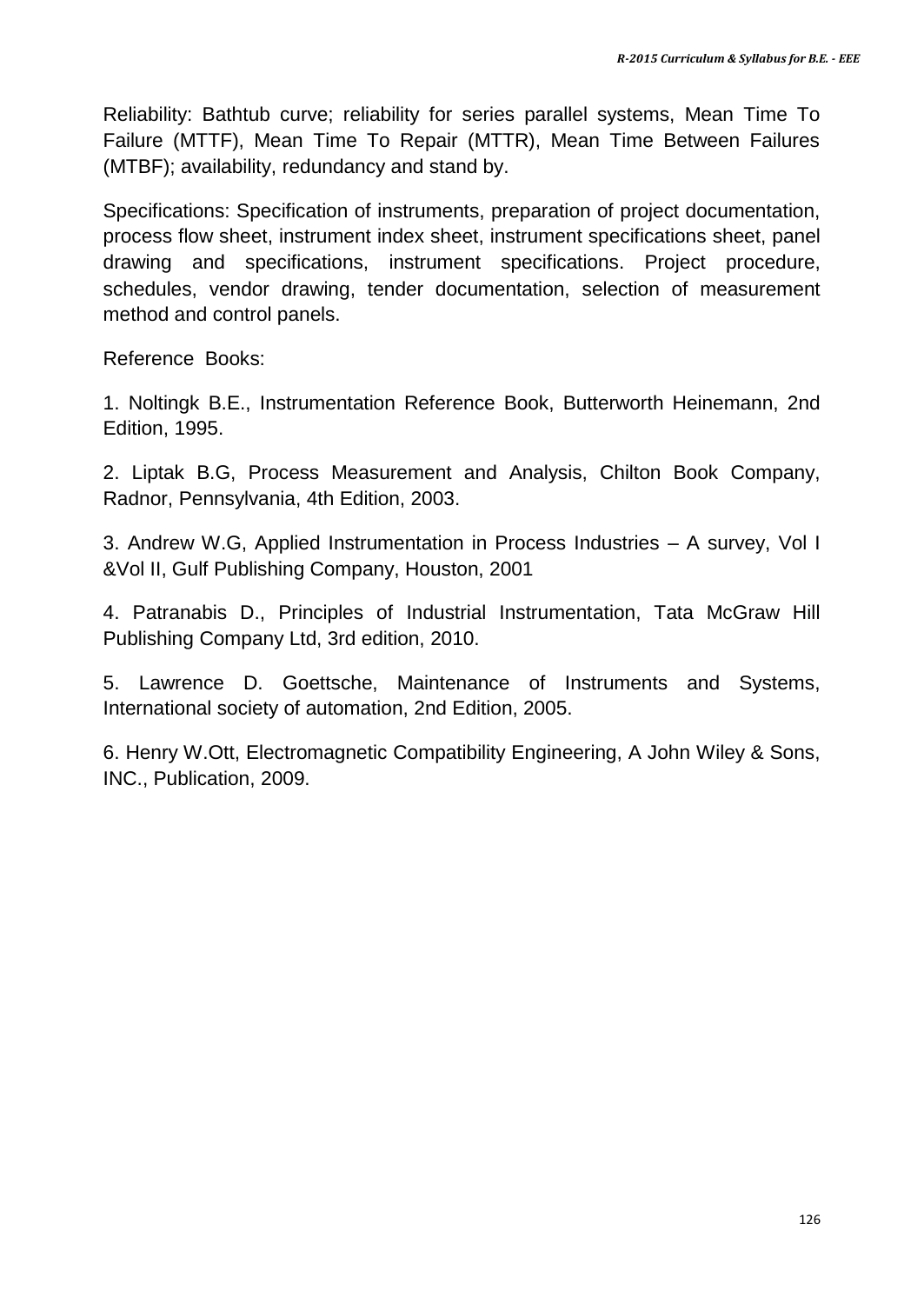## **B. E. – ELECTRICAL AND ELECTRONICS ENGINEERING** OPEN ELECTIVE COURSES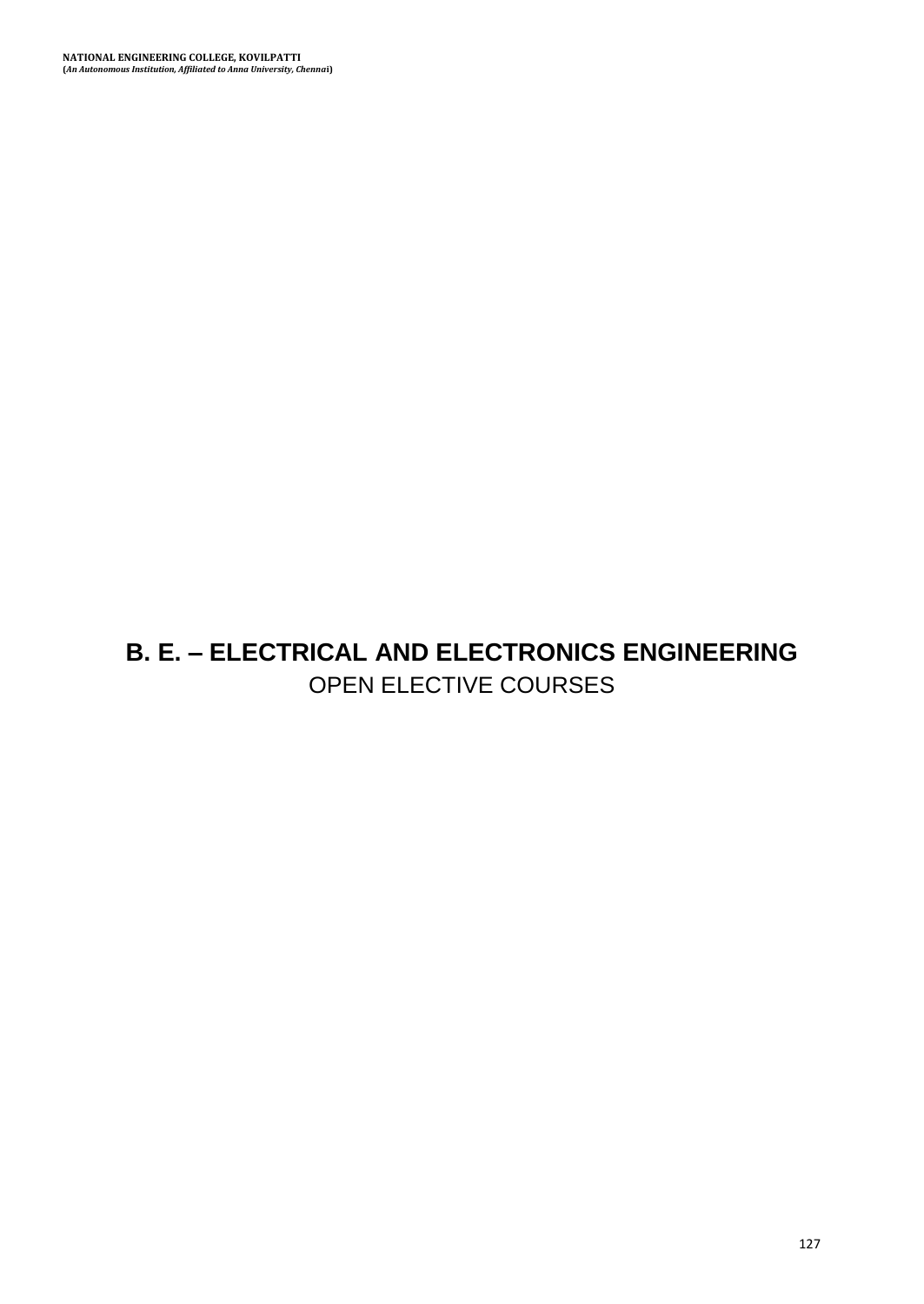### **Open Elective Course (OEC)**

**Group - I** (Inter-disciplinary courses)

#### **15ID01E PRODUCT DESIGN AND DEVELOPMENT L T P C**

#### **COURSE OUTCOMES**

Upon completion of this course, the students will be able to

- CO1: analyze various global trends and identify the scope of a new product (K4)
- CO2: perform requirement analysis and convert the requirements into design specification (K4)
- CO3: translate conceptual idea into detailed design (K6)
- CO4: create prototype to demonstrate the product (K6)
- CO5: perform sustenance engineering to improve the longevity of the product(K6)

#### **UNIT I FUNDAMENTALS OF PRODUCT DEVELOPMENT 9**

Global Trends Analysis and Product decision: Types of various trends affecting product decision - Social Trends-Technical Trends- Economical Trends- Environmental Trends-Political/ Policy Trends- PESTLE Analysis.

Introduction to Product Development Methodologies and Management: Overview of Products and Services- Types of Product Development- Overview of Product Development methodologies - Product Life Cycle and PLM - Product Development Planning and Management .

#### **UNIT II REQUIREMENTS AND SYSTEM DESIGN 9**

Requirement Engineering: Types of Requirements- Requirement Engineering- Analysis -Traceability Matrix and Analysis- Requirement Management

System Design and Modeling: Introduction to System Modeling- Introduction to System Optimization- System Specification-Sub-System Design- Interface Design.

#### **UNIT III DESIGN AND TESTING 9**

Conceptualization - Industrial Design and User Interface Design - Introduction to Concept generation Techniques - Concept Screening and Evaluation - Concept Design - S/W Architecture - Hardware Schematics and simulation

Detailed Design: Component Design and Verification - High Level Design/Low Level Design of S/W Programs - S/W Testing-Hardware Schematic - Component design - Layout and Hardware Testing.

#### **UNIT IV IMPLEMENTATION AND INTEGRATION 9**

Prototyping: Types of Prototypes -Introduction to Rapid Prototyping and Rapid Manufacturing.

System Integration- Testing- Certification and Documentation: Introduction to Manufacturing/Purchase and Assembly of Systems- Integration of Mechanical, Embedded and S/W systems- Introduction to Product verification and validation processes - Product Testing standards, Certification and Documentation.

**3 0 0 3**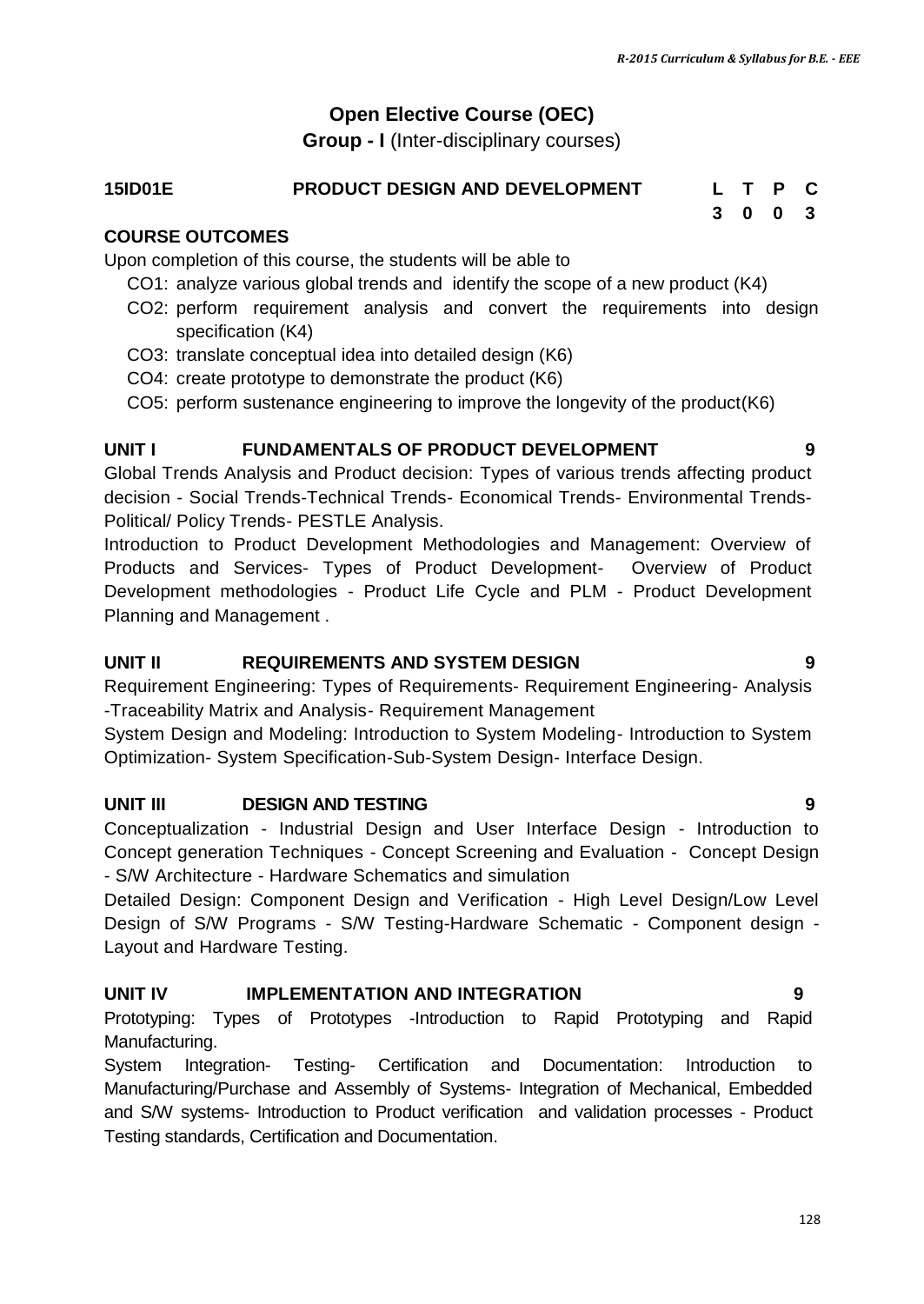#### **UNIT V SUSTENANCE ENGINEERING AND BUSINESS DYNAMICS 9**

Sustenance - Maintenance and Repair - Enhancements

Product End of Life (EoL): Obsolescence Management-Configuration Management - EoL Disposal.

The Industry - Engineering Services Industry overview - Product development in Industry versus Academia

The IPD Essentials - Introduction to vertical specific product development processes - Product development Trade-offs - Intellectual Property Rights and Confidentiality- Security and configuration management

#### **L:45; TOTAL:45 PERIODS**

#### **TEXT BOOKS**

- 1. Anita Goyal, Karl T Ulrich, Steven D Eppinger, "Product Design and Development ", Tata McGraw-Hill Education, 4<sup>th</sup> Edition, 2009, ISBN-10-007-14679-9.
- 2. George E Dieter, Linda C Schmidt, "Engineering Design", McGraw-Hill International Edition,4th Edition, 2009, ISBN 978-007-127189-9

#### **REFERENCES**

- 1. Kevin Otto, Kristin Wood, "Product Design", Indian Reprint 2004, Pearson Education, ISBN 9788177588217
- 2. Yousef Haik, Shahin T M M, "Engineering Design Process", Cengage Learning.2<sup>nd</sup> Edition Reprint, 2010, ISBN 0495668141
- 3. Clive L Dym, Patrick Little, "Engineering Design: A Project-based Introduction", John Wiley & Sons, 3rd Edition, 2009, ISBN 978-0-470-22596-7
- 4. Kevin Otto & Kristin Wood, "Product Design Techniques in Reverse Engineering and New Product Development", Pearson Education (LPE), 2001.
- 5. James R Evens, William M Lindsay "The Management and control of Quality" Pub:son south-western[\(www.swlearning.com\)](http://www.swlearning.com/), 6th edition.
- 6. AmitavaMitra, "Fundamentals of Quality control and improvement" Pearson Education Asia,  $2^{nd}$  edition, 2002.
- 7. Montgomery D C, "Design and Analysis of experiments", John Wiley and Sons, 2003.
- 8. Phillip J Rose, "Taguchi techniques for quality engineering", McGraw Hill, 1996.
- 9. Reddy G B, "Intellectual Property Rights and the Law", Gogia Law Agency,  $7<sup>th</sup>$  Edition Reprint, 2009.
- 10. Subbaram N R, "Demystifying Intellectual Property Rights", Lexisexis Butterworths Wadhwa, 1<sup>st</sup> Edition, 2009.

#### **15ID02E DISASTER MANAGEMENT L T P C**

**3 0 0 3**

#### **COURSE OUTCOMES**

Upon completion of this course, the students will be able to

- CO1: classify the various types of disaster. (K2)
- CO2: interpret various natural and manmade disasters. (K2)
- CO3: choose a Hazard Assessment procedure. (K3)
- CO4: construct the protection measures against Disaster. (K3)
- CO5: apply Science and Technology in Disaster Management. (K3)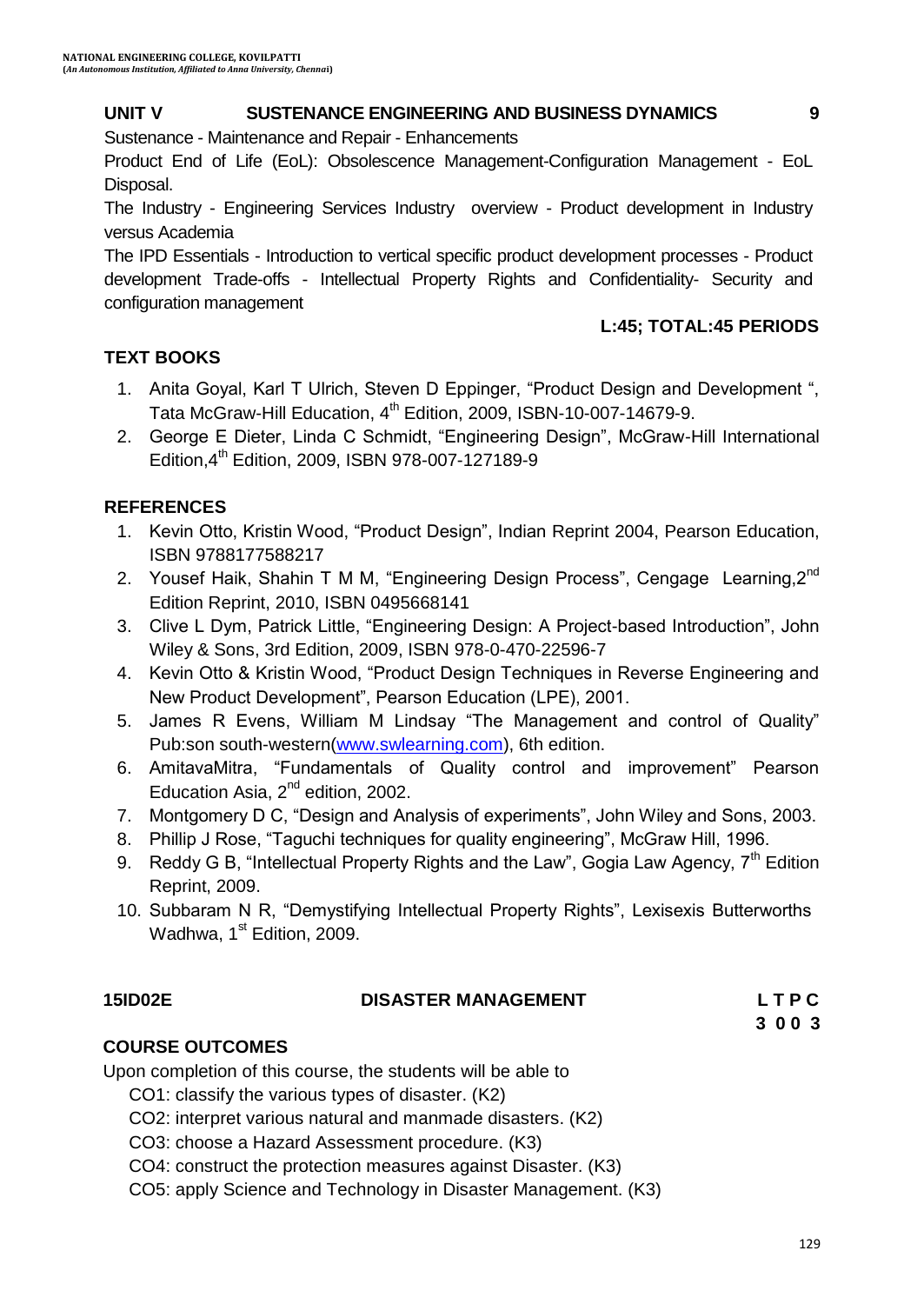#### **UNIT I INTRODUCTION TO DISASTER 8**

Hazard, risk, vulnerability, disaster significance, nature, importance, dimensions and scope of disaster management - national disaster management frame work- financial arrangements- disaster- management cycle**.**

#### **UNIT II SOURCES OF DISASTER 10**

Natural disasters- significance, nature, types and effects - floods, drought, cyclone, earthquakes, landslides, avalanches, volcanic eruptions, heat and cold waves, climatic change - global warming - sea level rise - ozone depletion. Manmade disasters- nuclear , chemical, biological, building fire, coal fire, forest fire, oil fire, air pollution, water pollution, deforestation, industrial waste water pollution, road accidents, rail accidents, air accidents and sea accidents.

#### **UNIT III** DISASTER MITIGATION AND HAZARDS ASSESMENT 10

Factors affecting damage – types, social status, habitation pattern, physiology and climate - Factors affecting mitigation measures - prediction – preparation - communication - area and accessibility - population - physiology and climate - Vulnerability Assessment and seismic strengthening of buildings - Vulnerability Assessment of Buildings procedure - Hazard Assessment-Visual Inspection and Study of Available Documents

#### **UNIT IV DISASTER MANAGEMENT 9**

Disaster management - efforts to mitigate natural disasters at national and global levels international strategy for disaster reduction- Rescue ,relief And Rehabilitation, Role Of National And International Agencies In Disaster Management-National Disaster Policy Of India (Salient Features).

#### **UNIT V APPLICATIONS OF SCIENCE AND TECHNOLOGY AND CASE STUDIES 8**

Applications of Science and Technology (RS, GIS, GPS) - Early Warning And Prediction Systems- Earthquake, cyclone, landslides, fire accidents, accidents- case studies

#### **L: 45; TOTAL: 45 PERIODS**

#### **TEXTBOOKS**

- 1. S.K.Singh, S.C. Kundu, Shobha Singh A ,"Disaster management", William Publications, New Delhi, 1997.
- 2. Vinod K Sharma, "Disaster Management", IIPA, New Delhi, 1995

#### **REFERENCE**

1. Annual Report, 2009-10,Ministry of Home Affairs, GOI

| <b>15ID03E</b> | <b>ENERGY ENGINEERING</b> | L T P C |         |  |
|----------------|---------------------------|---------|---------|--|
|                |                           |         | 3 0 0 3 |  |

#### **COURSE OUTCOMES**

Upon completion of this course, the students will be able to

CO1: explain the operation of Solar Thermal application and Solar Photovoltaic. (K2)

CO2: explain the operation of wind energy systems. (K2)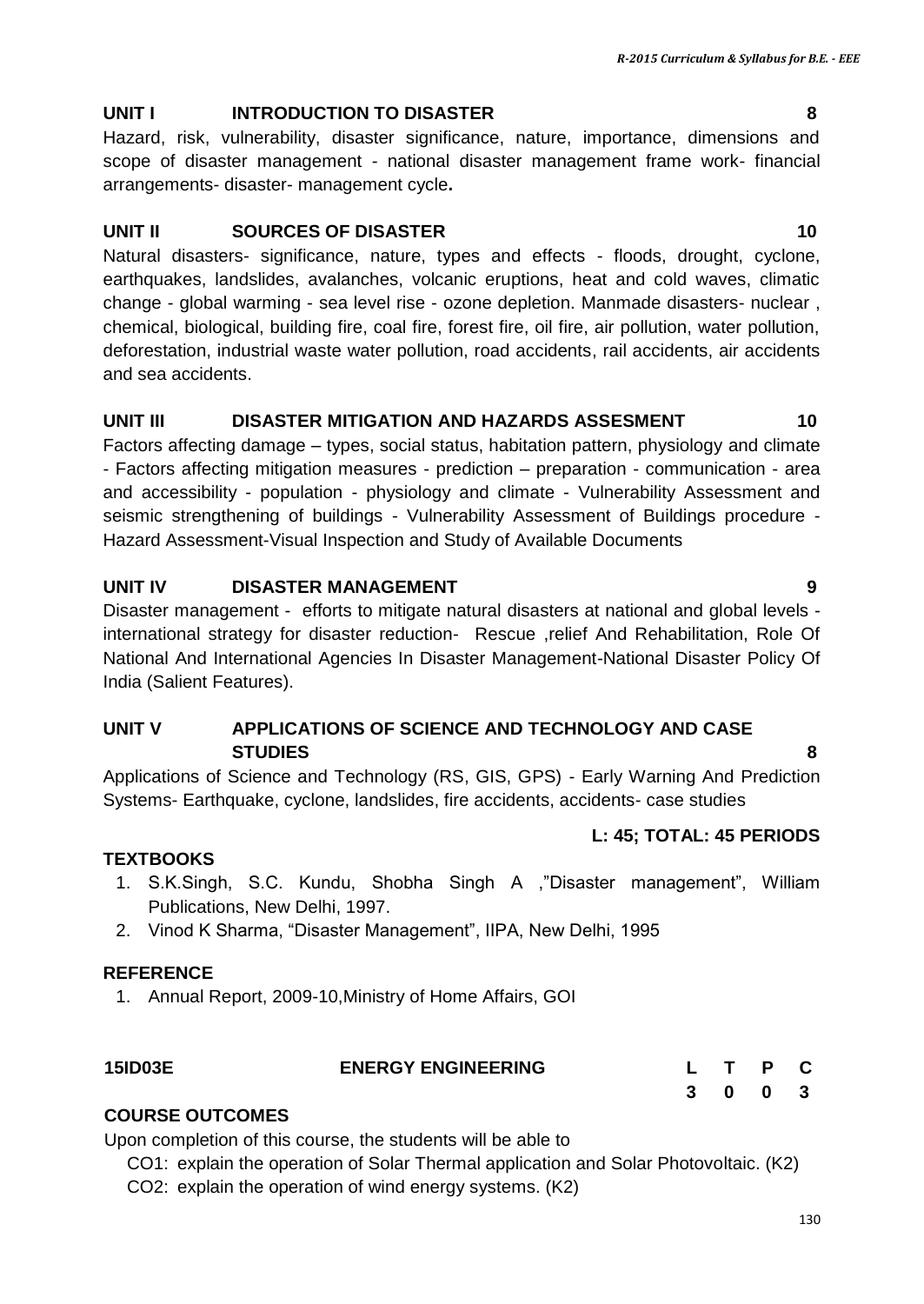- CO3: describe the concepts of various Bio-Energy Conversion techniques. (K2)
- CO4: iIlustrate the concepts of other conventional and nonconventional power plants. (K2)
- **CO5:** explain the concepts of hydrogen and fuel cell technology. (K2)

#### **UNIT I INTRODUCTION TO SOLAR ENERGY 9**

Sun - Earth Geometry, solar radiation, Solar Collectors - Application of solar thermal systems. Direct Electricity Conversion - Types of Solar cell - Solar Photovoltaic system and types.

#### **UNIT II WIND ENERGY 9**

Wind energy potential, Principle of wind energy conversion; Basic components, types and their constructional features; design considerations: wind data and site selection.

#### **UNIT III BIO-ENERGY 9**

Biomass: sources, characterization, principles of energy transfer technologies. Biogas: Feedstock, types of Biogas plant- parameters affecting biogas production.

#### **UNIT IV OTHER POWER PLANTS 9**

Layout of Hydel - thermal - Nuclear - Gas turbine - Diesel - MHD- Geo thermal - OTEC - Tidal Power Plants.

#### **UNIT V HYDROGEN AND FUEL CELLS 9**

Energy carrier: Types - Hydrogen: generation, storage, transport and utilization thermal energy storage: Principle and utilization - Fuel cells: Technologies, types and applications.

#### **L:45; TOTAL:45 PERIODS**

#### **TEXT BOOKS**

- 1. Soteris Kalogirou, "Solar Energy Engineering: Processes and Systems", Academic Press, 2014.
- 2. Godfrey Boyle, "Renewable Energy, Power for a Sustainable Future", Oxford University Press, U.K, 3<sup>rd</sup> Edition, 2012.

#### **REFERENCES**

- 1. Mukund R Patel, "Wind and Solar Power Systems", CRC Press, 2<sup>nd</sup> Edition, 2006.
- 2. Hart A B and Womack, G J, "Fuel Cells: Theory & Applications",Prentice Hall, 1997.
- 3. EI-Wakil M M,"Power Plant Technology", Tata McGraw-Hill, 2010.
- 4. Khandelwal K C and Mahdi S S, "Biogas Technology" A Practical Handbook, Tata McGraw Hill, 1986.
- 5. Duffie J A and Beckman W A, "Solar Engineering of Thermal Processes", Wiley, 4<sup>th</sup> Edition, 2013.
- 6. Chetan Singh Solanki, "Solar Photovoltaics Fundamentals, Technologies and Applications", Prentice Hall of India,  $3<sup>rd</sup>$  Edition, 2015.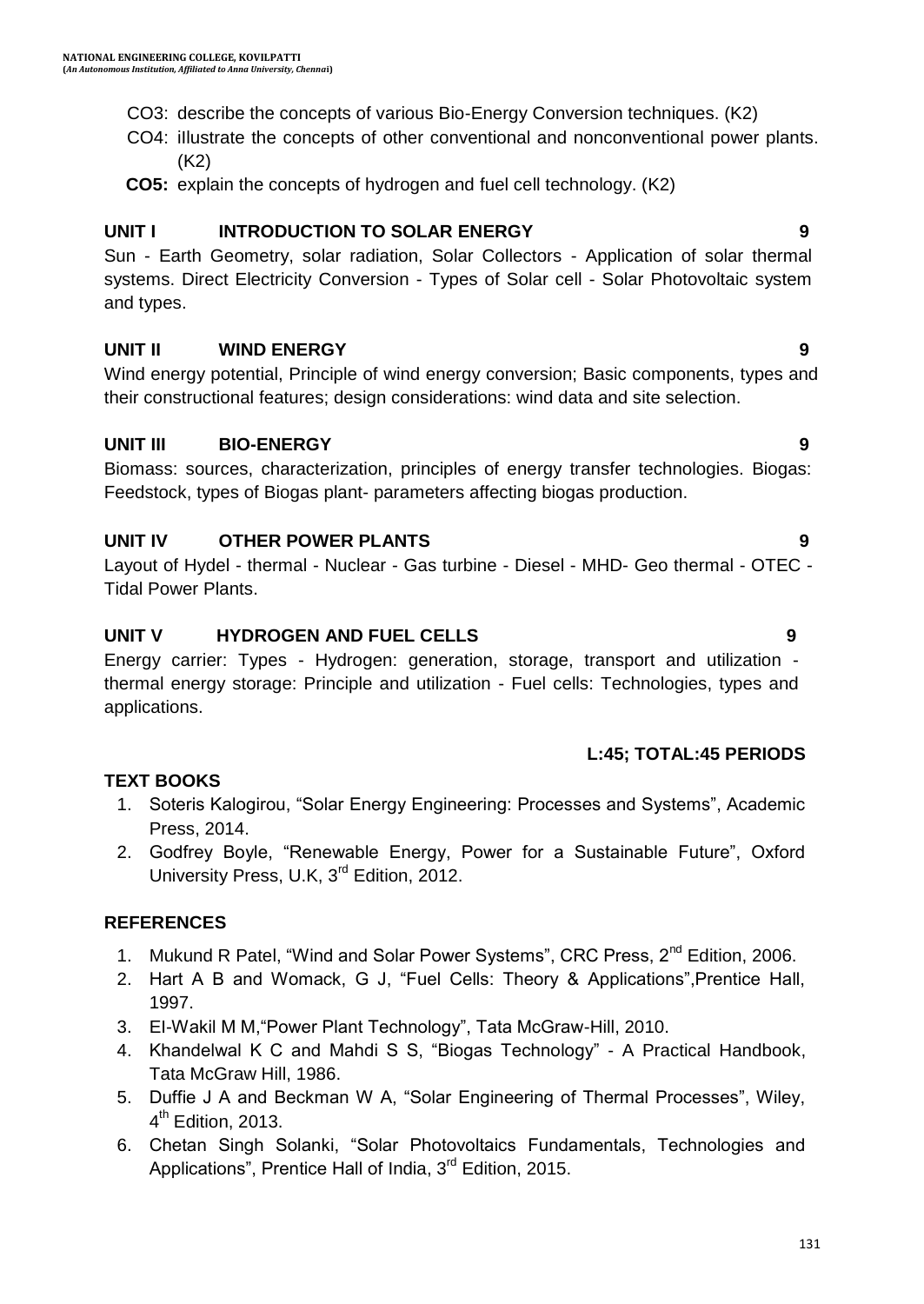**Group - II** (Trans disciplinary courses)

#### **15TD01E INDIAN BUSINESS LAWS L T P C**

## **0 0 0 3**

#### **COURSE OUTCOMES**

Upon completion of this course, the students will be able to

- CO 1: explain the elements of a valid contract.
- CO 2: discuss main provisions relating to Sale of Goods Act and Negotiable Instruments Act.
- CO 3: explain provisions relating to incorporation and functioning of company and partnership firm.
- CO 4: understand the fundamentals of Consumer Protection Act and Foreign Exchange Management Act.
- CO 5: understand the basic knowledge of Information Technology Act and RTI Act.

#### **UNIT I THE INDIAN CONTRACT ACT, 1872**

Definition of a Contract and its essentials - Formation of a valid Contract - Offer and Acceptance, Consideration - Capacity to Contract - Free consent - Legality of object - Discharge of a Contract by performance - Impossibility and Frustration - Breach, Damages for breach of a contract - Quasi contracts - Special Contracts - Contract of Indemnity and Guarantee - Contract of Bailment and Pledge - Contract of Agency.

#### **UNIT II THE SALE OF GOODS ACT, 1930**

Definition of a Contract of Sale - Conditions and Warranties - Passing of Property - Right of Unpaid Seller against the Goods - Remedies for Breach - The Negotiable Instrument Act, 1881

Definition and characteristics - Kinds of negotiable instruments - Promissory Note - Bill of Exchange and Cheques - Holder and Holder in due course - Negotiation, Presentment, Discharge from Liability - Noting and Protest – Presumption - Crossing of Cheques - Bouncing of Cheques.

#### **UNIT III THE COMPANIES ACT, 1956**

Nature and Definition of a Company - Registration and Incorporation - Memorandum of Association - Articles of Association – Prospectus - Kinds of Companies - Directors: Their powers and duties – Meetings - Winding up - The Indian Partnership Act, 1932 - Definition of Partnership and its essentials - Rights and Duties of Partners: Types of Partners - Minor as a partner - Doctrine of Implied Authority - Registration of Firms - Dissolution of firms - Limited Liability Partnership Act, 2000.

#### **UNIT IV THE CONSUMER PROTECTION ACT, 1986**

Aims and Objects of the Act - Redressal Machinery and Procedure for complaints under the Act – Remedies – Appeals - Enforcement of orders and Penalties - Foreign Exchange Management Act 2000 - Definition and Main Provisions.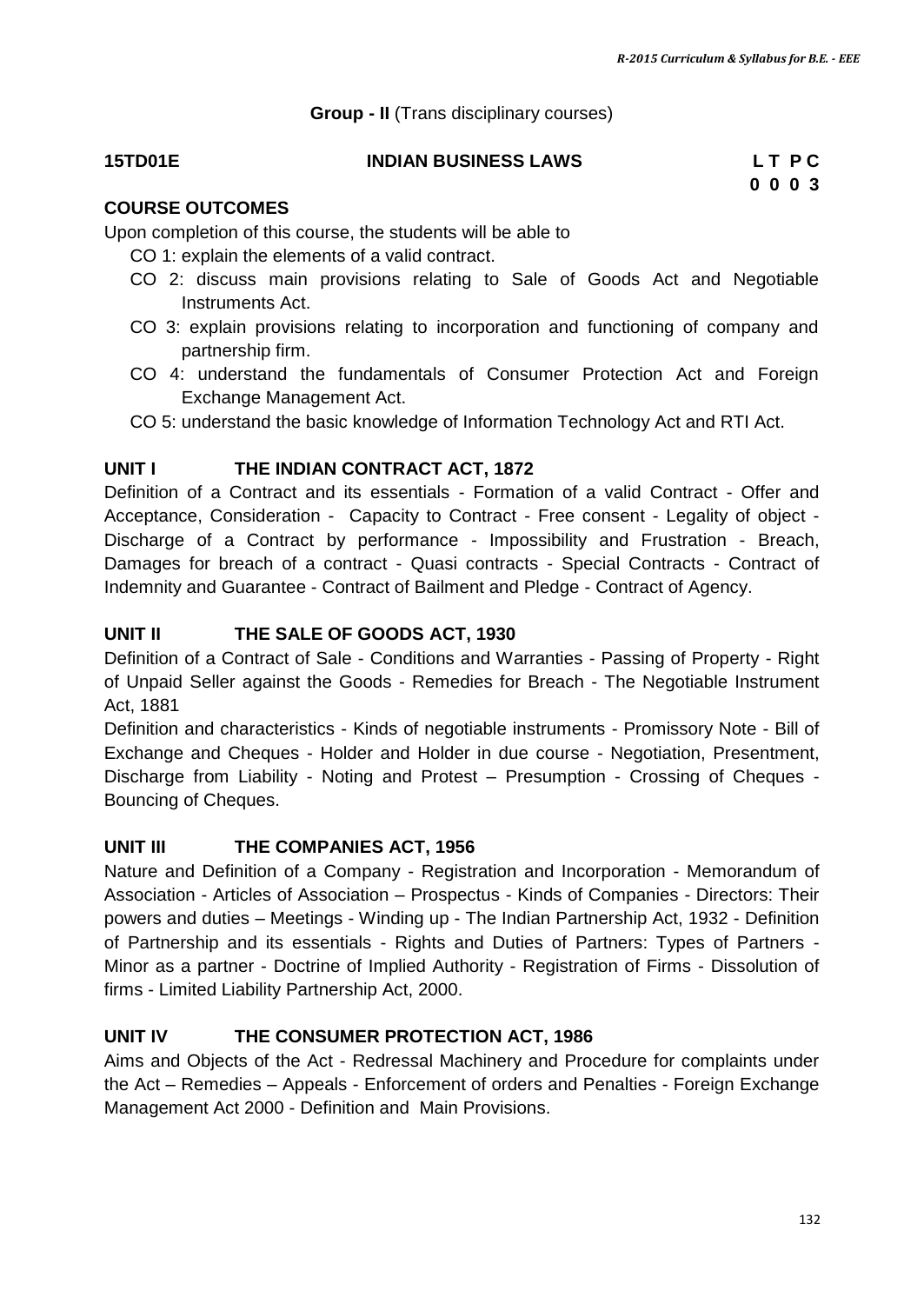### **UNIT V THE INFORMATION TECHNOLOGY ACT**

Definition, Digital Signature - Electronic Governance – Attribution - Acknowledgment and Dispatch of Electronic Records - Sense Electronic Records and Sense Digital Signatures - Regulation of Certifying Authorities Digital Signature Certificates - Duties of Subscribers - Penalties and Offences - The Right to Information Act, 2005 - Right to know - Salient Features of the Act - Obligation of Public Authority - Designation of Public Information Officer - Request for obtaining information - Duties of a PIO - Exemption from Disclosure of Information - Partial Disclosure of Information - Information Commissions - Powers of Information Commissions - Appellate Authorities – Penalties - Jurisdiction of Courts.

#### **TEXT BOOKS**

- 1. Kuchhal M.C, "Business and Industrial Laws", 3<sup>rd</sup> Edition, JBA Publishers, New Delhi, 2013.
- 2. Gulshan S.S, "Merchantile Law", 3<sup>rd</sup> Edition, JBA Publishers, New Delhi, 2007.

#### **REFERENCES**

- 1. Mulla D.F, "The Sale of Goods Act and the Indian Partnership Act",  $10^{th}$  Edition, LexisNexis Ltd., India, 2012.
- 2. Dabas J, "Negotiable Instruments Act",  $2^{nd}$  Edition, JBA Publishers, New Delhi, 2013.
- 3. Avtar S, "The Principles of Mercantile Law", 9<sup>th</sup> Edition, Eastern Book Company, India, 2011.

#### **15TD02E LEADERSHIP AND PERSONALITY DEVELOPMENT L T P C**

**0 0 0 3**

#### **COURSE OUTCOMES**

Upon completion of this course, the students will be able to

- CO 1: identify the various leadership skills.
- CO 2: understand group dynamics and factors influencing the team performance.
- CO 3: describe the personality dimensions based on personality theories.
- CO 4: explain personality determinants and personality types.
- CO 5: apply effective training program for personality development.

#### **UNIT I INTRODUCTION**

Leadership – Meaning, Concepts and Myths about Leadership, Components of Leadership- Leader, Followers and Situations - Leadership Skills – Basic Leadership Skills - Building Technical Competency - Advanced Leadership Skills - Team Building for Work Teams - Building High Performance Teams.

#### **UNIT II TEAMS AND LEADERSHIP**

Assessing Leadership & Measuring Its Effects - Group- Nature, Size, Roles, Norms, Cohesion, and Stages of Group Development - Teams and their Leadership – Effective Team Characteristics and Team Building - Ginnetts Team Effectiveness Leadership Model.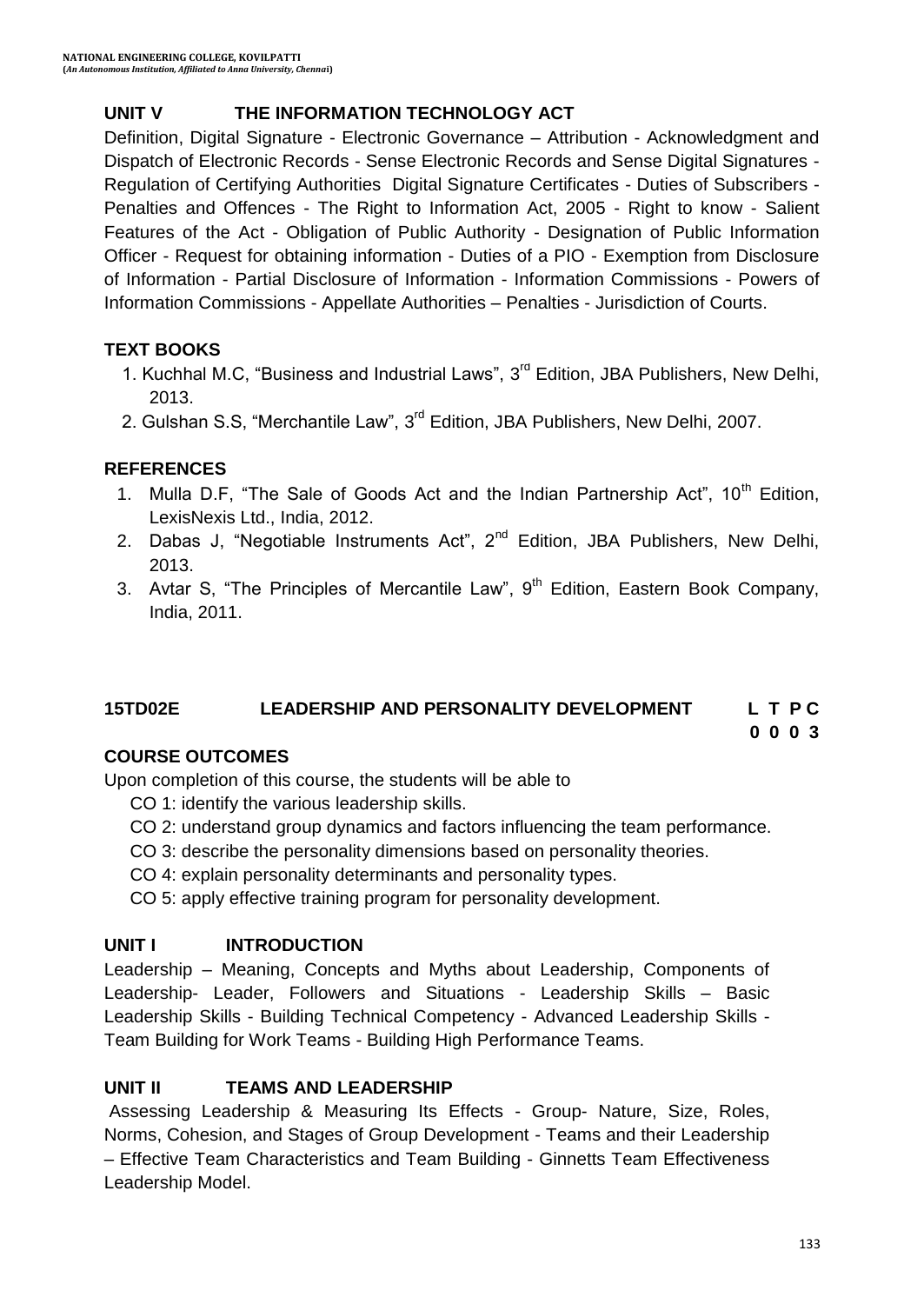#### **UNIT III PERSONALITY**

Personality - Meaning, Concept, Personality Patterns, Symbols of Self, Moulding the Personality Pattern, Persistence & Change - Personality & Personal Effectiveness - Psychometric Theories – Cattele and Big Five - Psychodynamic Theories - Carl Jung and MBTI - Transactional Analysi - Johari – Window - Personal Effectiveness.

#### **UNIT IV PERSONALITY DETERMINANTS**

Personality Determinants – Heredity and Environment – Types of personality.

#### **UNIT V PERSONALITY TRAINING**

Concept, Role, Need, Importance and types of personality Training - Understanding Process of Learning - Developing an Integrated Approach of Learning in Training Programme - Training Needs Assessment.

#### **TEXT BOOKS**

- 1. Yukl G, "Leadership in Organisations",  $8<sup>th</sup>$  Edition, Pearson Education Ltd., England, 2013.
- 2. Lall M, Sharma S, "Personal Growth Training & Development", Kindle Edition, USA, 2009.

#### **REFERENCES**

- 1. Janakiraman B, "Training and Development", Wiley Dream tech, Biztantra, 2005.
- 2. Pareek U, "Understanding Organizational Behaviour", 2<sup>nd</sup> Edition, Oxford University Press, USA, 2007.

## **15TD03E INTERNATIONAL BUSINESS MANAGEMENT L T P C**

**0 0 0 3**

#### **COURSE OUTCOMES**

Upon completion of this course, the students will be able to

- CO 1: understand the global business environment.
- CO 2: explain the impact of economic, legal, cultural, geographical and political factors on international business.
- CO 3: discuss the issues and problems of Multinational Enterprises.
- CO 4: discuss the role of various international financial institutions.
- CO 5: discuss about important aspects of WTO and GATT agreement.

#### **UNIT I INTERNATIONAL BUSINESS ENVIRONMENT**

International Business Environment - Globalization - Forces, Meaning, Dimensions and Stages in Globalization - Trading Environment of International Trade - Tariff and Non-tariff Barriers - Trade Blocks.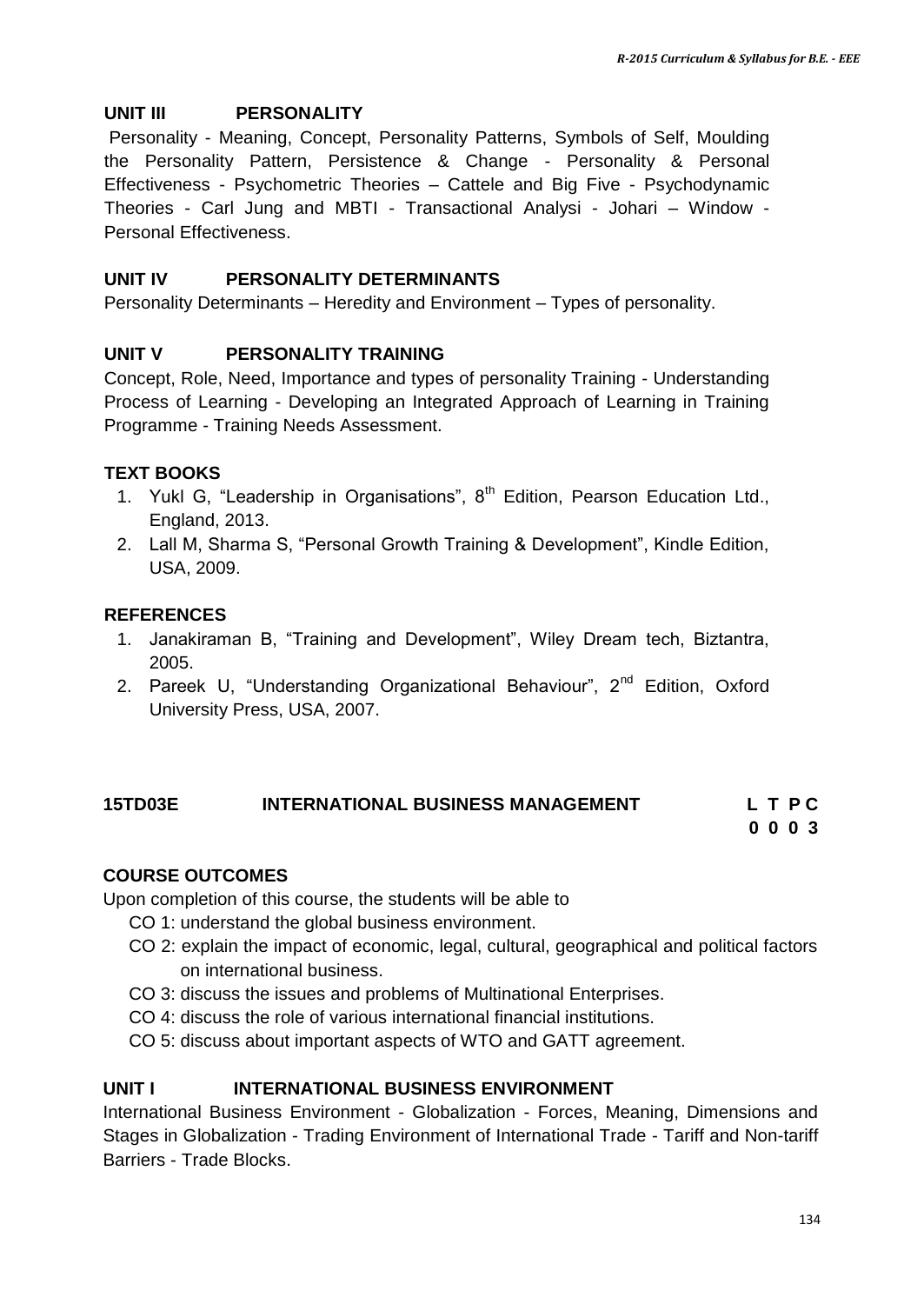#### **UNIT II RISK ANALYSIS AND PRACTICES**

Country Risk Analysis - Political, Social and Economic - Cultural and Ethical practices - Responsibilities of International Business - Economic crisis in foreign countries.

#### **UNIT III MULTINATIONAL ENTERPRISES**

Managing Multinational Enterprises - Problems and Potential - Multinational Service Organizations - Indian companies becoming multinationals - Potential, Need and Problems.

#### **UNIT IV INTERNATIONAL FINANCIAL MANAGEMENT**

Introduction to International Financial Management - Balance of Trade and Balance of Payment - International Monetary Fund, Asian Development Bank and World Bank - Financial Markets and Instruments - Introduction to Export and Import Finance - Methods of Payment in International Trade.

#### **UNIT V INTERNATAIONAL AGREEMENT**

General Agreement on Trade and Tariffs, (GATT) - World Trade Organization - Seattle and Doha Round of Talks - Dispute Settlement Mechanism under WTO - Problems of Patent Laws - International Convention on Competitiveness - Global Sourcing and its Impact on Indian Industry - Globalization and Internal Reform Process.

#### **TEXT BOOKS**

- 1. Bhalla V.K, Shivaramu S, "International Business Environment", 9<sup>th</sup> Edition, Anmol Publications Pvt. Ltd., Delhi, 2005.
- 2. Apte P.G, "International Financial Management", 5<sup>th</sup> Edition, Tata McGraw Hill, India, 2008.
- 3. Cherulinam F, "International Business", 5<sup>th</sup> Edition, Prentice Hall of India, New Delhi, 2010.

#### **REFERENCES**

- 1. Rao, Rangachari, "International Business", Himalaya Publishing House, New Delhi, 2010.
- 2. Hill C, "International Business", 10<sup>th</sup> Edition, Tata McGraw Hill Education, New Delhi, 2014.
- 3. Daniels J.D, "International Business Environment", 15<sup>th</sup> Edition, Prentice Hall of India, New Delhi, 2014.

#### **15TD04E BASICS OF MARKETING L T P C**

**0 0 0 3**

#### **COURSE OUTCOMES**

Upon completion of this course, the students will be able to

- CO 1: describe the basic concepts of marketing.
- CO 2: discuss the significance of consumer behavior and market segmentation.

CO 3: discuss brand, trade mark, after- sales service and product life cycle concepts.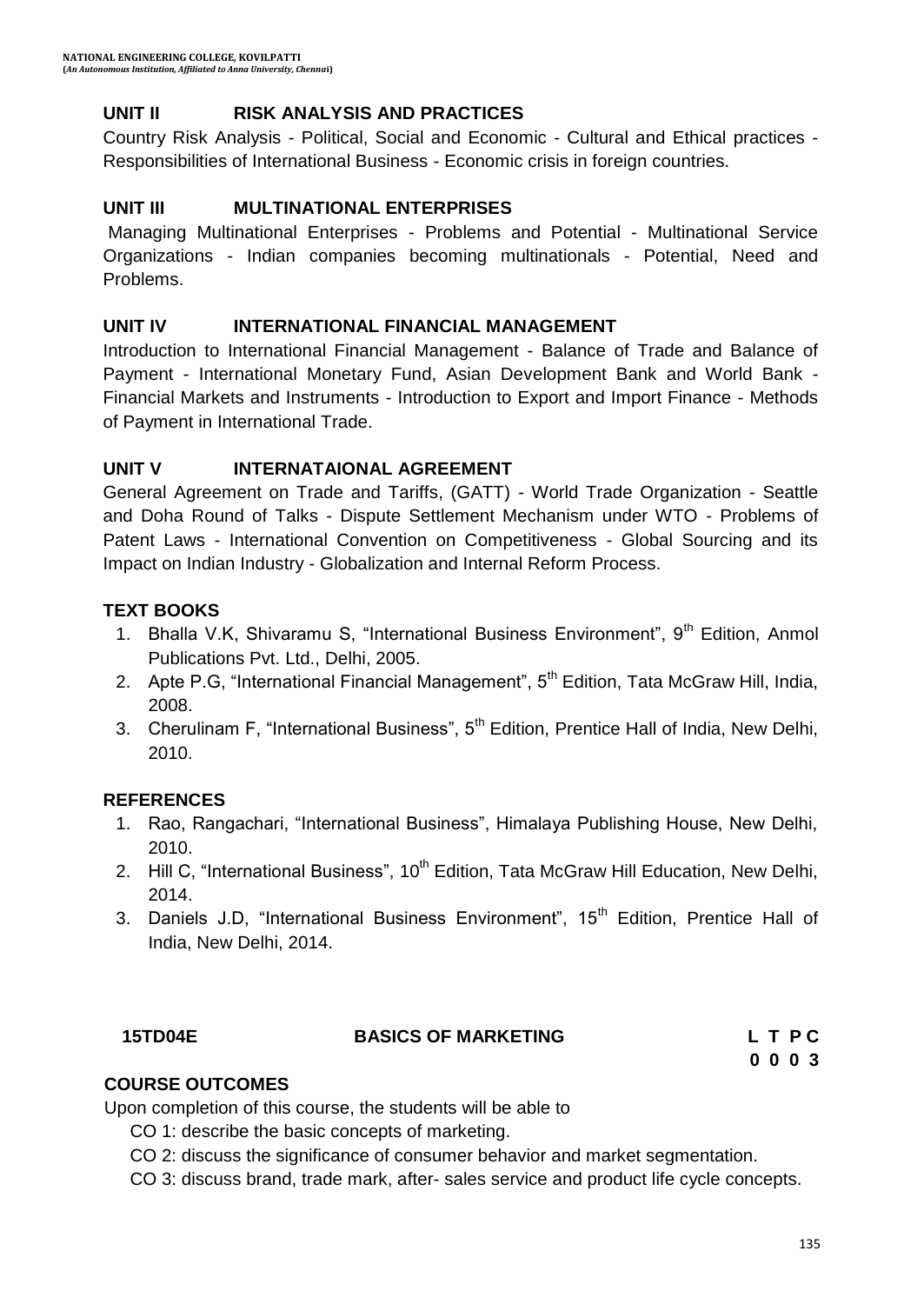CO 4: formulate strategies for pricing and channels of distribution.

CO 5: analyze and selection of best promotional technique.

#### **UNIT I INTRODUCTION**

Nature and Scope of Marketing - Importance of Marketing – Concepts: Traditional and Modern - Selling Vs. Marketing - Marketing Mix - Marketing Environment.

#### **UNIT II CONSUMER BEHAVIOR AND MARKET SEGMENTATION**

Nature, Scope and Significance of Consumer Behavior - Market Segmentation - Concept and Importance - Bases for Market Segmentation.

#### **UNIT III PRODUCT PLANNING**

Concept of Product - Consumer and Industrial Goods - Product Planning and Development - Packaging - Role and Functions - Brand Name and Trade Mark - After-Sales Service - Product Life Cycle Concept.

#### **UNIT IV PRICING AND PHYSICAL DISTRIBUTION**

Price - Importance of Price in the Marketing Mix - Factors Affecting Price of a Product/Service - Discounts and Rebates - Distribution Channels - Concept and Role - Types of Distribution Channels - Factors Affecting Choice of a Distribution Channel - Retailer and Wholesaler - Distributions Channels and Physical Distribution.

#### **UNIT V PROMOTION**

Definition - Methods of Promotion - Optimum Promotion Mix - Advertising Media - Their Relative Merits and Limitations - Characteristics of an Effective Advertisement - Personal Selling - Selling as a Career - Classification of a Successful Sales Person - Functions of Salesman.

#### **TEXT BOOKS**

- 1. Etzel M.J, Walker B.J, Stanton W.J, "Fundamentals of Marketing", 13<sup>th</sup> Edition, McGraw Hill, New York, 2004.
- 2. Tanner J, Raymond M, "Principles of Marketing", University of Minnesota Libraries Publishing, New York, 2015.

#### **REFERENCES**

- 1. [Rajan Nair N, Varma](https://www.google.co.in/search?tbo=p&tbm=bks&q=inauthor:%22N+RAJAN+NAIR+%26+MM+VARMA%22&source=gbs_metadata_r&cad=3) M.M, "Marketing Management",  $2^{nd}$  Edition, S.Chand & Sons, New Delhi, 2005.
- 2. [Ramaswamy](https://www.google.co.in/search?tbo=p&tbm=bks&q=inauthor:%22V.+S.+Ramaswamy%22&source=gbs_metadata_r&cad=3) V.S, [Namakumari](https://www.google.co.in/search?tbo=p&tbm=bks&q=inauthor:%22S.+Namakumari%22&source=gbs_metadata_r&cad=3) S, "Marketing Management", 3<sup>rd</sup> Edition, Macmillan India Limited, London, 2002.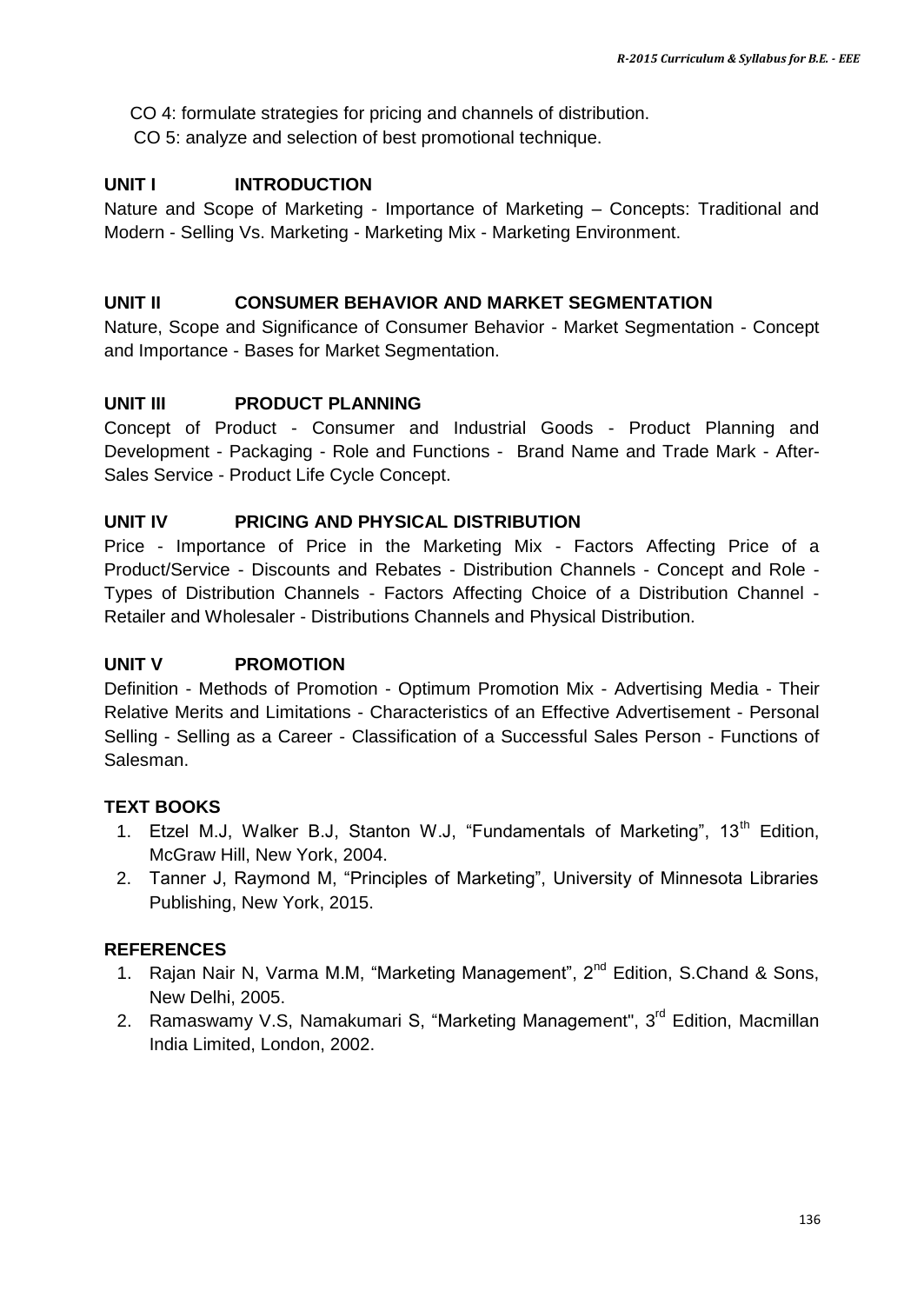#### **15TD05E RETAILING AND DISTRIBUTION MANAGEMENT L T P C**

**0 0 0 3**

#### **COURSE OUTCOMES**

Upon completion of this course, the students will be able to

- CO 1: explain the concepts of retailing and distribution management.
- CO 2: analyze and solve retailers' problems to make decisions in retail organizations.
- CO 3: plan and formulate strategy for retail management process.
- CO 4: discuss about various distribution technology and stores management.
- CO 5: analyze the issues and challenges in Logistic Management

#### **UNIT I INTRODUCTION**

Meaning and Nature of Distribution and Retail Industry - Future of Retailing and Distribution in India - Distribution Channels – Concept, Role and Types - Factors Affecting Choice of Distribution Channel.

#### **UNIT II TYPES OF RETAILING**

Stores Classified by Owners - Stores Classified by Merchandising Categories - Wheel Of Retailing - Traditional Retail Formats Vs. Modern Retail Formats in India - Store and Non-Store Based Formats - Cash and Carry Business - Retailing Models – Franchiser Franchisee, Directly Owned - Wheel of Retailing and Retailing Life Cycle – Issues in Retailing.

#### **UNIT III MANAGEMENT OF RETAILING OPERATIONS**

Meaning - Functions of Retail Management - Strategic Retail Management Process - Retail Planning - Importance and Process - Developing Retailing Strategies.

#### **UNIT IV TECHNOLOGY IN DISTRIBUTION**

Bar-Coding – RFID – Electronic Payment Systems - Store Administration - Floor Space Management – Managing Store Inventories and Display Action Plans - Pricing Strategies and Location Strategies.

#### **UNIT V LOGISTICS OF RETAIL MANAGEMENT**

Components and Functions; Distribution Related Issues and Challenges - Gaining Competitive Advantage through Logistics Management.

#### **TEXT BOOKS**

- 1. Agrawal D. K., "Distribution & Logistics Management: A Strategic Marketing Approach", Macmillan Publishers India Limited, New Delhi, 2007.
- 2. [Berman](http://www.amazon.com/s/ref=dp_byline_sr_book_1?ie=UTF8&text=Barry+R.+Berman&search-alias=books&field-author=Barry+R.+Berman&sort=relevancerank) B, [Evans](http://www.amazon.com/Joel-R.-Evans/e/B001ILMBZW/ref=dp_byline_cont_book_2) J.R, "Retail Management A Strategic approach",  $12<sup>th</sup>$  Edition, Pearson Education Ltd., England, 2013.
- 3. Cox R, Brittan P, "Retailing an introduction, Financial Times Management",  $5<sup>th</sup>$ Edition, Pearson Education Limited, England, 2004.

#### **REFERENCES**

1. Rushton A, Croucher P, Baker P, "The Handbook of Logistics & Distribution Management", Kogan Page Limited, London, 2006.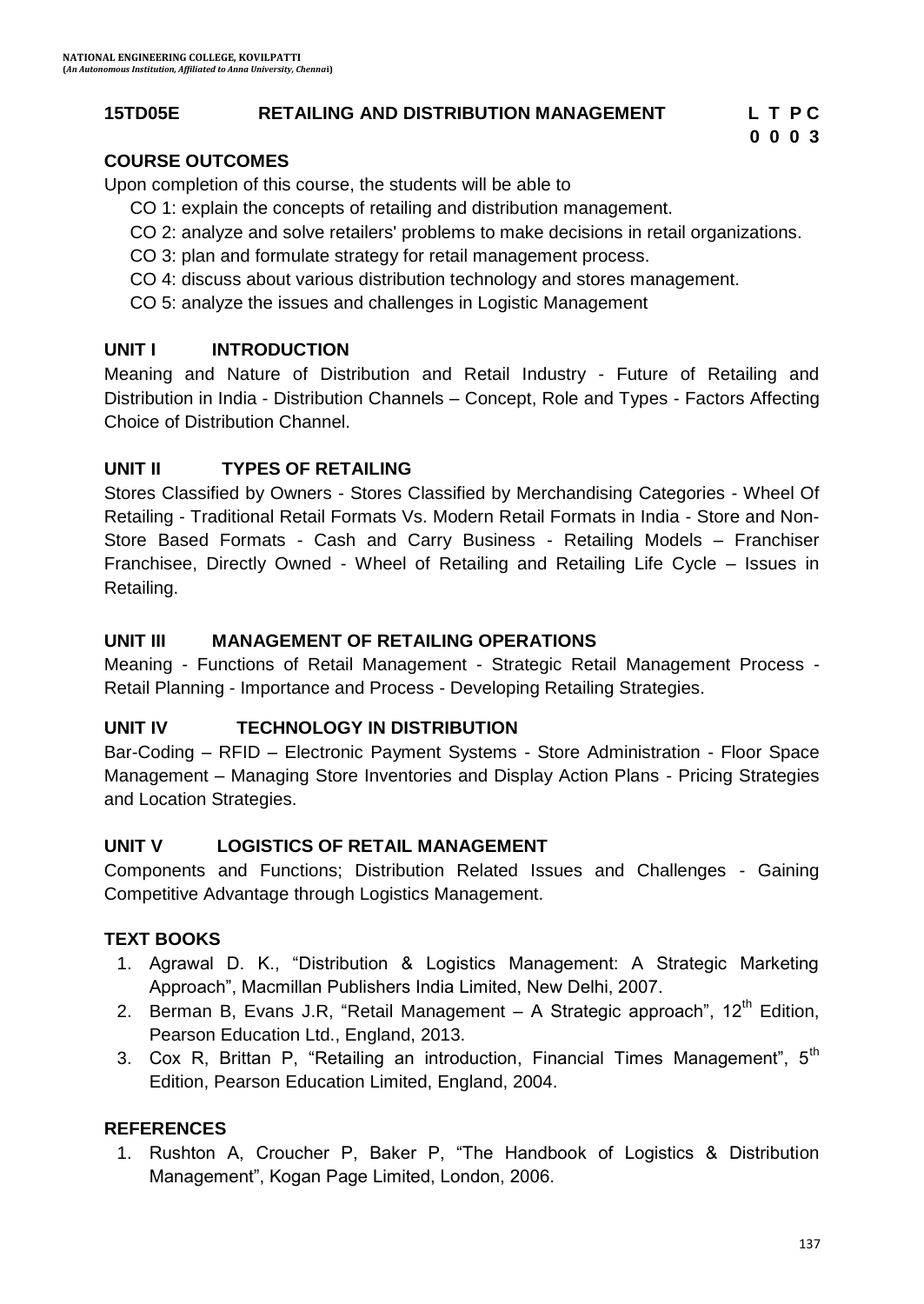- 2. Coughlan A.T, Anderson E, Stern L.W, El-Ansary A.I, "Marketing Channels",  $7<sup>th</sup>$ Edition, Prentice Hall, New Jersey, 2006.
- 3. Sinha P. K, Uniyal D.P, "Managing Retailing", Oxford University Press, India, 2007.

#### **15TD06E**

#### **INTERNATIONAL ECONOMICS**

**L T P C 0 0 0 3**

#### **COURSE OUTCOMES**

Upon completion of this course, the students will be able to

- CO 1: discuss the impact of globalization.
- CO 2: identify and analyze different theoretical models of international economics in light of 'real world' situations.
- CO 3: examine the consequences of trade policies.
- CO 4: explain the importance of international financial markets.
- CO 5: discuss the important aspects of international banking.

#### **UNIT I INTRODUCTION**

Background of International Business Economics - Globalization and International Business – The Emergence of Global Institutions – Drivers of Globalizations - The Globalization Debate.

#### **UNIT II THE INTERNATIONAL TRADE THEORY**

The Law of Comparative Advantage – The Demand and Supply, Offer Curves - The Terms of Trade – Factor Endowments and the Heckscher – Ohlin Theory – Implications of Trade Theories - Economics of Scale - Imperfect Competition.

#### **UNIT III INTERNATIONAL TRADE POLICY**

Trade Restrictions - Tariffs, Non –Tariff Trade Barriers - Tariff Vs. Quota - The New Protectionism – Economic Integration - Custom Unions and Free Trade Areas - Major Regional Trade Agreements - Foreign Exchange Market – Types of Foreign Exchange Transactions – Reading Foreign Exchange Quotations – Forward and Futures Market – Foreign - Currency Options – Exchange Rate Determination – Arbitrage – Speculation and Exchange - Market Stability.

#### **UNIT IV WORLD FINANCIAL ENVIRONMENT**

Global Foreign Exchange Markets – Economic Theories of Exchange - Rate Determination - International Regime for FDI and MNC - Consequences of Economic Globalization.

#### **UNIT V INTERNATIONAL BANKING**

Reserves, Debt and Risk - Nature of International Reserves – Demand for International Reserves – Supply of International Reserves – Gold Exchange Standard – Special Drawing Rights – International Lending Risk – The Problem of International Debt – Financial Crisis and The International Monetary Fund – Eurocurrency Market.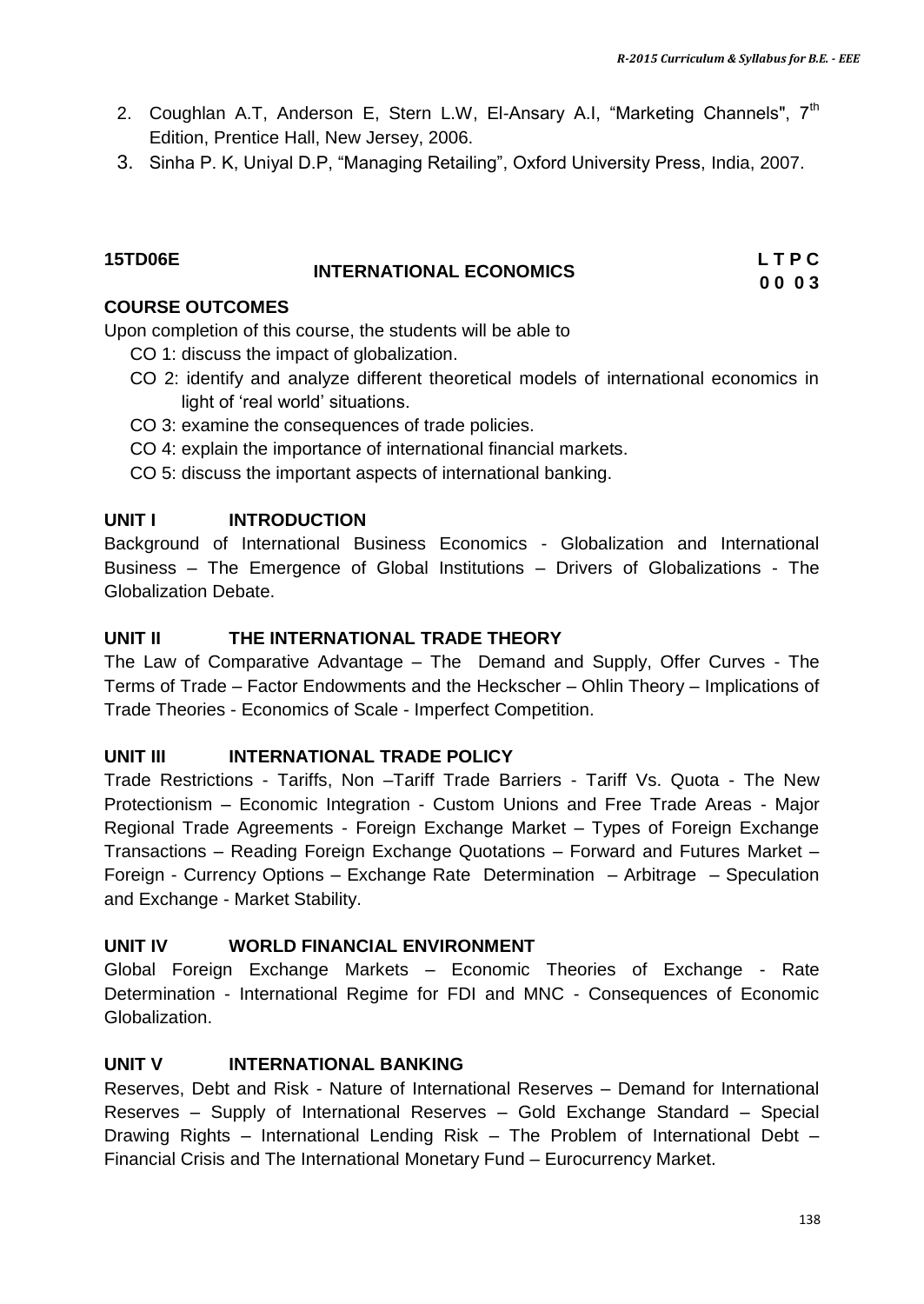### **TEXT BOOKS**

- 1. Krugman P.R, Obstfeld M, "International Economics Theory and Policy",  $8<sup>th</sup>$  Edition, Prentice Hall, Boston, 2008.
- 2. Carbaugh R.J, "International Economics", 15<sup>th</sup> Edition, South Western College publication, USA, 2014.

#### **REFERENCES**

- 1. Daniels J, Radebaugh L, Sullivan D, Salwan P, "International Business", 12<sup>th</sup> Edition, Pearson Education, New Delhi, 2010.
- 2. Suranovic S, "International Economics: Theory and Policy", Flat World Knowledge, USA, 2010.

# **15TD07E INDIAN ECONOMY L T P C**

**0 0 0 3**

### **COURSE OUTCOMES**

Upon completion of this course, the students will be able to

- CO 1: discuss the current economic development in India
- CO 2: describe the key indicators of estimation of national income
- CO 3: explain elementary concepts of economic planning and development in India
- CO 4: discuss the concept of public finance and preparation of budget
- CO 5: discuss the influence of infrastructure growth on economic development

### **UNIT I ECONOMIC DEVELOPMENT**

Meaning - Measurement of Economic Development - Characteristic of underdeveloped and developed economies - Causes for Indian economic underdevelopment - Major issues in development - Strategies for economic development Import substitution and Export oriented strategies - Determinants of economic development.

#### **UNIT II NATIONAL INCOME**

The National Income and its estimates in India - Limitations of National income estimation - Trends in National income of India: Growth and Structure - Inter-state variations in National income - Income distribution - Measurement of poverty in India.

#### **UNIT III ECONOMIC PLANNING**

Planning and economic development in India - Planning models in India (Elementary concepts) - Capital formation - Growth of Public and Private sector in India – Industrial policies an assessment - Capital formation and domestic saving.

### **UNIT IV INDIAN PUBLIC FINANCE**

Budgetary policies of the central government - Composition and trends in public revenue and expenditure - Expenditure control and government consumption expenditure concepts of Budgetary deficits and implications - state budget.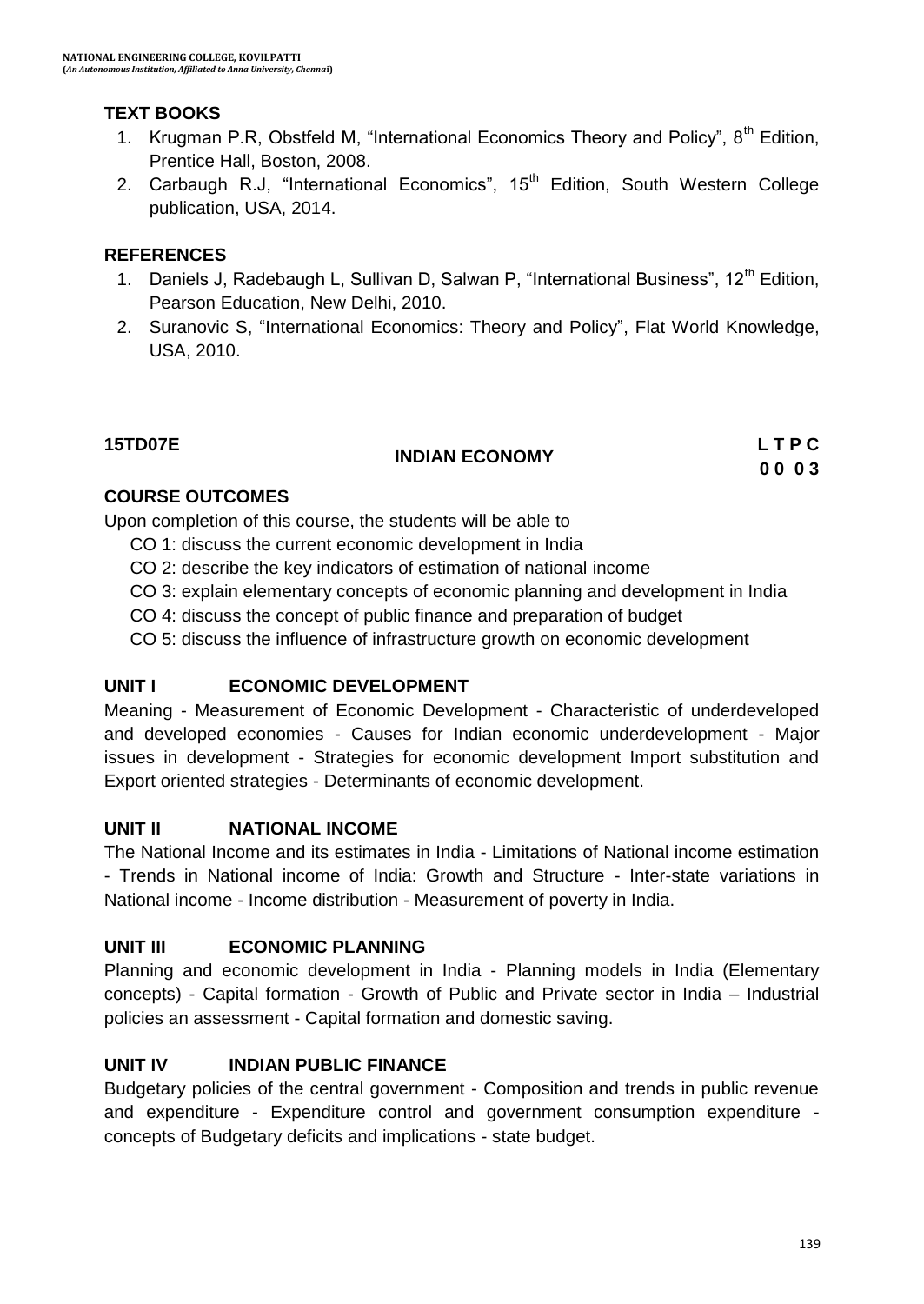### **UNIT V INFRASTRUCTURE AND ECONOMIC DEVELOPMENT**

Power and energy - Transport system in India"s economic development - Communication system in India - Urban infrastructure - Science and technology - Private investment in infrastructure - Outlook and prospects.

#### **TEXT BOOKS**

- 1. Dutt R, Sundaram K.P.M, "Indian Economy", S.Chand and Co., New Delhi, 2006.
- 2. Agarwal A.N, Agarwal M.K, "Indian Economy: Problems of Development and Planning", 41<sup>st</sup> Edition, New Age International Ltd., New Delhi, 2016.

#### **REFERENCES**

- 1. Arvind P, "India:The Emerging Giant", Oxford University Press, USA, 2008.
- 2. Government of India, Economic Survey, (2010 -11 to 2014 -15).

### **15TD08E RURAL ECONOMICS L T P C**

**0 0 0 3**

### **COURSE OUTCOMES**

Upon completion of this course, the students will be able to

- CO 1: discuss the role and importance of agriculture in economic development of India.
- CO 2: describe the impact of agricultural forming in rural employment, wage policy, technological change and green revolution.
- CO 3: analyze the relationship between rural and urban society.
- CO 4: recognize the formation and system of rural social institutions.
- CO 5: compare the social changes in the rural society after modernization and globalization.

### **UNIT I INTRODUCTION**

Nature and Scope of Rural Economy - Importance of Agriculture in Economic Development of India - Nature of Land Problems - Evolution of Policy – Land Tenure System - Land Reform Measures.

### **UNIT II AGRICULTURE AND FARMING**

Agricultural Holdings - Fragmentation and Sub-Division of Holdings, Cooperative Farming-Rural Labour Problems - Nature of Rural Unemployment - Employment and Wage Policy - Sources of Technological Change and Green Revolution.

## **UNIT III RURAL SOCIETY**

Rural Society Structure and Change - Village and its Social Organization - Indian Village and its Types - Rural-Urban Continuum and Rural-Urban Relationships.

### **UNIT IV RURAL SOCIAL INSTITUTIONS**

Rural Social Institutions - Family, Property, Caste, Class, Agrarian Structure - Indebtedness and Poverty - Jajmani System - Religion, Village, Panchayat Raj and Community Development Programmes – Problems.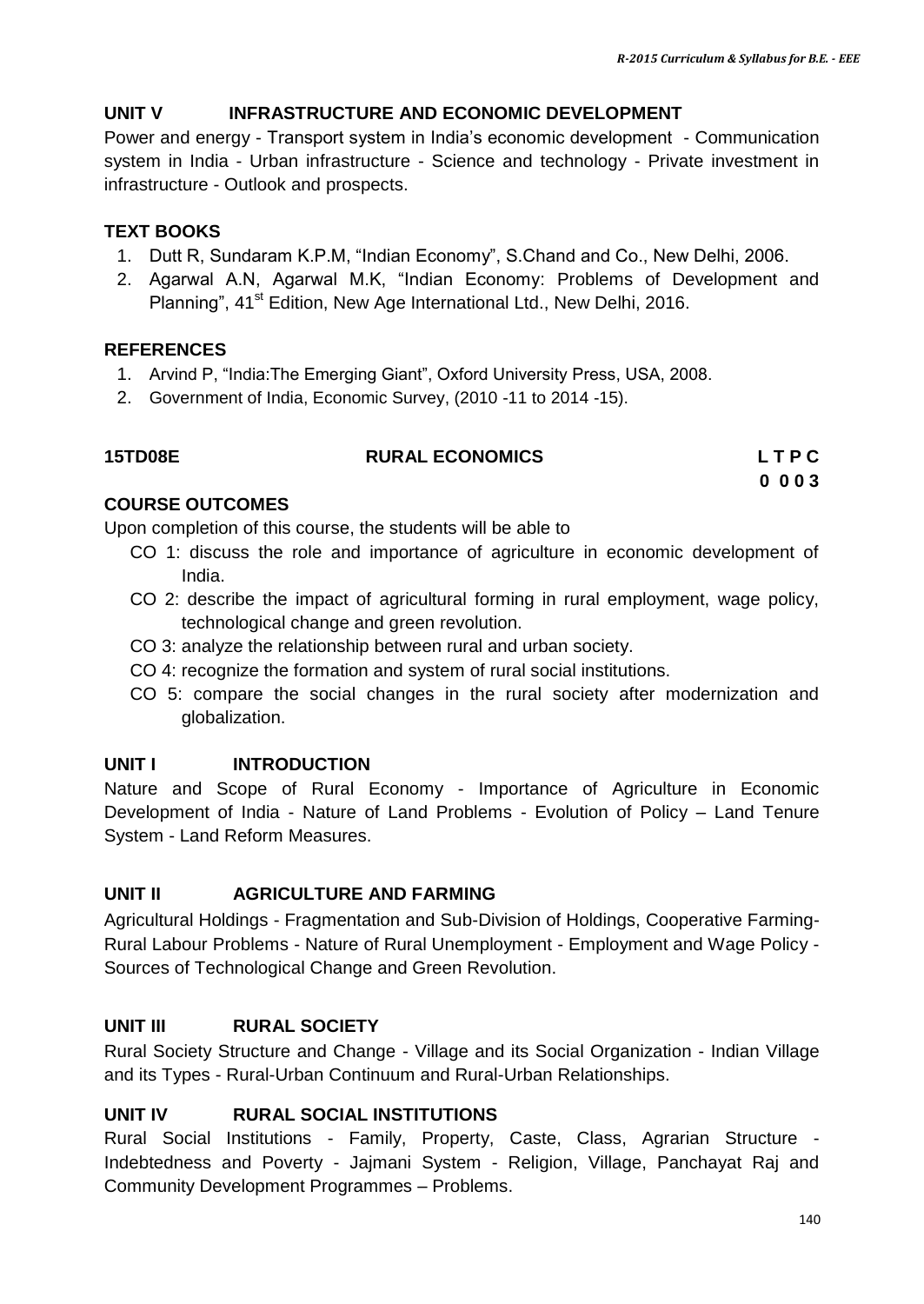#### **UNIT V SOCIAL CHANGES**

Social Change in Rural India-Impact of Westernization - Secularization, Urbanisation, Industrialisation, Migration, Transportation, Modernization of Indian Rural Society - Post Modernization and Globalization and Indian Villages.

#### **TEXT BOOKS**

- 1. Carver T.N, "The Principles of Rural Economics", Ginn and company, USA, 1911.
- 2. Desai A.R, "Rural Sociology in India", 5<sup>th</sup> Edition, Popular Prakashan Ltd., Mumbai, 2011.

#### **REFERENCES**

- 1. Dube S.C., "India"s changing villages", Psychology Press, UK, 2003.
- 2. [Datt R](https://www.google.co.in/search?tbo=p&tbm=bks&q=inauthor:%22Datt+Ruddar%22), Sundharam K.P.M, Datt G, Mahajan A, "Indian Economy", 72<sup>nd</sup> Edition, S.Chand & Co., New Delhi, 2016.
- 3. Chaudhari, C.M., "Rural Economics", Sublime Publication, Jaipur, 2009.

| <b>15TD09E</b> | <b>INTERNATIONAL TRADE</b> | LTPC |
|----------------|----------------------------|------|

**0 0 0 3**

#### **COURSE OUTCOMES**

Upon completion of this course, the students will be able to

- CO 1: discuss the importance of international trade in developing countries.
- CO 2: describe the impact of Trade agreements in international Business environment.
- CO 3: explain the role of foreign exchange and their impact on trade and investment flows.
- CO 4: discuss the benefits of Multinational Corporation in Internal Trade
- CO 5: analyze the key role of globalisation in Indian economy.

#### **UNIT I INTRODUCTION**

International Marketing - Trends in International Trade - Reasons - Global Sourcing and Production Sharing - International Orientations - Internationalization Stages and Orientations - Growing Economic Power of Developing Countries – International Business Decision.

#### **UNIT II INTERNATIONAL BUSINESS ENVIRONMENT**

Trading Environment - Commodity Agreements – State Trading - Trading Blocks and Growing Intra-Regional Trade - Regional Groupings – SAARC, BRICS, ECM, ASEAN - Trade Liberalization - The Uruguay Round-Evaluation – UNCTAD – GATT – WTO.

#### **UNIT III INTERNATIONAL FINANCIAL ENVIRONMENT**

International Money and Capital Markets - Foreign Investment Flows – Pattern, Structure and Effects - Movements in Foreign Exchange and Interest Rates and their Impact on Trade and Investment Flows - Exchange Rate Mechanism and Arrangement.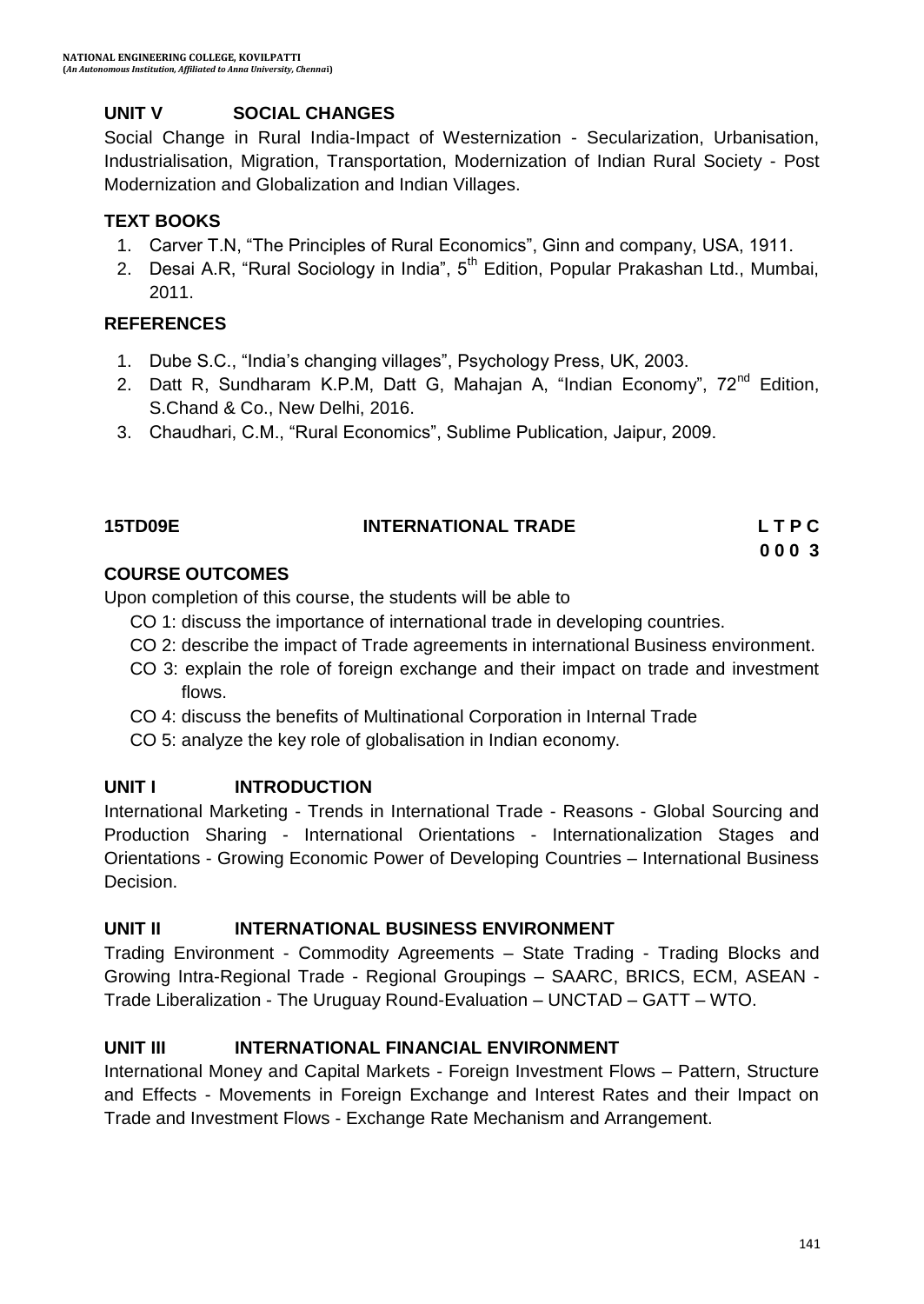#### **UNIT IV MULTINATIONAL CORPORATIONS**

Definition - Organizational Structures - Dominance of MNC"s - Recent Trends - Code of Conduct - Multinationals in India - Issue in Investment, Technology Transfer, Pricing and Regulations - International Collaborations and Strategic Alliances

#### **UNIT V INDIA IN THE GLOBAL SETTING**

India an Emerging Market - India in the Global Trade - Liberalization and Integration with Global Economy - Factors Favouring and Resisting Globalization - Trade Policy and Regulation in India - Trade Strategies - Export-Import Policy - Regulation and Promotion of Foreign Trade in India.

#### **TEXT BOOKS**

- 1. Daniels J.D, Radebaugh L.H, Sullivan D.P, "International Business: Environment and Operations", 12<sup>th</sup> Edition, Prentice Hall, USA, 2009.
- 2. Ricky W.G, Michael W.P, "International Business: A Managerial Perspective", Prentice Hall, USA, 2009.

#### **REFERENCES**

- 1. Bhattacharya B, Varshney R.L, "International Marketing Management", 25<sup>th</sup> Revised Edition, S. Chand & Sons, New Delhi, 2015.
- 2. Verma M.L, "International Trade", Common wealth Publisher, New Delhi, 2010.

## **15TD10E GLOBAL CHALLENGES AND ISSUES L T P C**

**0 0 0 3**

#### **COURSE OUTCOMES**

Upon completion of this course, the students will be able to

- CO 1: understand the various global issues.
- CO 2: demonstrate a reasonable understanding of environmental debates and issues.
- CO 3: explain the developmental issues relating to food, health and energy.
- CO 4: demonstrate the economical issues in international trade.
- CO 5: describe the civilization issues relating to human rights and social justice.

#### **UNIT I SECURITY ISSUES**

Nuclear Issues - Global and South Asian Context - Small Weapons Proliferation and Internal Arms Race - Chemical and Biological Weapons – Terrorism - Causes, Consequences And Trends - Cyber Terrorism – Counter Terrorism.

#### **UNIT II ENVIRONMENTAL ISSUES**

Global Warming and Climate Change - Threats to Bio-Sphere and Space - Pollutions, De-Forestation, Solid, Chemical and Nuclear Wastes and their Management - Preserving the Green Cover and Wild Life.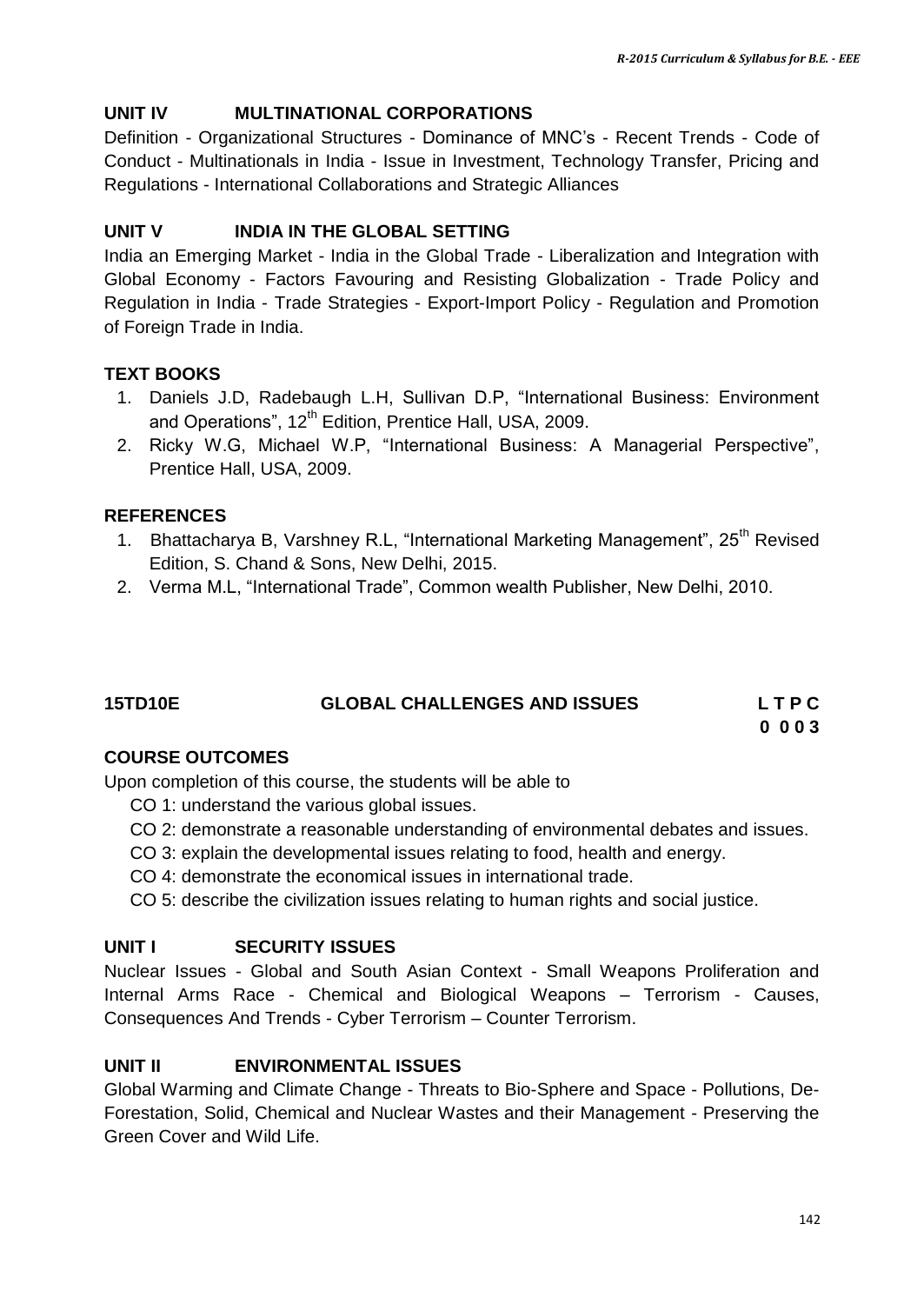#### **UNIT III DEVELOPMENTAL ISSUES**

Food Security - Poverty and Hunger - Energy Security - Supply and Demand - Traditional and Alternative Sources of Energy – ITER - Health Security – Health for all - Development Vs. Environment - Sustainable Development.

#### **UNIT IV ECONOMIC ISSUES ON INTERNATIONAL TRADE**

International Trade - GATT, WTO - Regional Associations - ECM, ASEAN, OPEC, BRICS - Financial Crisis - ASEAN, Mexico and Greece - Global Issues in Trade and Commerce.

#### **UNIT V CIVILIZATION ISSUES**

Human Rights - Issues Relating to Freedom of Speech and Expression - Right to Self Determination - Preservation of Cultures and Cultural Diversities - Rights of Women and Children - Dividends of Globalization and Social Justice – Good Governance.

#### **TEXT BOOKS**

- 1. Payne R, "Global Issues", 4<sup>th</sup> Edition, Pearson Education Ltd., New York, 2013.
- 2. Owens P, Baylis J, Smith S, "The Globalization of World Politics", 3<sup>rd</sup> Edition, Oxford University Press, USA, 2013.

#### **REFERENCE**

1. Chirco J.A, "Globalization: Prospects and Problems", Sage Publications, New Delhi, 2013.

| 15TD11E | <b>INDIAN CULTURE AND HERITAGE</b> | LTPC |
|---------|------------------------------------|------|
|         |                                    | 0003 |

#### **COURSE OUTCOMES**

Upon completion of this course, the students will be able to

- CO1: describe Indian culture, civilization and its features.
- CO2: demonstrate stone age, Indian races and their contribution in pre-historic culture.
- CO3: explain historical development of Indian culture.
- CO4: explain the significance, conditions and development of Vedic culture.

CO5: analyze the advent of Islam and European culture.

### **UNIT I INTRODUCTION**

Introduction to Culture - Meaning and Scope - Culture and Civilization - General Characteristics Features of Indian Culture - Geographical Impact on Indian Culture.

#### **UNIT II PRE-HISTORIC CULTURE**

Dravidian Culture - Old Stone Age - New Stone Age - Metal Age - Indian Races and their Contribution to Indian Culture.

#### **UNIT III HISTORICAL DEVELOPMENT OF INDIAN CULTURE**

Indus Valley Culture - City Planning - Social and Religious Conditions - Vedic and Later Vedic Cultures - Dharmasastras and Caste Systems - Comparison of Indus and Vedic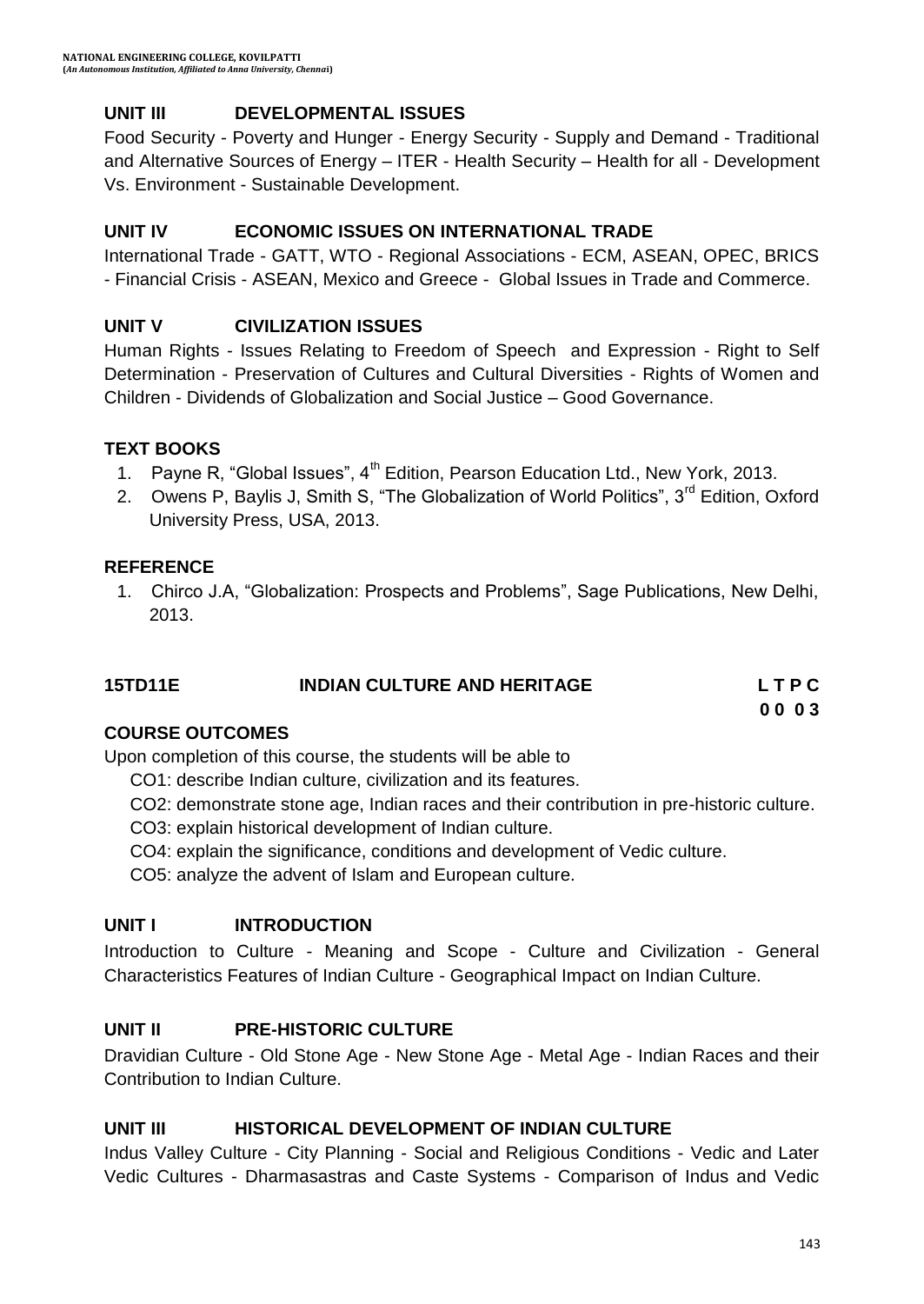Culture - Importance of Indus Valley and Vedic Cultures.

#### **UNIT IV CULTURE IN SANGAM AGE AND POST SANGAM AGE**

Sangam Literature - Society - Political and Economical Conditions - Trade - Religion and Fine Arts.

#### **UNIT V ADVENT OF ISLAM AND EUROPEAN CULTURE**

Impact on Indian Culture and Heritage – Reform Movements - Brahma Samaj, Ariya Samaj, Self Respect Movement – Post Colonial Development.

#### **TEXT BOOKS**

- 1. Luniya B.N, "Evolution of Indian Culture", Lakshmi Narain Agarwal Publishers, Agra, 1986.
- 2. Jeyapalan N, "History of Indian culture", Atlantic publishers, New Delhi, 2001.
- 3. Sharma H.C, "Indian Culture and Heritage", Neha Publishers & Distributors, New Delhi, 2012.

#### **REFERENCES**

- 1. John G.A, "Dictionary of Indian Philosophy (Sanskrit-English)", University of Madras, Madras, 1998.
- 2. Misra R.S, "Studies in philosophy and Religion", Bharathiya Vidya Prakasans, Varanasi, 1991.
- 3. Misra S.K, "Culture and Rationality", Sage publications India Pvt. Ltd., New Delhi, 1988.
- 4. Suda J.P, "Religious in India", Sterling Publishers Pvt. Ltd., New Delhi, 1978.

#### **15TD12E INDIAN HISTORY L T P C**

# **0 0 0 3**

#### **COURSE OUTCOMES**

Upon completion of this course, the students will be able to

- CO1: illustrate the basics of Indian cultural heritage.
- CO2: describe interaction between Ancient Indian cultural heritage and Islamic culture.
- CO3: demonstrate Innovation by rulers of medieval period in the area of Administration, and their contact with the Europeans.
- CO4: analyse modern Indian movements, Economic history and Impact of the British rule on India.
- CO5: demonstrate the concepts of Indian National Movement and the history of freedom struggle in India.

#### **UNIT I ANCIENTY INDIAN CULTURE**

Ancient Indian Cultural Heritage - Social, Political, Legal and in the Area of Religion and Philosophy.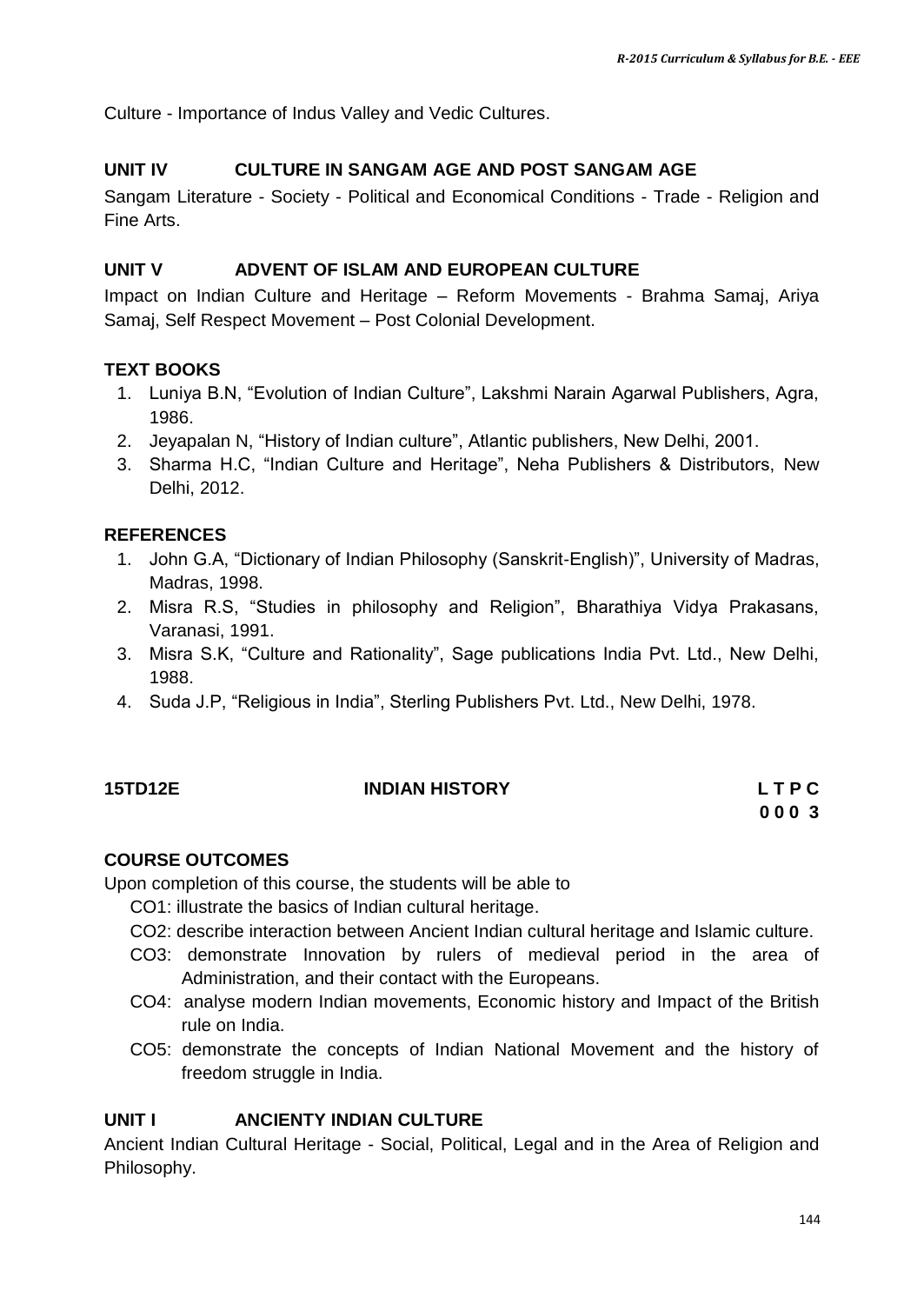# **UNIT II LAW RELATING TO CULTURE**

Law Givers and Dispute Resolution Systems in Ancient India (Administration of Justice in Ancient India - Pre-Islamic Period) - Law Relating to Culture - The Advent of Islam - Interaction between Ancient Indian Cultural Heritage and Islamic Culture - The Emergence of Synthetic Indian Culture.

### **UNIT III ADMINISTRATION IN ANCIENT INDIA**

Innovation by Rulers of Medieval Period in the Area of General and Revenue Administration - District Administration - Court Systems - Indian Contact with the Europeans.

## **UNIT IV SOCIO-ECONOMIC HISTORY**

Socio-Religious Reform Movements in Modern India and its Legal Culture - Economic History of India During British Period - Impact of the British Rule on India – Education.

### **UNIT V EUROPEAN CULTURE IMPACT**

Impact of European Culture and Liberal Thought on India – The Indian National Movement - The History of Freedom Struggle in India upto 1947.

### **TEXT BOOKS**

- 1. Sreenivasa M.H.V, "History of India Part I and II", JBA Publishers, New Delhi, 2015.
- 2. Agarwal R.C, Bhatnagar M, "Constitutional Development and National Movement of India", S. Chand Publishers, New Delhi, 2005.

## **REFERENCES**

- 1. Altekar S, "State and Government in Ancient India", Motilal Banarsidass Publishers, New Delhi, 2002.
- 2. Majumdur R.C, "History and Culture of the Indian People", Vol. 2, The Age of Imperial Unity, Bharatiya Vidya Bhavan, New Delhi, 2001

## **15TD13E SUSTAINABLE DEVELOPMENT AND PRACTICES L T P C**

**0 0 0 3**

## **COURSE OUTCOMES**

Upon completion of this course, the students will be able to

- CO 1: recognize the sustainable development and the way to achieve the sustainable development.
- CO 2: outline the concept, factors governing the sustainability and their linkages.
- CO 3: explain the environmental impact assessment and environmental audit.
- CO 4: describe the environmental planning and managing the resources.
- CO 5: acquire the knowledge about the environmental problems and their solutions.

## **UNIT I SUSTAINABLE DEVELOPMENT**

Need for Sustainability - Nine Ways to Achieve Sustainability - Economics as the Dismal Science - Population, Resources and Environment.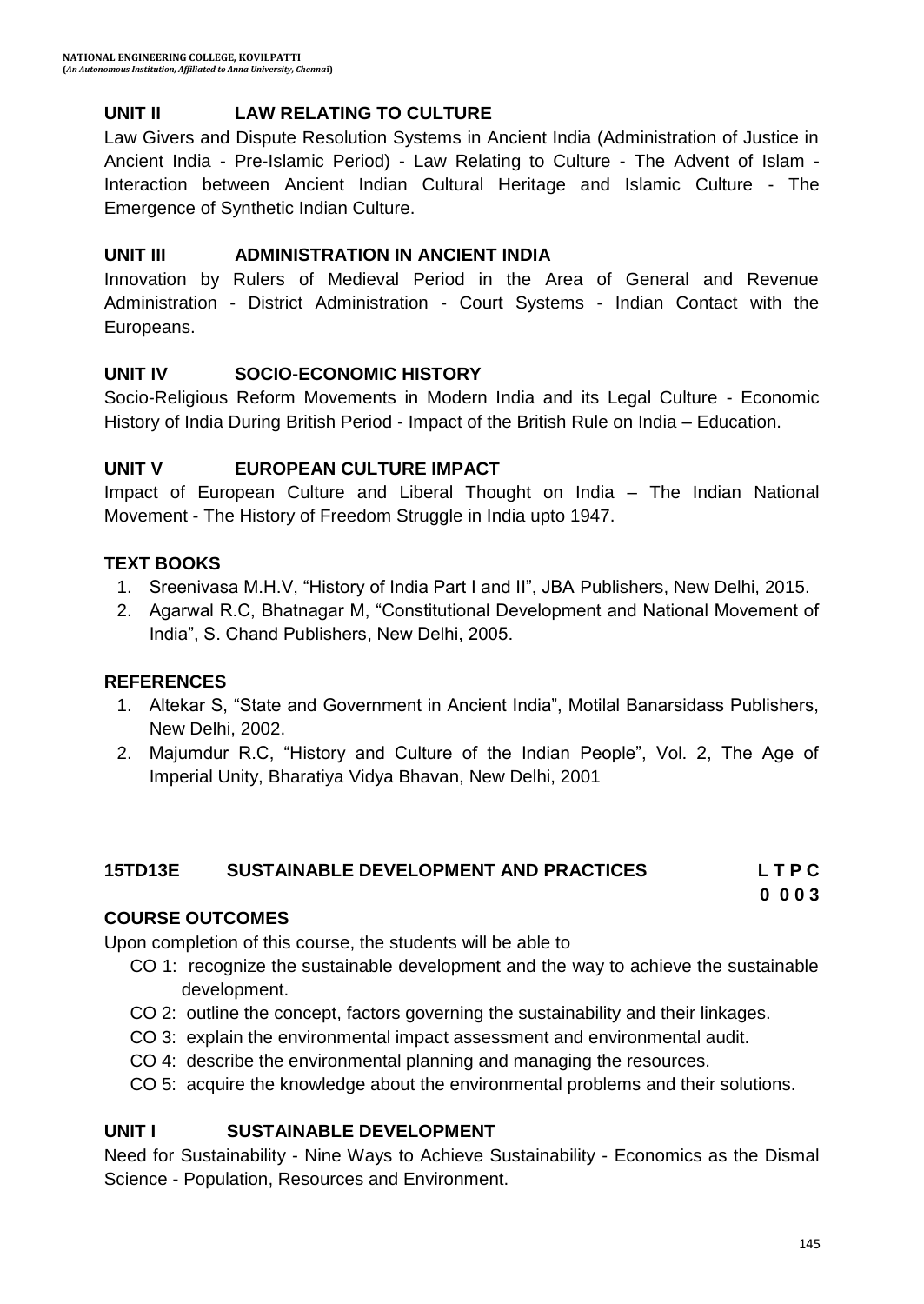#### **UNIT II CHALLENGES OF SUSTAINABLE DEVELOPMENT**

Concept of Sustainability - Factors Governing Sustainable Development - Linkages among Sustainable Development, Determinants of Sustainable Development - Case Studies on Sustainable Development.

#### **UNIT III ENVIRONMENT IMPACT ASSESSMENT AND AUDIT**

Concepts-process-evaluation methodology-EIA and EMS integration-setting up of audit programme - typical audit process - carrying out the audit-benefits of environmental auditing-environmental audit programmes in India.

#### **UNIT IV ENVIRONMENTAL PLANNING**

Introduction - Perspective of Environmental Planning - land resource development planning - Planning and managing the natural resources - landscape ecological planning information and decision of environmental planning - Land use policy in India.

#### **UNIT V ENVIRONMENTAL EDUCATION**

Knowledge about the environment - Knowledge about the environment and population growth -Knowledge about the solution and environmental problems - Environmental education (EE) – Strategies for EE – Models for future Environmental Education Systems.

### **TEXT BOOKS**

- 1. Rogers P, Jalal K.F, Boyd J.A, "An Introduction to Sustainable Development", Earth scan Publications Ltd., UK, 2006.
- 2. Santra S.C," Environmental Science", 3<sup>rd</sup> Edition, New Central Book Agency (P) Ltd., London, 2013.

#### **REFERENCES**

- 1. Stavins R.N. "Economics of the Environment: Selected Readings", 5<sup>th</sup> Edition, W.W. Norton and Company, New York, 2005.
- 2. Sachs J.D, "The Age of Sustainable Development", Columbia University Press, New York, 2015.

| <b>15TD14E</b> | <b>WOMEN IN INDIAN SOCIETY</b> | LTPC  |
|----------------|--------------------------------|-------|
|                |                                | 0.003 |

## **COURSE OUTCOMES**

Upon completion of this course, the students will be able to

- CO1: Demonstrate historical perspective about women in Indian society.
- CO2: Explain social problems of women.
- CO3: Understand the legislation for women protection in India.
- CO4: Demonstrate the involvement of women literacy, career and politics.
- CO5: Analyse the role of NGO"s in women empowerment.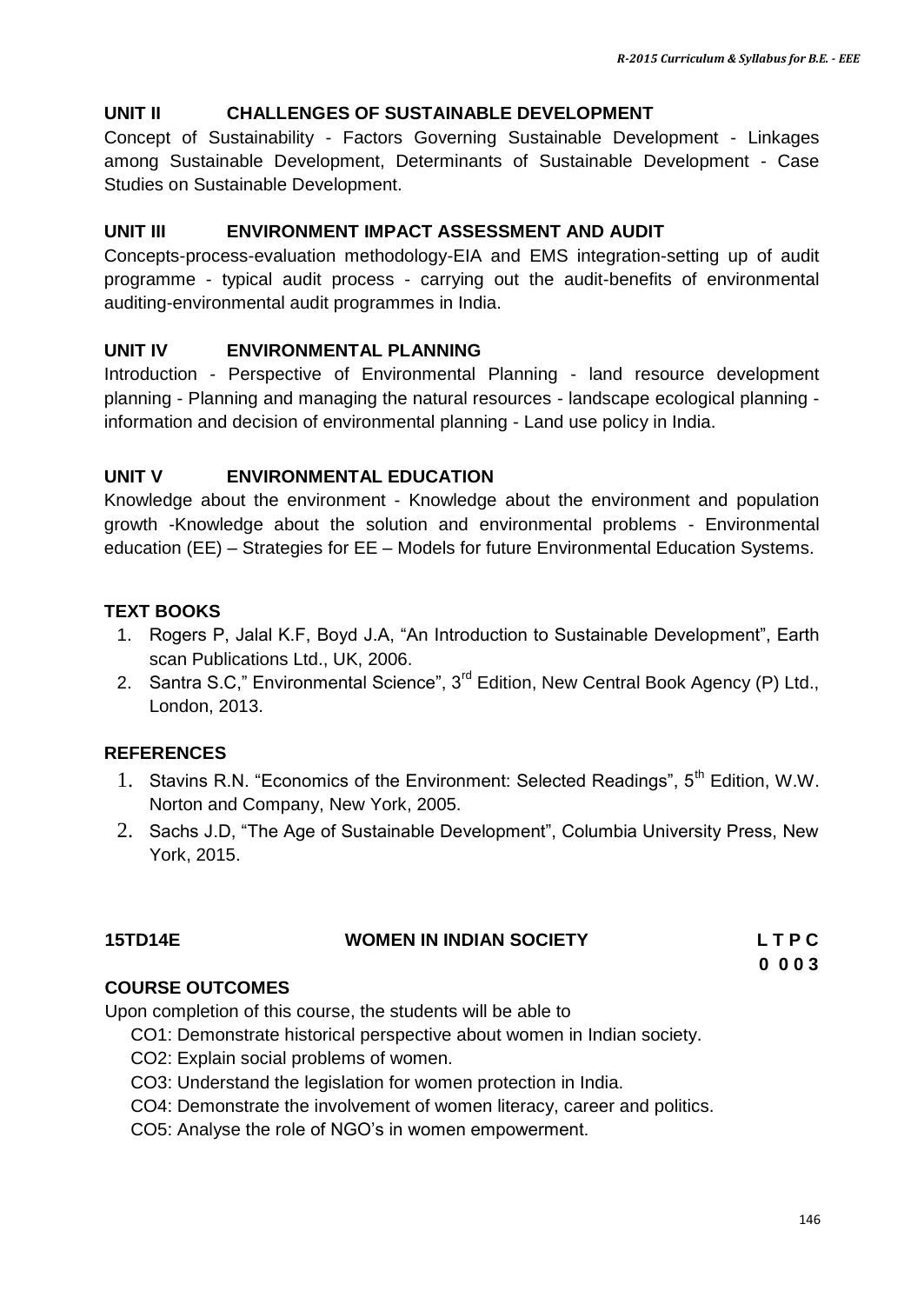# **UNIT I INTRODUCTION**

A Historical Perspective - Early Vedic, Colonial and Modern Periods - Position of Women in Contemporary India.

### **UNIT II SOCIAL ISSUES**

Issues of Girl Child - Female Infanticide and Foeticide, Sex Ratio, Child Marriage, Dowry and Property Rights - Women"s Health and Birth Control - Reproduction - Violence against Women - Domestic Violence - Female Headed Households - Women in the Unorganized Sector of Employment - Women"s Work- Status and Problems - Problems of Dalit Women.

### **UNIT III PROTECTIVE LEGISLATION FOR WOMEN**

Protective Legislation for Women in the Indian Constitution - Anti Dowry, SITA, PNDT, And Prevention Sexual Harassment At Workplace (Visaka Case) - Domestic Violence (Prevention) Act.

### **UNIT IV WOMEN AND EDUCATION**

Formal and Non-Formal Literacy - Post Literacy - Vocational Training - Dual Career Modernization – Women and Politics - Political Status - Global Movements and Indian Movements.

### **UNIT V ROLE OF NGO'S IN WOMEN EMPOWERMENT**

Gender Economy - All India Women"s Conference (AIWC) – Women"s India Association (WIA) - National Council of Women in India (NCWIE) - Indian Association of Women"s Studies – Women Development Cells - Self Help Groups.

## **TEXT BOOKS**

- 1. Majumdar M, "Social Status of Women in India", Wisdom Press, New Delhi, 2012.
- 2. Harish R, Harishankar V.B, "Re-Defining Feminisms", Rawat Publications, Jaipur, 2011.

#### **REFERENCES**

- 1. Rathod P.B, "An Introduction to Women"s Studies", ABD Publishers, Jaipur, 2010.
- 2. Ray R, "Hand Book of Gender", Oxford University Press, New Delhi, 2012.

| <b>15TD15E</b> | <b>INDIAN CONSTITUTION</b> | LTPC |
|----------------|----------------------------|------|
|                |                            |      |

**0 0 0 3**

## **COURSE OUTCOMES**

Upon completion of this course, the students will be able to

CO1: describe the basic understanding of the Indian Constitution.

- CO2: understand the structure and functions of parliament.
- CO3: demonstrate the organization and working of the Judiciary.
- CO4: understand the structure and functions of state legislature.

CO5: understand the  $73^{\text{rd}}$  and  $74^{\text{th}}$  Constitutional Amendments.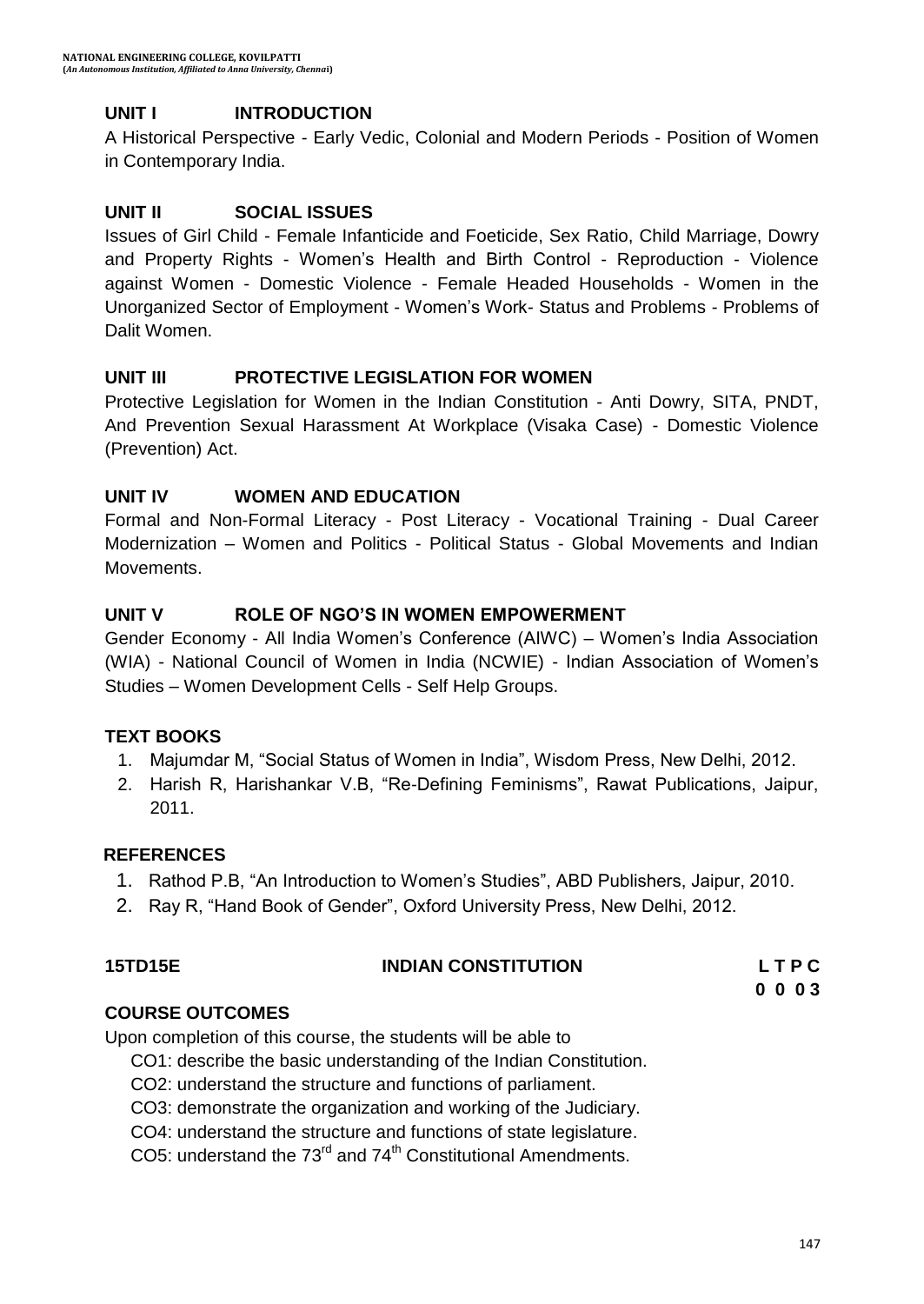### **UNIT I INDIAN CONSTITUTION**

Salient Features - Preamble - Fundamental Rights – Directive Principles of State Policy - Fundamental Duties.

### **UNIT II PARLIAMENTARY SYSTEM**

Powers and Functions of President and Prime Minister - Council of Ministers - The Legislature Structure and Functions of Lok Sabha and Rajya Sabha – Speaker.

### **UNIT III THE JUDICIARY**

Organisation and Composition of Judiciary - Powers and Functions of the Supreme Court - Judicial Review – High Courts.

## **UNIT IV STATE GOVERNMENTS**

Powers and Functions of Governor and Chief Minister – Council of Ministers - State Legislature.

### **UNIT V LOCAL GOVERNMENTS**

73rd and 74th Constitutional Amendments – Federalism - Center – State Relations.

### **TEXT BOOKS**

- 1. Basu D.D," Introduction to Indian Constitution", Prentice Hall of India, New Delhi, 2015.
- 2. Gupta D.C, "Indian Government and Politics", Vikas Publishing House, New Delhi, 2010.

### **REFERENCES**

- 1. Pylee M.V, "Introduction to the Constitution of India", Vikas Publishing House, NewDelhi, 2011.
- 2. Kashyap S, "Our Constitution", National Book Trust, New Delhi, 2010.

| 15TD16E | <b>BIO MECHANICS IN SPORTS</b> | LTPC |
|---------|--------------------------------|------|
|         |                                | 0003 |

### **COURSE OUTCOMES**

Upon completion of this course, the students will be able to

CO1**:** discuss the basics of biomechanics in sports & movement technique accurately.

CO2**:** discuss the basics of linear kinematics and its applications in the field of sports.

CO3: demonstrate the linear kinematics in the field of sports.

CO4**:** discuss the basics of angular kinematics and its applications in the field of sports.

CO5: demonstrate the angular kinematics in the field of sports.